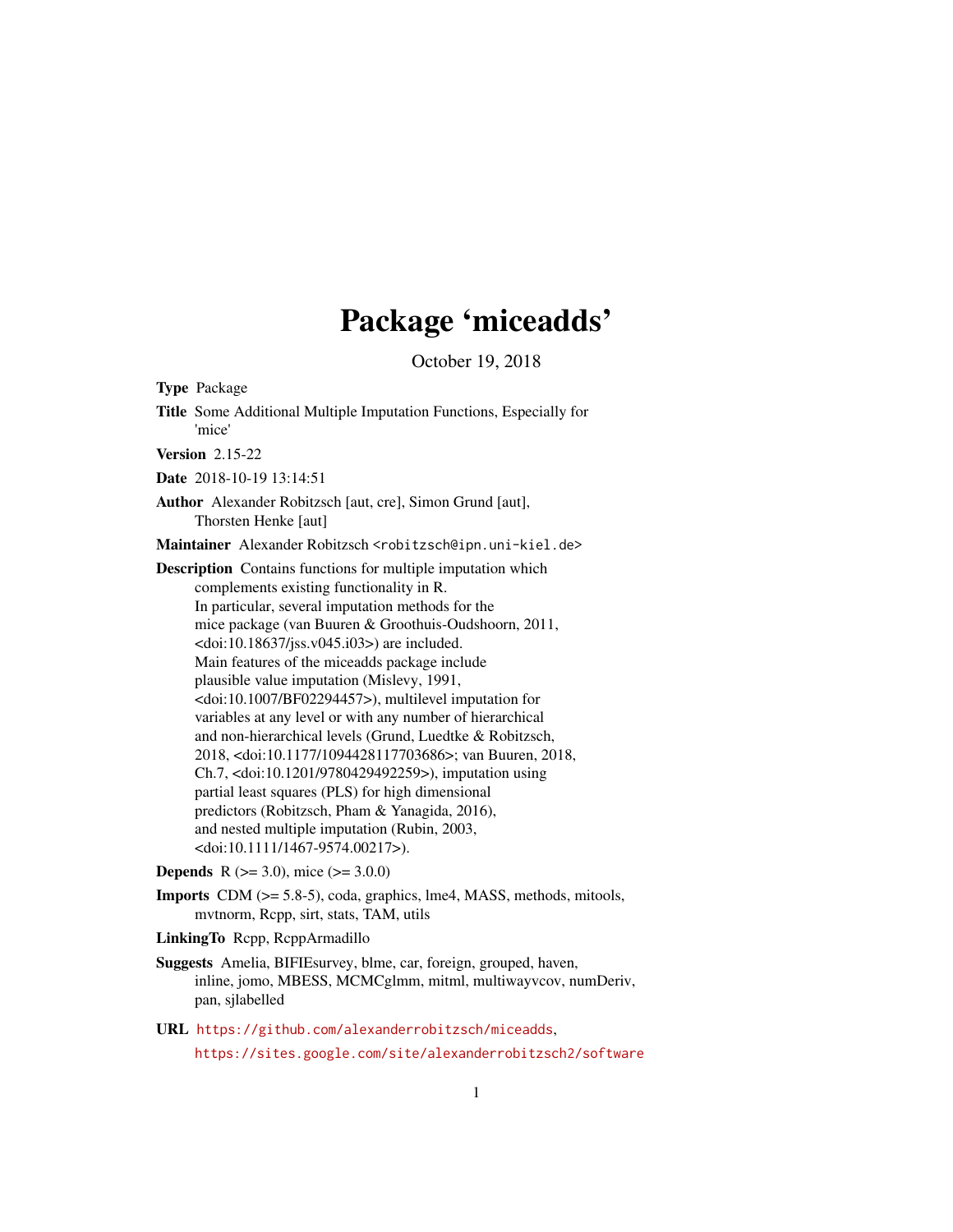License GPL  $(>= 2)$ 

BugReports <https://github.com/alexanderrobitzsch/miceadds/issues?state=open>

NeedsCompilation yes

Repository CRAN

Date/Publication 2018-10-19 12:00:21 UTC

# R topics documented:

|    | $\overline{4}$ |
|----|----------------|
|    | 6              |
|    | $\overline{7}$ |
|    | 8              |
|    | $\overline{Q}$ |
|    | 11             |
|    | 13             |
|    | 17             |
|    | 19             |
|    | 20             |
|    | 22             |
|    | 23             |
|    | 25             |
|    | 27             |
|    | 30             |
|    | 33             |
|    | 34             |
|    | 35             |
|    | 36             |
|    | 38             |
|    | 39             |
|    | 40             |
| 41 |                |
| 42 |                |
|    | 43             |
|    | 45             |
|    | 47             |
|    | 48             |
|    | 49             |
|    | 51             |
|    | 55             |
|    | 56             |
|    | 57             |
|    | 58             |
|    | 62             |
|    | 64             |
|    | 68             |
|    | 70             |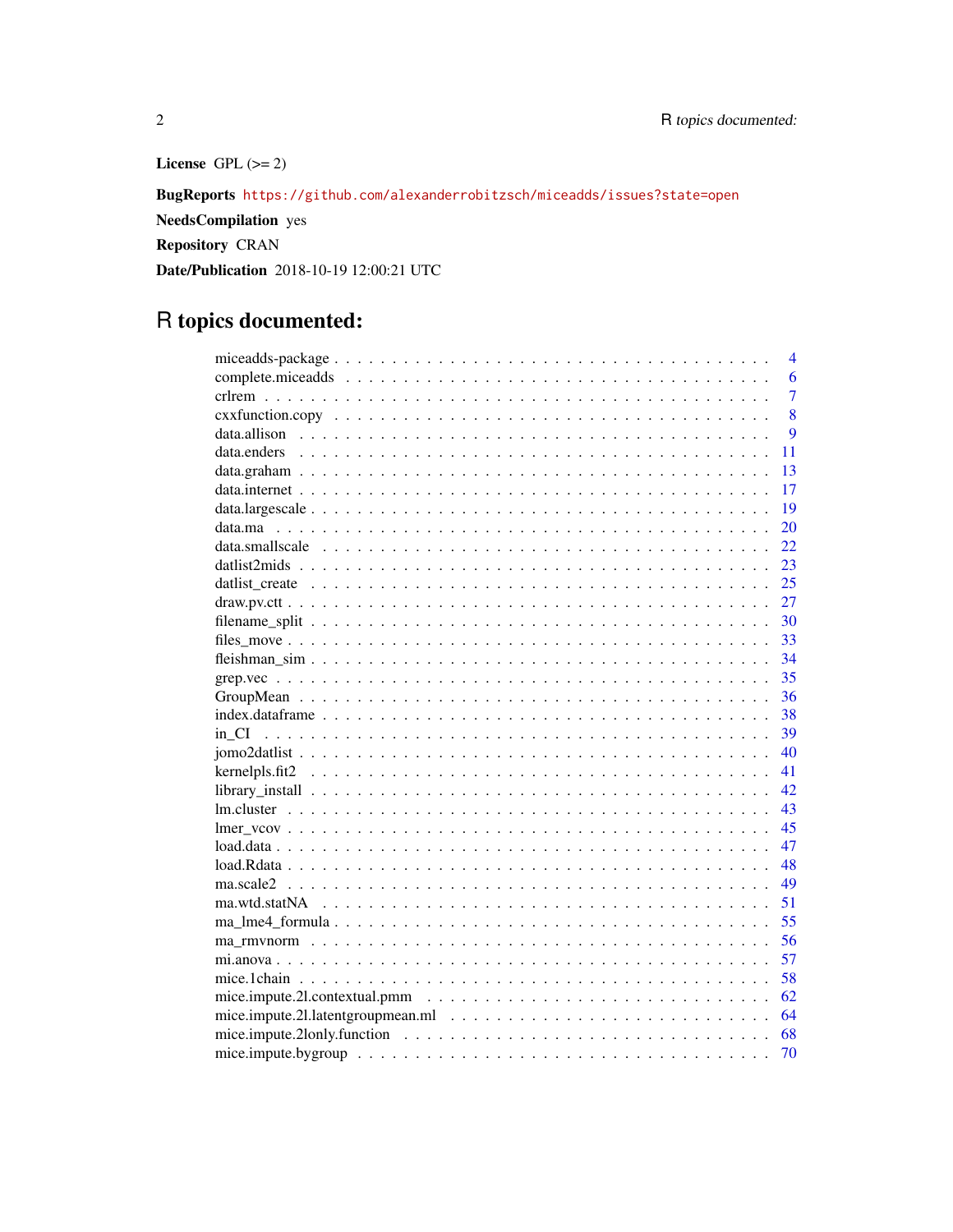|                                                                                                         | 71 |
|---------------------------------------------------------------------------------------------------------|----|
|                                                                                                         | 73 |
|                                                                                                         | 74 |
|                                                                                                         | 76 |
|                                                                                                         | 79 |
|                                                                                                         | 85 |
| mice.impute.pmm $3 \ldots \ldots \ldots \ldots \ldots \ldots \ldots \ldots \ldots \ldots \ldots \ldots$ | 88 |
|                                                                                                         | 91 |
|                                                                                                         | 92 |
|                                                                                                         |    |
|                                                                                                         |    |
|                                                                                                         |    |
|                                                                                                         |    |
|                                                                                                         |    |
|                                                                                                         |    |
|                                                                                                         |    |
|                                                                                                         |    |
|                                                                                                         |    |
|                                                                                                         |    |
|                                                                                                         |    |
|                                                                                                         |    |
|                                                                                                         |    |
|                                                                                                         |    |
|                                                                                                         |    |
|                                                                                                         |    |
|                                                                                                         |    |
|                                                                                                         |    |
|                                                                                                         |    |
|                                                                                                         |    |
|                                                                                                         |    |
|                                                                                                         |    |
|                                                                                                         |    |
|                                                                                                         |    |
|                                                                                                         |    |
|                                                                                                         |    |
|                                                                                                         |    |
|                                                                                                         |    |
|                                                                                                         |    |
|                                                                                                         |    |
| stats0                                                                                                  |    |
|                                                                                                         |    |
|                                                                                                         |    |
|                                                                                                         |    |
| systime                                                                                                 |    |
|                                                                                                         |    |
|                                                                                                         |    |
|                                                                                                         |    |
|                                                                                                         |    |

 $\overline{3}$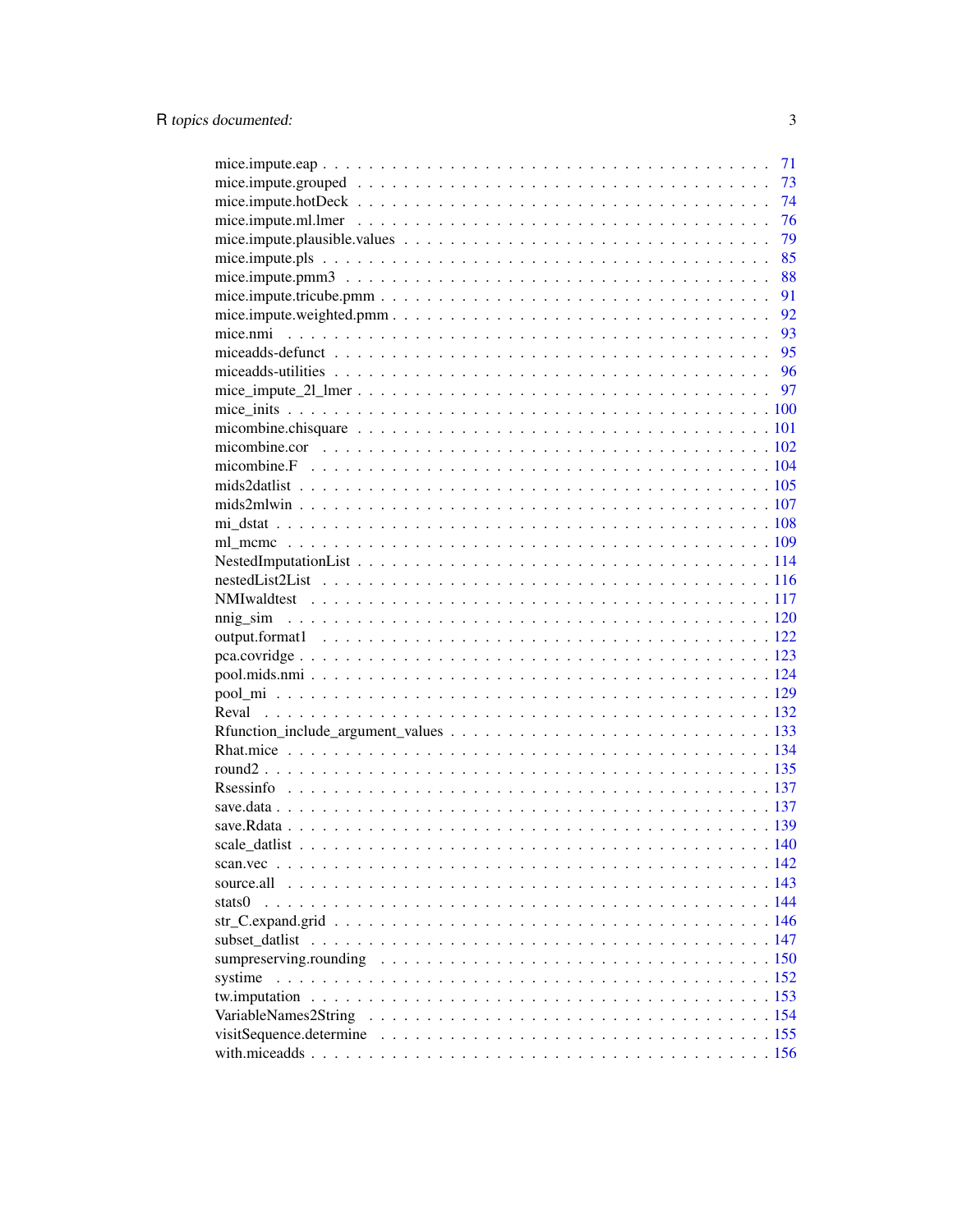<span id="page-3-0"></span>

| Index |  |  |  |  |  |  |  |  |  |  |  |  |  |  |  |  | 168 |
|-------|--|--|--|--|--|--|--|--|--|--|--|--|--|--|--|--|-----|
|       |  |  |  |  |  |  |  |  |  |  |  |  |  |  |  |  |     |
|       |  |  |  |  |  |  |  |  |  |  |  |  |  |  |  |  |     |
|       |  |  |  |  |  |  |  |  |  |  |  |  |  |  |  |  |     |

miceadds-package *Some Additional Multiple Imputation Functions, Especially for* mice

# Description

Contains functions for multiple imputation which complements existing functionality in R. In particular, several imputation methods for the mice package (van Buuren & Groothuis-Oudshoorn, 2011,  $\langle \text{doi:10.18637/jss.v045.i03>}\rangle$  are included. Main features of the **miceadds** package include plausible value imputation (Mislevy, 1991, <doi:10.1007/BF02294457>), multilevel imputation for variables at any level or with any number of hierarchical and non-hierarchical levels (Grund, Luedtke & Robitzsch, 2018, <doi:10.1177/1094428117703686>; van Buuren, 2018, Ch.7, <doi:10.1201/9780429492259>), imputation using partial least squares (PLS) for high dimensional predictors (Robitzsch, Pham & Yanagida, 2016), and nested multiple imputation (Rubin, 2003, <doi:10.1111/1467-9574.00217>).

#### Details

- The miceadds package contains some functionality for imputation of multilevel data. The function mice. impute.ml. lmer is a general function for imputing multilevel data with hierarchical or cross-classified structures for variables at an arbitrary level. This imputation method uses the lme4:: lmer function in the lme4 package. The imputation method mice. impute. 2lonly. function conducts an imputation for a variable at a higher level for already defined imputation methods in the mice package. Two-level imputation is available in several functions in the mice package ([mice::mice.impute.2l.pan](#page-0-0), [mice::mice.impute.2l.norm](#page-0-0)) as well in **micemd** and hmi packages. The miceadds package contains additional imputation methods for two-level datasets: mice.impute.21.continuous for normally distributed data, mice.impute.21.pmm for predictive mean matching in multilevel models and [mice.impute.2l.binary](#page-96-1) for binary data.
- In addition to the usual mice imputation function which employs parallel chains, the function [mice.1chain](#page-57-1) does multiple imputation from a single chain.
- Nested multiple imputation can be conducted with [mice.nmi](#page-92-1). The function [NMIcombine](#page-123-1) conducts statistical inference for nested multiply imputed datasets.
- Imputation based on partial least squares regression is implemented in [mice.impute.pls](#page-84-1).
- Unidimensional plausible value imputation for latent variables (or variables with measurement error) in the **mice** sequential imputation framework can be applied by using the method [mice.impute.plausible.values](#page-78-1).
- The miceadds package also includes some functions R utility functions (e.g. [write.pspp](#page-164-1), [ma.scale2](#page-48-1)).
- Imputations for questionnaire items can be accomplished by two-way imputation (tw. imputation).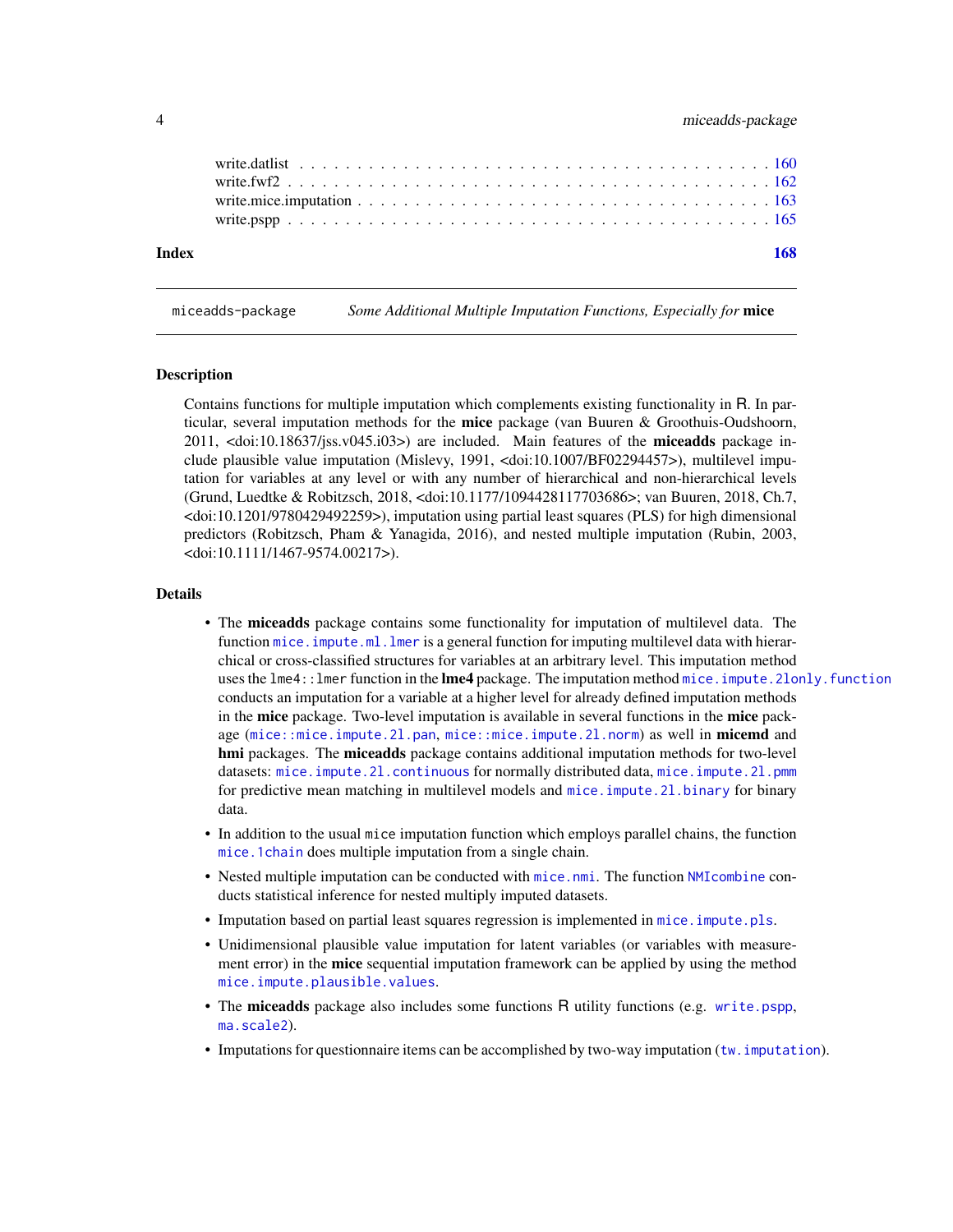# Author(s)

Alexander Robitzsch, Simon Grund, Thorsten Henke

Maintainer: Alexander Robitzsch <robitzsch@ipn.uni-kiel.de>

# References

Grund, S., Luedtke, O., & Robitzsch, A. (2018). Multiple imputation of multilevel data in organizational research. *Organizational Research Methods, 21*(1), 111-149.

Mislevy, R. J. (1991). Randomization-based inference about latent variables from complex samples. *Psychometrika, 56*, 177-196.

Robitzsch, A., Pham, G., & Yanagida, T. (2016). Fehlende Daten und Plausible Values. In S. Breit & C. Schreiner (Hrsg.). *Large-Scale Assessment mit R: Methodische Grundlagen der oesterreichischen Bildungsstandardueberpruefung* (S. 259-293). Wien: facultas.

Rubin, D. B. (2003). Nested multiple imputation of NMES via partially incompatible MCMC. *Statistica Neerlandica, 57*(1), 3-18.

van Buuren, S. (2018). *Flexible imputation of missing data*. Boca Raton: CRC Press.

van Buuren, S., & Groothuis-Oudshoorn, K. (2011). mice: Multivariate imputation by chained equations in R. *Journal of Statistical Software, 45*(3), 1-67.

#### See Also

See other R packages for conducting multiple imputation: mice, Amelia, pan, mi, norm, norm2, BaBooN, VIM, ...

Some links to internet sites related to missing data:

*http://missingdata.lshtm.ac.uk/ http://www.stefvanbuuren.nl/mi/ http://www.bristol.ac.uk/cmm/software/realcom/*

# Examples

| ## |                                                                                                                             |
|----|-----------------------------------------------------------------------------------------------------------------------------|
| ## |                                                                                                                             |
| ## | :: miceadds 0.11-69 (2013-12-01)<br>$\sim$ 11                                                                               |
| ## |                                                                                                                             |
| ## |                                                                                                                             |
| ## |                                                                                                                             |
| ## |                                                                                                                             |
| ## | $(\neg$ -.                                                                                                                  |
| ## | / $\rightarrow$ .---------.                                                                                                 |
| ## | $\begin{bmatrix} 1 & 0 \\ 0 & -1 \end{bmatrix} = \begin{bmatrix} 1 & -1 & -1 & -1 \\ 0 & 1 & 1 \end{bmatrix}$               |
| ## | $($ $/$ $/$ $ 0$ 0 o $ $                                                                                                    |
| ## | $\left[\begin{array}{cc} -1 & -1 \\ -1 & -1 \end{array}\right]$ $\left[\begin{array}{cc} 0 & 0 \\ 0 & 0 \end{array}\right]$ |
|    |                                                                                                                             |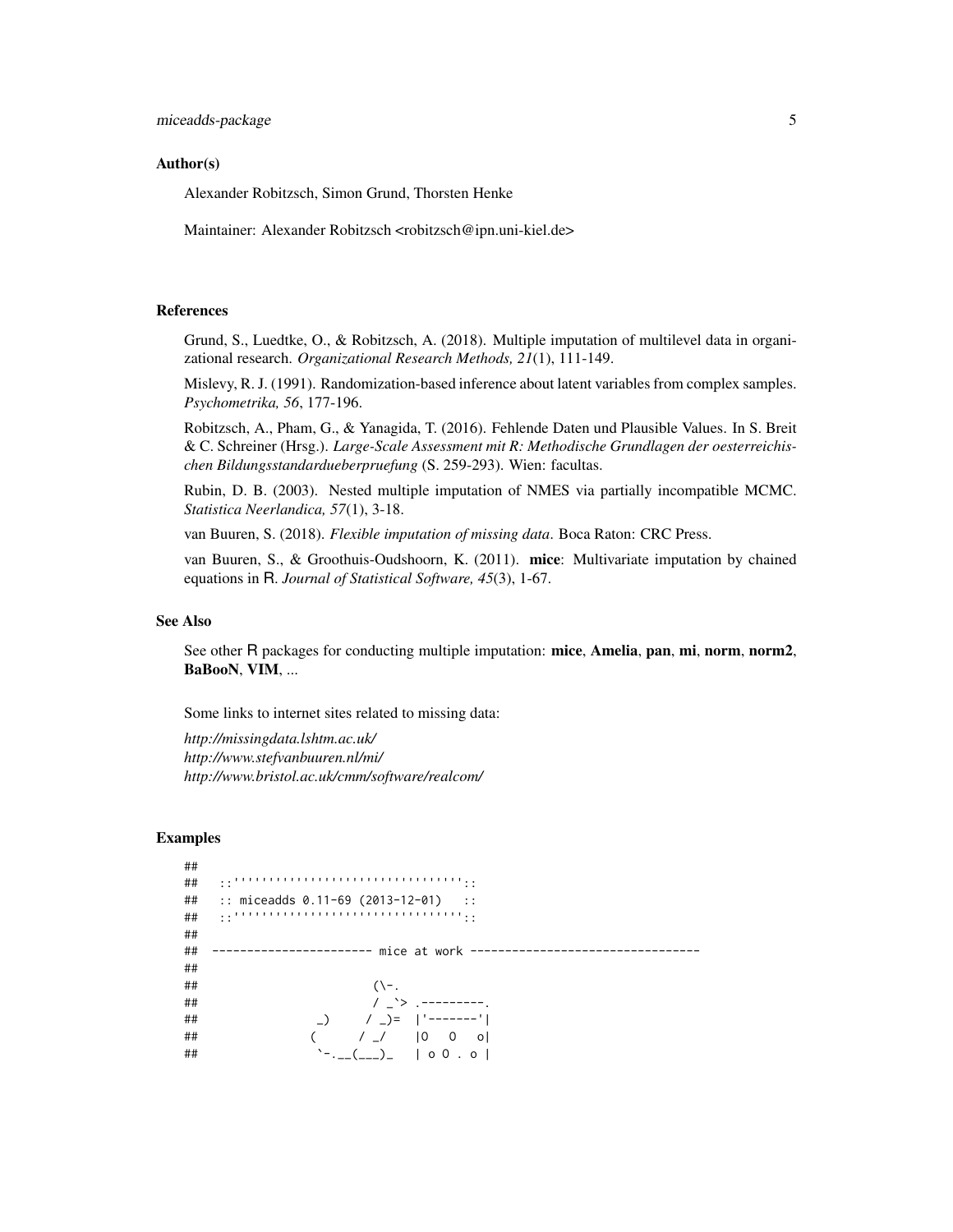# complete.miceadds

<span id="page-5-0"></span>

complete.miceadds Creates Imputed Dataset from a mids.nmi or mids.1chain Object

#### **Description**

Creates imputed dataset from a mids.nmi or mids.1chain object.

#### **Usage**

```
complete.mids.nmi(x, action=c(1,1))
```

```
complete.mids.1chain(x, action=1)
```
#### **Arguments**

| X      | Object of class mids.nmi (for complete.mids.nmi) or mids.1chain (for complete.mids.1chain) |
|--------|--------------------------------------------------------------------------------------------|
| action | A vector of length two indicating to indices of between and within imputed                 |
|        | dataset for for complete mids nmi and an integer for the index of imputed                  |
|        | dataset for complete.mids.1chain.                                                          |

# **See Also**

See also the corresponding mice:: complete function and mitml:: mitmlComplete. Imputation methods: mice.nmi, mice.1chain

# **Examples**

```
## Not run:
# EXAMPLE 1: Nested multiple imputation and dataset extraction for TIMSS data
library(BIFIEsurvey)
data(data.timss2, package="BIFIEsurvey")
datlist <- data.timss2
# remove first four variables
M <- length(datlist)
for (11 in 1:M){
  datlist[[ll]] <- datlist[[ll]][, -c(1:4) ]
```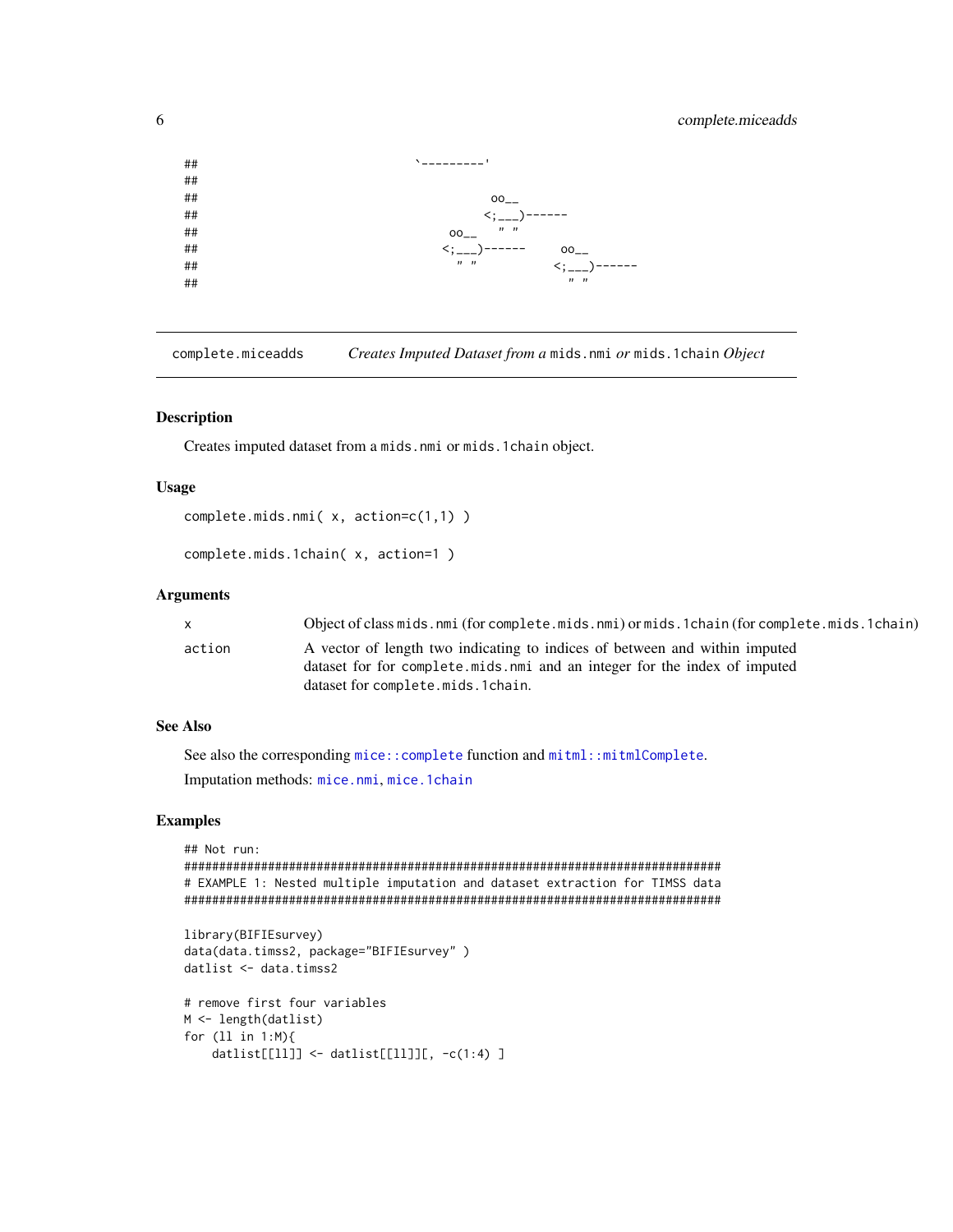<span id="page-6-0"></span>crlrem

```
\mathcal{E}#***************
# (1) nested multiple imputation using mice
imp1 <- miceadds::mice.nmi( datlist, m=4, maxit=3)
summary(imp1)#***************
# (2) nested multiple imputation using mice.1chain
imp2 <- miceadds::mice.nmi( datlist, Nimp=4, burnin=10,iter=22, type="mice.1chain")
summary(imp2)
#**************
# extract dataset for third orginal dataset the second within imputation
dat32a <- miceadds::complete.mids.nmi( imp1, action=c(3,2))
dat32b <- miceadds::complete.mids.nmi( imp2, action=c(3,2))
# EXAMPLE 2: Imputation from one chain and extracting dataset for nhanes data
library(mice)
data(nhanes, package="mice")
# nhanes data in one chain
imp1 <- miceadds::mice.1chain( nhanes, burnin=5, iter=40, Nimp=4,
          method=rep("norm", 4))
# extract first imputed dataset
dati1 <- miceadds::complete.mids.1chain( imp1, action=1 )
## End(Not run)
```
crlrem

R Utilities: Removing CF Line Endings

#### **Description**

This function removes CF line endings from a text file and writes the processed file in the working directory.

#### **Usage**

crlrem(filename1,filename2)

#### **Arguments**

| filename1 | Name of the original file (possibly with CF line endings) |
|-----------|-----------------------------------------------------------|
| filename2 | Name of the processed file (without CF line endings)      |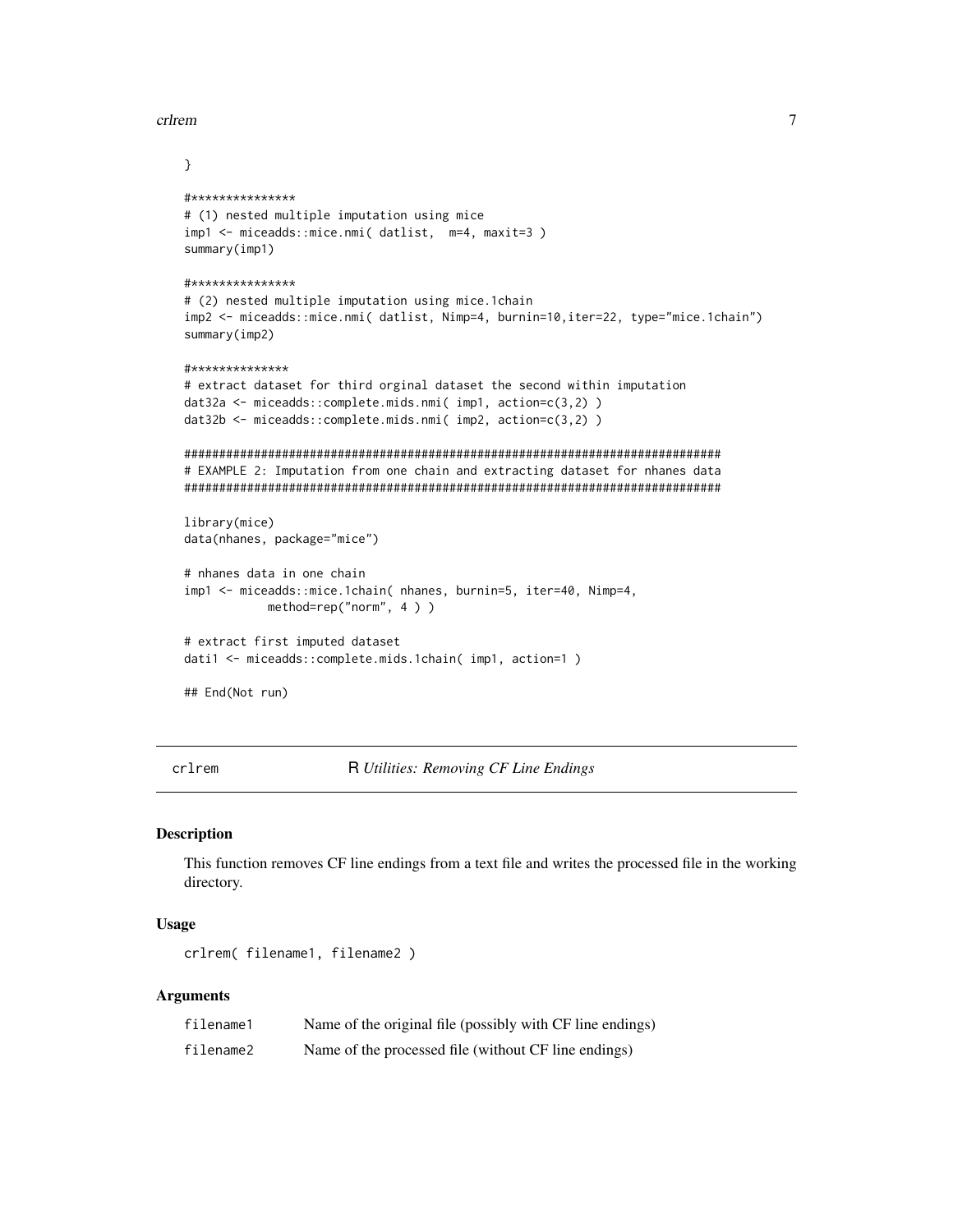#### <span id="page-7-0"></span>Author(s)

This is code by Dirk Eddelbuettel copied from [https://stat.ethz.ch/pipermail/r-devel/](https://stat.ethz.ch/pipermail/r-devel/2010-September/058480.html) [2010-September/058480.html](https://stat.ethz.ch/pipermail/r-devel/2010-September/058480.html)

### Examples

```
## Not run:
filename1 <- "rm.arraymult__0.02.cpp"
filename2 <- "rm.arraymult__0.03.cpp"
crlrem( filename1, filename2 )
## End(Not run)
```
cxxfunction.copy R *Utilities: Copy of an* Rcpp *File*

# Description

Copies the Rcpp function into the working directory.

# Usage

cxxfunction.copy(cppfct, name)

# Arguments

| cppfct | Repp function                                    |
|--------|--------------------------------------------------|
| name   | Name of the output Rcpp function to be generated |

# References

Eddelbuettel, D. & Francois, R. (2011). Rcpp: Seamless R and C++ integration. *Journal of Statistical Software, 40*(8), 1-18.

# See Also

[inline::cxxfunction](#page-0-0)

# Examples

```
## Not run:
#############################################################################
# EXAMPLE 1: Rcpp code logistic distribution
#############################################################################
library(Rcpp)
```
library(inline)

# define Rcpp file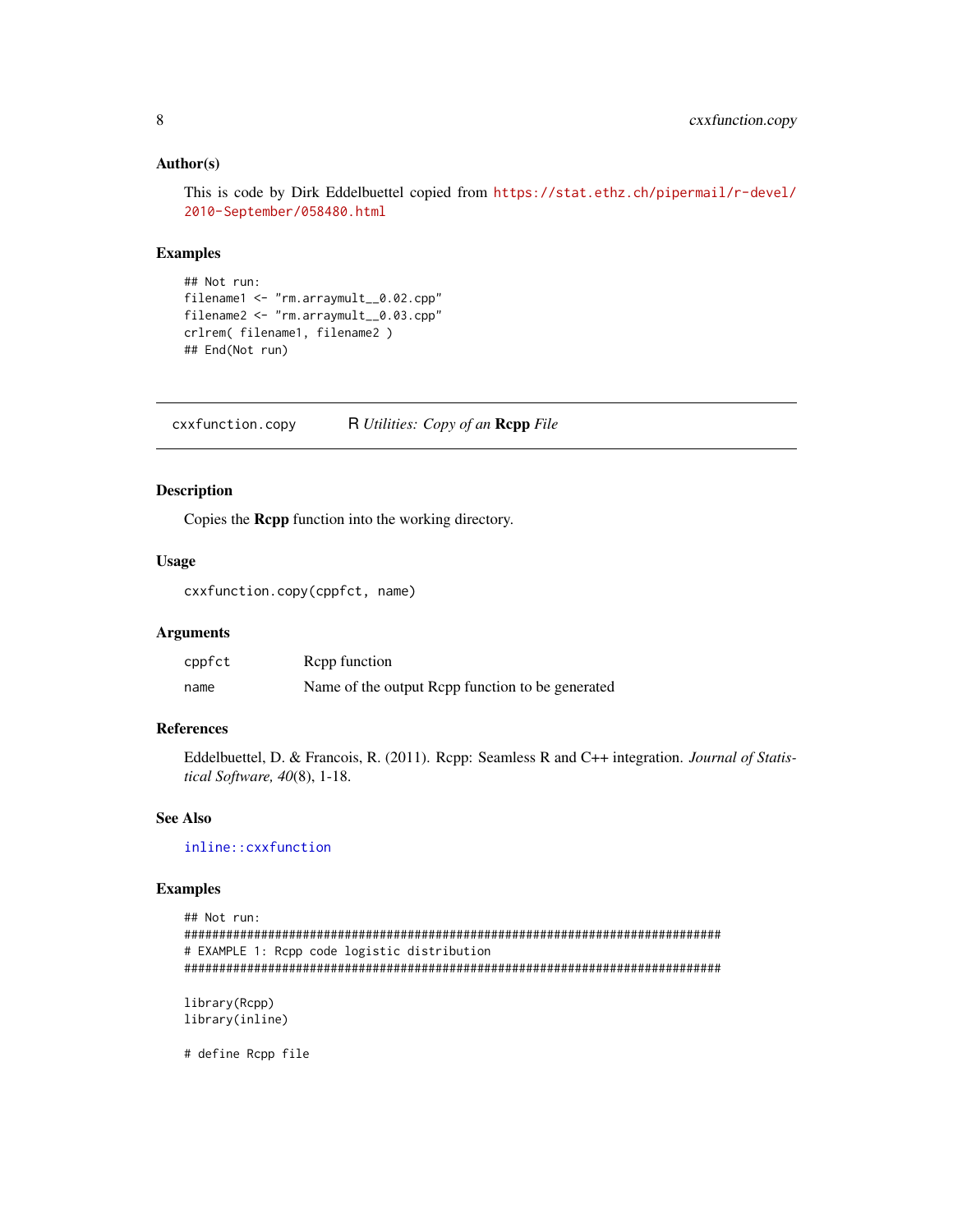#### <span id="page-8-0"></span>data.allison 9

```
code1 < - "
   // input array A
   Rcpp::NumericMatrix AA(A);
    // Rcpp::IntegerVector dimAA(dimA);
    int nrows=AA.nrow();
    int ncolumns=AA.ncol();
    Rcpp::NumericMatrix Alogis(nrows,ncolumns) ;
    // compute logistic distribution
    for (int ii=0; ii<nrows; ii++){
        Rcpp::NumericVector h1=AA.row(ii) ;
        Rcpp::NumericVector res=plogis( h1 ) ;
        for (int jj=0;jj<ncolumns;jj++){
            Alogis(ii,jj)=res[jj] ;
                        }
                    }
    return( wrap(Alogis) );
    "
# compile Rcpp code
fct_rcpp <- inline::cxxfunction( signature( A="matrix"), code1,
              plugin="Rcpp", verbose=TRUE )
# copy function and save it as object 'calclogis'
name <- "calclogis" # name of the function
cxxfunction.copy( cppfct=fct_rcpp, name=name )
# function is available as object named as name
Reval( paste0( name, " <- fct_rcpp " ) )
# test function
ml \le outer( seq( -2, 2, len=10 ), seq(-1.5,1.5,len=4) )
calclogis(m1)
## End(Not run)
```
data.allison *Datasets from Allison's* Missing Data *Book*

#### Description

Datasets from Allison's missing data book (Allison 2002).

#### Usage

```
data(data.allison.gssexp)
data(data.allison.hip)
data(data.allison.usnews)
```
# Format

```
• Data data.allison.gssexp:
  'data.frame': 2991 obs. of 14 variables:
 $ AGE : num 33 59 NA 59 21 22 40 25 41 45 ...
```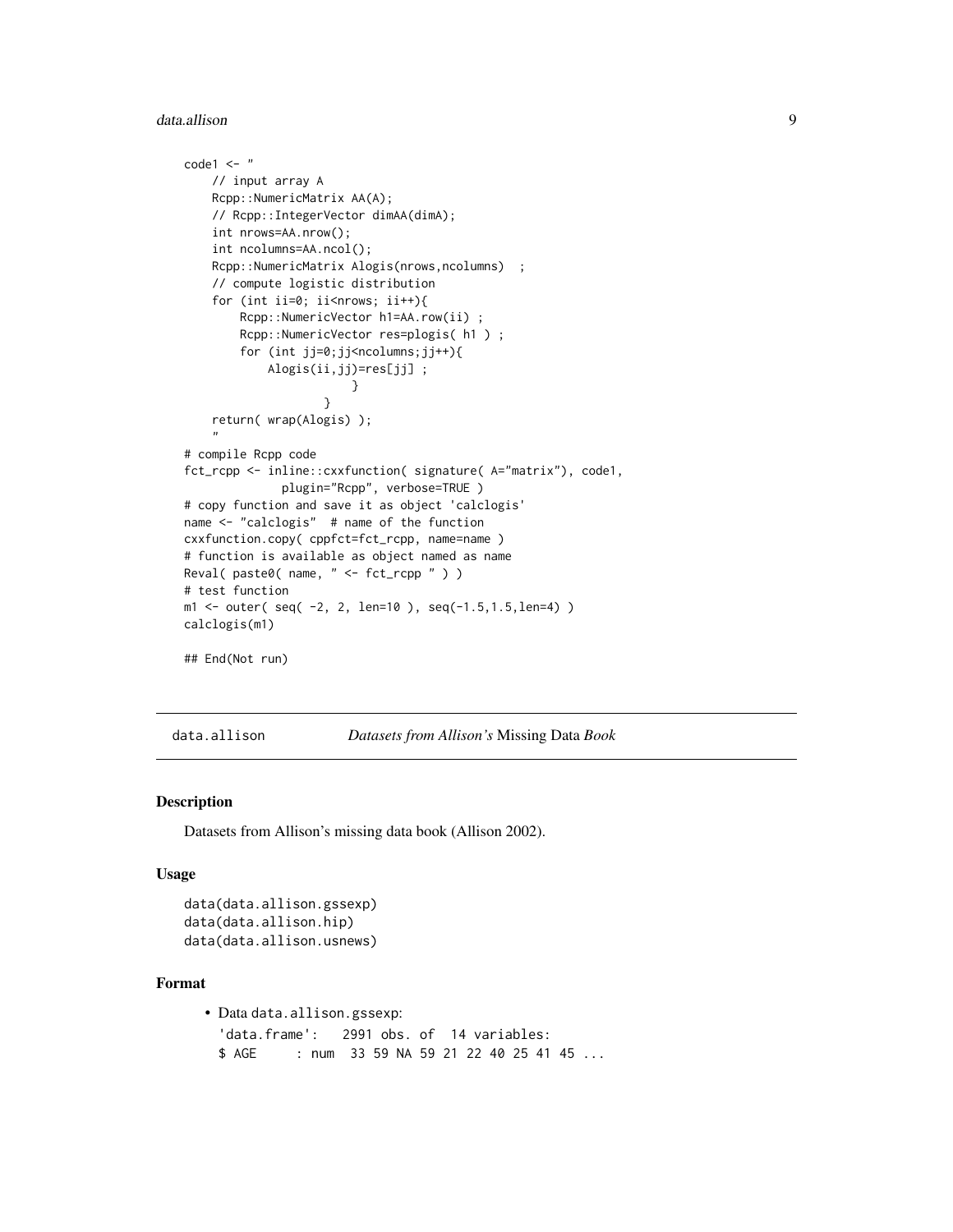```
$ EDUC : num  12 12 12 8 13 15 9 12 12 12 ...
 $ FEMALE : num 1 0 1 0 1 1 1 0 1 1 ...
 $ SPANKING: num 1 1 2 2 NA 1 3 1 1 NA ...
 $ INCOM : num 11.2 NA 16.2 18.8 13.8 ...
 $ NOCHILD : num 0 0 0 0 1 1 0 0 0 0 ...
 $ NODOUBT : num NA NA NA 1 NA NA 1 NA NA 1 ...
 $ NEVMAR : num 0 0 0 0 1 1 0 1 0 0 ...
 $ DIVSEP : num 1 0 0 0 0 0 0 0 0 1 ...
 $ WIDOW : num 0 0 0 0 0 0 1 0 1 0 ...
 $ BLACK : num  1 1 1 0 1 1 0 1 1 1 ...
 $ EAST : num 1 1 1 1 1 1 1 1 1 1 ...
 $ MIDWEST : num 0 0 0 0 0 0 0 0 0 0 ...
 $ SOUTH : num 0 0 0 0 0 0 0 0 0 0 ...
• Data data.allison.hip:
 'data.frame': 880 obs. of 7 variables:
 $ SID : num 1 1 1 1 2 2 2 2 9 9 ...
 $ WAVE: num 1 2 3 4 1 2 3 4 1 2 ...
 $ ADL : num 3 2 3 3 3 1 2 1 3 3 ...
 $ PAIN: num 0 5 0 0 0 1 5 NA 0 NA ...
 $ SRH : num 2 4 2 2 4 1 1 2 2 3 ...
 $ WALK: num 1 0 0 0 0 0 0 0 1 NA ...
 $ CESD: num 9 28 31 11.6 NA ...
• Data data.allison.usnews:
  'data.frame': 1302 obs. of 7 variables:
 $ CSAT : num 972 961 NA 881 NA ...
 $ ACT : num  20 22 NA  20 17 20 21 NA  24  26 ...
 $ STUFAC : num 11.9 10 9.5 13.7 14.3 32.8 18.9 18.7 16.7 14 ...
 $ GRADRAT: num 15 NA 39 NA 40 55 51 15 69 72 ...
 $ RMBRD : num 4.12 3.59 4.76 5.12 2.55 ...
 $ PRIVATE: num 1 0 0 0 0 1 0 0 0 1 ...
 $ LENROLL: num 4.01 6.83 4.49 7.06 6.89 ...
```
# Source

The datasets are available from <http://www.ats.ucla.edu/stat/examples/md/>.

# References

Allison, P. D. (2002). *Missing data*. Newbury Park, CA: Sage.

# Examples

```
## Not run:
#############################################################################
# EXAMPLE 1: Hip dataset | Imputation using a wide format
#############################################################################
```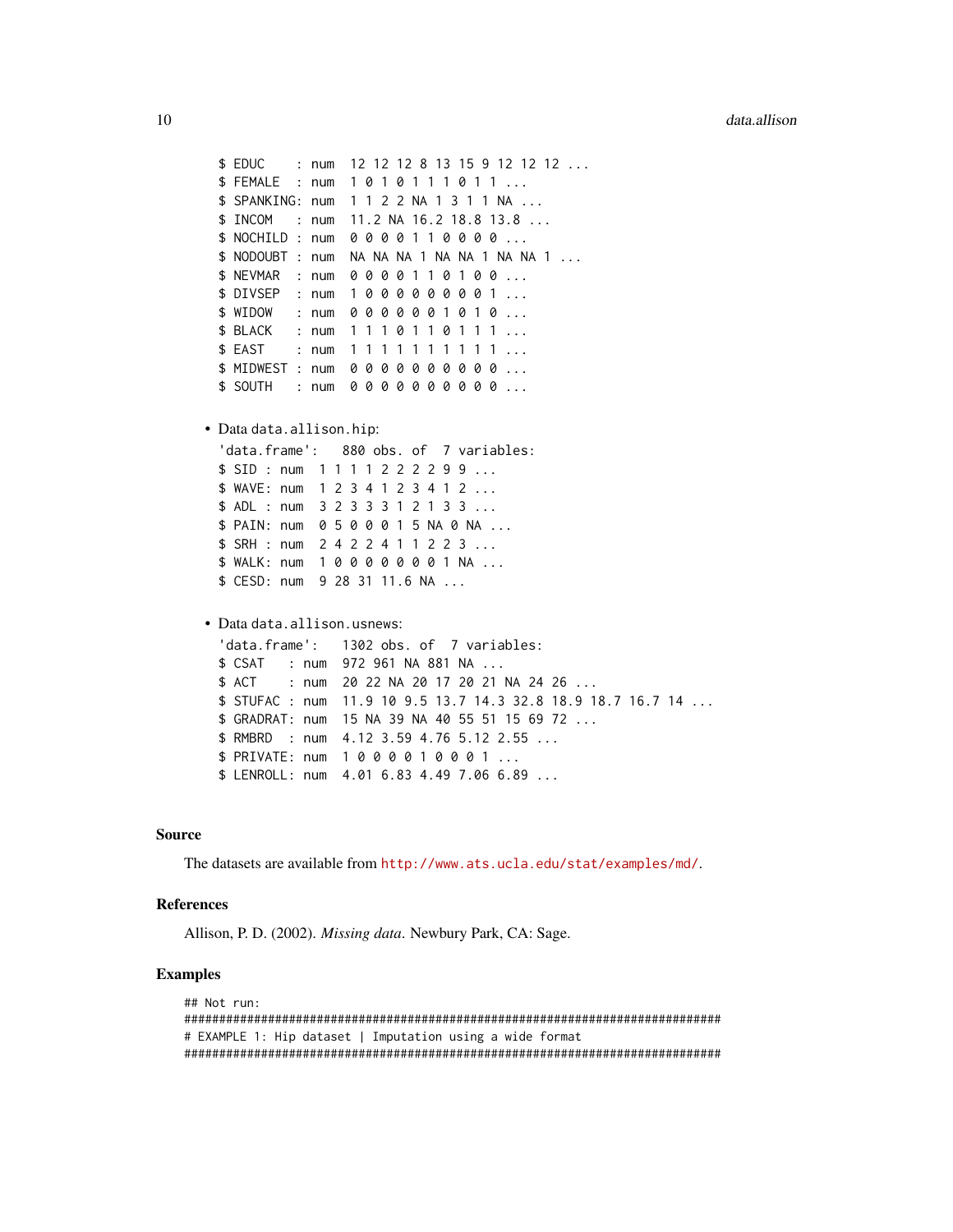<span id="page-10-0"></span># at first, the hip dataset is 'melted' for imputation data(data.allison.hip) ## head(data.allison.hip) ## SID WAVE ADL PAIN SRH WALK CESD ## 1 1 1 3 0 2 1 9.000 ## 2 1 2 2 5 4 0 28.000 ## 3 1 3 3 0 2 0 31.000 ## 4 1 4 3 0 2 0 11.579 ## 5 2 1 3 0 4 0 NA ## 6 2 2 1 1 1 0 2.222 library(reshape) hip.wide <- reshape::reshape(data.allison.hip, idvar="SID", timevar="WAVE", direction="wide") ## > head(hip.wide, 2) ## SID ADL.1 PAIN.1 SRH.1 WALK.1 CESD.1 ADL.2 PAIN.2 SRH.2 WALK.2 CESD.2 ADL.3 ## 1 1 3 0 2 1 9 2 5 4 0 28.000 3 ## 5 2 3 0 4 0 NA 1 1 1 0 2.222 2 ## PAIN.3 SRH.3 WALK.3 CESD.3 ADL.4 PAIN.4 SRH.4 WALK.4 CESD.4 ## 1 0 2 0 31 3 0 2 0 11.579 ## 5 5 1 0 12 1 NA 2 0 NA # imputation of the hip wide dataset imp <- mice::mice( as.matrix( hip.wide[,-1] ), m=5, maxit=3 ) summary(imp) ## End(Not run)

data.enders *Datasets from Enders'* Missing Data *Book*

# Description

Datasets from Enders' missing data book (2010).

# Usage

```
data(data.enders.depression)
data(data.enders.eatingattitudes)
data(data.enders.employee)
```
#### Format

• Dataset data.enders.depression:

'data.frame': 280 obs. of 8 variables: \$ txgroup: int 0 0 0 0 0 0 0 0 0 0 ... \$ dep1 : int 46 49 40 47 33 44 45 53 40 55 ...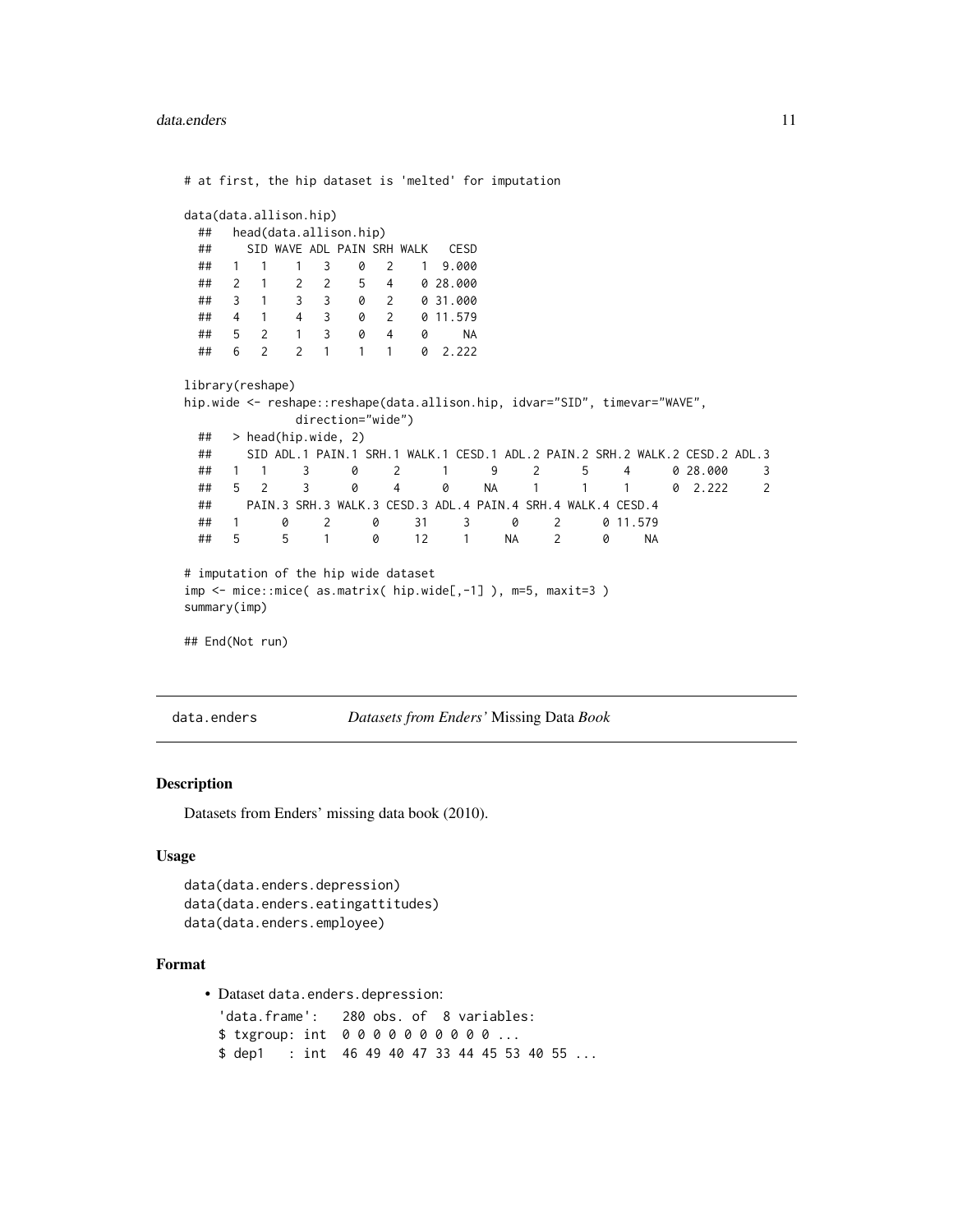```
$ dep2 : int 44 42 28 47 33 41 43 35 43 45 ...
$ dep3 : int 26 29 31 NA 34 34 34 35 35 36 ...
$ r2 : int 0 0 0 0 0 0 0 0 0 0 ...
$ r3 : int 0 0 0 1 0 0 0 0 0 0 ...
$ pattern: int 3 3 3 2 3 3 3 3 3 3 ...
$ dropout: int 0 0 0 1 0 0 0 0 0 0 ...
```
#### • Dataset data.enders.eatingattitudes:

```
'data.frame': 400 obs. of 14 variables:
$ id : num 1 2 3 4 5 6 7 8 9 10 ...
$ eat1 : num   4   6   3   3   3   4   5   4   4   6 ...
$ eat2 : num 4 5 3 3 2 5 4 3 7 5 ...
$ eat10: num  4  6  2  4  3  4  4  4  6  5 ...
$ eat11: num   4   6   2   3   3   5   4   4   5   5   ...
$ eat12: num   4  6  3  4  3  4  4  4  4  6 ...
$ eat14: num   4  7  2  4  3  4  4  4  6  6 ...
$ eat24: num 3 6 3 3 3 4 4 4 4 5 ...
$ eat3 : num  4  5  3  3  4  4  3  6  4  5 ...
$ eat18: num 5 6 3 5 4 5 3 6 4 6 ...
$ eat21: num   4  5  2  4  4  4  3  5  4  5 ...
$ bmi : num 18.9 26 18.3 18.2 24.4 ...
$ wsb : num 9 13 6 5 10 7 11 8 10 12 ...
$ anx : num 11 19 8 14 7 11 12 12 14 12 ..
```
# • Dataset data.enders.employee:

|  |  | 'data.frame': 480 obs. of 9 variables:           |
|--|--|--------------------------------------------------|
|  |  |                                                  |
|  |  | \$ age : num 40 53 46 37 44 39 33 43 35 37       |
|  |  | \$ tenure : num 10 14 10 8 9 10 7 9 9 10         |
|  |  | \$ female : num 111111111                        |
|  |  | \$ wbeing : num 8 6 NA 7 NA 7 NA 7 7 5           |
|  |  | \$ jobsat : num 8 5 7 NA 5 NA 5 NA 7 6           |
|  |  |                                                  |
|  |  |                                                  |
|  |  | \$ iq : num 106 93 107 94 107 118 103 106 108 97 |

#### Source

The datasets were downloaded from [http://www.appliedmissingdata.com/book-examples.](http://www.appliedmissingdata.com/book-examples.html) [html](http://www.appliedmissingdata.com/book-examples.html).

# References

Enders, C. K. (2010). *Applied missing data analysis*. Guilford Press.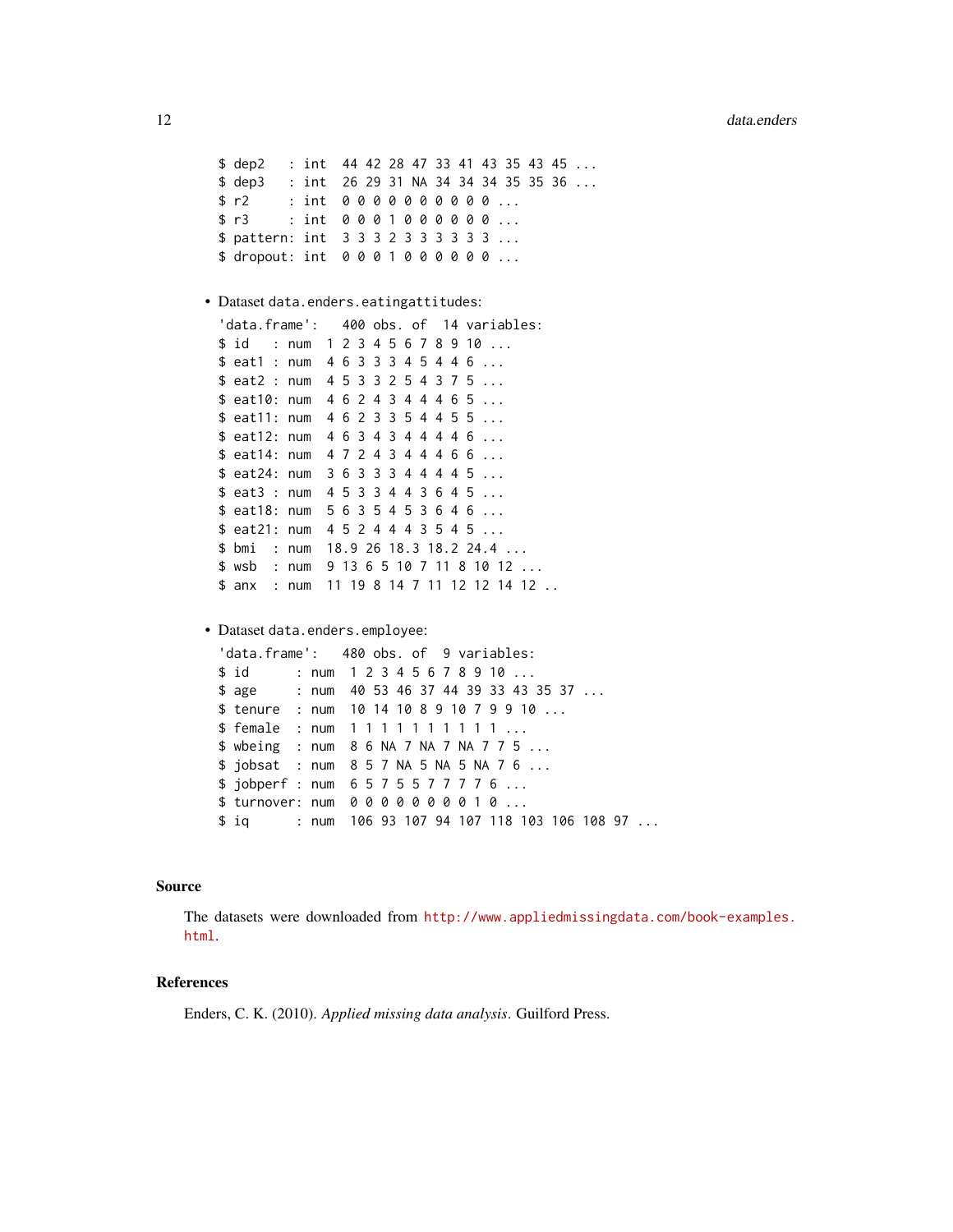<span id="page-12-0"></span>

#### Description

Datasets from Grahams missing data book (2012).

# Usage

```
data(data.graham.ex3)
data(data.graham.ex6)
data(data.graham.ex8a)
data(data.graham.ex8b)
data(data.graham.ex8c)
```
# Format

```
• Dataset data.graham.ex3:
 'data.frame': 2756 obs. of 20 variables:
 $ school: int 1 1 1 1 1 1 1 1 1 1 ...
 $ alc7 : int 1 1 1 7 3 6 1 5 4 3 ...
 $ rskreb71: int 1 3 1 2 1 NA 1 2 1 2 ...
 $ rskreb72: int NA NA NA NA NA NA NA 3 2 3 ...
 $ rskreb73: int NA NA NA NA NA NA NA 2 1 2 ...
 $ rskreb74: int NA NA NA NA NA NA NA 3 2 4 ...
 $ likepa71: int 4 2 3 3 2 NA 1 4 3 3 ...
 $ likepa72: int 5 2 4 2 2 NA 5 3 3 2 ...
 $ likepa73: int 4 1 3 3 2 NA 1 3 2 3 ...
 $ likepa74: int 5 3 1 5 4 4 3 4 3 2 ...
 $ likepa75: int 4 4 4 4 3 3 4 4 3 3 ...
 $ posatt71: int 1 1 1 1 1 2 1 NA NA NA ...
 $ posatt72: int 1 2 1 1 1 2 4 NA NA NA ...
 $ posatt73: int 1 1 1 1 1 2 1 NA NA NA ...
 $ alc8 : int 1 8 4 8 5 7 1 3 5 3 ...
 $ rskreb81: int 1 4 1 2 2 3 2 3 1 4 ...
 $ rskreb82: int NA NA NA NA NA NA NA 3 1 4 ...
 $ rskreb83: int NA NA NA NA NA NA NA 2 1 2 ...
 $ rskreb84: int NA NA NA NA NA NA NA 3 2 4 ...
 $ alc9 : int 3 NA 7 NA 5 7 NA 6 6 7 ...
• Dataset data.graham.ex6:
 'data.frame': 2756 obs. of 9 variables:
 $ school : int 1 1 1 1 1 1 1 1 1 1 ...
 $ program : int 0 0 0 0 0 0 0 0 0 0 ...
 $ alc7 : int 1 1 1 7 3 6 1 5 4 3 ...
```
\$ riskreb7: int 1 3 1 2 1 NA 1 2 1 2 ...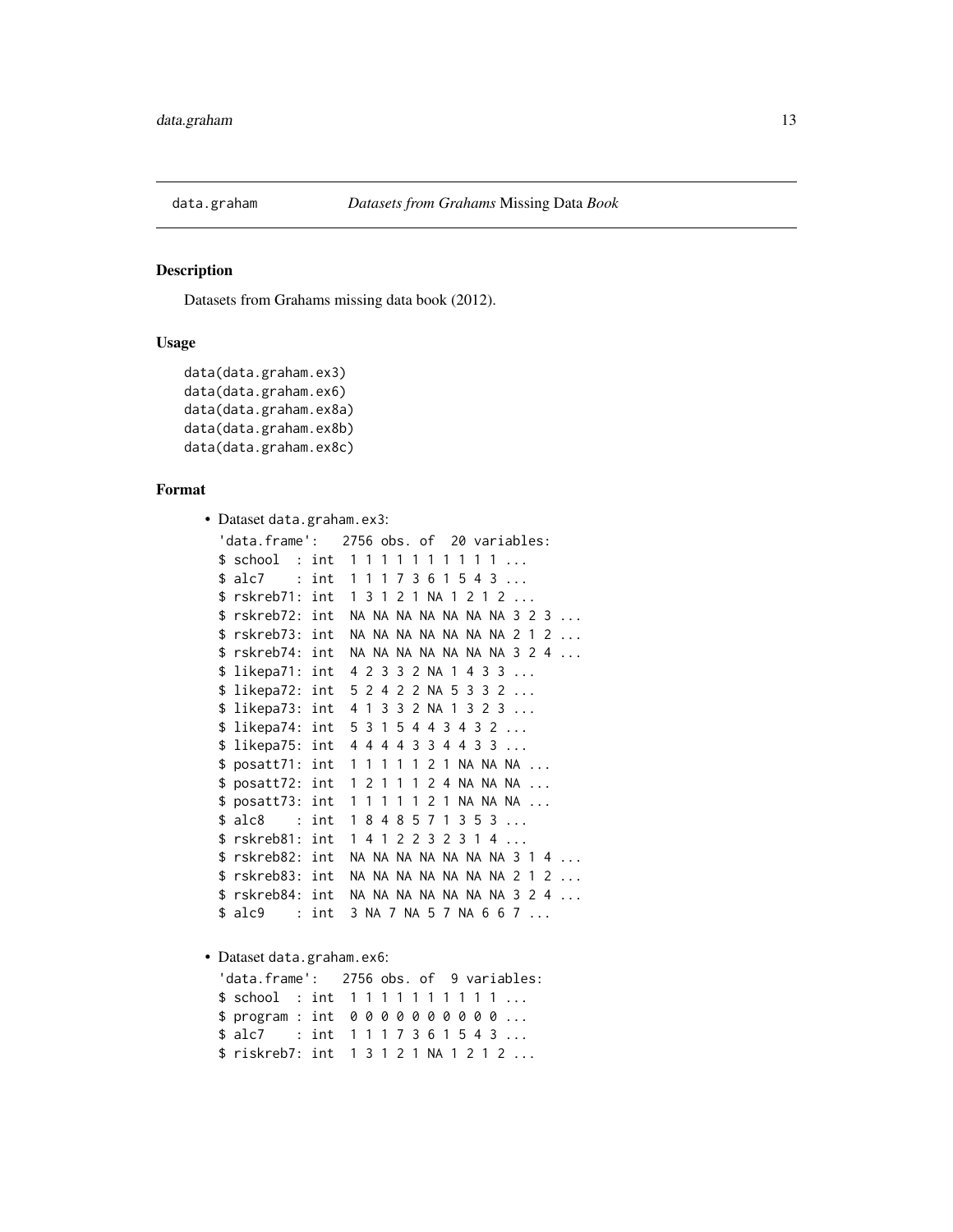```
$ likepar7: int 4 2 3 3 2 NA 1 4 3 3 ...
$ posatt7 : int 1 1 1 1 1 2 1 NA NA NA ...
$ alc8 : int 1 8 4 8 5 7 1 3 5 3 ...
$ riskreb8: int 1 4 1 2 2 3 2 3 1 4 ...
$ alc9 : int 3 NA 7 NA 5 7 NA 6 6 7 ...
```
• Dataset data.graham.ex8a:

```
'data.frame': 1023 obs. of 20 variables:
$ skill1 : int 28 29 27 29 29 NA NA NA 29 NA ...
$ skill2 : int NA NA 29 29 NA NA NA NA NA 21 ...
$ skill3 : int NA NA 29 29 29 NA 28 10 29 25 ...
$ skill4 : int NA 29 25 29 29 28 29 NA NA NA ...
$ skill5 : int 29 29 28 28 29 NA 29 10 NA 25 ...
$ iplanV1: int 14 18 15 17 16 NA NA NA 18 NA ...
$ iplanV2: int NA NA 17 16 NA NA NA NA NA 16 ...
$ iplanV3: int NA NA 16 18 18 NA 17 1 18 16 ...
$ iplanV4: int NA 18 14 18 14 6 18 NA NA NA ...
$ iplanV5: int 13 18 12 18 18 NA 18 3 NA 5 ...
$ planA1 : int 1 0 2 8 3 NA NA NA 7 NA ...
$ planA2 : int NA NA 0 4 NA NA NA NA NA 6 ...
$ planA3 : int NA NA 1 4 7 NA 2 0 1 7 ...
$ planA4 : int NA 8 0 4 6 0 0 NA NA NA ...
$ planA5 : int 0 7 1 5 7 NA 2 0 NA 6 ...
$ planV1 : int NA NA NA NA NA NA NA NA NA NA ...
$ planV2 : int NA NA NA NA NA NA NA NA NA 1 ...
$ planV3 : int NA NA 1 NA NA NA NA 0 NA 1 ...
$ planV4 : int NA NA NA NA 2 NA NA NA NA NA ...
$ planV5 : int 2 NA 2 NA NA NA NA 0 NA NA ...
```
• Dataset data.graham.ex8b:

```
'data.frame': 2570 obs. of 6 variables:
$ rskreb71: int 1 3 1 2 1 NA 1 2 1 2 ...
$ rskreb72: int NA NA NA NA NA NA NA 3 2 3 ...
$ posatt71: int 1 1 1 1 1 2 1 NA NA NA ...
$ posatt72: int 1 2 1 1 1 2 4 NA NA NA ...
$ posatt73: int 1 1 1 1 1 2 1 NA NA NA ...
$ posatt : int 3 4 3 3 3 6 6 NA NA NA ...
```
• Dataset data.graham.ex8c:

| 'data.frame': 2756 obs. of 16 variables: |                    |  |  |  |  |  |  |
|------------------------------------------|--------------------|--|--|--|--|--|--|
| \$ s1                                    | : int $111111111$  |  |  |  |  |  |  |
| \$ s2                                    | $:$ int 0000000000 |  |  |  |  |  |  |
| \$~s3                                    | $:$ int 0000000000 |  |  |  |  |  |  |
| \$s4                                     | $:$ int 0000000000 |  |  |  |  |  |  |
| \$~s5                                    | $:$ int 0000000000 |  |  |  |  |  |  |
| \$ s6                                    | $:$ int 0000000000 |  |  |  |  |  |  |
| \$~s7                                    | $:$ int 0000000000 |  |  |  |  |  |  |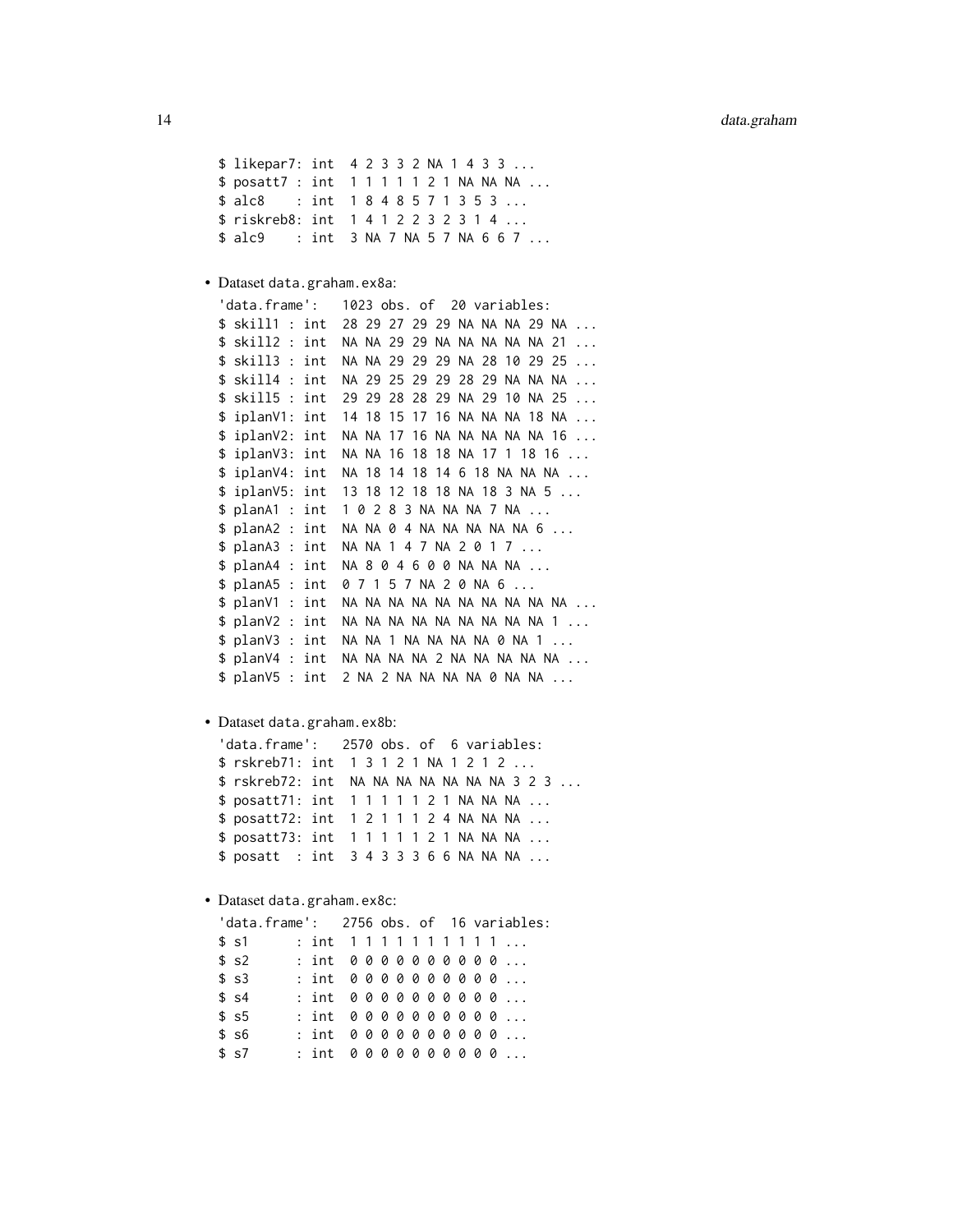# data.graham

```
$s8: int 0000000000...
      : int 0000000000...
$S: int 0000000000...
$sl0$s11: int 0000000000...
$ xalc7 : int 1117361543 ...
$ rskreb72: int NA NA NA NA NA NA NA 3 2 3 ...
$ likepa71: int 4 2 3 3 2 NA 1 4 3 3 ...
$ posatt71: int 1 1 1 1 1 2 1 NA NA NA ...
$alc8 : int 1848571353...
```
#### **Source**

The datasets were downloaded from http://methodology.psu.edu/pubs/books/missing.

#### **References**

Graham, J. W. (2012). Missing data. New York: Springer.

# **Examples**

```
## Not run:
library(mitools)
library(mice)
library(Amelia)
library(jomo)
# EXAMPLE 1: data.graham.8a | Imputation under multivariate normal model
data(data.graham.ex8a)
dat <- data.graham.ex8a
dat < - dat[, 1:10]vars <- colnames(dat)
V \leftarrow length(vars)
# remove persons with completely missing data
dat <- dat[ rowMeans( is.na(dat) ) < 1, ]
summary(dat)
# some descriptive statistics
psych::describe(dat)
#**************
# imputation under a multivariate normal model
M \le -7 # number of imputations
#--------- mice package
# define imputation method
impM < - rep('norm", V)names(impM) <- vars
# mice imputation
```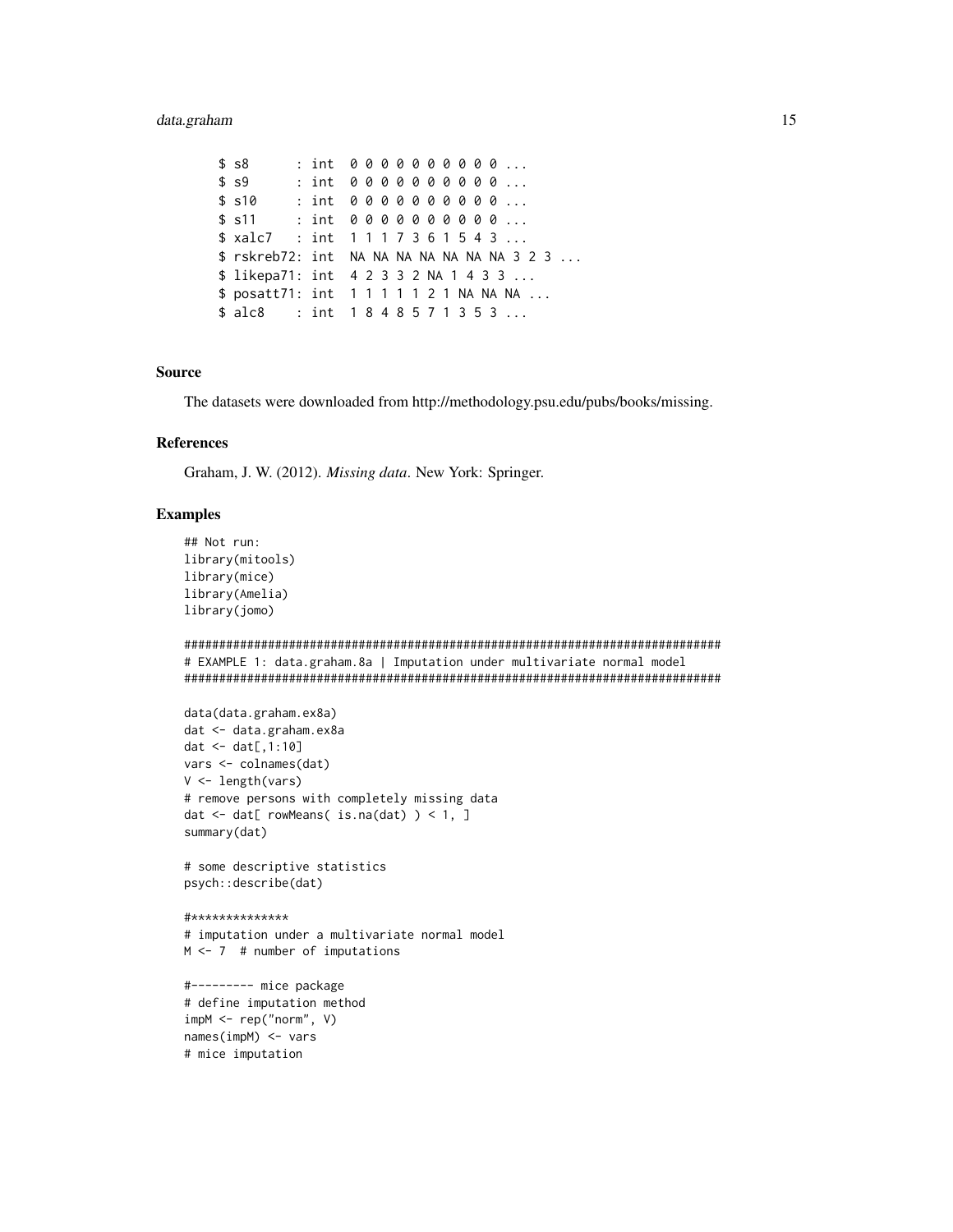```
data.graham
```

```
impla <- mice::mice( dat, method=impM, m=M, maxit=4)
summary(impla)
# convert into a list of datasets
datlist1a <- miceadds::mids2datlist(imp1a)
#--------- Amelia package
imp1b <- Amelia::amelia(dat, m=M)
summary(imp1b)
datlist1b <- imp1b$imputations
#--------- jomo package
imp1c <- jomo::jomo1con(Y=dat, nburn=100, nbetween=10, nimp=M)
str(imp1c)# convert into a list of datasets
datlist1c <- miceadds::jomo2datlist(imp1c)
# alternatively one can use the jomo wrapper function
imp1c1 <- jomo::jomo(Y=dat, nburn=100, nbetween=10, nimp=M)
# EXAMPLE 2: data.graham.8b | Imputation with categorical variables
data(data.graham.ex8b)
dat <- data.graham.ex8b
vars <- colnames(dat)
V \leftarrow \text{length}(vars)# descriptive statistics
psych::describe(dat)
#********************************
# imputation in mice using predictive mean matching
imp1a \leq mice::mice( dat, m=5, maxit=10)datlist1a <- mitools::imputationList( miceadds::mids2datlist(imp1a) )
print(datlist1a)
#*******************************
# imputation in jomo treating all variables as categorical
# Note that variables must have values from 1 to N
# use categorize function from sirt package here
dat.categ <- sirt::categorize( dat, categorical=colnames(dat), lowest=1 )
dat0 <- dat.categ$data
# imputation in jomo treating all variables as categorical
Y_numcat <- apply( dat0, 2, max, na.rm=TRUE )
imp1b <- jomo::jomo1cat(Y.cat=dat0, Y.numcat=Y_numcat, nburn=100,
               nbetween=10, nimp=5)
# recode original categories
datlist1b <- sirt::decategorize( imp1b, categ_design=dat.categ$categ_design)
# convert into a list of datasets
```
16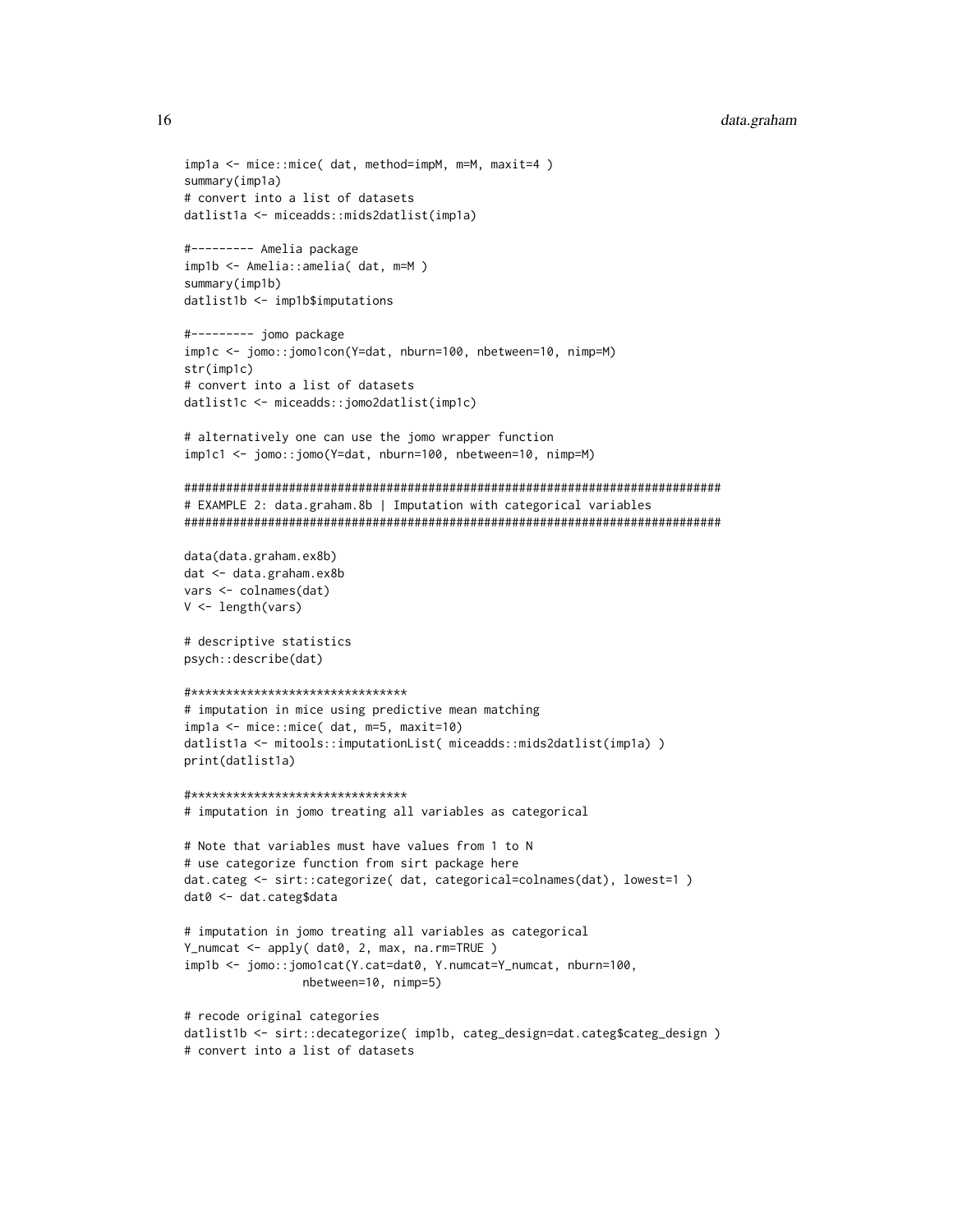#### <span id="page-16-0"></span>data.internet 17

```
datlist1b <- miceadds::jomo2datlist(datlist1b)
datlist1b <- mitools::imputationList( datlist1b )
# Alternatively, jomo can be used but categorical variables must be
# declared as factors
dat <- dat0
# define two variables as factors
vars <- miceadds::scan.vec(" rskreb71 rskreb72")
for (vv in vars){
    dat[, vv] <- as.factor( dat[, vv] )
          }
# use jomo
imp1b1 <- jomo::jomo(Y=dat, nburn=30, nbetween=10, nimp=5)
#****************************
# compare frequency tables for both imputation packages
fun_prop <- function( variable ){
            t1 <- table(variable)
            t1 / sum(t1)
                }
# variable rskreb71
res1a <- with( datlist1a, fun_prop(rskreb71) )
res1b <- with( datlist1b, fun_prop(rskreb71) )
summary( miceadds::NMIcombine(qhat=res1a, NMI=FALSE ) )
summary( miceadds::NMIcombine(qhat=res1b, NMI=FALSE ) )
# variable posatt
res2a <- with( datlist1a, fun_prop(posatt) )
res2b <- with( datlist1b, fun_prop(posatt) )
summary( miceadds::NMIcombine(qhat=res2a, NMI=FALSE ) )
summary( miceadds::NMIcombine(qhat=res2b, NMI=FALSE ) )
## End(Not run)
```
data.internet *Dataset Internet*

#### Description

Dataset with items corresponding to internet attitudes.

# Usage

```
data(data.internet)
```
# Format

A data frame with 281 observations on the following 22 variables. The format of the dataset is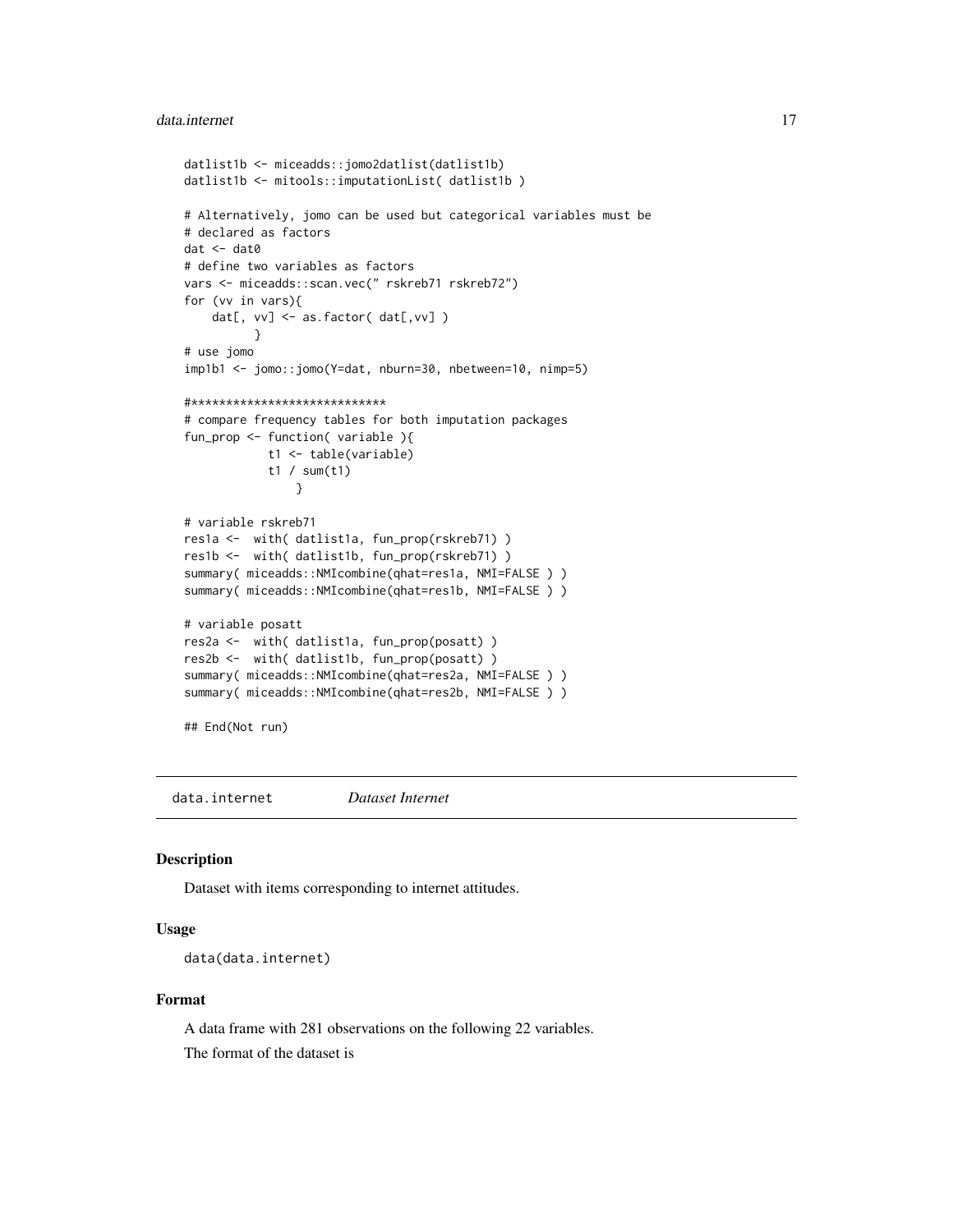```
'data.frame': 281 obs. of 22 variables:
$ IN1 : num 1 5 2 3 1 3 2 3 2 1 ...
$ IN2 : num   4  3  2  7  7  4  4  7  4  3 ...
$ IN3 : num   4  5  4  2  1  2  5  2  2  4 ...
[...]
$ IN20: num 3 2 2 3 3 4 2 7 2 2 ...
$ IN21: num 3 3 6 5 4 4 5 5 6 5 ...
$ IN22: num 3 4 2 5 3 5 3 7 3 5 ...
```
# Details

The following text is copied from <http://people.few.eur.nl/groenen/Data/index.htm>

The data set is based on a questionnaire on attitudes towards the Internet. It consists of evaluations of 22 statements about the Internet by 281 students at Erasmus University Rotterdam. These data were gathered around 2002 before the wide availability of broadband Internet access in the Netherlands. The statements were evaluated using a seven-point Likert scale, ranging from 1 (completely disagree) to 7 (completely agree).

We would like to thank Peter Verhoef for making these data available.

Each variable (statement) is coded as follows:

- 1. Completely disagree
- 2. Disagree
- 3. Slightly disagree
- 4. Neutral
- 5. Slightly agree
- 6. Agree
- 7. Completely agree

# Internet items:

- 1. Paying using Internet is safe
- 2. Surfing the Internet is easy
- 3. Internet is unreliable
- 4. Internet is slow
- 5. Internet is user-friendly
- 6. Internet is the future's means of communication
- 7. Internet is addictive
- 8. Internet is fast
- 9. Sending personal data using the Internet is unsafe
- 10. The prices of Internet subscriptions are high
- 11. Internet offers many possibilities for abuse
- 12. The costs of surfing are high
- 13. Internet offers unbounded opportunities
- 14. Internet phone costs are high
- 15. The content of web sites should be regulated
- 16. Internet is easy to use
- 17. I like surfing
- 18. I often speak with friends about the Internet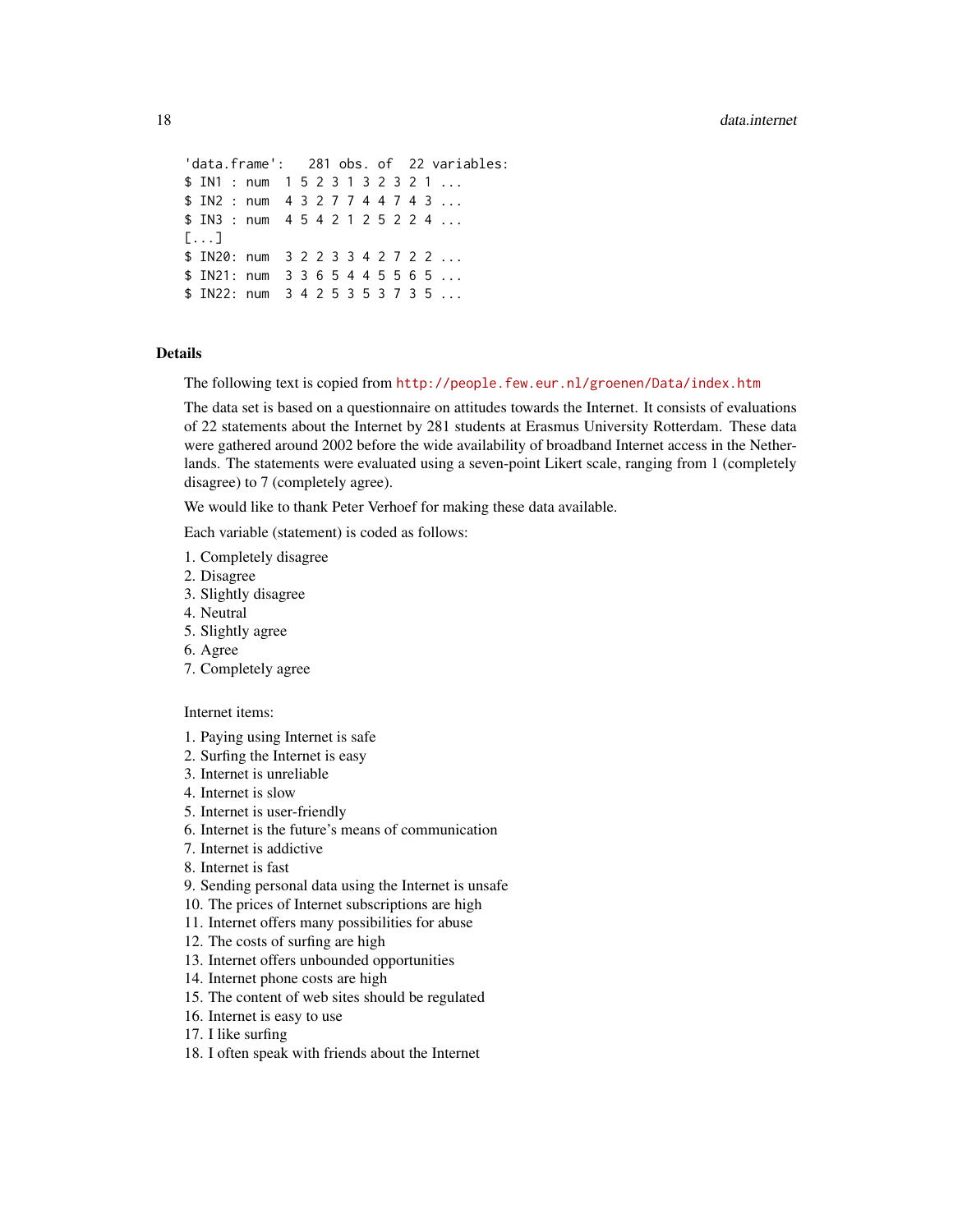# <span id="page-18-0"></span>data.largescale 19

- 19. I like to be informed of important new things
- 20. I always attempt new things on the Internet first
- 21. I regularly visit websites recommended by others
- 22. I know much about the Internet

#### Source

Peter Verhoef

<http://people.few.eur.nl/groenen/Data/index.htm>

#### Examples

```
data(data.internet)
# missing proportions
colMeans( is.na(data.internet) )
```

| data.largescale | Large-scale Dataset for Testing Purposes (Many Cases, Few Vari- |  |  |  |  |
|-----------------|-----------------------------------------------------------------|--|--|--|--|
|                 | ables)                                                          |  |  |  |  |

# Description

Large-scale dataset with many cases and few variables included for testing purposes.

#### Usage

```
data(data.largescale)
```
#### Format

A data frame with 14000 observations on the following 13 variables. The format is

```
'data.frame': 14000 obs. of 13 variables:
$ id: num 1e+07 1e+07 1e+07 1e+07 1e+07 ...
$ D1: num 0 0 0 0 1 0 0 0 0 0 ...
$ D2: num 0 0 0 1 0 1 0 1 0 0 ...
$ D3: num 0 0 0 0 0 0 0 0 0 0 ...
$ D4: num 0 0 0 1 0 0 0 1 0 0 ...
$ D5: num 0 0 0 0 0 1 0 0 0 0 ...
$ v1: num 118 117 94 106 86 117 96 96 82 95 ...
$ v2: num 101 101 86 101 65 94 72 75 70 99 ...
$ v3: num 0 0 0 0 0 1 0 0 0 0 ...
$ v4: num 3 NA 3 5 2 5 5 5 4 2 ...
$ v5: num 0 NA 0 0 0 1 0 0 0 0 ...
$ v6: num 3 3 3 4 NA 1 3 3 2 3 ...
$ v7: num 51 36 14 47 22 17 13 37 47 38 ...
```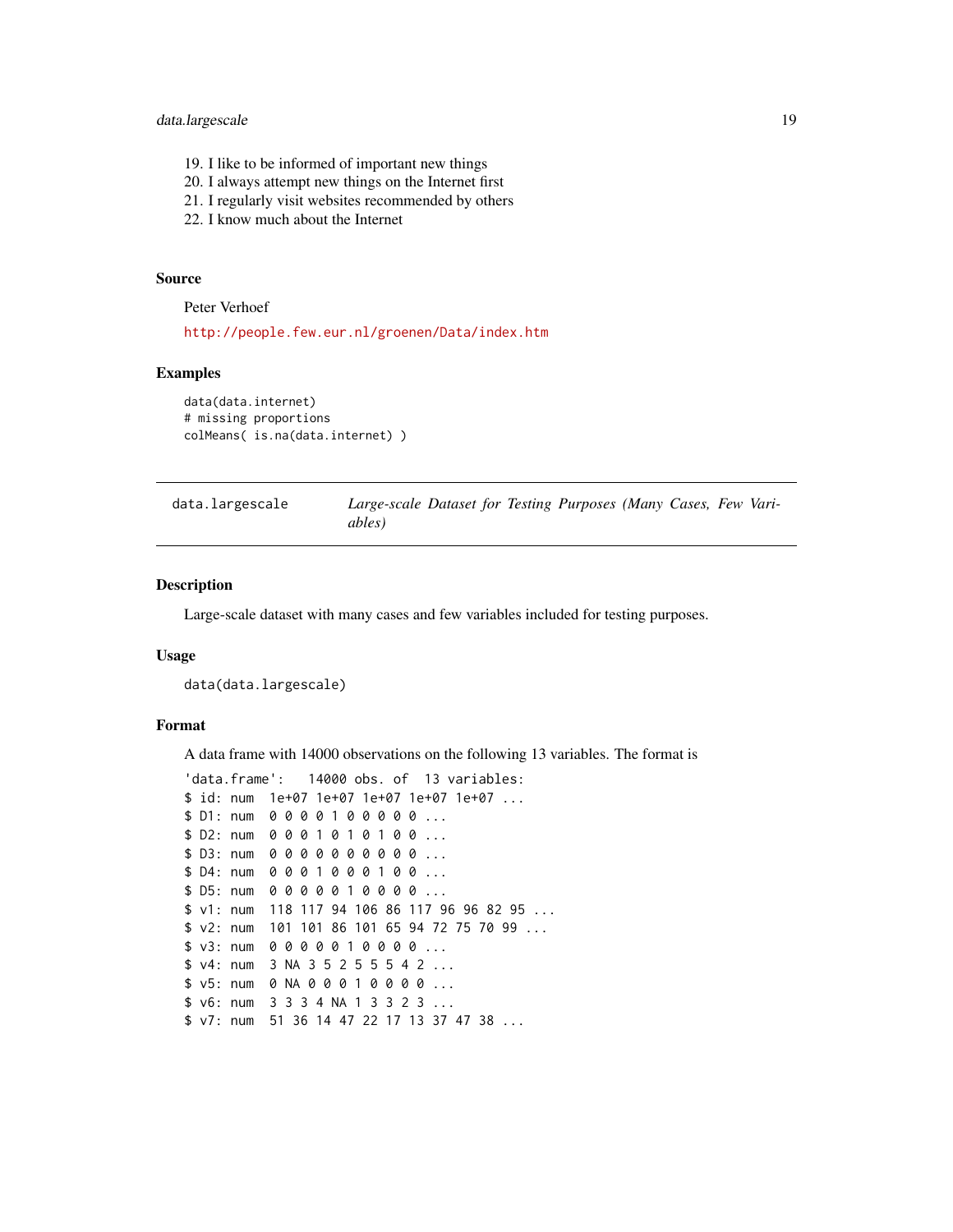<span id="page-19-0"></span>data.ma

#### **Description**

Example datasets for miceadds package.

#### **Usage**

```
data(data.ma01)
data(data.ma02)
data(data.ma03)
data(data.ma04)
data(data.ma05)
data(data.ma06)
data(data.ma07)
data(data.ma08)
```
# Format

```
• Dataset data.ma01:
```
Dataset with students nested within school and student weights (studwgt). The format is

```
'data.frame':
              4073 obs. of 11 variables:
$ idstud : num 1e+07 1e+07 1e+07 1e+07 1e+07 ...
$ idschool: num 1001 1001 1001 1001 1001 ...
$ studwgt : num 6.05 6.05 5.27 5.27 6.05 ...
$ math
        : int 594 605 616 524 685 387 536 594 387 562 ...
        : int 647 651 539 551 689 502 503 597 580 576 ...
$ read
$ migrant : int 0001001000 ...
$ books : int 6652634665...
        : int NA 77 69 45 66 53 43 NA 64 50 ...
$ hisei
$ paredu : int 3 7 7 2 7 3 4 NA 7 3 ...
$ female : int 1100110011...
$ urban
        : num 1111111111...
```
• Dataset data.ma02:

10 multiply imputed datasets of incomplete data data.ma01. The format is

```
List of 10
$ : 'data-frame':4073 obs. of 11 variables:
$ : 'data-frame':4073 obs. of 11 variables:
$ : 'data-frame':4073 obs. of 11 variables:
$ : 'data frame':4073 obs. of 11 variables:
$ : 'data-frame':4073 obs. of 11 variables:
$ : 'data-frame':4073 obs. of 11 variables:
$ : 'data-frame':4073 obs. of 11 variables:
$ : 'data-frame':4073 obs. of 11 variables:
```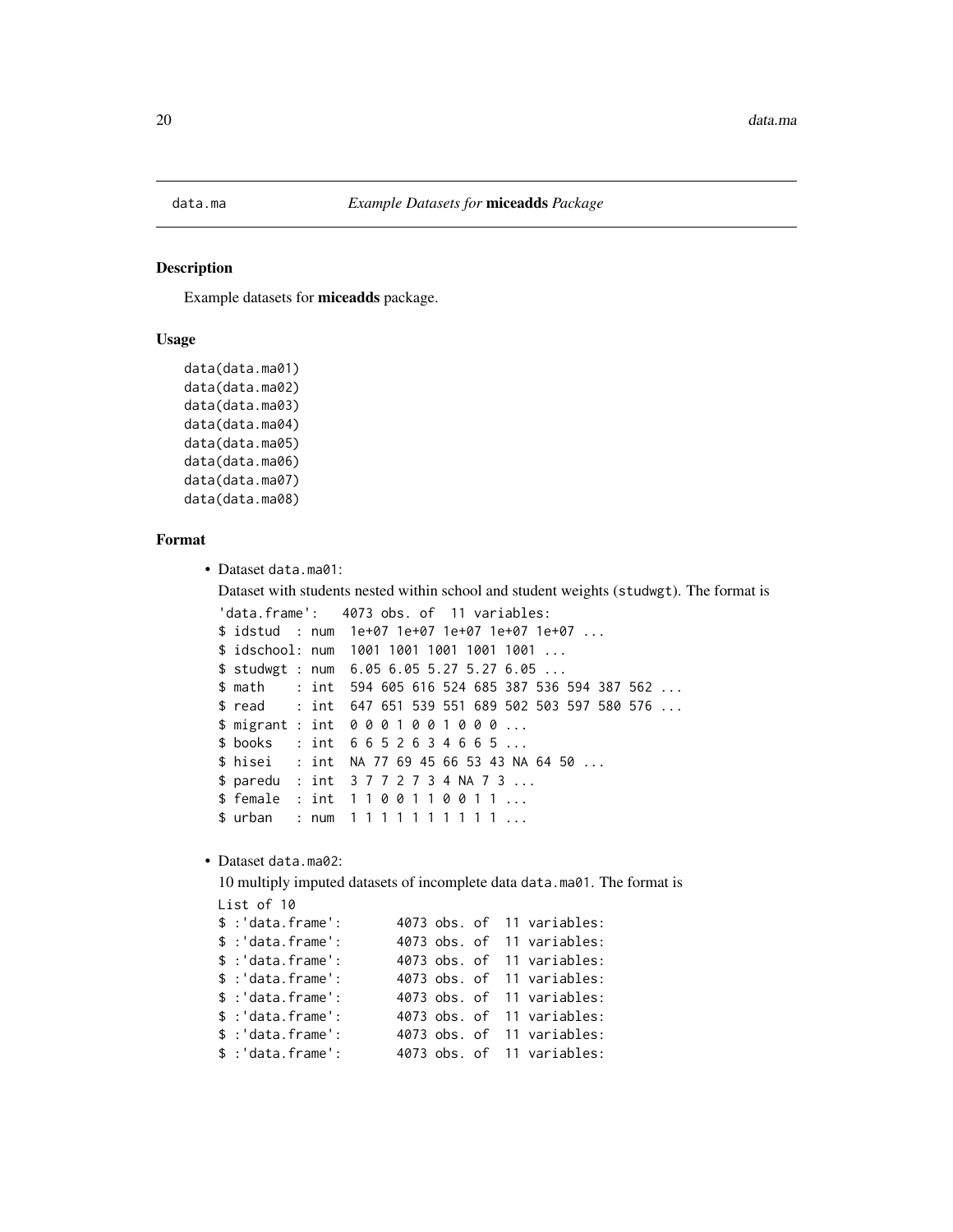| \$ :'data.frame':  |  |  | 4073 obs. of 11 variables: |
|--------------------|--|--|----------------------------|
| $$$ :'data.frame': |  |  | 4073 obs. of 11 variables: |

• Dataset data.ma03:

This dataset contains one variable math\_EAP for which a conditional posterior distribution with EAP and its associated standard deviation is available.

```
120 obs. of 8 variables:
'data.frame':
$ idstud
        : int 1001 1002 1003 1004 1005 1006 1007 1008 1009 1010 ...
$ female
          : int 0111101111...
$ migrant : int 1101100010 ...
$ hisei
          : int 44 NA 26 NA 32 60 31 NA 34 26 ...
$ educ
          : int NA 2 NA 1 4 NA 2 NA 2 NA ...
$ read_wle : num 74.8 78.1 103.2 81.2 119.2 ...
$ math_EAP : num 337 342 264 285 420 ...
$ math_SEEAP: num 28 29.5 28.6 28.5 27.5 ...
```
• Dataset data.ma04:

This dataset contains two hypothetical scales A and B and single variables V5, V6 and V7.

```
'data.frame': 281 obs. of 13 variables:
$ group: int 1111111111...
$A1: int 2 2 2 1 1 3 3 NA 2 1 \dots$A2: int 2223124444...$A3: int 2334132224...$AA: int 3464753551 ...
     : int 2255434134 ...
$V5$ V6
    : int 2551132224...$ V7
     : int 6 NA 4 5 6 2 5 5 6 7 ...
$B1: int 7 NA 6 4 5 2 5 7 3 7 ...
    : int 6 NA NA 6 3 3 4 6 6 7 ...
SB2SB3: int 7 NA 7 4 3 4 3 7 5 NA ...
$B4: int 4565434521...$B5: int 7 NA 7 4 4 3 5 7 5 4 ...
```
• Dataset data.ma05:

This is a two-level dataset with students nested within classes. Variables at the student level are Dscore, Mscore, denote, manote, misei and migrant. Variables at the class level are sprengel and groesse.

```
'data.frame':
            1673 obs. of 10 variables:
$ idstud : int 100110001 100110002 100110003 100110004 100110005 ...
$ Dscore : int NA 558 643 611 518 552 NA 534 409 543 ...
$ Mscore : int 404 563 569 621 653 651 510 NA 517 566 ...
$ denote : int NA 1 1 1 3 2 3 2 3 2 ...
$ manote : int NA 1 1 1 1 1 2 2 2 1 ...
$ misei : int NA 51 NA 38 NA 50 53 53 38 NA ...
$ migrant : int NA 0 0 NA 0 0 0 0 0 NA ...
$ sprengel: int 0000000000...
```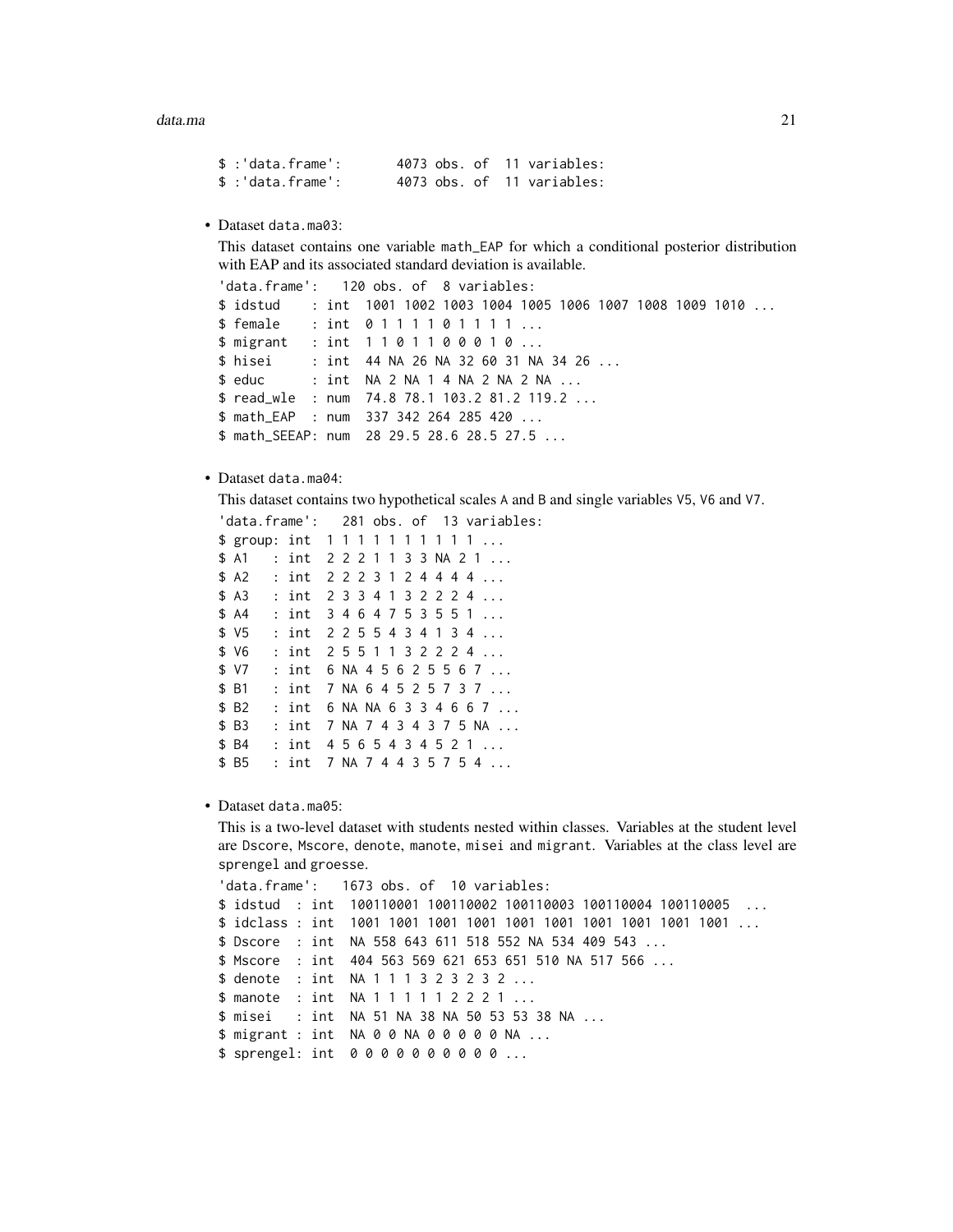<span id="page-21-0"></span>\$ groesse : int 25 25 25 25 25 25 25 25 25 25 ...

• Dataset data.ma06:

This is a dataset in which the variable FC is only available with grouped values (coarse data or interval data).

'data.frame': 198 obs. of 7 variables:  $$id$  $:$  num 1001 1002 1003 1004 1005 ...  $$A1$ : int 14 7 10 15 0 5 9 6 8 0 ...  $$A2$ : int  $5648254070...$ \$ Edu : int 4 3 1 5 5 1 NA 1 5 3 ...  $$FC$ : int 3 2 2 2 2 NA NA 2 2 NA ... \$ FC\_low: num 10 5 5 5 5 0 0 5 5 0 ... \$ FC\_upp: num 15 10 10 10 10 100 100 10 10 100 ...

• Dataset data.ma07:

This is a three-level dataset in which the variable FC is only available with grouped values (coarse data or interval data).

```
'data.frame':
          1600 obs. of 9 variables:
$ id3: num 1001 1001 1001 1001 1001 ...
$ id1: int 1 2 3 4 5 6 7 8 9 10 ...
$ x1 : num 0.91 1.88 NA 1.52 0.93 0.51 2.11 0.99 2.42 NA ...
$ x2 : num -0.58 1.12 0.87 -0.01 -0.14 0.48 1.85 -0.9 0.93 0.63 ...
$ z1 : num -0.53 -0.53 -0.53 -0.53 -0.53 -0.53 -0.53 -0.53 -0.53 -0.53 ...
$ z2 : num 0.42 0.42 0.42 0.42 0.42 0.42 0.42 0.42 0.42 0.42 0.42 \dots
```
#### • Dataset data.ma08:

List with several vector of strings containing descriptive data from published articles. See string\_to\_matrix for converting these strings into matrices.

```
List of 4
$ mat1: chr [1:6] "1. T1_mental_health" ...
$ mat2: chr [1:16] "1. Exp voc-T1 -" ...
$ mat3: chr [1:12] "1. TOWRE age 7\t-\t\t\t\t\t\t" ...
$ mat4: chr [1:18] "1. Vocab. age 7\t-\t\t\t\t\t" ...
```
data.smallscale

Small-Scale Dataset for Testing Purposes (Moderate Number of Cases, Many Variables)

# **Description**

Small-scale dataset for testing purposes (moderate number of cases, many variables)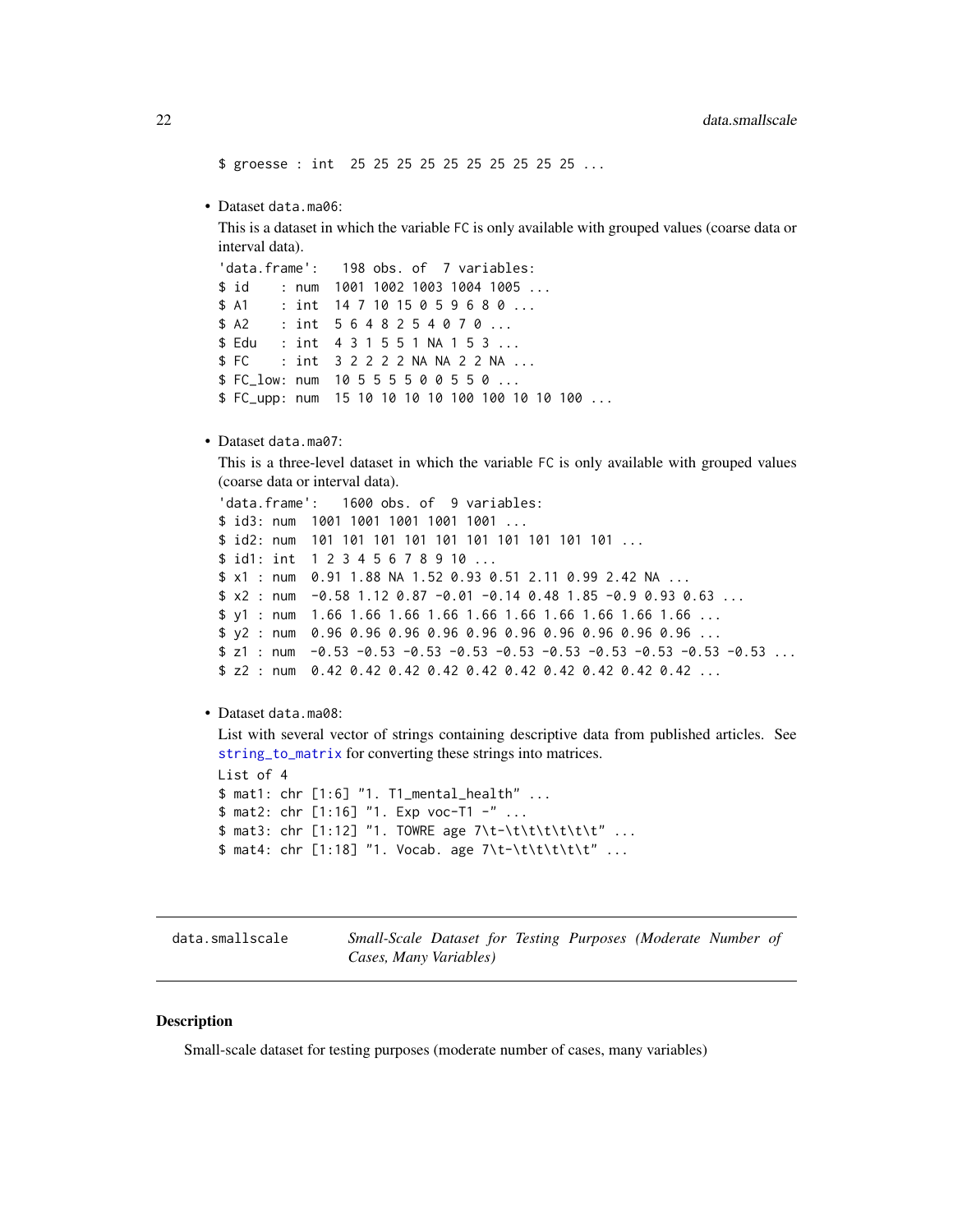#### <span id="page-22-0"></span>datlist2mids 23

# Usage

data(data.smallscale)

# Format

A data frame with 675 observations on the following 164 variables. The format is

'data.frame': 675 obs. of 164 variables: \$ v1 : num 3 3 2 3 3 0 1 0 3 NA ... \$ v2 : num 3 0 1 3 0 0 0 3 2 NA ... \$ v3 : num 0 0 2 3 2 0 1 0 0 NA ... \$ v4 : num 1 3 3 3 NA 0 0 0 3 NA ... \$ v5 : num 0 0 3 3 0 0 3 1 3 3 ... \$ v6 : num 8 8 9 8 9 9 9 8 9 9 ... [...]

datlist2mids *Converting a List of Multiply Imputed Data Sets into a* mids *Object*

#### Description

This function converts a list of multiply imputed data sets to a  $mice$ : mids object.

#### Usage

```
datlist2mids(dat.list, progress=FALSE)
datalist2mids(dat.list, progress=FALSE)
```
# Arguments

| dat.list | List of multiply imputed data sets or an object of class imputation List (see<br>mitools::imputationList) |
|----------|-----------------------------------------------------------------------------------------------------------|
| progress | An optional logical indicating whether conversion process be displayed                                    |

#### Value

An object of class mids

# See Also

See [mice::as.mids](#page-0-0) for converting a multiply imputed dataset in long format into a mids object.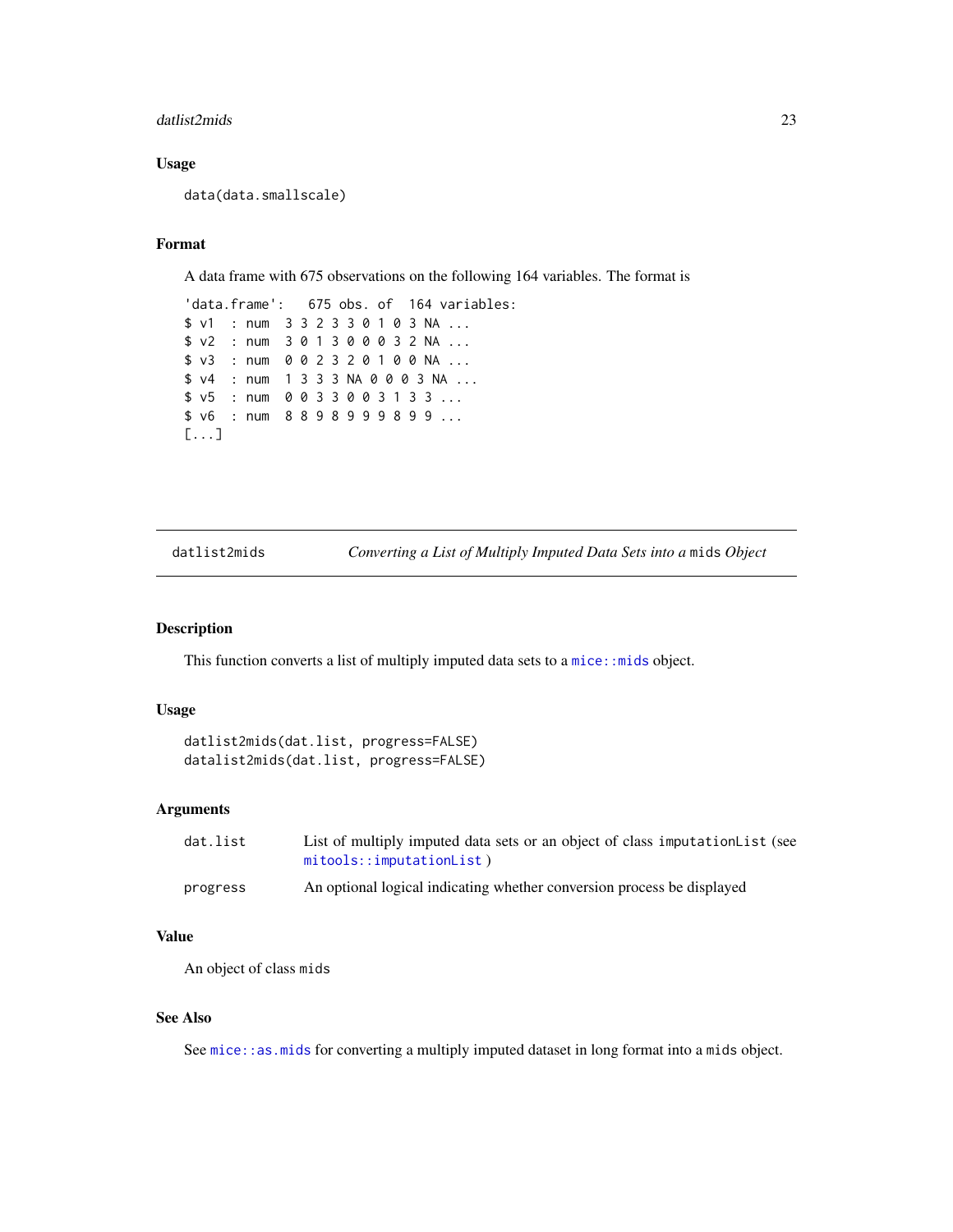# **Examples**

```
# EXAMPLE 1: Imputation of NHANES data using Amelia package
library(mice)
library(Amelia)
data(nhanes, package="mice")
set.seed(566) # fix random seed
# impute 10 datasets using Amelia
a.out \leq - Amelia::amelia(x=nhanes, m=10)# plot of observed and imputed data
plot(a.out)# convert list of multiply imputed datasets into a mids object
a.mids <- miceadds::datlist2mids( a.out$imputations )
# linear regression: apply mice functionality lm.mids
mod <- with( a.mids, stats::lm( bmi ~ age ) )
summary( mice::pool( mod ) )
 \# \#se
                                      tdfPr(> |t|)lo 95
                    est
 ## (Intercept) 30.624652 2.626886 11.658158 8.406608 1.767631e-06 24.617664
 ## age
               -2.280607 1.323355 -1.723352 8.917910 1.192288e-01 -5.278451
 ##hi 95 nmis
                                  fmi
                                       lambda
 ## (Intercept) 36.6316392 NA 0.5791956 0.4897257
 ## age
                ## Not run:
# fit linear regression model in Zelig
library(Zelig)
mod2 <- Zelig::zelig( bmi ~ age, model="ls", data=a.out, cite=FALSE)
summary(mod2)
 ## Model: Combined Imputations
 ##Estimate Std. Error z value Pr(>|z|)
 ## (Intercept) 30.625 2.627 11.658 0.00000 ***
 ## age
                 -2.2811.323 -1.723 0.08482
 ## ---## Signif. codes: '***' 0.001 '**' 0.01 '*' 0.05 '.' 0.1 ' ' 1
# fit linear regression using mitools package
library(mitools)
datimp <- mitools::imputationList(a.out$imputations)
mod3 <- with( datimp, stats::lm( bmi ~ age ) )
summary( mitools::MIcombine( mod3 ) )
 ## Multiple imputation results:
          with(datimp, stats:: lm(bmi ~ age))
 ####MIcombine.default(mod3)
 ##results
                                            upper) missInfo
                            se
                                   (lower
 ## (Intercept) 30.624652 2.626886 25.304594 35.9447092
                                                      51## age
               -2.280607 1.323355 -4.952051 0.3908368
                                                      49
```
24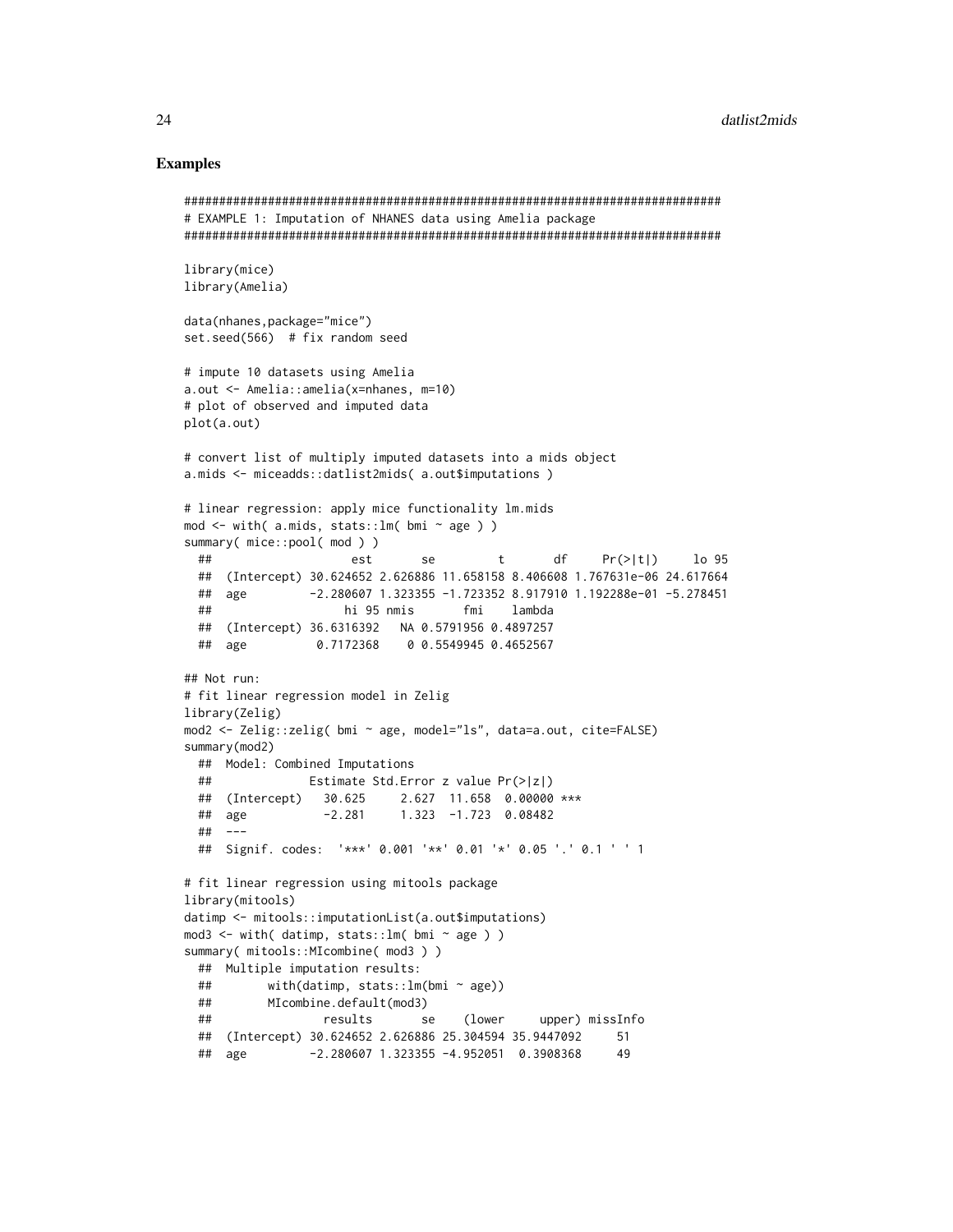<span id="page-24-0"></span>## End(Not run)

datlist\_create *Creates Objects of Class* datlist *or* nested.datlist

# Description

Creates objects of class datlist or nested.datlist.

The functions nested.datlist2datlist and datlist2nested.datlist provide list conversions for imputed datasets.

# Usage

datlist\_create(datasets)

nested.datlist\_create(datasets)

## S3 method for class 'datlist'  $print(x, \ldots)$ 

## S3 method for class 'nested.datlist'  $print(x, \ldots)$ 

nested.datlist2datlist(datlist)

datlist2nested.datlist(datlist, Nimp)

# Arguments

| datasets     | For datlist_create: List of datasets, objects of class imputationList, mids,<br>mids.1chain, |
|--------------|----------------------------------------------------------------------------------------------|
|              | For nested.datlist_create: nested list of datasets, NestedImputationList,<br>mids.nmi        |
| $\mathsf{x}$ | Object of classes datlist or nested.datlist                                                  |
| datlist      | Object of classes datlist, imputation List, nested. datlist or Nested Imputation List.       |
| Nimp         | Vector of length 2 containing numbers of between and within imputations.                     |
| $\ddotsc$    | Further arguments to be passed                                                               |
|              |                                                                                              |

# Value

Object of class datlist or nested.datlist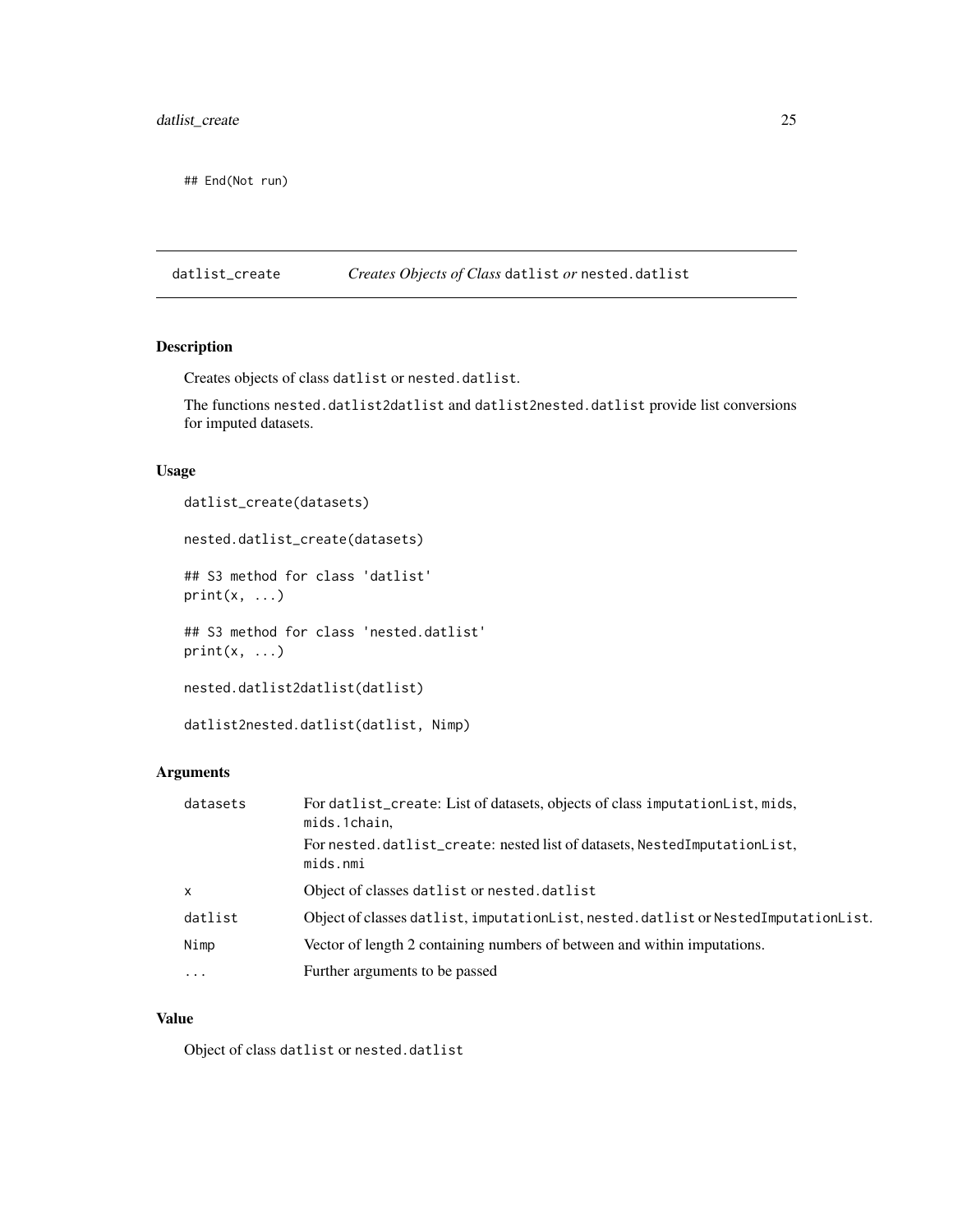# **Examples**

```
## Not run:
## The function datlist_create is currently defined as
function (datasets)
   class(datasets) <- "datlist"
  return(datasets)
 \mathcal{L}# EXAMPLE 1: Create object of class datlist
library(BIFIEsurvey)
data(data.timss2, package="BIFIEsurvey")
datlist < - data.time2# class datlist
obj1 <- miceadds::datlist_create(data.timss2)
# EXAMPLE 2: Multiply imputed datasets: Different object classes
library(mice)
data(nhanes2, package="mice")
set.seed(990)
# nhanes2 data imputation
imp1 <- miceadds::mice.1chain( nhanes2, burnin=5, iter=25, Nimp=5)
# object of class datlist
imp2 <- miceadds::mids2datlist(imp1)
# alternatively, one can use datlist_create
imp2b <- miceadds::datlist_create(imp1)
# object of class imputationList
imp3 <- mitools::imputationList(imp2)
# retransform object in class datlist
imp2c <- miceadds::datlist_create(imp3)
str(imp2c)# EXAMPLE 3: Nested multiply imputed datasets
library(BIFIEsurvey)
data(data.timss2, package="BIFIEsurvey")
datlist <- data.timss2
  # list of 5 datasets containing 5 plausible values
#** define imputation method and predictor matrix
data \leftarrow dattist[[1]]V \leftarrow \text{ncol}(data)
```
26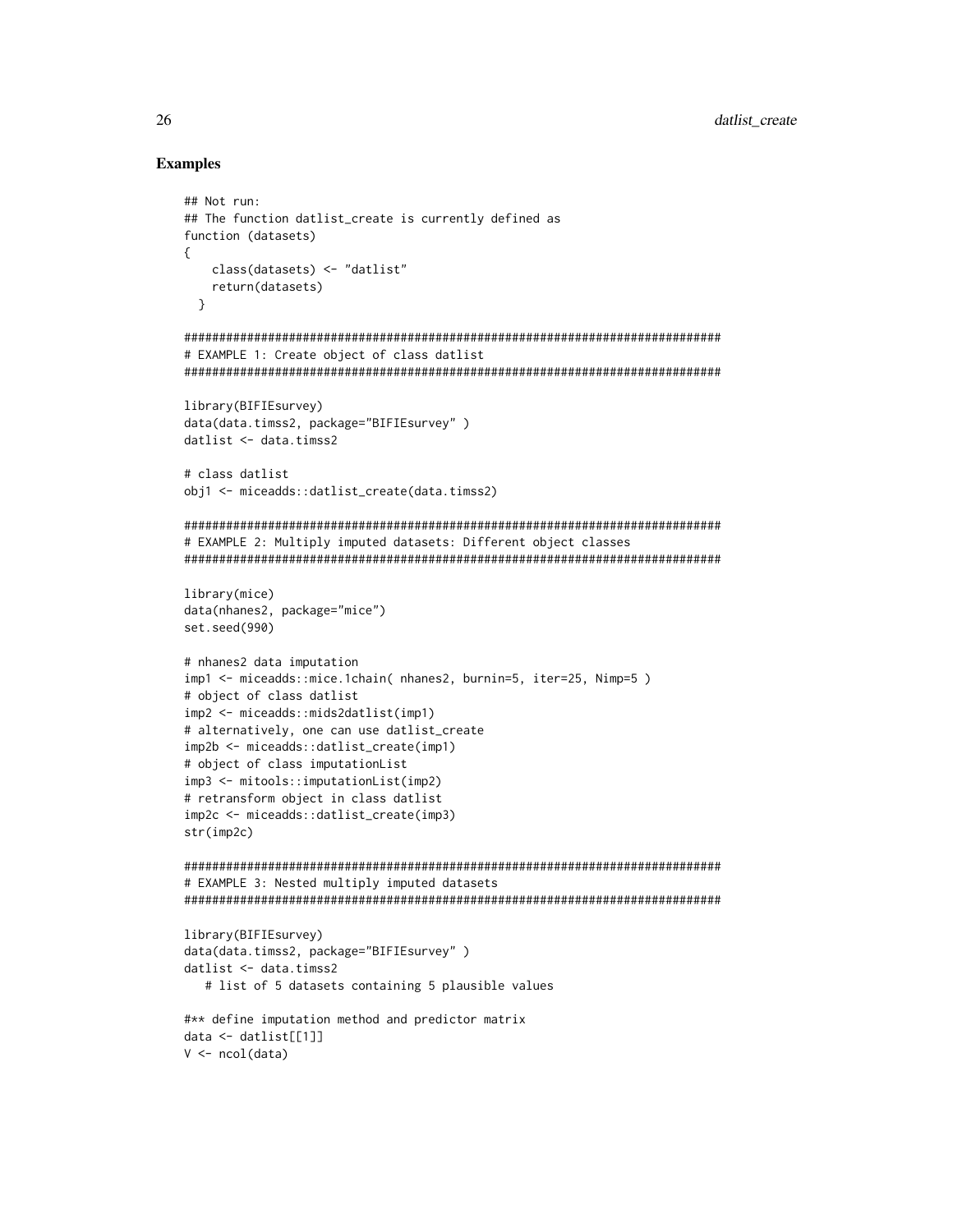### <span id="page-26-0"></span>draw.pv.ctt

```
# variables
vars <- colnames(data)
# variables not used for imputation
vars_unused <- miceadds::scan.vec("IDSTUD TOTWGT JKZONE JKREP")
#- define imputation method
impMethod \leftarrow rep("norm", V)names(impMethod) <- vars
impMethod[ vars_unused ] <- ""
#- define predictor matrix
predM \leq matrix( 1, V, V)
colnames(predM) <- rownames(predM) <- vars
diag(predM) < -0predM[, vars_unused ] <- 0
# object of class nmi
imp1 <- miceadds::mice.nmi( datlist, method=impMethod, predictorMatrix=predM,
              m=4, maxit=3)
# object of class nested.datlist
imp2 <- miceadds::mids2datlist(imp1)
# object of class NestedImputationList
imp3 <- miceadds::NestedImputationList(imp2)
# redefine class nested.datlist
imp4 <- miceadds::nested.datlist_create(imp3)
# EXAMPLE 4: Conversions between nested lists of datasets and lists of datasets
library(BIFIEsurvey)
data(data.timss4, package="BIFIEsurvey")
datlist <- data.timss4
# object of class nested.datlist
datlist1a <- miceadds::nested.datlist_create(datlist)
# object of class NestedImputationList
datlist1b <- miceadds::NestedImputationList(datlist)
# conversion to datlist
datlist2a <- miceadds::nested.datlist2datlist(datlist1a) # class datlist
datlist2b <- miceadds::nested.datlist2datlist(datlist1b) # class imputationList
# convert into a nested list with 2 between nests and 10 within nests
datlist3a <- miceadds::datlist2nested.datlist(datlist2a, Nimp=c(2,10))
datlist3b <- miceadds::datlist2nested.datlist(datlist2b, Nimp=c(4,5))
## End(Not run)
```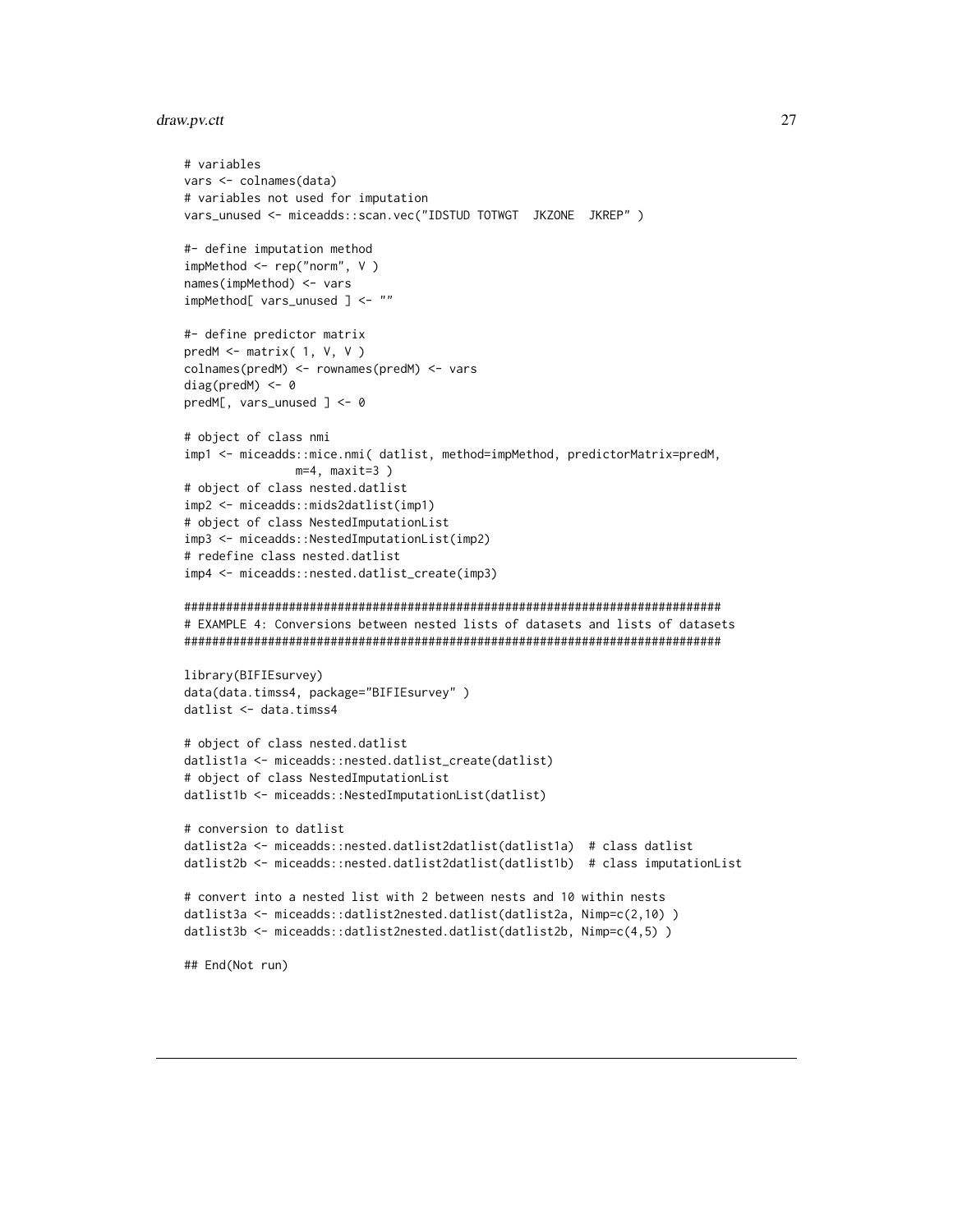# Description

This function provides unidimensional plausible value imputation with a known measurement error variance or classical test theory (Mislevy, 1991). The reliability of the scale is estimated by Cronbach's Alpha or can be provided by the user.

# Usage

```
draw.pv.ctt(y, dat.scale=NULL, x=NULL, samp.pars=TRUE,
     alpha=NULL, sig.e=NULL, var.e=NULL, true.var=NULL)
```
# Arguments

| y         | Vector of scale scores if y should not be used.                                                                                      |
|-----------|--------------------------------------------------------------------------------------------------------------------------------------|
| dat.scale | Matrix of item responses                                                                                                             |
| X         | Matrix of covariates                                                                                                                 |
| samp.pars | An optional logical indicating whether scale parameters (reliability or measure-<br>ment error standard deviation) should be sampled |
| alpha     | Reliability estimate of the scale. The default of NULL means that Cronbach's<br>alpha will be used as a reliability estimate.        |
| sig.e     | Optional vector of the standard deviation of the error. Note that it is <i>not</i> the error<br>variance.                            |
| var.e     | Optional vector of the variance of the error.                                                                                        |
| true.var  | True score variance                                                                                                                  |

# Details

The linear model is assumed for drawing plausible values of a variable  $Y$  contaminated by measurement error. Assuming  $Y = \theta + e$  and a linear regression model for  $\theta$ 

$$
\theta = \bm{X}\beta + \epsilon
$$

(plausible value) imputations from the posterior distribution  $P(\theta|Y, X)$  are drawn. See Mislevy (1991) for details.

# Value

A vector with plausible values

### Note

Plausible value imputation is also labeled as multiple overimputation (Blackwell, Honaker & King, 2011).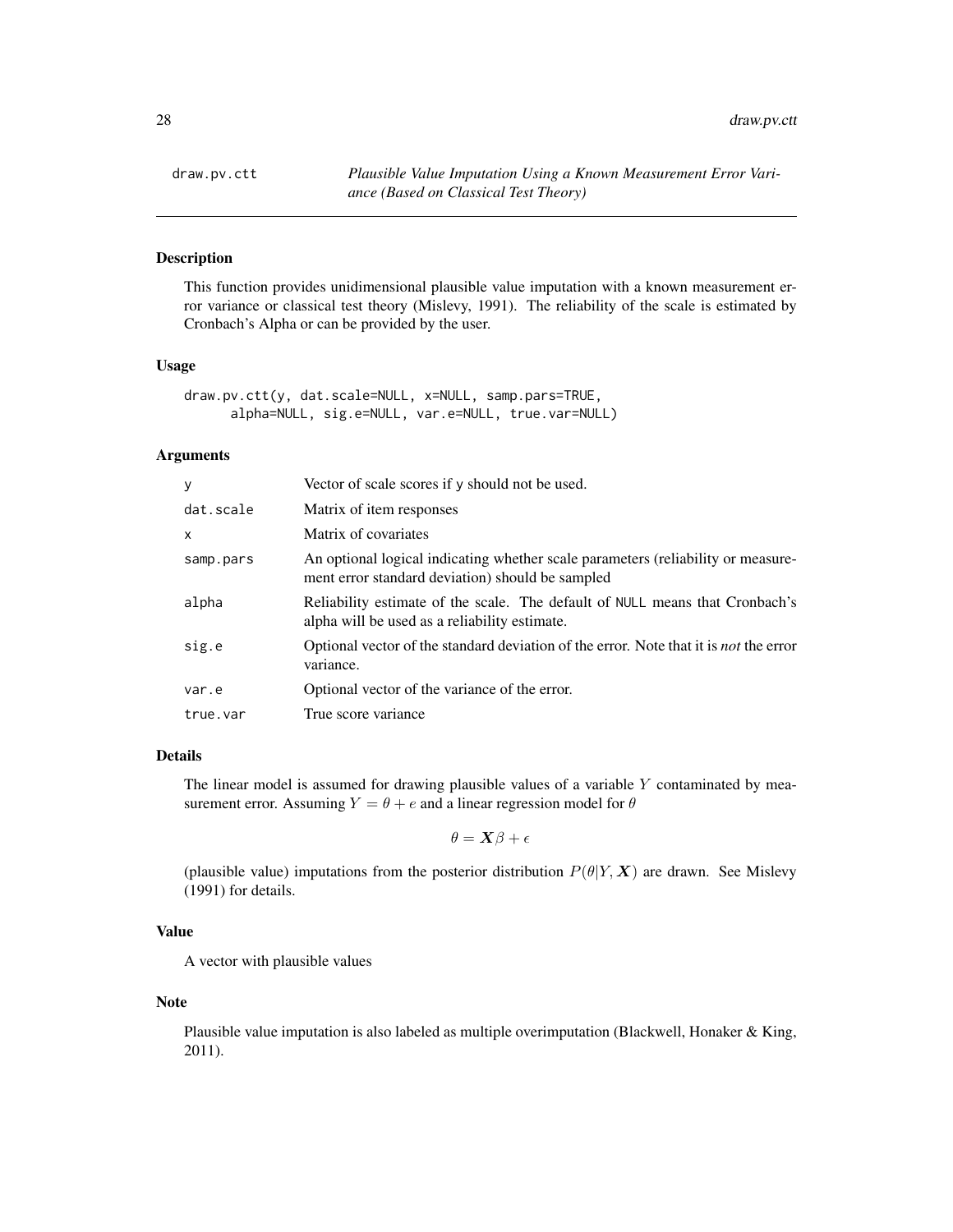#### draw.pv.ctt

#### **References**

Blackwell, M., Honaker, J., & King, G. (2011). Multiple overimputation: A unified approach to measurement error and missing data. Technical Report.

Mislevy, R. J. (1991). Randomization-based inference about latent variables from complex samples. Psychometrika, 56, 177-196.

# **See Also**

See also sirt::plausible.value.imputation.raschtype for plausible value imputation.

Plausible value imputations can be conducted in mice using the imputation method mice. impute. plausible. values.

Plausible values can be drawn in **Amelia** by specifying observation-level priors, see Amelia: : moPrep and Amelia: : amelia.

# **Examples**

```
# SIMULATED EXAMPLE 1: Scale scores
set.seed(899)
n < -5000# number of students
x \le round(stats::runif(n, 0,1))
y \le - stats:: rnorm(n)
# simulate true score theta
theta <- .6 + .4*x + .5 * y + stats::rnorm(n)
# simulate observed score by adding measurement error
sig.e \leq rep( sqrt(.40), n)
theta_obs <- theta + stats::rnorm( n, sd=sig.e)# calculate alpha
(alpha <- stats::var(theta) / stats::var(theta_obs))
# [1] 0.7424108
#=> Ordinarily, sig.e or alpha will be known, assumed or estimated by using items,
    replications or an appropriate measurement model.
## create matrix of predictors
X \leftarrow as.matrix( cbind(x, y ) )
# plausible value imputation with scale score
imp1 <- miceadds::draw.pv.ctt( y=theta_obs, x=X, sig.e=sig.e)
# check results
stats::lm(impl \sim x + y)# imputation with alpha as an input
imp2 <- miceadds::draw.pv.ctt( y=theta_obs, x=X, alpha=.74 )
stats::lm(imp2 ~ x + y)## Not run:
#--- plausible value imputation in Amelia package
library(Amelia)
```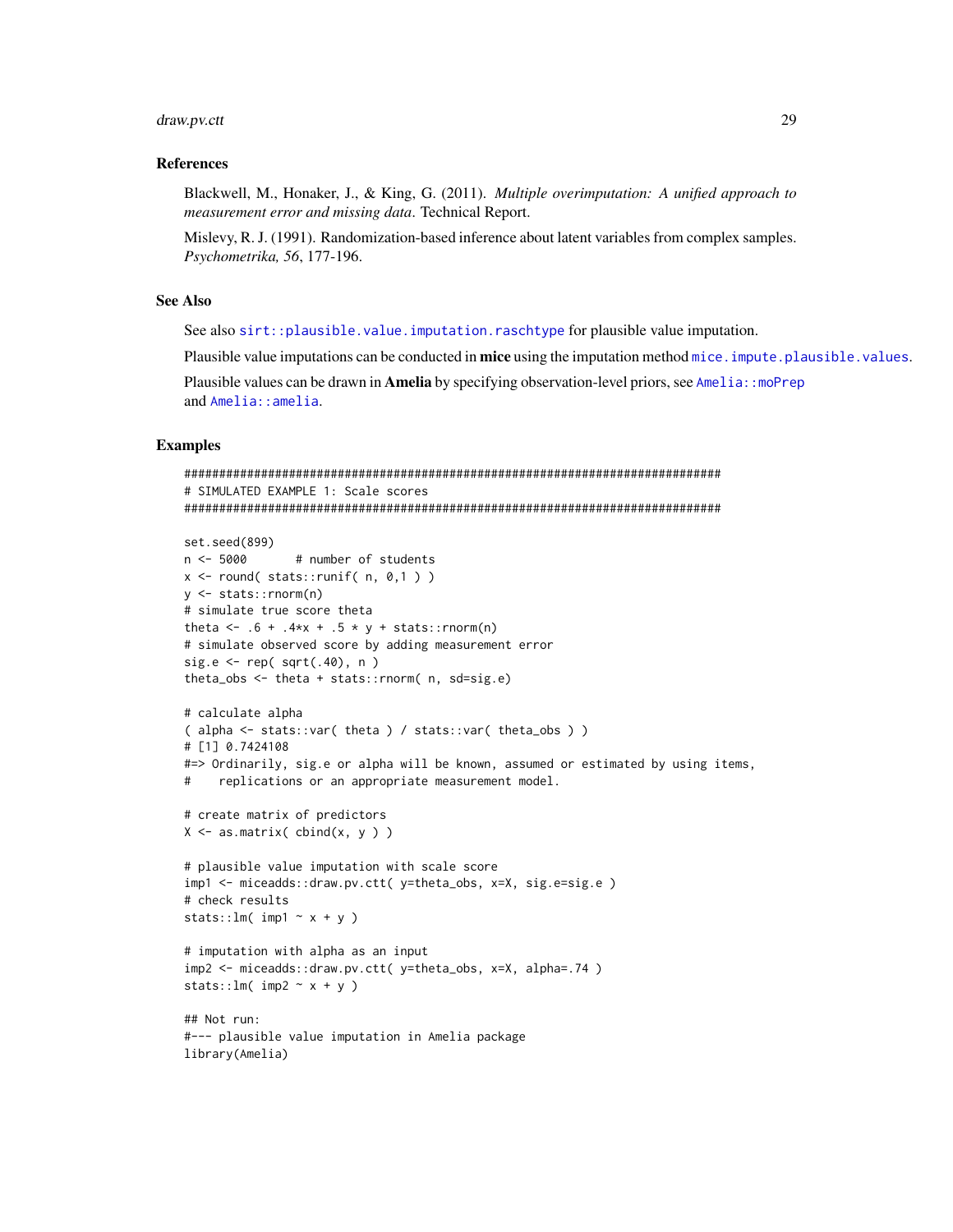```
# define data frame
dat <- data.frame( "x"=x, "y"=y, "theta"=theta_obs )
# generate observation-level priors for theta
priors <- cbind( 1:n, 3, theta_obs, sig.e )
            # 3 indicates column index for theta
overimp <- priors[,1:2]
# run Amelia
imp <- Amelia::amelia( dat, priors=priors, overimp=overimp, m=10)
# create object of class datlist and evaluate results
datlist <- miceadds::datlist_create( imp$imputations )
withPool_MI( with( datlist, stats::var(theta) ) )
stats::var(theta) # compare with true variance
mod <- with( datlist, stats::lm( theta \sim x + y ) )
mitools::MIcombine(mod)
## End(Not run)
```
<span id="page-29-2"></span>filename\_split *Some Functionality for Strings and File Names*

# <span id="page-29-1"></span>Description

The function filename\_split splits a file name into parts.

The function string\_extract\_part extracts a part of a string.

The function string\_to\_matrix converts a string into a matrix.

# Usage

```
filename_split(file_name, file_sep="__", file_ext=".")
filename_split_vec( file_names, file_sep="__", file_ext=".")
string_extract_part( vec, part=1, sep="__", remove_empty=TRUE )
string_to_matrix(x, rownames=NULL, col_elim=NULL, as_numeric=FALSE,
              diag_val=NULL, extend=FALSE, split=" ")
```
# Arguments

| file_name  | File name                                                |
|------------|----------------------------------------------------------|
| file_names | File names                                               |
| file_sep   | Separator within file name                               |
| file_ext   | Separator for file extension                             |
| vec        | Vector with strings                                      |
| part       | Integer indicating the part of the string to be selected |
| sep        | String separator                                         |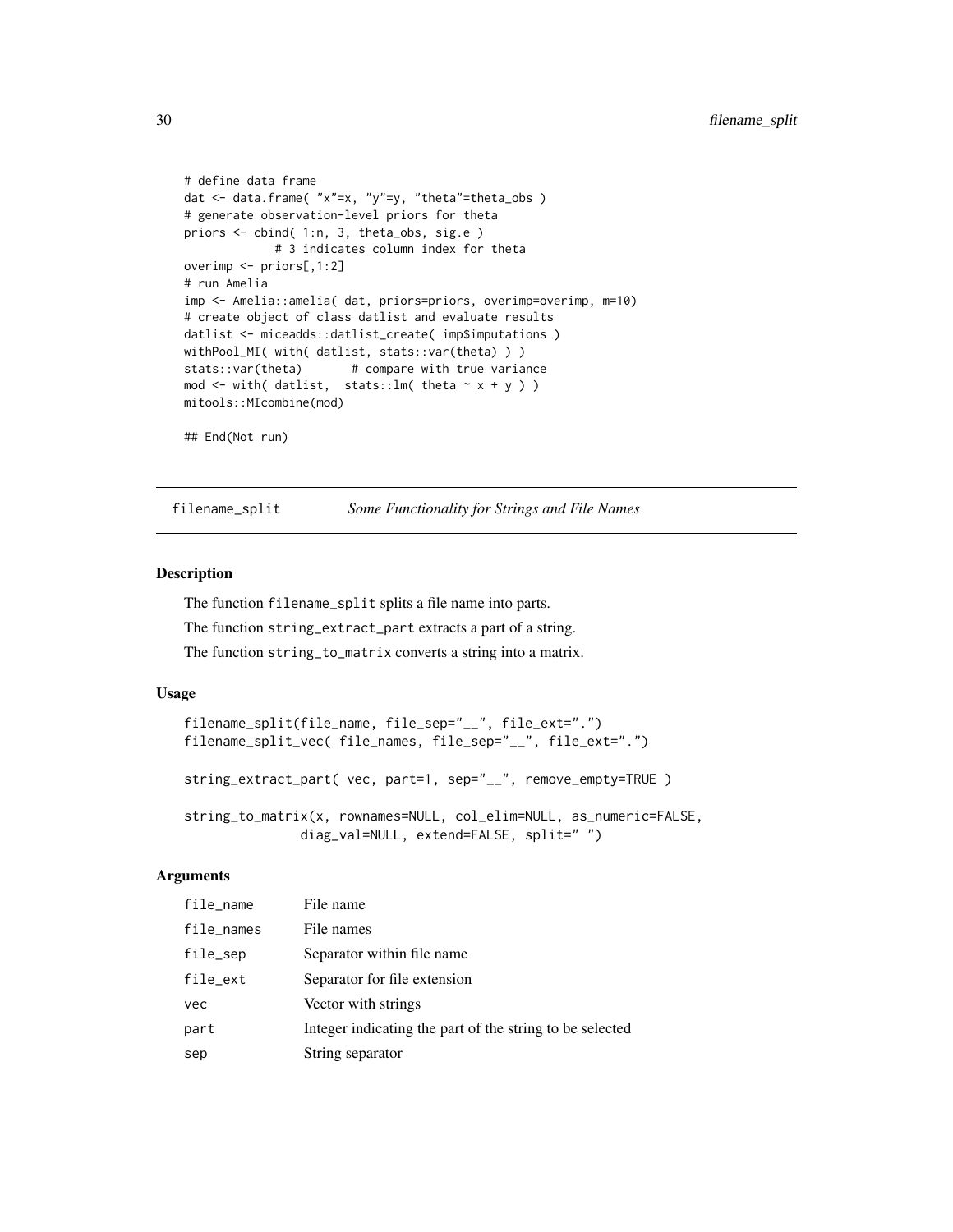#### filename\_split

| remove_empty | Logical indicating whether empty entries $($ " $)$ "") should be removed.                     |
|--------------|-----------------------------------------------------------------------------------------------|
| $\mathsf{x}$ | String vector                                                                                 |
| rownames     | Column index for row names                                                                    |
| col_elim     | Indices for elimination of columns                                                            |
| as_numeric   | Logical indicating whether numeric conversion is requested                                    |
| diag_val     | Optional values for inclusion in diagonal of matrix                                           |
| extend       | Optional indicating whether numeric matrix should be extended to become a<br>symmetric matrix |
| split        | String used for splitting                                                                     |

# **Value**

List with components of the file name (see Examples).

#### **See Also**

#### files\_move

#### **Examples**

```
# EXAMPLE 1: Demonstration example for filename_split
# file name
file_name <- "pisa_all_waves_invariant_items_DATA_ITEMS_RENAMED__DESCRIPTIVES__2016-10-12_1000.csv"
# apply function
miceadds::filename_split(file_name)
 ## $file_name
 ## [1] "pisa_all_waves_invariant_items_DATA_ITEMS_RENAMED__DESCRIPTIVES__2016-10-12_1000.csv"
 ## $stem
 ## [1] "pisa_all_waves_invariant_items_DATA_ITEMS_RENAMED__DESCRIPTIVES"
 ## $suffix
 ## [1] "2016-10-12_1000"
 ## $ext
 ## [1] "csv"
 ## $main
 ## [1] "pisa_all_waves_invariant_items_DATA_ITEMS_RENAMED__DESCRIPTIVES.csv"
# EXAMPLE 2: Example string_extract_part
vec <- c("ertu__DES", "ztu__DATA", "guzeuue745_ghshgk34__INFO", "zzu78347834_ghghwuz")
miceadds::string_extract_part( vec=vec, part=1, sep="__" )
miceadds::string_extract_part( vec=vec, part=2, sep="__" )
 ## > miceadds::string_extract_part( vec=vec, part=1, sep="__" )
 ## [1] "ertu"
                       "ztu"
                                       "guzeuue745_ghshgk34"
```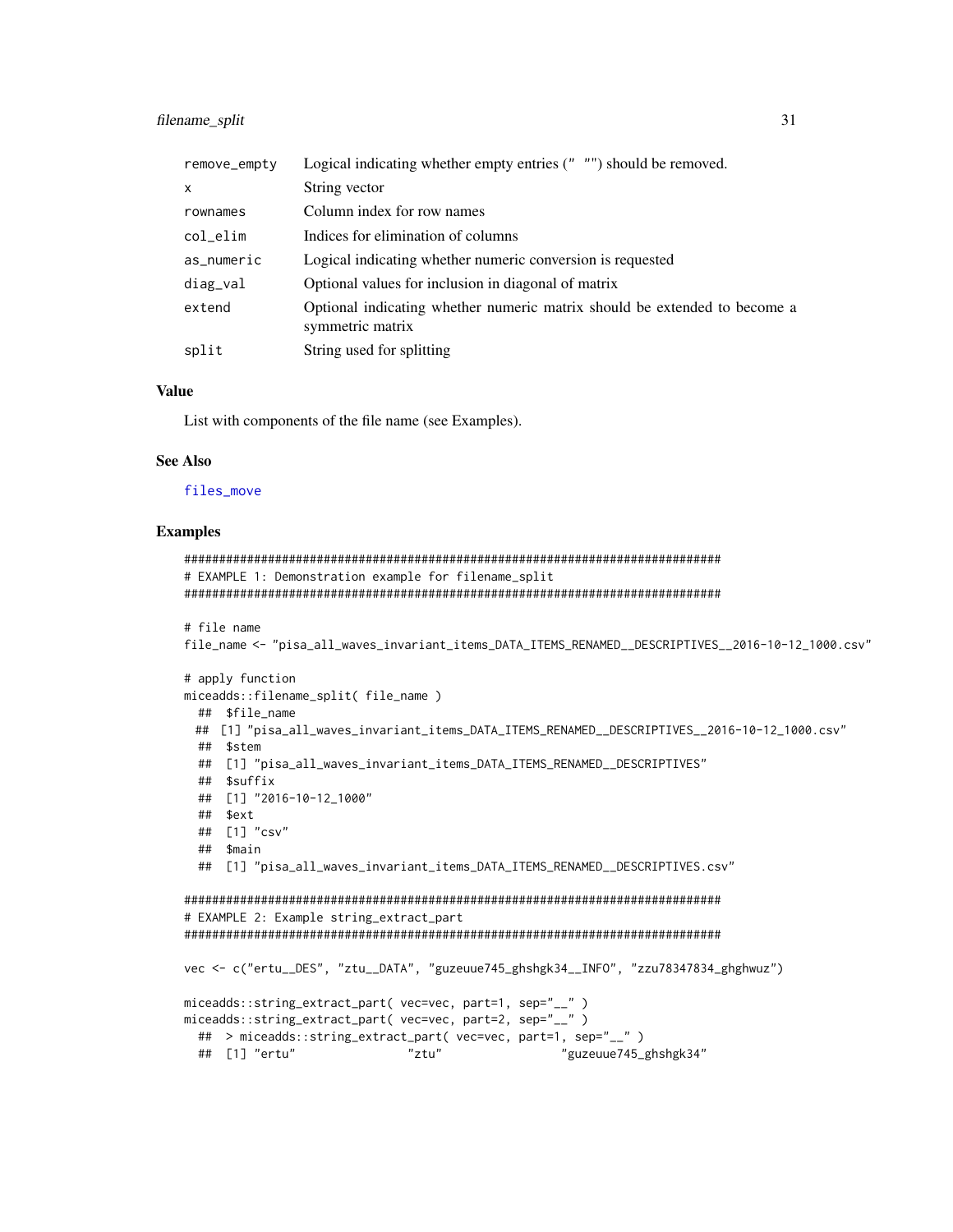```
## [4] "zzu78347834_ghghwuz"
 ## > miceadds::string_extract_part( vec=vec, part=2, sep="__" )
 ## [1] "DES" "DATA" "INFO" NA
# EXAMPLE 3: Reading descriptive information from published articles
## Not run:
data(data.ma08)
library(stringr)
#**** reading correlations (I)
dat <- data.ma08$mat1
miceadds::string_to_matrix(dat, rownames=2, col_elim=c(1,2))
#**** reading correlations including some processing (II)
dat0 <- data.ma08$mat2
dat \leq dat\theta[1:14]
# substitute "*"
dat <- gsub("*", "", dat, fixed=TRUE)
# replace blanks in variable names
s1 <- stringr::str_locate(dat, "[A-z] [A-z]")
start \leq s1[,"start"] + 1
for (ss in 1:length(start) ){
   if ( ! is.na( start[ss] ) ){
       substring(dat[ss], start[ss], start[ss]) <- "_"
   \mathcal{Y}\mathcal{E}# character matrix
miceadds::string_to_matrix(dat)
# numeric matrix containing correlations
miceadds::string_to_matrix(dat, rownames=2, col_elim=c(1,2), as_numeric=TRUE, diag_val=1,
          extend=TRUE)
#** reading means and SDs
miceadds::string_to_matrix(dat0[ c(15,16)], rownames=1, col_elim=c(1), as_numeric=TRUE )
#**** reading correlations (III)
dat <- data.ma08$mat3
dat <- gsub(" age ", "_age_", dat, fixed=TRUE)
miceadds::string_to_matrix(dat, rownames=2, col_elim=c(1,2), as_numeric=TRUE, diag_val=1,
      extend=TRUE)
#**** reading correlations (IV)
dat <- data.ma08$mat4 <- dat0
# remove spaces in variable names
dat <- gsub(" age ", "_age_", dat, fixed=TRUE)
s1 <- stringr::str_locate_all(dat, "[A-z,.] [A-z]")
NL \leftarrow length(data)
```
32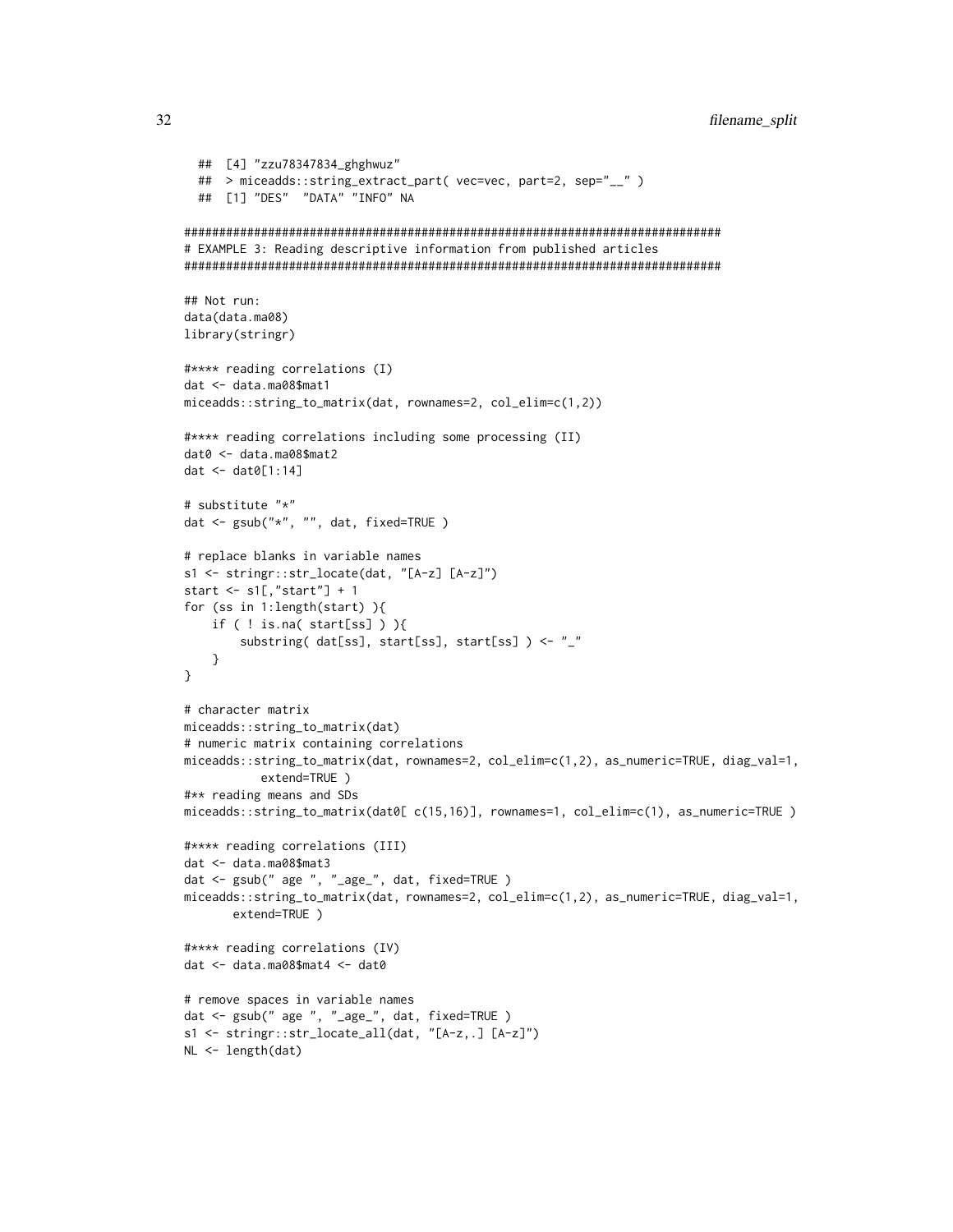# <span id="page-32-0"></span>files\_move

```
for (ss in 1:NL ){
    NR \leftarrow \text{now}(s1[[ss]])if (NR>1){
         start <- s1[[ss]][2,1]+1if ( ! is.na( start ) \}substring( dat[ss], start, start ) <- "_"
         \mathcal{Y}\mathcal Y\mathcal{E}miceadds::string_to_matrix(dat, rownames=2, col_elim=c(1,2), as_numeric=TRUE, diag_val=1,
      extend=TRUE)
## End(Not run)
```
<span id="page-32-1"></span>files\_move

```
Moves Files from One Directory to Another Directory
```
# **Description**

Moves older (defined in alphanumeric order) files from one directory to another directory.

# **Usage**

```
files_move(path1, path2, file_sep="__", pattern=NULL)
```
# **Arguments**

| path1    | Original directory                                  |
|----------|-----------------------------------------------------|
| path2    | Target directory in which the files should be moved |
| file_sep | Separator for files                                 |
| pattern  | Pattern in file names to be searched for            |

# **See Also**

filename\_split

# **Examples**

```
## Not run:
# EXAMPLE 1: Move older files in '__ARCHIVE' directory
# specify path
path1 <- "p:/IPN/Projects/PISA/Trend_2015/2__Data/All_Waves/"
# specify target directory which is an archive
path2 <- file.path( path1, "__ARCHIVE" )
# move files
```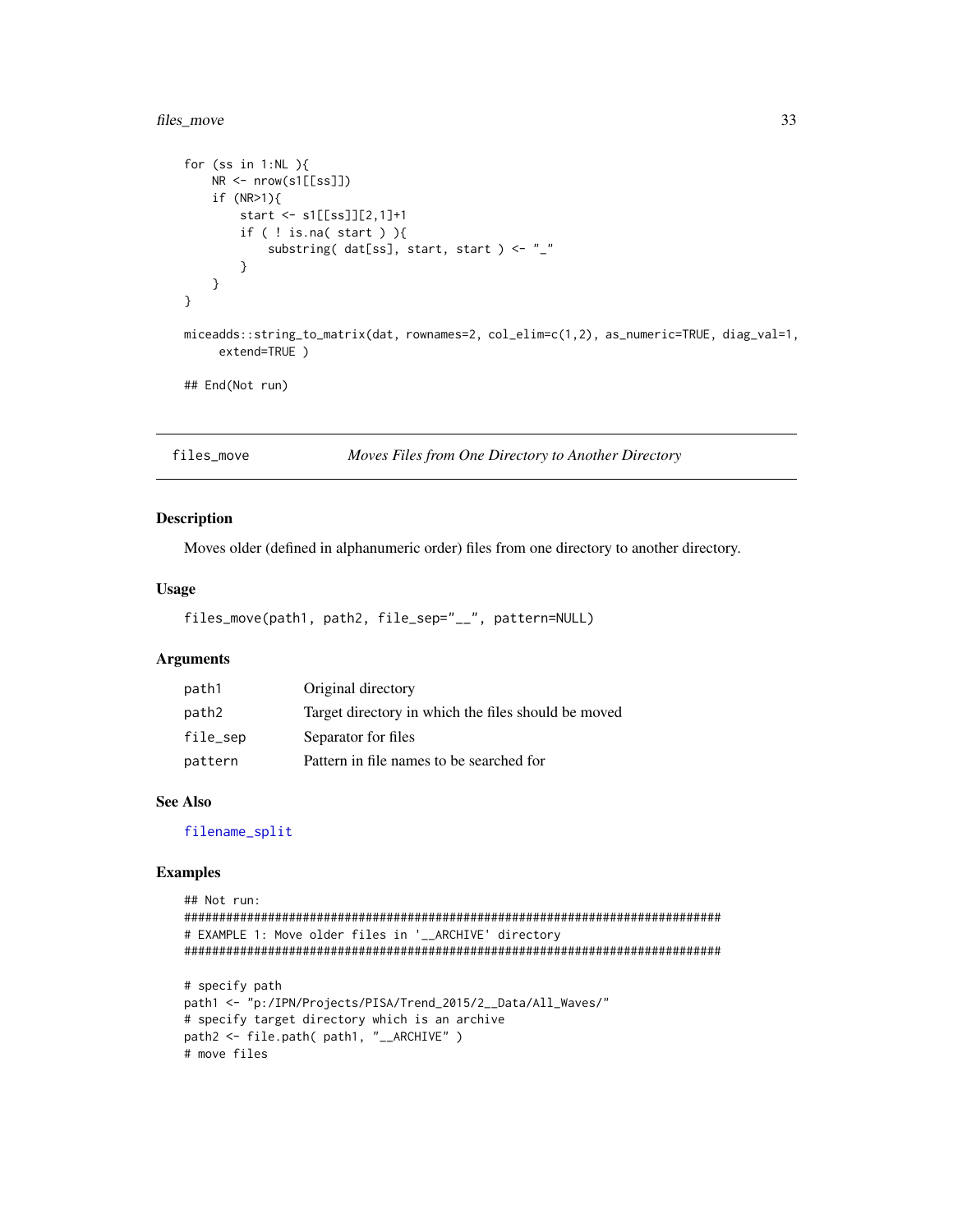```
files_move( path1, path2 )
## End(Not run)
```
fleishman\_sim *Simulating Univariate Data from Fleishman Power Normal Transformations*

# Description

Simulates univariate non-normal data by using Fleishman power transformations (Fleishman, 1978; Demirtas & Hedeker, 2007).

# Usage

```
fleishman_sim(N=1, coef=NULL, mean=0, sd=1, skew=0, kurt=0)
```
fleishman\_coef(mean=0, sd=1, skew=0, kurt=0)

### Arguments

| N    | Number of simulated values                                                                 |
|------|--------------------------------------------------------------------------------------------|
| coef | Optional list containing coefficients of Fleishman polynomial estimated by fleishman_coef. |
| mean | Mean                                                                                       |
| sd   | Standard deviation                                                                         |
| skew | <b>Skewness</b>                                                                            |
| kurt | (Excess) kurtosis                                                                          |

#### Details

For  $Z \sim N(0, 1)$ , the Fleishman power normal variable X is defined as  $X = a + bZ + cZ^2 + dZ^3$ .

#### Value

Vector of simulated values (fleishman\_sim) or list of coefficients (fleishman\_coef).

#### References

Demirtas, H., & Hedeker, D. (2008). Imputing continuous data under some non-Gaussian distributions. *Statistica Neerlandica, 62*(2), 193-205.

Fleishman, A. I. (1978). A method for simulating non-normal distributions. *Psychometrika, 43*(4), 521-532.

# See Also

See also the BinOrdNonNor::Fleishman.coef.NN function in the BinOrdNonNor package.

<span id="page-33-0"></span>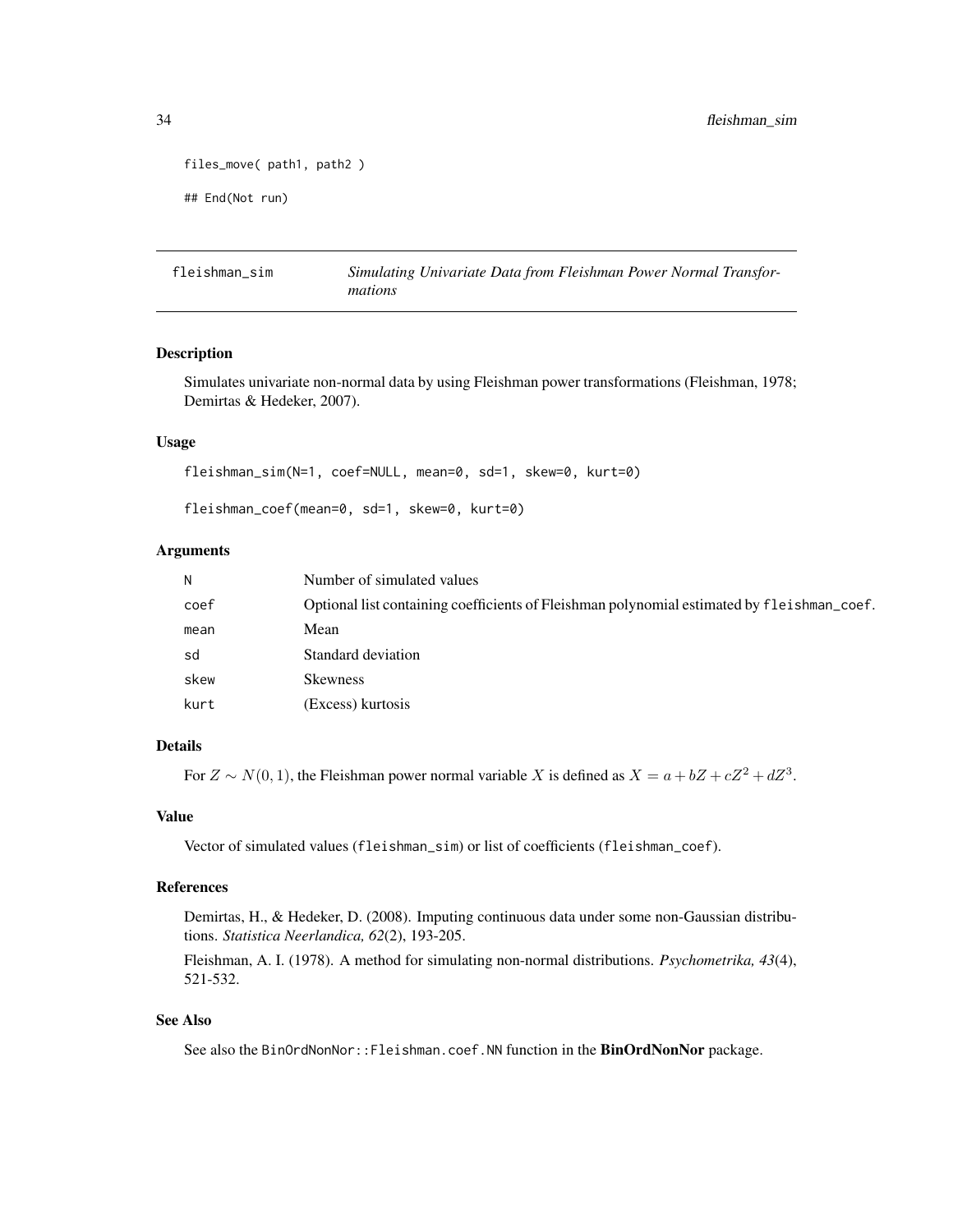#### <span id="page-34-0"></span>grep.vec 35

# Examples

```
#############################################################################
# EXAMPLE 1: Simulating values with Fleishman polynomial
#############################################################################
#* define mean, standard deviation, skewness and kurtosis
mean <- .75
sd < -2skew <-1kurt <-3#* compute coefficients of Fleishman polynomial
coeff <- miceadds::fleishman_coef(mean=mean, sd=sd, skew=skew, kurt=kurt)
print(coeff)
# sample size
N < - 1000set.seed(2018)
#* simulate values based on estimated coefficients
X <- miceadds::fleishman_sim(N=N, coef=coeff)
#* simulate values based on input of moments
X <- miceadds::fleishman_sim(N=N, mean=mean, sd=sd, skew=skew, kurt=kurt)
```
grep.vec R *Utilities: Vector Based Versions of* grep

# Description

These functions slightly extend the usage of grep but it is extended to a vector argument.

# Usage

```
grep.vec(pattern.vec, x, operator="AND")
grepvec( pattern.vec, x, operator="AND", value=FALSE)
```
grep\_leading( pattern, x, value=FALSE )

grepvec\_leading( patternvec, x, value=FALSE )

#### Arguments

| pattern.vec | String which should be looked for in vector x                                                                                                                                                                                                                                                                          |
|-------------|------------------------------------------------------------------------------------------------------------------------------------------------------------------------------------------------------------------------------------------------------------------------------------------------------------------------|
| x           | A character vector                                                                                                                                                                                                                                                                                                     |
| operator    | An optional string. The default argument "AND" searches all entries in x which<br>contain all elements of pattern, vec. If operator is different from the default,<br>then the "OR" logic applies, <i>i.e.</i> the functions searches for vector entries which<br>contain at least one of the strings in pattern. vec. |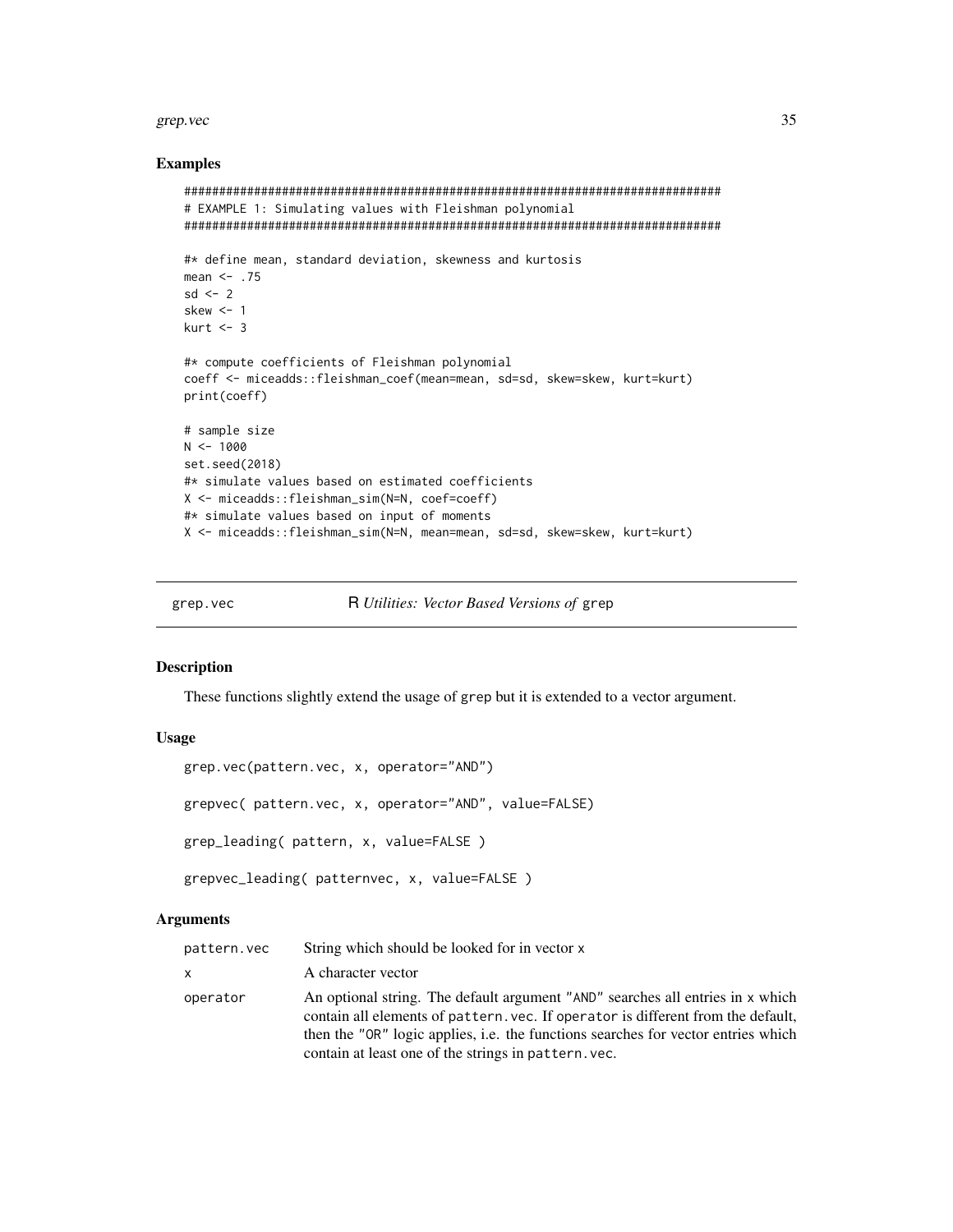# <span id="page-35-0"></span>36 GroupMean

| pattern    | <b>String</b>                                              |
|------------|------------------------------------------------------------|
| patternvec | Vector of strings                                          |
| value      | Logical indicating whether indices or values are requested |

# Examples

```
#############################################################################
# EXAMPLE 1: Toy example
```

```
#############################################################################
```

```
vec <- c("abcd", "bcde", "aedf", "cdf" )
# search for entries in vec with contain 'a' and 'f'
# -> operator="AND"
grep.vec( pattern.vec=c("a","f"), x=vec )
 ## $x
 ## [1] "aedf"
 ## $index.x
 ## [1] 3
grepvec( pattern.vec=c("a","f"), x=vec, value=TRUE)
grepvec( pattern.vec=c("a","f"), x=vec, value=FALSE)
# search for entries in vec which contain 'a' or 'f'
grep.vec( pattern.vec=c("a","f"), x=vec, operator="OR")
 ## $x
 ## [1] "abcd" "aedf" "cdf"
 ## $index.x
 ## [1] 1 3 4
```
GroupMean *Calculation of Groupwise Descriptive Statistics for Matrices*

# Description

Calculates some groupwise descriptive statistics.

#### Usage

```
GroupMean(data, group, weights=NULL, extend=FALSE)
GroupSum(data, group, weights=NULL, extend=FALSE)
GroupSD(data, group, weights=NULL, extend=FALSE)
# group mean of a variable
gm(y, cluster)
# centering within clusters
cwc(y, cluster)
```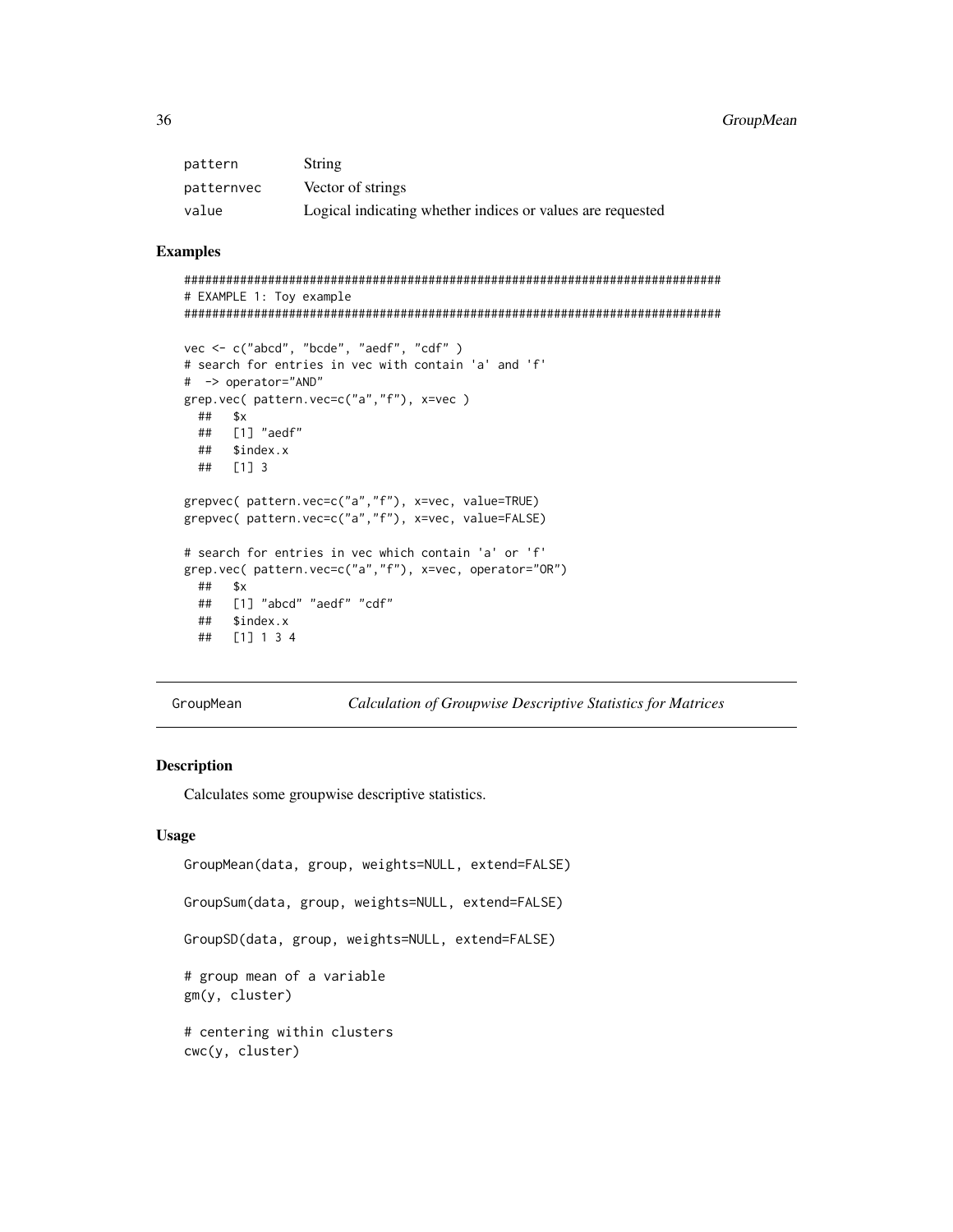# GroupMean 37

#### **Arguments**

| data    | A numeric data frame                                                                                                             |
|---------|----------------------------------------------------------------------------------------------------------------------------------|
| group   | A vector of group identifiers                                                                                                    |
| weights | An optional vector of sample weights                                                                                             |
| extend  | Optional logical indicating whether the group means (or sums) should be ex-<br>tended to the original dimensions of the dataset. |
| У       | Variable                                                                                                                         |
| cluster | Cluster identifier                                                                                                               |

## Value

A data frame or a vector with groupwise calculated statistics

#### See Also

[mitml::clusterMeans](#page-0-0) [base::rowsum](#page-0-0), [stats::aggregate](#page-0-0), [stats::ave](#page-0-0)

```
#############################################################################
# EXAMPLE 1: Group means and SDs data.ma02
#############################################################################
data(data.ma02, package="miceadds" )
dat <- data.ma02[[1]] # select first dataset
#--- group means for read and math
GroupMean( dat[, c("read","math") ], group=dat$idschool )
# using rowsum
a1 <- base::rowsum( dat[, c("read","math") ], dat$idschool )
a2 <- base::rowsum( 1+0*dat[, c("read","math") ], dat$idschool )
(a1/a2)[1:10,]
# using aggregate
stats::aggregate( dat[, c("read","math") ], list(dat$idschool), mean )[1:10,]
#--- extend group means to original dataset
GroupMean( dat[, c("read","math") ], group=dat$idschool, extend=TRUE )
# using ave
stats::ave( dat[, "read" ], dat$idschool )
stats::ave( dat[, "read" ], dat$idschool, FUN=mean )
## Not run:
#--- group standard deviations
GroupSD( dat[, c("read","math") ], group=dat$idschool)[1:10,]
# using aggregate
stats::aggregate( dat[, c("read","math") ], list(dat$idschool), sd )[1:10,]
#############################################################################
```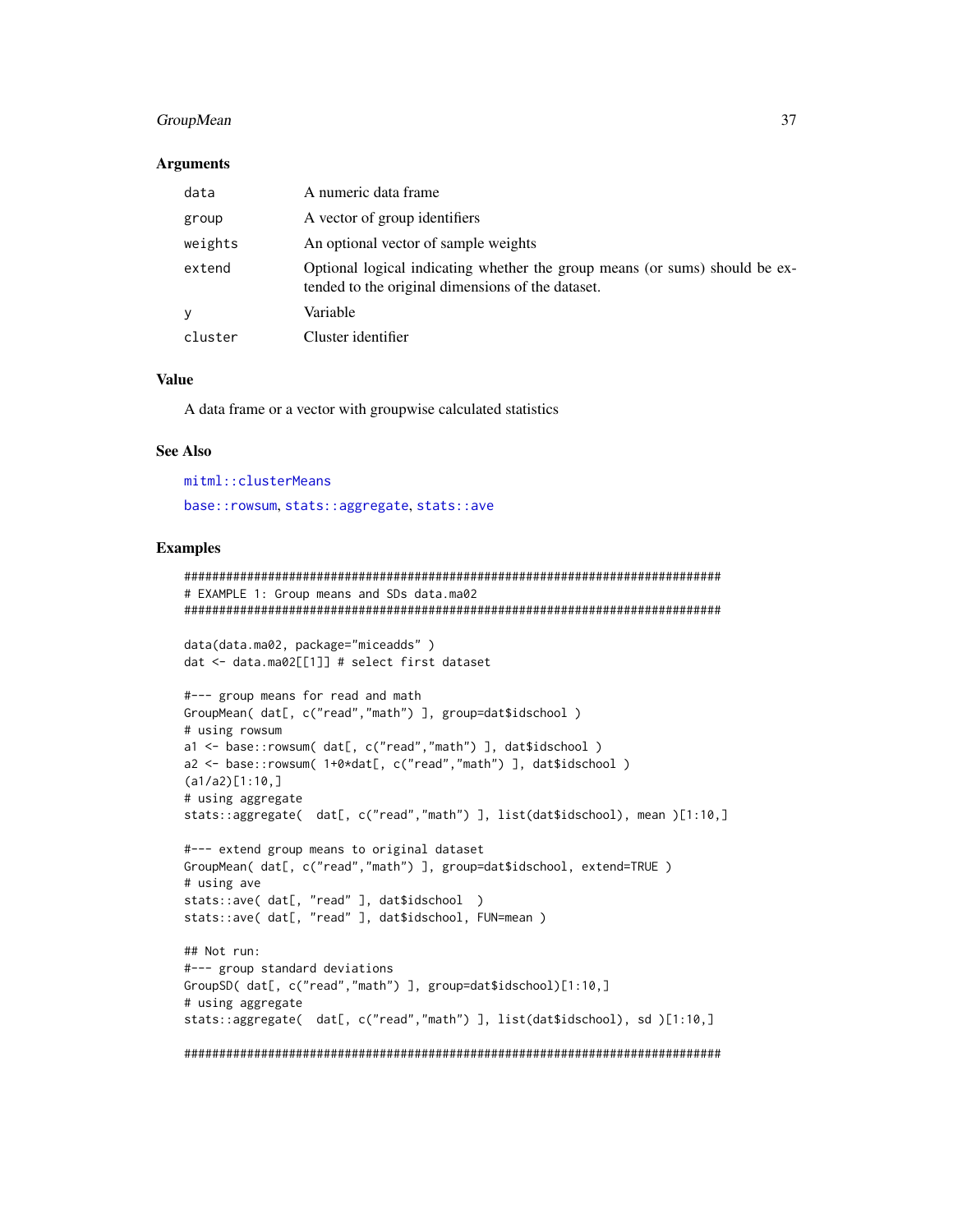```
# EXAMPLE 2: Calculating group means and group mean centering
#############################################################################
data(data.ma07, package="miceadds")
dat <- data.ma07
# compute group means
miceadds::gm( dat$x1, dat$id2 )
# centering within clusters
miceadds::cwc( dat$x1, dat$id2 )
# evaluate formula with model.matrix
X \leq model.matrix( \sim I( miceadds::cwc(x1, id2) ) + I( miceadds::gm(x1,id2) ), data=dat )
head(X)
## End(Not run)
```
index.dataframe R *Utilities: Include an Index to a Data Frame*

#### Description

This function includes an index variable to a data frame in the first column.

#### Usage

index.dataframe(data,systime=FALSE)

#### Arguments

| data    | Data frame                                                             |
|---------|------------------------------------------------------------------------|
| systime | Should system time be included in the second column of the data frame? |

```
dfr <- matrix( 2*1:12-3, 4,3 )
colnames(dfr) <- paste0("X",1:ncol(dfr))
index.dataframe( dfr)
 ## index X1 X2 X3
 ## 1 1 -1 7 15
 ## 2 2 1 9 17
 ## 3 3 3 11 19
 ## 4 4 5 13 21
index.dataframe( dfr, systime=TRUE)
 ## index file_created X1 X2 X3
 ## 1 1 2013-08-22 10:26:28 -1 7 15
 ## 2 2 2013-08-22 10:26:28 1 9 17
 ## 3 3 2013-08-22 10:26:28 3 11 19
 ## 4 4 2013-08-22 10:26:28 5 13 21
```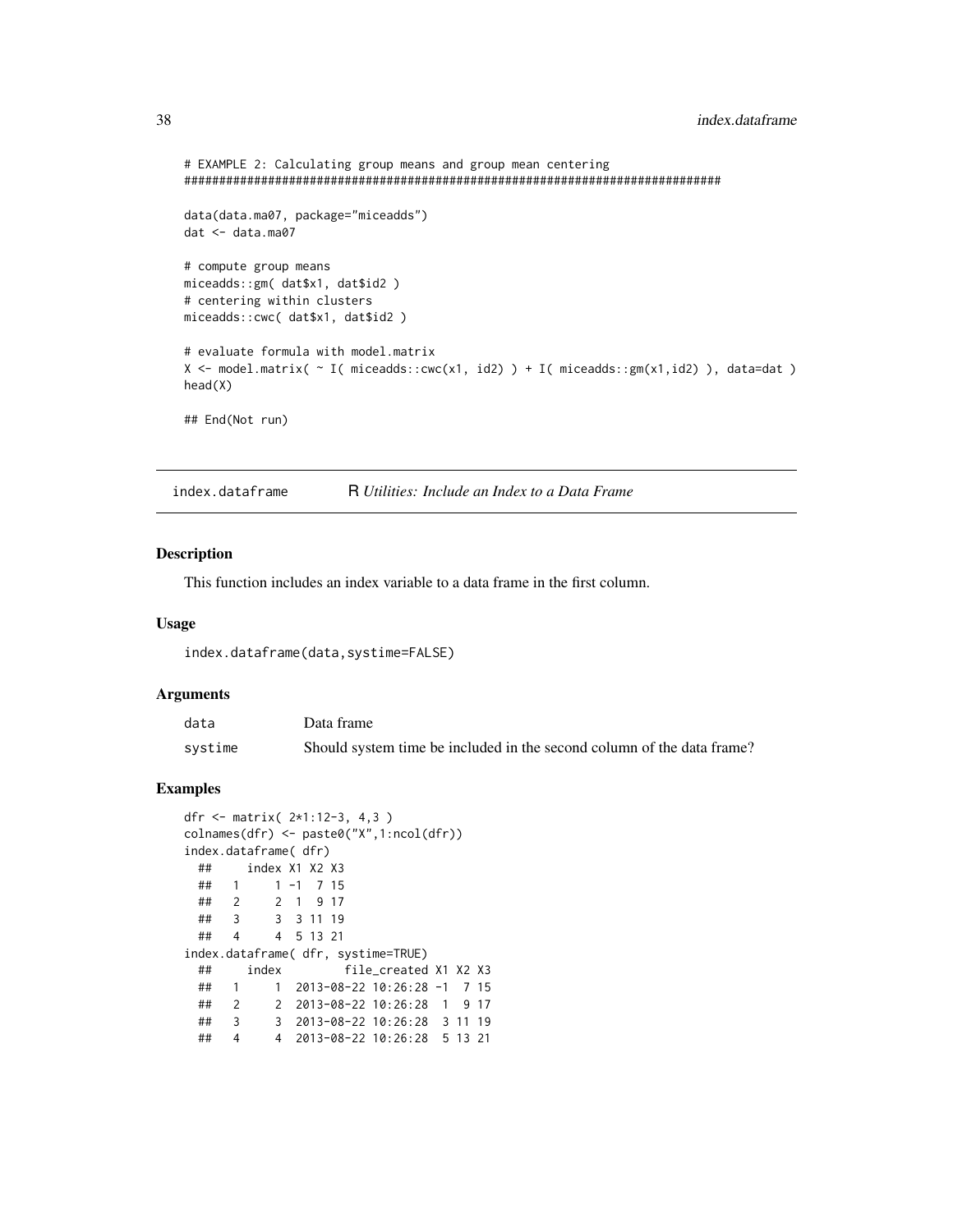$\verb"in_CIL$ 

# **Description**

Indicator function for analyzing coverage. The output indicates whether a value lies within a computed confidence interval.

## **Usage**

in\_CI(est, se, true, level=0.95, df=Inf)

## **Arguments**

| est   | Vector of estimates                                                                             |
|-------|-------------------------------------------------------------------------------------------------|
| se    | Vector of standard errors                                                                       |
| true  | Vector of true parameters                                                                       |
| level | Confidence level                                                                                |
| df    | Degrees of freedom for $t$ distribution. The default corresponds to the normal<br>distribution. |

# **Value**

Logical vector

```
# EXAMPLE 1: Toy example
```

```
#-- simulate estimates and standard errors
set.seed(987)
n \le -10est <- stats::rnorm( n, sd=1)
se <- stats::runif(n, \theta, .7)
level \leq .95
true <-0#-- apply coverage function
in_ci <- miceadds::in_CI( est, se, true)
```

```
#-- check correctness
cbind(est, se, true, in_ci)
```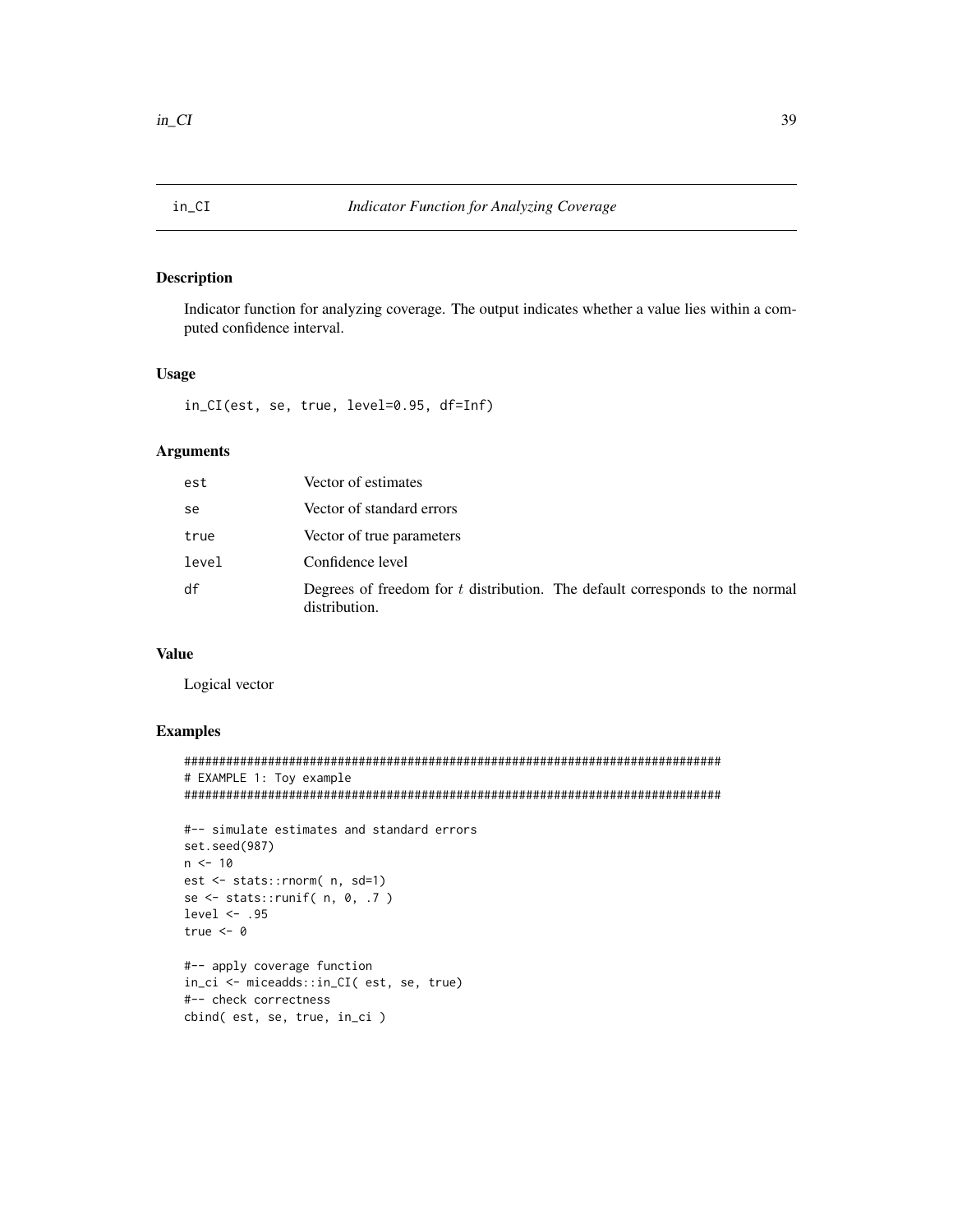jomo2datlist

# **Description**

Converts a jomo data frame in long format into a list of datasets or an object of class mids.

## **Usage**

```
jomo2datlist(jomo.dataframe, variable="Imputation")
```

```
jomo2mids(jomo.dataframe, variable="Imputation")
```
## **Arguments**

|          | jomo.dataframe Data frame generated in <b>jomo</b> package |
|----------|------------------------------------------------------------|
| variable | Variable name for imputation index                         |

#### **Value**

List of multiply imputed datasets

# **See Also**

See the jomo package.

#### **Examples**

```
# EXAMPLE 1: Dataset nhanes | jomo imputation and conversion into a data list
data( nhanes, package="mice")
dat <- nhanes
# impute under multivariate normal model in jomo
imp1 <- jomo::jomo1con(Y=dat, nburn=100, nbetween=10, nimp=5)
# convert into a list of datasets
datlist1 <- miceadds::jomo2datlist(imp1)
```
# convert into mids object

```
datlist2 <- miceadds::jomo2datlist(imp1)
```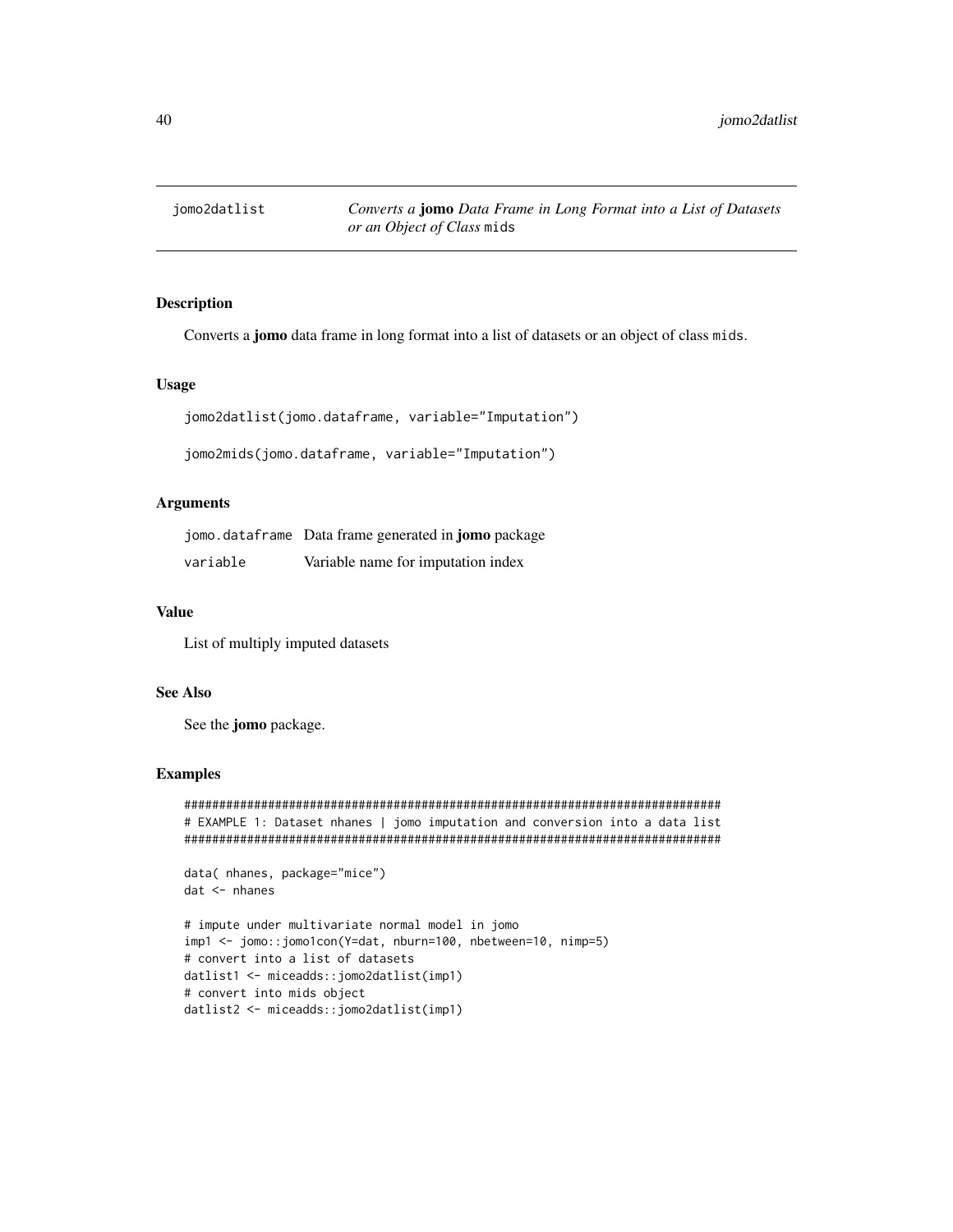#### Description

Fits a PLS regression model with the kernel algorithm (Dayal & Macgregor, 1997).

## Usage

```
kernelpls.fit2(X, Y, ncomp)
## S3 method for class 'kernelpls.fit2'
predict(object,X, ...)
```
# Arguments

| X      | Matrix of regressors                 |
|--------|--------------------------------------|
| Y      | Vector of a univariate outcome       |
| ncomp  | Number of components to be extracted |
| object | Object of class kernelpls. fit2      |
|        | Further arguments to be passed       |

# Value

The same list as in {pls::kernelpls.fit} is produced.

In addition,  $R^2$  measures are contained in R2.

## Author(s)

This code is a Rcpp translation of the original pls:: kernelpls.fit function from the pls package (see Mevik & Wehrens, 2007).

#### References

Dayal, B., & Macgregor, J. F. (1997). Improved PLS algorithms. *Journal of Chemometrics, 11*, 73-85.

Mevik, B. H., & Wehrens, R. (2007). The pls package: Principal component and partial least squares regression in R. *Journal of Statistical Software, 18*, 1-24.

# See Also

See the pls package for further estimation algorithms.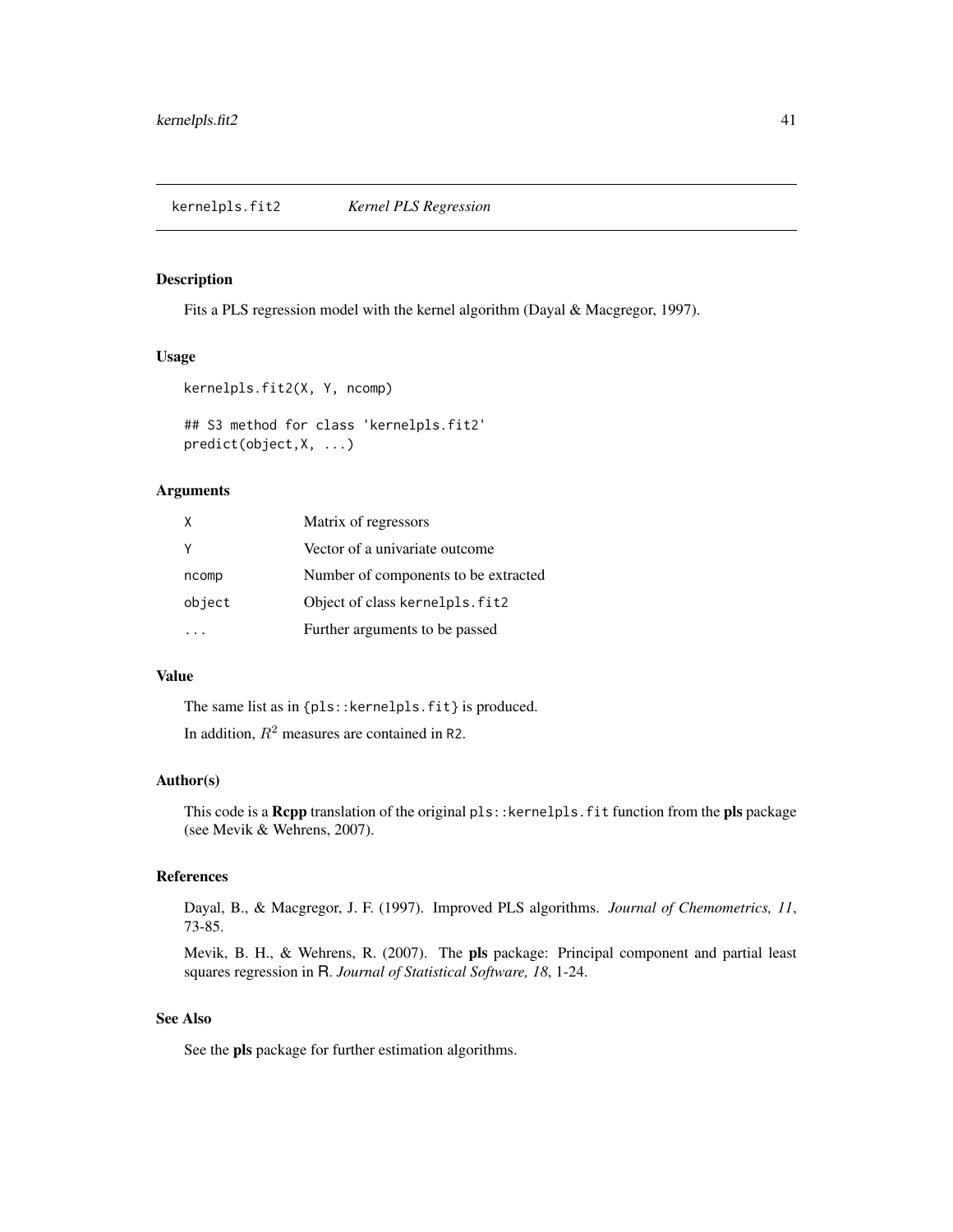## **Examples**

```
# SIMULATED EXAMPLE 1: 300 cases on 100 variables
set.seed(789)
N < -300# number of cases
p \le -100# number of predictors
rho1 \le -0.6# correlations between predictors
# simulate data
Sigma \leq base::diag(1-rho1,p) + rho1
X <- mvtnorm::rmvnorm( N, sigma=Sigma )
beta \leq base::seq( \theta, 1, len=p )
y \leftarrow (X %* % beta )[,1] + stats::rnorm( N, sd=.6 )Y \leq - base:: matrix(y, nrow=N, ncol=1)
# PLS regression
res <- miceadds::kernelpls.fit2( X=X, Y=Y, ncomp=20 )
# predict new scores
Xpred <- predict( res, X=X[1:10,])
## Not run:
# EXAMPLE 2: Dataset yarn from pls package
# use kernelpls.fit from pls package
library(pls)
data(yarn, package="pls")
mod1 <- pls::kernelpls.fit( X=yarn$NIR, Y=yarn$density, ncomp=10 )
# use kernelpls.fit2 from miceadds package
Y <- base::matrix( yarn$density, ncol=1)
mod2 <- miceadds::kernelpls.fit2( X=yarn$NIR, Y=Y, ncomp=10 )
## End(Not run)
```
library\_install R Utilities: Loading a Package or Installation of a Package if Necessary

# **Description**

Loads packages specified in vector pkg. If some packages are not yet installed, they will be automatically installed by this function using install.packages.

#### **Usage**

library\_install(pkg, ...)

42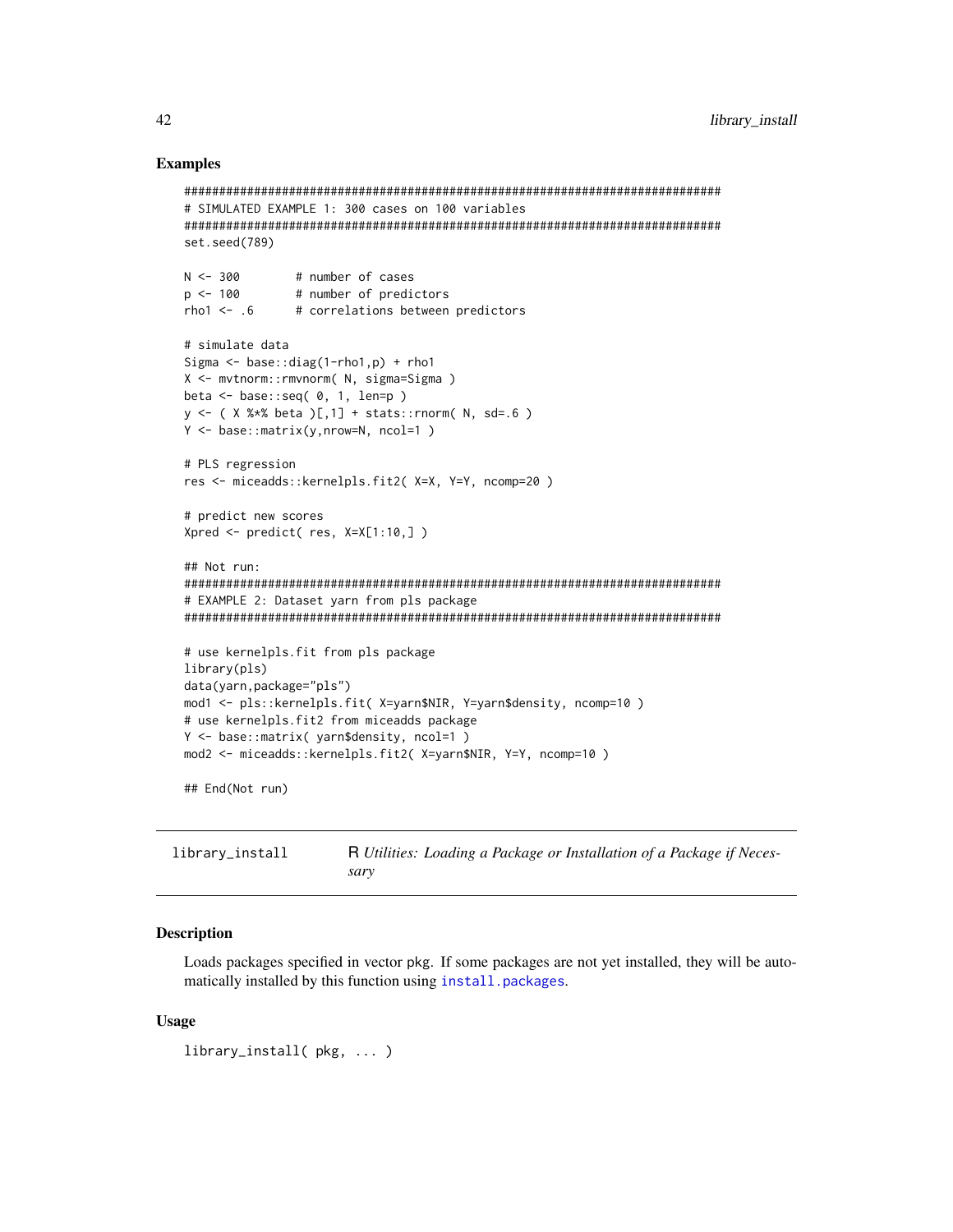#### lm.cluster 43

#### Arguments

| pkg                     | Vector with package names                           |
|-------------------------|-----------------------------------------------------|
| $\cdot$ $\cdot$ $\cdot$ | Further arguments to be passed to install, packages |

#### Examples

```
## Not run:
# try to load packages PP and MCMCglmm
library_install( pkg=c("PP", "MCMCglmm") )
```
## End(Not run)

lm.cluster *Cluster Robust Standard Errors for Linear Models and General Linear Models*

# Description

Computes cluster robust standard errors for linear models ([stats::lm](#page-0-0)) and general linear models ([stats::glm](#page-0-0)) using the [multiwayvcov::cluster.vcov](#page-0-0) function in the multiwayvcov package.

# Usage

```
lm.cluster(data, formula, cluster, ...)
glm.cluster(data, formula, cluster, ...)
## S3 method for class 'lm.cluster'
summary(object,...)
## S3 method for class 'glm.cluster'
summary(object,...)
## S3 method for class 'lm.cluster'
coef(object,...)
## S3 method for class 'glm.cluster'
coef(object,...)
## S3 method for class 'lm.cluster'
vcov(object,...)
## S3 method for class 'glm.cluster'
vcov(object,...)
```
# Arguments

| data    | Data frame   |
|---------|--------------|
| formula | An R formula |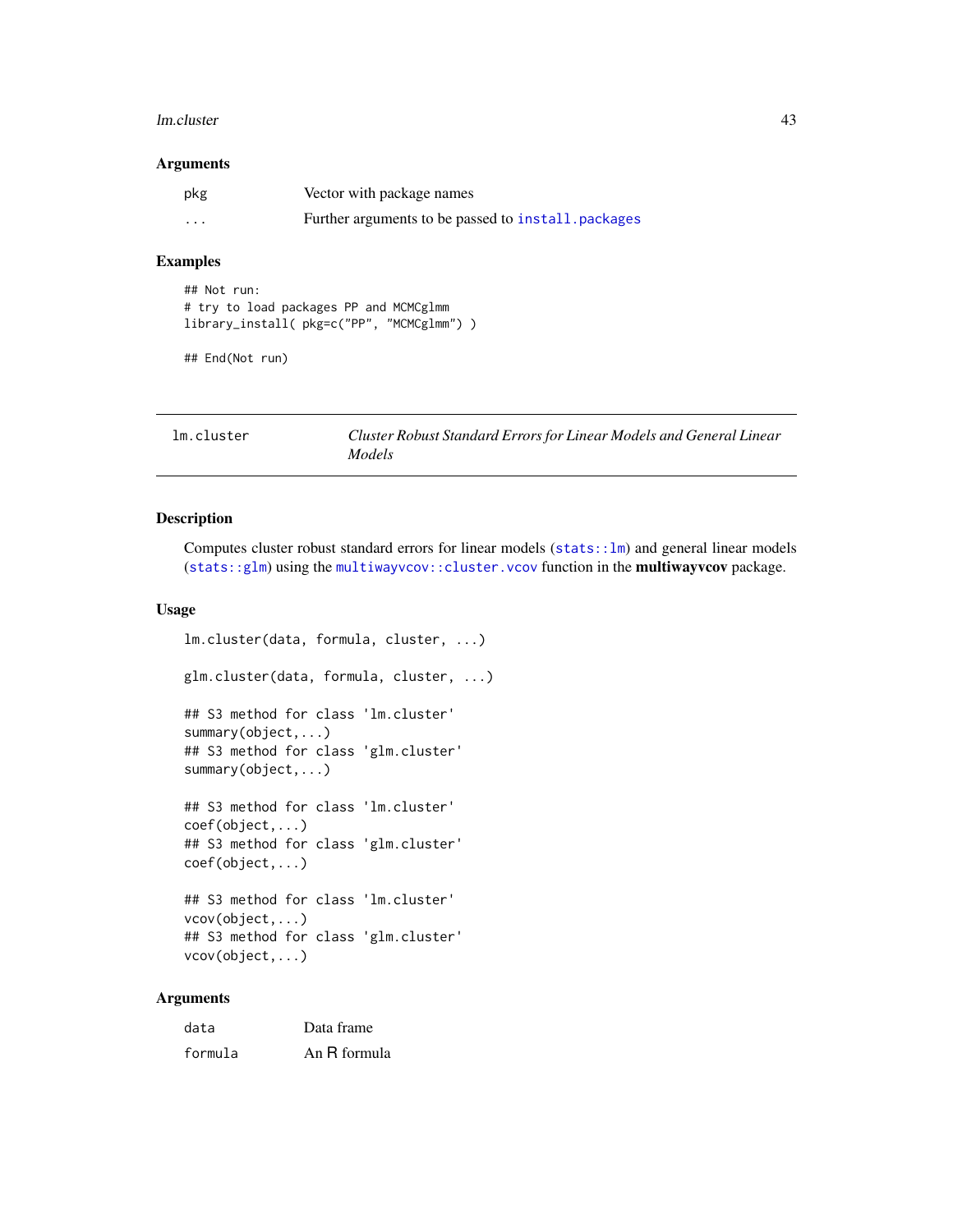44 lm.cluster and the set of the set of the set of the set of the set of the set of the set of the set of the set of the set of the set of the set of the set of the set of the set of the set of the set of the set of the se

| cluster                 | Variable name for cluster variable contained in data or a vector with cluster<br>identifiers |
|-------------------------|----------------------------------------------------------------------------------------------|
| $\cdot$ $\cdot$ $\cdot$ | Further arguments to be passed to $stats::lm$ and $stats::glm$                               |
| object                  | Object of class 1m. cluster or glm. cluster                                                  |

# Value

List with following entries

| lm res      | Value of $stats:$ : $lm$                 |
|-------------|------------------------------------------|
| glm_res     | Value of $stats::glm$                    |
| <b>VCOV</b> | Covariance matrix of parameter estimates |

# See Also

[stats::lm](#page-0-0), [stats::glm](#page-0-0), [multiwayvcov::cluster.vcov](#page-0-0)

```
#############################################################################
# EXAMPLE 1: Cluster robust standard errors data.ma01
#############################################################################
data(data.ma01)
dat <- data.ma01
#*** Model 1: Linear regression
mod1 <- miceadds::lm.cluster( data=dat, formula=read ~ hisei + female,
               cluster="idschool" )
coef(mod1)
vcov(mod1)
summary(mod1)
# estimate Model 1, but cluster is provided as a vector
mod1b <- miceadds::lm.cluster( data=dat, formula=read ~ hisei + female,
                 cluster=dat$idschool)
summary(mod1b)
#*** Model 2: Logistic regression
dat$highmath <- 1 \star ( dat$math > 600 ) # create dummy variable
mod2 <- miceadds::glm.cluster( data=dat, formula=highmath ~ hisei + female,
                cluster="idschool", family="binomial")
coef(mod2)
vcov(mod2)
summary(mod2)
## Not run:
#############################################################################
# EXAMPLE 2: Cluster robust standard errors for multiply imputed datasets
#############################################################################
```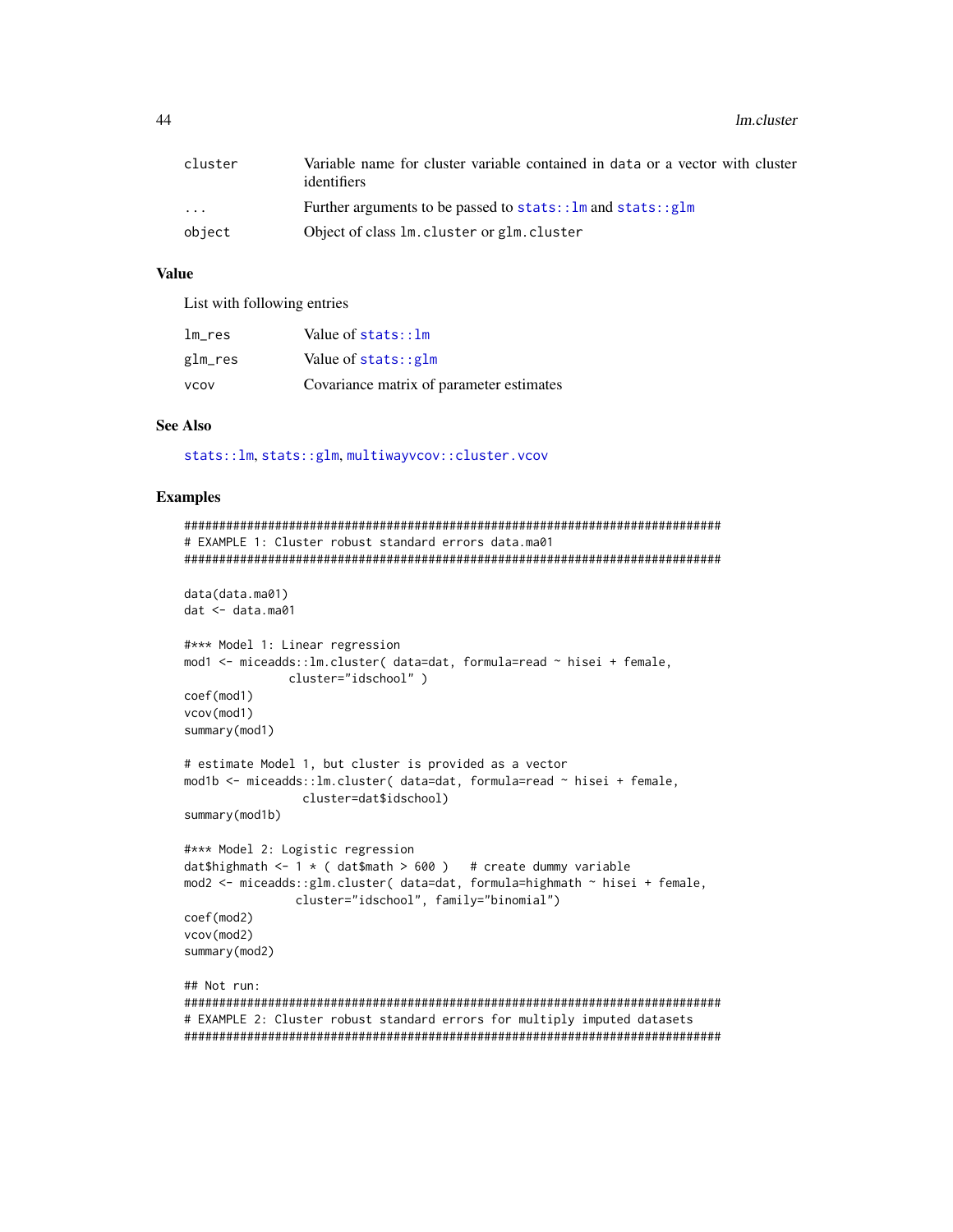# lmer\_vcov 45

```
library(mitools)
data(data.ma05)
dat <- data.ma05
# imputation of the dataset: use six imputations
resp < - \text{dat}[ , - c(1:2) ]imp <- mice::mice( resp, method="norm", maxit=3, m=6 )
datlist <- miceadds::mids2datlist( imp )
# linear regression with cluster robust standard errors
mod <- lapply( datlist, FUN=function(data){
            miceadds::lm.cluster( data=data, formula=denote ~ migrant+ misei,
                    cluster=dat$idclass )
            } )
# extract parameters and covariance matrix
betas <- lapply( mod, FUN=function(rr){ coef(rr) } )
vars <- lapply( mod, FUN=function(rr){ vcov(rr) } )
# conduct statistical inference
summary( miceadds::pool_mi( qhat=betas, u=vars ) )
#------ compute global F-test for hypothesis that all predictors have zero coefficient values
library(mitml)
Nimp <- 6 # number of imputations
np <- length(betas[[1]]) # number of parameters
beta_names <- names(betas[[1]])
# define vector of parameters for which constraints should be tested
constraints <- beta_names[-1]
# create input for mitml::testConstraints function
qhat <- matrix( unlist(betas), ncol=Nimp)
rownames(qhat) <- beta_names
uhat <- array( unlist(vars), dim=c(np,np,Nimp))
dimnames(uhat) <- list( beta_names, beta_names, NULL )
# compute global F-test
Ftest <- mitml::testConstraints( qhat=betas, uhat=vars, constraints=constraints )
print(Ftest)
```
## End(Not run)

| lmer_vcov | Statistical Inference for Fixed and Random Structure for Fitted Models |
|-----------|------------------------------------------------------------------------|
|           | <i>in</i> Ime4                                                         |

## Description

The function lmer\_vcov conducts statistical inference for fixed coefficients and standard deviations and correlations of random effects structure of models fitted in the lme4 package.

The function lmer\_pool applies the Rubin formula for inference for fitted lme4 models for multiply imputed datasets.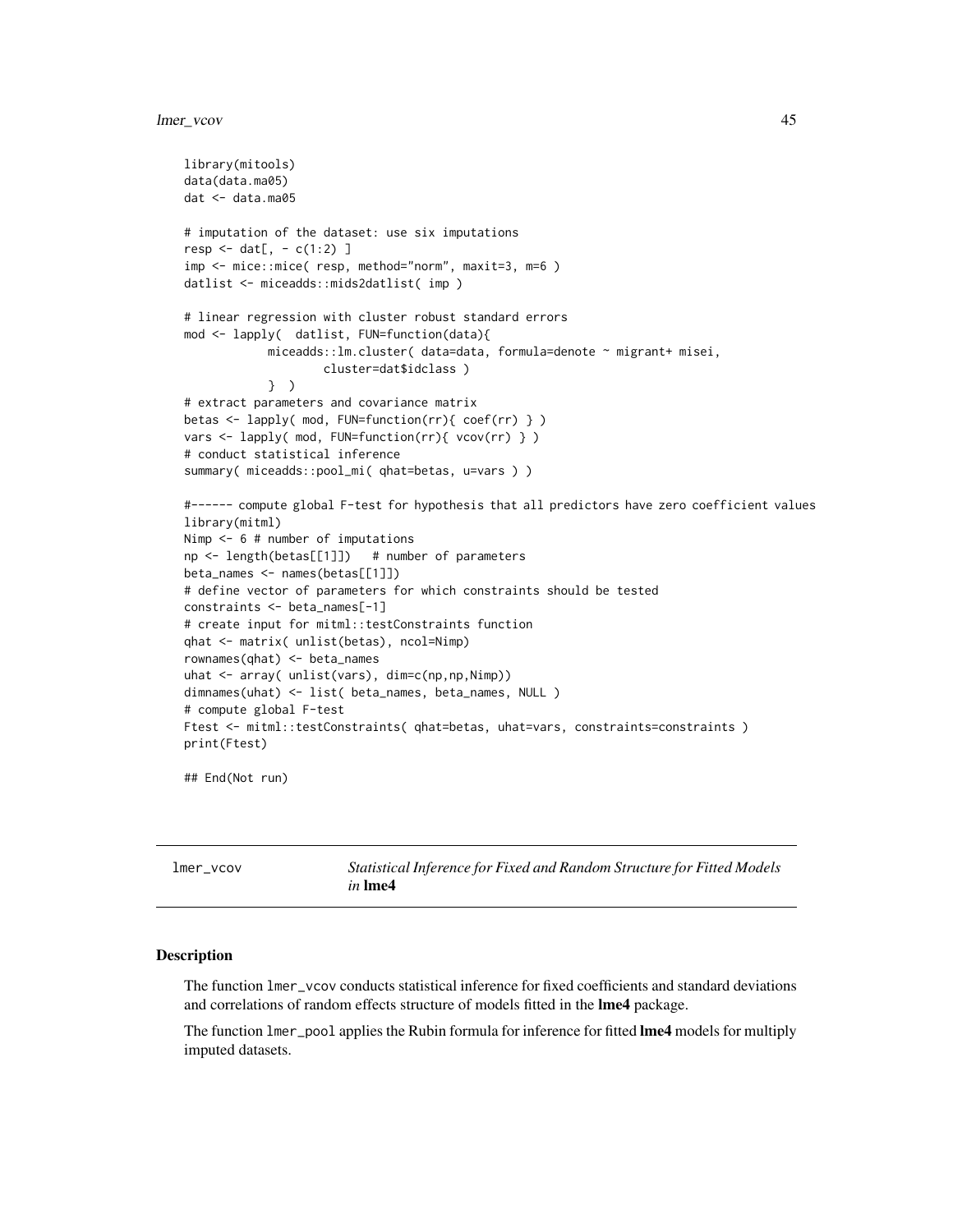# Usage

```
lmer_vcov(object, level=.95, use_reml=FALSE, ...)
## S3 method for class 'lmer_vcov'
summary(object, digits=4, file=NULL, ...)
## S3 method for class 'lmer_vcov'
coef(object, ...)
## S3 method for class 'lmer_vcov'
vcov(object, ...)
lmer_vcov2(object, level=.95, ...)
lmer_pool( models, level=.95, ...)
## S3 method for class 'lmer_pool'
summary(object, digits=4, file=NULL, ...)
```

```
lmer_pool2( models, level=.95, ...)
```
# Arguments

| object    | Fitted object in <b>Ime4</b>                                                                        |
|-----------|-----------------------------------------------------------------------------------------------------|
| level     | Confidence level                                                                                    |
| use_reml  | Logical indicating whether REML estimates should be used for variance com-<br>ponents (if provided) |
| digits    | Number of digits used for rounding in summary                                                       |
| file      | Optional file name for sinking output                                                               |
| models    | List of models fitted in <b>lme4</b> for a multiply imputed dataset                                 |
| $\ddotsc$ | Further arguments to be passed                                                                      |

# Value

List with several entries:

| par_summary | Parameter summary              |
|-------------|--------------------------------|
| coef        | <b>Estimated parameters</b>    |
| <b>VCOV</b> | Covariance matrix of estimates |
|             | Further values                 |

# Author(s)

Function originally from Ben Bolker, http://rpubs.com/bbolker/varwald

#### See Also

[lme4::lmer](#page-0-0), [mitml::testEstimates](#page-0-0)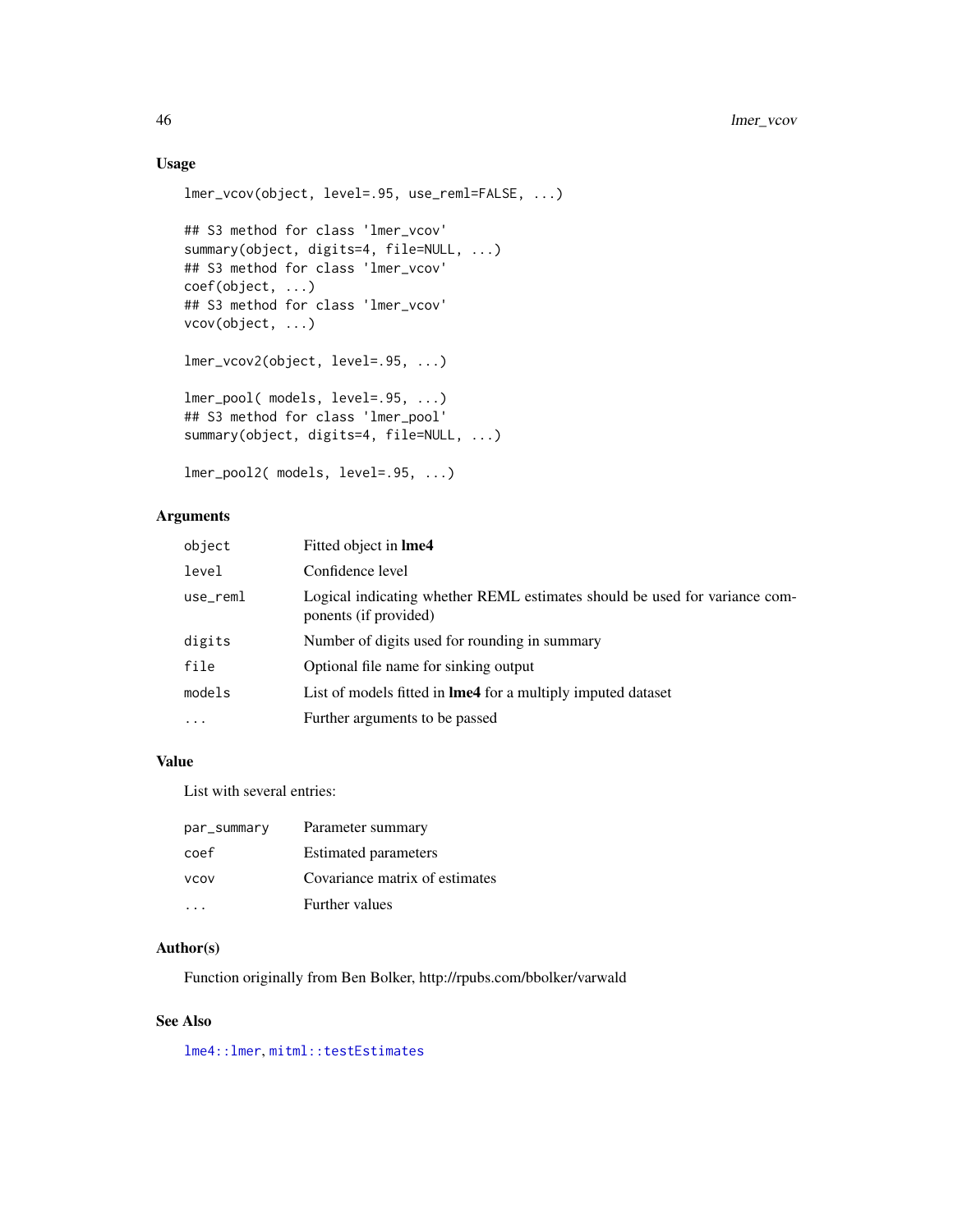# load.data

#### **Examples**

```
## Not run:
# EXAMPLE 1: Single model fitted in lme4
library(lme4)
data(data.ma01, package="miceadds")
dat <- na.omit(data.ma01)
#* fit multilevel model
formula <- math ~ hisei + miceadds::gm( books, idschool ) + ( 1 + books | idschool )
mod1 <- lme4::lmer( formula, data=dat, REML=FALSE)
summary(mod1)
#* statistical inference
res1 <- miceadds::1mer_vcov( mod1)
summary(res1)
coef(res1)
vcov(res1)
# EXAMPLE 2: lme4 model for multiply imputed dataset
library(lme4)
data(data.ma02, package="miceadds")
datlist <- miceadds::datlist_create(data.ma02)
#** fit lme4 model for all imputed datasets
formula <- math \sim hisei + miceadds::gm( books, idschool ) + ( 1 | idschool )
models \leftarrow list()
M \leftarrow length(datlist)
for (mm in 1:M){
   models[[mm]] <- lme4::lmer( formula, data=datlist[[mm]], REML=FALSE)
λ
#** statistical inference
res1 <- miceadds::lmer_pool(models)
summary(res1)
## End(Not run)
```
load.data

R Utilities: Loading/Reading Data Files using miceadds

#### **Description**

This function is a wrapper function for loading or reading data frames or matrices.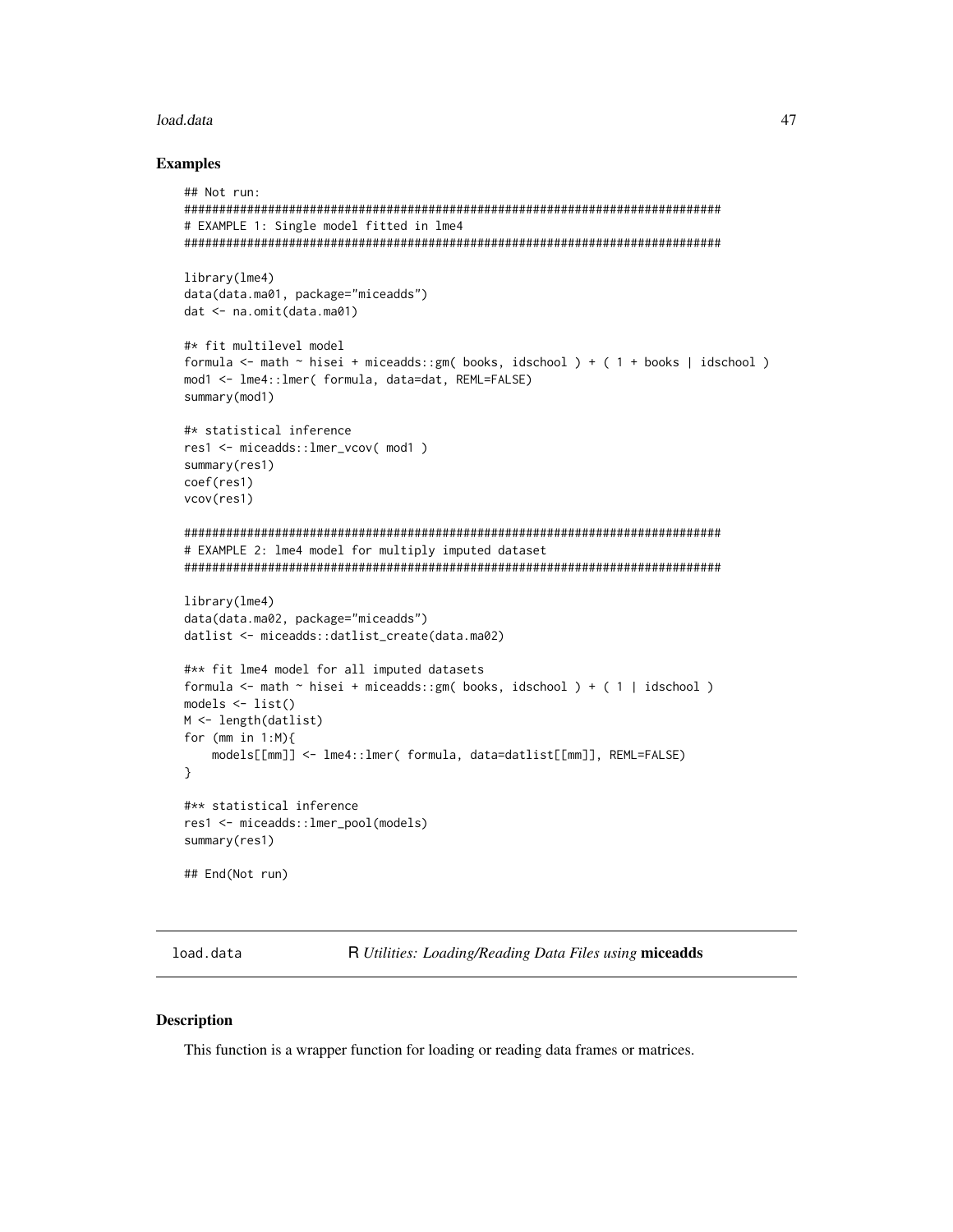#### Usage

```
load.data( filename, type="Rdata", path=getwd(), spss.default=TRUE, ...)
```
#### Arguments

| filename     | Name of the data file (matrix or data frame). This can also be a part of the file<br>name and the most recent file is loaded. Filename can also be a vector which<br>strings and a file is loaded which contains all the specified strings.                                                                                                  |
|--------------|----------------------------------------------------------------------------------------------------------------------------------------------------------------------------------------------------------------------------------------------------------------------------------------------------------------------------------------------|
| type         | The type of file in which the data frame or matrix should be loaded. This can be<br>Rdata (for $\overline{R}$ binary format, using load. Rdata2), csv (using utils:: read.csv2),<br>csv2 (using utils::read.csv), table (using utils::read.table; the dataset<br>must have the file extension dat or txt) or sav (using foreign::read.spss). |
| path         | Directory from which the dataset should be loaded. It can also be set to NULL if<br>the absolute path is already included in filename.                                                                                                                                                                                                       |
| spss.default | Optional logical which is only applied for type="sav" indicating whether the<br>arguments to.data.frame=TRUE and use.value.labels=FALSE are used.                                                                                                                                                                                            |
| $\ddots$     | Further arguments to be passed to load. Rdata2, read. csv2, read. csv, read. table<br>or foreign:: read.spss.                                                                                                                                                                                                                                |

## See Also

See also [load.Rdata](#page-47-1) for loading R data frames.

See save. Rdata and save. data for saving/writing R data frames.

# Examples

```
## Not run:
# load a data frame in the file "data_s3.Rdata" and save this
# as the object "dat.s3"
dat.s3 <- miceadds::load.data( filename="data_s3.Rdata", type="Rdata" )
```
## End(Not run)

<span id="page-47-1"></span>load.Rdata R *Utilities: Loading* Rdata *Files in a Convenient Way*

# <span id="page-47-0"></span>Description

These functions loads a Rdata object saved as a data frame or a matrix in the current R environment. The function load.Rdata saves the loaded object in the global environment while load.Rdata2 loads the object only specified environments. Hence, usage of load.Rdata2 instead of load.Rdata is recommended.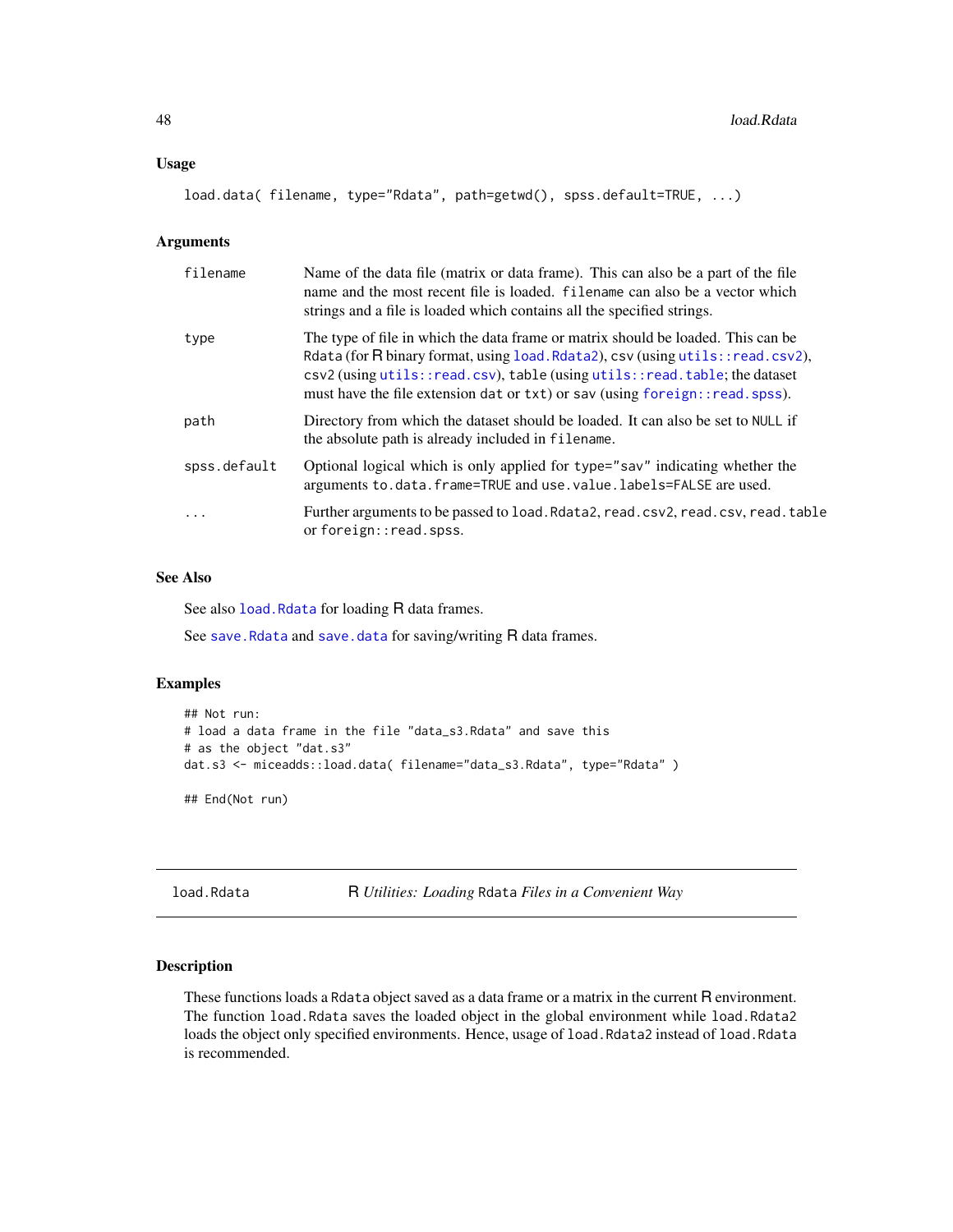#### $maxscale2$  49

# Usage

load.Rdata(filename, objname)

load.Rdata2(filename, path=getwd())

# Arguments

| filename | Relata file (matrix or data frame)                       |
|----------|----------------------------------------------------------|
| objname  | Object name. This object will be a global variable in R. |
| path     | Directory from which the dataset should be loaded        |

## See Also

See also [save.Rdata](#page-138-0) for saving data frames in a Rdata format. See also: [base::load](#page-0-0), [base::save](#page-0-0)

# Examples

```
## Not run:
# load a data frame in the file "data_s3.Rdata" and save this
# as the object "dat.s3"
load.Rdata( filename="data_s3.Rdata", "dat.s3" )
head(dat.s3)
# Alternatively one can use the function
dat.s3 <- miceadds::load.Rdata2( filename="data_s3.Rdata")
## End(Not run)
```
ma.scale2 *Standardization of a Matrix*

# Description

This function performs a z-standardization for a numeric matrix. Note that in a case of a zero standard deviation all matrix entries are divided by a small number such that no NaNs occur.

#### Usage

```
ma.scale2(x, missings=FALSE)
```
# Arguments

|          | A numeric matrix in which missing values are permitted                      |
|----------|-----------------------------------------------------------------------------|
| missings | A logical indicating whether missings occur (or could occur) in the dataset |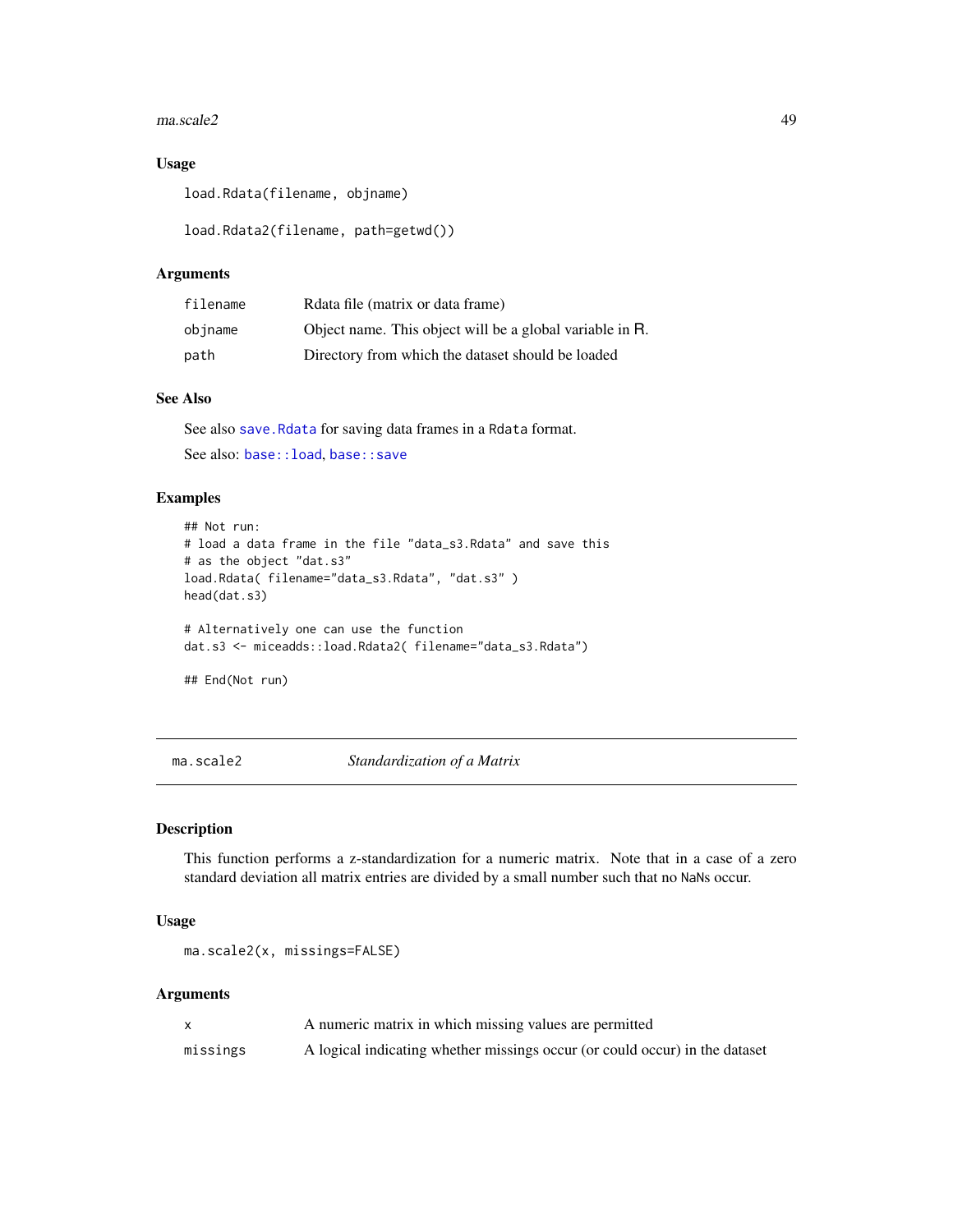## **Value**

A matrix

## **See Also**

base::scale

# **Examples**

```
# EXAMPLE 1: z-standardization data.internet
data(data.internet)
dat <- data.internet
# z-standardize all variables in this dataset
zdat <- miceadds::ma.scale2(dat, missings=TRUE)
## Not run:
# SIMULATED EXAMPLE 2: Speed comparison for many cases and many variables
set.seed(9786)
# 3000 cases, 200 variables
N < -3000p \le -200# simulate some data
x \le matrix( stats:: rnorm(N*p), N, p)
x \le round(x, 2)
# compare computation times for 10 replications
B < -10s1 \leftarrow Sys.time()# scale in R
for (bb in 1:B)res \leftarrow scale(x)} ; s2 <- Sys.time() ; d1 <- s2-s1
   s1 \leftarrow Sys.time()# scale in miceadds
for (bb in 1:B){
   res1 <- miceadds::ma.scale2(x)
} ; s2 <- Sys.time() ; d2 <- s2-s1
# scale in miceadds with missing handling
   s1 \leftarrow Sys.time()for (bb in 1:B){
   res1 <- miceadds::ma.scale2(x,missings=TRUE)
} ; s2 <- Sys.time() ; d3 <- s2-s1
     # scale in R
d1d2# scale in miceadds (no missing handling)
      # scale in miceadds (with missing handling)
\mathsf{c}_\mathsf{b}
```
50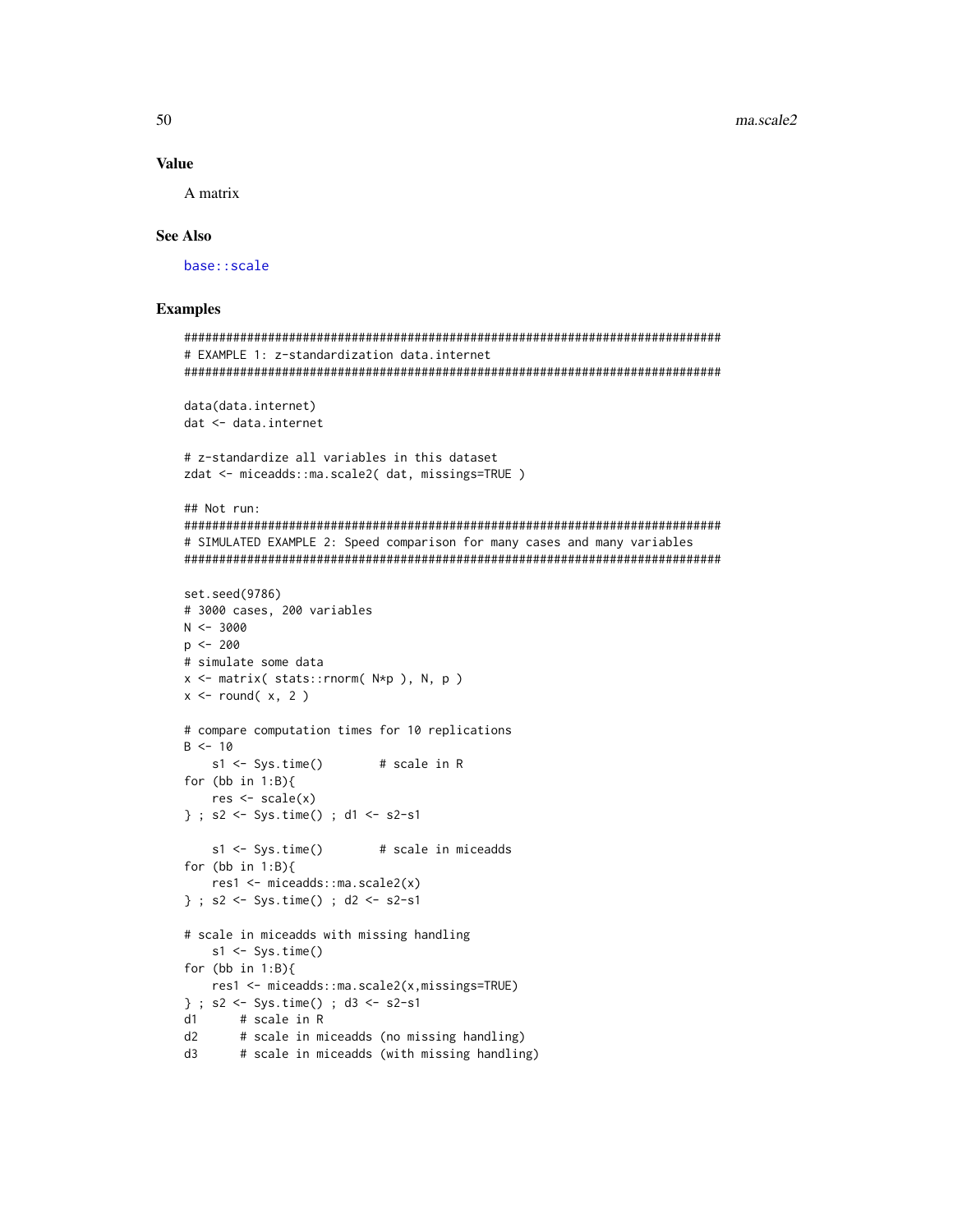## ma.wtd.statNA 51

```
## > d1 # scale in R
## Time difference of 1.622431 secs
## > d2 # scale in miceadds (no missing handling)
## Time difference of 0.156003 secs
## > d3 # scale in miceadds (with missing handling)
## Time difference of 0.2028039 secs
```
## End(Not run)

| ma.wtd.statNA |          | Some Multivariate Descriptive Statistics for Weighted Data in |  |  |  |
|---------------|----------|---------------------------------------------------------------|--|--|--|
|               | miceadds |                                                               |  |  |  |

# Description

Some multivariate descriptive statistics for weighted datasets in miceadds. A list of (nested) multiply imputed data sets is also allowed as input.

#### Usage

```
ma.wtd.meanNA(data, weights=NULL, vars=NULL )
ma.wtd.sdNA(data, weights=NULL, vars=NULL, method="unbiased")
ma.wtd.covNA(data, weights=NULL, vars=NULL, method="unbiased")
ma.wtd.corNA(data, weights=NULL, vars=NULL, method="unbiased")
ma.wtd.skewnessNA(data, weights=NULL, vars=NULL, method="unbiased" )
ma.wtd.kurtosisNA(data, weights=NULL, vars=NULL, method="unbiased")
ma.wtd.quantileNA( data, weights=NULL, vars=NULL, type=7,
         probs=seq(0,1,.25) )
```
#### Arguments

| data    | Numeric data vector or data frame or objects of one of the classes datlist,<br>imputationList, mids, mids.1chain, nested.datlist, NestedImputationList<br>or BIFIEdata.        |
|---------|--------------------------------------------------------------------------------------------------------------------------------------------------------------------------------|
| weights | Optional vector of sampling weights                                                                                                                                            |
| vars    | Optional vector of variable names                                                                                                                                              |
| method  | Computation method for covariances. These amount to choosing the divisor<br>$(n-1)$ (method="unbiased") instead of n (method="ML"). See stats:: cov.wt<br>for further details. |
| type    | Quantile type. This specification follows TAM:: weighted_quantile                                                                                                              |
| probs   | Vector of probabilities used for calculation of quantiles.                                                                                                                     |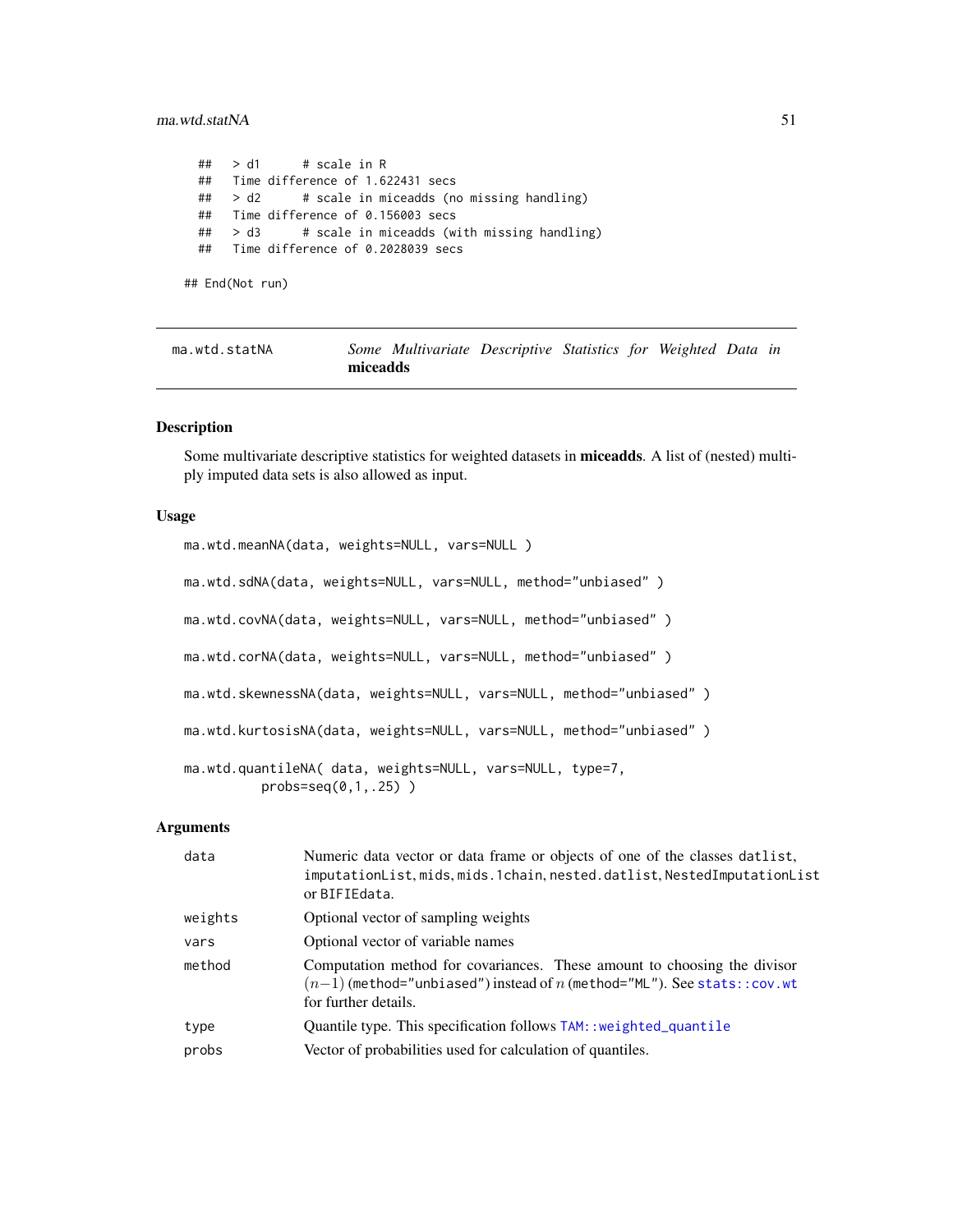## Details

Contrary to ordinary R practice, missing values are ignored in the calculation of descriptive statistics.

| ma.wtd.meanNA     | weighted means               |
|-------------------|------------------------------|
| ma.wtd.sdNA       | weighted standard deviations |
| ma.wtd.covNA      | weighted covariance matrix   |
| ma.wtd.corNA      | weighted correlation matrix  |
| ma.wtd.skewnessNA | weighted skewness            |
| ma.wtd.kurtosisNA | weighted (excess) kurtosis   |

## Value

A vector or a matrix depending on the requested statistic.

#### Note

If data is of class BIFIEdata and no weights are specified, sample weights are extracted from the BIFIEdata object.

## See Also

Some functions for weighted statistics: [stats::weighted.mean](#page-0-0), [stats::cov.wt](#page-0-0), {Hmisc::wtd.var}, [TAM::weighted\\_quantile](#page-0-0), ...

See [micombine.cor](#page-101-0) for statistical inference of correlation coefficients.

```
#############################################################################
# EXAMPLE 1: Weighted statistics for a single dataset data.ma01
#############################################################################
data(data.ma01)
dat <- as.matrix(data.ma01[,-c(1:3)])
# weighted mean
ma.wtd.meanNA( dat, weights=data.ma01$studwgt )
# weighted SD
ma.wtd.sdNA( dat, weights=data.ma01$studwgt )
# weighted covariance for selected variables
ma.wtd.covNA( dat, weights=data.ma01$studwgt, vars=c("books","hisei") )
# weighted correlation
ma.wtd.corNA( dat, weights=data.ma01$studwgt )
# weighted skewness
ma.wtd.skewnessNA( dat[,"books"], weights=data.ma01$studwgt )
```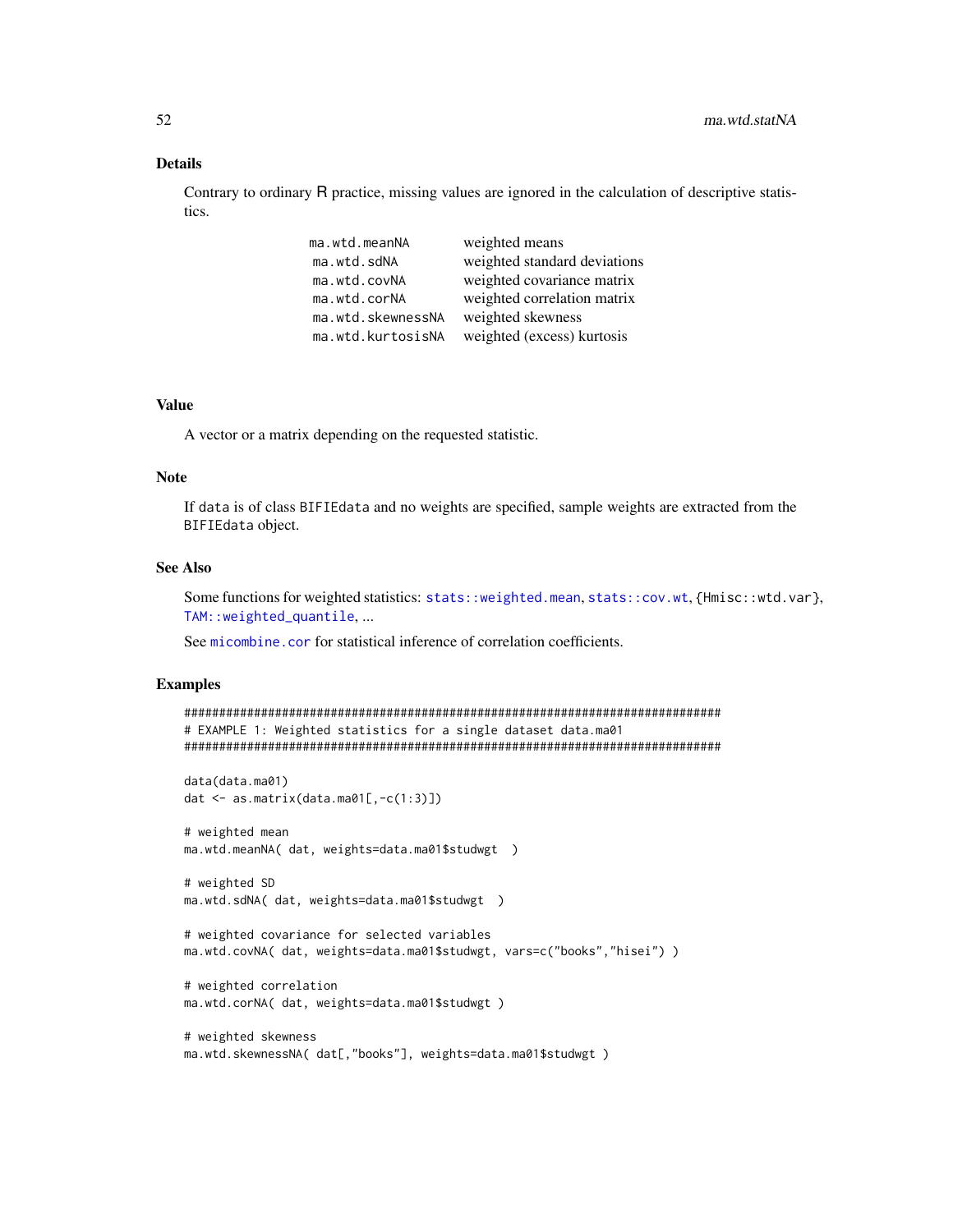#### ma.wtd.statNA

```
# compare with result in TAM
TAM::weighted_skewness( x=dat[,"books"], w=data.ma01$studwgt )
# weighted kurtosis
ma.wtd.kurtosisNA( dat, weights=data.ma01$studwgt, vars=c("books","hisei") )
## Not run:
# compare with TAM
TAM::weighted_kurtosis( dat[,"books"], w=data.ma01$studwgt)
TAM::weighted_kurtosis(dat[,"hisei"], w=data.ma01$studwgt)
# EXAMPLE 2: Weighted statistics multiply imputed dataset
library(mitools)
data(data.ma05)
dat < - data.mac05# do imputations
resp < - \text{dat}[ , - c(1:2) ]# object of class mids
imp <- mice::mice( resp, method="norm", maxit=3, m=5)
# object of class datlist
datlist <- miceadds::mids2datlist( imp )
# object of class imputationList
implist <- mitools::imputationList(datlist)
# weighted means
ma.wtd.meanNA(datlist)
ma.wtd.meanNA(implist)
ma.wtd.meanNA(imp)
# weighted quantiles
ma.wtd.quantileNA( implist, weights=data.ma05$studwgt, vars=c("manote","Dscore"))
# EXAMPLE 3: Weighted statistics nested multiply imputed dataset
library(BIFIEsurvey)
data(data.timss2, package="BIFIEsurvey")
datlist <- data.timss2 # list of 5 datasets containing 5 plausible values
#** define imputation method and predictor matrix
data \leftarrow dattist[[1]]V \leftarrow \text{ncol}(data)# variables
vars <- colnames(data)
# variables not used for imputation
vars_unused <- miceadds::scan.vec("IDSTUD TOTWGT JKZONE JKREP")
#- define imputation method
impMethod \leftarrow rep("norm", V)names(impMethod) <- vars
```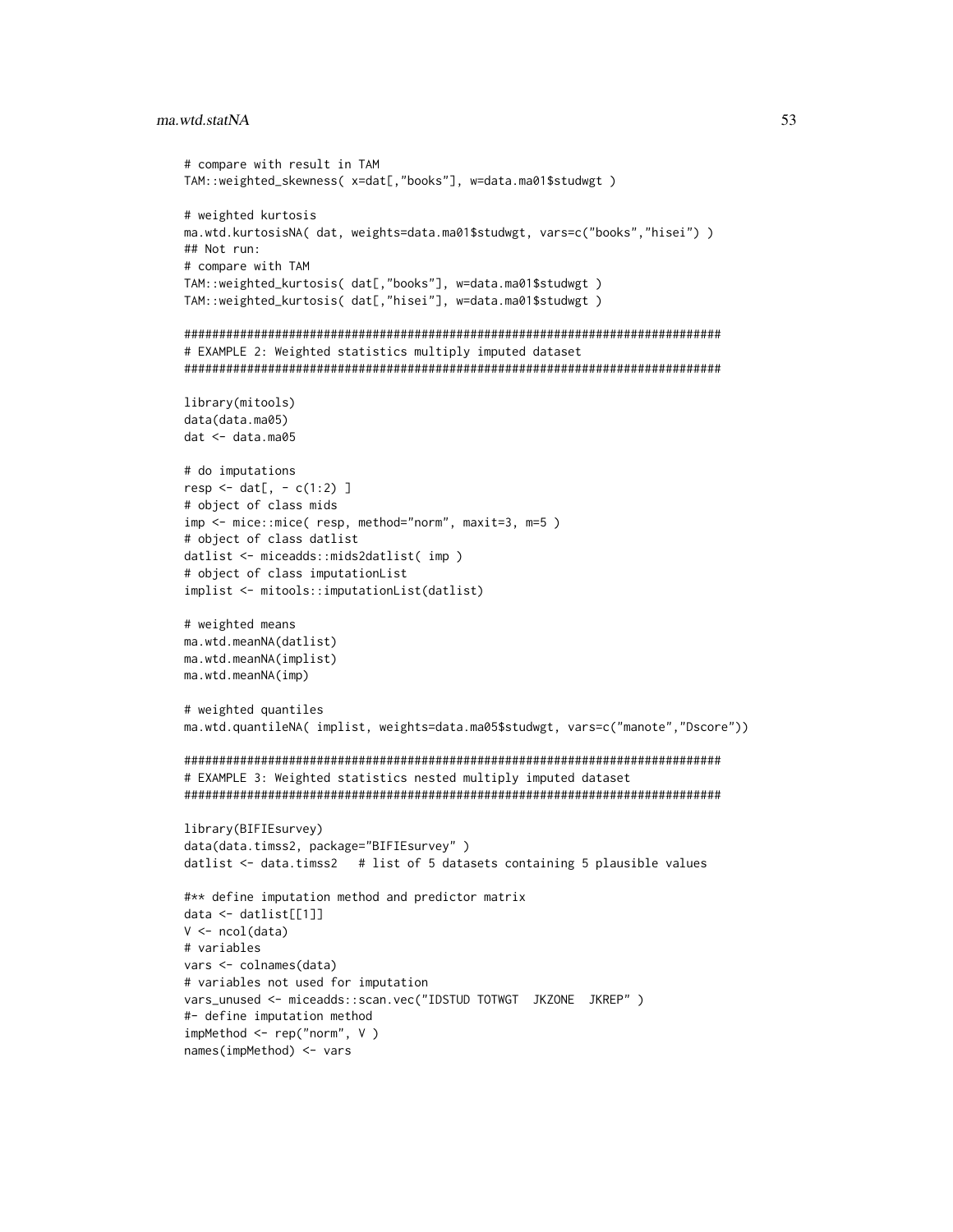```
impMethod[ vars_unused ] <- ""
#- define predictor matrix
predM \leq matrix( 1, V, V )
colnames(predM) <- rownames(predM) <- vars
diag(predM) < -0predM[, vars_unused ] <- 0
# object of class mids.nmi
imp1 <- miceadds::mice.nmi( datlist, method=impMethod, predictorMatrix=predM,
             m=4, maxit=3)
# object of class nested.datlist
datlist <- miceadds::mids2datlist(imp1)
# object of class NestedImputationList
imp2 <- miceadds::NestedImputationList(datlist)
# weighted correlations
vars <- c("books","ASMMAT","likesc")
ma.wtd.corNA( datlist, vars=vars )
ma.wtd.corNA( imp2, vars=vars )
ma.wtd.corNA( imp1, vars=vars )
# EXAMPLE 4: Multiply imputed datasets in BIFIEdata format
library(BIFIEsurvey)
data(data.timss1, package="BIFIEsurvey")
data(data.timssrep, package="BIFIEsurvey")
# create BIFIEdata object
bdat <- BIFIEsurvey::BIFIE.data( data.list=data.timss1, wgt=data.timss1[[1]]$TOTWGT,
          wgtrep=data.timssrep[, -1 ])
summary(bdat)
# create BIFIEdata object in a compact way
bdat2 <- BIFIEsurvey::BIFIE.data( data.list=data.timss1, wgt=data.timss1[[1]]$TOTWGT,
          wgtrep=data.timssrep[, -1 ], cdata=TRUE)
summary(bdat2)
# compute skewness
ma.wtd.skewnessNA( bdat, vars=c("ASMMAT", "books" ) )
ma.wtd.skewnessNA( bdat2, vars=c("ASMMAT", "books" ) )
# EXAMPLE 5: Nested multiply imputed datasets in BIFIEdata format
data(data.timss4, package="BIFIEsurvey")
data(data.timssrep, package="BIFIEsurvey")
# nested imputed dataset, save it in compact format
bdat <- BIFIE.data( data.list=data.timss4, wgt=data.timss4[[1]][[1]]$TOTWGT,
          wgtrep=data.timssrep[, -1 ], NMI=TRUE, cdata=TRUE )
summary(bdat)
```
54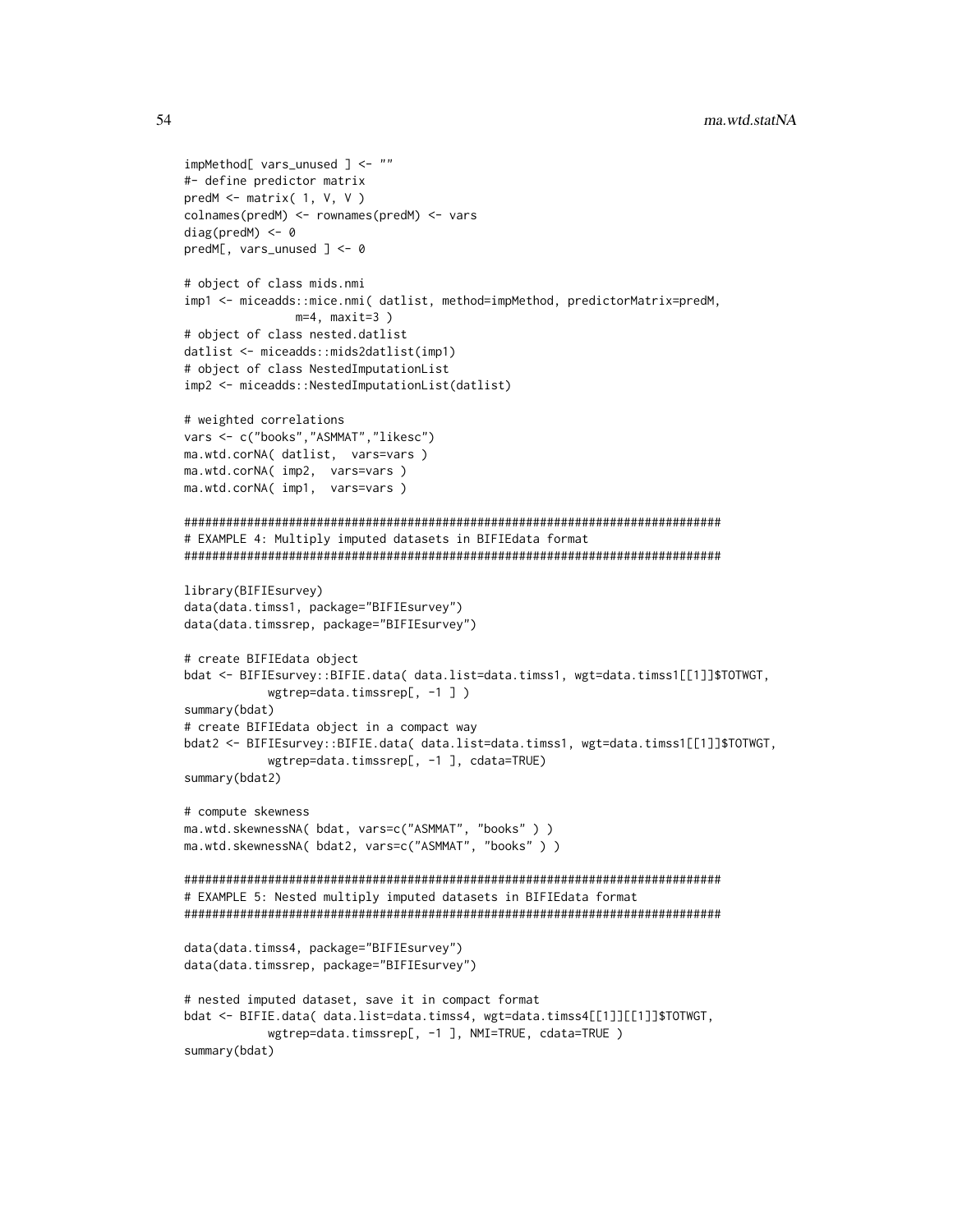## ma\_lme4\_formula

```
# skewness
ma.wtd.skewnessNA( bdat, vars=c("ASMMAT", "books" ) )
## End(Not run)
```
ma\_lme4\_formula Utility Functions for Working with Ime4 Formula Objects

# **Description**

Utility functions for working with **Ime4** formula objects. The function ma\_lme4\_formula\_terms decomposes an Ime4 formula into several parts for further processing.

#### **Usage**

```
ma_lme4_formula_terms(formula)
```
ma\_lme4\_formula\_design\_matrices(formula, data, start\_index=0, formula\_terms=NULL, only\_design\_matrices=FALSE)

## **Arguments**

| formula              | An R formula object                                                                                   |
|----------------------|-------------------------------------------------------------------------------------------------------|
| data                 | Data frame                                                                                            |
| start_index          | Starting index for cluster identifiers                                                                |
|                      | formula_terms Optional argument with processed formula terms using the function ma_lme4_formula_terms |
| only_design_matrices |                                                                                                       |
|                      | Logical indicating whether only design matrices should be created                                     |

Logical indicating whether only design matrices should be created

#### **Value**

List with several entries

```
# EXAMPLE 1: Splitting a lme4 formula
```

```
#*** formula for a multilevel model
formula <- y ~ I(miceadds::cwc(x, idcluster)) + z + I(z^2) + I(miceadds::gm(x, idcluster)) + w +
                       (x + I(x^2) | ideluster) + (0 + w | ideluster) +(0 + I(as.factor(f)) | idcluster)miceadds::ma_lme4_formula_terms(formula)
```

```
#*** formula for a single level model
formula2 <- y ~ I( miceadds::cwc(x, idcluster)) + z + I(z^2) + I( miceadds::gm(x, idcluster) ) + w
miceadds::ma_lme4_formula_terms(formula2)
```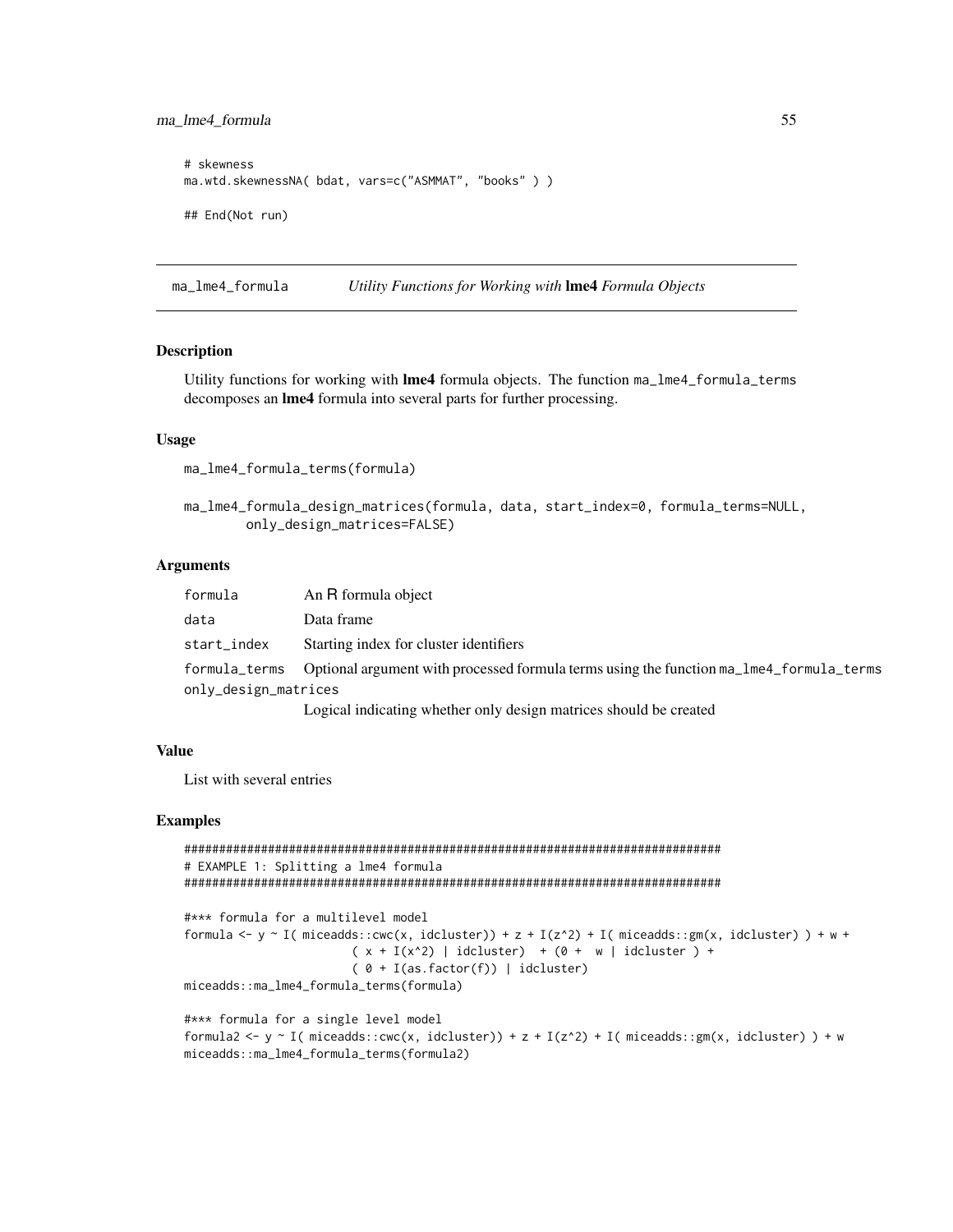```
# EXAMPLE 2: Design matrices for multilevel model
data(data.ma07, package="miceadds")
dat < - data.max07formula <- x1 ~ x2 + I( miceadds::gm( x2, id2)) + I( miceadds::gm( x2, id3)) + y1 + z1 +
             (x2 | id2:id3) + (1 | id3) + (0 + x2 | id3)res <- miceadds::ma_lme4_formula_design_matrices(formula, data=dat)
str(res)
```

| ma rmvnorm | Simulating Normally Distributed Data |
|------------|--------------------------------------|
|            |                                      |

# **Description**

Some functions for normally distributed data.

The function ma\_rmvnorm is like mvtnorm::rmvnorm, but allows for a covariance matrix sigma which can have zero variances.

#### **Usage**

ma\_rmvnorm(n, mu=NULL, sigma, eps=1e-10)

#### **Arguments**

| n     | Sample size                          |
|-------|--------------------------------------|
| mu    | Mean vector                          |
| sigma | Covariance matrix                    |
| eps   | Trimming constant for zero variances |

## **Value**

Matrix of simulated values

#### **See Also**

MASS::mvrnorm

```
# EXAMPLE 1: Two-dimensional simulation with zero variance at dimension 1
sigma <- matrix(c(\emptyset, \emptyset, \emptyset, 1), nrow=2, ncol=2)
miceadds::ma_rmvnorm( n=10, sigma=sigma )
```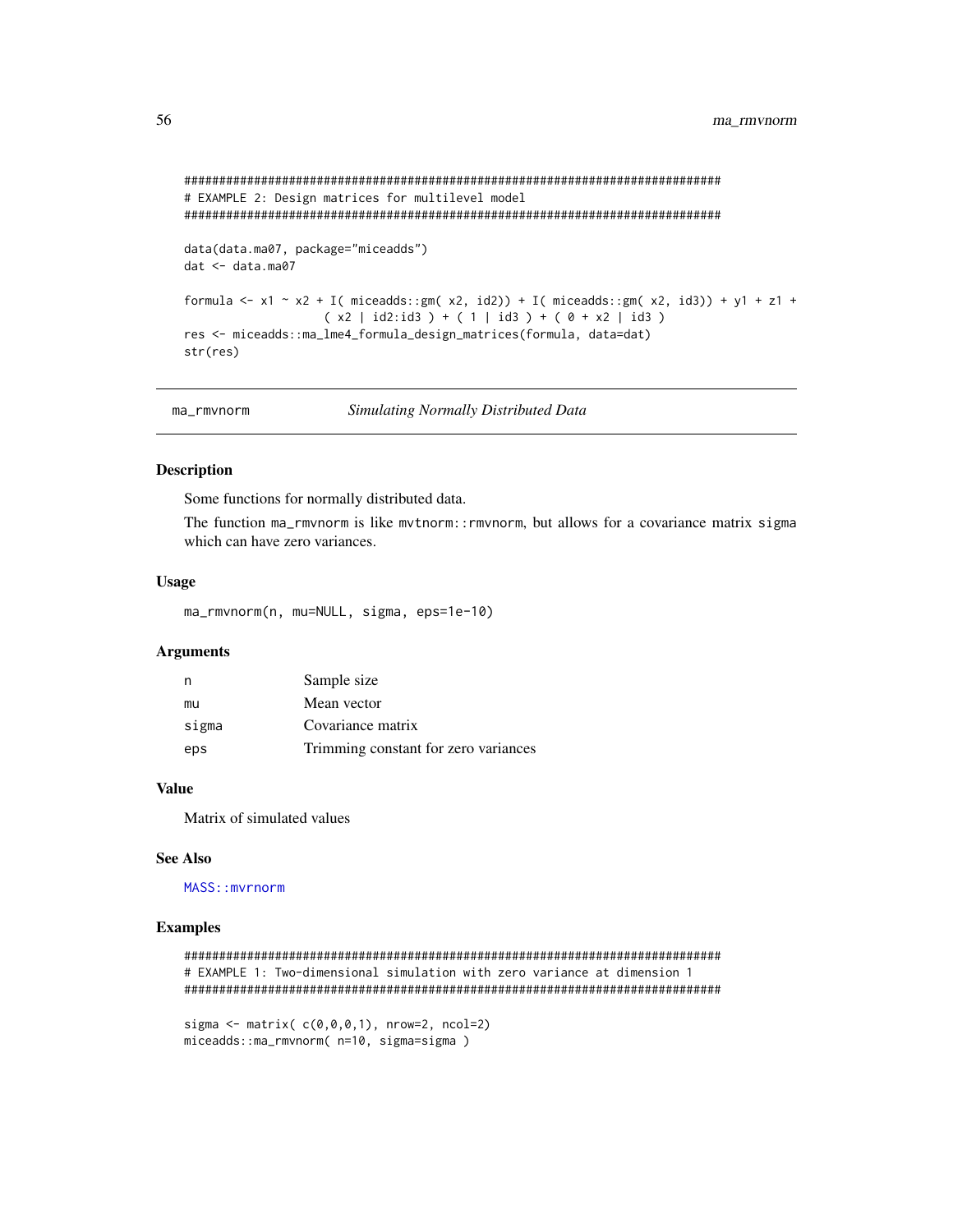## Description

This function combines  $F$  values from analysis of variance using the  $D_2$  statistic which is based on combining  $\chi^2$  statistics (see Allison, 2001, Grund, Luedtke & Robitzsch, 2016; micombine. F, [micombine.chisquare](#page-100-0)).

## Usage

mi.anova(mi.res, formula, type=2)

## Arguments

| mi.res  | Object of class mids or mids. 1 chain                                                              |
|---------|----------------------------------------------------------------------------------------------------|
| formula | Formula for 1m function. Note that this can be also a string.                                      |
| type    | Type for ANOVA calculations. For type=3, the car:: Anova function from the<br>car package is used. |

## Value

A list with the following entries:

| r.squared   | Explained variance $R^2$ |
|-------------|--------------------------|
| anova.table | ANOVA table              |

#### References

Allison, P. D. (2002). *Missing data*. Newbury Park, CA: Sage.

Grund, S., Luedtke, O., & Robitzsch, A. (2016). Pooling ANOVA results from multiply imputed datasets: A simulation study. *Methodology, 12*, 75-88.

#### See Also

This function uses [micombine.F](#page-103-0) and [micombine.chisquare](#page-100-0).

See [mice::pool.compare](#page-0-0) and [mitml::testModels](#page-0-0) for model comparisons based on the  $D_1$  statistic. The  $D_2$  statistic is also included in  $min$ ::testConstraints.

The  $D_1, D_2$  and  $D_3$  statistics are also included in the **mice** package in functions [mice::D1](#page-0-0), [mice::D2](#page-0-0) and mice:: D3.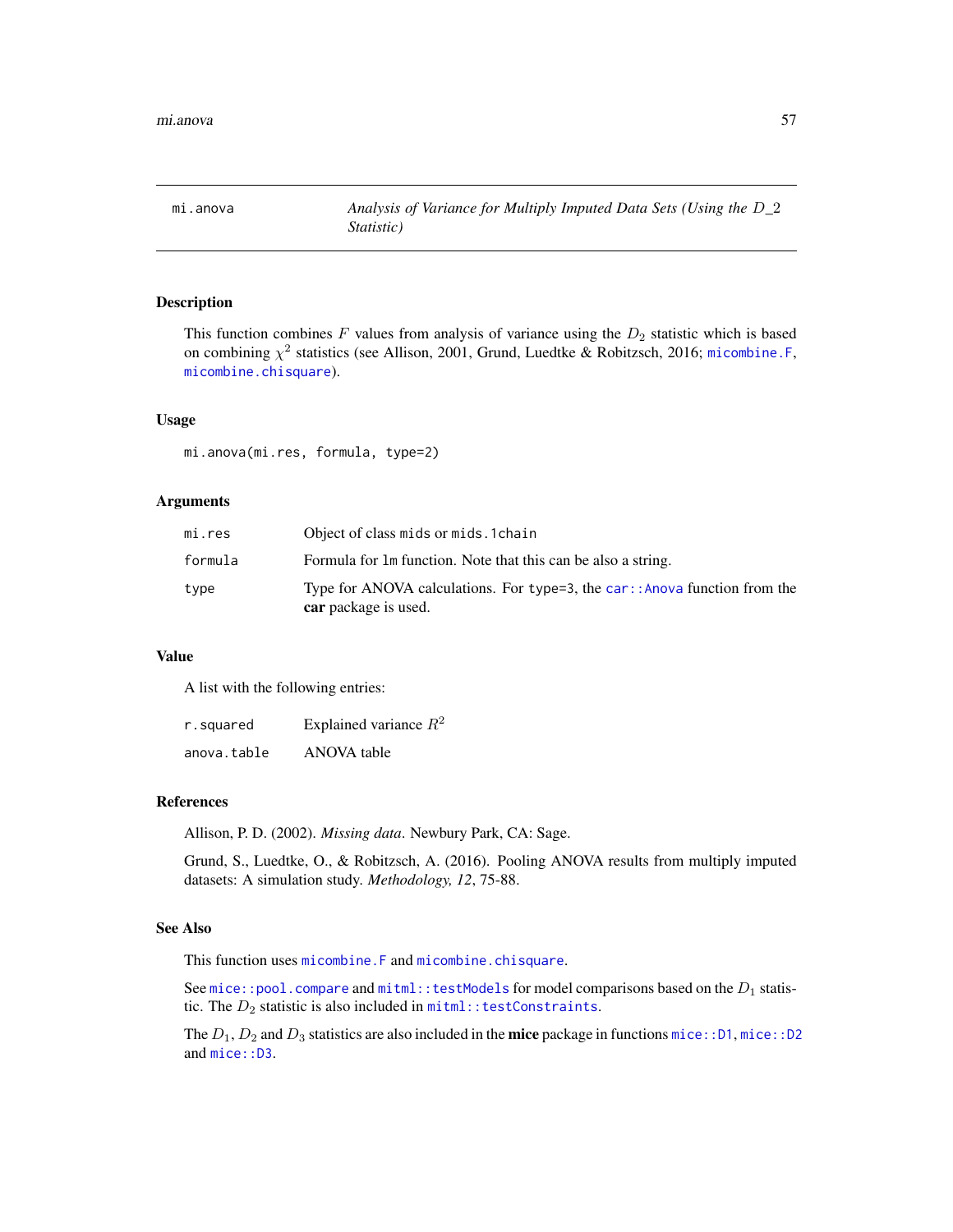## **Examples**

```
# EXAMPLE 1: nhanes2 data | two-way ANOVA
library(mice)
library(car)
data(nhanes2, package="mice")
set.seed(9090)
# nhanes data in one chain and 8 imputed datasets
mi.res <- miceadds::mice.1chain( nhanes2, burnin=4, iter=20, Nimp=8)
# 2-way analysis of variance (type 2)
an2a <- miceadds::mi.anova(mi.res=mi.res, formula="bmi ~ age * chl")
# 2-way analysis of variance (type 3)
an2b <- miceadds::mi.anova(mi.res=mi.res, formula="bmi \sim age \star chl", type=3)
#****** analysis based on first imputed dataset
# extract first dataset
dat1 <- mice::complete( mi.res$mids )
# type 2 ANOVA
lm1 \le - stats:: lm( bmi \sim age * chl, data=dat1 )
summary(stats::aov(lm1))
# type 3 ANOVA
lm2 \leq -\text{stats} : lm(\text{bmi} \sim age * ch1, data=dat1, contrast=list(age=contr.sum))car:: Anova( lm2, type=3)
```

```
mice.1chain
```
Multiple Imputation by Chained Equations using One Chain

# **Description**

This function modifies the mice: : mice function to multiply impute a dataset using a long chain instead of multiple parallel chains which is the approach employed in mice: : mice.

## **Usage**

```
mice.1chain(data, burnin=10, iter=20, Nimp=10, method=NULL,
     where=NULL, visitSequence=NULL, blots=NULL, post=NULL,
     defaultMethod=c("pmm", "logreg", "polyreg", "polr"),
     printFlag=TRUE, seed=NA, data.init=NULL, ...)
## S3 method for class 'mids.1chain'
summary(object...)## S3 method for class 'mids.1chain'
print(x, ...)
```
58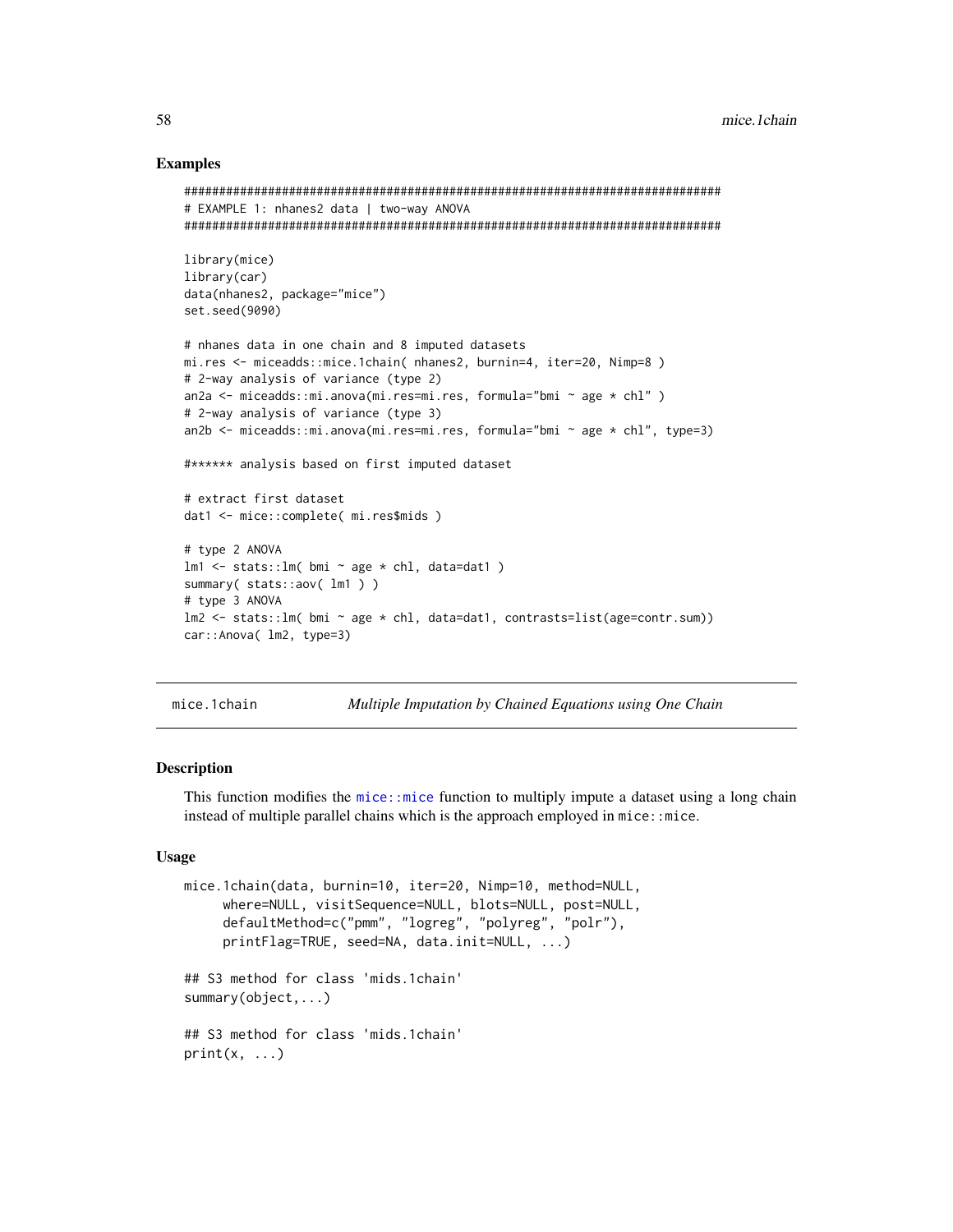```
## S3 method for class 'mids.1chain'
plot(x, plot.burnin=FALSE, ask=TRUE, ...)
```
# Arguments

| data          | Numeric matrix                                                                                  |
|---------------|-------------------------------------------------------------------------------------------------|
| burnin        | Number of burn-in iterations                                                                    |
| iter          | Total number of imputations (larger than burnin)                                                |
| Nimp          | Number of imputations                                                                           |
| method        | See mice::mice                                                                                  |
| where         | See mice::mice                                                                                  |
| visitSequence | See mice:: mice                                                                                 |
| blots         | See mice::mice                                                                                  |
| post          | See mice::mice                                                                                  |
| defaultMethod | See mice:: mice                                                                                 |
| printFlag     | See mice::mice                                                                                  |
| seed          | See mice::mice                                                                                  |
| data.init     | See mice::mice                                                                                  |
| object        | Object of class mids. 1 chain                                                                   |
| X             | Object of class mids. 1 chain                                                                   |
| plot.burnin   | An optional logical indicating whether burnin iterations should be included in<br>the traceplot |
| ask           | An optional logical indicating a user request for viewing next plot                             |
| .             | See mice: mice                                                                                  |

# Value

A list with following entries

| midsobj     | Objects of class mids                           |
|-------------|-------------------------------------------------|
| datlist     | List of multiply imputed datasets               |
| datalong    | Original and imputed dataset in the long format |
| implist     | List of mids objects for every imputation       |
| chainMpar   | Trace of means for all imputed variables        |
| chainVarpar | Trace of variances for all imputed variables    |

# Note

Multiple imputation can also be used for determining causal effects (see Example 3; Schafer & Kang, 2008).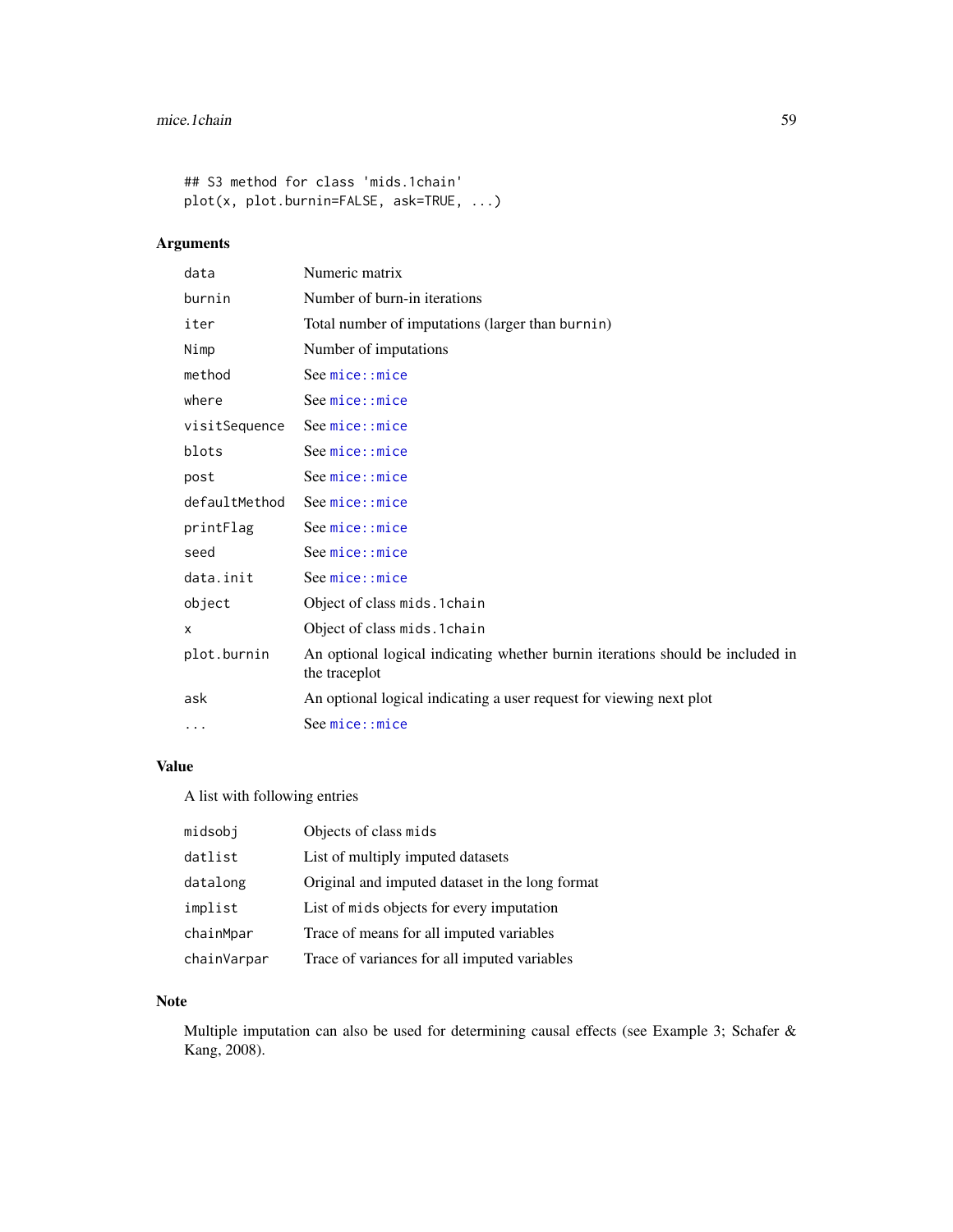## **See Also**

 $mice:$ :  $mice$ 

```
# EXAMPLE 1: One chain nhanes data
library(mice)
data(nhanes, package="mice")
set.seed(9090)
# nhanes data in one chain
imp.mil <- miceadds::mice.1chain( nhanes, burnin=5, iter=40, Nimp=4,
           method=rep("norm", 4))
               # summary of mids.1chain
summary(imp.mil)
## Not run:
plot( imp.mi1) # trace plot excluding burnin iterations
plot( imp.mi1, plot.burnin=TRUE ) # trace plot including burnin iterations
# select mids object
imp.mi2 <- imp.mi1$midsobj
summary(imp.mi2)# summary of mids
# apply mice functionality lm.mids
mod \le with( imp.mi2, stats:: lm( bmi \sim age ) )
summary(mice::pool(mod))
# EXAMPLE 2: One chain (mixed data: numeric and factor)
library(mice)
data(nhanes2, package="mice")
set.seed(9090)
# nhanes2 data in one chain
imp.mi1 <- miceadds::mice.1chain( nhanes2, burnin=5, iter=25, Nimp=5)
# summary
summary( imp.mi1$midsobj)
# EXAMPLE 3: Multiple imputation with counterfactuals for estimating
#causal effects (average treatment effects)
# Schafer, J. L., & Kang, J. (2008). Average causal effects from nonrandomized
#studies: a practical guide and simulated example.
   Psychological Methods, 13, 279-313.
#data(data.ma01)
dat <- data.ma01[, 4:11]
```

```
60
```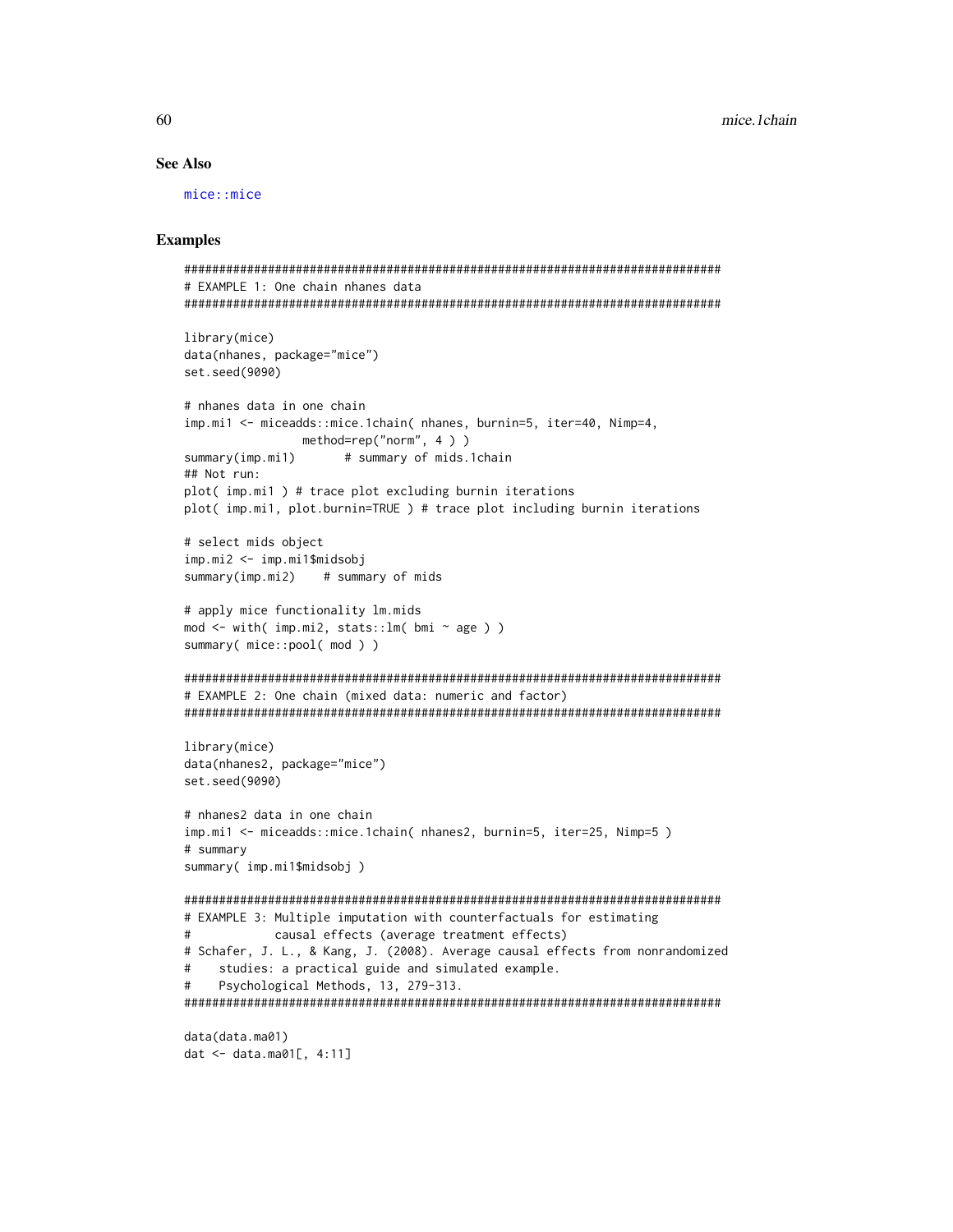```
# define counterfactuals for reading score for students with and
# without migrational background
dat$read.migrant1 <- ifelse( paste(dat$migrant)==1, dat$read, NA )
dat$read.migrant0 <- ifelse( paste(dat$migrant)==0, dat$read, NA )
# define imputation method
impmethod <- rep("pls", ncol(dat) )
names(impmethod) <- colnames(dat)
# define predictor matrix
pm \leftarrow 4*(1 - diag( ncol(dat) ) ) # 4 - use all interactions
rownames(pm) <- colnames(pm) <- colnames(dat)
pm[ c( "read.migrant0", "read.migrant1"), ] <- 0
# do not use counterfactuals for 'read' as a predictor
pm[, "read.migrant0"] <- 0
pm[, "read.migrant1"] <- 0
# define control variables for creation of counterfactuals
pm[ c( "read.migrant0", "read.migrant1"), c("hisei","paredu","female","books") ] <- 4
 ## > pm
 ## math read migrant books hisei paredu female urban read.migrant1 read.migrant0
 ## math 0 4 4 4 4 4 4 4 0 0
 ## read 4 0 4 4 4 4 4 4 0 0
 ## migrant 4 4 0 4 4 4 4 4 0 0
 ## books 4 4 4 0 4 4 4 4 0 0
 ## hisei 4 4 4 4 0 4 4 4 0 0
 ## paredu 4 4 4 4 4 0 4 4 0 0
 ## female 4 4 4 4 4 4 0 4 0 0
 ## urban 4 4 4 4 4 4 4 0 0 0
 ## read.migrant1 0 0 0 4 4 4 4 0 0 0
 ## read.migrant0 0 0 0 4 4 4 4 0 0 0
# imputation using mice function and PLS imputation with
# predictive mean matching method 'pmm6'
imp <- mice::mice( dat, method=impmethod, predictorMatrix=pm,
         maxit=4, m=5, pls.impMethod="pmm5")
#*** Model 1: Raw score difference
mod1 <- with( imp, stats::lm( read ~ migrant ) )
smod1 <- summary( mice::pool(mod1) )
 ## > smod1
 ## est se t df Pr(>|t|) lo 95 hi 95 nmis fmi lambda
 ## (Intercept) 510.21 1.460 349.37 358.26 0 507.34 513.09 NA 0.1053 0.1004
 ## migrant -43.38 3.757 -11.55 62.78 0 -50.89 -35.87 404 0.2726 0.2498
#*** Model 2: ANCOVA - regression adjustment
mod2 <- with( imp, stats::lm( read ~ migrant + hisei + paredu + female + books))
smod2 <- summary( mice::pool(mod2) )
 ## > smod2
 ## est se t df Pr(>|t|) lo 95 hi 95 nmis fmi lambda
 ## (Intercept) 385.1506 4.12027 93.477 3778.66 0.000e+00 377.0725 393.229 NA 0.008678 0.008153
 ## migrant -29.1899 3.30263 -8.838 87.46 9.237e-14 -35.7537 -22.626 404 0.228363 0.210917
 ## hisei 0.9401 0.08749 10.745 160.51 0.000e+00 0.7673 1.113 733 0.164478 0.154132
```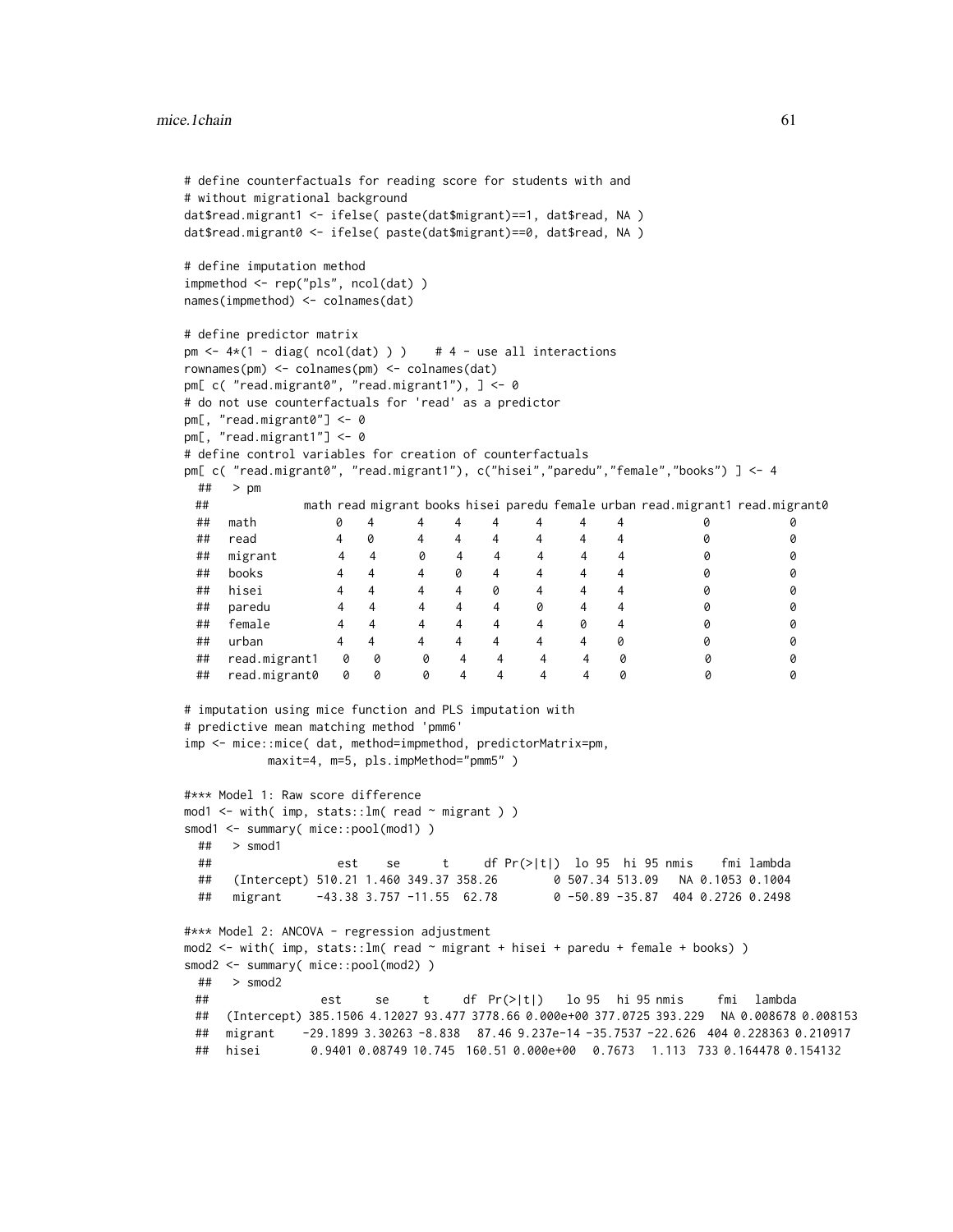```
## paredu 2.9305 0.79081 3.706 41.34 6.190e-04 1.3338 4.527 672 0.339961 0.308780
 ## female 38.1719 2.26499 16.853 1531.31 0.000e+00 33.7291 42.615 0 0.041093 0.039841
 ## books 14.0113 0.88953 15.751 154.71 0.000e+00 12.2541 15.768 423 0.167812 0.157123
#*** Model 3a: Estimation using counterfactuals
mod3a \le with( imp, stats::lm( I( read.migrant1 - read.migrant0) \sim 1) )
smod3a <- summary( mice::pool(mod3a) )
 ## > smod3a
 ## est se t df Pr(>|t|) lo 95 hi 95 nmis fmi lambda
 ## (Intercept) -22.54 7.498 -3.007 4.315 0.03602 -42.77 -2.311 NA 0.9652 0.9521
#*** Model 3b: Like Model 3a but using student weights
mod3b <- with( imp, stats::lm( I( read.migrant1 - read.migrant0) ~ 1,
                     weights=data.ma01$studwgt ) )
smod3b <- summary( mice::pool(mod3b))
 ## > smod3b
 ## est se t df Pr(>|t|) lo 95 hi 95 nmis fmi lambda
 ## (Intercept) -21.88 7.605 -2.877 4.3 0.04142 -42.43 -1.336 NA 0.9662 0.9535
#*** Model 4: Average treatment effect on the treated (ATT, migrants)
# and non-treated (ATN, non-migrants)
mod4 <- with( imp, stats::lm( I( read.migrant1 - read.migrant0) ~ 0 + as.factor( migrant) ) )
smod4 <- summary( mice::pool(mod4) )
 ## > smod4
 ## est se t df Pr(>|t|) lo 95 hi 95 nmis fmi lambda
 ## as.factor(migrant)0 -23.13 8.664 -2.669 4.27 0.052182 -46.59 0.3416 NA 0.9682 0.9562
 ## as.factor(migrant)1 -19.95 5.198 -3.837 19.57 0.001063 -30.81 -9.0884 NA 0.4988 0.4501
# ATN=-23.13 and ATT=-19.95
## End(Not run)
```
mice.impute.2l.contextual.pmm

*Imputation by Predictive Mean Matching or Normal Linear Regression with Contextual Variables*

#### Description

This imputation method imputes a variable using linear regression with predictive mean matching as the imputation method. Including a contextual effects means that an aggregated variable at a cluster level is included as a further covariate.

## Usage

mice.impute.2l.contextual.pmm(y, ry, x, type, imputationWeights=NULL, interactions=NULL, quadratics=NULL, pls.facs=NULL, ...)

mice.impute.2l.contextual.norm(y, ry, x, type, ridge=10^(-5), imputationWeights=NULL, interactions=NULL, quadratics=NULL, pls.facs=NULL, ...)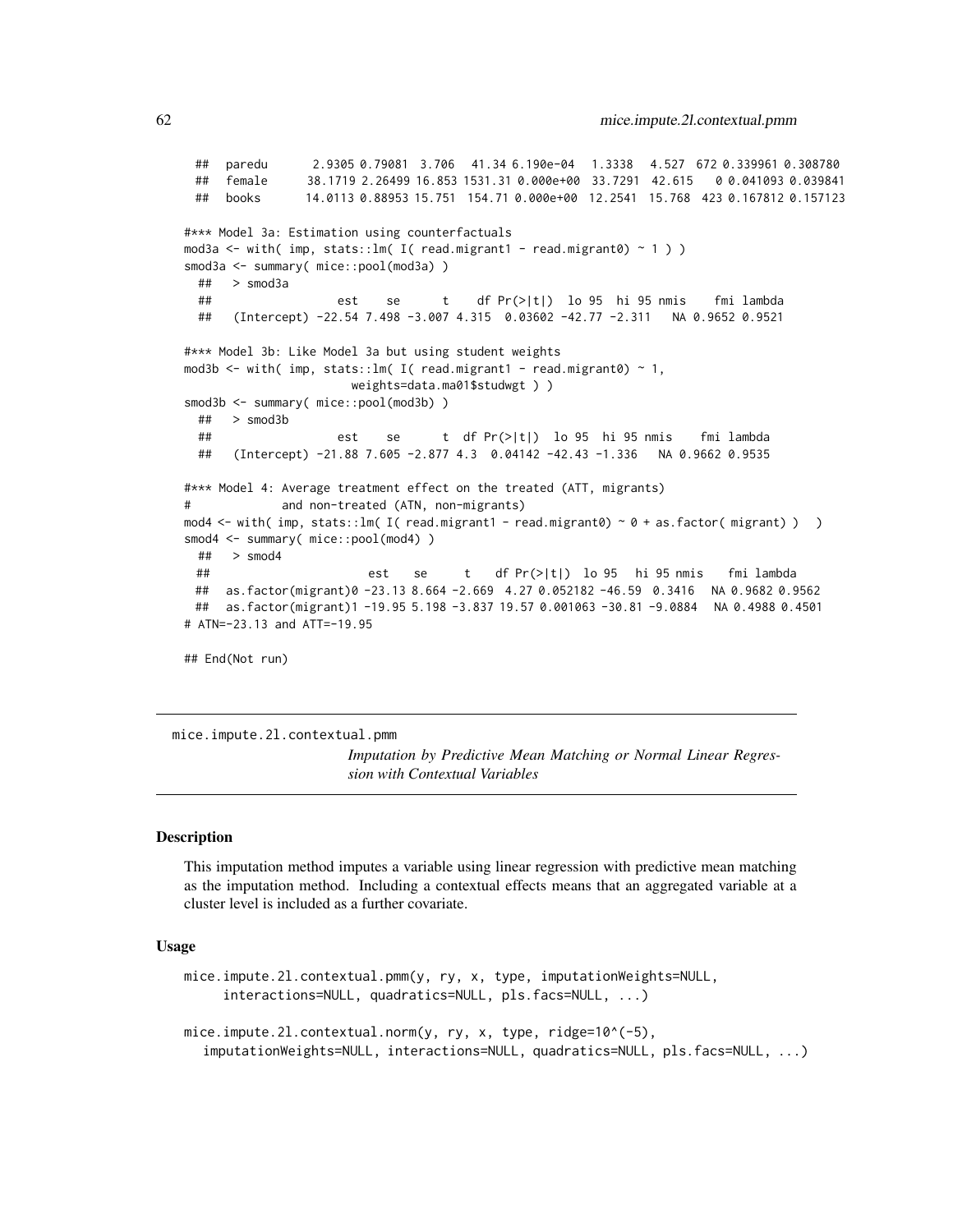## Arguments

| y                 | Incomplete data vector of length n                                                                                                                                                                                                          |
|-------------------|---------------------------------------------------------------------------------------------------------------------------------------------------------------------------------------------------------------------------------------------|
| ry                | Vector of missing data pattern (FALSE – missing, TRUE – observed)                                                                                                                                                                           |
| X                 | Matrix (n x p) of complete covariates.                                                                                                                                                                                                      |
| type              | Type of predictor variables. type=-2 refers to the cluster variable, type=2 de-<br>notes a variable for which also a contextual effect is included and type=1 de-<br>notes all other variables which are included as 'ordinary' predictors. |
| imputationWeights |                                                                                                                                                                                                                                             |
|                   | Optional vector of sample weights                                                                                                                                                                                                           |
| interactions      | Vector of variable names used for creating interactions                                                                                                                                                                                     |
| quadratics        | Vector of variable names used for creating quadratic terms                                                                                                                                                                                  |
| pls.facs          | Number of factors used in partial least dimension reduction (if requested)                                                                                                                                                                  |
| $\ddotsc$         | Further arguments to be passed                                                                                                                                                                                                              |
| ridge             | Ridge parameter in the diagonal of $X'X$                                                                                                                                                                                                    |

# Value

A vector of length nmis=sum(!ry) with imputed values.

# See Also

For imputations at level 2 variables see [mice::mice.impute.2lonly.norm](#page-0-0) and [mice::mice.impute.2lonly.pmm](#page-0-0).

```
## Not run:
#############################################################################
# EXAMPLE 1: Sequential hierarchical imputation for data.ma05 dataset
#############################################################################
data(data.ma05)
dat <- data.ma05
# define predictor matrix
predM <- mice::make.predictorMatrix(data=dat)
# exclude student IDs
predM[, "idstud"] <- 0
# define idclass as the cluster variable (type=-2)
predM[, "idclass" ] <- -2
# initialize with norm method
impMethod <- mice::make.method(data=dat)
names(impMethod) <- names( imp0$method )
impMethod[ c("idstud","idclass")] <- ""
#*****
# STUDENT LEVEL (Level 1)
```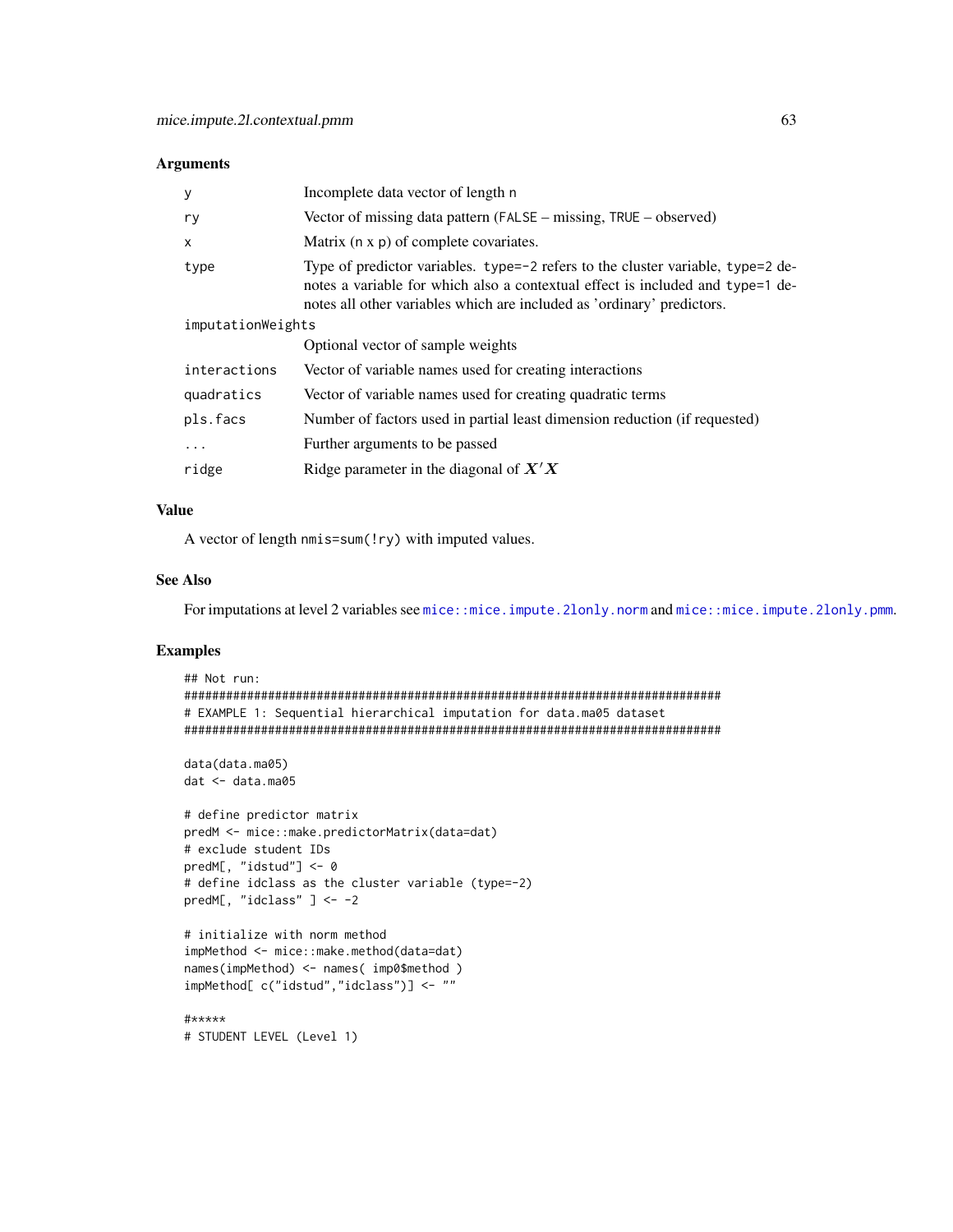```
# Use a random slope model for Dscore and Mscore as the imputation method.
# Here, variance homogeneity of residuals is assumed (contrary to
# the 2l.norm imputation method in the mice package).
impMethod[ c("Dscore", "Mscore") ] <- "2l.pan"
predM[ c("Dscore","Mscore"), "misei" ] <- 2 # random slopes on 'misei'
predM[, "idclass" ] <- -2
# For imputing 'manote' and 'denote' use contextual effects (i.e. cluszer means)
# of variables 'misei' and 'migrant'
impMethod[ c("denote", "manote") ] <- "2l.contextual.pmm"
predM[ c("denote", "manote"), c("misei","migrant")] <- 2
# Use no cluster variable 'idclass' for imputation of 'misei'
impMethod[ "misei"] <- "norm"
predM[ "misei", "idclass"] <- 0 # use no multilevel imputation model
# Variable migrant: contextual effects of Dscore and misei
impMethod[ "migrant"] <- "2l.contextual.pmm"
predM[ "migrant", c("Dscore", "misei" ) ] <- 2
predM[ "migrant", "idclass" ] <- -2
#****
# CLASS LEVEL (Level 2)
# impute 'sprengel' and 'groesse' at the level of classes
impMethod[ "sprengel"] <- "2lonly.pmm"
impMethod[ "groesse"] <- "2lonly.norm"
predM[ c("sprengel","groesse"), "idclass" ] <- -2
# do imputation
imp <- mice::mice( dat, predictorMatrix=predM, m=3, maxit=4,
           imputationMethod=impMethod, paniter=100)
summary(imp)
#**** imputation model 2 with PLS dimension reduction
# define some interaction effects
interactions <- list( manote=c("migrant", "misei") )
# number of PLS factors (5 factors)
pls.facs <- list( manote=5 )
# do imputation
imp2 <- mice::mice( dat, predictorMatrix=predM, interactions=interactions,
            pls.facs=pls.facs, method=impMethod, paniter=100)
summary(imp2)
## End(Not run)
```
mice.impute.2l.latentgroupmean.ml *Imputation of Latent and Manifest Group Means for Multilevel Data*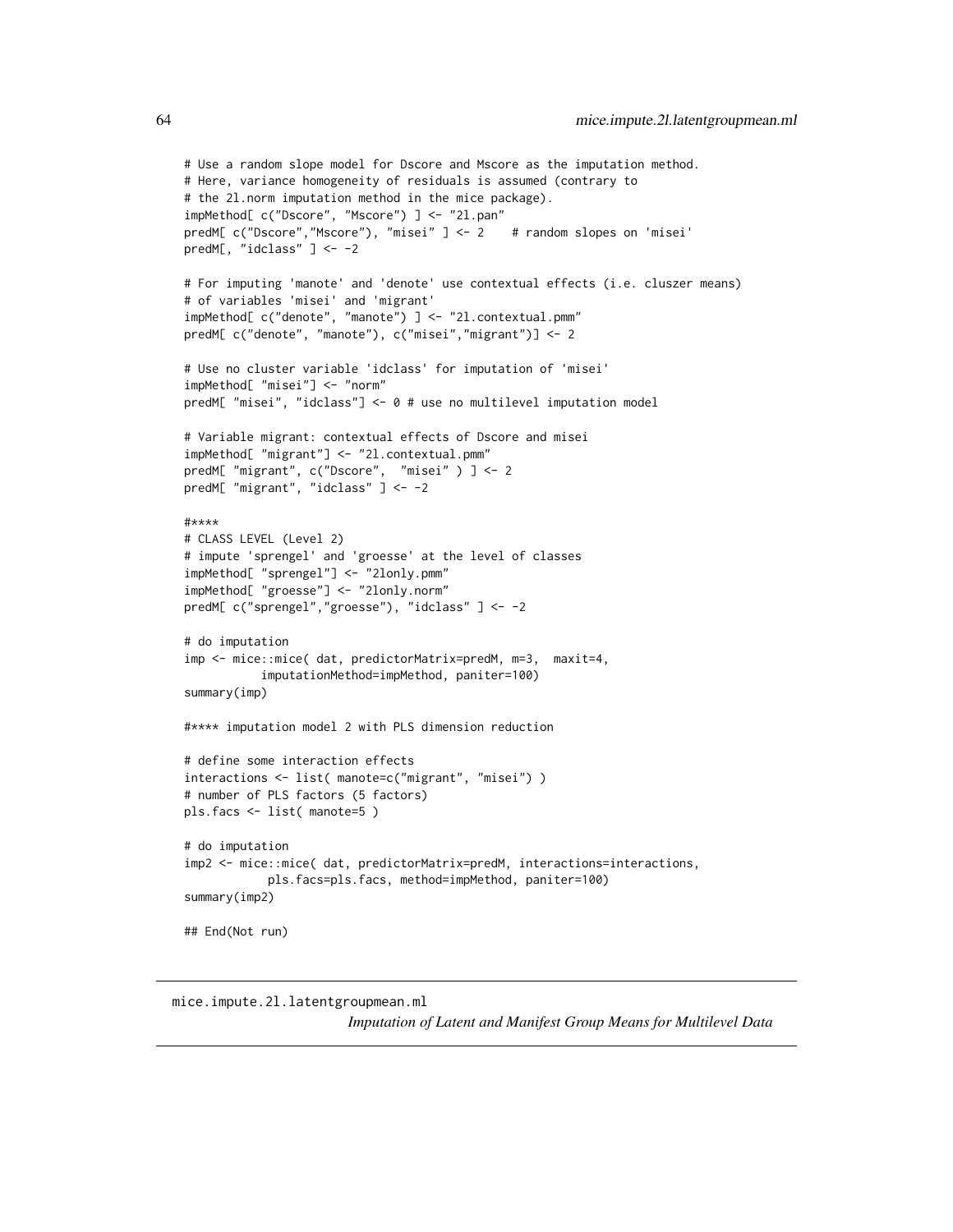#### Description

The imputation method 2l.latentgroupmean imputes a latent group mean assuming an infinite population of subjects within a group (Grund, Luedtke & Robitzsch, 2018; see also Luedtke, Marsh, Robitzsch, Trautwein, Asparouhov & Muthen, 2008 or Croon & van Veldhoven, 2007). Therefore, unreliability of group means when treating subjects as indicators is taken into account.

The imputation method mice.impute.2l.groupmean just imputes (i.e. computes) the manifest group mean. See also [mice::mice.impute.2lonly.mean](#page-0-0).

The imputation method mice.impute.21.groupmean.elim computes the group mean eliminating the subject under study from the calculation. Therefore, this imputation method will lead to different values of individuals within the same group.

#### Usage

```
mice.impute.2l.latentgroupmean.ml(y, ry, x, type, pls.facs=NULL,
    imputationWeights=NULL, interactions=NULL, quadratics=NULL,
   EAP=FALSE, ...)
```

```
mice.impute.2l.latentgroupmean.mcmc(y, ry, x, type, pls.facs=NULL,
    imputationWeights=NULL, interactions=NULL, quadratics=NULL,
   mcmc.burnin=100, mcmc.adapt=100, mcmc.iter=1000, draw.fixed=TRUE, EAP=FALSE, ...)
```

```
mice.impute.2l.groupmean(y, ry, x, type, grmeanwarning=TRUE, ...)
```
mice.impute.2l.groupmean.elim(y, ry, x, type, ...)

## Arguments

| у                 | Incomplete data vector of length n                                                                                                                                                                                           |
|-------------------|------------------------------------------------------------------------------------------------------------------------------------------------------------------------------------------------------------------------------|
| ry                | Vector of missing data pattern (FALSE – missing, TRUE – observed)                                                                                                                                                            |
| x                 | Matrix (n x p) of complete covariates.                                                                                                                                                                                       |
| type              | Type of predictor variables. type= $-2$ refers to the cluster variable, type= $2$ de-<br>notes a variable for which also a (latent) group mean should be calculated. Pre-<br>dictors with type=1 denote all other variables. |
| pls.facs          | Number of factors used for PLS regression (optional).                                                                                                                                                                        |
| imputationWeights |                                                                                                                                                                                                                              |
|                   | Optional vector of sample weights.                                                                                                                                                                                           |
| interactions      | Vector of variable names used for creating interactions                                                                                                                                                                      |
| quadratics        | Vector of variable names used for creating quadratic terms                                                                                                                                                                   |
| draw.fixed        | Optional logical indicating whether parameters for fixed effects should be sam-<br>pled.                                                                                                                                     |
| EAP               | Logical indicating whether EAPs should be used for imputation. The default<br>FALSE corresponds to sampling from the posterior distribution.                                                                                 |
| mcmc.burnin       | Number of MCMC burn-in iterations.                                                                                                                                                                                           |
| mcmc.adapt        | Number of MCMC iterations in adaptation phase.                                                                                                                                                                               |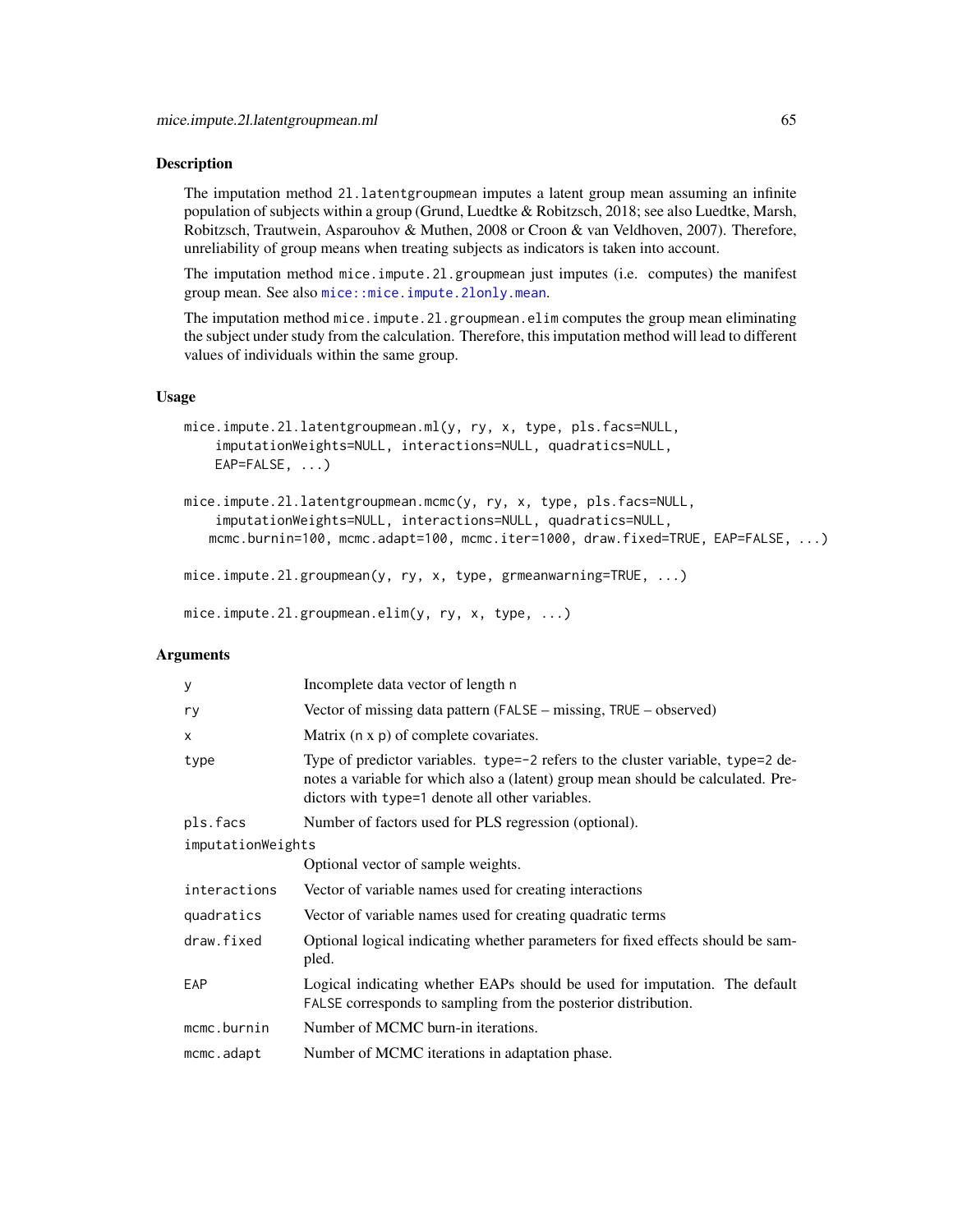| mcmc.iter               | Total number of MCMC iterations.                                                            |
|-------------------------|---------------------------------------------------------------------------------------------|
|                         | grmeanwarning An optional logical indicating whether some group means cannot be calculated. |
| $\cdot$ $\cdot$ $\cdot$ | Further arguments to be passed.                                                             |

# Details

The imputation of the latent group mean uses the  $l$ me4:: $l$ mer function of the **lme4** package for mice.impute.2l.latentgroupmean.ml and the [MCMCglmm::MCMCglmm](#page-0-0) function of the MCM-Cglmm package for mice.impute.2l.latentgroupmean.ml. Latent group mean imputation also follows Mislevy (1991).

## Value

A vector of length y containing imputed group means.

## References

Croon, M. A., & van Veldhoven, M. J. (2007). Predicting group-level outcome variables from variables measured at the individual level: a latent variable multilevel model. *Psychological Methods, 12*, 45-57.

Grund, S., Luedtke, O., & Robitzsch, A. (2018). Multiple imputation of missing data at level 2: A comparison of fully conditional and joint modeling in multilevel designs. *Journal of Educational and Behavioral Statistics, 43*(3), 316-353.

Luedtke, O., Marsh, H. W., Robitzsch, A., Trautwein, U., Asparouhov, T., & Muthen, B. (2008). The multilevel latent covariate model: a new, more reliable approach to group-level effects in contextual studies. *Psychological Methods, 13*, 203-229.

Mislevy, R. J. (1991). Randomization-based inference about latent variables from complex samples. *Psychometrika, 56*, 177-196.

#### See Also

[mice::mice.impute.2lonly.mean](#page-0-0)

```
## Not run:
#############################################################################
# EXAMPLE 1: Two-level imputation data.ma05 dataset with imputation
# of a latent group mean
#############################################################################
data(data.ma05)
dat <- data.ma05
# include manifest group mean for 'Mscore'
dat$M.Mscore <- NA
# include latent group group for 'Mscore'
dat$LM.Mscore <- NA #=> LM: latent group mean
```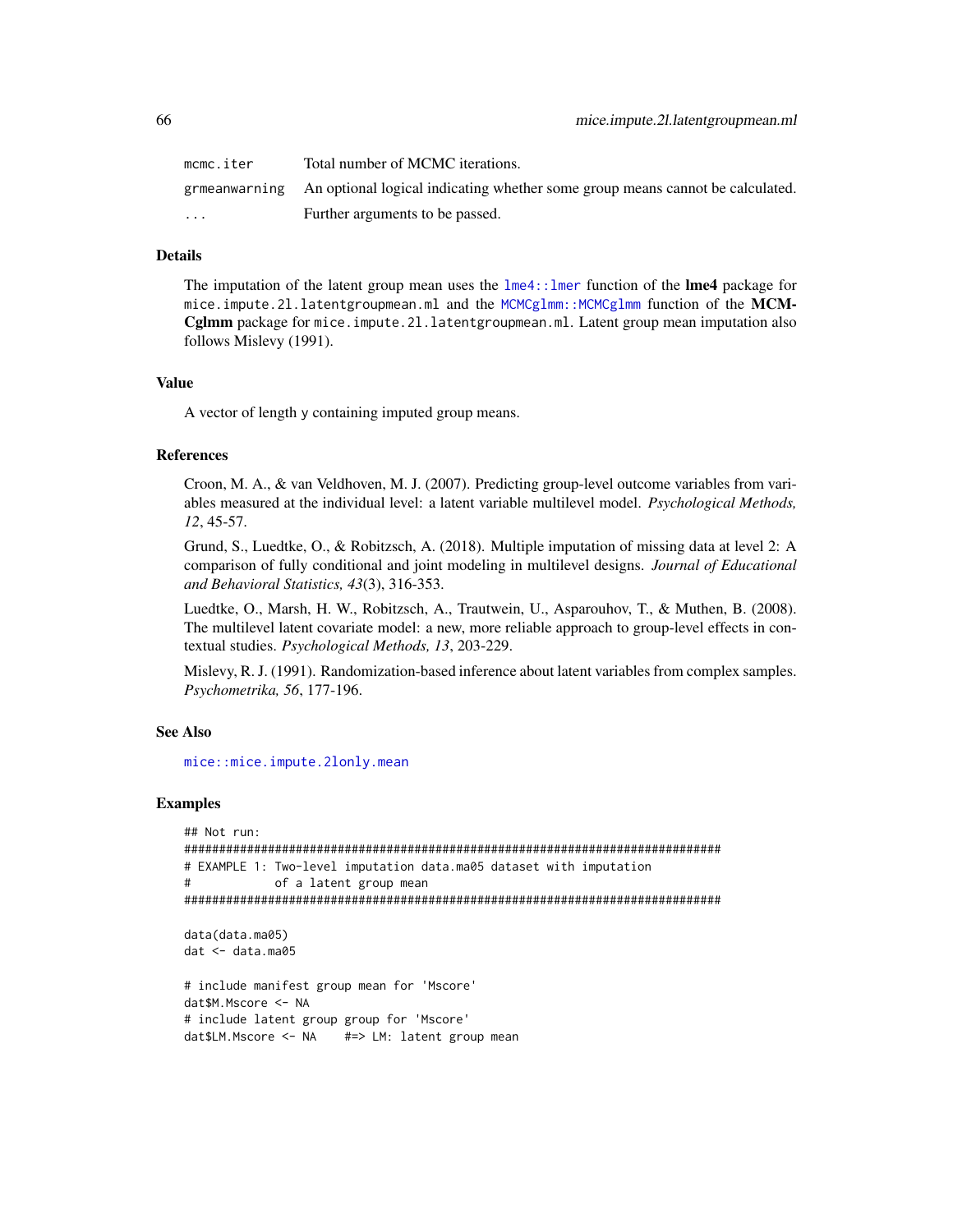```
# define predictor matrix
predM <- mice::make.predictorMatrix(data=dat)
# exclude student ISs
predM[, "idstud"] <- 0
# idclass is the cluster identifier
predM[, "idclass" ] <- -2
# define imputation methods
impMethod <- mice::make.method(data=dat)
# initialize with norm
impMethod <- rep( "norm", length(impMethod) )
names(impMethod) <- names( imp$method )
impMethod[ c("idstud","idclass")] <- ""
#*****
# STUDENT LEVEL (Level 1)
# Use a random slope model for Dscore and Mscore as the imputation method.
# Here, variance homogeneity of residuals is assumed (contrary to
# the 2l.norm imputation method in the mice package).
impMethod[ c("Dscore", "Mscore") ] <- "2l.pan"
predM[ c("Dscore","Mscore"), "misei" ] <- 2 # random slopes on 'misei'
predM[, "idclass" ] <- -2
# For imputing 'manote' and 'denote' use contextual effects (i.e. cluster means)
# of variables 'misei' and 'migrant'
impMethod[ c("denote", "manote") ] <- "2l.contextual.pmm"
predM[ c("denote", "manote"), c("misei","migrant")] <- 2
# Use no cluster variable 'idclass' for imputation of 'misei'
impMethod[ "misei"] <- "norm"
predM[ "misei", "idclass"] <- 0 # use no multilevel imputation model
# Variable migrant: contextual effects of Dscore and misei
impMethod[ "migrant"] <- "2l.contextual.pmm"
predM[ "migrant", c("Dscore", "misei" ) ] <- 2
predM[ "migrant", "idclass" ] <- -2
#****
# CLASS LEVEL (Level 2)
# impute 'sprengel' and 'groesse' at the level of classes
impMethod[ "sprengel"] <- "2lonly.pmm2"
impMethod[ "groesse"] <- "2lonly.norm2"
predM[ c("sprengel","groesse"), "idclass" ] <- -2
# manifest group mean for Mscore
impMethod[ "M.Mscore" ] <- "2l.groupmean"
# latent group mean for Mscore
impMethod[ "LM.Mscore" ] <- "2l.latentgroupmean.ml"
predM[ "M.Mscore", "Mscore" ] <- 2
# covariates for latent group mean of 'Mscore'
predM[ "LM.Mscore", "Mscore" ] <- 2
```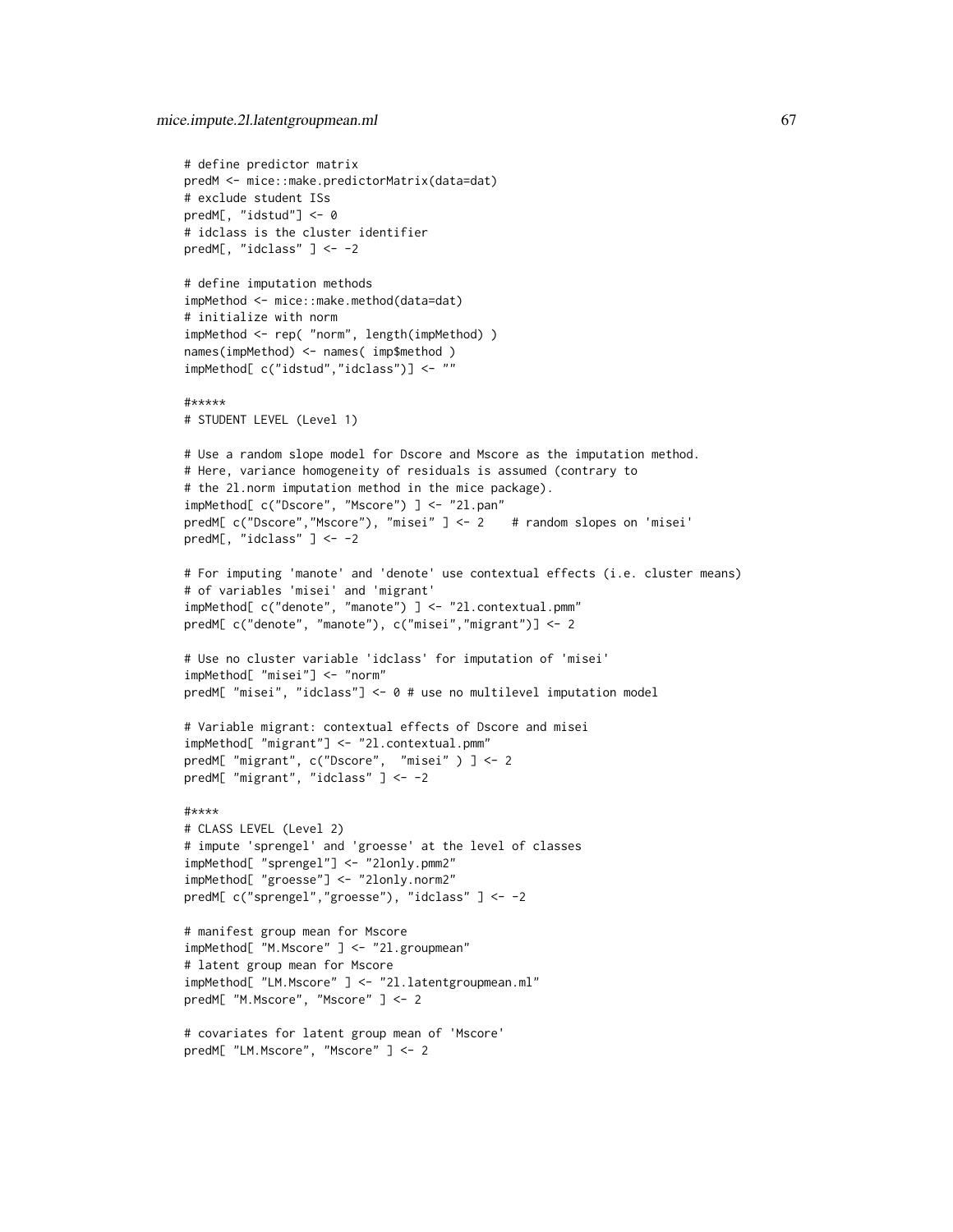```
predM[ "LM.Mscore", c( "Dscore", "sprengel" ) ] <- 1
# do imputations
imp <- mice::mice( dat, predictorMatrix=predM, m=3, maxit=4,
        method=impMethod, allow.na=TRUE, pan.iter=100)
## End(Not run)
```
mice.impute.2lonly.function

*Imputation at Level 2 (in* miceadds*)*

## Description

The imputation method mice.impute.2lonly.function is a general imputation function for level 2 imputation which allow any defined imputation function at level 1 in mice.

# Usage

```
mice.impute.2lonly.function(y, ry, x, type, imputationFunction,
     cluster_var, ...)
```
# Arguments

| У                  | Incomplete data vector of length n                                                                                                                                                                            |
|--------------------|---------------------------------------------------------------------------------------------------------------------------------------------------------------------------------------------------------------|
| ry                 | Vector of missing data pattern (FALSE=missing, TRUE=observed)                                                                                                                                                 |
| $\mathsf{x}$       | Matrix (n x p) of complete covariates. Only numeric variables are permitted for<br>usage of this function.                                                                                                    |
| type               | Cluster identifier can be specified by $-2$ for aggregation. However, we recom-<br>mend to use the argument cluster_var for specifying the cluster variable at<br>Level 2. Predictors must be specified by 1. |
| imputationFunction |                                                                                                                                                                                                               |
|                    | Imputation function for <b>mice</b> . Any imputation method which is defined at level<br>1 can be used for level 2 imputation.                                                                                |
| cluster var        | Cluster identifier for Level 2 units                                                                                                                                                                          |
| $\ddotsc$          | Other named arguments.                                                                                                                                                                                        |

## Value

A vector of length nmis with imputations.

#### See Also

See [mice::mice.impute.2lonly.norm](#page-0-0) and the [mice::mice.impute.2lonly.pmm](#page-0-0) function.

See also the jomo package ([jomo::jomo2](#page-0-0)) for joint multilevel imputation of level 1 and level 2 variables.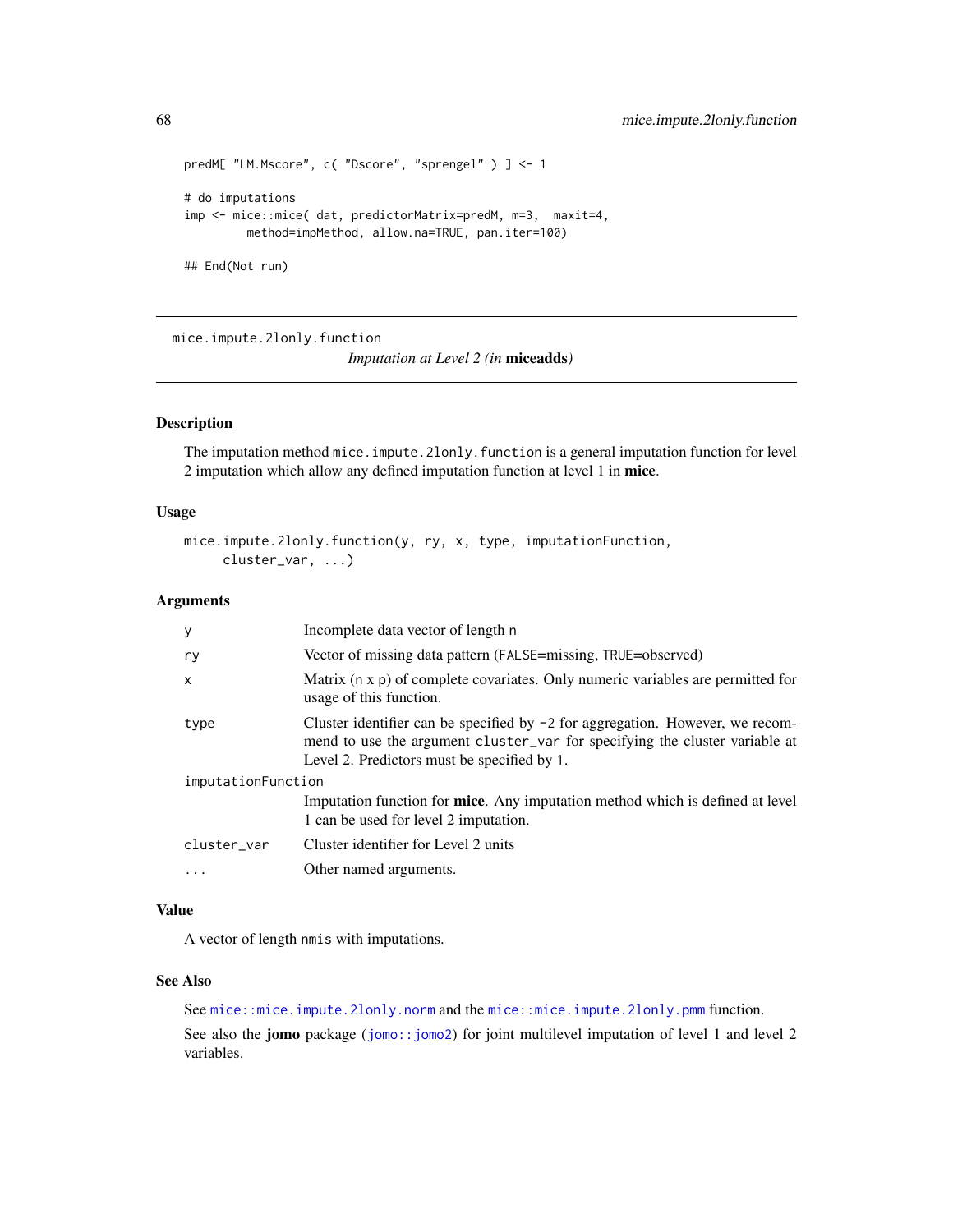#### **Examples**

```
## Not run:
# EXAMPLE 1: Imputation of level 2 variables
#**** Simulate some data
# x.v ... level 1 variables
# v.w ... level 2 variables
set.seed(987)
                # number of groups
G \le -250n < -20# number of persons
beta \leq -13# regression coefficient
rho < -0.30# residual intraclass correlation
rho.miss \leq -10 # correlation with missing response
missrate \leq .50
                # missing proportion
y1 <- rep( stats::rnorm( G, sd=sqrt(rho)), each=n ) + stats::rnorm(G*n, sd=sqrt(1-rho))
w \leq rep(\text{round}(\text{stats::rnorm}(G), 2), \text{each=n})v \leq -rep( round(stats::runif(G, 0, 3)), each=n)
x \leftarrow stats:: rnorm(G*n)
y \le -y1 + \text{beta} \times x + .2 \times w + .1 \times vdfr0 <- dfr <- data.frame( "group"=rep(1:G, each=n), "x"=x, "y"=y,
       "w''=w, "v''=v)
dfr[ rho.miss * x + stats::rnorm(G*n, sd=sqrt( 1 - rho.miss ) ) <
         stats::gnorm(missrate), y" ] <- NA
dfr[ rep( stats::rnorm(G), each=n ) < stats::gnorm(missrate), "w" ] <- NA
dfr[ rep( stats::rnorm(G), each=n ) < stats::gnorm(missrate), "v" ] <- NA
#* initial predictor matrix and imputation methods
predM <- mice::make.predictorMatrix(data=dat)
impM <- mice::make.method(data=dat)
\#...
# multilevel imputation
predM1 <- predM
predM1[c("w", "v", "y"), "group"] < - c(0, 0, -2)predM1["y", "x"] \leq -1# fixed x effects imputation
impM1 < - impMimpM1[c("y","w","v")] <- c("21.continuous", "2lonly.function", "2lonly.function")
# define imputation functions
imputationFunction <- list( "w"="sample", "v"="pmm5")
# define cluster variable
cluster_var <- list( "w"="group", "v"="group")
# impute
imp1 <- mice::mice( as.matrix(dfr), m=1, predictorMatrix=predM1, method=impM1, maxit=5,
           imputationFunction=imputationFunction, cluster_var=cluster_var)
```
## End(Not run)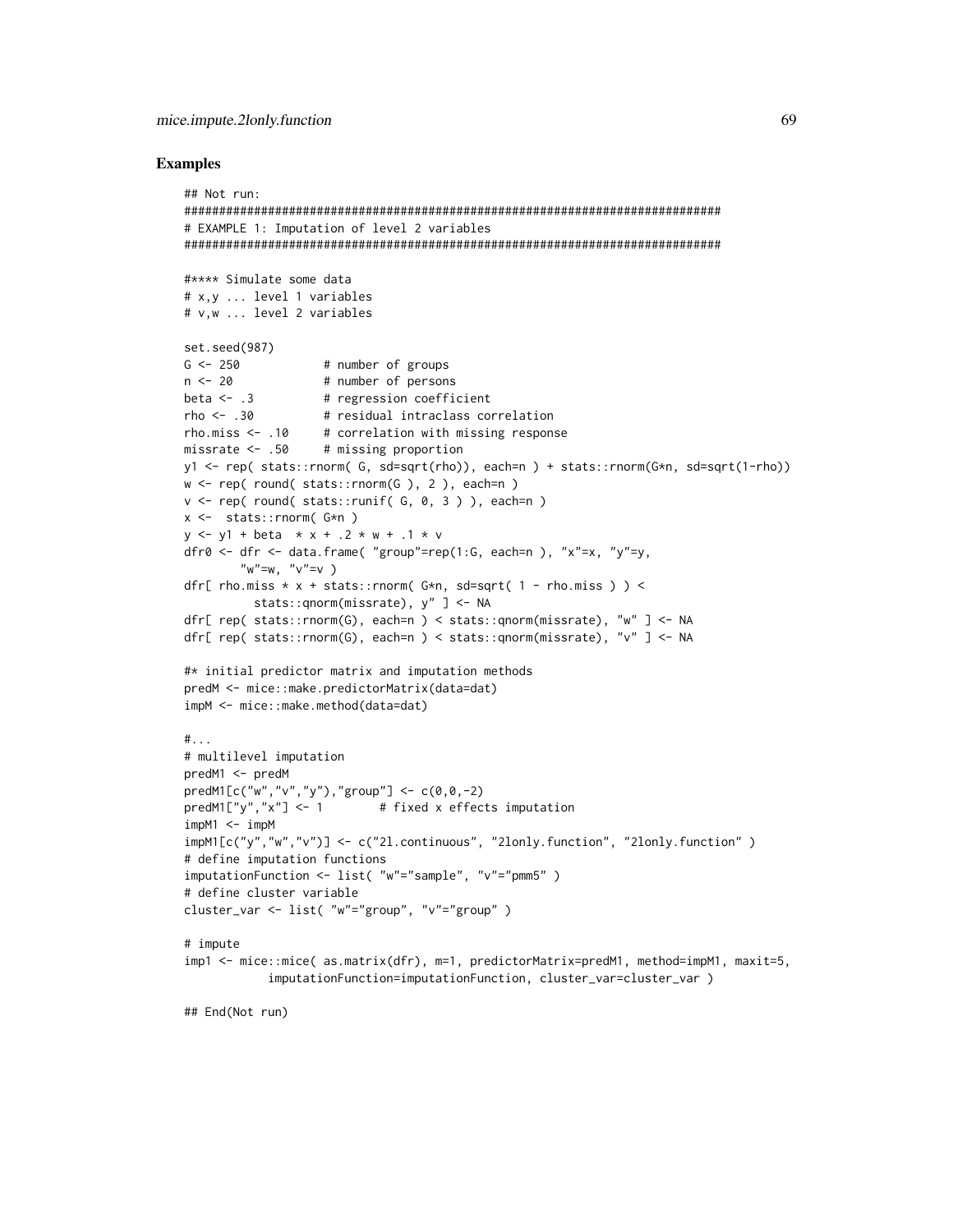mice.impute.bygroup Groupwise Imputation Function

#### **Description**

The function mice. impute. by group performs groupwise imputation for arbitrary imputation methods defined in mice.

# **Usage**

```
mice.impute.bygroup(y, ry, x, group, imputationFunction, ...)
```
## **Arguments**

| y                  | Incomplete data vector of length n                                |
|--------------------|-------------------------------------------------------------------|
| r y                | Vector of missing data pattern (FALSE – missing, TRUE – observed) |
| $\mathsf{x}$       | Matrix (n x p) of complete covariates.                            |
| group              | Name of grouping variable.                                        |
| imputationFunction |                                                                   |
|                    | Imputation method for <b>mice</b>                                 |
|                    | More arguments to be passed to imputation function                |
|                    |                                                                   |

## **Value**

Vector of imputed values

```
## Not run:
# EXAMPLE 1: Cluster-specific imputation for some variables
```

```
library(mice)
data( data.ma01, package="miceadds")
dat <- data.ma01
```

```
# use sub-dataset
dat <- dat[ dat$idschool <= 1006, ]
V \leftarrow \text{ncol}(\text{dat})# create initial predictor matrix and imputation methods
predictorMatrix <- matrix( 1, nrow=V, ncol=V)
diag(predictorMatrix) <- 0
rownames(predictorMatrix) <- colnames(predictorMatrix) <- colnames(dat)
predictorMatrix[, c("idstud", "studwgt","urban" ) ] <- 0
method \leq rep("norm", V)
```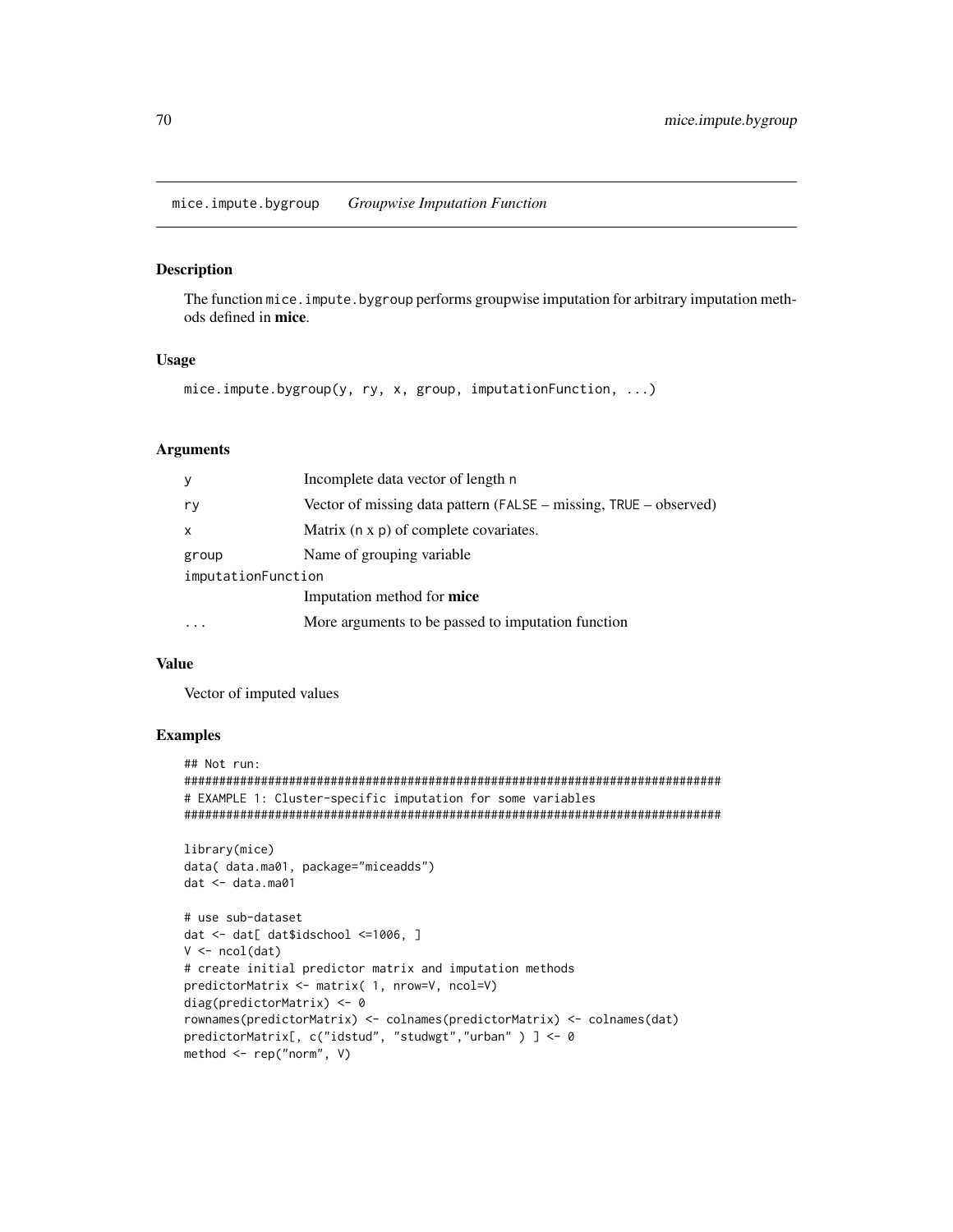```
names(method) <- colnames(dat)
#** groupwise imputation of variable books
method["books"] <- "bygroup"
# specify name of the grouping variable ('idschool') and imputation method ('norm')
group <- list( "books"="idschool")
imputationFunction <- list("books"="norm")
#** conduct multiple imputation in mice
imp <- mice::mice( dat, method=method, predictorMatrix=predictorMatrix,
           m=1, maxit=1, group=group, imputationFunction=imputationFunction )
# EXAMPLE 2: Group-wise multilevel imputation '2l.pan'
library(mice)
data( data.ma01, package="miceadds" )
dat < - data.max01# select data
dat <- dat[, c("idschool","hisei","books","female") ]
V \leftarrow \text{ncol}(\text{dat})dat <- dat[ ! is.na( dat$books), ]
# define factor variable
dat$books <- as.factor(dat$books)
# create initial predictor matrix and imputation methods
predictorMatrix <- matrix( 0, nrow=V, ncol=V)
rownames(predictorMatrix) <- colnames(predictorMatrix) <- colnames(dat)
predictorMatrix["idschool", ] <- 0
predictorMatrix[ "hisei", "idschool" ] <- -2
predictorMatrix[ "hisei", c("books","female") ] <- 1
method \leq rep("", V)
names(method) <- colnames(dat)
method["hisei"] <- "bygroup"
group <- list( "hisei"="female" )
imputationFunction <- list("hisei"="2l.pan")
#** conduct multiple imputation in mice
imp <- mice::mice( dat, method=method, predictorMatrix=predictorMatrix,
           m=1, maxit=1, group=group, imputationFunction=imputationFunction )
str(imp)## End(Not run)
```
mice.impute.eap Imputation of a Variable with a Known Posterior Distribution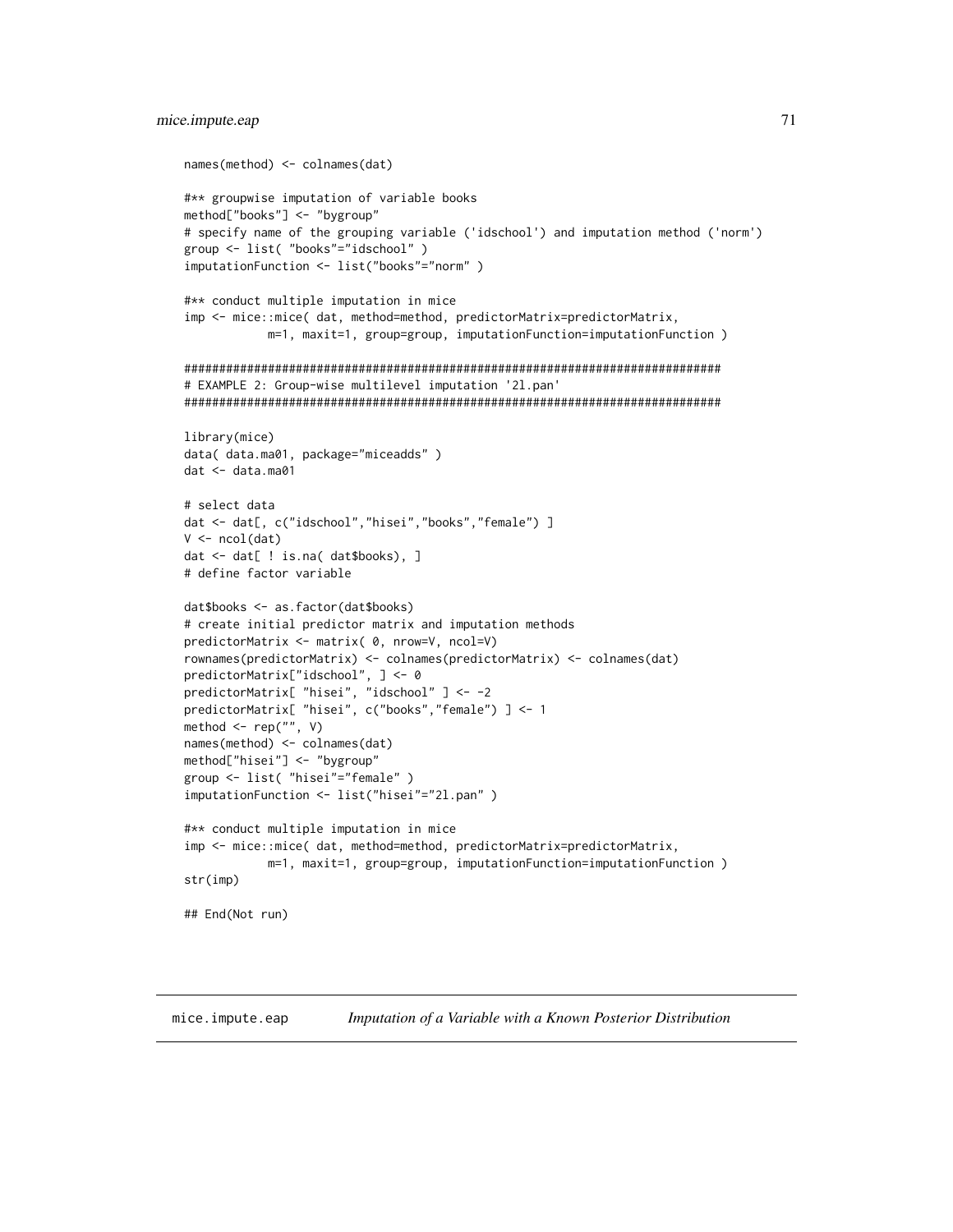## **Description**

This function imputes values of a variable for which the mean and the standard deviation of the posterior distribution is known.

#### **Usage**

```
mice.impute.eap(y, ry, x, eap, \ldots)
```
#### **Arguments**

| у   | Incomplete data vector of length n                                                                                                                                                                                                                                                                                                             |
|-----|------------------------------------------------------------------------------------------------------------------------------------------------------------------------------------------------------------------------------------------------------------------------------------------------------------------------------------------------|
| ry  | Vector of missing data pattern (FALSE – missing, TRUE – observed)                                                                                                                                                                                                                                                                              |
| x   | Matrix $(n \times p)$ of complete covariates.                                                                                                                                                                                                                                                                                                  |
| eap | List with means and standard deviations of the posterior distribution (see Exam-<br>ples). If for multiple variables posterior distributions are known, then it is a list<br>named in which each list entry is named according th variable to be imputed and<br>each list entry contains the variable's EAP and standard deviation of the EAP. |
| .   | Further arguments to be passed                                                                                                                                                                                                                                                                                                                 |
|     |                                                                                                                                                                                                                                                                                                                                                |

## **Value**

A vector of length nmis=sum(!ry) with imputed values.

```
## Not run:
# EXAMPLE 1: Imputation based on known posterior distribution
data(data.ma03)
dat < - data.mac03# definiere variable 'math_PV' as the plausible value imputation of math
dat$math_PV <- NA
vars <- colnames(dat)
dat1 \leftarrow as_matrix(dat[,vars])# define imputation methods
impmethod <- rep( "pmm", length(vars) )
names(imprethod) <- vars
# define plausible value imputation based on EAP and SEEAP for 'math_PV'
impmethod[ "math_PV" ] <- "eap"
eap <- list( "math_PV"=list( "M"=dat$math_EAP, "SE"=dat$math_SEEAP ) )
# define predictor matrix
pM \leftarrow 1 - diag(1, length(vars))rownames(pM) <- colnames(pM) <- vars
pM[,c("idstud","math_EAP", "math_SEEAP") ] <- 0
   # remove some variables from imputation model
```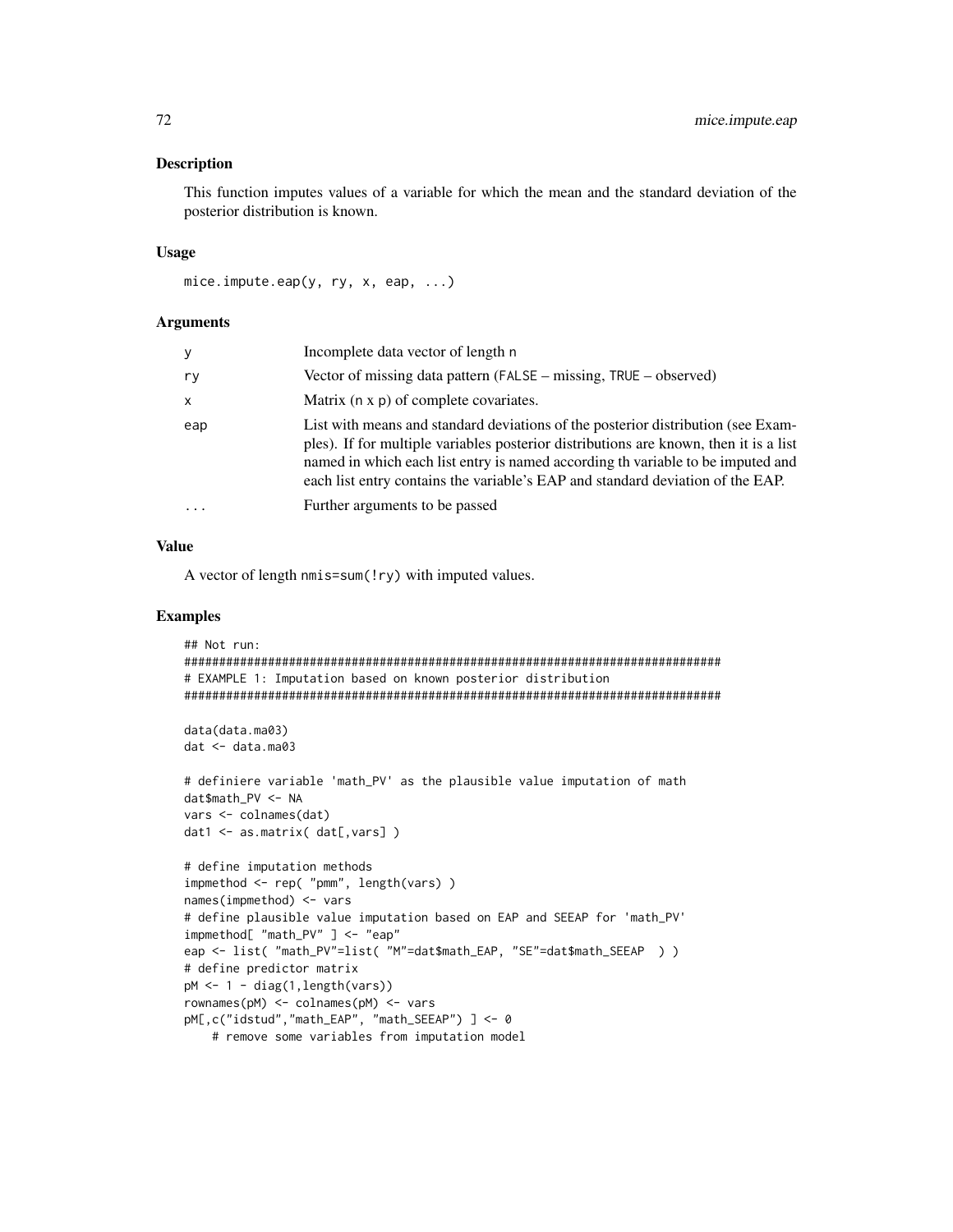```
# imputation using three parallel chains
imp1 <- mice::mice( dat1, m=3, maxit=5, imputationMethod=impmethod,
              predictorMatrix=pM, allow.na=TRUE, eap=eap )
summary(imp1) # summary
# imputation using one long chain
imp2 <- miceadds::mice.1chain( dat1, burnin=10, iter=20, Nimp=3,
           imputationMethod=impmethod, predictorMatrix=pM, allow.na=TRUE, eap=eap)
summary(imp2) # summary
## End(Not run)
```
mice.impute.grouped *Imputation of a Variable with Grouped Values*

# Description

Imputes a variable with continuous values whose original values are only available as grouped values.

## Usage

```
mice.impute.grouped(y, ry, x, low=NULL, upp=NULL, ...)
```
#### Arguments

| У   | Incomplete data vector of length n                                |
|-----|-------------------------------------------------------------------|
| ry  | Vector of missing data pattern (FALSE – missing, TRUE – observed) |
| X   | Matrix (n x p) of complete covariates.                            |
| low | Vector with lower bound of grouping interval                      |
| upp | Vector with upper bound of grouping interval                      |
|     | Further arguments to be passed                                    |

# Value

A vector of length nmis=sum(!ry) with imputed values.

# See Also

This function uses the [grouped::grouped](#page-0-0) function in the grouped package.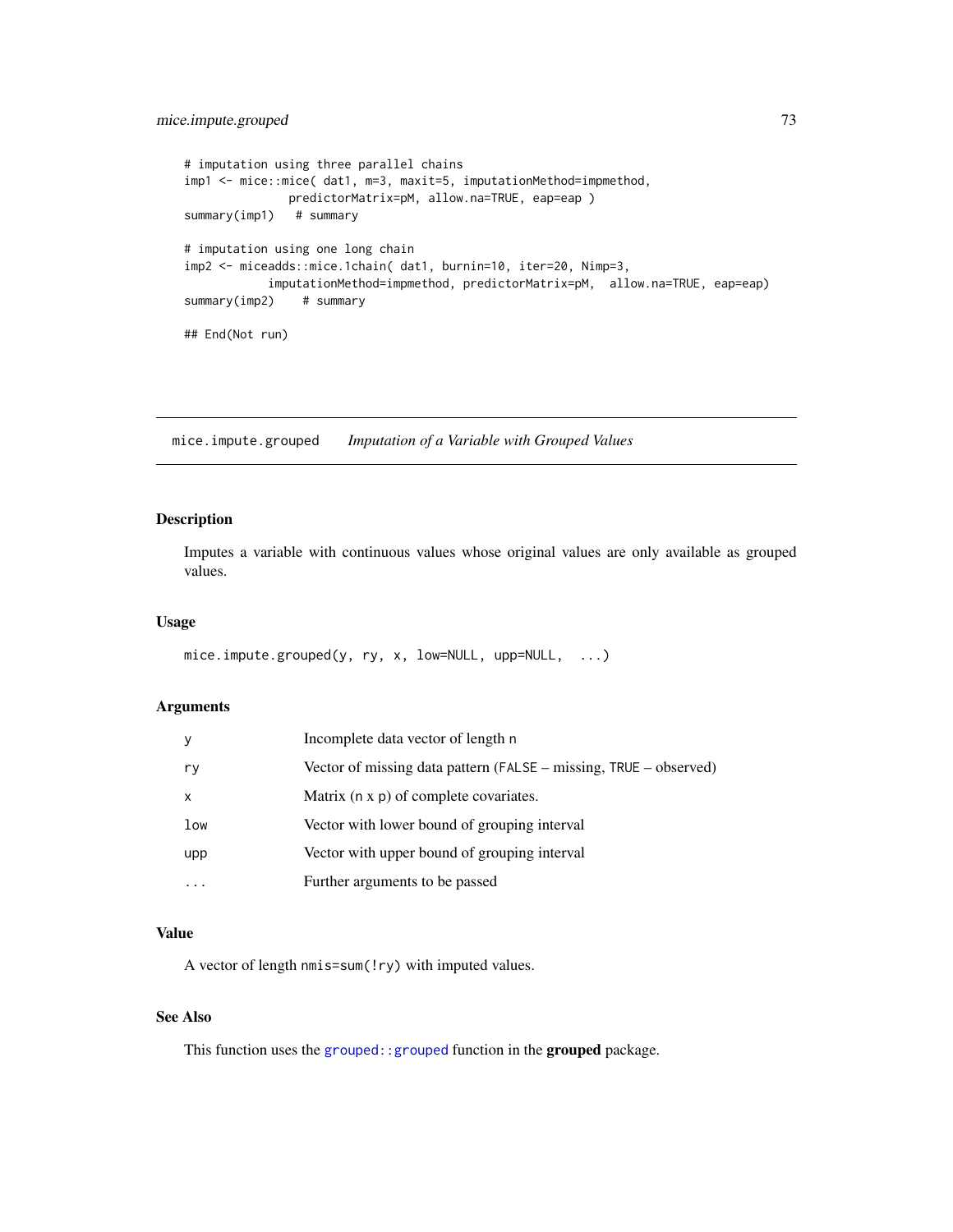## **Examples**

```
## Not run:
# EXAMPLE 1: Imputation of grouped data
data(data.ma06)
data < - data.mac06# define the variable "FC_imp" which should contain the variables to be imputed
data$FC_imp <- NA
V \leftarrow \text{ncol}(data)# variables not to be used for imputation
vars_elim <- c("id", "FC","FC_low","FC_upp")
# define imputation methods
impM < - rep("norm", V)names(impM) <- colnames(data)
impM[ vars_elim ] <- ""
impM[ "FC_imp" ] <- "grouped"
# define predictor matrix
predM <-1 - diag(0, V)rownames(predM) <- colnames(predM) <- colnames(data)
predM[vars\_elim, ] \leftarrow 0predM[, vars\_elim] < -0# define lower and upper boundaries of the grouping intervals
low <- list("FC_imp"=data$FC_low)
upp <- list("FC_imp"=data$FC_upp)
# perform imputation
imp <- mice::mice( data, method=impM, predictorMatrix=predM,
      m=1, maxit=3, allow.na=TRUE, low=low, upp=upp)
head( mice::complete(imp))
## End(Not run)
```
mice.impute.hotDeck Imputation of a Variable Using Probabilistic Hot Deck Imputation

## **Description**

Imputes a variable under a random draw from a pool of donors defined by a distance function. Uncertainty with respect to the creation of donor pools is introduced by drawing a Bootstrap sample (approximate Bayesian Bootstrap, ABB) from observations with complete data (see Andridge  $\&$ Little, 2010).

74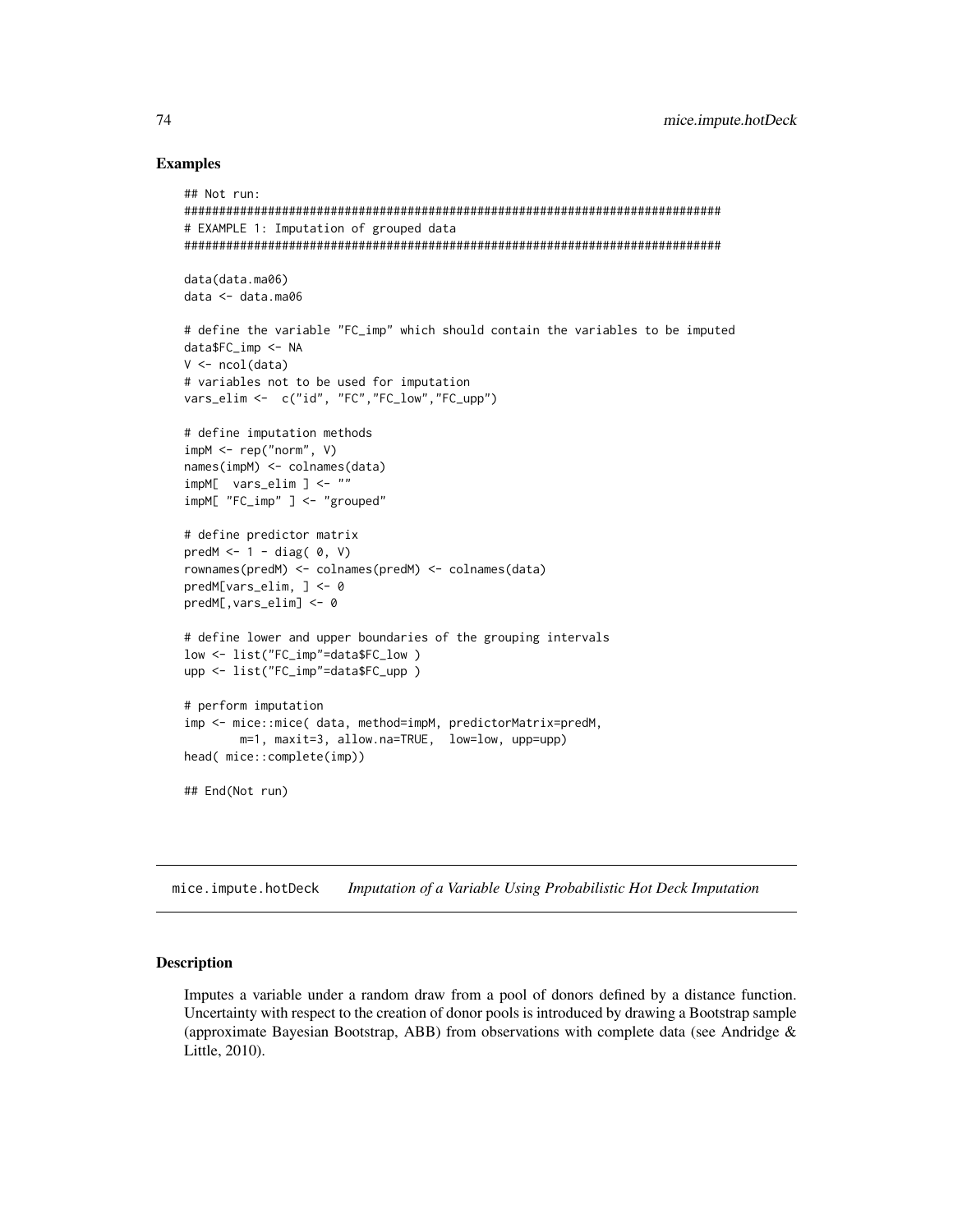# mice.impute.hotDeck

## **Usage**

mice.impute.hotDeck(y, ry, x, donors=5, method="Mahalanobis", ...)

#### **Arguments**

| У            | Incomplete data vector of length n                                                                                                                                                                                                                                       |
|--------------|--------------------------------------------------------------------------------------------------------------------------------------------------------------------------------------------------------------------------------------------------------------------------|
| ry           | Vector of missing data pattern (FALSE – missing, TRUE – observed)                                                                                                                                                                                                        |
| $\mathsf{x}$ | Matrix (n x p) of complete covariates.                                                                                                                                                                                                                                   |
| donors       | Number of donors used for random sampling of nearest neighbors in imputation                                                                                                                                                                                             |
| method       | Method used for computation of weights in distance function. Options are the<br>Mahalanobis metric (method="Mahalanobis"), weighted by correlations of co-<br>variates with the outcome (method="cor") and weighting by linear regression<br>coefficients (method="1m"). |
| $\cdot$      | Further arguments to be passed                                                                                                                                                                                                                                           |

#### **Value**

A vector of length nmis=sum(!ry) with imputed values.

## **References**

Andridge, R. R., & and Little, R. J. A. (2010). A review of hot deck imputation for survey nonresponse. International Statistical Review, 78, 40-64.

# **See Also**

See also the packages hot.deck and HotDeckImputation.

```
## Not run:
# EXAMPLE 1: Hot deck imputation NHANES dataset
data(nhanes, package="mice")
dat <- nhanes
#*** prepare imputation method
vars <- colnames(dat)
V \leftarrow length(vars)
impMethod <- rep("hotDeck", V)
method <- "cor"
#*** imputation in mice
imp <- mice::mice( data=as.matrix(dat), m=1, method=impMethod, method=method)
summary(imp)
## End(Not run)
```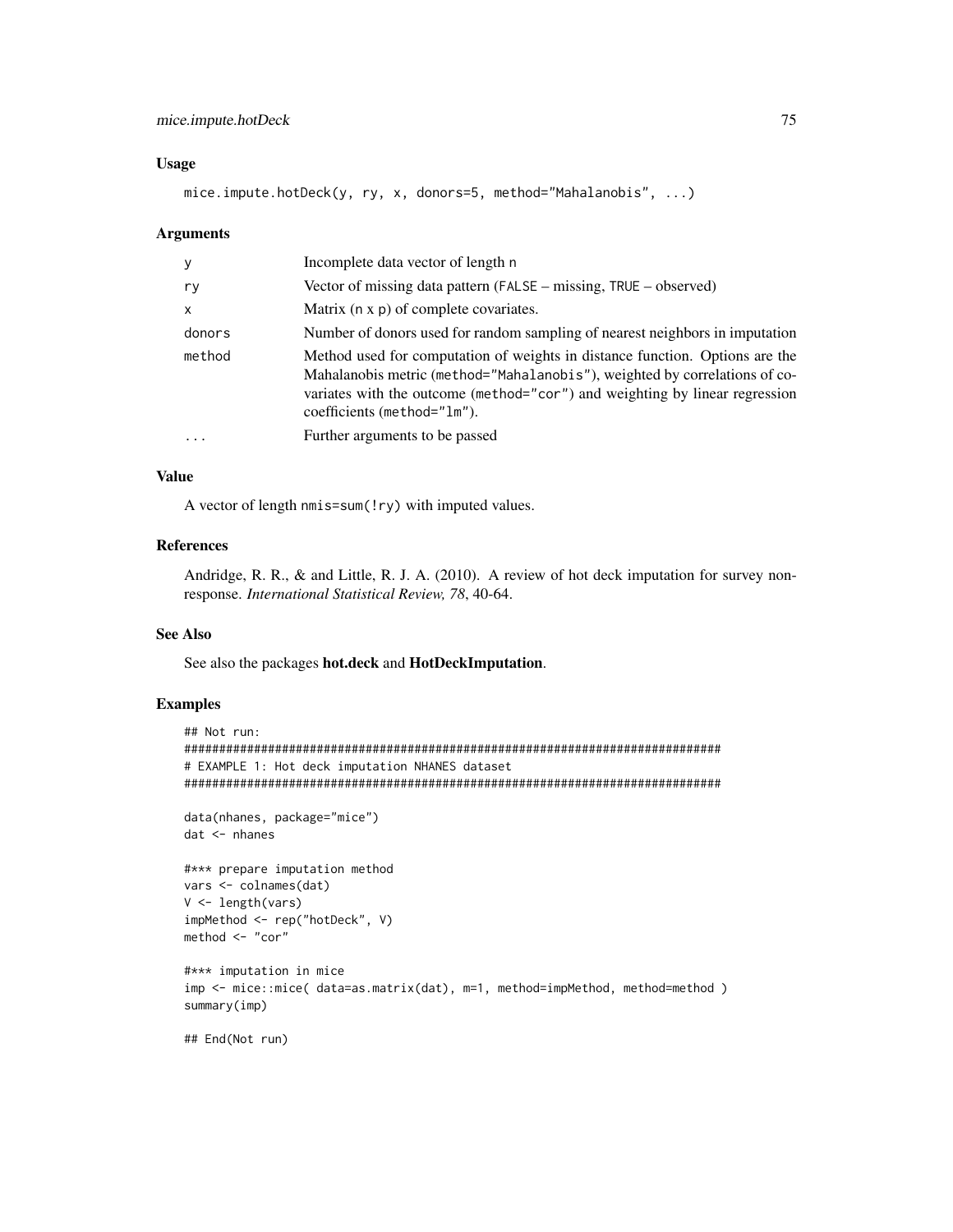<span id="page-75-0"></span>mice.impute.ml.lmer *Multilevel Imputation Using* lme4

#### **Description**

This function is a general imputation function based on the linear mixed effects model as implemented in lme4::lmer. The imputation model can be hierarchical or non-hierarchical and can be written in a general form  $y = \dot{X\beta} + \sum_{v=1}^{V} Z_v u_v$  for  $V$  multivariate random effects. While predictors can be selected by specifying the rows in the predictor matrix in mice::mice (i.e., modification of type), the level of random effects can be specified with levels\_id and random slopes can be selected with random\_slopes.

The function mice.impute.ml.lmer allows the imputation of variables at arbitrary levels. The corresponding level can be specified with levels\_id. All predictor variables are aggregated to the corresponding level of the variable to be imputed.

Several strategies for the specification of the design matrix  $X$  are accommodated. By default, predictors at a lower level are automatically aggregated to the higher level and included as further predictors to maintain the multilevel structure in the data (Grund, Luedtke & Robitzsch, 2018; Enders, Mistler & Keller, 2016; argument aggregate\_automatically=TRUE). Further, interactions and quadratic effects can be defined by respective arguments interactions and quadratics. The dimension of the matrix of predictors can be reduced by applying partial least squares regression, see [mice.impute.pls](#page-84-0).

The function now only allows continuous data (model="continuous"), ordinal data (model="pmm") or binary data (model="pmm" or model="binary"). Nominal variables with missing values cannot (yet) be handled.

#### Usage

mice.impute.ml.lmer(y, ry, x, type, levels\_id, variables\_levels=NULL, random\_slopes=NULL, aggregate\_automatically=TRUE, intercept=TRUE, groupcenter.slope=FALSE, draw.fixed=TRUE, random.effects.shrinkage=1e-06, glmer.warnings=TRUE, model="continuous", donors=3, match\_sampled\_pars=FALSE, blme\_use=FALSE, blme\_args=NULL, pls.facs=0, interactions=NULL, quadratics=NULL, min.int.cor=0, min.all.cor=0, pls.print.progress=FALSE, group\_index=NULL, ...)

#### Arguments

| У                | Incomplete data vector of length n                                                                                                                                                                                                                                                                                                                                                                    |
|------------------|-------------------------------------------------------------------------------------------------------------------------------------------------------------------------------------------------------------------------------------------------------------------------------------------------------------------------------------------------------------------------------------------------------|
| ry               | Vector of missing data pattern (FALSE $-$ missing, TRUE $-$ observed)                                                                                                                                                                                                                                                                                                                                 |
| $\times$         | Matrix ( $n \times p$ ) of complete predictors.                                                                                                                                                                                                                                                                                                                                                       |
| type             | Predictor variables associated with fixed effects.                                                                                                                                                                                                                                                                                                                                                    |
| levels_id        | Specification of the level identifiers (see Examples)                                                                                                                                                                                                                                                                                                                                                 |
| variables_levels |                                                                                                                                                                                                                                                                                                                                                                                                       |
|                  | $\mathcal{O}_{\mathcal{P}}$ , $\mathcal{O}_{\mathcal{P}}$ , $\mathcal{O}_{\mathcal{P}}$ , $\mathcal{O}_{\mathcal{P}}$ , $\mathcal{O}_{\mathcal{P}}$ , $\mathcal{O}_{\mathcal{P}}$ , $\mathcal{O}_{\mathcal{P}}$ , $\mathcal{O}_{\mathcal{P}}$ , $\mathcal{O}_{\mathcal{P}}$ , $\mathcal{O}_{\mathcal{P}}$ , $\mathcal{O}_{\mathcal{P}}$ , $\mathcal{O}_{\mathcal{P}}$ , $\mathcal{O}_{\mathcal{P}}$ , |

Specification of the level of variables (see Examples)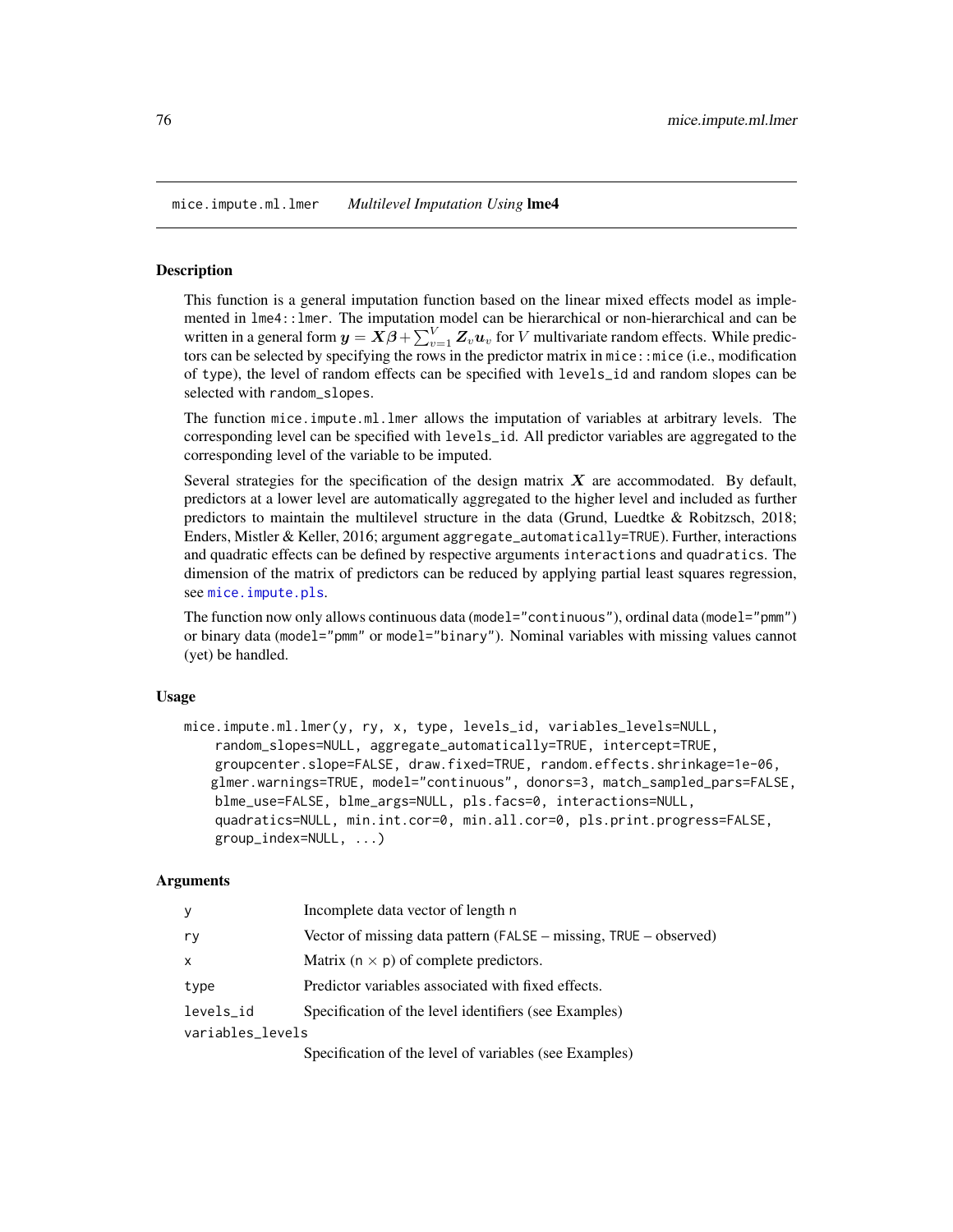| random_slopes            | Specification of random slopes (see Examples)                                                                                                                                           |
|--------------------------|-----------------------------------------------------------------------------------------------------------------------------------------------------------------------------------------|
| aggregate_automatically  |                                                                                                                                                                                         |
|                          | Logical indicating whether aggregated effects at higher levels are automatically<br>included.                                                                                           |
| intercept                | Optional logical indicating whether the intercept should be included.                                                                                                                   |
| groupcenter.slope        |                                                                                                                                                                                         |
|                          | Optional logical indicating whether covariates should be centered around group<br>means                                                                                                 |
| draw.fixed               | Optional logical indicating whether fixed effects parameter should be randomly<br>drawn                                                                                                 |
| random.effects.shrinkage |                                                                                                                                                                                         |
|                          | Shrinkage parameter for stabilizing the covariance matrix of random effects                                                                                                             |
|                          | glmer.warnings Optional logical indicating whether warnings from glmer should be displayed                                                                                              |
| model                    | Type of model. Can be "continuous" for normally distributed data, "binary"<br>for dichotomous data specifying a logistic mixed effects model and "pmm" for<br>predictive mean matching. |
| donors                   | Number of donors used for predictive mean matching                                                                                                                                      |
| match_sampled_pars       |                                                                                                                                                                                         |
|                          | Logical indicating whether values of nearest neighbors should also be sampled<br>in pmm imputation.                                                                                     |
| blme_use                 | Logical indicating whether the <b>blme</b> package should be used.                                                                                                                      |
| blme_args                | (Prior) Arguments for blme, see blme::blmer and blme::bmerDist-class.                                                                                                                   |
| pls.facs                 | Number of factors used in PLS dimension reduction                                                                                                                                       |
| interactions             | Specification of predictors with interaction effects                                                                                                                                    |
| quadratics               | Specification of predictors with quadratic effects                                                                                                                                      |
| min.int.cor              | Minimum absolute value of correlation with outcome for interaction effects to<br>be retained                                                                                            |
| min.all.cor              | Minimum absolute value of correlation with outcome for predictors to be re-<br>tained                                                                                                   |
| pls.print.progress       |                                                                                                                                                                                         |
|                          | Logical indicating whether progress of algorithm should be displayed                                                                                                                    |
| group_index              | Optional vector for group identifiers (internally used in mice. impute.bygroup                                                                                                          |
|                          | Further arguments to be passed                                                                                                                                                          |

## Value

Vector of imputed values

## References

Enders, C. K., Mistler, S. A., & Keller, B. T. (2016). Multilevel multiple imputation: A review and evaluation of joint modeling and chained equations imputation. *Psychological Methods, 21*(2), 222-240.

Grund, S., Luedtke, O., & Robitzsch, A. (2018). Multiple imputation of multilevel data in organizational research. *Organizational Research Methods, 21*(1), 111-149.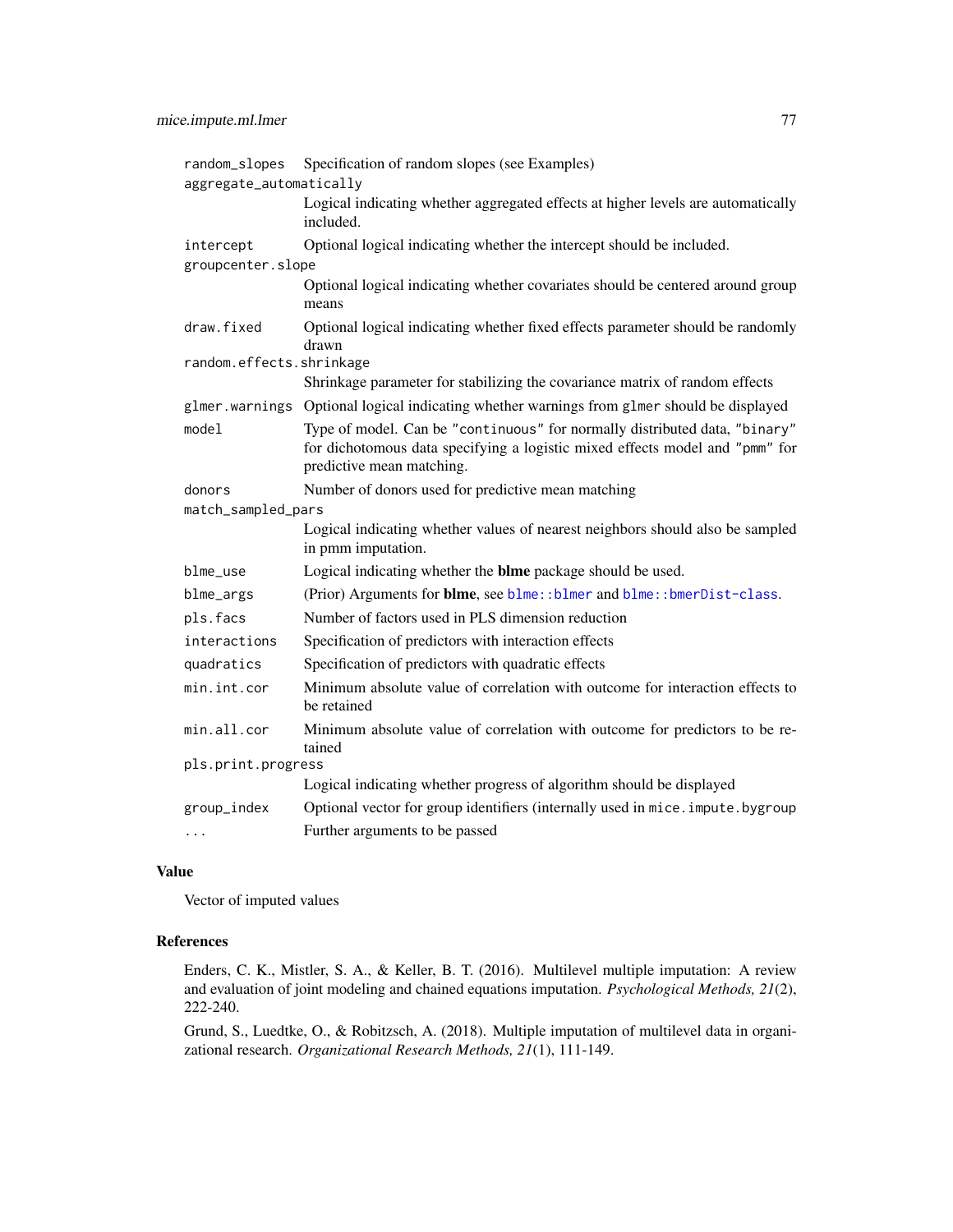## **See Also**

See mice. impute. 21. continuous for two-level imputation in mice and for several links to other packages which enable multilevel imputation.

#### **Examples**

```
## Not run:
# EXAMPLE 1: Imputation of three-level data with normally distributed residuals
data(data.ma07, package="miceadds")
dat < - data.mac07# variables at level 1 (identifier id1): x1 (some missings), x2 (complete)
# variables at level 2 (identifier id2): y1 (some missings), y2 (complete)
# variables at level 3 (identifier id3): z1 (some missings), z2 (complete)
# Imputation model 1
#----- specify levels of variables (only relevent for variables
#with missing values)
variables_levels <- miceadds:::mice_impute_create_type_vector( colnames(dat), value="")
# leave variables at lowest level blank (i.e., "")
variables_levels[c("y1", "y2")] <- "id2"
variables_levels[c("z1", "z2")] <- "id3"
#----- specify predictor matrix
predmat <- mice::make.predictorMatrix(data=dat)
predmat[, c("id2", "id3")] <- 0
# set -2 for cluster identifier for level 3 variable z1
# because "2lonly" function is used
predmat[ "z1", "id3"] <- -2
#----- specify imputation methods
method <- mice::make.method(data=dat)
method[c("x1", "y1")] < - "m1.1mer"method[c("z1")] < - "2lonly.norm"
#----- specify hierarchical structure of imputation models
levels_id \leftarrow list()#** hierarchical structure for variable x1
#** hierarchical structure for variable y1
levels_id[["y1"] <- c("id3")
#----- specify random slopes
random_slopes \leftarrow list()#** random slopes for variable x1
random_slopes[["x1"]] <- list( "id2"=c("x2"), "id3"=c("y1"))
# if no random slopes should be specified, the corresponding entry can be left empty
```
78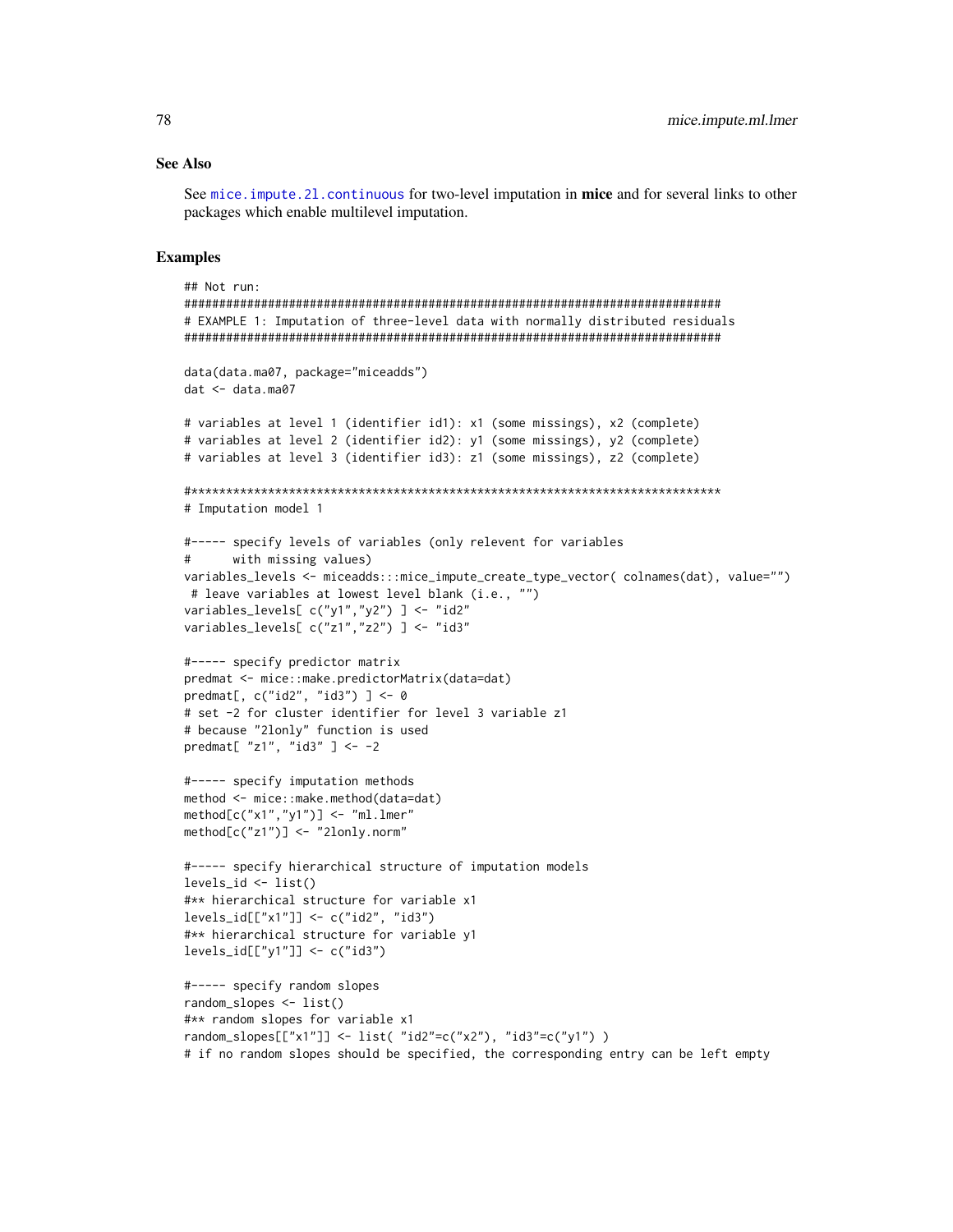```
# and only a random intercept is used in the imputation model
#----- imputation in mice
imp1 <- mice::mice( dat, maxit=10, m=5, method=method,
           predictorMatrix=predmat, levels_id=levels_id, random_slopes=random_slopes,
           variables_levels=variables_levels )
summary(imp1)
#****************************************************************************
# Imputation model 2
#----- impute x1 with predictive mean matching and y1 with normally distributed residuals
model <- list( x1="pmm", y1="continuous" )
#----- assume only random intercepts
random_slopes <- NULL
#---- create interactions with z2 for all predictors in imputation models for x1 and y1
interactions <- list( "x1"=z2, "y1"=z2)
#----- imputation in mice
imp2 <- mice::mice( dat, method=method, predictorMatrix=predmat,
                levels_id=levels_id, random_slopes=random_slopes,
              variables_levels=variables_levels, model=model, interactions=interactions)
summary(imp2)
## End(Not run)
```
<span id="page-78-0"></span>mice.impute.plausible.values

*Plausible Value Imputation using Classical Test Theory and Based on Individual Likelihood*

## Description

This imputation function performs unidimensional plausible value imputation if (subject-wise) measurement errors or the reliability of the scale is known (Mislevy, 1991; see also Asparouhov & Muthen, 2010; Blackwell, Honaker & King, 2011, 2017a, 2017b). The function also allows the input of an individual likelihood obtained by fitting an item response model.

#### Usage

```
mice.impute.plausible.values(y, ry, x, type, alpha=NULL,
    alpha.se=0, scale.values=NULL, sig.e.miss=1e+06,
   like=NULL, theta=NULL, normal.approx=NULL,
   pviter=15, imputationWeights=rep(1, length(y)), plausible.value.print=TRUE,
   pls.facs=NULL, interactions=NULL, quadratics=NULL, extract_data=TRUE,
    control_latreg=list( progress=FALSE, ridge=1e-5 ), ...)
```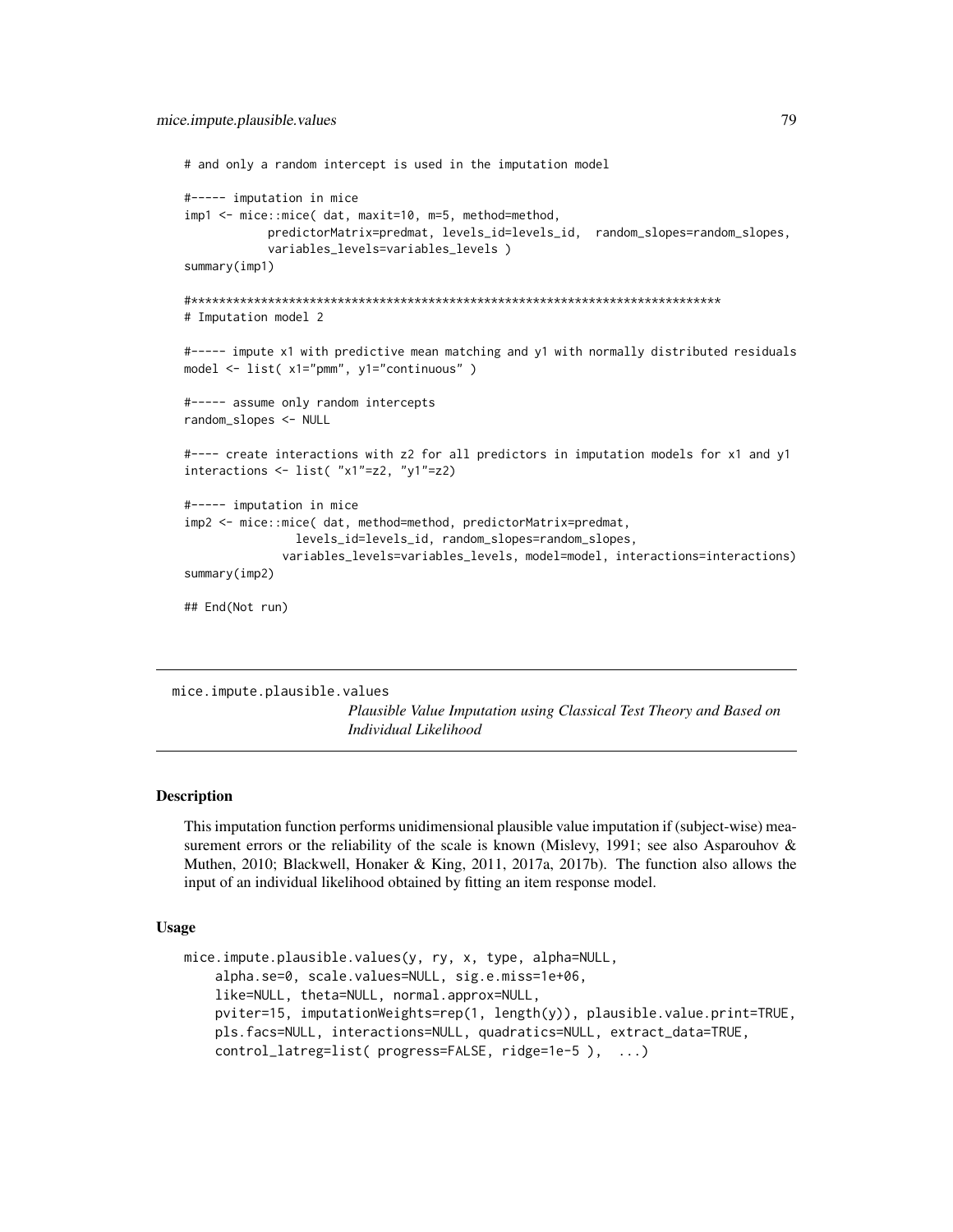# Arguments

| у                     | Incomplete data vector of length n                                                                                                                                                                                                                                                                |
|-----------------------|---------------------------------------------------------------------------------------------------------------------------------------------------------------------------------------------------------------------------------------------------------------------------------------------------|
| ry                    | Vector of missing data pattern (FALSE - missing, TRUE - observed)                                                                                                                                                                                                                                 |
| х                     | Matrix ( $n \times p$ ) of complete covariates.                                                                                                                                                                                                                                                   |
| type                  | Type of predictor variables. type=3 refers to items belonging to a scale to be<br>imputed. A cluster (grouping) variable is defined by type=-2. If for some<br>predictors, the cluster means should also be included as predictors, then specify<br>type=2 (see Imputation Model 3 of Example 1). |
| alpha                 | A known reliability estimate. An optional standard error of the estimate can be<br>provided in alpha.se                                                                                                                                                                                           |
| alpha.se              | Optional numeric value of the standard error of the alpha reliability estimate if<br>in every iteration a new reliability should be sampled.                                                                                                                                                      |
| scale.values          | A list consisting of scale values of scale values and its corresponding standard<br>errors (see Example 1).                                                                                                                                                                                       |
| sig.e.miss            | A standard error of measurement for cases with missing values on a scale                                                                                                                                                                                                                          |
| like                  | Individual likelihood evaluated at theta                                                                                                                                                                                                                                                          |
| theta                 | Grid of unidimensional latent variable                                                                                                                                                                                                                                                            |
| normal.approx         | Logical indicating whether the individual posterior should be approximated by<br>a normal distribution                                                                                                                                                                                            |
| pviter                | Number of iterations in each imputation which should be run until the plausible<br>values are drawn                                                                                                                                                                                               |
| imputationWeights     |                                                                                                                                                                                                                                                                                                   |
|                       | Optional vector of sample weights                                                                                                                                                                                                                                                                 |
| plausible.value.print | An optional logical indicating whether some information about the plausible<br>value imputation should be printed at the console                                                                                                                                                                  |
| pls.facs              | Number of PLS factors if PLS dimension reduction is used                                                                                                                                                                                                                                          |
| interactions          | Vector of variable names used for creating interactions                                                                                                                                                                                                                                           |
| quadratics            | Vector of variable names used for creating quadratic terms                                                                                                                                                                                                                                        |
| extract_data          | Logical indicating whether input data should be extracted from parent environ-<br>ment within mice: : mice routine                                                                                                                                                                                |
| control_latreg        | Control arguments for TAM:: tam. latreg                                                                                                                                                                                                                                                           |
| $\cdot$               | Further objects to be passed                                                                                                                                                                                                                                                                      |

# Details

The linear model is assumed for drawing plausible values of a variable  $Y$  contaminated by measurement error. Assuming  $Y = \theta + e$  and a linear regression model for  $\theta$ 

$$
\theta = \boldsymbol{X}\beta + \epsilon
$$

(plausible value) imputations from the posterior distribution  $P(\theta|Y, X)$  are drawn. See Mislevy (1991) for details.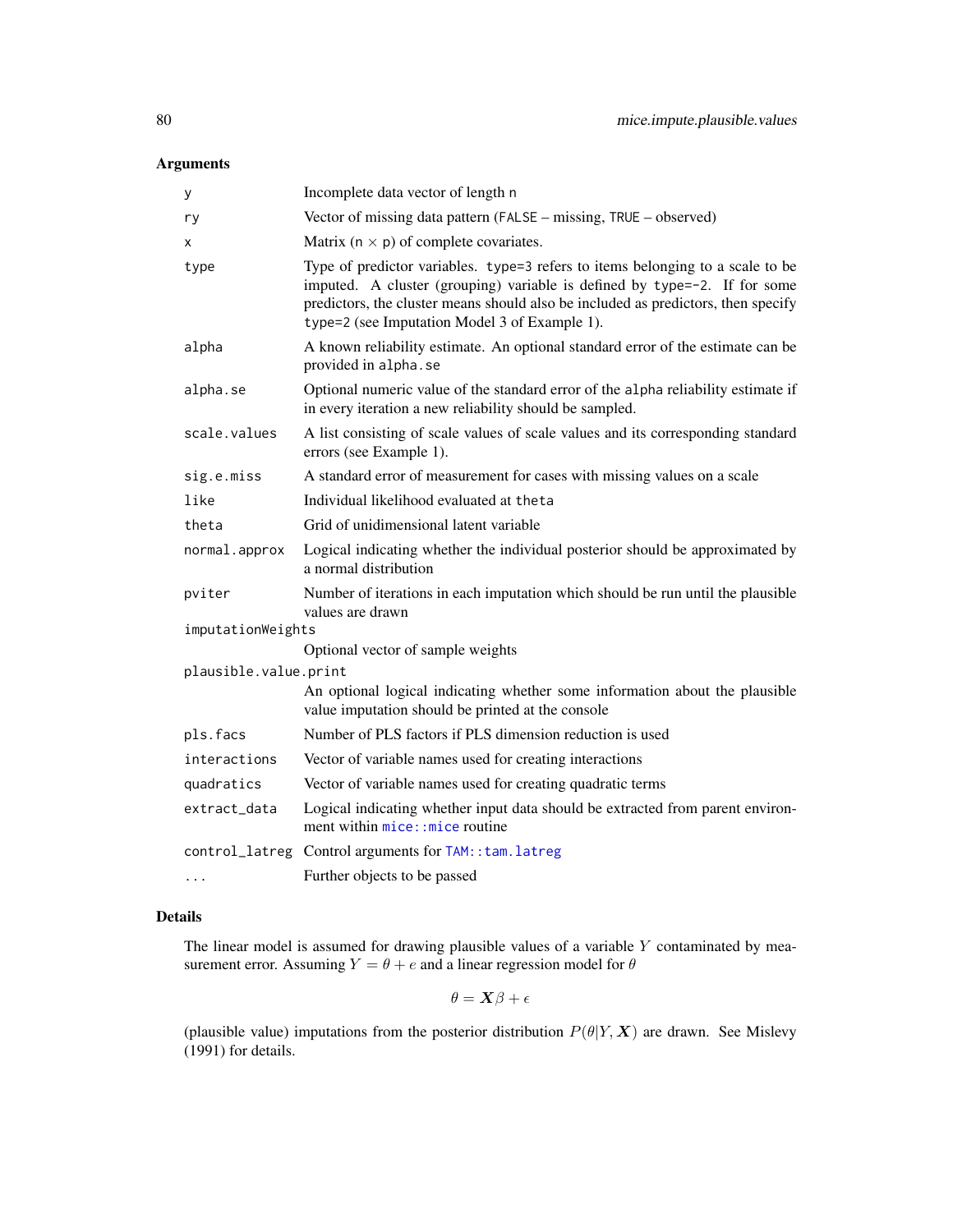# Value

A vector of length nrow(x) containing imputed plausible values.

#### Note

Plausible value imputation is also known as multiple overimputation (Blackwell, Honaker & King, 2016a, 2016b) which is implemented in the **Amelia** package, see [Amelia::moPrep](#page-0-0) and [Amelia::amelia](#page-0-0).

#### References

Asparouhov, T., & Muthen, B. (2010). *Plausible values for latent variables using Mplus*. Technical Report. <https://www.statmodel.com/papers.shtml>

Blackwell, M., Honaker, J., & King, G. (2011). *Multiple overimputation: A unified approach to measurement error and missing data*. Technical Report.

Blackwell, M., Honaker, J., & King, G. (2017a). A unified approach to measurement error and missing data: Overview and applications. *Sociological Methods & Research, 46*(3), 303-341.

Blackwell, M., Honaker, J., & King, G. (2017b). A unified approach to measurement error and missing data: Details and extensions. *Sociological Methods & Research, 46*(3), 342-369.

Mislevy, R. J. (1991). Randomization-based inference about latent variables from complex samples. *Psychometrika, 56*, 177-196.

#### See Also

See TAM:: tam. latreg for fitting latent regression models.

```
## Not run:
#############################################################################
# EXAMPLE 1: Plausible value imputation for data.ma04 | 2 scales
#############################################################################
data(data.ma04, package="miceadds")
dat <- data.ma04
# Scale 1 consists of items A1,...,A4
# Scale 2 consists of items B1,...,B5
dat$scale1 <- NA
dat$scale2 <- NA
#** inits imputation method and predictor matrix
res <- miceadds::mice_inits(dat, ignore=c("group") )
predM <- res$predictorMatrix
impMethod <- res$method
impMethod <- gsub("pmm", "norm", impMethod )
# look at missing proportions
colSums( is.na(dat) )
```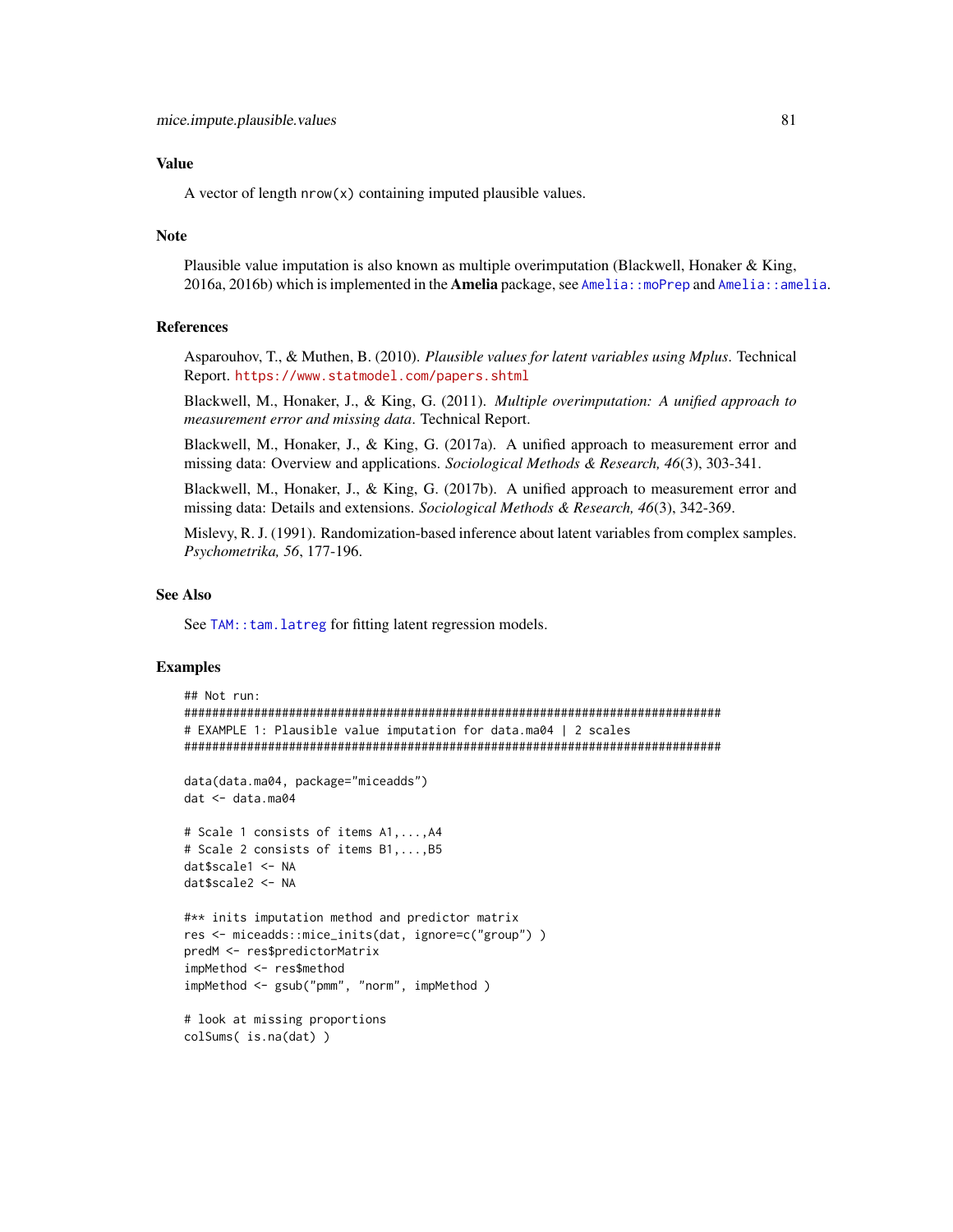```
# redefine imputation methods for plausible value imputation
impMethod[ "scale1" ] <- "plausible.values"
predM[ "scale1", ] <- 1
predM[ "scale1", c("A1", "A2", "A3", "A4" ) ] <- 3
    # items corresponding to a scale should be declared by a 3 in the predictor matrix
impMethod[ "scale2" ] <- "plausible.values"
predM[,"scale2" ] <- 0
predM[ "scale2", c("A2","A3","A4","V6","V7") ] <- 1
diag(predM) <- 0
# use imputed scale values as predictors for V5, V6 and V7
predM[ c("V5","V6","V7"), c("scale1","scale2" ) ] <- 1
# exclude for V5, V6 and V7 the items of scales A and B as predictors
predM[ c("V5","V6","V7"), c( paste0("A",2:4), paste0("B",1:5) ) ] <- 0
# exclude 'group' as a predictor
predM[,"group"] <- 0
# look at imputation method and predictor matrix
impMethod
predM
#-------------------------------
# Parameter for imputation
#***
# scale 1 (A1,...,A4)
# known Cronbach's Alpha
alpha <- NULL
alpha <- list( "scale1"=.8 )
alpha.se <- list( "scale1"=.05 ) # sample alpha with a standard deviation of .05
#***
# scale 2 (B1,...,B5)
# means and SE's of scale scores are assumed to be known
M.scale2 <- rowMeans( dat[, paste("B",1:5,sep="") ] )
# M.scale2[ is.na( m1) ] <- mean( M.scale2, na.rm=TRUE )
SE.scale2 <- rep( sqrt( stats::var(M.scale2,na.rm=T)*(1-.8) ), nrow(dat) )
#=> heterogeneous measurement errors are allowed
scale.values <- list( "scale2"=list( "M"=M.scale2, "SE"=SE.scale2 ) )
#*** Imputation Model 1: Imputation four using parallel chains
imp1 <- mice::mice( dat, predictorMatrix=predM, m=4, maxit=5,
          alpha.se=alpha.se, method=impMethod, allow.na=TRUE, alpha=alpha,
          scale.values=scale.values )
summary(imp1)
# extract first imputed dataset
dat11 <- mice::complete( imp, 1 )
#*** Imputation Model 2: Imputation using one long chain
imp2 <- miceadds::mice.1chain( dat, predictorMatrix=predM, burnin=10, iter=20, Nimp=4,
          alpha.se=alpha.se, method=impMethod, allow.na=TRUE, alpha=alpha,
          scale.values=scale.values )
summary(imp2)
```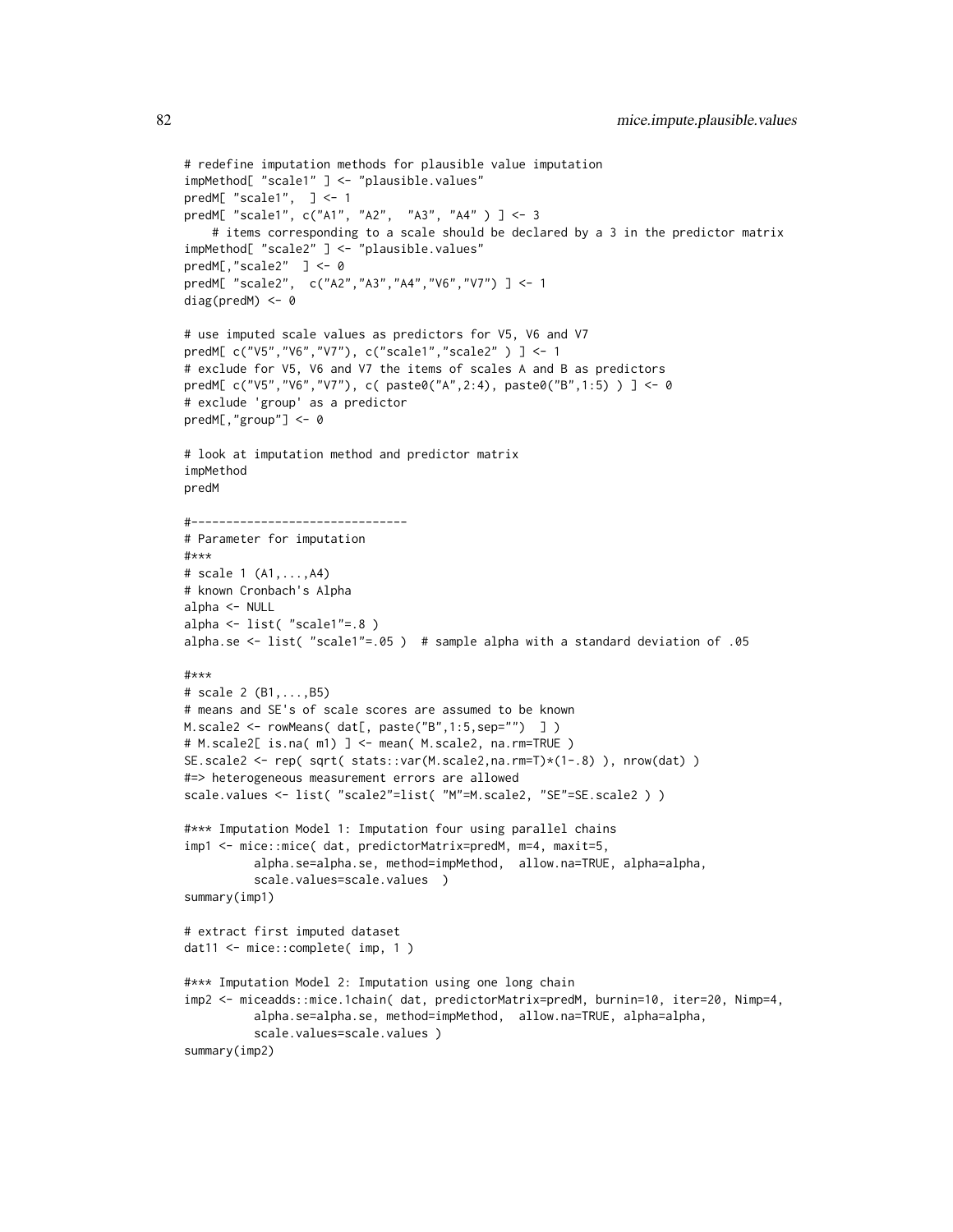```
#-------------
#*** Imputation Model 3: Imputation including group level variables
# use group indicator for plausible value estimation
predM[ "scale1", "group" ] <- -2
# V7 and B1 should be aggregated at the group level
predM[ "scale1", c("V7","B1") ] <- 2
predM[ "scale2", "group" ] <- -2
predM[ "scale2", c("V7","A1") ] <- 2
# perform single imputation (m=1)
imp <- mice::mice( dat, predictorMatrix=predM, m=1, maxit=10,
            method=impMethod, allow.na=TRUE, alpha=alpha,
            scale.values=scale.values )
dat10 <- mice::complete(imp)
# multilevel model
library(lme4)
mod \le lme4::lmer( scale1 \le (1 | group), data=dat11 )
summary(mod)
mod <- lme4::lmer( scale1 ~ ( 1 | group), data=dat10)
summary(mod)
#############################################################################
# EXAMPLE 2: Plausible value imputation with chained equations
#############################################################################
# - simulate a latent variable theta and dichotomous item responses
# - two covariates X in which the second covariate has measurement error
library(sirt)
library(TAM)
library(lavaan)
set.seed(7756)
N <- 2000 # number of persons
I < -10 # number of items
# simulate covariates
X \leq MASS: : mvrnorm( N, mu=c(0,0), Sigma=matrix(c(1,.5,.5,1),2,2) )colnames(X) <- paste0("X",1:2)
# second covariate with measurement error with variance var.err
var.err <- .3
X.err <- X
X.err[, 2] <- X[, 2] + stats::rnorm(N, sd=sqrt(var.err) )
# simulate theta
theta <- .5*X[,1] + .4*X[,2] + stats::rnorm( N, sd=.5 )
# simulate item responses
itemdiff <- seq( -2, 2, length=I) # item difficulties
dat <- sirt::sim.raschtype( theta, b=itemdiff )
```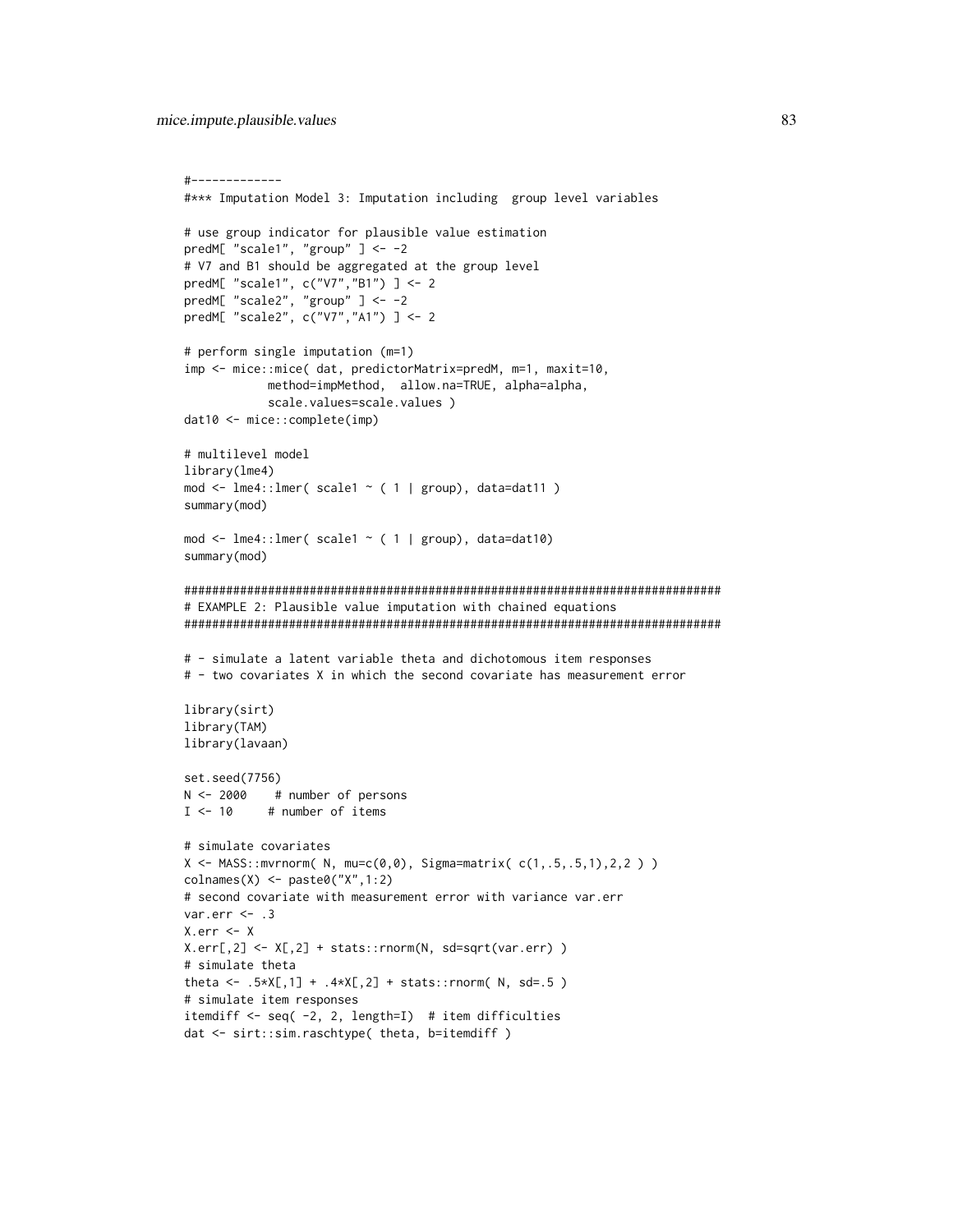```
#***********************
#*** Model 0: Regression model with true variables
mod0 \leq -stats::lm(theta \sim X)summary(mod0)
#**********************
# plausible value imputation for abilities and error-prone
# covariates using the mice package
# creating the likelihood for plausible value for abilities
mod11 <- TAM::tam.mml( dat )
likePV <- IRT.likelihood(mod11)
# creating the likelihood for error-prone covariate X2
# The known measurement error variance is 0.3.
lavmodel <- "
  X2true=~ 1*X2
  X2 ~~ 0.3*X2
    "
mod12 <- lavaan::cfa( lavmodel, data=as.data.frame(X.err) )
summary(mod12)
likeX2 <- IRTLikelihood.cfa( data=X.err, cfaobj=mod12)
str(likeX2)
#-- create data input for mice package
data <- data.frame( "PVA"=NA, "X1"=X[,1], "X2"=NA )
vars <- colnames(data)
V <- length(vars)
predictorMatrix <- 1 - diag(V)
rownames(predictorMatrix) <- colnames(predictorMatrix) <- vars
method <- rep("norm", V )
names(method) <- vars
method[c("PVA","X2")] <- "plausible.values"
#-- create argument lists for plausible value imputation
# likelihood and theta grid of plausible value derived from IRT model
like <- list( "PVA"=likePV, "X2"=likeX2 )
theta <- list( "PVA"=attr(likePV,"theta"),
                "X2"=attr(likeX2, "theta") )
#-- initial imputations
data.init <- data
data.init$PVA <- mod11$person$EAP
data.init$X2 <- X.err[,"X2"]
#-- imputation using the mice and miceadds package
imp1 <- mice::mice( as.matrix(data), predictorMatrix=predictorMatrix, m=4,
            maxit=6, method=method, allow.na=TRUE,
            theta=theta, like=like, data.init=data.init )
summary(imp1)
# compute linear regression
mod4a <- with(imp1, stats::lm(PVA \sim X1 + X2))
summary( mice::pool(mod4a) )
```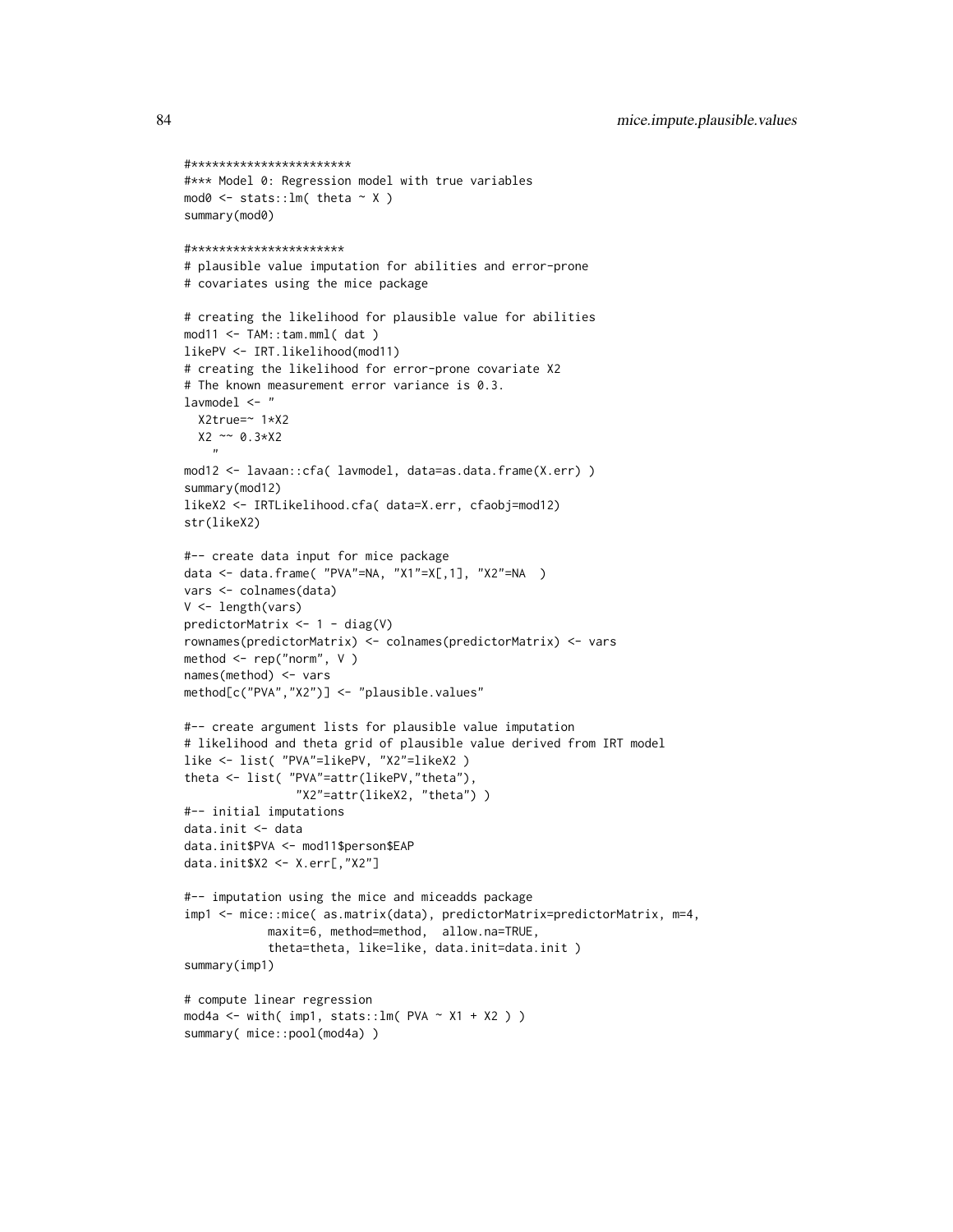#### mice.impute.pls

```
# EXAMPLE 3: Plausible value imputation with known error variance
#---- simulate data
set.seed(987)
N < -1000# number of persons
var_error < -0.4 # error variance
dat <- data.frame(x1=stats::rnorm(N), x2=stats::rnorm(N))
dat$theta <- .3 * dat$x1 - .5*dat$x2 + stats::rnorm(N)
dat$y <- dat$theta + stats::rnorm( N, sd=sqrt(var_err) )
#-- linear regression for measurement-error-free data
mod0a <- stats:: lm( theta \sim x1 + x2, data=dat )
summary(mod0a)
#-- linear regression for data with measurement error
mod0b <- stats:: lm( y \sim x1 + x2, data=dat )
summary(mod0b)
#-- process data for imputation
dat1 < - datdat1$theta <- NA
scale.values <- list( "theta"=list( "M"=dat$y, "SE"=rep(sqrt(var_err),N )))
dat1$y <- NULL
cn \leftarrow colnames(data1)V \leftarrow \text{length}(cn)method <- rep("", length(cn))
names(method) <- cn
method["theta"] <- "plausible.values"
#-- imputation in mice
imp <- mice::mice( dat1, maxit=1, m=5, allow.na=TRUE, method=method,
           scale.values=scale.values)
summary(imp)
#-- inspect first dataset
summary( mice::complete(imp, action=1) )
#-- linear regression based on imputed datasets
mod1 <- with(imp, stats::lm( theta \sim x1 + x2 ) )
summary( mice::pool(mod1) )
## End(Not run)
```
<span id="page-84-0"></span>mice.impute.pls Imputation using Partial Least Squares for Dimension Reduction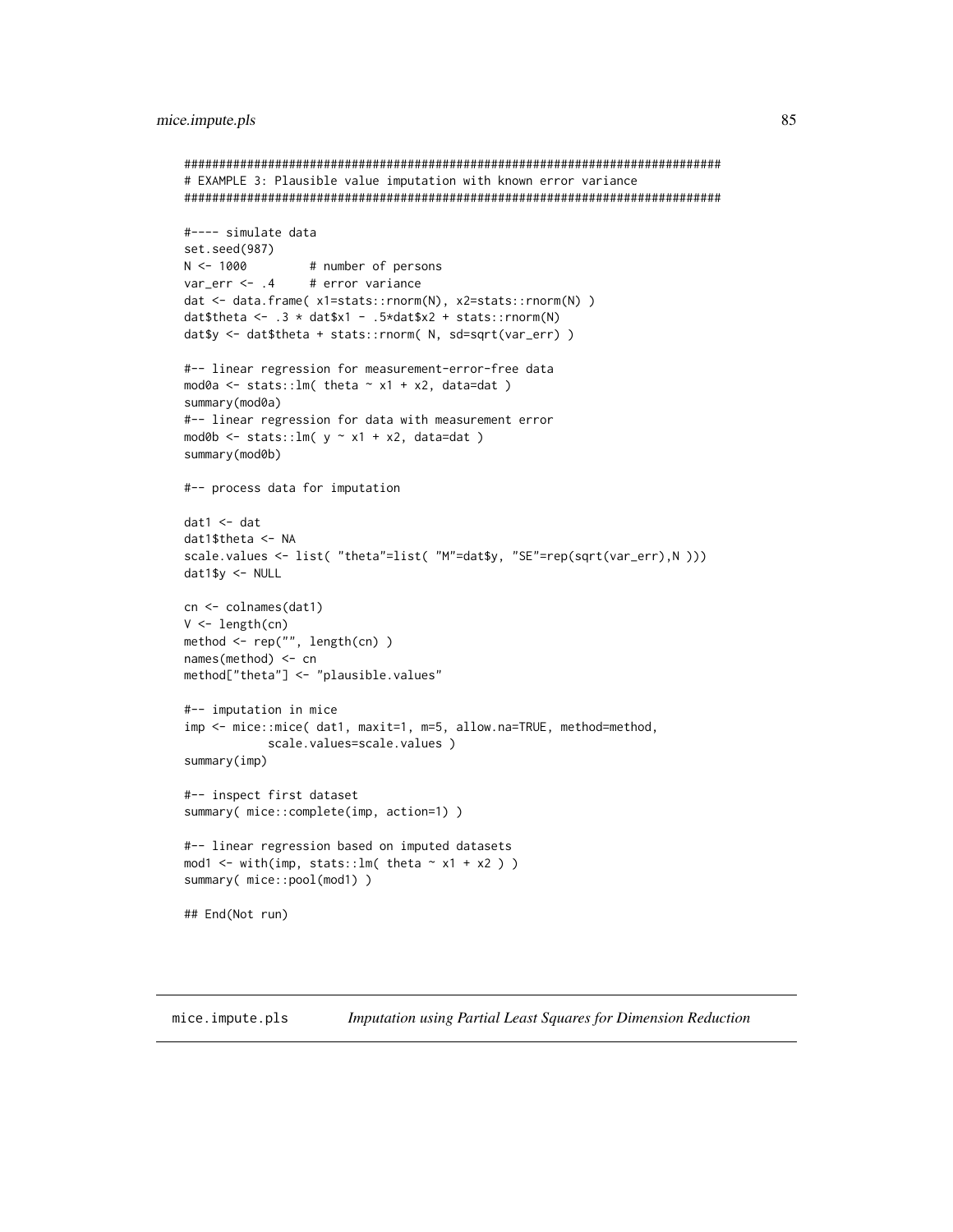#### Description

This function imputes a variable with missing values using PLS regression (Mevik & Wehrens, 2007) for a dimension reduction of the predictor space.

## Usage

```
mice.impute.pls(y, ry, x, type, pls.facs=NULL,
   pls.impMethod="pmm", pls.impMethodArgs=NULL, pls.print.progress=TRUE,
   imputationWeights=rep(1, length(y)), pcamaxcols=1E+09,
   min.int.cor=0, min.all.cor=0, N.largest=0, pls.title=NULL, print.dims=TRUE,
   pls.maxcols=5000, envir_pos=NULL, extract_data=TRUE, ...)
mice.impute.2l.pls2(y, ry, x, type, pls.facs=NULL, pls.impMethod="pmm",
  pls.print.progress=TRUE, imputationWeights=rep(1, length(y)), pcamaxcols=1E+09,
```

```
tricube.pmm.scale=NULL, min.int.cor=0, min.all.cor=0, N.largest=0,
pls.title=NULL, print.dims=TRUE, pls.maxcols=5000, envir_pos=parent.frame(), ...)
```
## Arguments

| У                  | Incomplete data vector of length n                                                                                                                                                                                                             |  |
|--------------------|------------------------------------------------------------------------------------------------------------------------------------------------------------------------------------------------------------------------------------------------|--|
| ry                 | Vector of missing data pattern (FALSE – missing, TRUE – observed)                                                                                                                                                                              |  |
| X                  | Matrix (n x p) of complete covariates.                                                                                                                                                                                                         |  |
| type               | $type=1$ – variable is used as a predictor,                                                                                                                                                                                                    |  |
|                    | type=4 – create interactions with the specified variable with all other predictors,                                                                                                                                                            |  |
|                    | type=5 – create a quadratic term of the specified variable                                                                                                                                                                                     |  |
|                    | $type=6 - if$ some interactions are specified, ignore the variables with entry 6<br>when creating interactions                                                                                                                                 |  |
|                    | type=-2 – specification of a cluster variable. The cluster mean of the outcome<br>y (when eliminating the subject under study) is included as a further predictor<br>in the imputation.                                                        |  |
| pls.facs           | Number of factors used in PLS regression. This argument can also be specified<br>as a list defining different numbers of factors for all variables to be imputed.                                                                              |  |
| pls.impMethod      | Imputation method used for in PLS estimation. Any imputation method can<br>be used except if imputationWeights is provided. Then, only norm and pmm<br>are available. The method xplsfacs creates only PLS factors of the regression<br>model. |  |
| pls.impMethodArgs  |                                                                                                                                                                                                                                                |  |
|                    | Arguments for imputation method pls. impMethod.                                                                                                                                                                                                |  |
| pls.print.progress |                                                                                                                                                                                                                                                |  |
|                    | Print progress during PLS regression.                                                                                                                                                                                                          |  |
| imputationWeights  |                                                                                                                                                                                                                                                |  |
|                    | Vector of sample weights to be used in imputation models.                                                                                                                                                                                      |  |
| pcamaxcols         | Amount of variance explained by principal components (must be a number be-<br>tween $0$ and $1)$                                                                                                                                               |  |
| min.int.cor        | Minimum absolute correlation for an interaction of two predictors to be included<br>in the PLS regression model                                                                                                                                |  |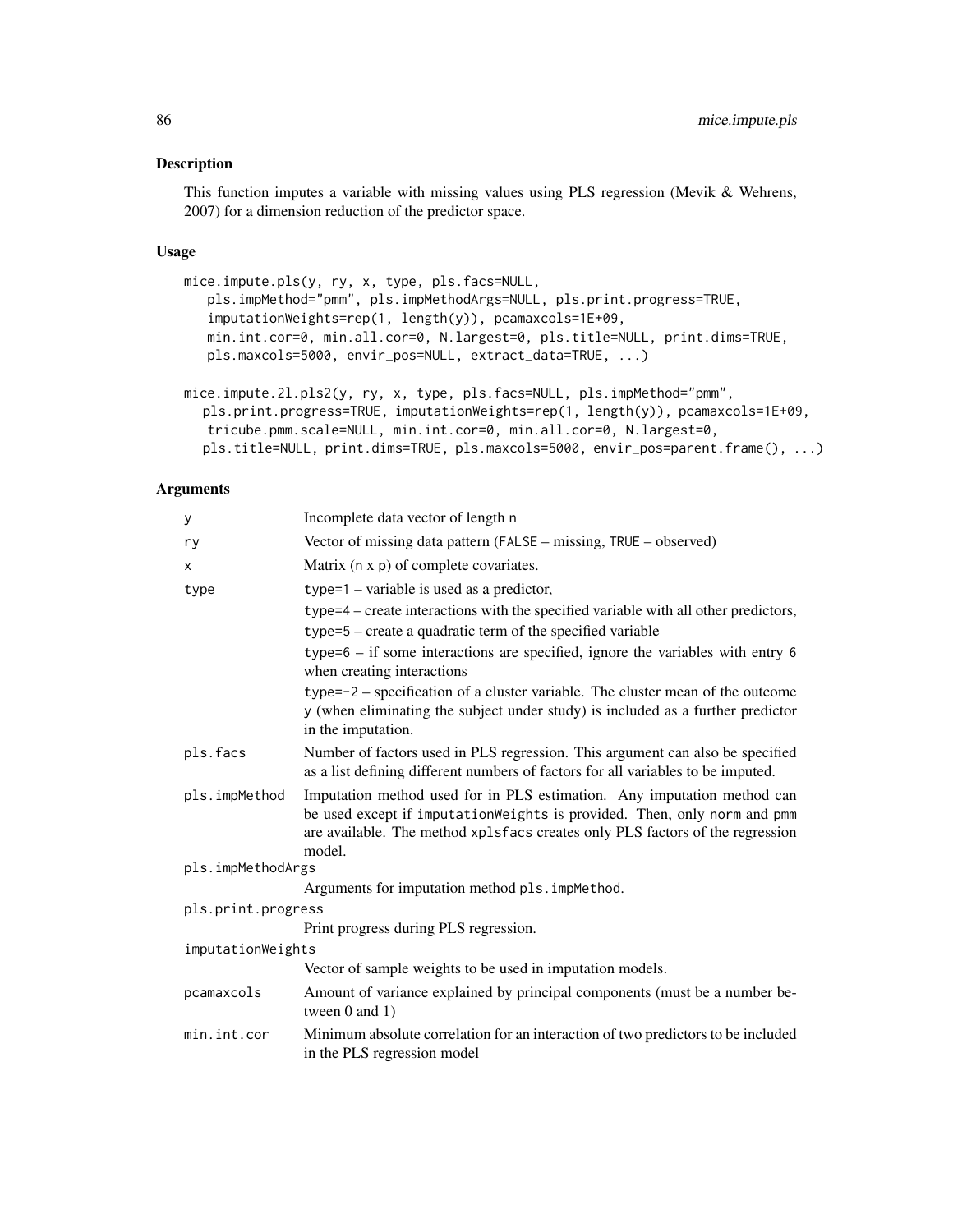| min.all.cor       | Minimum absolute correlation for inclusion in the PLS regression model.                                            |
|-------------------|--------------------------------------------------------------------------------------------------------------------|
| N.largest         | Number of variable to be included which do have the largest absolute correla-<br>tions.                            |
| pls.title         | Title for progress print in console output.                                                                        |
| print.dims        | An optional logical indicating whether dimensions of inputs should be printed.                                     |
| pls.maxcols       | Maximum number of interactions to be created.                                                                      |
| envir_pos         | Position of the environment from which the data should be extracted.                                               |
| extract_data      | Logical indicating whether input data should be extracted from parent environ-<br>ment within mice: : mice routine |
| $\cdot$           | Further arguments to be passed.                                                                                    |
| tricube.pmm.scale |                                                                                                                    |
|                   | Scale factor for tricube PMM imputation.                                                                           |

## Value

A vector of length nmis=sum(!ry) with imputations if pls.impMethod !="xplsfacs". In case of pls.impMethod=="xplsfacs" a matrix with PLS factors is computed.

# Note

The mice.impute.21.pls2 function is just included for reasons of backward compatibility to former miceadds versions.

#### **References**

Mevik, B. H., & Wehrens, R. (2007). The pls package: Principal component and partial least squares regression in R. *Journal of Statistical Software, 18*, 1-24.

```
## Not run:
#############################################################################
# EXAMPLE 1: PLS imputation method for internet data
#############################################################################
```

```
data(data.internet)
dat <- data.internet
```

```
# specify predictor matrix
predictorMatrix <- matrix( 1, ncol(dat), ncol(dat) )
rownames(predictorMatrix) <- colnames(predictorMatrix) <- colnames(dat)
diag( predictorMatrix) <- 0
```

```
# use PLS imputation method for all variables
impMethod <- rep( "pls", ncol(dat) )
names(impMethod) <- colnames(dat)
```

```
# define predictors for interactions (entries with type 4 in predictorMatrix)
predictorMatrix[c("IN1","IN15","IN16"),c("IN1","IN3","IN10","IN13")] <- 4
```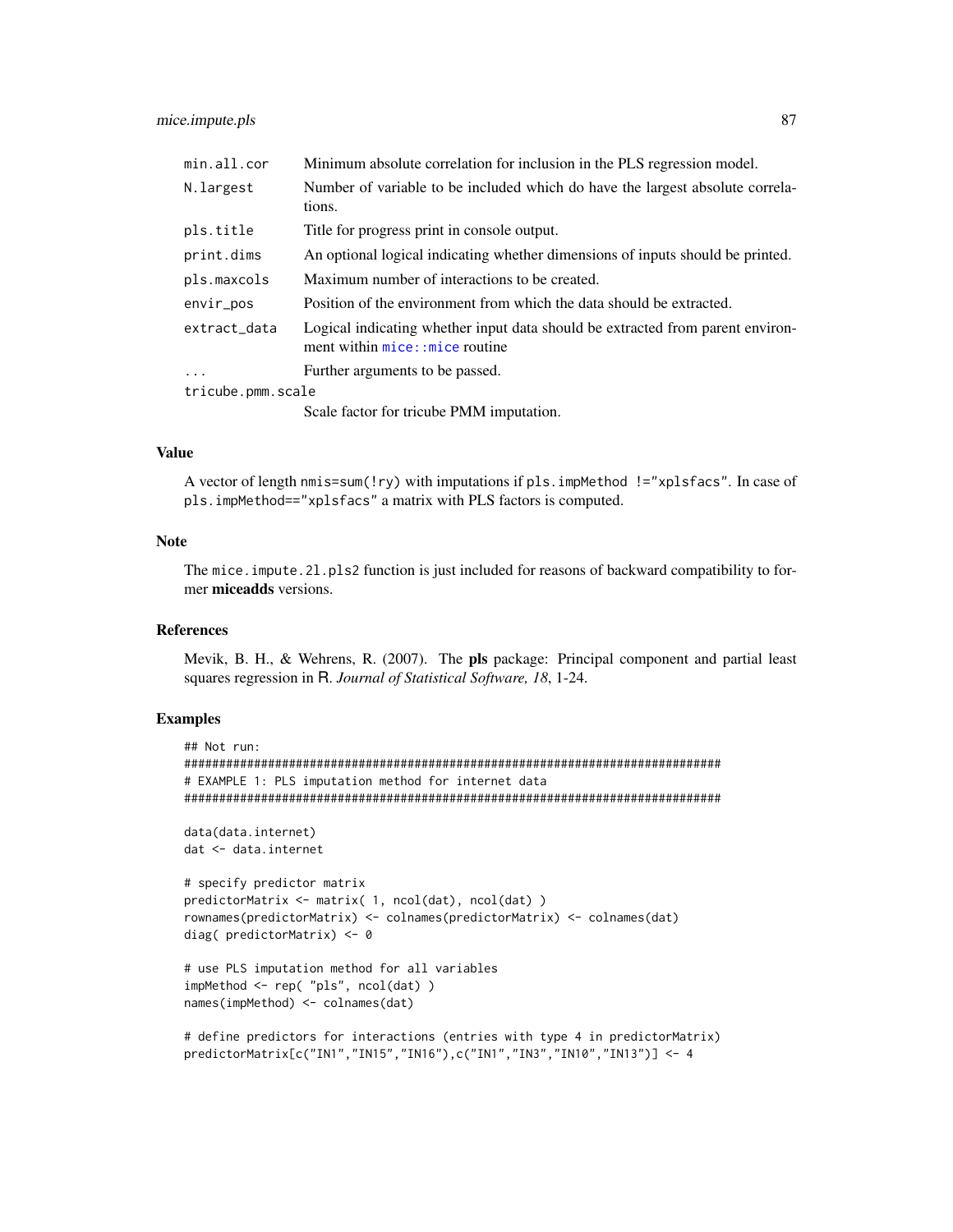```
# define predictors which should appear as linear and quadratic terms (type 5)
predictorMatrix[c("IN1","IN8","IN9","IN10","IN11"),c("IN1","IN2","IN7","IN5")] <- 5
# use 9 PLS factors for all variables
pls.facs <- as.list( rep( 9, length(impMethod) ) )
names(pls.facs) <- names(impMethod)
pls.facs$IN1 <- 15 # use 15 PLS factors for variable IN1
# choose norm or pmm imputation method
pls.impMethod <- as.list( rep("norm", length(impMethod) ) )
names(pls.impMethod) <- names(impMethod)
pls.impMethod[ c("IN1","IN6")] <- "pmm5"
# some arguments for imputation method
pls.impMethodArgs <- list( "IN1"=list( "donors"=10 ),
                           "IN2"=list( "ridge2"=1E-4 ) )
# Model 1: Three parallel chains
imp1 <- mice::mice(data=dat, method=impMethod,
     m=3, maxit=5, predictorMatrix=predictorMatrix,
     pls.facs=pls.facs, # number of PLS factors
     pls.impMethod=pls.impMethod, # Imputation Method in PLS imputation
     pls.impMethodArgs=pls.impMethodArgs, # arguments for imputation method
     pls.print.progress=TRUE, ls.meth="ridge" )
summary(imp1)
# Model 2: One long chain
imp2 <- miceadds::mice.1chain(data=dat, method=impMethod,
     burnin=10, iter=21, Nimp=3, predictorMatrix=predictorMatrix,
     pls.facs=pls.facs, pls.impMethod=pls.impMethod,
     pls.impMethodArgs=pls.impMethodArgs, ls.meth="ridge" )
summary(imp2)
## End(Not run)
```
mice.impute.pmm3 *Imputation by Predictive Mean Matching (in* miceadds*)*

#### Description

This function imputes values by predictive mean matching like the mice: : mice. impute. pmm method in the mice package.

#### Usage

```
mice.impute.pmm3(y, ry, x, donors=3, noise=10^5, ridge=10^(-5), ...)
mice.impute.pmm4(y, ry, x, donors=3, noise=10^5, ridge=10^(-5), \dots)
mice.impute.pmm5(y, ry, x, donors=3, noise=10^5, ridge=10^(-5), ...)
mice.impute.pmm6(y, ry, x, donors=3, noise=10^5, ridge=10^(-5), ...)
```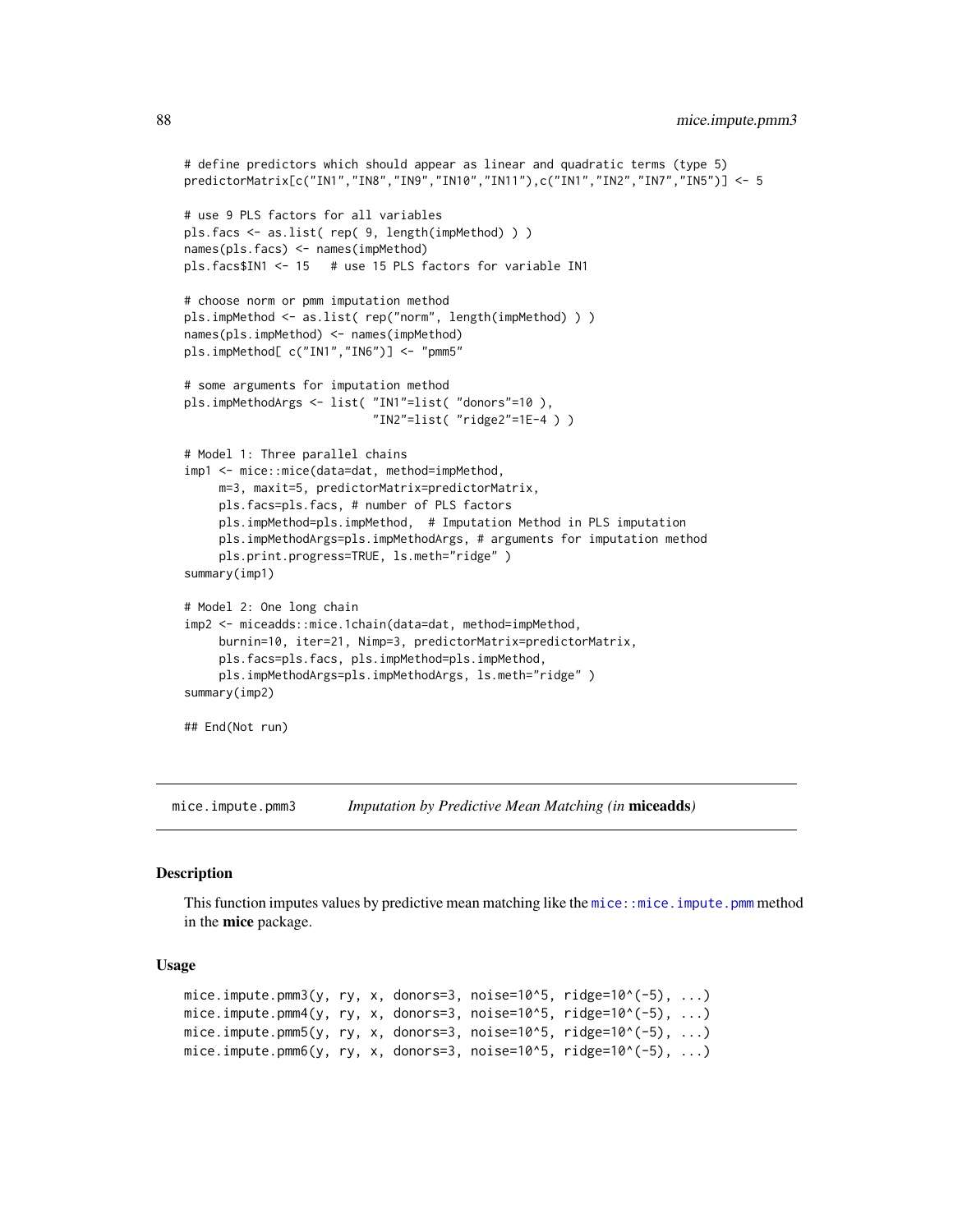#### Arguments

| <b>V</b>                  | Incomplete data vector of length n                                |
|---------------------------|-------------------------------------------------------------------|
| r y                       | Vector of missing data pattern (FALSE – missing, TRUE – observed) |
| $\boldsymbol{\mathsf{x}}$ | Matrix (n x p) of complete covariates.                            |
| donors                    | Number of donors used for imputation                              |
| noise                     | Numerical value to break ties                                     |
| ridge                     | Ridge parameter in the diagonal of $X'X$                          |
|                           | Further arguments to be passed                                    |

# Details

The imputation method pmm3 imitates [mice::mice.impute.pmm](#page-0-0) imputation method in mice.

The imputation method pmm4 ignores ties in predicted  $y$  values. With many predictors, this does not probably implies any substantial problem.

The imputation method pmm5 suffers from the same problem. Contrary to the other PMM methods, it searches  $D$  donors (specified by donors) smaller than the predicted value and  $D$  donors larger than the predicted value and randomly samples a value from this set of  $2 \cdot D$  donors.

The imputation method pmm6 is just the **Rcpp** implementation of pmm5.

## Value

A vector of length nmis=sum(!ry) with imputed values.

# See Also

See [data.largescale](#page-18-0) and [data.smallscale](#page-21-0) for speed comparisons of different functions for predictive mean matching.

```
## Not run:
#############################################################################
# SIMULATED EXAMPLE 1: Two variables x and y with missing y
#############################################################################
set.seed(1413)
rho <- .6 # correlation between x and y
N <- 6800 # number of cases
x <- stats::rnorm(N)
My <- .35 # mean of y
y.com <- y <- My + rho * x + stats::rnorm(N, sd=sqrt( 1 - rho^2 ) )
# create missingness on y depending on rho.MAR parameter
rho.mar \leq -1.4 # correlation response tendency z and x
missrate <- .25 # missing response rate
# simulate response tendency z and missings on y
z \le - rho.mar * x + stats::rnorm(N, sd=sqrt(1 - rho.max^2))
```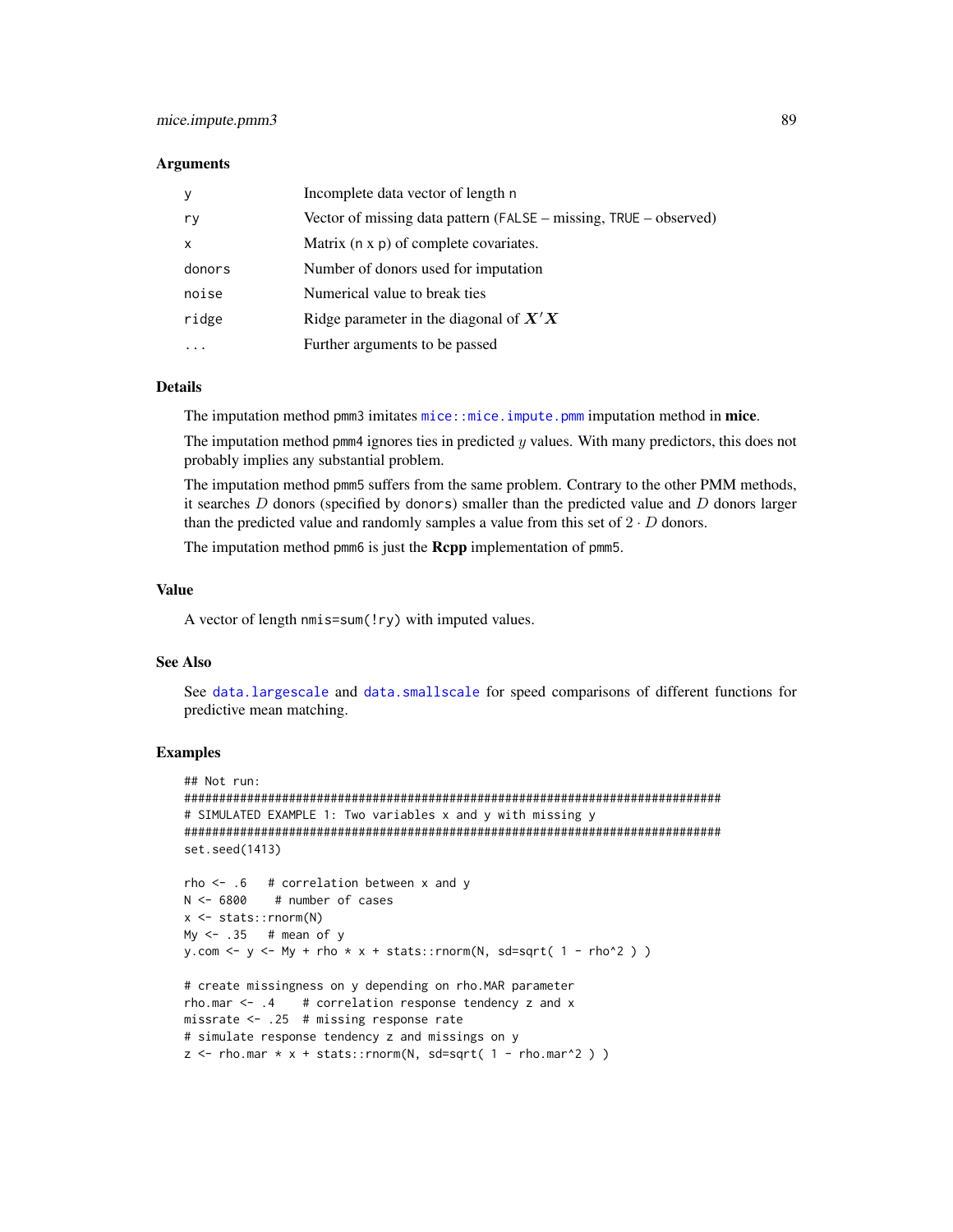```
y[ z < stats::qnorm( missrate ) ] <- NA
dat \leq data.frame(x, y)# mice imputation
impmethod <- rep("pmm", 2 )
names(impmethod) <- colnames(dat)
# pmm (in mice)
imp1 <- mice::mice( as.matrix(dat), m=1, maxit=1, imputationMethod=impmethod)
# pmm3 (in miceadds)
imp3 <- mice::mice( as.matrix(dat), m=1, maxit=1,
          imputationMethod=gsub("pmm","pmm3",impmethod))
# pmm4 (in miceadds)
imp4 <- mice::mice( as.matrix(dat), m=1, maxit=1,
          imputationMethod=gsub("pmm","pmm4",impmethod) )
# pmm5 (in miceadds)
imp5 <- mice::mice( as.matrix(dat), m=1, maxit=1,
          imputationMethod=gsub("pmm","pmm5",impmethod) )
# pmm6 (in miceadds)
imp6 <- mice::mice( as.matrix(dat), m=1, maxit=1,
          imputationMethod=gsub("pmm","pmm6",impmethod) )
dat.imp1 <- mice::complete( imp1, 1 )
dat.imp3 <- mice::complete( imp3, 1 )
dat.imp4 <- mice::complete( imp4, 1 )
dat.imp5 <- mice::complete( imp5, 1 )
dat.imp6 <- mice::complete( imp6, 1 )
dfr <- NULL
# means
dfr <- rbind( dfr, c( mean( y.com ), mean( y, na.rm=TRUE ), mean( dat.imp1$y),
   mean( dat.imp3$y), mean( dat.imp4$y), mean( dat.imp5$y), mean( dat.imp6$y) ) )
# SD
dfr <- rbind( dfr, c( stats::sd( y.com ), stats::sd( y, na.rm=TRUE ),
     stats::sd( dat.imp1$y), stats::sd( dat.imp3$y), stats::sd( dat.imp4$y),
     stats::sd( dat.imp5$y), stats::sd( dat.imp6$y) ) )
# correlations
dfr <- rbind( dfr, c( stats::cor( x,y.com ),
   stats::cor(x[ ! is.na(y) ], y[ ! is.na(y) ],stats::cor( dat.imp1$x, dat.imp1$y), stats::cor( dat.imp3$x, dat.imp3$y),
   stats::cor( dat.imp4$x, dat.imp4$y), stats::cor( dat.imp5$x, dat.imp5$y),
   stats::cor( dat.imp6$x, dat.imp6$y)
       ) )
rownames(dfr) <- c("M_y", "SD_y", "cor_xy" )
colnames(dfr) <- c("compl", "ld", "pmm", "pmm3", "pmm4", "pmm5","pmm6")
## compl ld pmm pmm3 pmm4 pmm5 pmm6
## M_y 0.3306 0.4282 0.3314 0.3228 0.3223 0.3264 0.3310
## SD_y 0.9910 0.9801 0.9873 0.9887 0.9891 0.9882 0.9877
## cor_xy 0.6057 0.5950 0.6072 0.6021 0.6100 0.6057 0.6069
## End(Not run)
```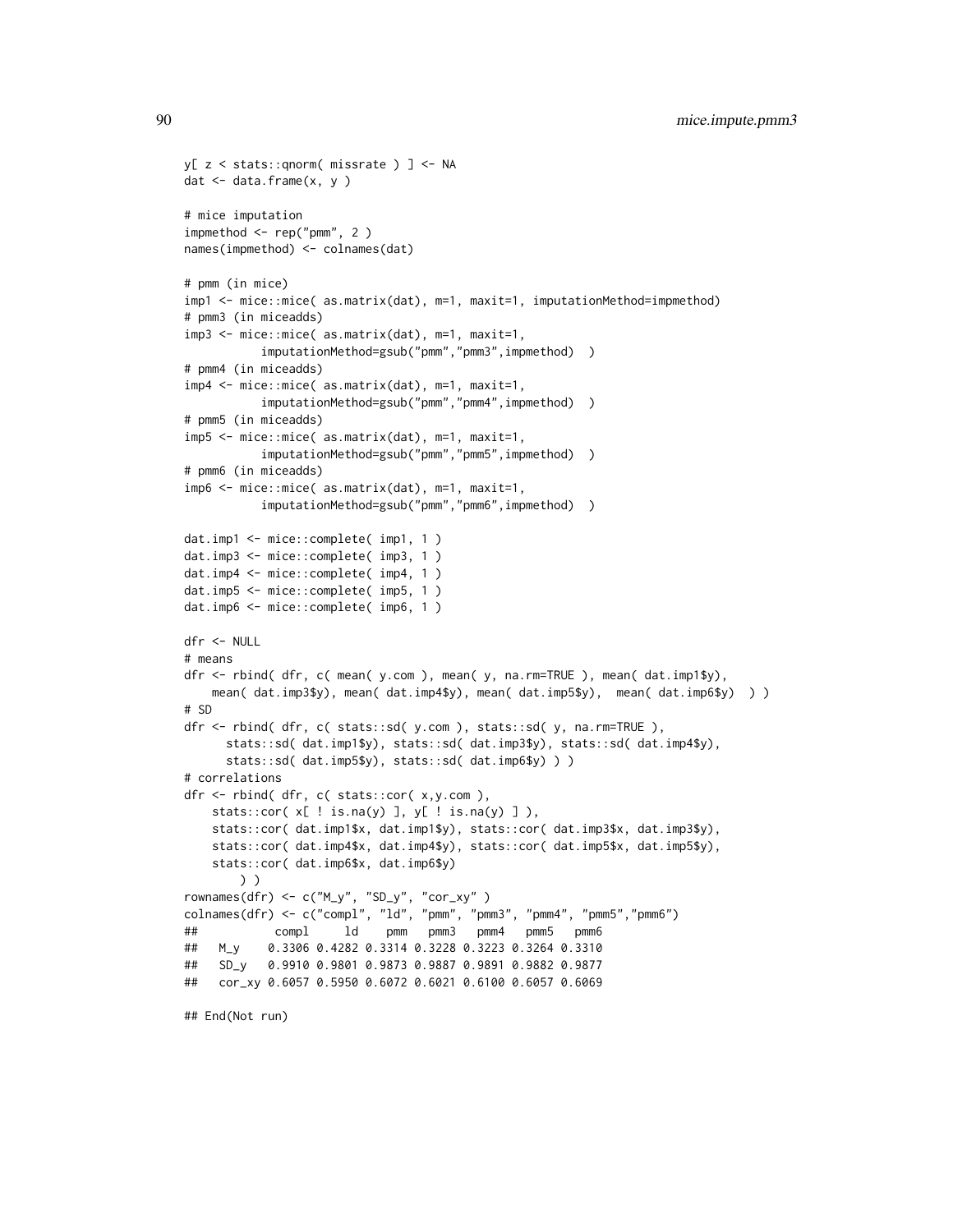mice.impute.tricube.pmm

```
Imputation by Tricube Predictive Mean Matching
```
#### Description

This function performs tricube predictive mean matching (see {Hmisc::aregImpute}) in which donors are weighted according to distances of predicted values.

# Usage

```
mice.impute.tricube.pmm(y, ry, x, tricube.pmm.scale=0.2, tricube.boot=FALSE, ...)
```
mice.impute.tricube.pmm2(y, ry, x, tricube.pmm.scale=0.2, tricube.boot=FALSE, ...)

#### Arguments

| У                 | Incomplete data vector of length n                                                              |  |
|-------------------|-------------------------------------------------------------------------------------------------|--|
| ry                | Vector of missing data pattern (FALSE – missing, TRUE – observed)                               |  |
| $\mathsf{x}$      | Matrix (n x p) of complete covariates.                                                          |  |
| tricube.pmm.scale |                                                                                                 |  |
|                   | A scaling factor for tricube matching. The default is 0.2.                                      |  |
| tricube.boot      | A logical indicating whether tricube matching should be performed using a boot-<br>strap sample |  |
| $\ddotsc$         | Further arguments to be passed                                                                  |  |

## Value

A vector of length nmis=sum(!ry) with imputed values.

# Note

The imputation method tricube.pmm2 is usually somewhat faster than tricube.pmm.

#### See Also

{Hmisc::aregImpute}

## Examples

```
## Not run:
#############################################################################
# EXAMPLE 1: Tricube predictive mean matching for nhanes data
#############################################################################
library(mice)
```
data(nhanes, package="mice")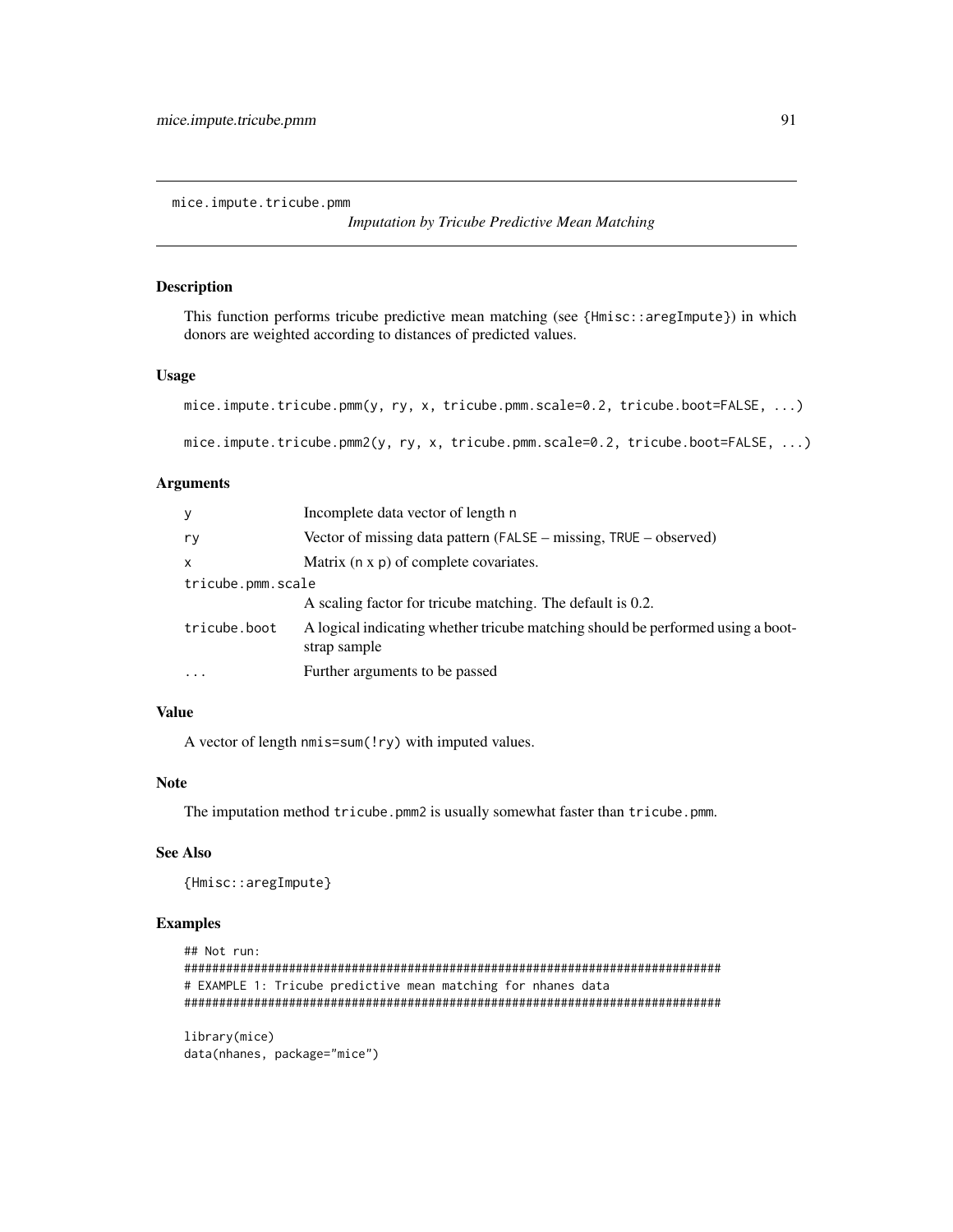```
set.seed(9090)
#*** Model 1: Use default of tricube predictive mean matching
varnames <- colnames(nhanes)
VV <- length(varnames)
method <- rep("tricube.pmm2", VV )
names(method) <- varnames
# imputation with mice
imp.mi1 <- mice::mice( nhanes, m=5, maxit=4, method=method )
#*** Model 2: use item-specific imputation methods
iM2 <- method
iM2["bmi"] <- "pmm6"
# use tricube.pmm2 for hyp and chl
# select different scale parameters for these variables
tricube.pmm.scale1 <- list( "hyp"=.15, "chl"=.30 )
imp.mi2 <- miceadds::mice.1chain( nhanes, burnin=5, iter=20, Nimp=4,
    method=iM2, tricube.pmm.scale=tricube.pmm.scale1 )
```
## End(Not run)

mice.impute.weighted.pmm

*Imputation by Weighted Predictive Mean Matching or Weighted Normal Linear Regression*

## Description

Imputation by predictive mean matching or normal linear regression using sampling weights.

#### Usage

```
mice.impute.weighted.pmm(y, ry, x, imputationWeights=NULL,
     pls.facs=NULL, interactions=NULL, quadratics=NULL, ...)
mice.impute.weighted.norm(y, ry, x, ridge=1e-05, pls.facs=NULL,
```
# imputationWeights=NULL, interactions=NULL, quadratics=NULL, ...)

#### Arguments

| у                 | Incomplete data vector of length n                                                                                                        |  |
|-------------------|-------------------------------------------------------------------------------------------------------------------------------------------|--|
| ry                | Vector of missing data pattern (FALSE – missing, TRUE – observed)                                                                         |  |
| x                 | Matrix (n x p) of complete covariates.                                                                                                    |  |
| imputationWeights |                                                                                                                                           |  |
|                   | Optional vector of sampling weights                                                                                                       |  |
| pls.facs          | Number of factors in PLS regression (if used). The default is NULL which means<br>that no PLS regression is used for dimension reduction. |  |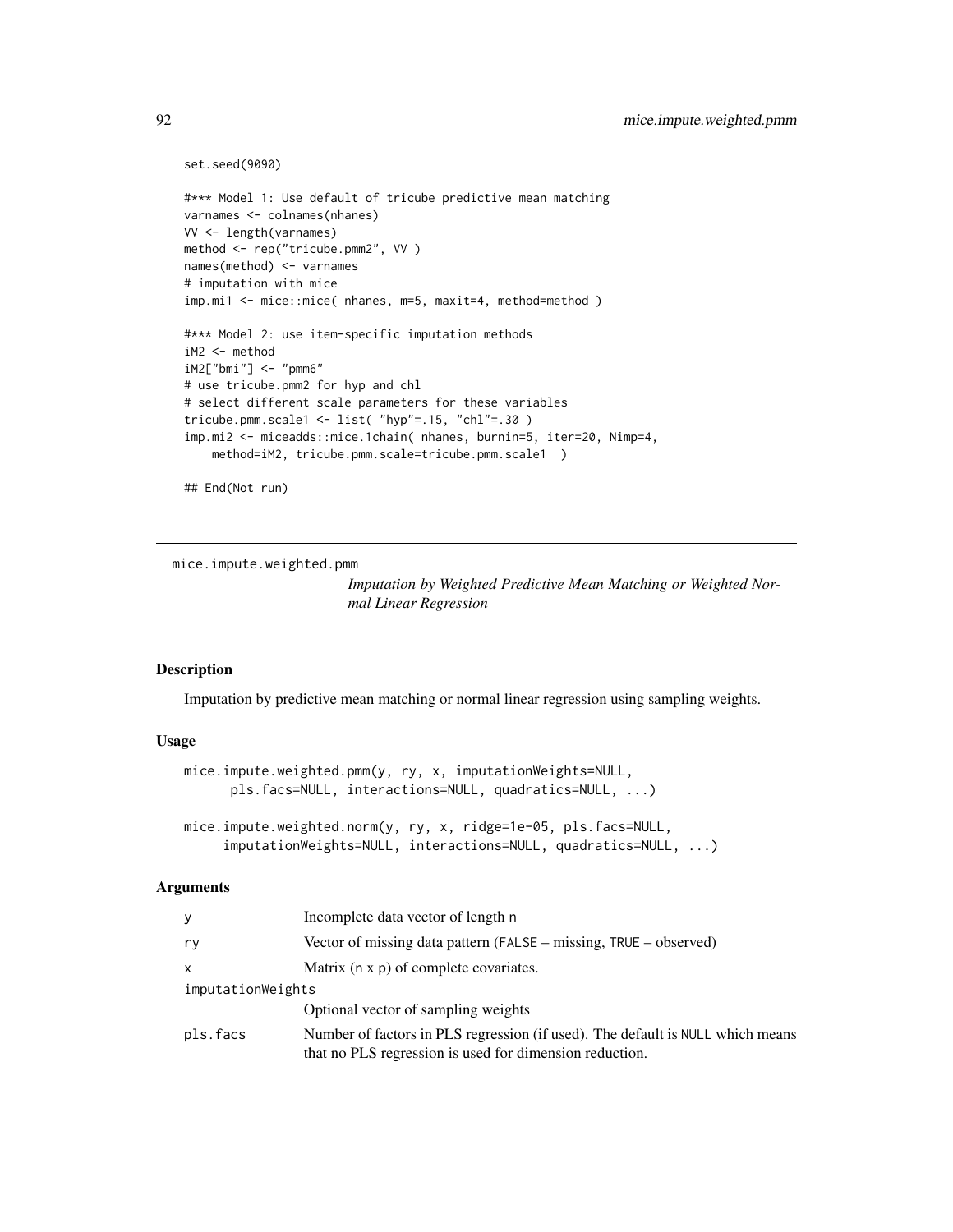# mice.nmi

| interactions | Optional vector of variables for which interactions should be created            |
|--------------|----------------------------------------------------------------------------------|
| quadratics   | Optional vector of variables which should also be included as quadratic effects. |
| $\ddots$     | Further arguments to be passed                                                   |
| ridge        | Ridge parameter in the diagonal of $X'X$                                         |

# **Value**

A vector of length nmis=sum(!ry) with imputed values.

# **Examples**

```
## Not run:
# EXAMPLE 1: Imputation using sample weights
data( data.ma01)
set.seed(977)
# select subsample
dat <- as.matrix(data.ma01)
dat <- dat[ 1:1000, ]
# empty imputation
imp0 <- mice::mice( dat, maxit=0)
# redefine imputation methods
meth <- imp0$method
meth[ meth=="pmm" ] <- "weighted.pmm"
meth[ c("paredu", "books", "migrant" ) ] <- "weighted.norm"
# redefine predictor matrix
pm <- imp0$predictorMatrix
pm[, 1:3 ] <- 0
# do imputation
imp <- mice::mice( dat, predictorMatrix=pm, method=meth,
        imputationWeights=dat[,"studwgt"], m=3, maxit=5)
## End(Not run)
```
mice.nmi

**Nested Multiple Imputation** 

# **Description**

Performs nested multiple imputation (Rubin, 2003) for the functions mice: : mice and mice. 1 chain. The function mice.nmi generates an object of class mids.nmi.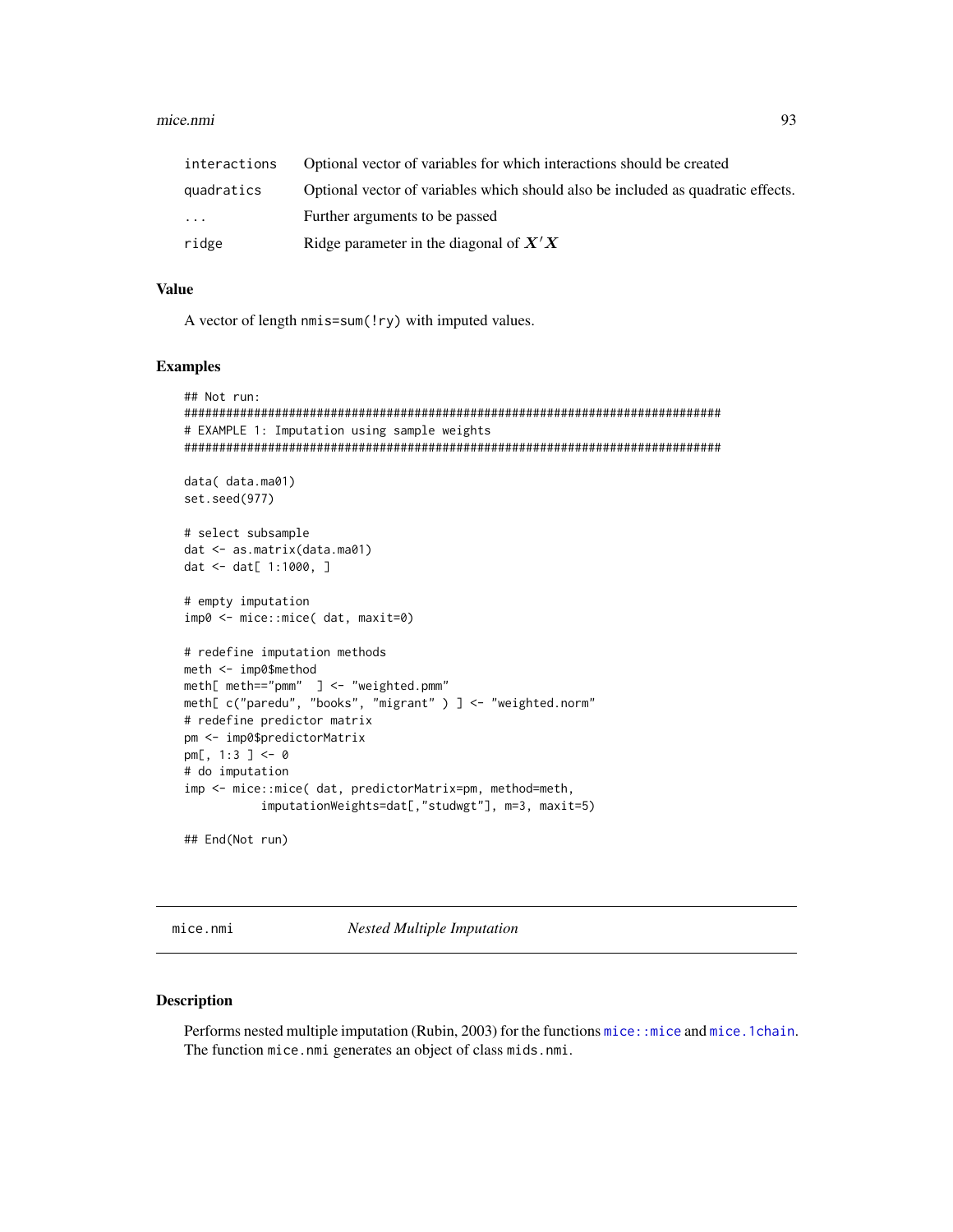## Usage

```
mice.nmi(datlist, type="mice", ...)
## S3 method for class 'mids.nmi'
summary(object, ...)
## S3 method for class 'mids.nmi'
print(x, \ldots)
```
# Arguments

| type<br>mice.1chain.<br>Arguments to be passed to mice:: mice or mice. 1 chain.<br>$\cdots$<br>object<br>Object of class mids.nmi.<br>Object of class mids.nmi.<br>x | datlist | List of datasets for which nested multiple imputation should be applied |
|----------------------------------------------------------------------------------------------------------------------------------------------------------------------|---------|-------------------------------------------------------------------------|
|                                                                                                                                                                      |         | Imputation model: type="mice" for mice::mice or type="mice.1chain" for  |
|                                                                                                                                                                      |         |                                                                         |
|                                                                                                                                                                      |         |                                                                         |
|                                                                                                                                                                      |         |                                                                         |

# Value

Object of class mids.nmi with entries

| ımp  | List of nested multiply imputed datasets whose entries are of class mids or<br>mids.1chain. |
|------|---------------------------------------------------------------------------------------------|
| Nimp | Number of between and within imputations.                                                   |

## References

Rubin, D. B. (2003). Nested multiple imputation of NMES via partially incompatible MCMC. *Statistica Neerlandica, 57*(1), 3-18.

#### See Also

For imputation models see [mice::mice](#page-0-0) and [mice.1chain](#page-57-0).

Functions for analyses of nested multiply imputed datasets: [complete.mids.nmi](#page-5-0), [with.mids.nmi](#page-155-0), [pool.mids.nmi](#page-123-0)

```
## Not run:
#############################################################################
# EXAMPLE 1: Nested multiple imputation for TIMSS data
#############################################################################
library(BIFIEsurvey)
data(data.timss2, package="BIFIEsurvey" )
datlist <- data.timss2
```

```
# list of 5 datasets containing 5 plausible values
```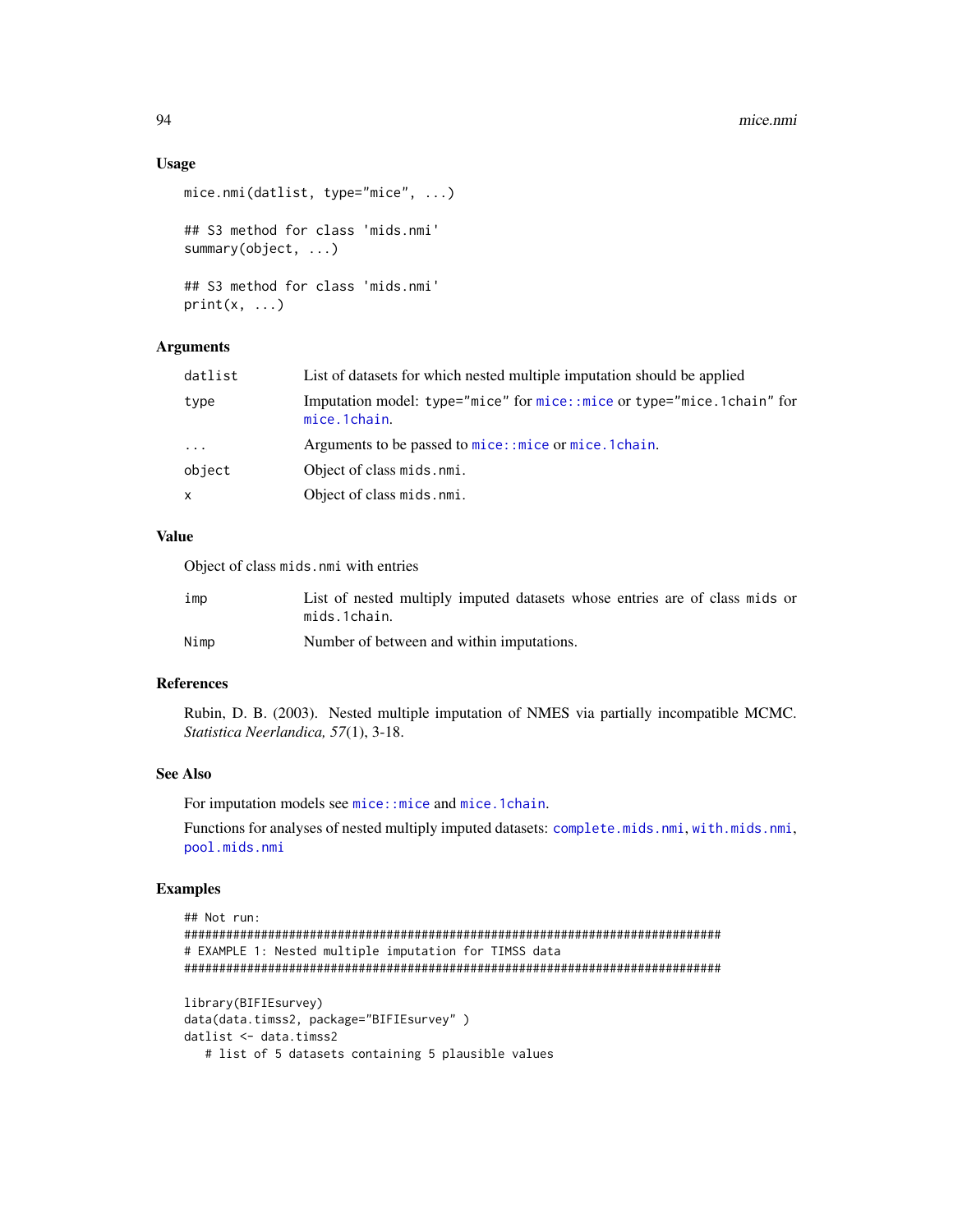```
#** define imputation method and predictor matrix
data <- datlist[[1]]
V \leftarrow \text{ncol}(data)# variables
vars <- colnames(data)
# variables not used for imputation
vars_unused <- miceadds::scan.vec("IDSTUD TOTWGT JKZONE JKREP" )
#- define imputation method
impMethod <- rep("norm", V )
names(impMethod) <- vars
impMethod[ vars_unused ] <- ""
#- define predictor matrix
predM <- matrix( 1, V, V )
colnames(predM) <- rownames(predM) <- vars
diag(predM) <- 0
predM[, vars_unused ] <- 0
#***************
# (1) nested multiple imputation using mice
imp1 <- miceadds::mice.nmi( datlist, method=impMethod, predictorMatrix=predM,
                m=4, maxit=3 )
summary(imp1)
#***************
# (2) nested multiple imputation using mice.1chain
imp2 <- miceadds::mice.nmi( datlist, method=impMethod, predictorMatrix=predM,
            Nimp=4, burnin=10,iter=22, type="mice.1chain")
summary(imp2)
## End(Not run)
```
miceadds-defunct *Defunct* miceadds *Functions*

#### Description

These functions have been removed or replaced in the miceadds package.

## Usage

```
fast.groupmean(...)
fast.groupsum(...)
mice.impute.2l.eap(...)
mice.impute.2l.plausible.values(...)
mice.impute.2l.pls(...)
mice.impute.2lonly.norm2(...)
mice.impute.2lonly.pmm2(...)
```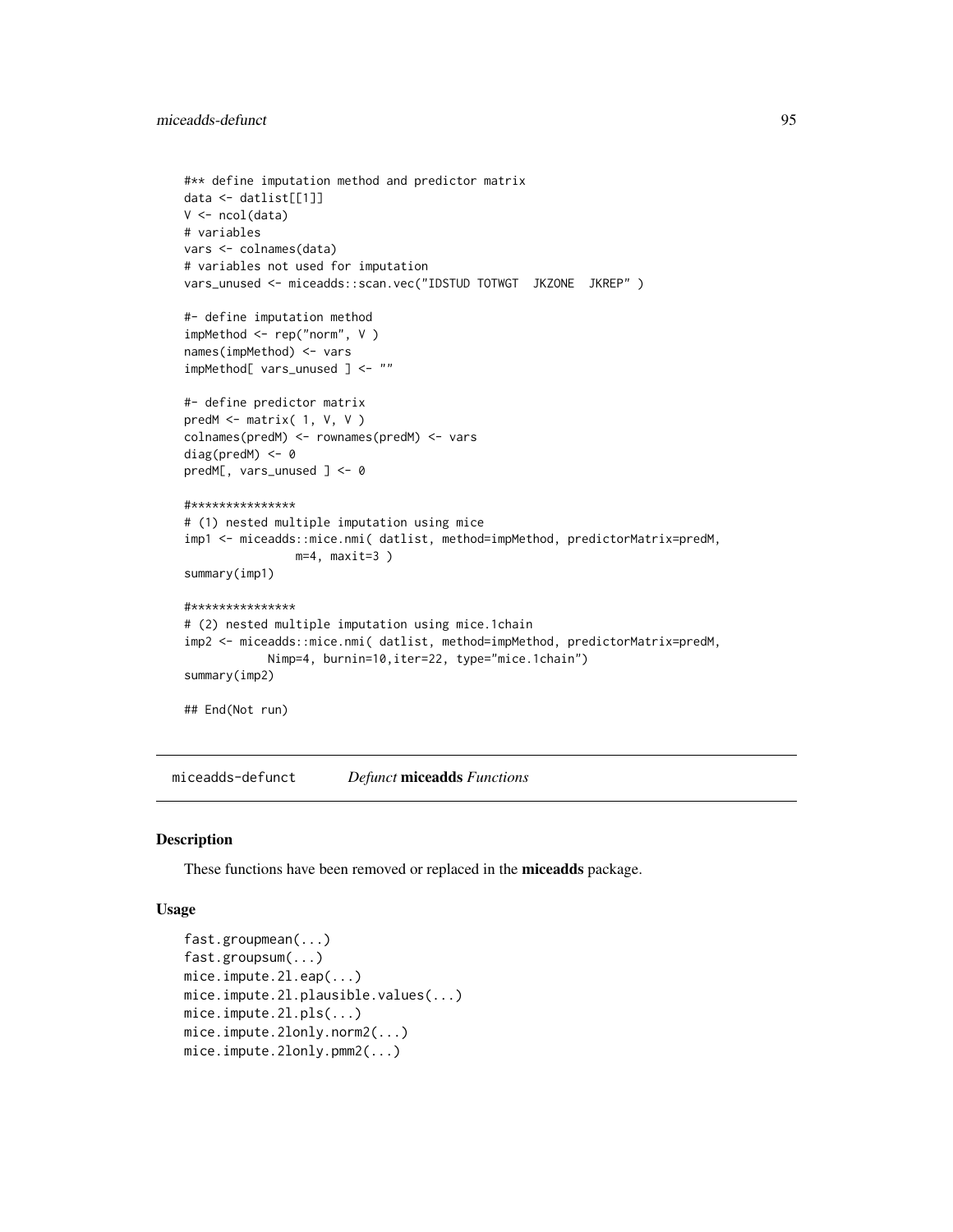#### Arguments

... Arguments to be passed.

# Details

The fast.groupmean function has been replaced by [GroupMean](#page-35-0).

The fast.groupsum function has been replaced by [GroupSum](#page-35-1).

The mice.impute.21.eap function has been replaced by [mice.impute.eap](#page-70-0).

The mice.impute.2l.plausible.values function has been replaced by [mice.impute.plausible.values](#page-78-0).

The mice.impute.21.pls2 function has been replaced by [mice.impute.pls](#page-84-0).

The mice.impute.2lonly.norm2 and mice.impute.2lonly.pmm2 functions can be safely replaced by the [mice::mice.impute.2lonly.norm](#page-0-0) and [mice::mice.impute.2lonly.pmm](#page-0-0) functions in the mice package.

miceadds-utilities *Utility Functions in* miceadds

# Description

Utility functions in miceadds.

# Usage

```
## searches for objects in parent environments
ma_exists_get( x, pos, n_index=1:8)
ma_exists( x, pos, n_index=1:8)
```
## Arguments

|         | Object name (character)                             |
|---------|-----------------------------------------------------|
| pos     | Environment                                         |
| n index | Levels in parent. frame in which object is searched |

# Details

The function ma\_exists\_get is used in miceadds:::mice\_imputation\_get\_states.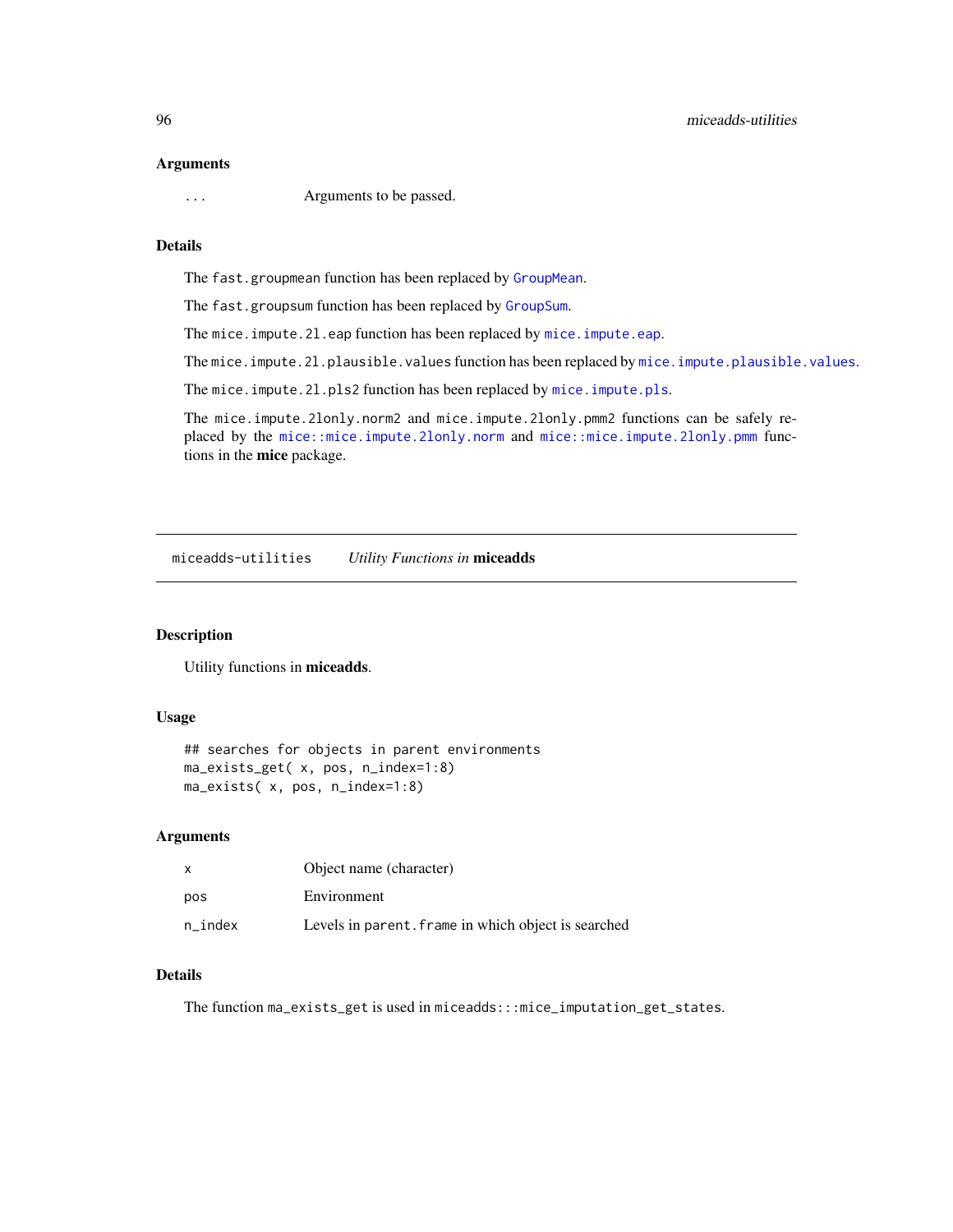mice\_impute\_2l\_lmer *Imputation of a Continuous or a Binary Variable From a Two-Level Regression Model using* lme4 *or* blme

# <span id="page-96-0"></span>**Description**

The function mice.impute.2l.continuous imputes values of continuous variables with a linear mixed effects model using [lme4::lmer](#page-0-0) or [blme::blmer](#page-0-0). The [lme4::lmer](#page-0-0) or [blme::blmer](#page-0-0) function is also used for predictive mean matching where the match is based on predicted values which contain the fixed and (sampled) random effects. Binary variables can be imputed from a two-level logistic regression model fitted with the lme4: : glmer or blme: : bglmer function. See Snijders and Bosker (2012) and Zinn (2013) for details.

#### Usage

```
mice.impute.2l.continuous(y, ry, x, type, intercept=TRUE,
    groupcenter.slope=FALSE, draw.fixed=TRUE, random.effects.shrinkage=1E-6,
   glmer.warnings=TRUE, blme_use=FALSE, blme_args=NULL, ... )
```

```
mice.impute.2l.pmm(y, ry, x, type, intercept=TRUE,
    groupcenter.slope=FALSE, draw.fixed=TRUE, random.effects.shrinkage=1E-6,
    glmer.warnings=TRUE, donors=5, match_sampled_pars=TRUE,
    blme_use=FALSE, blme_args=NULL, ... )
```

```
mice.impute.2l.binary(y, ry, x, type, intercept=TRUE,
   groupcenter.slope=FALSE, draw.fixed=TRUE, random.effects.shrinkage=1E-6,
   glmer.warnings=TRUE, blme_use=FALSE, blme_args=NULL, ... )
```
## Arguments

| У                 | Incomplete data vector of length n                                                                                                                                                                                                                                                                                                                                          |
|-------------------|-----------------------------------------------------------------------------------------------------------------------------------------------------------------------------------------------------------------------------------------------------------------------------------------------------------------------------------------------------------------------------|
| ry                | Vector of missing data pattern (FALSE – missing, TRUE – observed)                                                                                                                                                                                                                                                                                                           |
| $\mathsf{x}$      | Matrix (n x p) of complete predictors.                                                                                                                                                                                                                                                                                                                                      |
| type              | Type of predictor variable. The cluster identifier has type -2, fixed effects pre-<br>dictors without a random slope type 1 and predictors with fixed effects and ran-<br>dom effects have type 2. If the cluster mean should be included for a covariate, 3<br>should be chosen. The specification 4 includes the cluster mean, the fixed effect<br>and the random effect. |
| intercept         | Optional logical indicating whether the intercept should be included.                                                                                                                                                                                                                                                                                                       |
| groupcenter.slope |                                                                                                                                                                                                                                                                                                                                                                             |
|                   | Optional logical indicating whether covariates should be centered around group<br>means                                                                                                                                                                                                                                                                                     |
| draw.fixed        | Optional logical indicating whether fixed effects parameter should be randomly<br>drawn                                                                                                                                                                                                                                                                                     |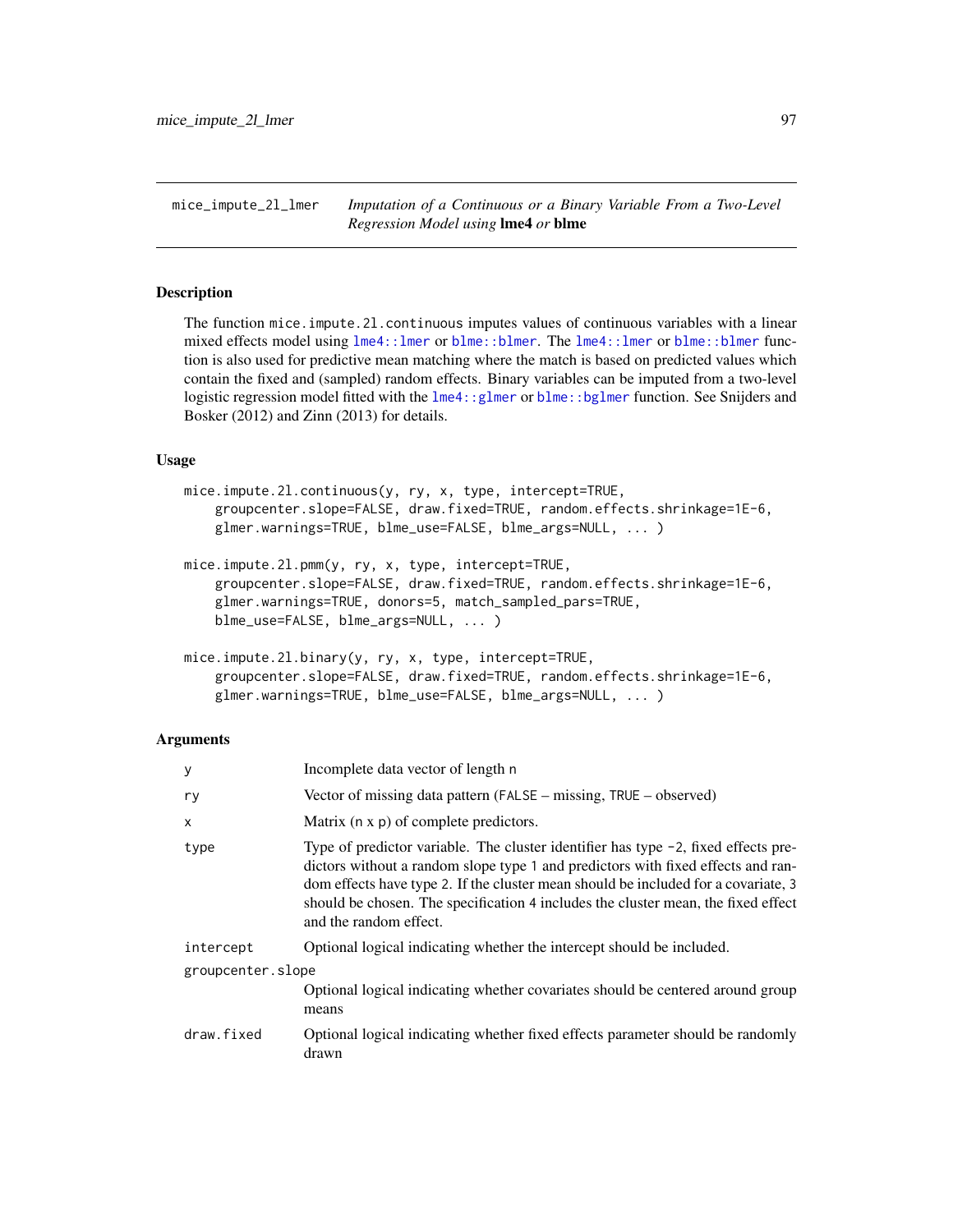| random.effects.shrinkage |                                                                                                     |
|--------------------------|-----------------------------------------------------------------------------------------------------|
|                          | Shrinkage parameter for stabilizing the covariance matrix of random effects                         |
|                          | glmer warnings Optional logical indicating whether warnings from glmer should be displayed          |
| $blme_$                  | Logical indicating whether the <b>blme</b> package should be used.                                  |
| blme_args                | (Prior) Arguments for <b>blme</b> , see $blme$ : $blmer$ and $blme$ : $bmerDist-class$ .            |
| donors                   | Number of donors used for predictive mean matching                                                  |
| match_sampled_pars       |                                                                                                     |
|                          | Logical indicating whether values of nearest neighbors should also be sampled<br>in pmm imputation. |
| .                        | Further arguments to be passed                                                                      |
|                          |                                                                                                     |

# Value

A vector of length nmis=sum(!ry) with imputed values.

#### References

Snijders, T. A. B., & Bosker, R. J. (2012). *Multilevel analysis: An introduction to basic and advanced multilevel modeling*. Thousand Oaks, CA: Sage.

Zinn, S. (2013). *An imputation model for multilevel binary data*. NEPS Working Paper No 31.

#### See Also

See [mice.impute.ml.lmer](#page-75-0) for imputation for datasets with more than two levels (e.g., three-level datasets or cross-classified datasets).

Variables at a higher level (e.g. at level 2) can be imputed using 2lonly functions, for example the [mice::mice.impute.2lonly.norm](#page-0-0) function in the **mice** package or the general [mice.impute.2lonly.function](#page-67-0) function in the miceadds package which using an already defined imputation method at level 1. If a level-2 variable for 3-level data should be imputed, then [mice.impute.ml.lmer](#page-75-0) can also be used to impute this variable with a two-level imputation model in which level 1 corresponds to the original level-2 units and level 2 corresponds to the original level-3 units.

See [mice::mice.impute.2l.norm](#page-0-0) and [mice::mice.impute.2l.pan](#page-0-0) for imputation functions in the mice package under fully conditional specification for normally distributed variables. The function [mice::mice.impute.2l.norm](#page-0-0) allows for residual variances which are allowed to vary across groups while mice:: mice.impute.21.pan assumes homogeneous residual variances.

The **micemd** package provides further imputation methods for the **mice** package for imputing multilevel data with fully conditional specification. The function micemd::mice.impute.2l.jomo has similar functionality like mice::mice.impute.21.pan and imputes normally distributed twolevel data with a Bayesian MCMC approach, but relies on the **jomo** package instead of the **pan** package. The functions [mice::mice.impute.2l.lmer](#page-0-0) and micemd::mice.impute.2l.glm.norm have similar functionality like mice.impute.21.continuous and imputes normally distributed two-level data. The function {micemd::mice.impute.2l.glm.bin} has similar functionality like [mice.impute.2l.binary](#page-96-0) and imputes binary two-level data.

The hmi package imputes single-level and multilevel data and is also based on fully conditional specification. The package relies on the MCMC estimation implemented in the MCMCglmm package. The imputation procedure can be run with the  $h$ mi:: hmi function.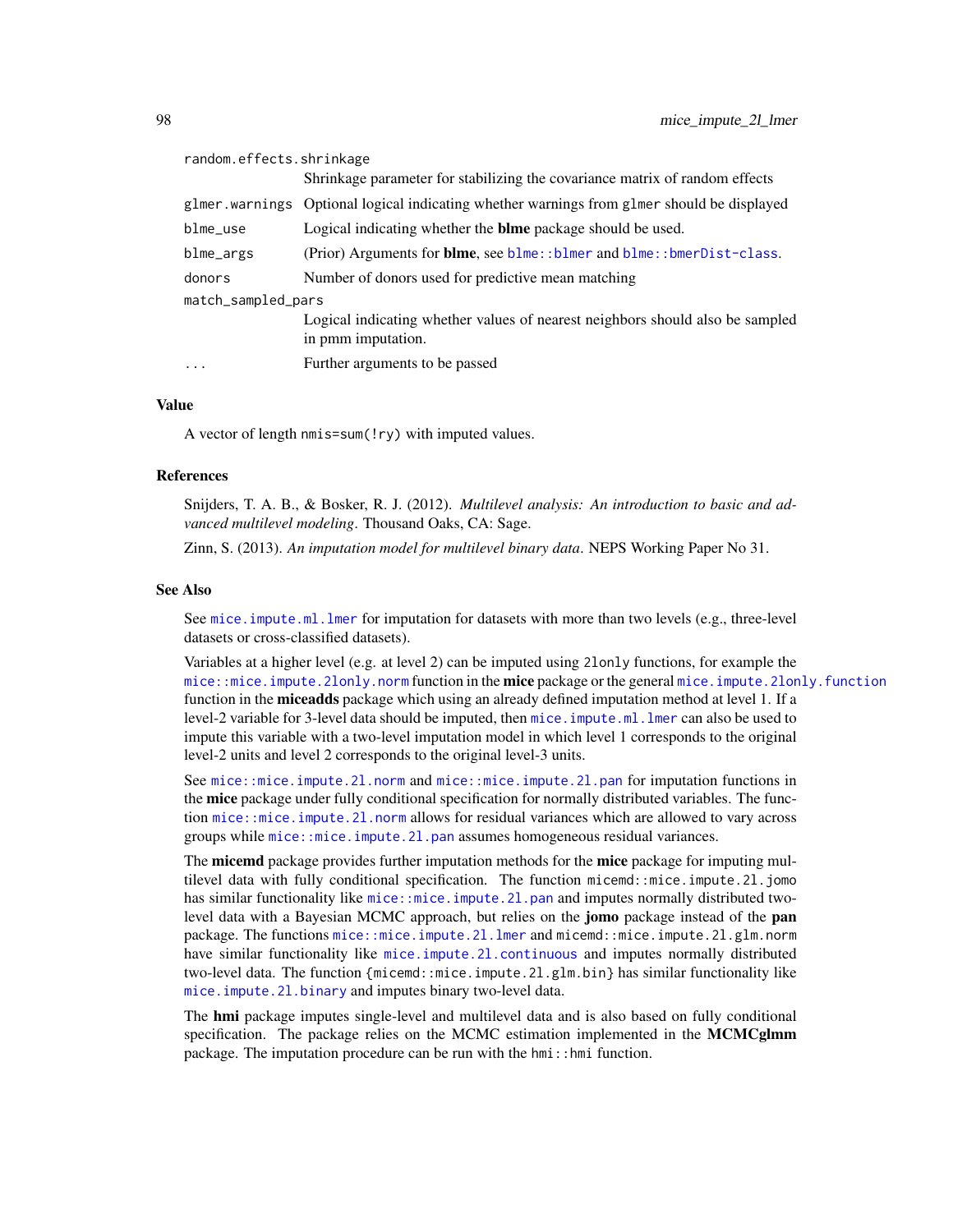See the pan (pan::pan) and the jomo (jomo::jomo) package for joint multilevel imputation. See  $m$ i tml::panImpute and  $m$ i tml:: jomoImpute for wrapper functions to these packages in the **mitml** package.

Imputation by chained equations can also be conducted in blocks of multivariate conditional distributions since mice 3.0.0 (see the blocks argument in  $mice$ :  $mice$ ). The  $mitm$ : panImpute and mitml::jomoImpute functions can be used with mice::mice by specifying imputation methods "panImpute" (see mice::mice.impute.panImpute)) and "jomoImpute" (see mice::mice.impute.jomoImpute)).

```
## Not run:
# EXAMPLE 1: Imputation of a binary variable
#--- simulate missing values
set.seed(976)
G \le -30# number of groups
           # number of persons per group
n \le -8iccx <- .2 # intra-class correlation X
iccy \leftarrow .3 # latent intra-class correlation binary outcome
bx \leftarrow .4
         # regression coefficient
threshy \le- stats::gnorm(.70) # threshold for y
x \leq -rep(\text{norm}(\text{G}, \text{sd=sqrt}(\text{iccx}), \text{each=n}) +rnorm(G*n, sd=sqrt(1 - iccx))y \le -bx \times x + rep( rnorm( G, sd=sqrt( iccy) ), each=n ) +rnorm(G*n, sd=sqrt( 1 - iccy) )
y \le -1 \times (y > threshy)dat <- data.frame( group=100+rep(1:G, each=n), x=x, y=y)
#* create some missings
dat1 < - datdat1[ seq( 1, G*n, 3 ),"y" ] <- NA
dat1[ dat1$group==2, "y" ] <- NA
#--- prepare imputation in mice
vars <- colnames(dat1)
V \leftarrow length(vars)
#* predictor matrix
predmat <- matrix( 0, nrow=V, ncol=V)
rownames(predmat) <- colnames(predmat) <- vars
predmat["y", ] \leftarrow c(-2,2,0)#* imputation methods
impmeth \leftarrow rep("", V)names(impmeth) < -varsimpmeth['y''] <- "21.binary"
#** imputation with logistic regression ('2l.binary')
imp1 <- mice::mice( data=as.matrix(dat1), method=impmeth,
               predictorMatrix=predmat, maxit=1, m=5)
#** imputation with predictive mean matching ('21.pmm')
```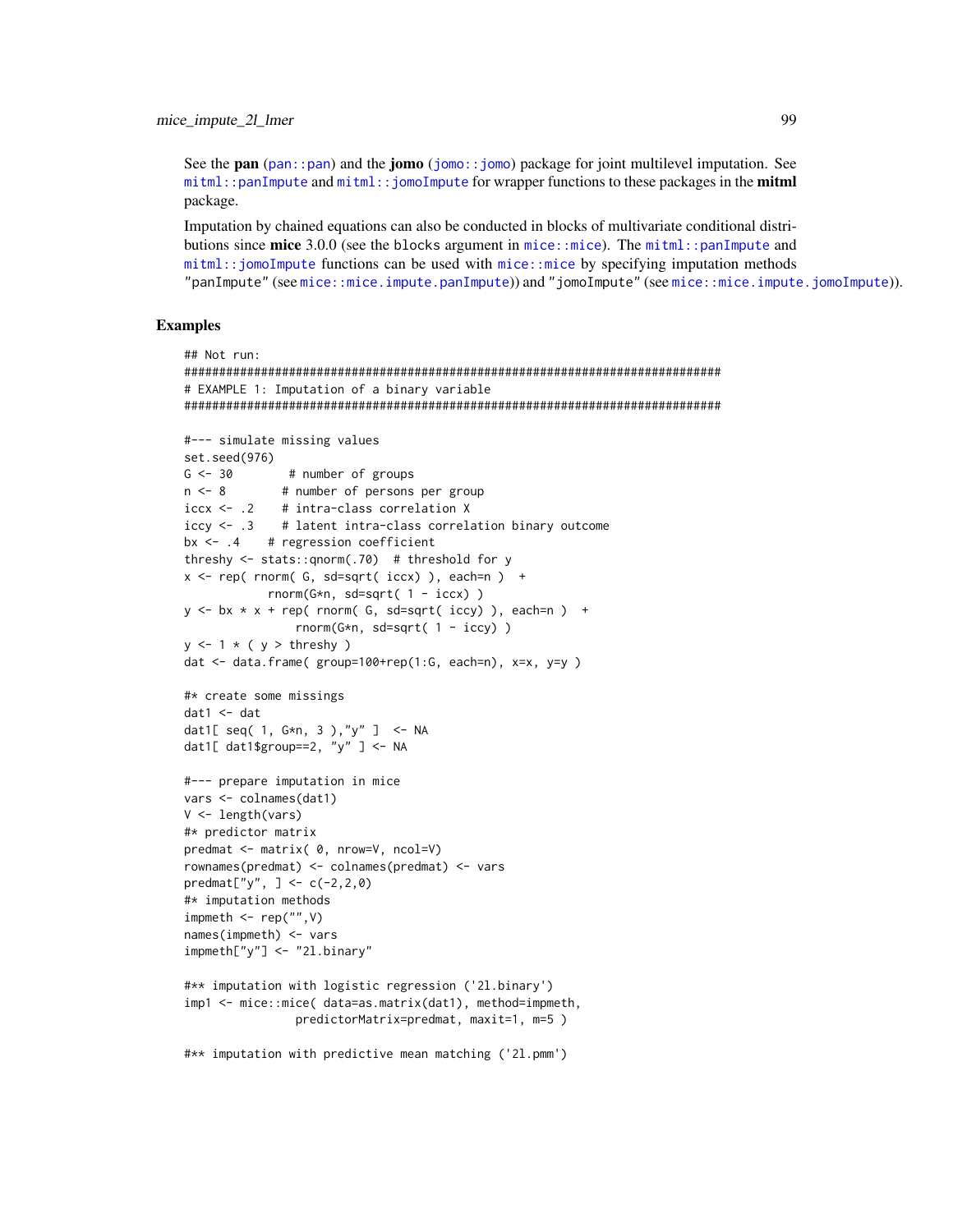```
impmeth['y''] <- "21.pmm"
imp2 <- mice::mice( data=as.matrix(dat1), method=impmeth,
                predictorMatrix=predmat, maxit=1, m=5)
#** imputation with logistic regression using blme package
blme_args <- list( "cov.prior"="invwishart")
imp3 <- mice::mice( data=as.matrix(dat1), method=impmeth,
                predictorMatrix=predmat, maxit=1, m=5,
                blme_use=TRUE, blme_args=blme_args )
```
## End(Not run)

| mice_inits | <i>Arguments for</i> mice::mice <i>Function</i> |
|------------|-------------------------------------------------|
|            |                                                 |

#### **Description**

Defines initial arguments of imputation method and predictor matrix for mice: : mice function.

## **Usage**

mice\_inits(dat, ignore=NULL)

#### **Arguments**

| dat    | Dataset                                                   |
|--------|-----------------------------------------------------------|
| ignore | Vector of variables which should be ignored in imputation |

## **Value**

List with entries

method Imputation method predictorMatrix Predictor matrix

#### **See Also**

See mice::make.predictorMatrix and mice::make.method for generating an initial predictor matrix and a vector of imputation methods.

```
# EXAMPLE 1: Inits for mice imputation
data(data.ma04, package="miceadds")
```

```
dat <- data.ma04
```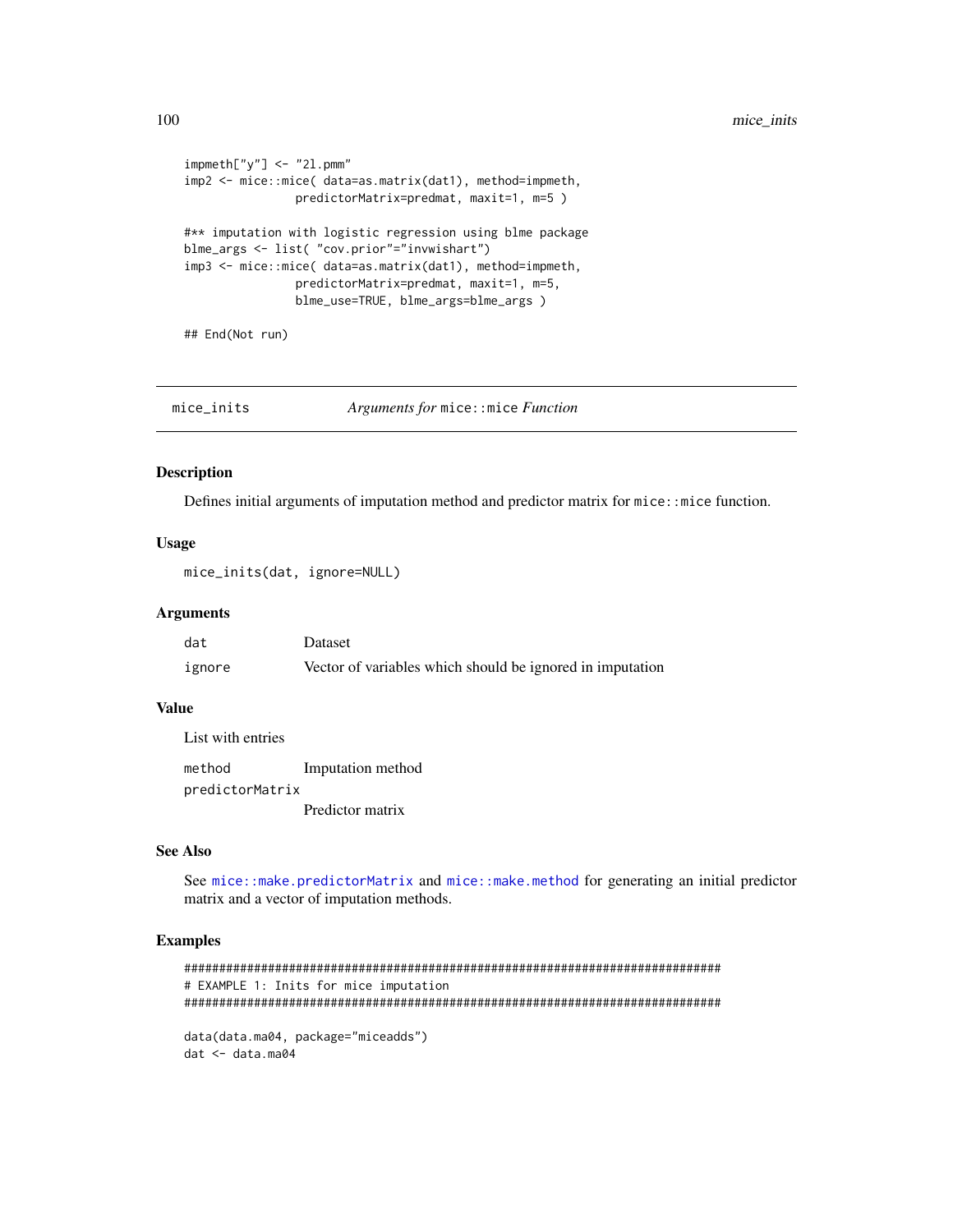```
res <- miceadds::mice_inits(dat, ignore=c("group") )
str(res)
```
<span id="page-100-0"></span>micombine.chisquare *Combination of Chi Square Statistics of Multiply Imputed Datasets*

## Description

This function does inference for the  $\chi^2$  statistic based on multiply imputed datasets (see e.g. Enders, 2010, p. 239 ff.; Allison, 2002). This function is also denoted as the  $D_2$  statistic.

## Usage

micombine.chisquare(dk, df, display=TRUE, version=1)

## Arguments

| dk      | Vector of chi square statistics                                                                                                                                                                                                                                                                                                                                                                                        |
|---------|------------------------------------------------------------------------------------------------------------------------------------------------------------------------------------------------------------------------------------------------------------------------------------------------------------------------------------------------------------------------------------------------------------------------|
| df      | Degrees of freedom of $\chi^2$ statistic                                                                                                                                                                                                                                                                                                                                                                               |
| display | An optional logical indicating whether results should be printed at the R console.                                                                                                                                                                                                                                                                                                                                     |
| version | Integer indicating which calculation formula should be used. The default version=1<br>refers to the correct formula as in Enders $(2010)$ , while version=0 uses an incor-<br>rect formula as printed in Allison (2001). The incorrect calculation version=0<br>was included in <b>miceadds</b> versions smaller than version 2.0. See also http://statisticalhorizons.com/wp-<br>content/uploads/2012/01/combchi.sas. |

## Value

A vector with following entries

| D   | Combined $D_2$ statistic which is approximately F-distributed with (df, df2) de-<br>grees of freedom |
|-----|------------------------------------------------------------------------------------------------------|
| p   | The p value corresponding to D                                                                       |
| df  | Numerator degrees of freedom                                                                         |
| df2 | Denominator degrees of freedom                                                                       |

# References

Allison, P. D. (2002). *Missing data*. Newbury Park, CA: Sage. Enders, C. K. (2010). *Applied missing data analysis*. Guilford Press.

# See Also

See also [mice::pool.compare](#page-0-0) for a Wald test to compare two fitted models in the mice package.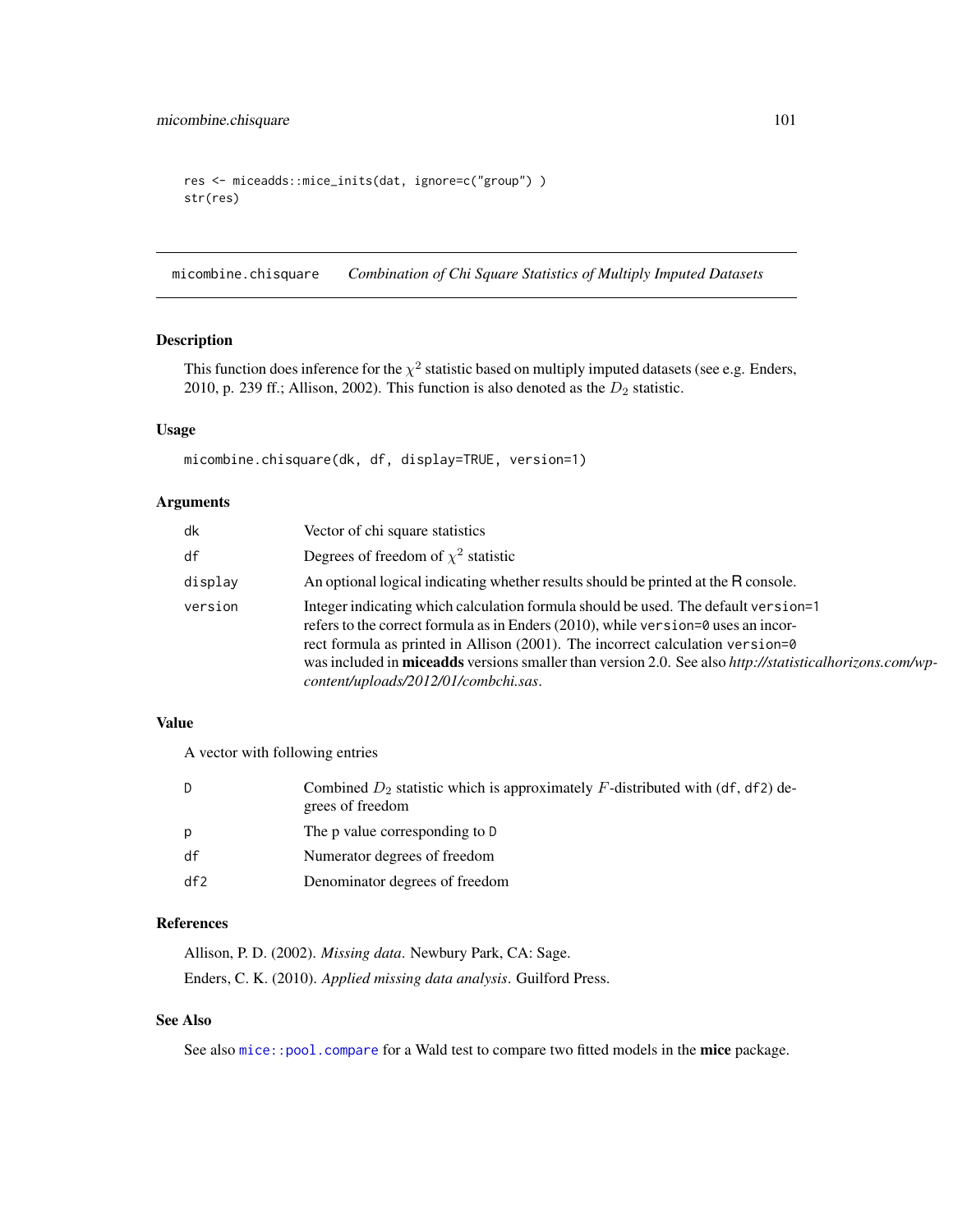## Examples

```
#############################################################################
# EXAMPLE 1: Chi square values of analyses from 7 multiply imputed datasets
#############################################################################
# Vector of 7 chi square statistics
dk <- c(24.957, 18.051, 18.812, 17.362, 21.234, 18.615, 19.84)
dk.comb <- miceadds::micombine.chisquare(dk=dk, df=4 )
 ## Combination of Chi Square Statistics for Multiply Imputed Data
 ## Using 7 Imputed Data Sets
 ## F(4, 482.06)=4.438 p=0.00157
```

| micombine.cor | Inference for Correlations and Covariances for Multiply Imputed |  |  |  |
|---------------|-----------------------------------------------------------------|--|--|--|
|               | <i>Datasets</i>                                                 |  |  |  |

# Description

Statistical inference for correlations and covariances for multiply imputed datasets

## Usage

```
micombine.cor(mi.res, variables=NULL, conf.level=0.95,
     method="pearson", nested=FALSE, partial=NULL )
micombine.cov(mi.res, variables=NULL, conf.level=0.95,
     nested=FALSE )
```
#### Arguments

| mi.res     | Object of class mids or mids. 1 chain                                                                                                      |
|------------|--------------------------------------------------------------------------------------------------------------------------------------------|
| variables  | Indices of variables for selection                                                                                                         |
| conf.level | Confidence level                                                                                                                           |
| method     | Method for calculating correlations. Must be one of "pearson" or "spearman".<br>The default is the calculation of the Pearson correlation. |
| nested     | Logical indicating whether the input dataset stems from a nested multiple impu-<br>tation.                                                 |
| partial    | Formula object for computing partial correlations. The terms which should be<br>residualized are written in the formula object partial.    |

# Value

A data frame containing the coefficients  $(r, cov)$  and its corresponding standard error  $(rse, cov_sse)$ , fraction of missing information (fmi) and a  $t$  value (t).

The corresponding coefficients can also be obtained as matrices by requesting attr(result,"r\_matrix").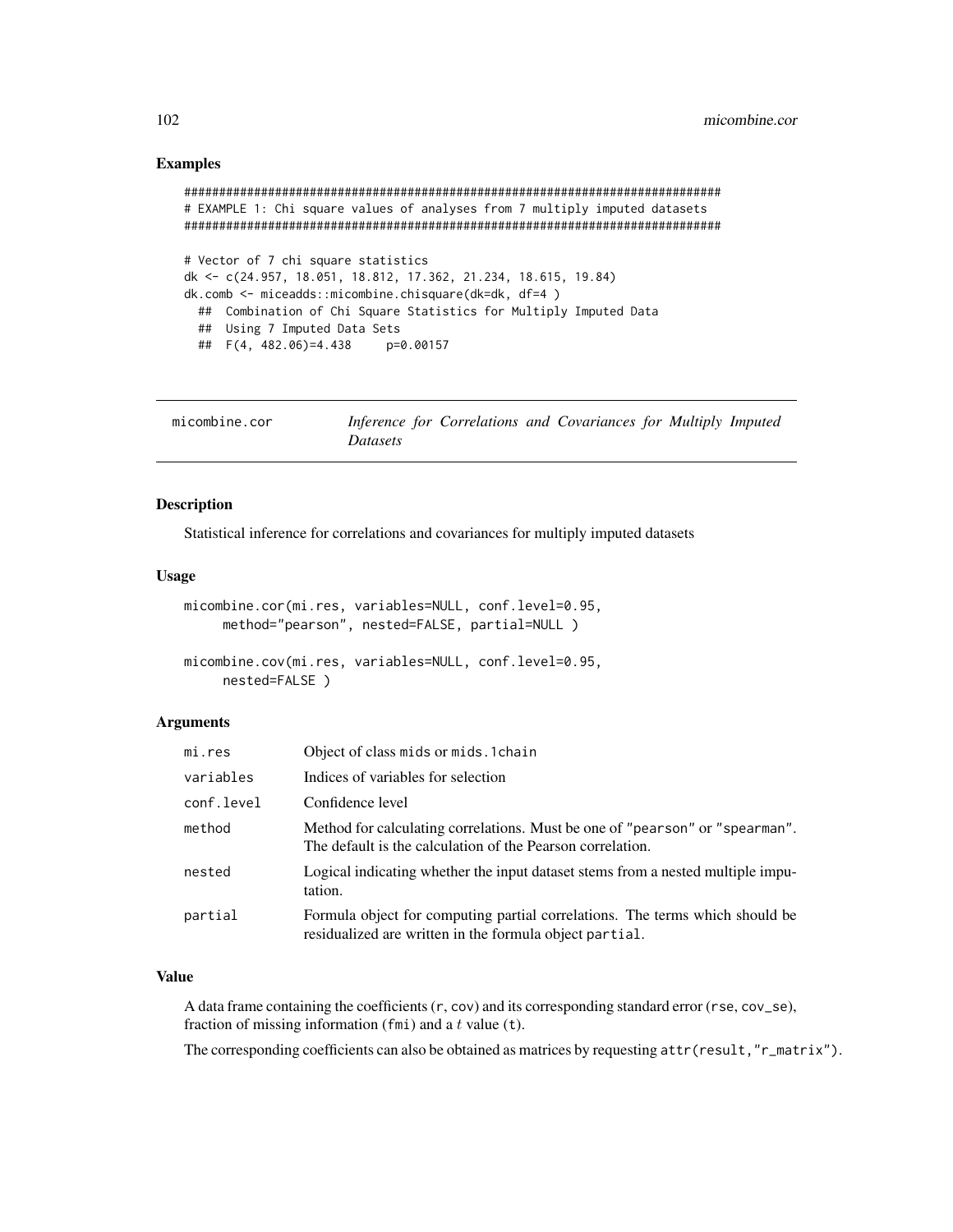#### micombine.cor

## **See Also**

See stats:: cor. test for testing correlation coefficients.

```
## Not run:
# EXAMPLE 1: nhanes data | combination of correlation coefficients
library(mice)
data(nhanes, package="mice")
set.seed(9090)
# nhanes data in one chain
imp.mi <- miceadds::mice.1chain( nhanes, burnin=5, iter=20, Nimp=4,
               method=rep("norm", 4))
# correlation coefficients of variables 4, 2 and 3 (indexed in nhanes data)
res <- miceadds::micombine.cor(mi.res=imp.mi, variables=c(4,2,3))
 ##variable1 variable2
                           r se fisher_r fisher_rse
                                                        fmi
                                                                  t
                                                                        \mathsf{p}## 1
                   bmi 0.2458 0.2236  0.2510  0.2540 0.3246  0.9879  0.3232
            chl
                    hyp 0.2286 0.2152 0.2327
 ##0.2413 0.2377 0.9643 0.3349
     \overline{2}chl
                    hyp    0.2286  0.2152      0.2327          0.2413  0.2377     0.9643  0.3349<br>hyp  −0.0084  0.2198   −0.0084          0.2351  0.1904  −0.0358  0.9714
 ##\overline{\mathbf{3}}bmi
 ##lower95 upper95
 ## 1 -0.2421 0.6345
 ## 2 -0.2358 0.6080
 ## 3 -0.4376 0.4239
# extract matrix with correlations and its standard errors
attr(res, "r_matrix")
attr(res, "rse_matrix")
# inference for covariance
res2 \leq miceadds: :micombine.cov(mi.res=imp.mi, variablese=c(4,2,3))# inference can also be conducted for non-imputed data
res3 <- miceadds::micombine.cov(mi.res=nhanes, variables=c(4,2,3))
# EXAMPLE 2: nhanes data | comparing different correlation coefficients
library(psych)
library(mitools)
# imputing data
imp1 <- mice::mice( nhanes, method=rep("norm", 4 ) )
summary(imp1)#*** Pearson correlation
res1 <- miceadds::micombine.cor(mi.res=imp1, variables=c(4,2))
```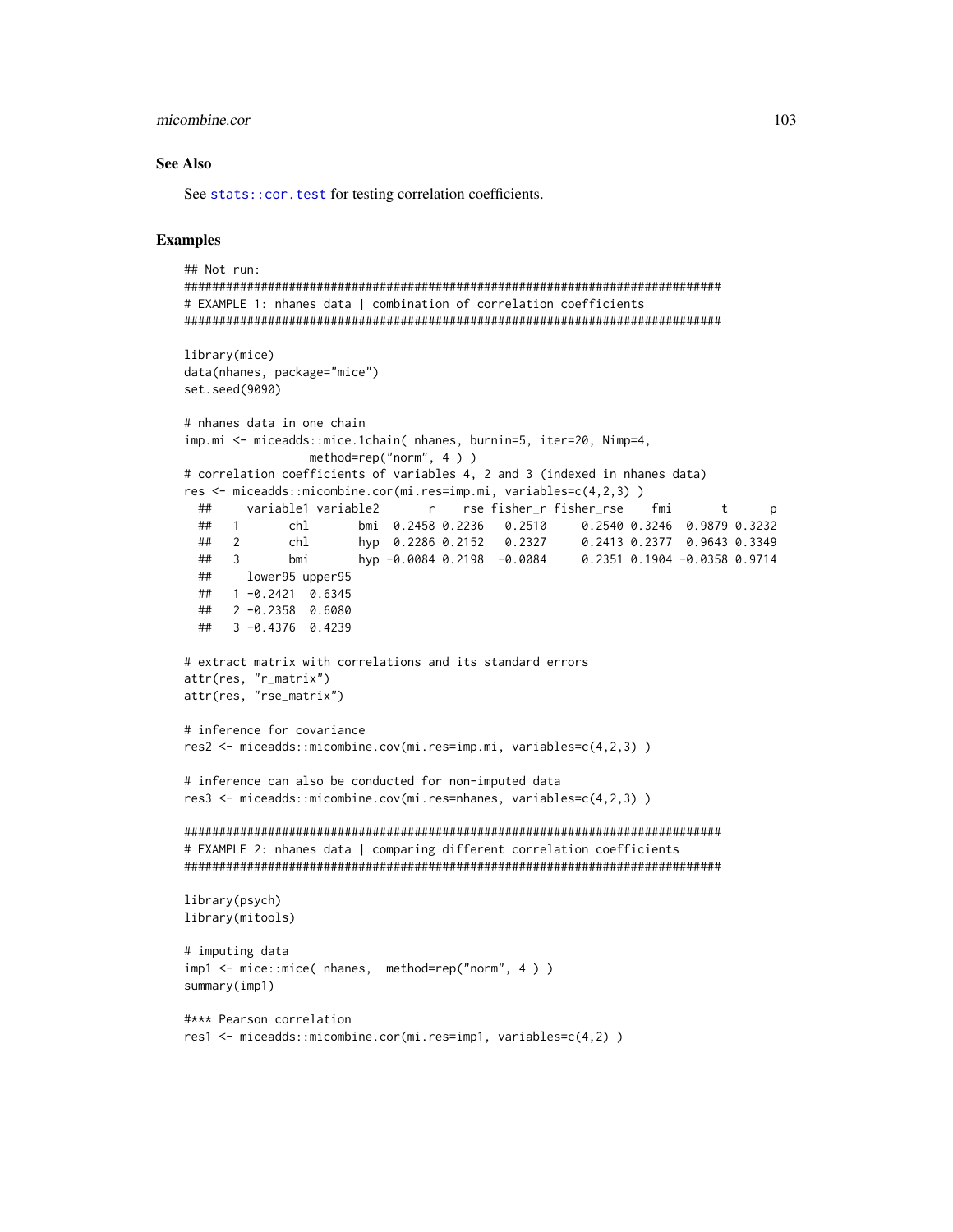```
#*** Spearman rank correlation
res2 <- miceadds::micombine.cor(mi.res=imp1, variables=c(4,2), method="spearman")
#*** Kendalls tau
# test of computation of tau for first imputed dataset
dat1 <- mice::complete(imp1, action=1)
tau1 <- psych::corr.test(x=dat1[,c(4,2)], method="kendall")
tau1$r[1,2]# estimate
          # standard error
tau1$se
# results of Kendalls tau for all imputed datasets
res3 <- with( data=imp1,
       expr=psych::corr.test( x=cbind( chl, bmi ), method="kendall") )
# extract estimates
betas <- lapply( res3$analyses, FUN=function(ll){ ll$r[1,2] } )
# extract variances
vars <- lapply( res3$analyses, FUN=function(ll){ (ll$se[1,2])^2 } )
# Rubin inference
tau_comb <- mitools::MIcombine( results=betas, variances=vars )
summary(tau_comb)
# EXAMPLE 3: Inference for correlations for nested multiply imputed datasets
library(BIFIEsurvey)
data(data.timss4, package="BIFIEsurvey")
datlist <- data.timss4
# object of class nested.datlist
datlist <- miceadds::nested.datlist_create(datlist)
# inference for correlations
res2 <- miceadds::micombine.cor(mi.res=datlist, variables=c("lang", "migrant", "ASMMAT"))
## End(Not run)
```

|  | micombine.F |
|--|-------------|
|  |             |
|  |             |
|  |             |

Combination of F Statistics for Multiply Imputed Datasets Using a Chi Square Approximation

## **Description**

Several  $F$  statistics from multiply imputed datasets are combined using an approximation based on  $\chi^2$  statistics (see micombine.chisquare).

#### **Usage**

```
micombine.F(Fvalues, df1, display=TRUE, version=1)
```
104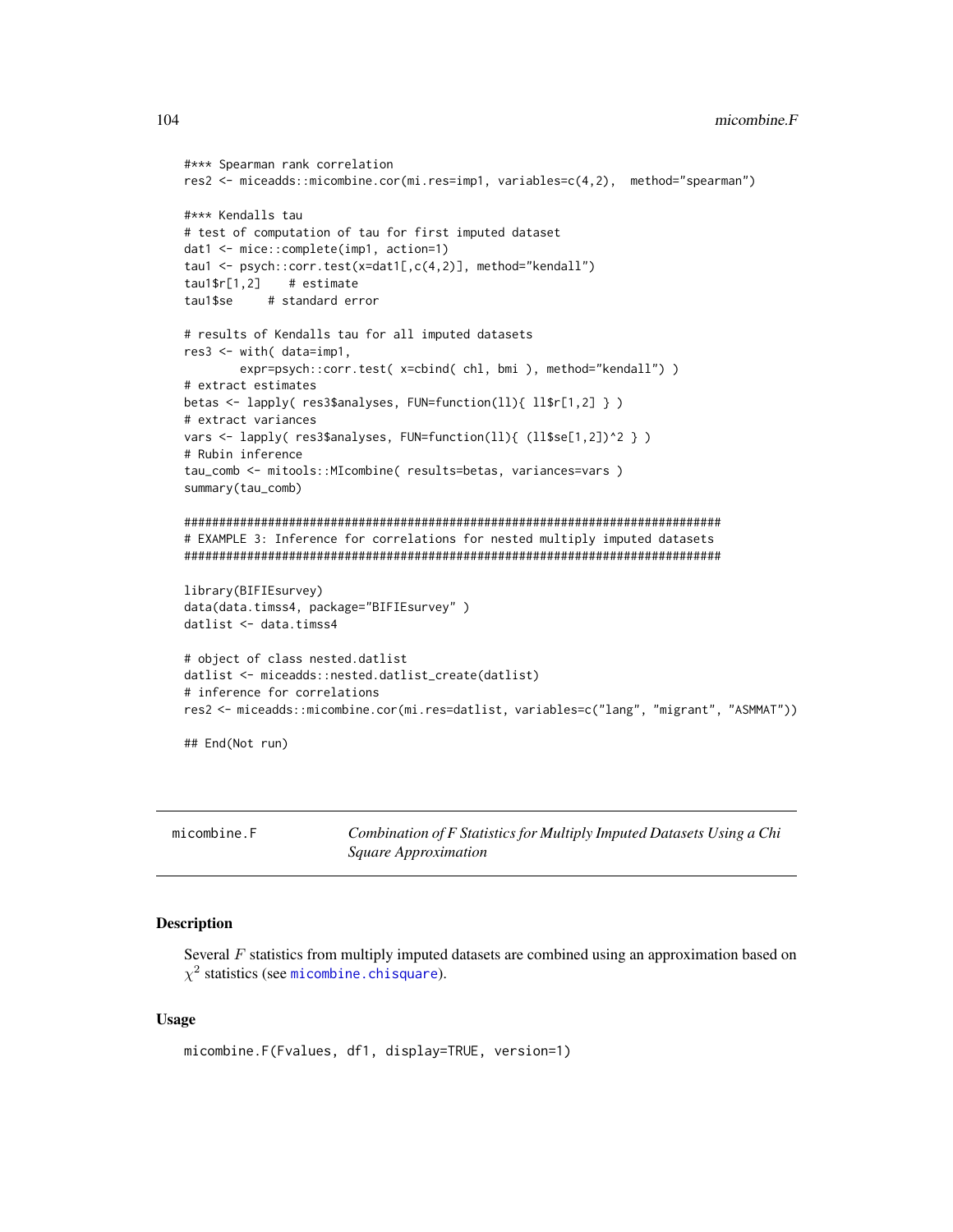#### mids2datlist 105

#### Arguments

| Fvalues | Vector containing $F$ values.                                                                                                                                                                                                                                                                                                                                                                                               |
|---------|-----------------------------------------------------------------------------------------------------------------------------------------------------------------------------------------------------------------------------------------------------------------------------------------------------------------------------------------------------------------------------------------------------------------------------|
| df1     | Degrees of freedom of the numerator. Degrees of freedom of the numerator are<br>approximated by $\infty$ (large number of degrees of freedom).                                                                                                                                                                                                                                                                              |
| display | A logical indicating whether results should be displayed at the console                                                                                                                                                                                                                                                                                                                                                     |
| version | Integer indicating which calculation formula should be used. The default version=1<br>refers to the correct formula as in Enders (2010), while version= $\theta$ uses an incor-<br>rect formula as printed in Allison (2001). The incorrect calculation version=0<br>was included in <b>miceadds</b> versions smaller than version 2.0. See also http://statisticalhorizons.com/wp-<br>content/uploads/2012/01/combchi.sas. |

# Value

The same output as in [micombine.chisquare](#page-100-0)

# References

Allison, P. D. (2002). *Missing data*. Newbury Park, CA: Sage.

Enders, C. K. (2010). *Applied missing data analysis*. Guilford Press.

Grund, S., Luedtke, O., & Robitzsch, A. (2016). Pooling ANOVA results from multiply imputed datasets: A simulation study. *Methodology, 12*, 75-88.

#### See Also

[micombine.chisquare](#page-100-0)

## Examples

```
#############################################################################
# EXAMPLE 1: F statistics for 5 imputed datasets
#############################################################################
Fvalues <- c( 6.76, 4.54, 4.23, 5.45, 4.78 )
micombine.F(Fvalues, df1=4 )
 ## Combination of Chi Square Statistics for Multiply Imputed Data
 ## Using 5 Imputed Data Sets
 ## F(4, 52.94)=3.946 p=0.00709
```
## mids2datlist *Converting a* mids*,* mids.1chain *or* mids.nmi *Object in a Dataset List*

## Description

Converts a mids, mids.1chain or mids.nmi object in a dataset list.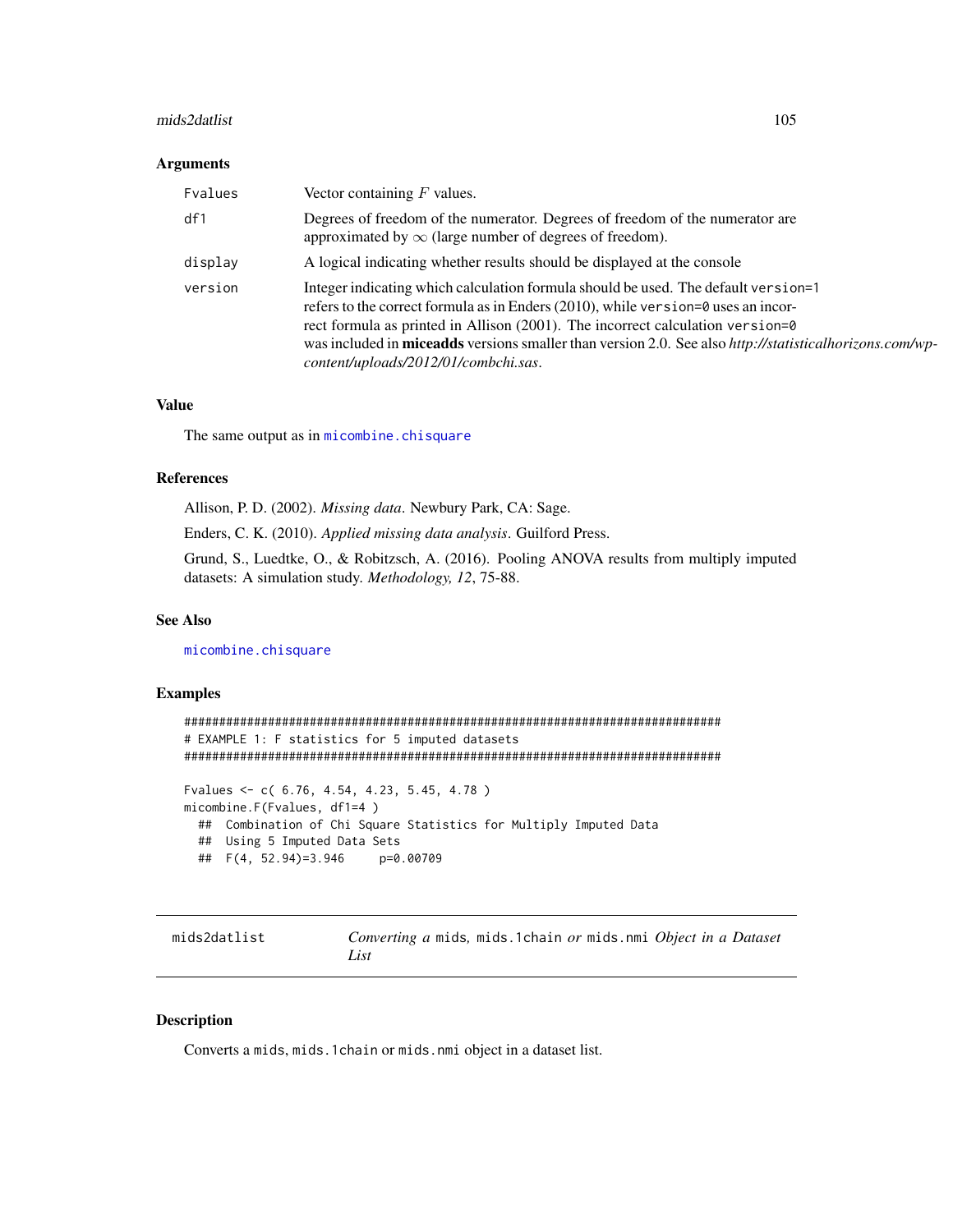#### **Usage**

```
mids2datlist(midsobj, X=NULL)
```
#### **Arguments**

| midsobj | Object of class mids, mids. 1 chain or mids. nmi                     |
|---------|----------------------------------------------------------------------|
|         | Optional data frame of variables to be included in imputed datasets. |

#### **Value**

List of multiply imputed datasets of classes datlist or nested.datlist.

## **Examples**

```
## Not run:
# EXAMPLE 1: Imputing nhanes data and convert result into a dataset list
data(nhanes, package="mice")
#**** imputation using mice
imp1 <- mice::mice( nhanes, m=3, maxit=5)
# convert mids object into list
datlist1 <- miceadds::mids2datlist( imp1)
#**** imputation using mice.1chain
imp2 <- miceadds::mice.1chain( nhanes, burnin=4, iter=20, Nimp=5)
# convert mids.1chain object into list
datlist2 <- miceadds::mids2datlist( imp2)
# EXAMPLE 2: Nested multiple imputation and datalist conversion
library(BIFIEsurvey)
data(data.timss2, package="BIFIEsurvey")
datlist <- data.timss2
  # list of 5 datasets containing 5 plausible values
# remove first four variables
M <- length(datlist)
for (11 in 1:M){
   datlist[[ll]] <- datlist[[ll]][, -c(1:4) ]
            \mathcal{E}#***************
# (1) nested multiple imputation using mice
imp1 <- miceadds::mice.nmi( datlist, m=4, maxit=3)
```
106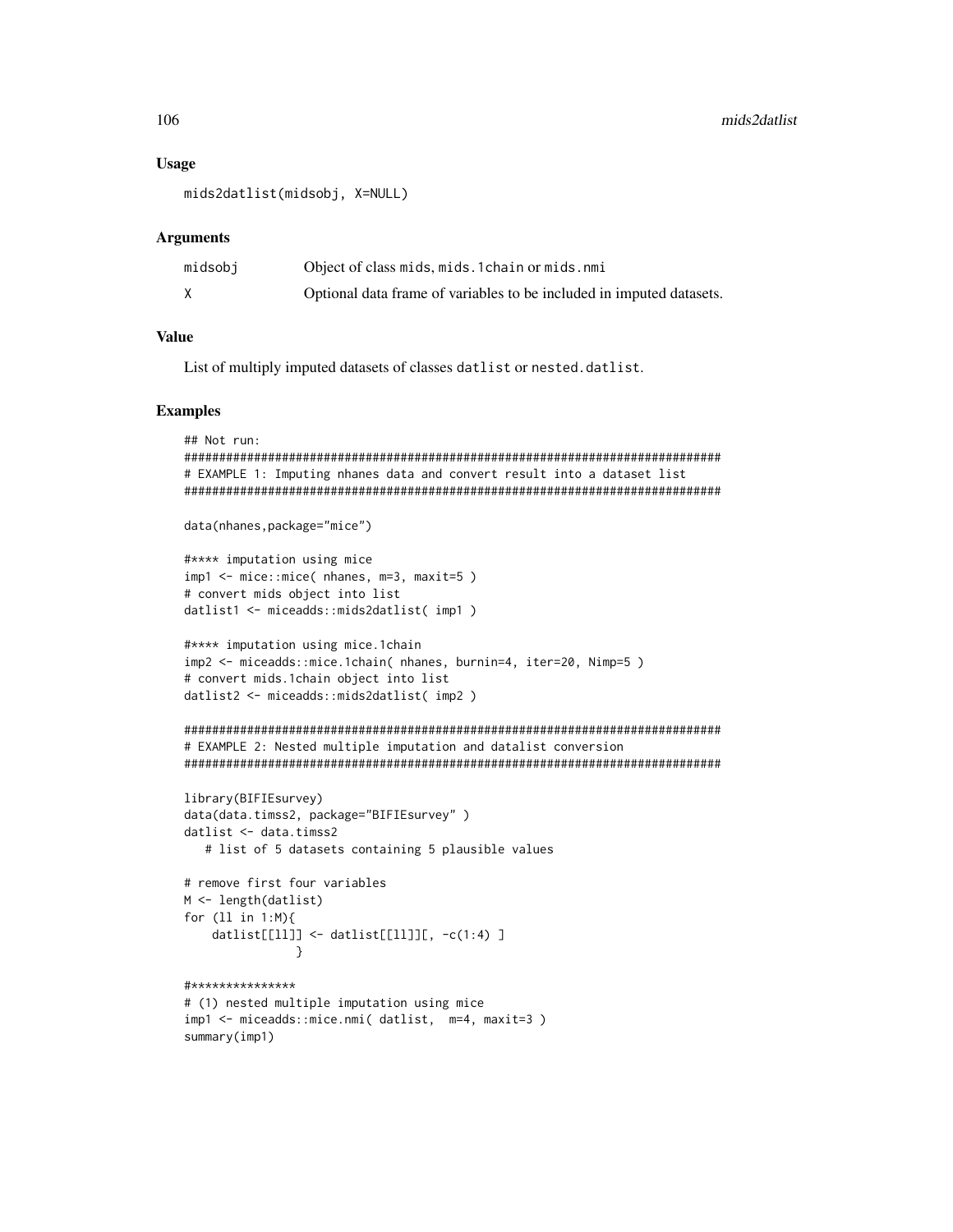## mids2mlwin

```
#***************
# (2) nested multiple imputation using mice.1chain
imp2 <- miceadds::mice.nmi( datlist, Nimp=4, burnin=10,iter=22, type="mice.1chain")
summary(imp2)
#**************
# conversion into a datalist
datlist.i1 <- miceadds::mids2datlist( imp1)
datlist.i2 <- miceadds::mids2datlist( imp2)
# EXAMPLE 3: mids object conversion and inclusion of further variables
data(data.ma05)
dat <- data.ma05
# imputation
resp < - \text{dat}[ , - c(1:2) ]imp <- mice::mice( resp, imputationMethod="norm", maxit=2, m=3)
# convert mids object into datalist
datlist0 <- miceadds::mids2datlist( imp )
# convert mids object into datalist and include some id variables
datlist1 <- miceadds::mids2datlist( imp, X=dat[,c(1,2) ])
## End(Not run)
```
mids2mlwin Export mids object to MLwiN

#### Description

Converts a mids object into a format recognized by the multilevel software MLwiN.

#### **Usage**

```
mids2mlwin(imp, file.prefix, path=getwd(), sep=" ", dec=".", silent=FALSE,
  X=NULL)
```
## **Arguments**

| imp         | The imp argument is an object of class mids, typically produced by the mice()<br>function.                                      |
|-------------|---------------------------------------------------------------------------------------------------------------------------------|
| file.prefix | A character string describing the prefix of the output data files.                                                              |
| path        | A character string containing the path of the output file. By default, files are<br>written to the current R working directory. |
| sep         | The separator between the data fields.                                                                                          |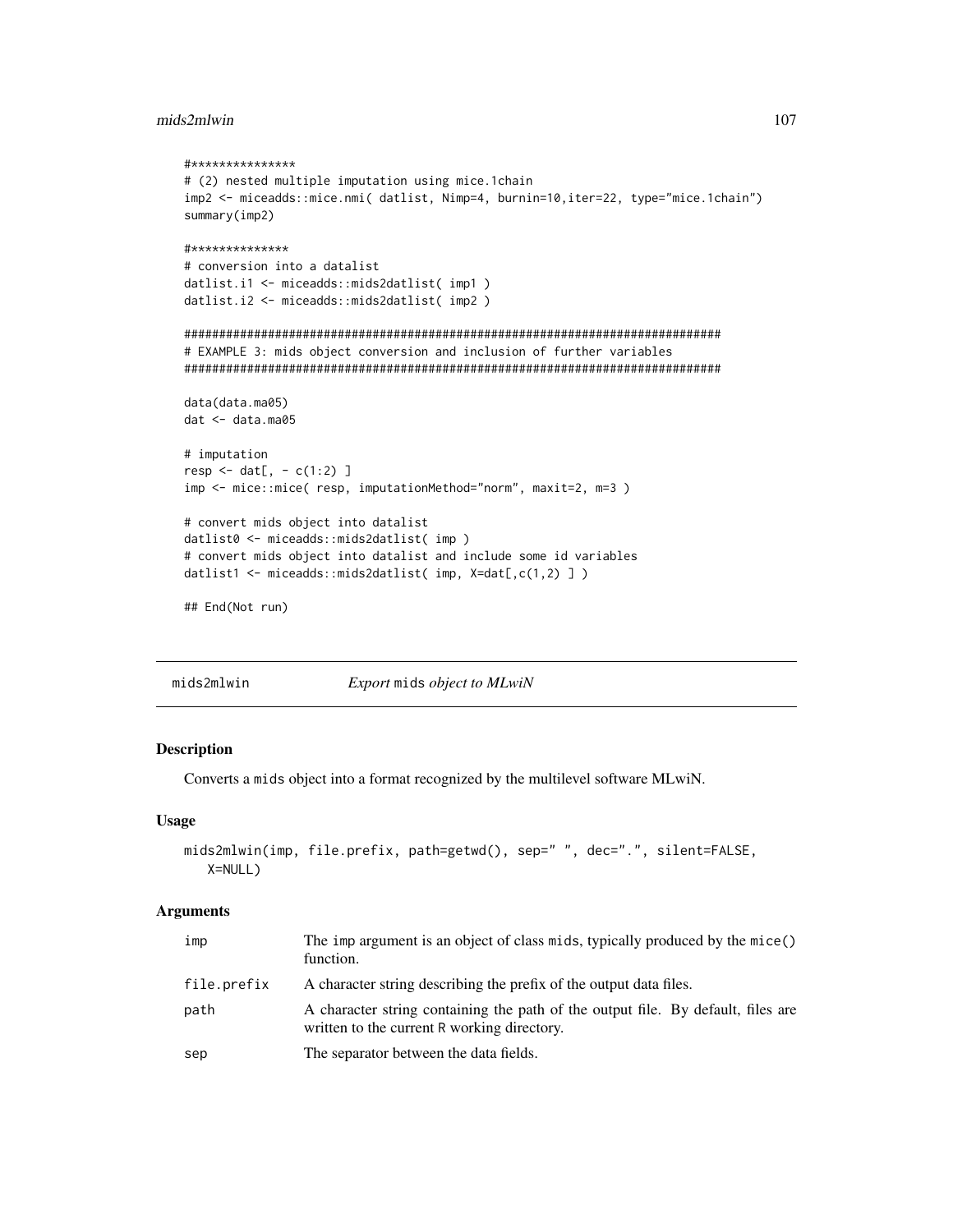| dec    | The decimal separator for numerical data.                                |
|--------|--------------------------------------------------------------------------|
| silent | A logical flag stating whether the names of the files should be printed. |
|        | Optional data frame of variables to be included in imputed datasets.     |

# Value

The return value is NULL.

# Author(s)

Thorsten Henke

# Examples

```
## Not run:
# imputation nhanes data
data(nhanes)
imp <- mice::mice(nhanes)
# write files to MLwiN
mids2mlwin(imp, file.prefix="nhanes" )
```
## End(Not run)

mi\_dstat *Cohen's d Effect Size for Missingness Indicators*

# Description

Computes Cohen's d effect size indicating whether missingness on a variable is related to other variables (covariates).

## Usage

```
mi_dstat(dat)
```
# Arguments

dat Data frame

# Value

A matrix. Missingness indicators refer to rows and covariates to columns.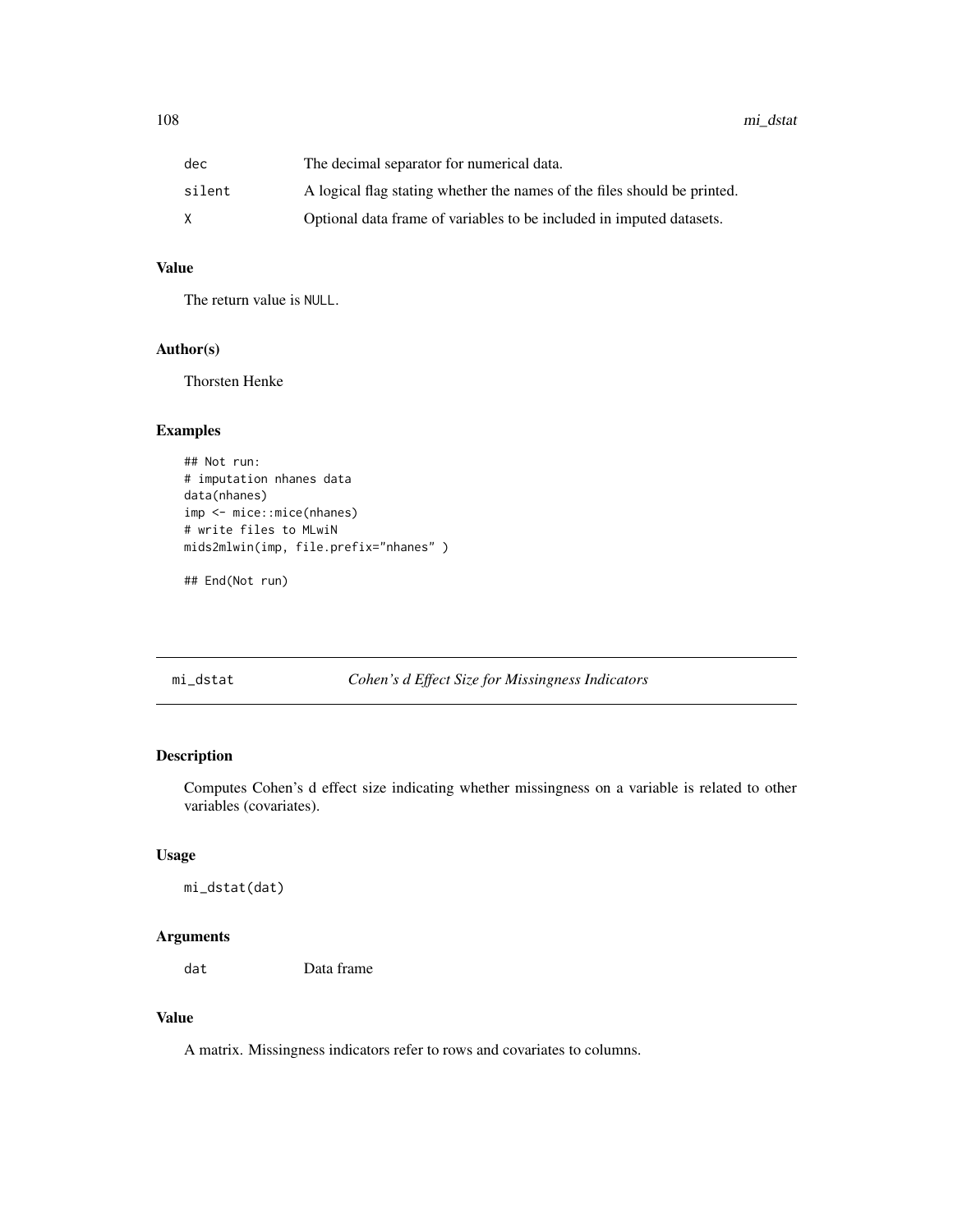#### ml\_mcmc

#### **Examples**

```
# EXAMPLE 1: d effect size for missingness indicators data.ma01
data(data.ma01)
dat < - data.mac01# compute d effect sizes
md <- miceadds::mi_dstat(dat)
round(md, 3)
```
 $ml$ \_mcmc

**MCMC** Estimation for Mixed Effects Model

#### **Description**

Fits a mixed effects model via MCMC. The outcome can be normally distributed or ordinal (Goldstein, 2011; Goldstein, Carpenter, Kenward & Levin, 2009).

ml\_mcmc(formula, data, iter=3000, burnin=500, print\_iter=100, outcome="normal",

#### **Usage**

```
nu0=NULL, s0=1, inits_lme4=TRUE, thresh_fac=5.8)
## S3 method for class 'ml mcmc'
summary(object, digits=4, file=NULL, ...)
## S3 method for class 'ml_mcmc'
plot(x, ask=True, ...)## S3 method for class 'ml_mcmc'
\text{coef}(\text{object}, \ldots)## S3 method for class 'ml_mcmc'
vcov(object, ...)ml_mcmc_fit(y, X, Z_list, beta, Psi_list, sigma2, alpha, u_list, idcluster_list,
   onlyintercept_list, ncluster_list, sigma2_nu0, sigma2_sigma2_0, psi_nu0_list,
   psi_S0_list, est_sigma2, est_probit, parameter_index, est_parameter, npar, iter,
   save_iter, verbose=TRUE, print_iter=500, parnames0=NULL, K=9999, est_thresh=FALSE,
    thresh_fac=5.8, parm_summary=TRUE)
## exported Rcpp functions
miceadds_rcpp_ml_mcmc_sample_beta(xtx_inv, X, Z_list, y, u_list, idcluster_list, sigma2,
     onlyintercept_list, NR)
miceadds_rcpp_ml_mcmc_sample_u(X, beta, Z_list, y, ztz_list, idcluster_list,
```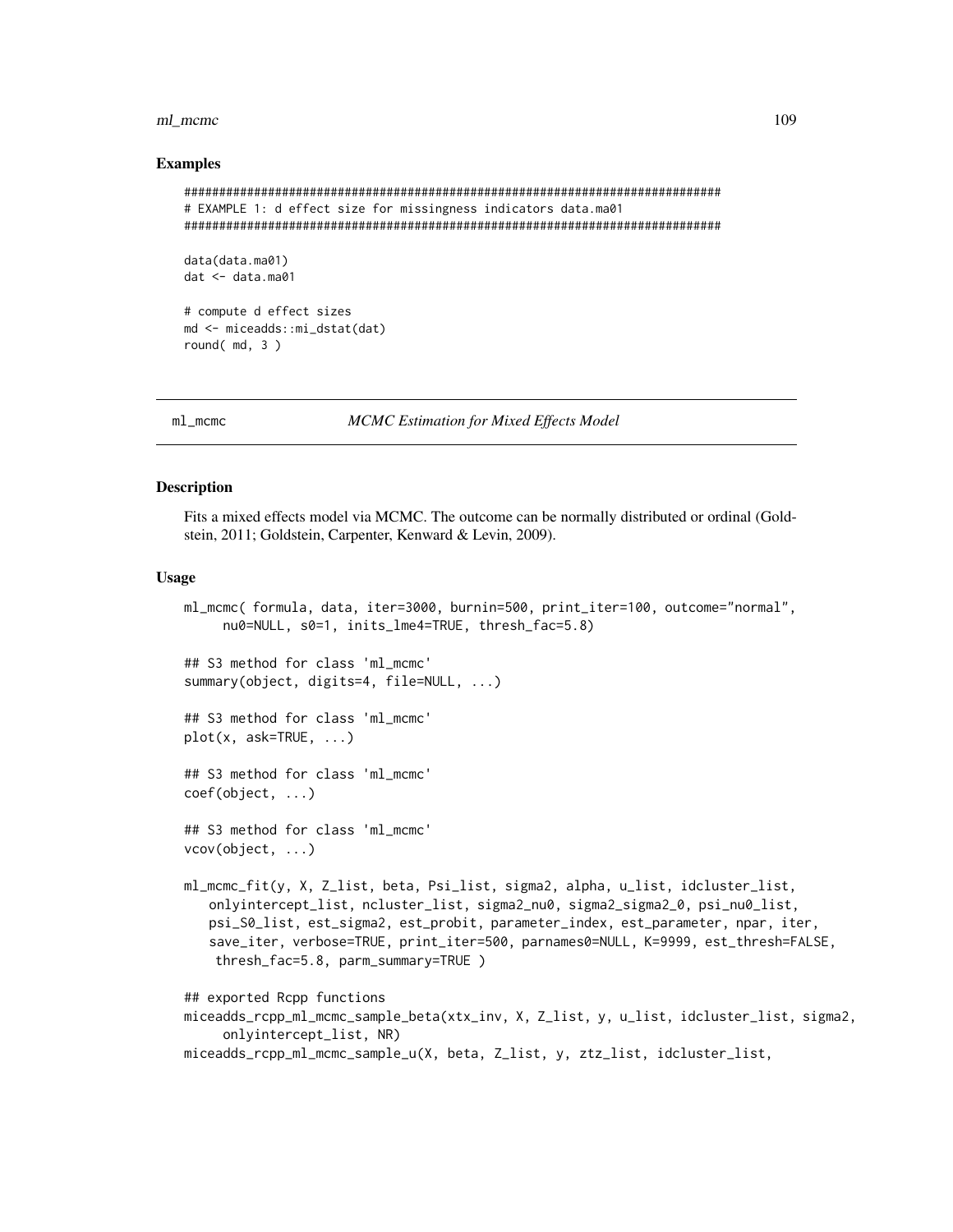```
ncluster_list, sigma2, Psi_list, onlyintercept_list, NR, u0_list)
miceadds_rcpp_ml_mcmc_sample_psi(u_list, nu0_list, S0_list, NR)
miceadds_rcpp_ml_mcmc_sample_sigma2(y, X, beta, Z_list, u_list, idcluster_list,
     onlyintercept_list, nu0, sigma2_0, NR)
miceadds_rcpp_ml_mcmc_sample_latent_probit(X, beta, Z_list, u_list, idcluster_list, NR,
     y_int, alpha, minval, maxval)
miceadds_rcpp_ml_mcmc_sample_thresholds(X, beta, Z_list, u_list, idcluster_list, NR, K,
     alpha, sd_proposal, y_int)
miceadds_rcpp_ml_mcmc_predict_fixed_random(X, beta, Z_list, u_list, idcluster_list, NR)
miceadds_rcpp_ml_mcmc_predict_random_list(Z_list, u_list, idcluster_list, NR, N)
miceadds_rcpp_ml_mcmc_predict_random(Z, u, idcluster)
miceadds_rcpp_ml_mcmc_predict_fixed(X, beta)
miceadds_rcpp_ml_mcmc_subtract_fixed(y, X, beta)
miceadds_rcpp_ml_mcmc_subtract_random(y, Z, u, idcluster, onlyintercept)
miceadds_rcpp_ml_mcmc_compute_ztz(Z, idcluster, ncluster)
miceadds_rcpp_ml_mcmc_compute_xtx(X)
miceadds_rcpp_ml_mcmc_probit_category_prob(y_int, alpha, mu1, use_log)
miceadds_rcpp_pnorm(x, mu, sigma)
miceadds_rcpp_qnorm(x, mu, sigma)
miceadds_rcpp_rtnorm(mu, sigma, lower, upper)
```
#### Arguments

| formula    | An R formula in Ime4-like specification                                                                                 |
|------------|-------------------------------------------------------------------------------------------------------------------------|
| data       | Data frame                                                                                                              |
| iter       | Number of iterations                                                                                                    |
| burnin     | Number of burnin iterations                                                                                             |
| print_iter | Integer indicating that every print_iterth iteration progress should be dis-<br>played                                  |
| outcome    | Outcome distribution: "normal" or "probit"                                                                              |
| nu0        | Prior sample size                                                                                                       |
| $s\theta$  | Prior guess for variance                                                                                                |
| inits_lme4 | Logical indicating whether initial values should be obtained from fitting the<br>model in the <b>lme4</b> package       |
| thresh_fac | Factor for proposal variance for estimating thresholds which is determined as<br>thresh_fac/ $N$ (5.8/ $N$ as default). |
| object     | Object of class m1_mcmc                                                                                                 |
| digits     | Number of digits after decimal used for printing                                                                        |
| file       | Optional file name                                                                                                      |
| $\ddots$   | Further arguments to be passed                                                                                          |
| x          | Object of class m1_mcmc                                                                                                 |
| ask        | Logical indicating whether display of the next plot should be requested via click-<br>ing                               |
| У          | Outcome vector                                                                                                          |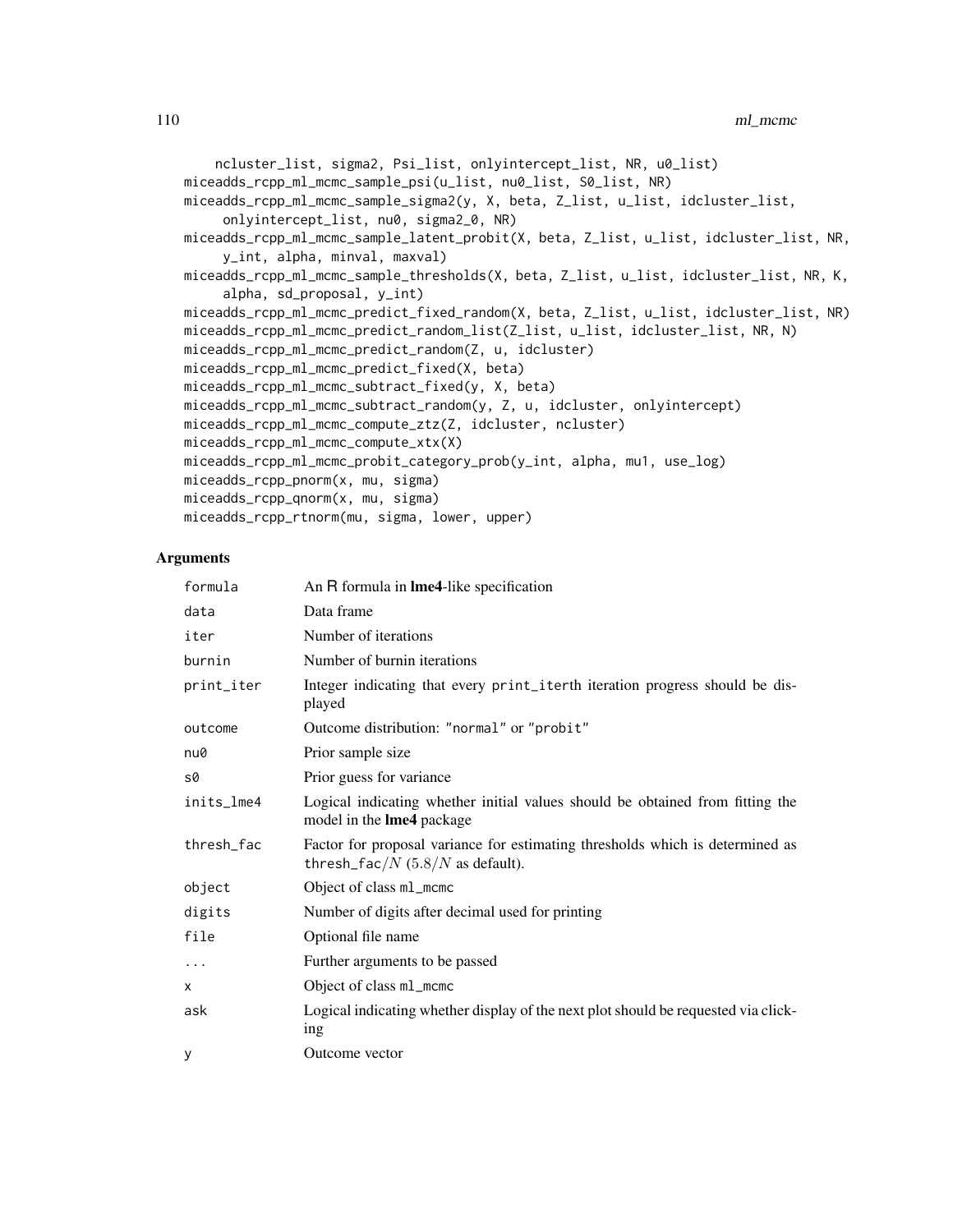#### ml\_mcmc 111

| X                  | Design matrix fixed effects                                                                                |
|--------------------|------------------------------------------------------------------------------------------------------------|
| Z_list             | Design matrices random effects                                                                             |
| beta               | Initial vector fixed coefficients                                                                          |
| Psi_list           | Initial covariance matrices random effects                                                                 |
| sigma2             | Initial residual covariance matrix                                                                         |
| alpha              | Vector of thresholds                                                                                       |
| u_list             | List with initial values for random effects                                                                |
| onlyintercept_list | idcluster_list List with cluster identifiers for random effects                                            |
|                    | List of logicals indicating whether only random intercepts are used for a corre-<br>sponding random effect |
| ncluster_list      | List containing number of clusters for each random effect                                                  |
| sigma2_nu0         | Prior sample size residual variance                                                                        |
| sigma2_sigma2_0    |                                                                                                            |
|                    | Prior guess residual variance                                                                              |
| psi_nu0_list       | List of prior sample sizes for covariance matrices of random effects                                       |
| psi_S0_list        | List of prior guesses for covariance matrices of random effects                                            |
| est_sigma2         | Logical indicating whether residual variance should be estimated                                           |
| est_probit         | Logical indicating whether probit model for ordinal outcomes should be esti-<br>mated                      |
| parameter_index    |                                                                                                            |
|                    | List containing integers for saving parameters                                                             |
| est_parameter      | List of logicals indicating which parameter type should be estimated                                       |
| npar               | Number of parameters                                                                                       |
| save_iter          | Vector indicating which iterations should be used                                                          |
| verbose            | Logical indicating whether progress should be displayed                                                    |
| parnames0          | Optional vector of parameter names                                                                         |
| К                  | Number of categories                                                                                       |
| est_thresh         | Logical indicating whether thresholds should be estimated                                                  |
| parm_summary       | Logical indicating whether a parameter summary table should be computed                                    |
| xtx_inv            | Matrix                                                                                                     |
| NR.                | Integer                                                                                                    |
| ztz_list           | List containing design matrices for random effects                                                         |
| u0_list            | List containing random effects                                                                             |
| nu0_list           | List with prior sample sizes                                                                               |
| S0_list            | List with prior guesses                                                                                    |
| sigma2_0           | Numeric                                                                                                    |
| $y$ _int           | Integer vector                                                                                             |
| minval             | Numeric                                                                                                    |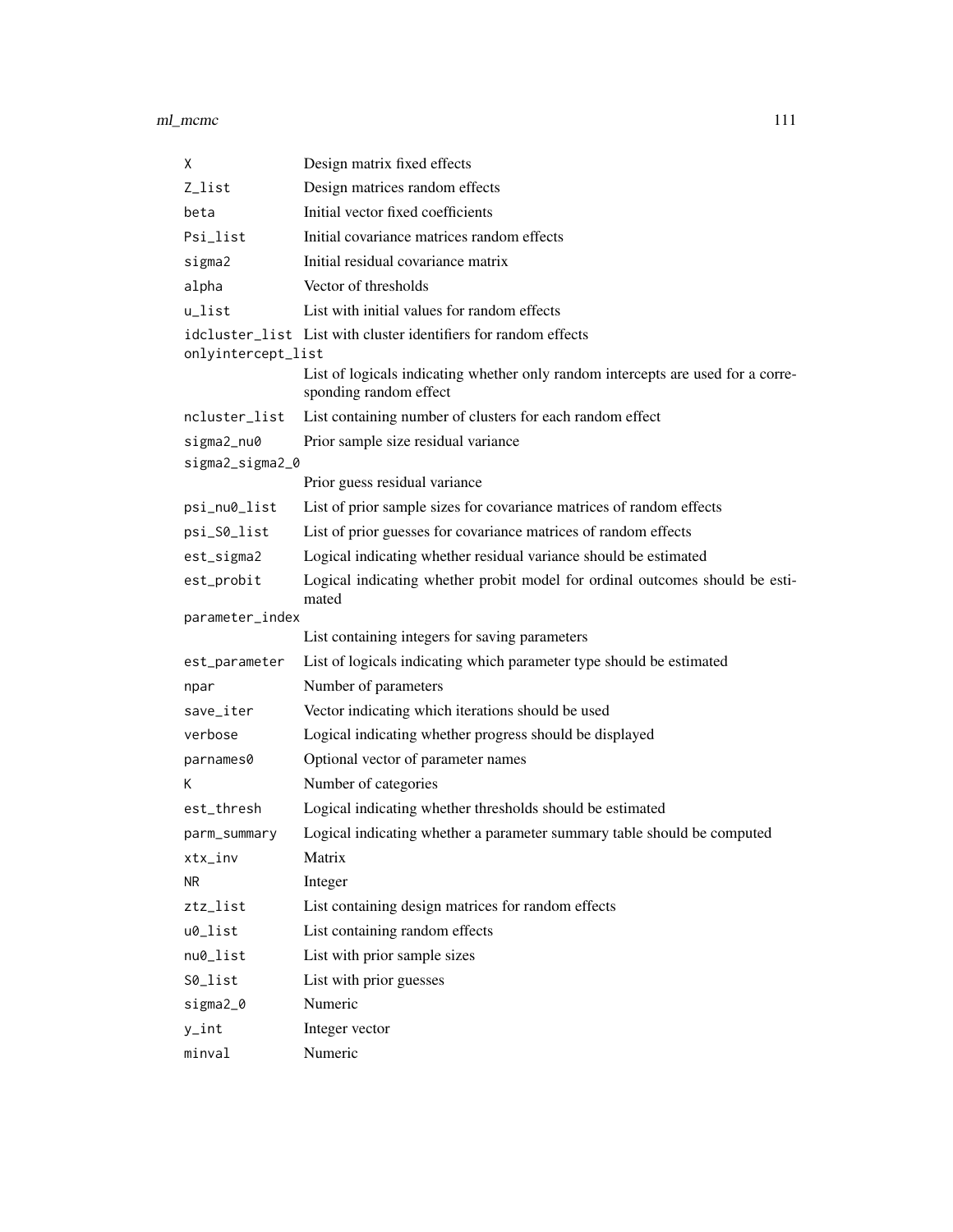| maxval        | Numeric                          |
|---------------|----------------------------------|
| sd_proposal   | Numeric vector                   |
| Ν             | Integer                          |
| Ζ             | Matrix                           |
| u             | Matrix containing random effects |
| idcluster     | Integer vector                   |
| onlyintercept | Logical                          |
| ncluster      | Integer                          |
| mu1           | Vector                           |
| use_log       | Logical                          |
| mu            | Vector                           |
| sigma         | Numeric                          |
| lower         | Vector                           |
| upper         | Vector                           |

## Details

Fits a linear mixed effects model  $y = Xbeta + Zu + e$  with MCMC sampling. In case of ordinal data, the ordinal variable  $y$  is replaced by an underlying latent normally distributed variable  $y^*$  and the residual variance is fixed to 1.

## Value

List with following entries (selection)

sampled\_values Sampled values par\_summary Parameter summary

## References

Goldstein, H. (2011). *Multilevel statistical models*. New York: Wiley.

Goldstein, H., Carpenter, J., Kenward, M., & Levin, K. (2009). Multilevel models with multivariate mixed response types. *Statistical Modelling, 9*(3), 173-197.

## See Also

See also the MCMCglmm package for MCMC estimation and the lme4 package for maximum likelihood estimation.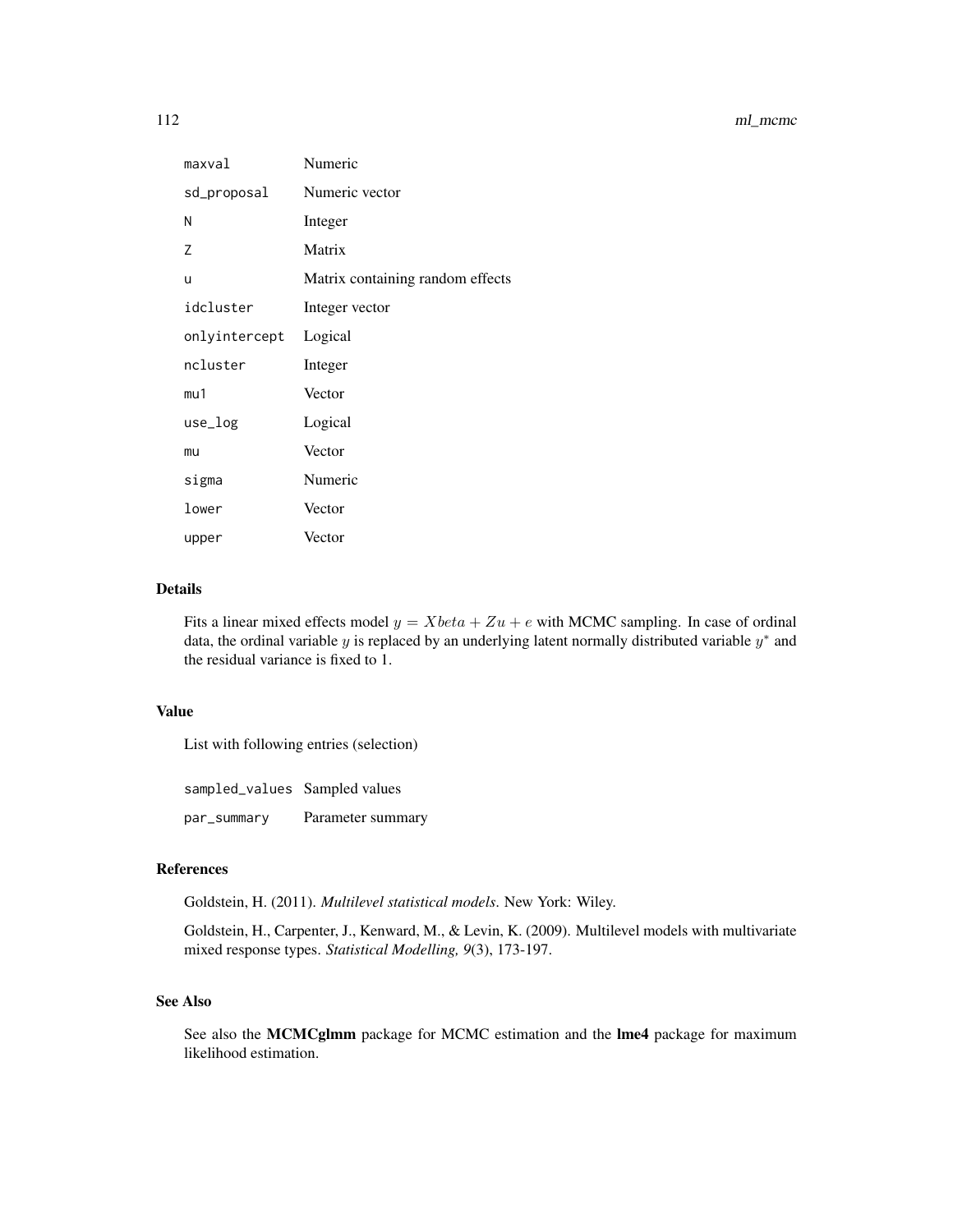#### ml mcmc

```
## Not run:
# EXAMPLE 1: Multilevel model continuous data
library(lme4)
#*** simulate data
set.seed(9097)
# number of clusters and units within clusters
K < -150n \le -15iccx \leftarrow .2idcluster \leq rep( 1:K, each=n )
w \leftarrow stats:: rnorm(K)
x \leq rep(\text{stats::rnorm}(\text{K}, \text{sd=sqrt}(\text{iccx})), each=n) +
             stats::rnorm( n*K, sd=sqrt( 1 - iccx ))
X \le data.frame(int=1, "x"=x, xaggr=miceadds::gm(x, idcluster),
      w = rep(w, each=n)X \leftarrow \text{as_matrix}(X)Sigma \le diag(c(2, .5))
u <- MASS::mvrnorm( K, mu=c(0,0), Sigma=Sigma )
beta <- c(0, .3, .7, 1)
Z \leq X[, C("int", "x")]
ypred <- as.matrix(X) %*% beta + rowSums(Z \times u[ idcluster, ])
y \le y y y wheel [0, 1] + stats:: rnorm(n*K, sd=1)
data \leftarrow as.data-frame(X)data$idcluster <- idcluster
data <- y#*** estimate mixed effects model with miceadds::ml_mcmc() function
formula <- y \sim x + miceadds::gm(x, idcluster) + w + (1 + x | idcluster)
mod1 <- miceadds::ml_mcmc( formula, data)
plot(mod1)
summary(mod1)
#*** compare results with lme4 package
mod2 <- lme4::lmer(formula, data=data)
summary(mod2)
# EXAMPLE 2: Multilevel model for ordinal outcome
#*** simulate data
set.seed(456)
# number of clusters and units within cluster
K < -500n < -10iccx \leftarrow .2
```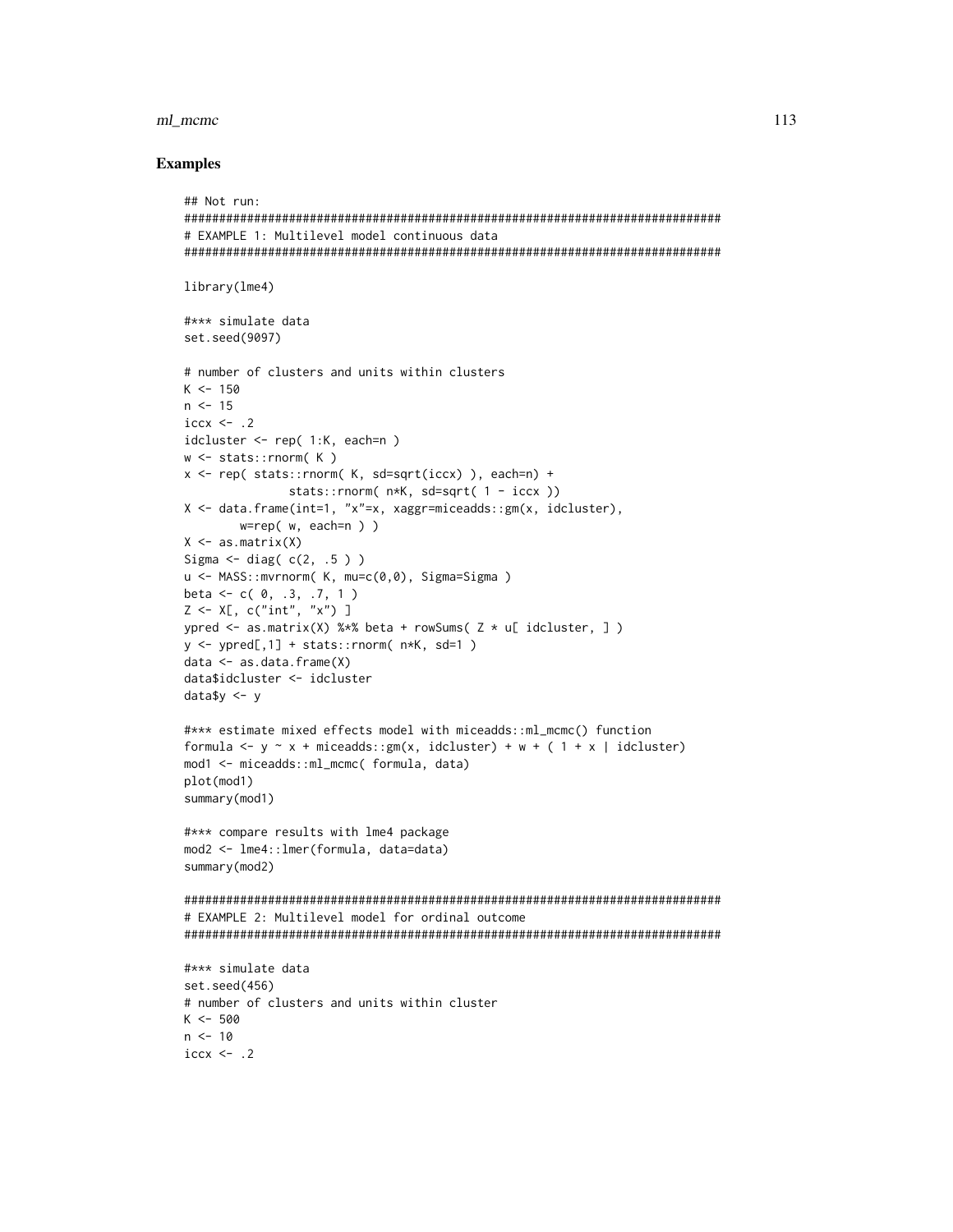```
idcluster <- rep( 1:K, each=n )
w \leftarrow \text{rnorm}(\ K)x <- rep( stats::rnorm( K, sd=sqrt(iccx)), each=n) +
                  stats::rnorm( n*K, sd=sqrt( 1 - iccx ))
X <- data.frame("int"=1, "x"=x, "xaggr"=miceadds::gm(x, idcluster),
        w=rep( w, each=n ) )
X \leftarrow as.matrix(X)u <- matrix( stats::rnorm(K, sd=sqrt(.5) ), ncol=1)
beta <- c( 0, .3, .7, 1 )
Z \leftarrow X[, C("int")]
ypred \leq as.matrix(X) %*% beta + Z * u[ idcluster, ]
y <- ypred[,1] + stats::rnorm( n*K, sd=1 )
data <- as.data.frame(X)
data$idcluster <- idcluster
alpha <- c(-Inf, -.4, 0, 1.7, Inf)
data$y <- cut( y, breaks=alpha, labels=FALSE ) - 1
#*** estimate model
formula <- y ~ miceadds::cwc(x, idcluster) + miceadds::gm(x, idcluster) + w + ( 1 | idcluster)
mod <- miceadds::ml_mcmc( formula, data, iter=2000, burnin=500, outcome="probit",
                inits_lme4=FALSE)
summary(mod)
plot(mod)
## End(Not run)
```
NestedImputationList *Functions for Analysis of Nested Multiply Imputed Datasets*

#### <span id="page-113-0"></span>**Description**

The function NestedImputationList takes a list of lists of datasets and converts this into an object of class NestedImputationList.

Statistical models can be estimated with the function [with.NestedImputationList](#page-155-0).

The [mitools::MIcombine](#page-0-0) method can be used for objects of class NestedImputationResultList which are the output of [with.NestedImputationList](#page-155-0).

#### Usage

```
NestedImputationList( datasets )
```
## S3 method for class 'NestedImputationList'  $print(x, \ldots)$ ## S3 method for class 'NestedImputationResultList'

MIcombine(results, ...)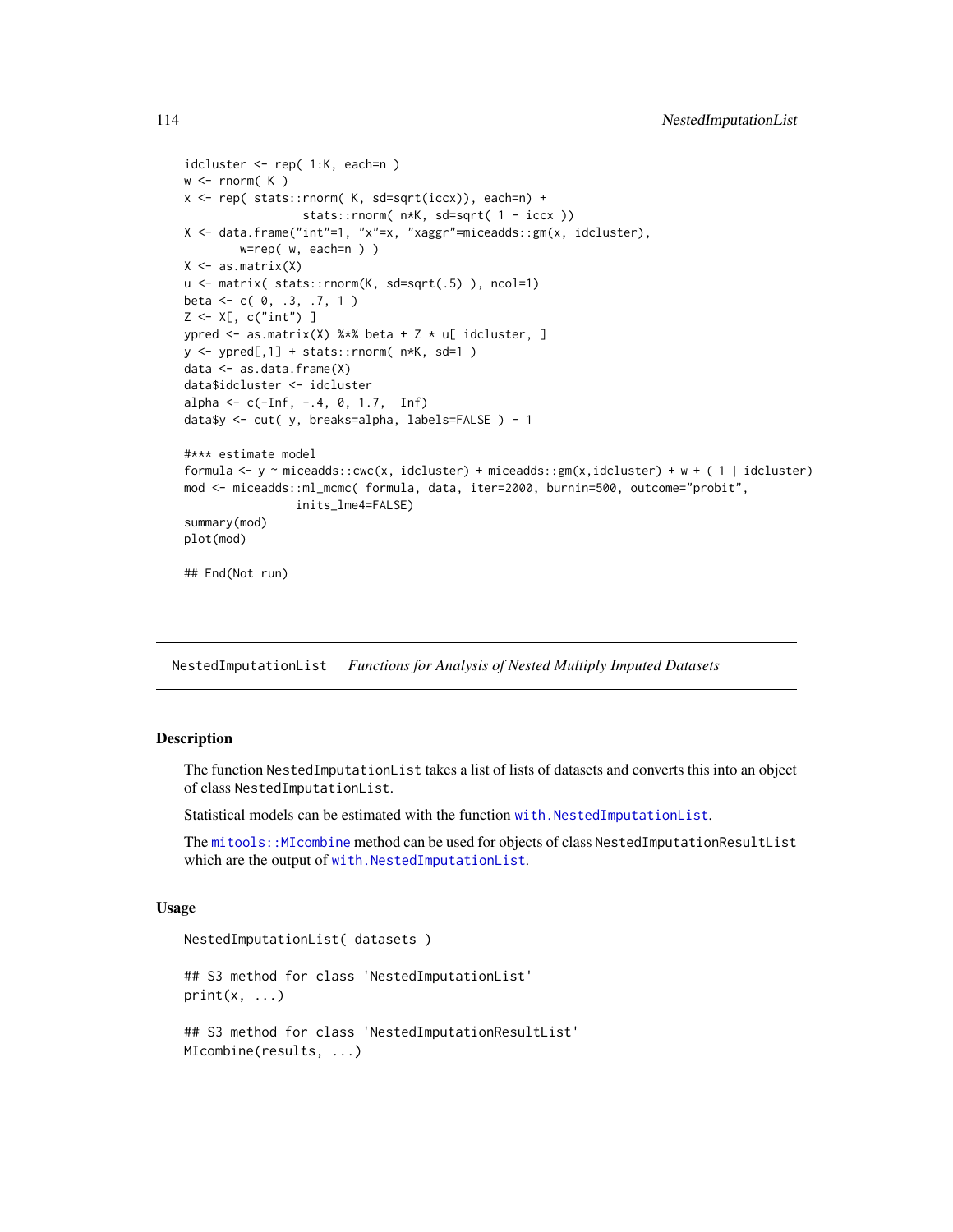#### **Arguments**

| datasets                | List of lists of datasets which are created by nested multiple imputation. |
|-------------------------|----------------------------------------------------------------------------|
| $\mathsf{X}$            | Object of class NestedImputationResultsList                                |
| results                 | Object of class NestedImputationResultsList                                |
| $\cdot$ $\cdot$ $\cdot$ | Further arguments to be passed.                                            |

## **Value**

Function NestedImputationList: Object of class NestedImputationList. Function MIcombine. NestedImputationList: Object of class mipo.nmi.

#### **See Also**

with.NestedImputationList,within.NestedImputationList,pool.mids.nmi,NMIcombine

#### **Examples**

```
## Not run:
# EXAMPLE 1: Nested multiple imputation and conversion into an object of class
#NestedImputationList
library(BIFIEsurvey)
data(data.timss2, package="BIFIEsurvey")
datlist <- data.timss2
# remove first four variables
M \leftarrow length(datlist)
for (11 in 1:M){
   datlist[[11]] <- datlist[[11]][, -c(1:4) ]
             \mathcal{L}# nested multiple imputation using mice
imp1 <- miceadds::mice.nmi( datlist, m=3, maxit=2)
summary(imp1)
# create object of class NestedImputationList
datlist1 <- miceadds::mids2datlist( imp1)
datlist1 <- miceadds::NestedImputationList( datlist1)
# estimate linear model using with
res1 <- with( datlist1, stats:: lm( ASMMAT ~ female + migrant ) )
# pool results
mres1 <- mitools::MIcombine( res1 )
summary(mres1)
coef(mres1)
vcov(mres1)
```
## End(Not run)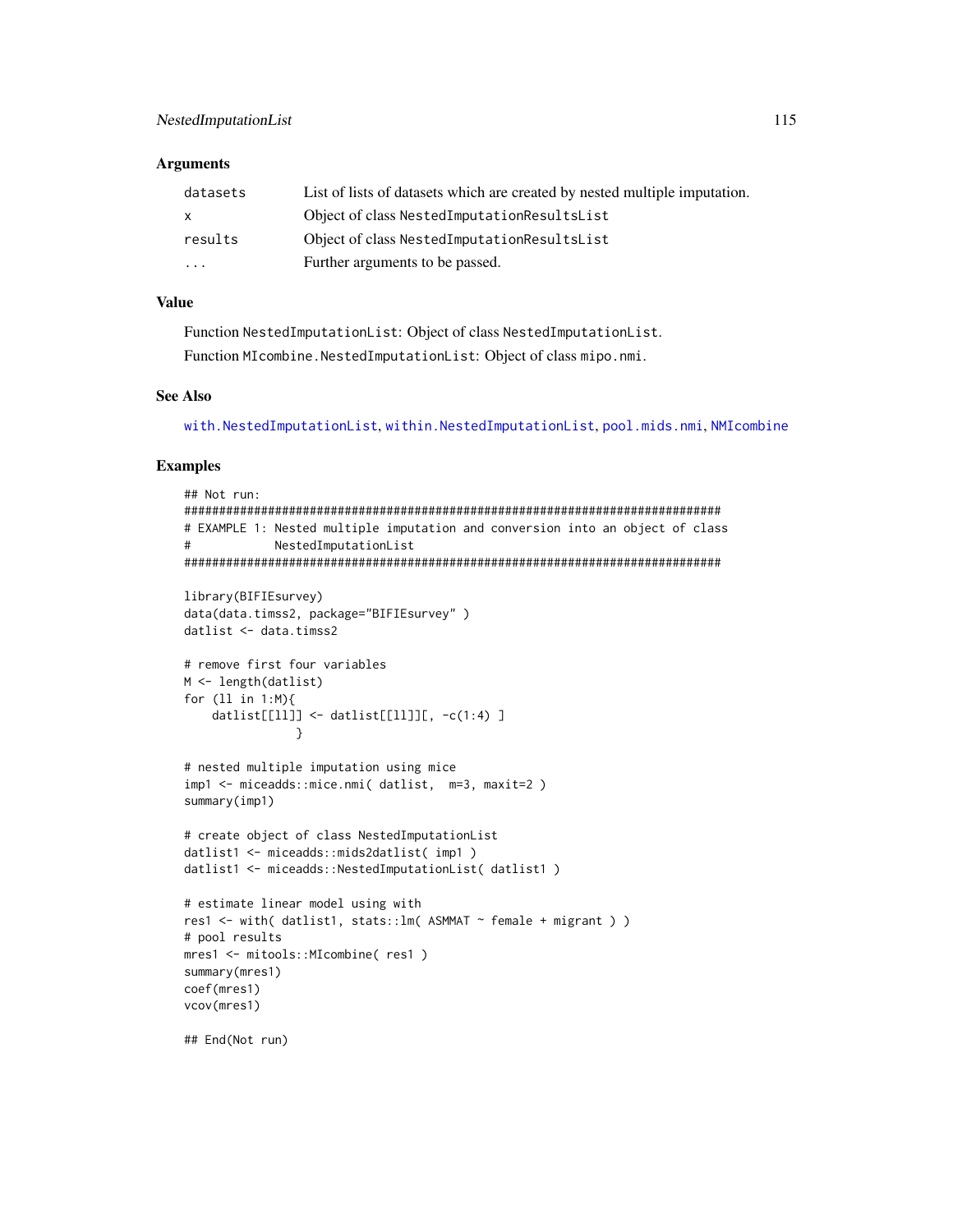## Description

Converts a nested list into a list (and vice versa).

## Usage

```
nestedList2List(nestedList)
```

```
List2nestedList(List, N_between, N_within=NULL, loop_within=TRUE)
```
### Arguments

| nestedList  | A nested list                                                             |
|-------------|---------------------------------------------------------------------------|
| List        | A list                                                                    |
| N between   | Number of between list elements                                           |
| N within    | Number of within list elements                                            |
| loop_within | Optional logical indicating whether looping should start from within list |

## Value

A list or a nested list

```
#############################################################################
# EXAMPLE 1: List conversions using a small example
#############################################################################
# define a nestedList
nestedList <- as.list(1:3)
nestedList[[1]] <- as.list( 2:4 )
nestedList[[2]] <- as.list( 34 )
nestedList[[3]] <- as.list( 4:9 )
# convert a nested list into a list
v2 <- miceadds::nestedList2List( nestedList)
## reconvert list v2 into a nested list, looping within first
v3 <- miceadds::List2nestedList(v2, N_between=5)
# looping between first
v4 <- miceadds::List2nestedList(v2, N_between=5, loop_within=FALSE)
```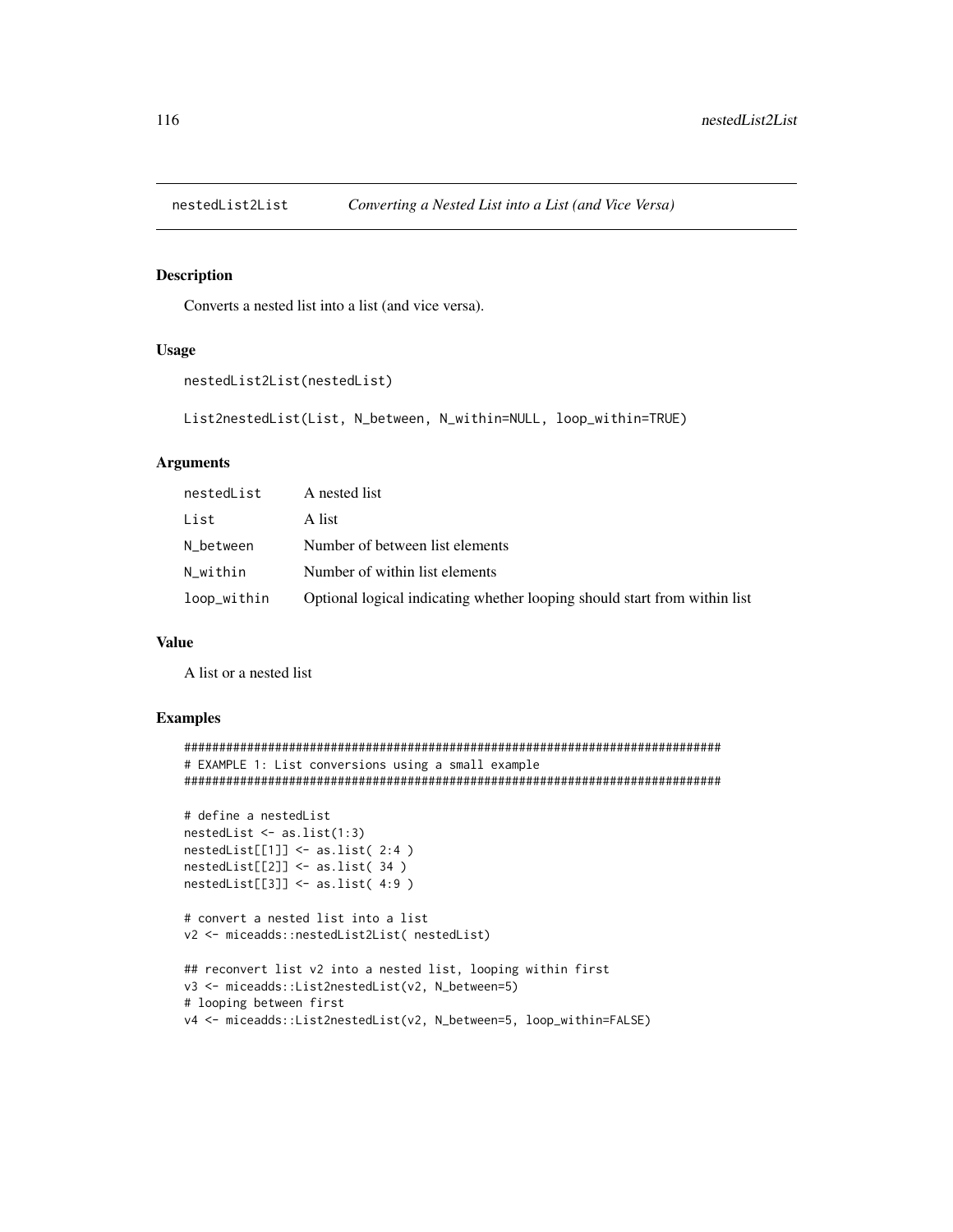## Description

Performs a Wald test for nested multiply imputed datasets (NMIwaldtest) and ordinary multiply imputed datasets (MIwaldtest), see Reiter and Raghanuthan (2007). The correspondent statistic is also called the  $D_1$  statistic.

The function create.designMatrices.waldtest is a helper function for the creation of design matrices.

#### Usage

NMIwaldtest(qhat, u, Cdes=NULL, rdes=NULL, testnull=NULL) MIwaldtest(qhat, u, Cdes=NULL, rdes=NULL, testnull=NULL) ## S3 method for class 'NMIwaldtest' summary(object,digits=4,...) ## S3 method for class 'MIwaldtest' summary(object,digits=4,...)

```
create.designMatrices.waldtest( pars, k )
```
## Arguments

| qhat     | List or array of estimated parameters                                                          |
|----------|------------------------------------------------------------------------------------------------|
| u        | List or array of estimated covariance matrices of parameters                                   |
| Cdes     | Design matrix $C$ for parameter test (see Details)                                             |
| rdes     | Constant vector $r$ (see Details)                                                              |
| testnull | Vector containing names of parameters which should be tested for a parameter<br>value of zero. |
| object   | Object of class NMI wald test                                                                  |
| digits   | Number of digits after decimal for print                                                       |
| $\cdots$ | Further arguments to be passed                                                                 |
| pars     | Vector of parameter names                                                                      |
| k        | Number of linear hypotheses which should be tested                                             |

## Details

The Wald test is performed for a linear hypothesis  $C\theta = r$  for a parameter vector  $\theta$ .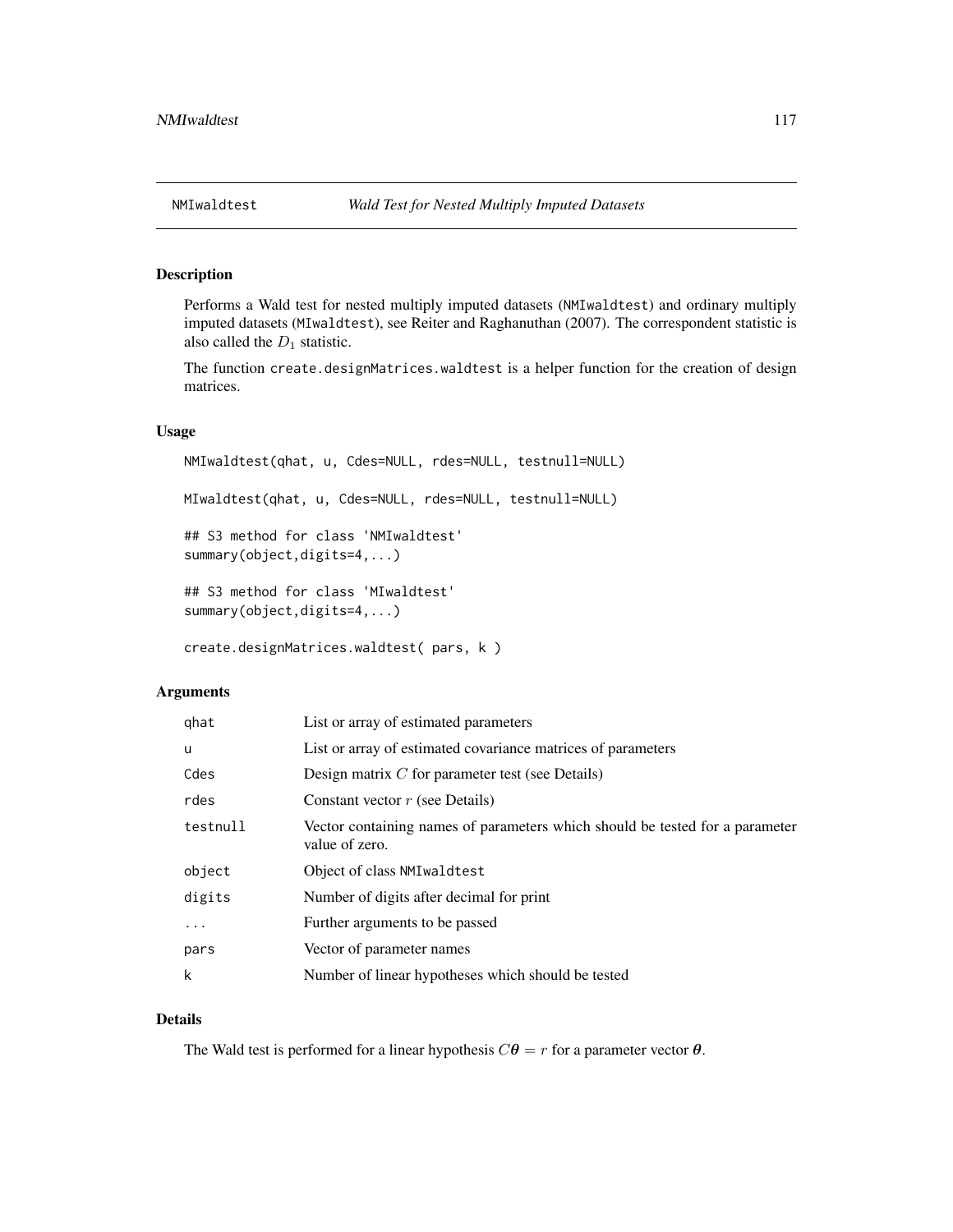## **Value**

List with following entries

| stat | Data frame with test statistic                       |
|------|------------------------------------------------------|
| ghat | Transformed parameter according to linear hypothesis |
| u    | Covariance matrix of transformed parameters          |

#### **Note**

The function create.designMatrices.waldtest is a helper function for the creation of design matrices.

## **References**

Reiter, J. P. and Raghunathan, T. E. (2007). The multiple adaptations of multiple imputation. Journal of the American Statistical Association, 102, 1462-1471.

#### **See Also**

NMIcombine

#### **Examples**

```
## Not run:
# EXAMPLE 1: Nested multiple imputation and Wald test | TIMSS data
library(BIFIEsurvey)
data(data.timss2, package="BIFIEsurvey")
datlist <- data.timss2
# remove first four variables
M \leftarrow length(datlist)
for (11 \text{ in } 1:M){
   datlist[[11]] <- datlist[[11]][, -c(1:4) ]
            \rightarrow#***************
# (1) nested multiple imputation using mice
imp1 <- miceadds::mice.nmi( datlist, m=3, maxit=2)
summary(imp1)#**** Model 1: Linear regression with interaction effects
res1 <- with( imp1, stats::lm( likesc ~ female*migrant + female*books ) )
pres1 <- miceadds::pool.mids.nmi( res1 )
summary(pres1)
# test whether both interaction effects equals zero
pars <- dimnames(pres1$qhat)[[3]]
des <- miceadds::create.designMatrices.waldtest( pars=pars, k=2)
Cdes <- des$Cdes
```
118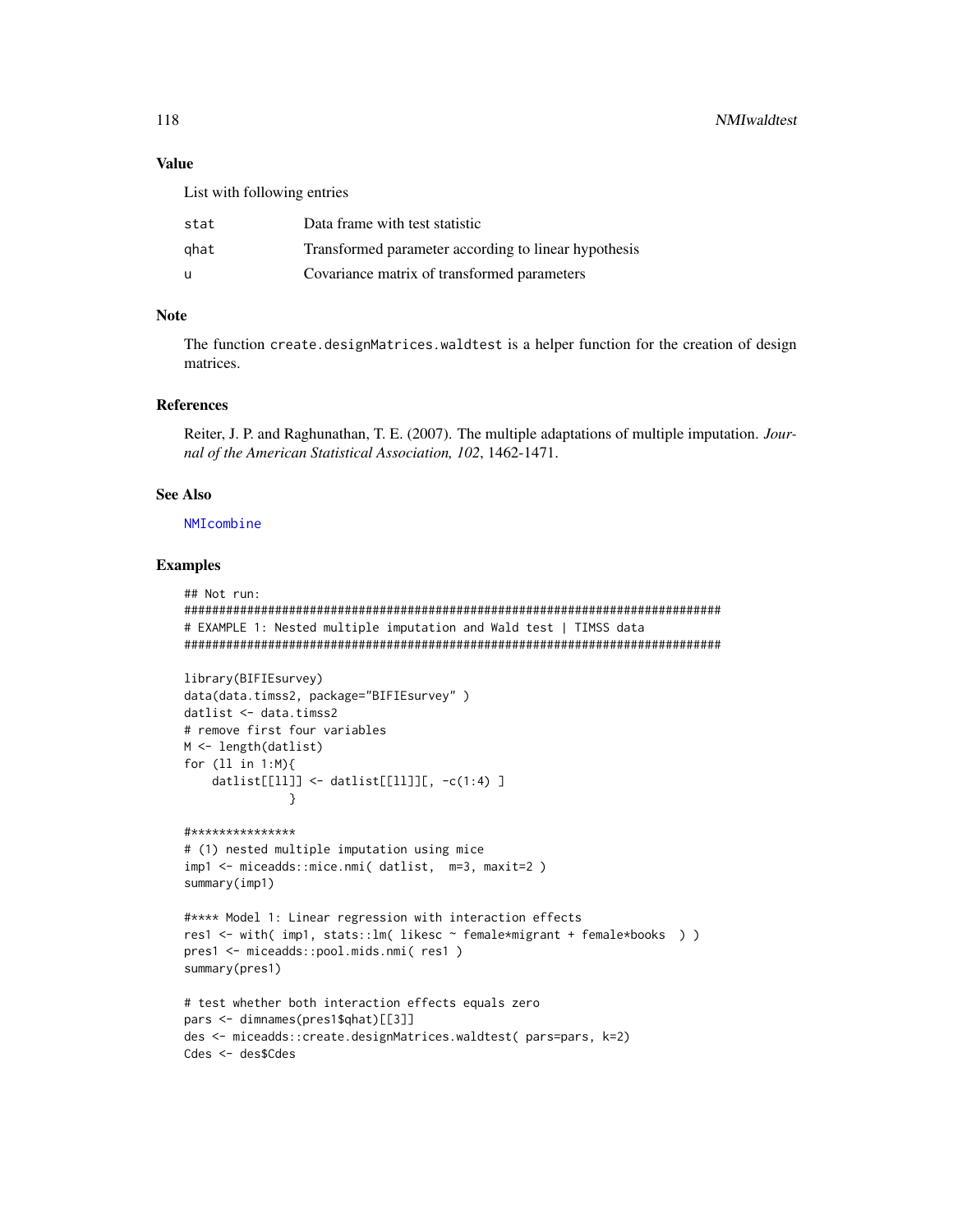#### NMIwaldtest 119

```
rdes <- des$rdes
Cdes[1, "female:migrant"] <- 1
Cdes[2, "female:books"] <- 1
wres1 <- miceadds::NMIwaldtest( qhat=pres1$qhat, u=pres1$u, Cdes=Cdes, rdes=rdes )
summary(wres1)
# a simpler specification is the use of "testnull"
testnull <- c("female:migrant", "female:books")
wres1b <- miceadds::NMIwaldtest( qhat=qhat, u=u, testnull=testnull )
summary(wres1b)
#**** Model 2: Multivariate linear regression
res2 <- with( imp1, stats::lm( cbind( ASMMAT, ASSSCI ) ~
                           0 + I(1*(female==1)) + I(1*(female==0)) ) )pres2 <- miceadds::pool.mids.nmi( res2 )
summary(pres2)
# test whether both gender differences equals -10 points
pars <- dimnames(pres2$qhat)[[3]]
  ## > pars
  ## [1] "ASMMAT:I(1 * (female==1))" "ASMMAT:I(1 * (female==0))"
  ## [3] "ASSSCI:I(1 * (female==1))" "ASSSCI:I(1 * (female==0))"
des <- miceadds::create.designMatrices.waldtest( pars=pars, k=2)
Cdes <- des$Cdes
rdes <-c(-10,-10)Cdes[1, "ASMMAT:I(1*(female==1))"] <- 1
Cdes[1, "ASMMAT:I(1*(female==0))"] <- -1
Cdes[2, "ASSSCI:I(1*(female==1))"] <- 1
Cdes[2, "ASSSCI:I(1*(female==0))"] <- -1
wres2 <- miceadds::NMIwaldtest( qhat=pres2$qhat, u=pres2$u, Cdes=Cdes, rdes=rdes )
summary(wres2)
# test only first hypothesis
wres2b <- miceadds::NMIwaldtest( qhat=pres2$qhat, u=pres2$u, Cdes=Cdes[1,,drop=FALSE],
                         rdes=rdes[1] )
summary(wres2b)
#############################################################################
# EXAMPLE 2: Multiple imputation and Wald test | TIMSS data
#############################################################################
library(BIFIEsurvey)
data(data.timss2, package="BIFIEsurvey" )
dat <- data.timss2[[1]]
dat <- dat[, - c(1:4) ]
# perform multiple imputation
imp <- mice::mice( dat, m=6, maxit=3 )
# define analysis model
res1 <- with( imp, lm( likesc ~ female*migrant + female*books ) )
```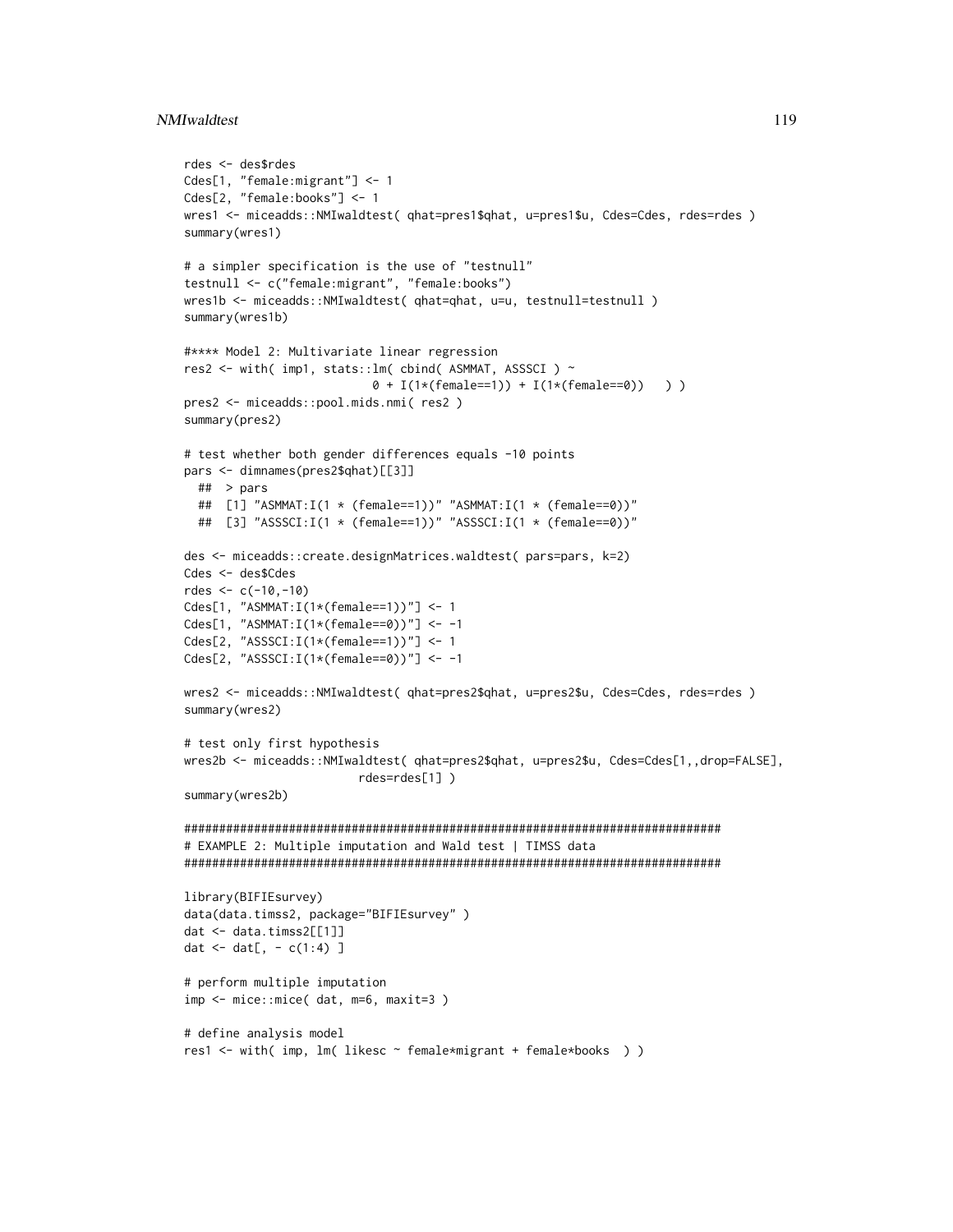```
pres1 <- mice::pool( res1 )
summary(pres1)
# Wald test for zero interaction effects
qhat <- pres1$qhat
u <- pres1$u
pars <- dimnames(pres1$qhat)[[2]]
des <- miceadds::create.designMatrices.waldtest( pars=pars, k=2)
Cdes <- des$Cdes
rdes <- des$rdes
Cdes[1, "female:migrant"] <- 1
Cdes[2, "female:books"] <- 1
# apply MIwaldtest function
wres1 <- miceadds::MIwaldtest( qhat, u, Cdes, rdes )
summary(wres1)
# use again "testnull"
testnull <- c("female:migrant", "female:books")
wres1b <- miceadds::MIwaldtest( qhat=qhat, u=u, testnull=testnull )
summary(wres1b)
#***** linear regression with cluster robust standard errors
# convert object of class mids into a list object
datlist_imp <- miceadds::mids2datlist( imp )
# define cluster
idschool <- as.numeric( substring( data.timss2[[1]]$IDSTUD, 1, 5 ) )
# linear regression
res2 <- lapply( datlist_imp, FUN=function(data){
        miceadds::lm.cluster( data=data, formula=likesc ~ female*migrant + female*books,
                            cluster=idschool ) } )
# extract parameters and covariance matrix
qhat <- lapply( res2, FUN=function(rr){ coef(rr) } )
u <- lapply( res2, FUN=function(rr){ vcov(rr) } )
# perform Wald test
wres2 <- miceadds::MIwaldtest( qhat, u, Cdes, rdes )
summary(wres2)
## End(Not run)
```
nnig\_sim *Simulation of Multivariate Linearly Related Non-Normal Variables*

#### **Description**

Simulates multivariate linearly related non-normally distributed variables (Foldnes & Olsson, 2016). For marginal distributions, skewness and (excess) kurtosis values are provided and the values are simulated according to the Fleishman power transformation (Fleishman, 1978; see [fleishman\\_sim](#page-33-0)).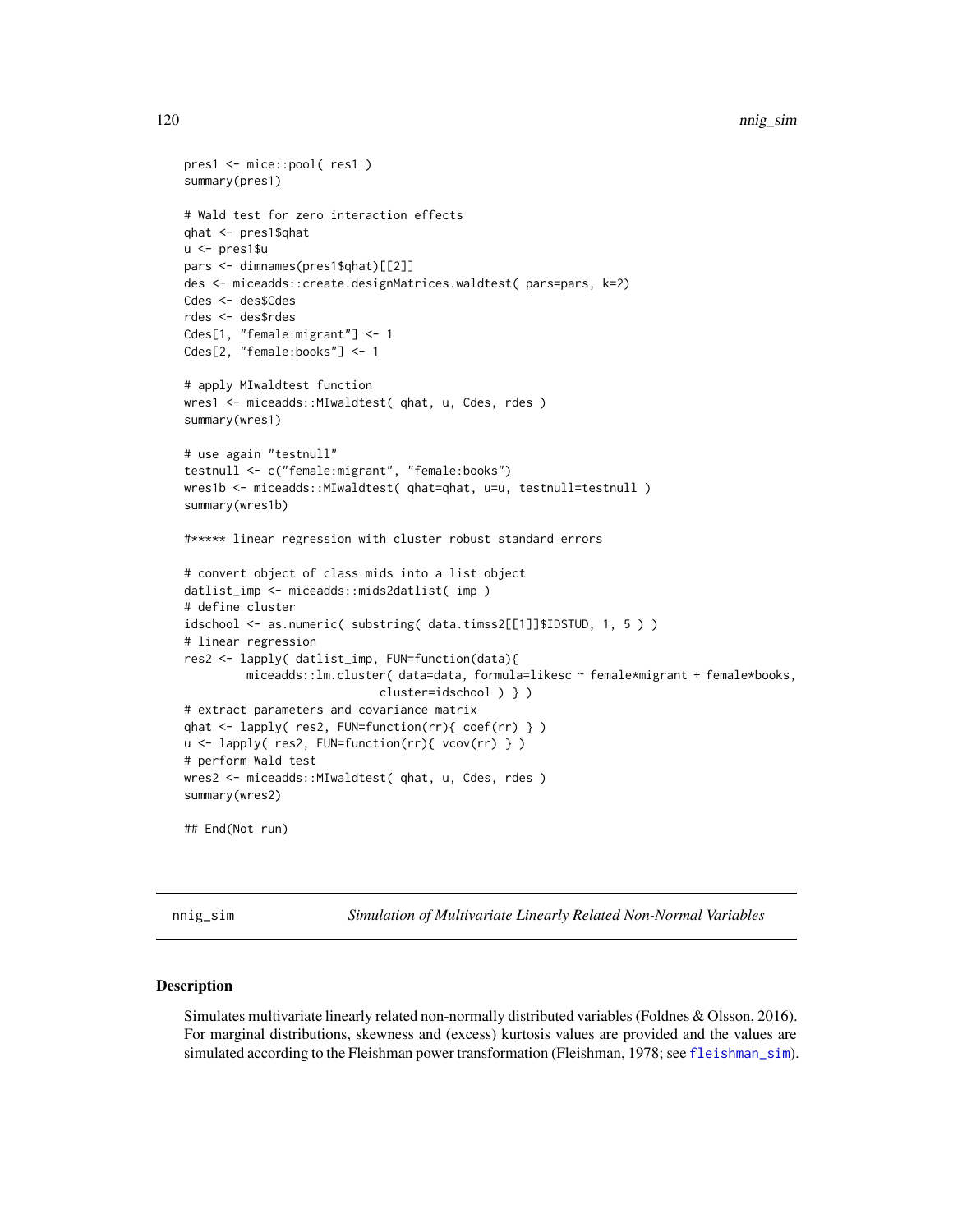The function nnig<sub>sim</sub> simulates data from a multivariate random variable Y which is related to a number of independent variables  $X$  (independent generators; Foldnes & Olsson, 2016) which are Fleishman power normally distributed. In detail, it holds that  $Y = \mu + AX$  where the covariance matrix  $Sigma$  is decomposed according to a Cholesky decomposition  $\Sigma = AA^T$ .

#### Usage

```
# determine coefficients
nnig_coef(mean=NULL, Sigma, skew, kurt)
```
# simulate values nnig\_sim(N, coef)

## Arguments

| mean  | Vector of means. The default is a vector containing zero means. |
|-------|-----------------------------------------------------------------|
| Sigma | Covariance matrix                                               |
| skew  | Vector of skewness values                                       |
| kurt  | Vector of (excess) kurtosis values                              |
| N     | Number of cases                                                 |
| coef  | List of parameters generated by nnig_coef                       |
|       |                                                                 |

#### Value

A list of parameter values (nnig\_coef) or a data frame with simulated values (nnig\_sim).

## References

Fleishman, A. I. (1978). A method for simulating non-normal distributions. *Psychometrika, 43*(4), 521-532.

Foldnes, N., & Olsson, U. H. (2016). A simple simulation technique for nonnormal data with prespecified skewness, kurtosis, and covariance matrix. *Multivariate Behavioral Research, 51*(2-3), 207-219.

Vale, D. C., & Maurelli, V. A. (1983). Simulating multivariate nonnormal distributions. *Psychometrika, 48*, 465-471.

#### See Also

See fungible::monte1 for simulating multivariate linearly related non-normally distributed variables generated by the method of Vale and Morelli (1983). See also the MultiVarMI::MVNcorr function in the MultiVarMI package and the SimMultiCorrData package.

The MultiVarMI also includes an imputation function MultiVarMI::MI for non-normally distributed variables.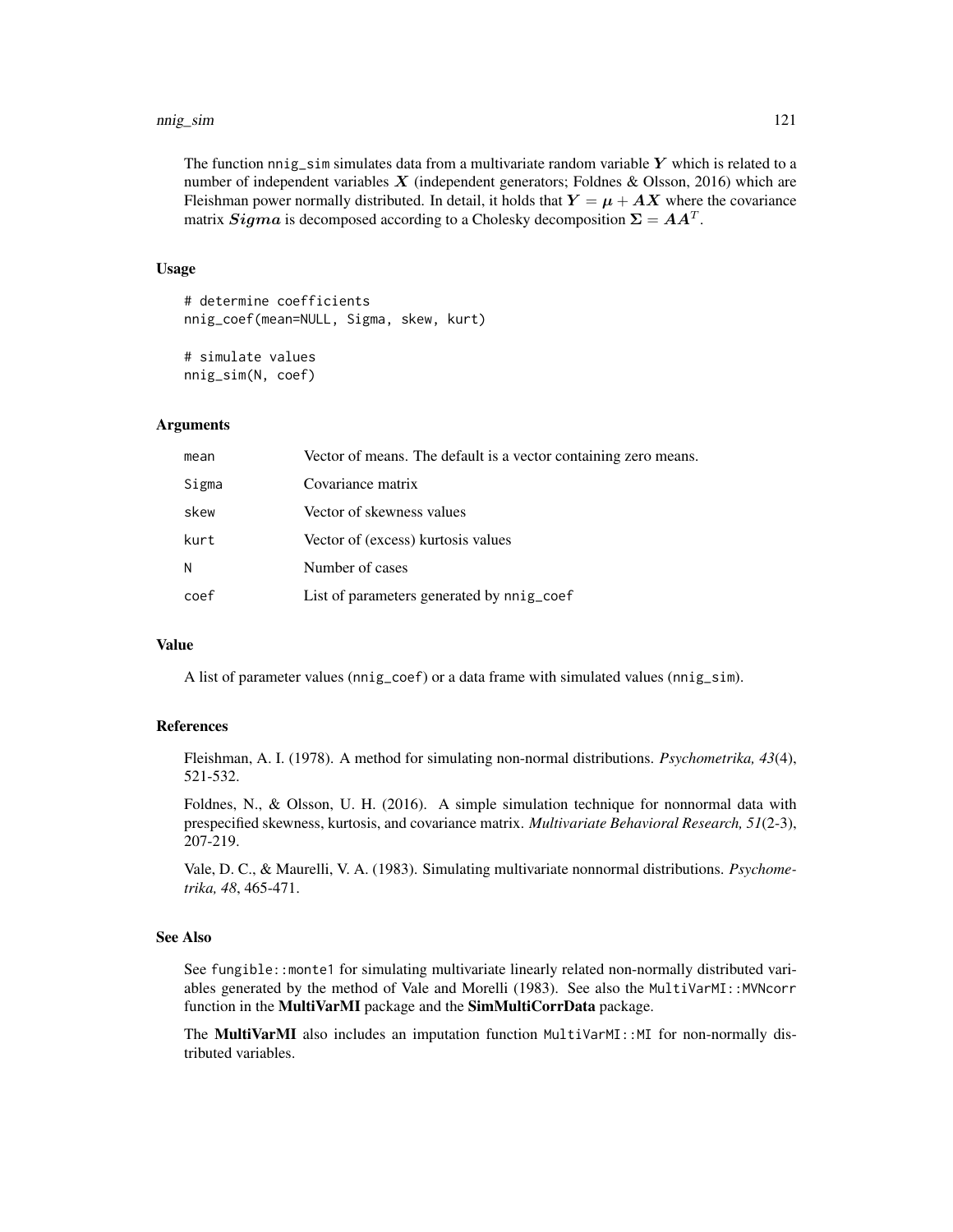## Examples

```
#############################################################################
# EXAMPLE 1: Simulating data with nnig_sim function
#############################################################################
#* define input parameters
Sigma \leq matrix(c(1, .5, .2, ).5, 1,.7,
                  .2, .7, 1), 3, 3 )
skew <-c(0,1,1)kurt < -c(1,3,3)#* determine coefficients
coeff <- miceadds::nnig_coef( Sigma=Sigma, skew=skew, kurt=kurt )
print(coeff)
#* simulate data
set.seed(2018)
Y <- miceadds::nnig_sim( N=2000, coef=coeff)
## Not run:
#* check descriptive statistics
apply(Y, 2, TAM::weighted_skewness )
apply(Y, 2, TAM::weighted_kurtosis )
## End(Not run)
```
output.format1 R *Utilities: Formatting R Output on the* R *Console*

## Description

This function does some formatting of output.

## Usage

```
output.format1(stringtype, label, rep.N=1,stringlength=70)
```
#### Arguments

| stringtype   | Type of string for display, e.g. " $*$ ", " $-$ ",    |
|--------------|-------------------------------------------------------|
| label        | Some comment which should be displayed at the console |
| rep.N        | Number of lines which shall be left blank             |
| stringlength | Length of vector with label                           |

## Value

Generates a string output at the R console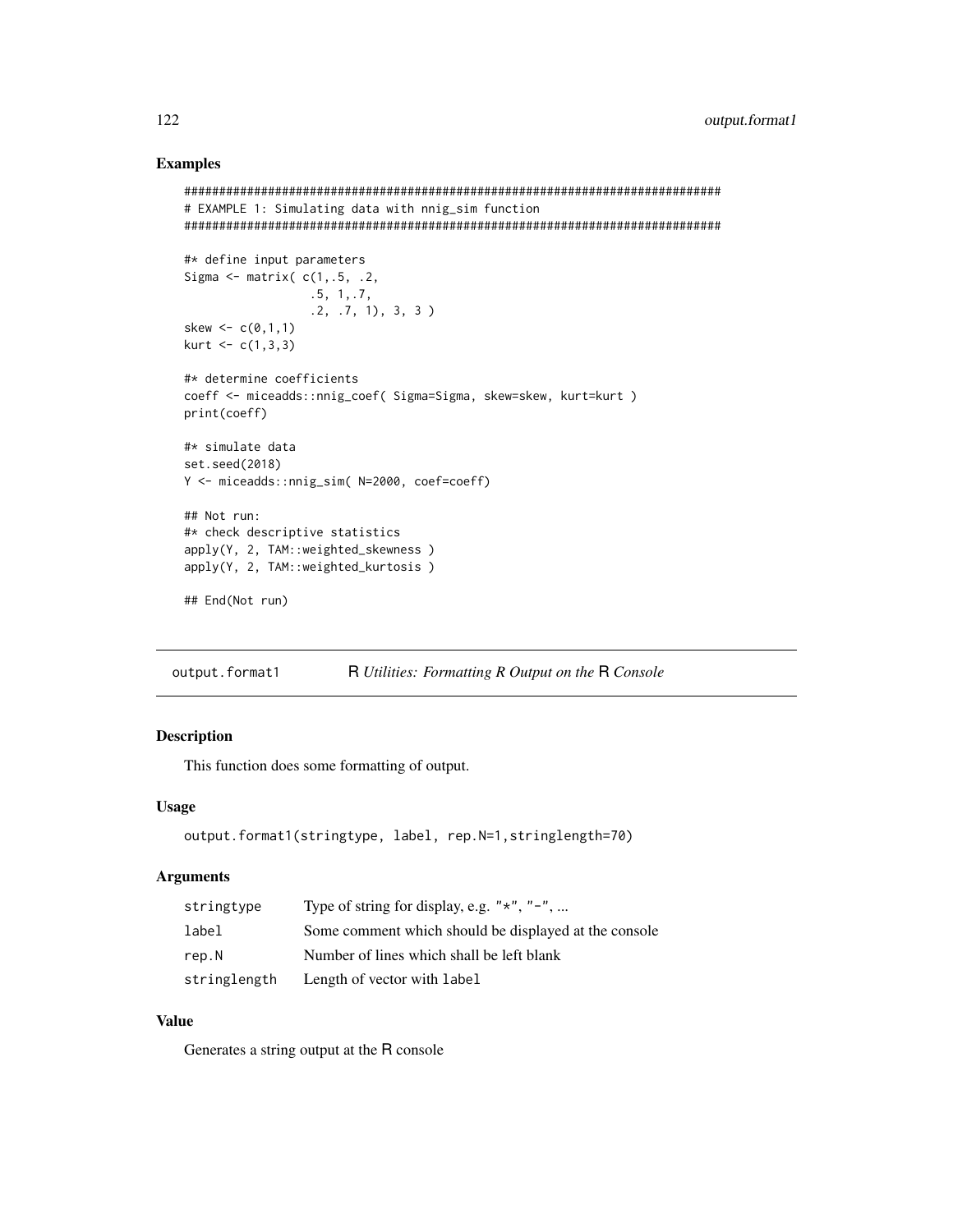## pca.covridge

## **Examples**

```
output.format1(stringtype="*'", label="HELLO WORLD", stringlength=20)
## HELLO WORLD
```
pca.covridge

Principal Component Analysis with Ridge Regularization

#### **Description**

Performs a principal component analysis for a dataset while a ridge parameter is added on the diagonal of the covariance matrix.

## **Usage**

pca.covridge(x, ridge=1E-10)

#### **Arguments**

|       | A numeric matrix                                         |
|-------|----------------------------------------------------------|
| ridge | Ridge regularization parameter for the covariance matrix |

#### **Value**

A list with following entries:

| loadings | Matrix of factor loadings                                             |
|----------|-----------------------------------------------------------------------|
| scores   | Matrix of principal component scores                                  |
| sdev     | Vector of standard deviations of factors (square root of eigenvalues) |

#### **See Also**

Principal component analysis in stats: stats:: princomp

For calculating first eigenvalues of a symmetric matrix see also sirt: : eigenvalues. sirt in the sirt package.

```
## Not run:
# EXAMPLE 1: PCA on imputed internet data
library(mice)
```

```
data(data.internet)
dat <- as.matrix( data.internet)
```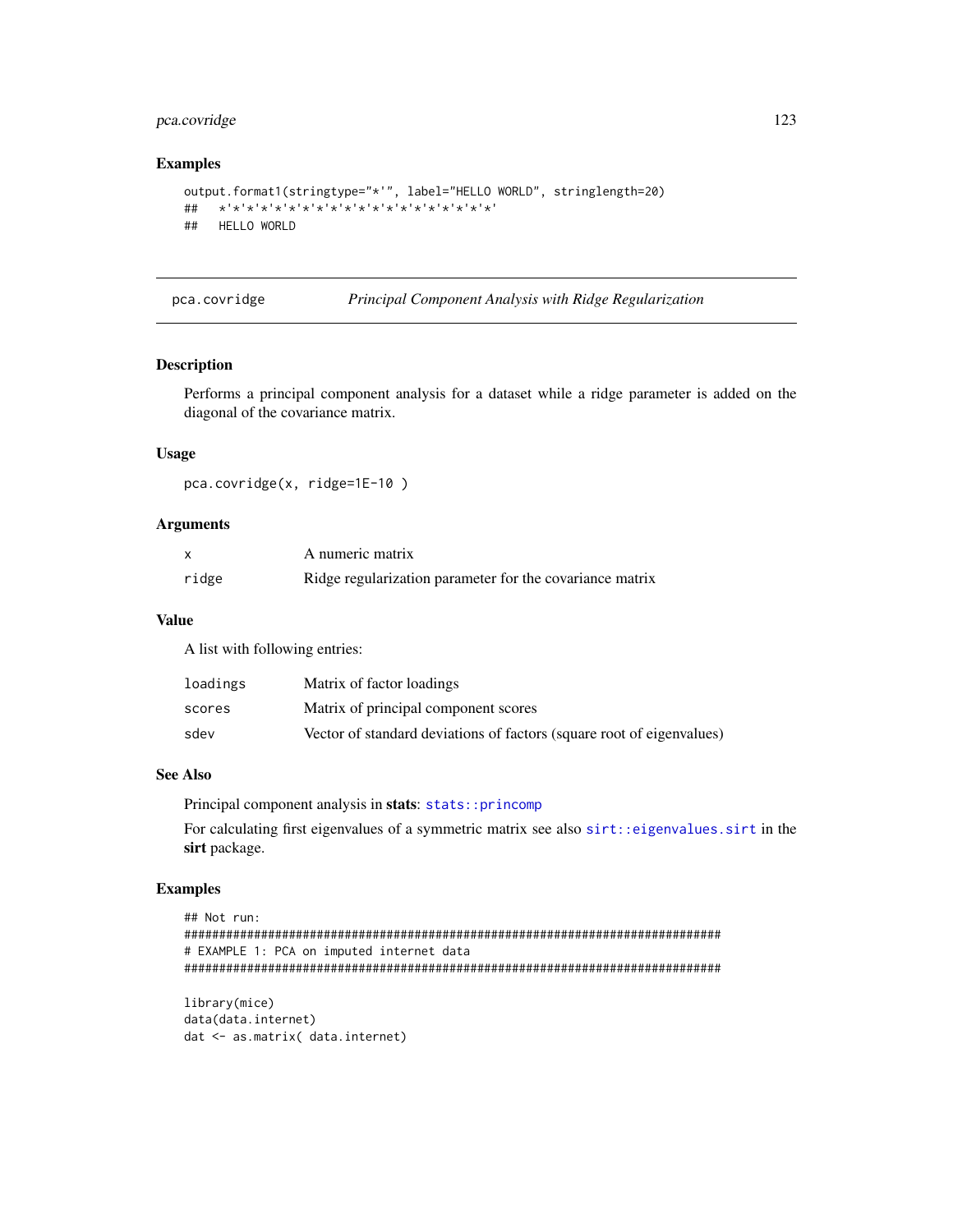```
# single imputation in mice
imp <- mice::mice( dat, m=1, maxit=10 )
# apply PCA
pca.imp <- miceadds::pca.covridge( complete(imp) )
 ## > pca.imp$sdev
 ## Comp.1 Comp.2 Comp.3 Comp.4 Comp.5 Comp.6 Comp.7
 ## 3.0370905 2.3950176 2.2106816 2.0661971 1.8252900 1.7009921 1.6379599
# compare results with princomp
pca2.imp <- stats::princomp( complete(imp) )
 ## > pca2.imp
 ## Call:
 ## stats::princomp(x=complete(imp))
 ##
 ## Standard deviations:
 ## Comp.1 Comp.2 Comp.3 Comp.4 Comp.5 Comp.6 Comp.7
 ## 3.0316816 2.3907523 2.2067445 2.0625173 1.8220392 1.6979627 1.6350428
## End(Not run)
```
<span id="page-123-0"></span>pool.mids.nmi *Pooling for Nested Multiple Imputation*

#### <span id="page-123-1"></span>**Description**

Statistical inference for scalar parameters for nested multiply imputed datasets (Rubin, 2003; Harel & Schafer, 2002, 2003; Reiter & Raghanuthan, 2007; Harel, 2007).

The NMIcombine (pool\_nmi as a synonym) and NMIextract functions are extensions of [mitools::MIcombine](#page-0-0) and mitools:: MIextract.

#### Usage

```
pool.mids.nmi(object, method="largesample")
NMIcombine( qhat, u=NULL, se=NULL, NMI=TRUE, comp_cov=TRUE, is_list=TRUE,
      method=1)
pool_nmi( qhat, u=NULL, se=NULL, NMI=TRUE, comp_cov=TRUE, is_list=TRUE,
       method=1)
NMIextract(results, expr, fun)
## S3 method for class 'mipo.nmi'
summary(object, digits=4, ...)
## S3 method for class 'mipo.nmi'
coef(object, ...)
```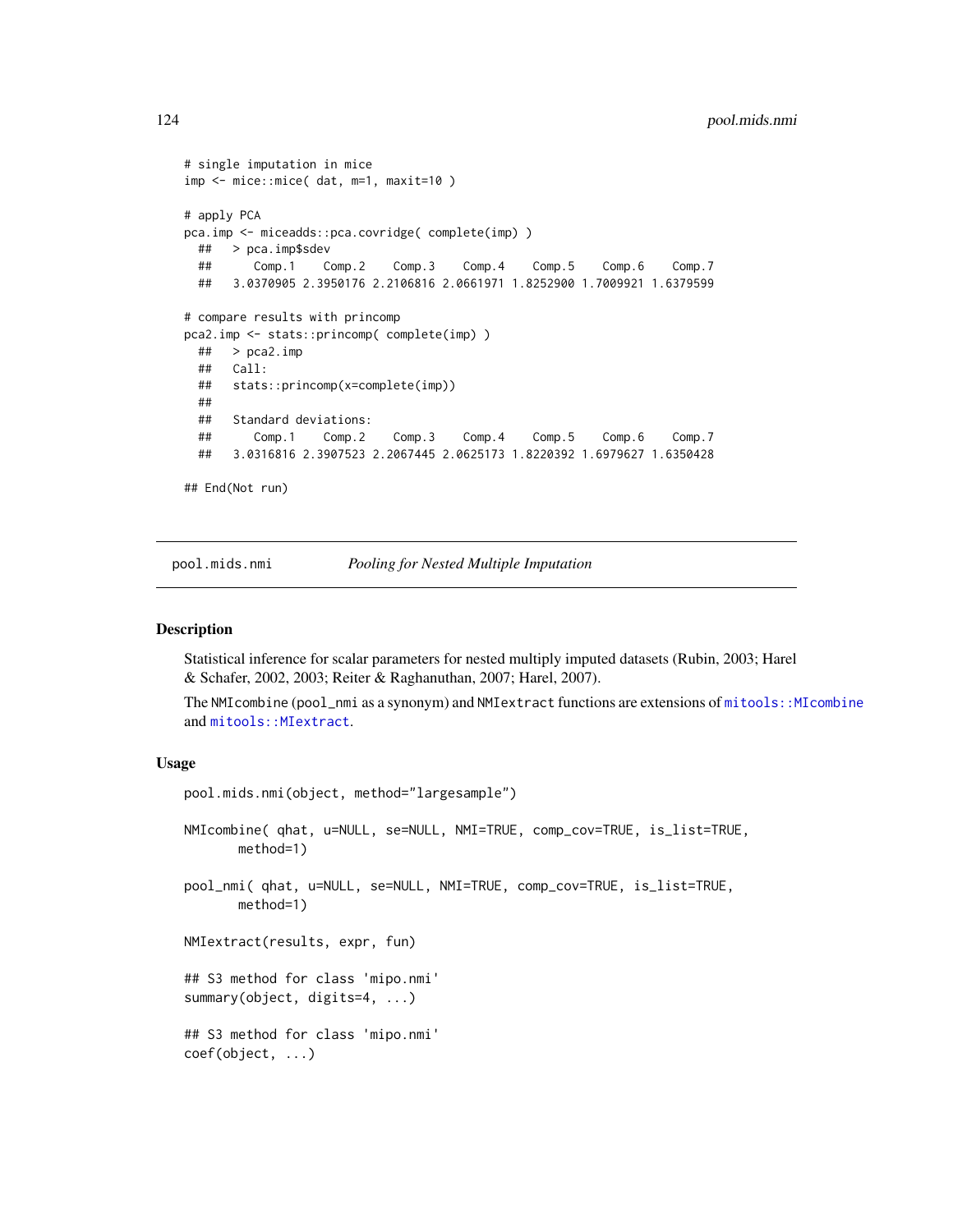```
## S3 method for class 'mipo.nmi'
vcov(object, ...)
```
# Arguments

| object   | Object of class mids. nmi. For summary it must be an object of class mipo. nmi.                                                                                                                                                                                                                                                                                                                                                    |
|----------|------------------------------------------------------------------------------------------------------------------------------------------------------------------------------------------------------------------------------------------------------------------------------------------------------------------------------------------------------------------------------------------------------------------------------------|
| method   | For pool.mids.nmi: Method for calculating degrees of freedom. Until now,<br>only the method "largesample" is available.<br>For NMI combine and pool_nmi: Computation method of fraction of missing<br>information. method=1 is due to Harel and Schafer (2003) or Shen (2007).<br>method=2 is due to Harel and Schafer (2002) and is coherent to the calculation<br>for multiply imputed datasets, while the former method is not. |
| qhat     | List of lists of parameter estimates. In case of an ordinary imputation it can only<br>be a list.                                                                                                                                                                                                                                                                                                                                  |
| u        | Optional list of lists of covariance matrices of parameter estimates                                                                                                                                                                                                                                                                                                                                                               |
| se       | Optional vector of standard errors. This argument overwrites u if it is provided.                                                                                                                                                                                                                                                                                                                                                  |
| NMI      | Optional logical indicating whether the NMI combine function should be applied<br>for results of nested multiply imputed datasets. It is set to FALSE if only a list<br>results of multiply imputed datasets is available.                                                                                                                                                                                                         |
| comp_cov | Optional logical indicating whether covariances between parameter estimates<br>should be estimated.                                                                                                                                                                                                                                                                                                                                |
| is_list  | Optional logical indicating whether qhat and u are provided as lists as an input.<br>If is_list=FALSE, appropriate arrays can be used as input.                                                                                                                                                                                                                                                                                    |
| results  | A list of objects                                                                                                                                                                                                                                                                                                                                                                                                                  |
| expr     | An expression                                                                                                                                                                                                                                                                                                                                                                                                                      |
| fun      | A function of one argument                                                                                                                                                                                                                                                                                                                                                                                                         |
| digits   | Number of digits after decimal for printing results in summary.                                                                                                                                                                                                                                                                                                                                                                    |
| $\cdots$ | Further arguments to be passed.                                                                                                                                                                                                                                                                                                                                                                                                    |

# Value

Object of class mipo.nmi with following entries

| qhat          | Estimated parameters in all imputed datasets                                                             |
|---------------|----------------------------------------------------------------------------------------------------------|
| u             | Estimated covariance matrices of parameters in all imputed datasets                                      |
| qbar          | Estimated parameter                                                                                      |
| ubar          | Average estimated variance within imputations                                                            |
| Tm            | Total variance of parameters                                                                             |
| df            | Degrees of freedom                                                                                       |
| lambda        | Total fraction of missing information                                                                    |
|               | lambda_Between Fraction of missing information of between imputed datasets (first stage impu-<br>tation) |
| lambda_Within | Fraction of missing information of within imputed datasets (second stage impu-<br>tation)                |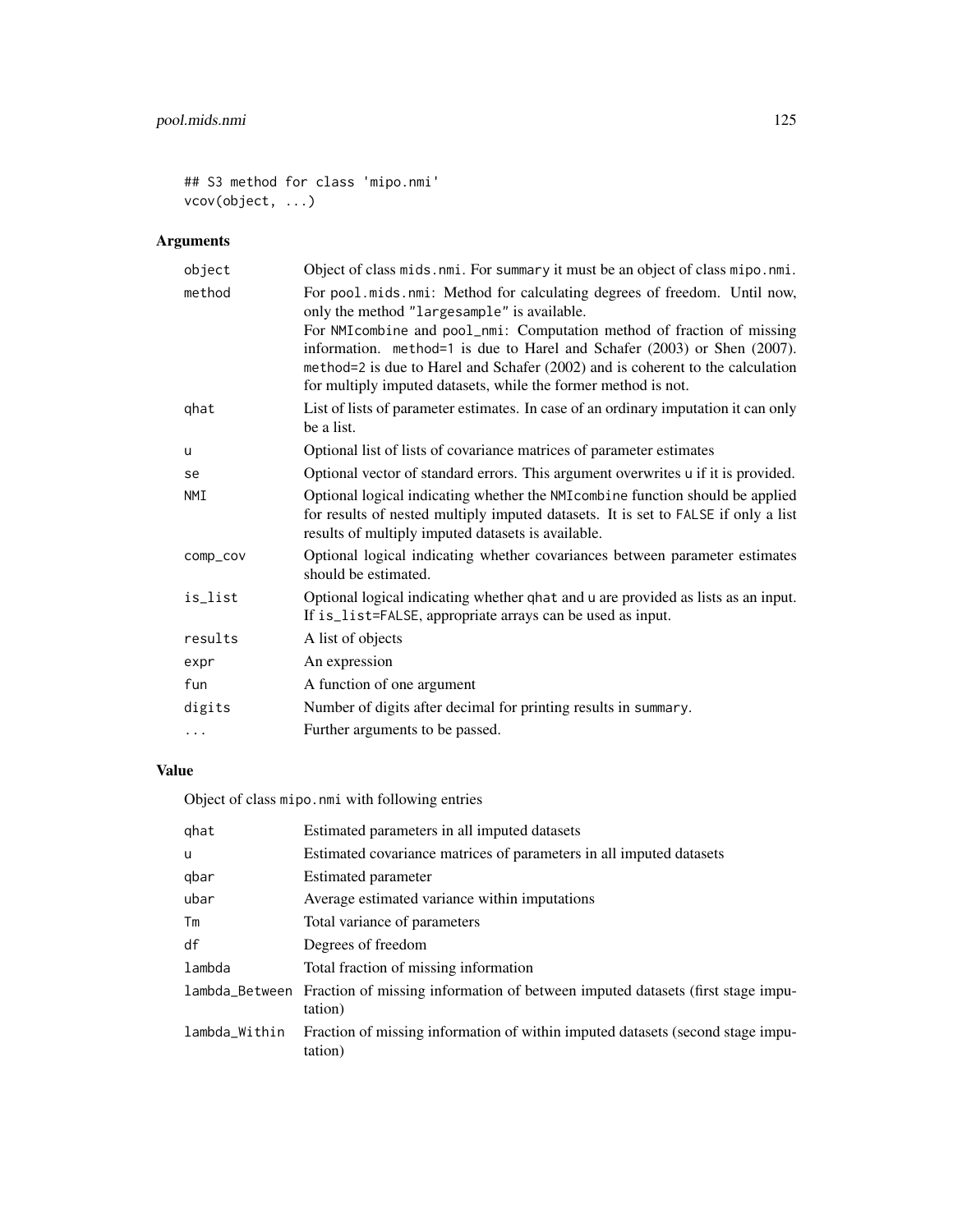#### **References**

Harel, O., & Schafer, J. (2002). Two stage multiple imputation. Joint Statistical Meetings - Biometrics Section.

Harel, O., & Schafer, J. (2003). Multiple imputation in two stages. In Proceedings of Federal Committee on Statistical Methodology 2003 Conference.

Harel, O. (2007). Inferences on missing information under multiple imputation and two-stage multiple imputation. Statistical Methodology, 4(1), 75-89.

Reiter, J. P., & Raghunathan, T. E. (2007). The multiple adaptations of multiple imputation. Journal of the American Statistical Association, 102(480), 1462-1471.

Rubin, D. B. (2003). Nested multiple imputation of NMES via partially incompatible MCMC. Statistica Neerlandica, 57(1), 3-18.

## **See Also**

mice::pool,mitools::MIcombine,mitools::MIextract mice.nmi, MIcombine.NestedImputationResultList

#### **Examples**

```
## Not run:
# EXAMPLE 1: Nested multiple imputation and statistical inference
library(BIFIEsurvey)
```

```
data(data.timss2, package="BIFIEsurvey")
datlist <- data.timss2
# remove first four variables
M \leftarrow length(datlist)
for (11 \text{ in } 1:M)datlist[[11]] <- datlist[[11]][, -c(1:4) ]
               \mathcal{E}#***************
# (1) nested multiple imputation using mice
imp1 <- miceadds::mice.nmi( datlist, m=3, maxit=2)
summary(imp1)#***************
# (2) first linear regression: ASMMAT ~ migrant + female
res1 <- with( imp1, stats:: lm( ASMMAT ~ migrant + female ) ) # fit
pres1 <- miceadds::pool.mids.nmi( res1 ) # pooling
summary(pres1) # summary
coef(pres1)
vcov(pres1)
#***************
# (3) second linear regression: likesc ~ migrant + books
```

```
res2 <- with( imp1, stats::lm( likesc ~ migrant + books ) )
```
## 126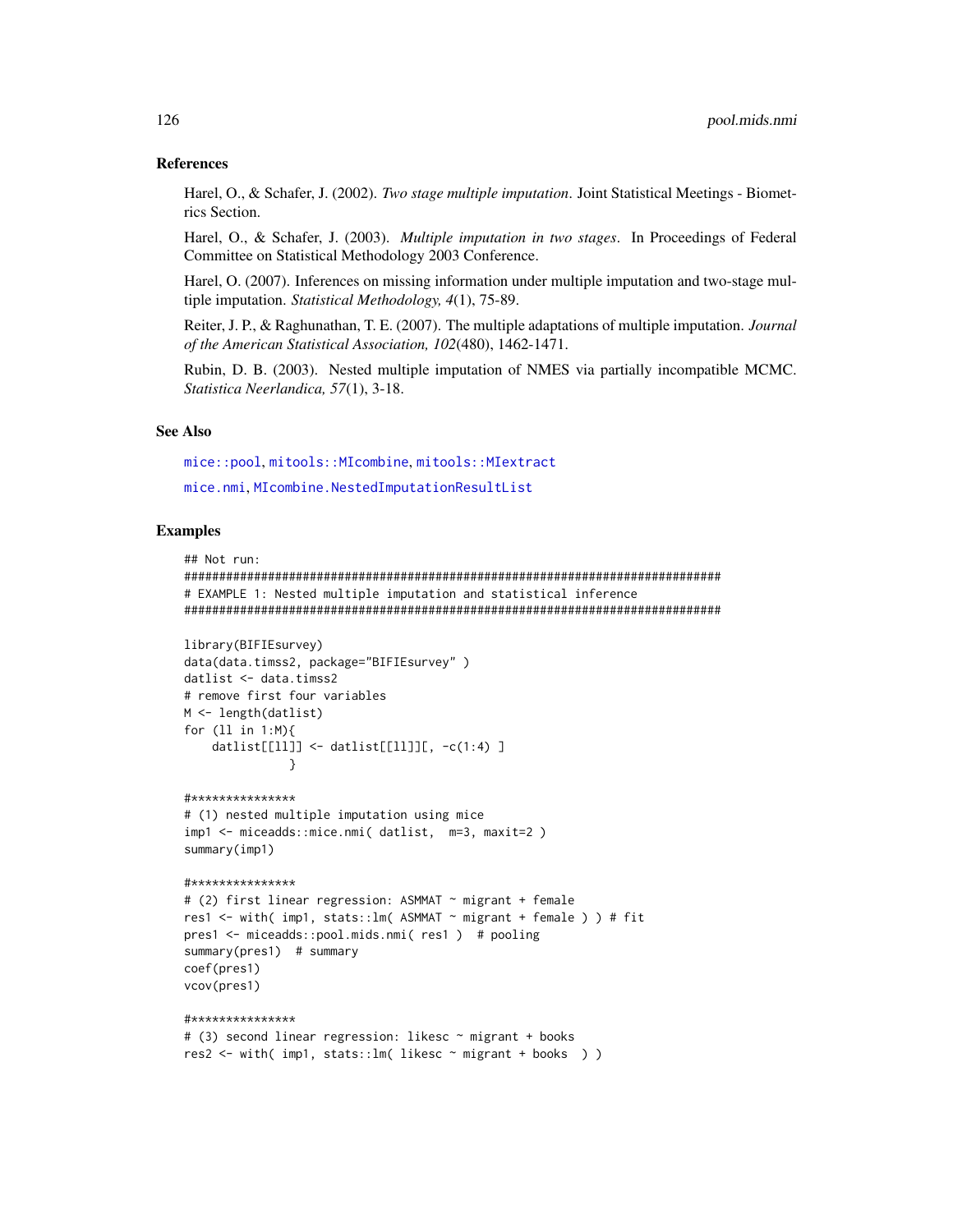## pool.mids.nmi 127

```
pres2 <- miceadds::pool.mids.nmi( res2 )
summary(pres2)
#***************
# (4) some descriptive statistics using the mids.nmi object
res3 <- with( imp1, c( "M_lsc"=mean(likesc), "SD_lsc"=stats::sd(likesc) ) )
pres3 <- miceadds::NMIcombine( qhat=res3$analyses )
summary(pres3)
#*************
# (5) apply linear regression based on imputation list
# convert mids object to datlist
datlist2 <- miceadds::mids2datlist( imp1 )
str(datlist2, max.level=1)
# double application of lapply to the list of list of nested imputed datasets
res4 <- lapply( datlist2, FUN=function(dl){
    lapply( dl, FUN=function(data){
            stats::lm( ASMMAT ~ migrant + books, data=data )
                                } )
                } )
# extract coefficients
qhat <- lapply( res4, FUN=function(bb){
            lapply( bb, FUN=function(ww){
                    coef(ww)
                        } )
                } )
# shorter function
NMIextract( results=res4, fun=coef )
# extract covariance matrices
u <- lapply( res4, FUN=function(bb){
            lapply( bb, FUN=function(ww){
                    vcov(ww)
                        } )
                } )
# shorter function
NMIextract( results=res4, fun=vcov )
# apply statistical inference using the NMIcombine function
pres4 <- miceadds::NMIcombine( qhat=qhat, u=u )
summary(pres4)
#--- statistical inference if only standard errors are available
# extract standard errors
se <- lapply( res4, FUN=function(bb){
            lapply( bb, FUN=function(ww){
                # ww <- res4[[1]][[1]]
                sww <- summary(ww)
                sww$coef[,"Std. Error"]
                        } )
```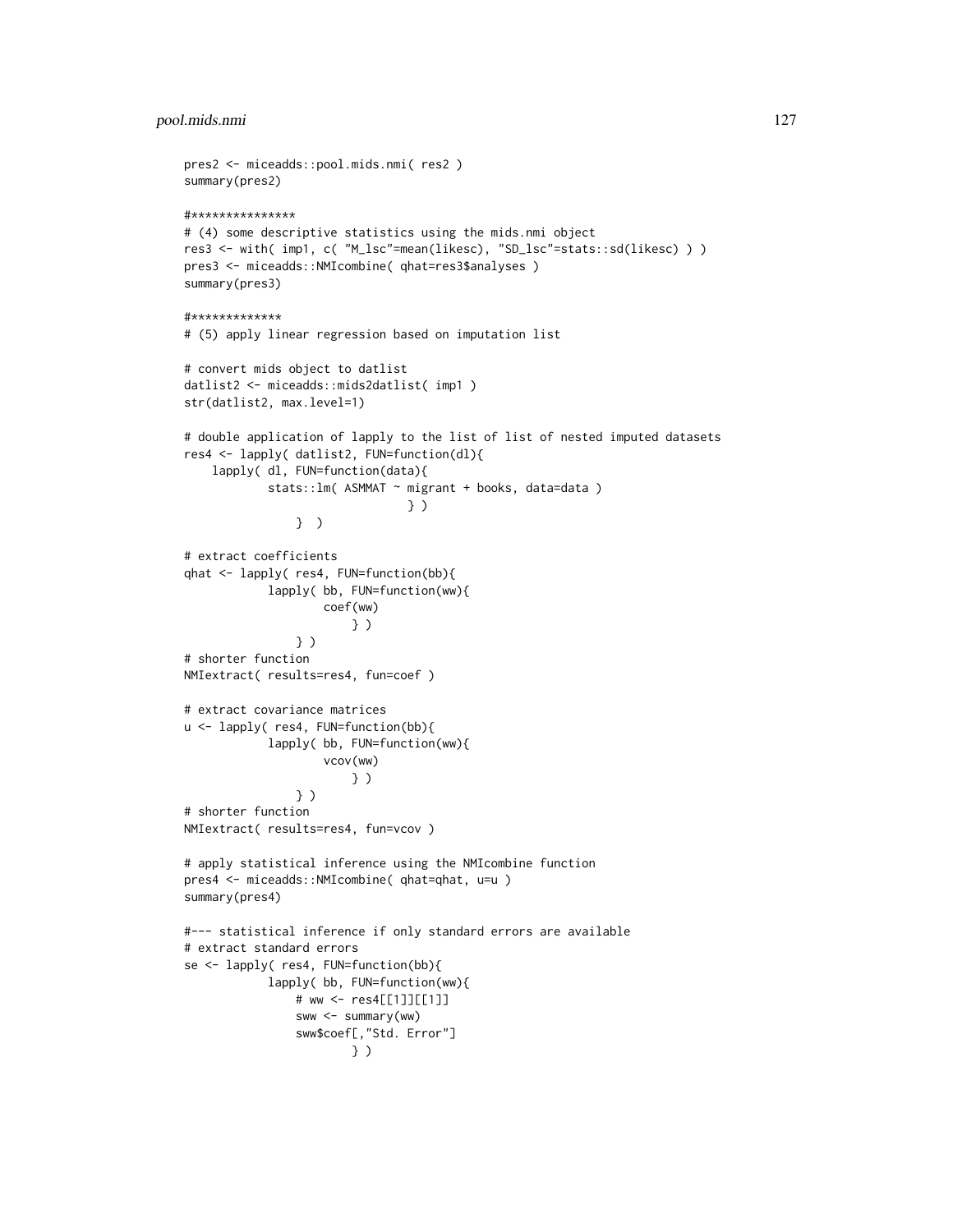```
} )
se
# apply NMIcombine function
pres4b <- miceadds::NMIcombine( qhat=qhat, se=se )
# compare results
summary(pres4b)
summary(pres4)
#############################################################################
# EXAMPLE 2: Some comparisons for a multiply imputed dataset
#############################################################################
library(mitools)
data(data.ma02)
# save dataset as imputation list
imp <- mitools::imputationList( data.ma02 )
print(imp)
# save dataset as an mids object
imp1 <- miceadds::datlist2mids( imp )
# apply linear model based on imputationList
mod <- with( imp, stats::lm( read ~ hisei + female ) )
# same linear model based on mids object
mod1 <- with( imp1, stats::lm( read ~ hisei + female ) )
# extract coefficients
cmod <- mitools::MIextract( mod, fun=coef)
# extract standard errors
semod <- lapply( mod, FUN=function(mm){
                smm <- summary(mm)
                smm$coef[,"Std. Error"]
                        } )
# extract covariance matrix
vmod <- mitools::MIextract( mod, fun=vcov)
#*** pooling with NMIcombine with se (1a) and vcov (1b) as input
pmod1a <- miceadds::NMIcombine( qhat=cmod, se=semod, NMI=FALSE )
pmod1b <- miceadds::NMIcombine( qhat=cmod, u=vmod, NMI=FALSE )
# use method 2 which should conform to MI inference of mice::pool
pmod1c <- miceadds::NMIcombine( qhat=cmod, u=vmod, NMI=FALSE, method=2)
#*** pooling with mitools::MIcombine function
pmod2 <- mitools::MIcombine( results=cmod, variances=vmod )
#*** pooling with mice::pool function
pmod3a <- mice::pool( mod1 )
pmod3b <- mice::pool( mod1, method="Rubin")
#--- compare results
summary(pmod1a) # method=1 (the default)
summary(pmod1b) # method=1 (the default)
summary(pmod1c) # method=2
summary(pmod2)
```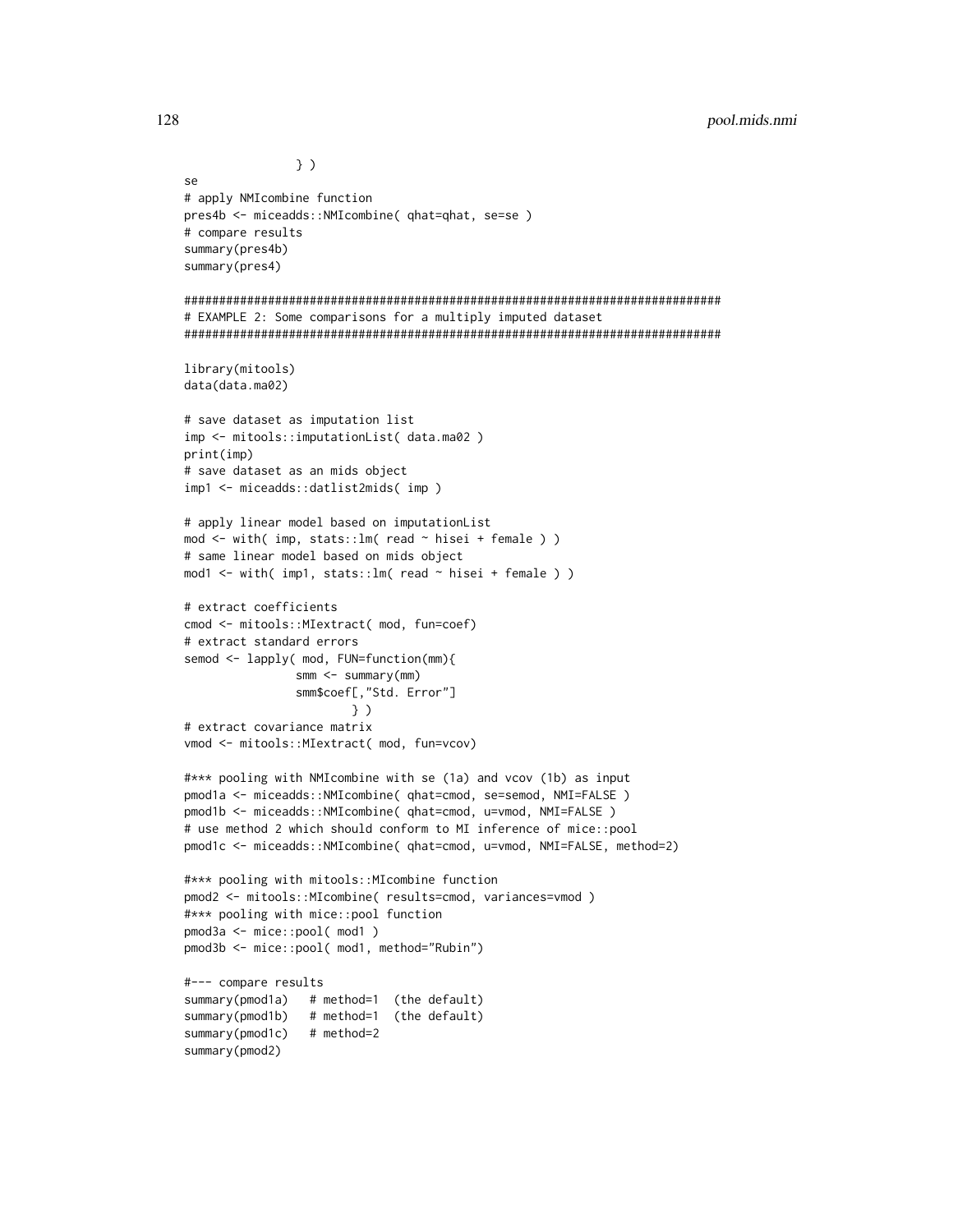#### pool\_mi 129

summary(pmod3a) summary(pmod3b) ## End(Not run)

pool\_mi *Statistical Inference for Multiply Imputed Datasets*

## Description

Statistical inference for multiply imputed datasets. See [mitools::MIcombine](#page-0-0) or [mice::pool](#page-0-0) for functions of the same functionality.

### Usage

pool\_mi(qhat, u=NULL, se=NULL, dfcom=1e+07, method="smallsample")

```
## S3 method for class 'pool_mi'
summary(object, alpha=0.05, ...)
```
## S3 method for class 'pool\_mi' coef(object, ...)

## S3 method for class 'pool\_mi' vcov(object, ...)

## Arguments

| qhat     | List of parameter vectors                                                                                       |
|----------|-----------------------------------------------------------------------------------------------------------------|
| u        | List of covariance matrices                                                                                     |
| se       | List of vector of standard errors. Either u or se must be provided.                                             |
| dfcom    | Degrees of freedom of statistical analysis                                                                      |
| method   | The default is the small sample inference ("small sample"). Any other input<br>provides large sample inference. |
| object   | Object of class pool_mi                                                                                         |
| alpha    | Confidence level                                                                                                |
| $\cdots$ | Further arguments to be passed                                                                                  |
|          |                                                                                                                 |

## Value

Object of with similar output as produced by the [mice::pool](#page-0-0) function.

## See Also

[mitools::MIcombine](#page-0-0), [mice::pool](#page-0-0), [mitml::testEstimates](#page-0-0)

For statistical inference for nested multiply imputed datasets see [NMIcombine](#page-123-1).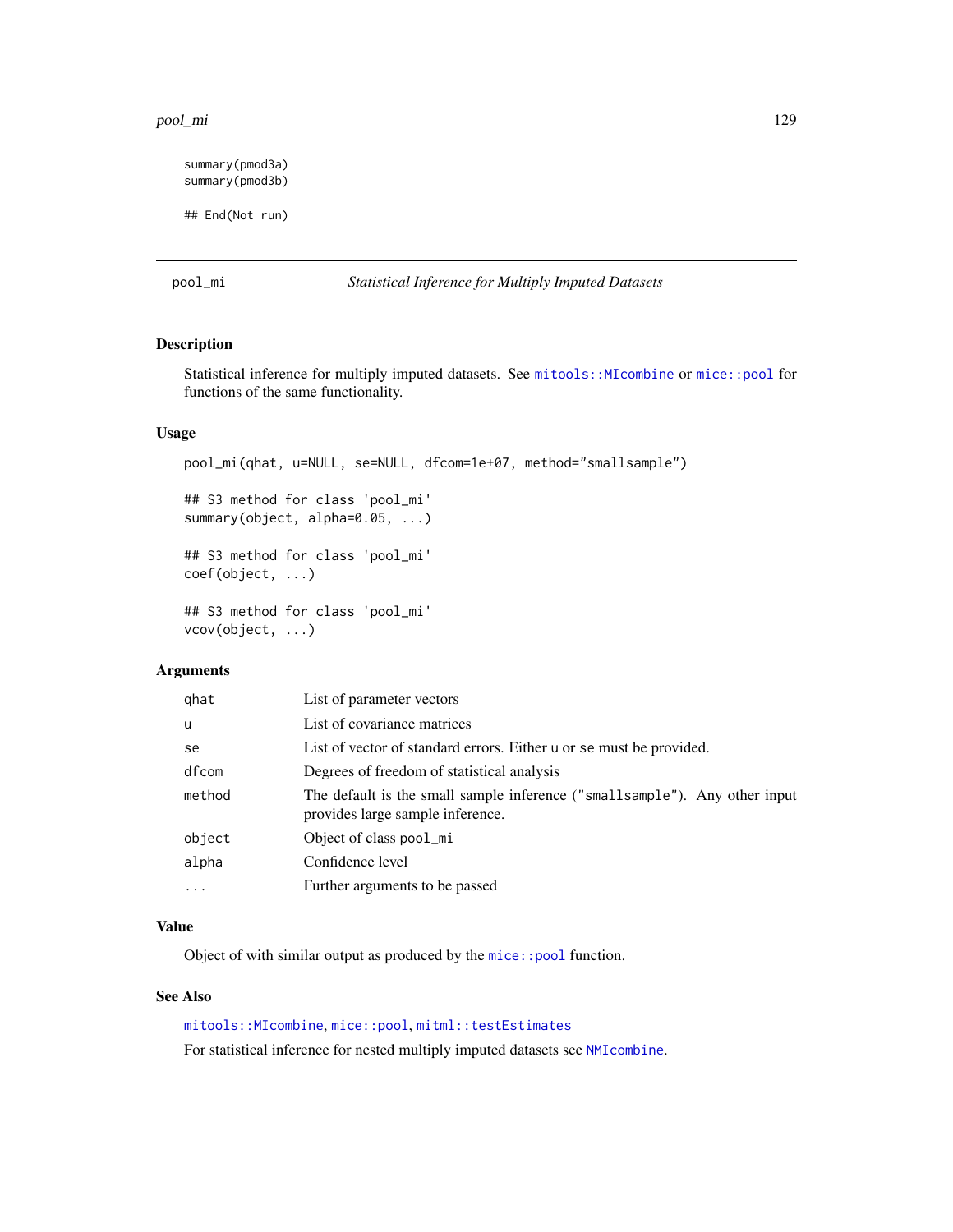```
## Not run:
#############################################################################
# EXAMPLE 1: Statistical inference for models based on imputationList
#############################################################################
library(mitools)
library(mice)
library(Zelig)
library(mitml)
library(lavaan)
library(semTools)
data(data.ma02)
# save dataset as imputation list
imp <- mitools::imputationList( data.ma02 )
# mids object
imp0 <- miceadds::datlist2mids( imp )
# datlist object
imp1 <- miceadds::datlist_create(data.ma02)
#--- apply linear model based on imputationList
mod \le with( imp, stats:: lm( read \sim hisei + female ) )
#--- apply linear model for mids object
mod0 <- with( imp0, stats::lm( read ~ hisei + female ) )
# extract coefficients
cmod <- mitools::MIextract( mod, fun=coef)
# extract standard errors
semod <- lapply( mod, FUN=function(mm){
    smm <- summary(mm)
    smm$coef[,"Std. Error"]
} )
# extract covariance matrix
vmod <- mitools::MIextract( mod, fun=vcov)
#*** pooling based on covariance matrices
res1 <- miceadds::pool_mi( qhat=cmod, u=vmod )
summary(res1)
coef(res1)
vcov(res1)
#*** pooling based on standard errors
res2 <- miceadds::pool_mi( qhat=cmod, se=semod )
#*** pooling with MIcombine
res3 <- mitools::MIcombine( results=cmod, variances=vmod )
#*** pooling with pool function in mice
res4 <- mice::pool( mod0 )
#*** analysis in Zelig
# convert datalist into object of class amelia
```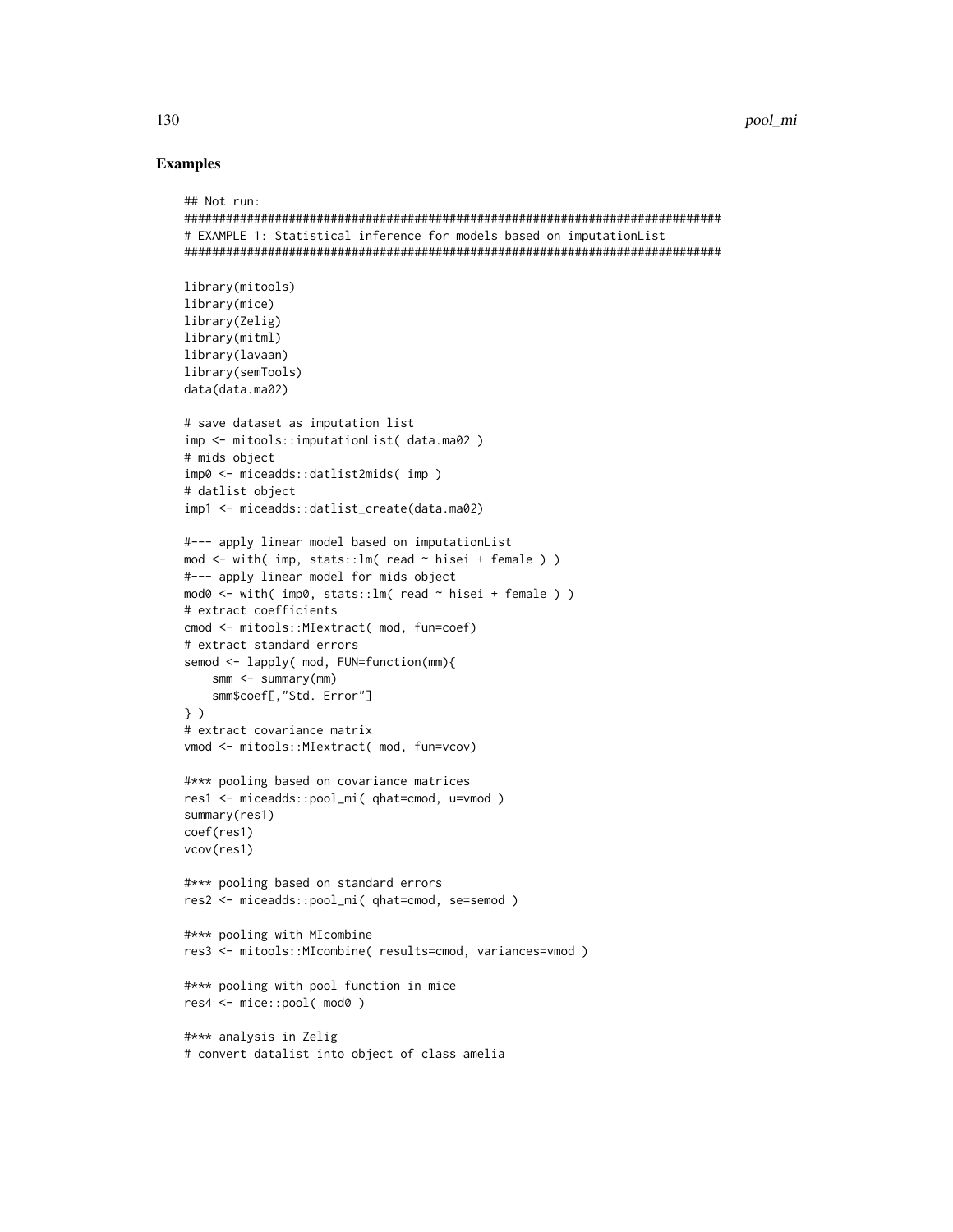#### pool\_mi 131

```
mi02 <- list( "imputations"=data.ma02)
class(mi02) <- "amelia"
res5 <- Zelig::zelig( read ~ hisei + female, model="ls", data=mi02 )
#*** analysis in lavaan
lavmodel <- "
     read ~ hisei + female
     read ~~ a*read
     read \sim 1
     # residual standard deviation
     sde :=sqrt(a)
       "
# analysis for first imputed dataset
mod6a <- lavaan::sem( lavmodel, data=imp1[[1]] )
summary(mod6a)
# analysis based on all datasets using with
mod6b <- lapply( imp1, FUN=function(data){
           res <- lavaan::sem( lavmodel, data=data )
           return(res)
                } )
# extract parameters and covariance matrices
qhat0 <- lapply( mod6b, FUN=function(ll){ coef(ll) } )
u0 <- lapply( mod6b, FUN=function(ll){ vcov(ll) } )
res6b <- mitools::MIcombine( results=qhat0, variances=u0 )
# extract informations for all parameters
qhat <- lapply( mod6b, FUN=function(ll){
        h1 <- lavaan::parameterEstimates(ll)
        parnames <- paste0( h1$lhs, h1$op, h1$rhs )
        v1 <- h1$est
        names(v1) <- parnames
        return(v1)
     } )
se <- lapply( mod6b, FUN=function(ll){
       h1 <- lavaan::parameterEstimates(ll)
        parnames <- paste0( h1$lhs, h1$op, h1$rhs )
        v1 <- h1$se
       names(v1) <- parnames
        return(v1)
     } )
res6c <- miceadds::pool_mi( qhat=qhat, se=se )
# function runMI in semTools package
res6d <- semTools::runMI(model=lavmodel, data=imp1, m=length(imp1) )
  # semTools version 0.4-9 provided an error message
# perform inference with mitml package
se2 <- lapply( se, FUN=function(ss){ ss^2 } ) # input variances
res6e <- mitml::testEstimates(qhat=qhat, uhat=se2)
#*** complete model estimation and inference in mitml
# convert into object of class mitml.list
ml02 <- mitml::as.mitml.list( data.ma02)
```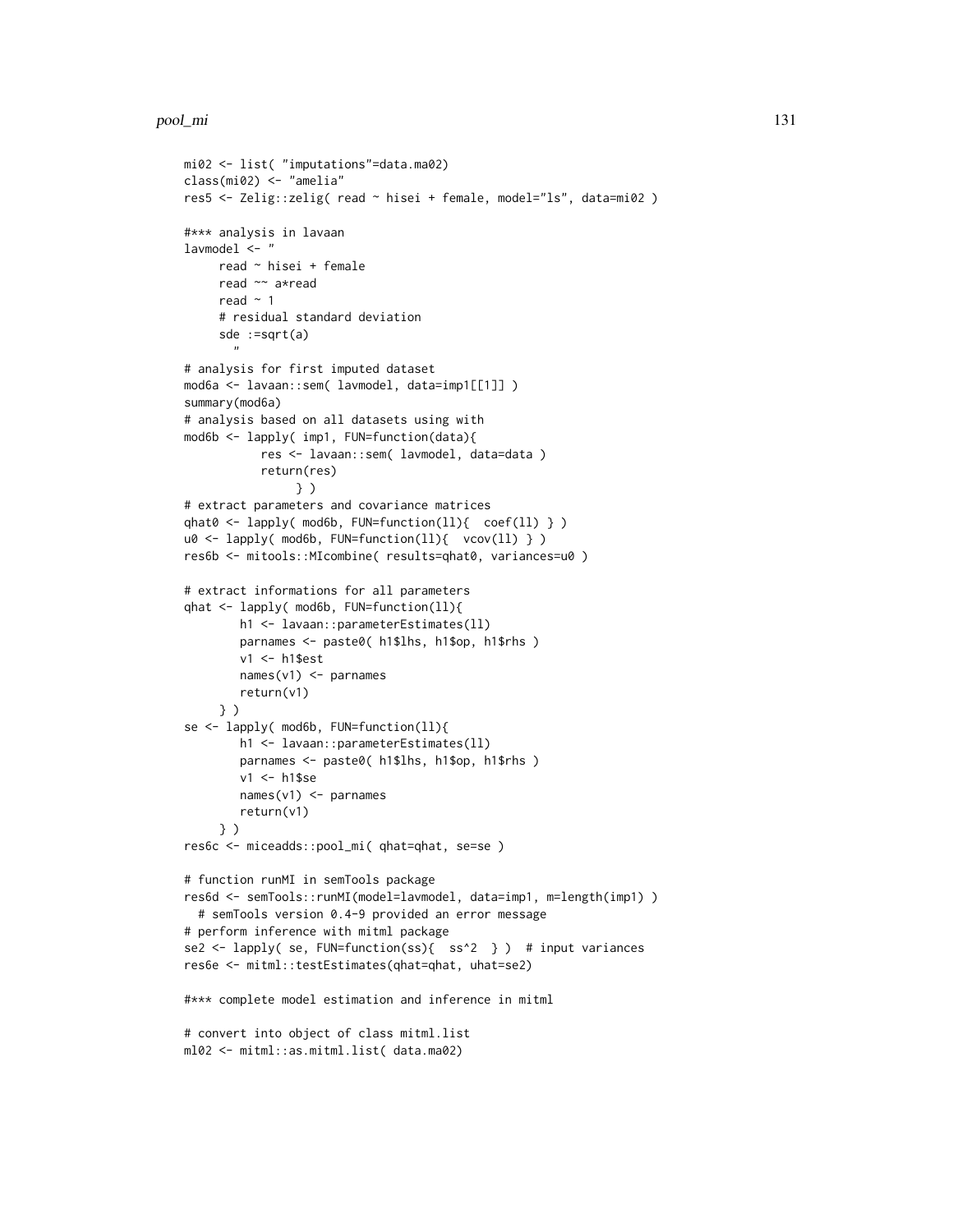#### 132 Reval

```
# estimate regression
mod7 <- with( ml02, stats::lm( read ~ hisei + female ) )
# inference
res7 <- mitml::testEstimates( mod7 )
#*** model comparison
summary(res1)
summary(res2)
summary(res3)
summary(res4)
summary(res5)
summary(res6b)
summary(res6c)
print(res6e)
print(res7)
## End(Not run)
```
Reval R *Utilities: Evaluates a String as an Expression in* R

## Description

This function evaluates a string as an R expression.

#### Usage

```
Reval(Rstring, print.string=TRUE, n.eval.parent=1)
```

```
# Reval( print(Rstring) )
Revalpr(Rstring, print.string=TRUE)
```

```
# Reval( print(str(Rstring)) )
Revalprstr(Rstring, print.string=TRUE)
```

```
# Reval( print(round(Rstring, digits)) )
Revalpr_round( Rstring, digits=5, print.string=TRUE)
```

```
# Reval( print(max(abs(Rstring_x - Rstring_y)) ) )
Revalpr_maxabs( Rstring_x, Rstring_y, print.string=TRUE, na.rm=FALSE)
```
## Arguments

| Rstring      | String which shall be evaluated in R                                                    |
|--------------|-----------------------------------------------------------------------------------------|
| print.string | Should the string printed on the console?                                               |
|              | n, eval, parent Index of parent environment in which the R command should be evaluated. |
| digits       | Number of digits after decimal.                                                         |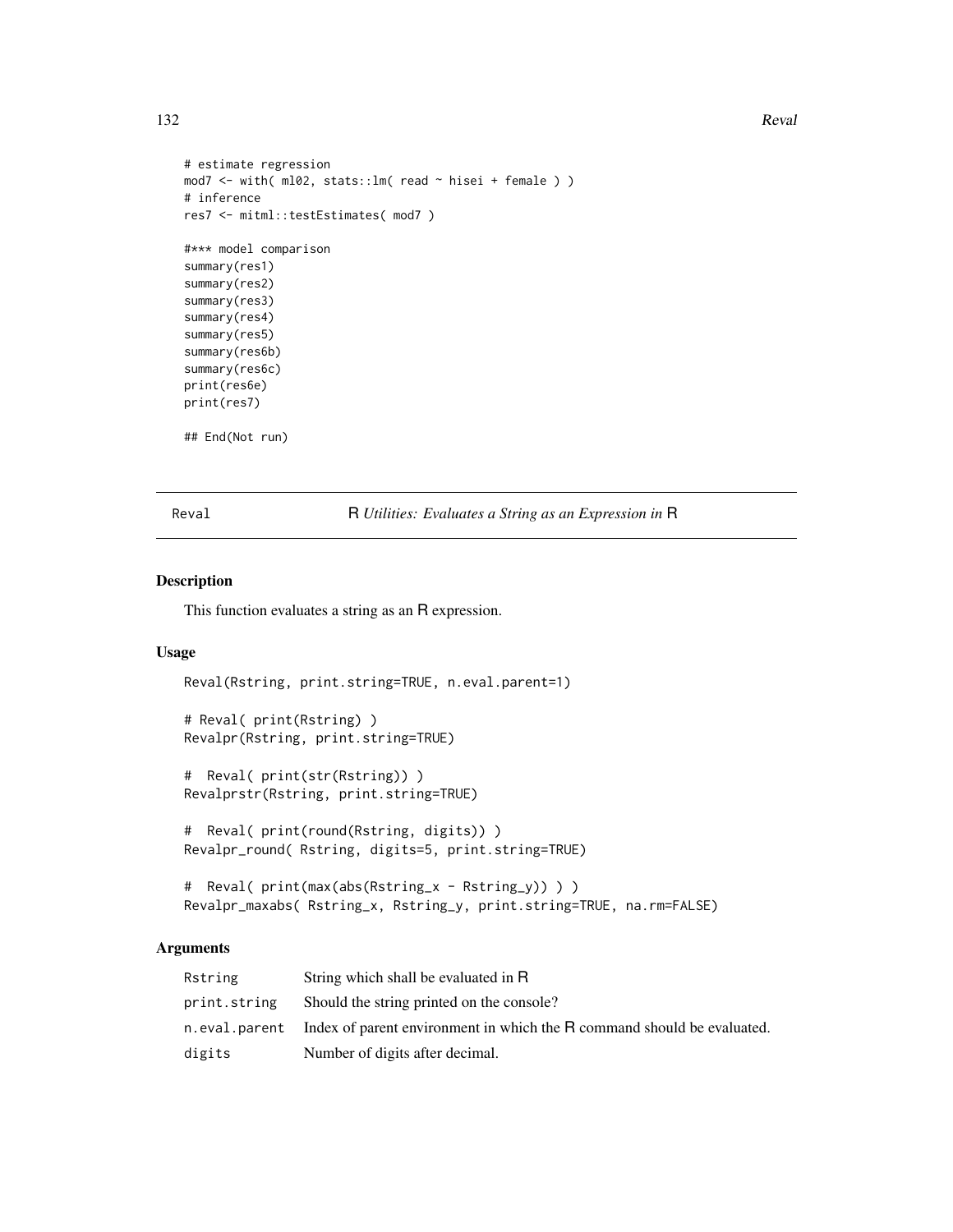| Rstring_x | String corresponding to an R object                                          |
|-----------|------------------------------------------------------------------------------|
| Rstring_v | String corresponding to an R object                                          |
| na.rm     | Logical indicating whether missing values should be removed from calculation |

#### Details

The string is evaluated in the parent environment. See [base::eval](#page-0-0) for the definition of environments in R.

## Examples

```
# This function is simply a shortage function
# See the definition of this function:
Reval <- function( Rstring, print.string=TRUE){
    if (print.string){ cat( paste( Rstring ), "\n" ) }
        eval.parent( parse( text=paste( Rstring )), n=1 )
            }
Reval( "a <- 2^3" )
  ## a <- 2^3
a
  ## [1] 8
```
Rfunction\_include\_argument\_values *Utility Functions for Writing* R *Functions*

#### Description

Utility functions for writing R functions.

## Usage

```
## include argument values in a function input
Rfunction_include_argument_values(string, maxlen=70)
```
## assign objects to entries in a list Rfunction\_output\_list\_result\_function(string, mid=" <- res\$")

## delete declaration of Rcpp and RcppArmadillo object classes Rcppfunction\_remove\_classes(string, maxlen=70, remove=TRUE)

## Arguments

| string | <b>String</b>                                               |
|--------|-------------------------------------------------------------|
| maxlen | Maximal string length for output                            |
| mid    | Middle term in the output                                   |
| remove | Logical indicating whether object classes should be removed |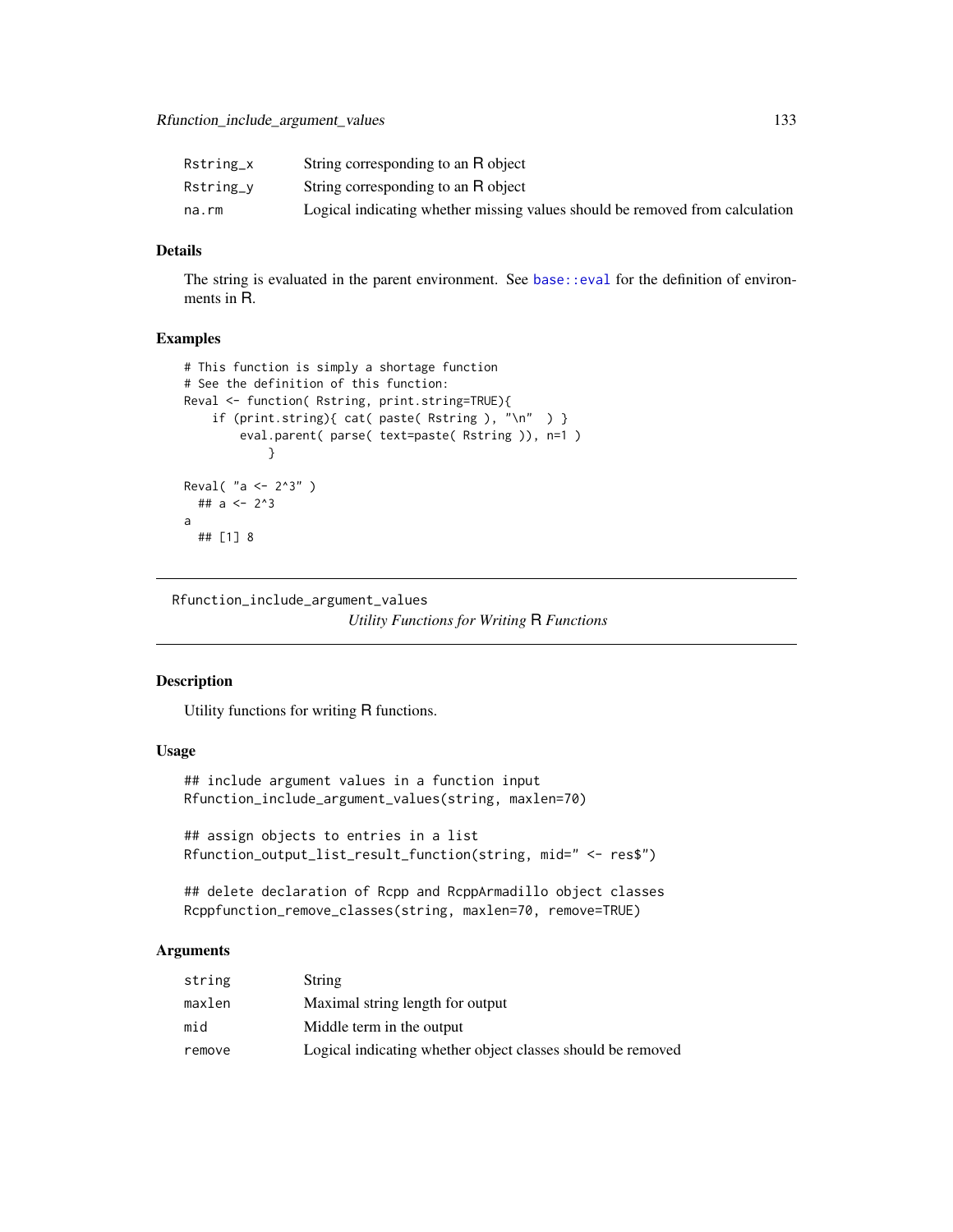## **Value**

String

## **Examples**

```
# EXAMPLE 1: Toy examples
##**** extend missing arguments
string \leftarrow "
        mice.impute.21.pls2(y, ry, x, type, pls.facs=pls.facs ))
cat( miceadds::Rfunction_include_argument_values(string))
 ##mice.impute.2l.pls2( y=y, ry=ry, x=x, type=type, pls.facs=pls.facs )
##**** assignment to objects as entries in a list
string \leq "
        list(vname=vname, p, type=type, data=data, levels_id)
cat(miceadds::Rfunction_output_list_result_function(string))
 #### vname <- res$vname
 ## p \leq -res$p
 ## type <- res$type
 ## data <- res$data
 ## levels id <- res$levels id
string \leftarrow "
arma::colvec miceadds_rcpp_rtnorm2( arma::colvec mu,
          double sigma0, arma::colvec lower, arma::colvec upper,
          double minval, double maxval)
cat( miceadds::Rcppfunction_remove_classes(string, maxlen=70) )
cat( miceadds::Rcppfunction_remove_classes(string, maxlen=70, remove=FALSE) )
```
Rhat.mice

```
Rhat Convergence Statistic of a mice Imputation
```
## **Description**

Computes the Rhat statistic for a mids object.

#### **Usage**

Rhat.mice(mice.object)

134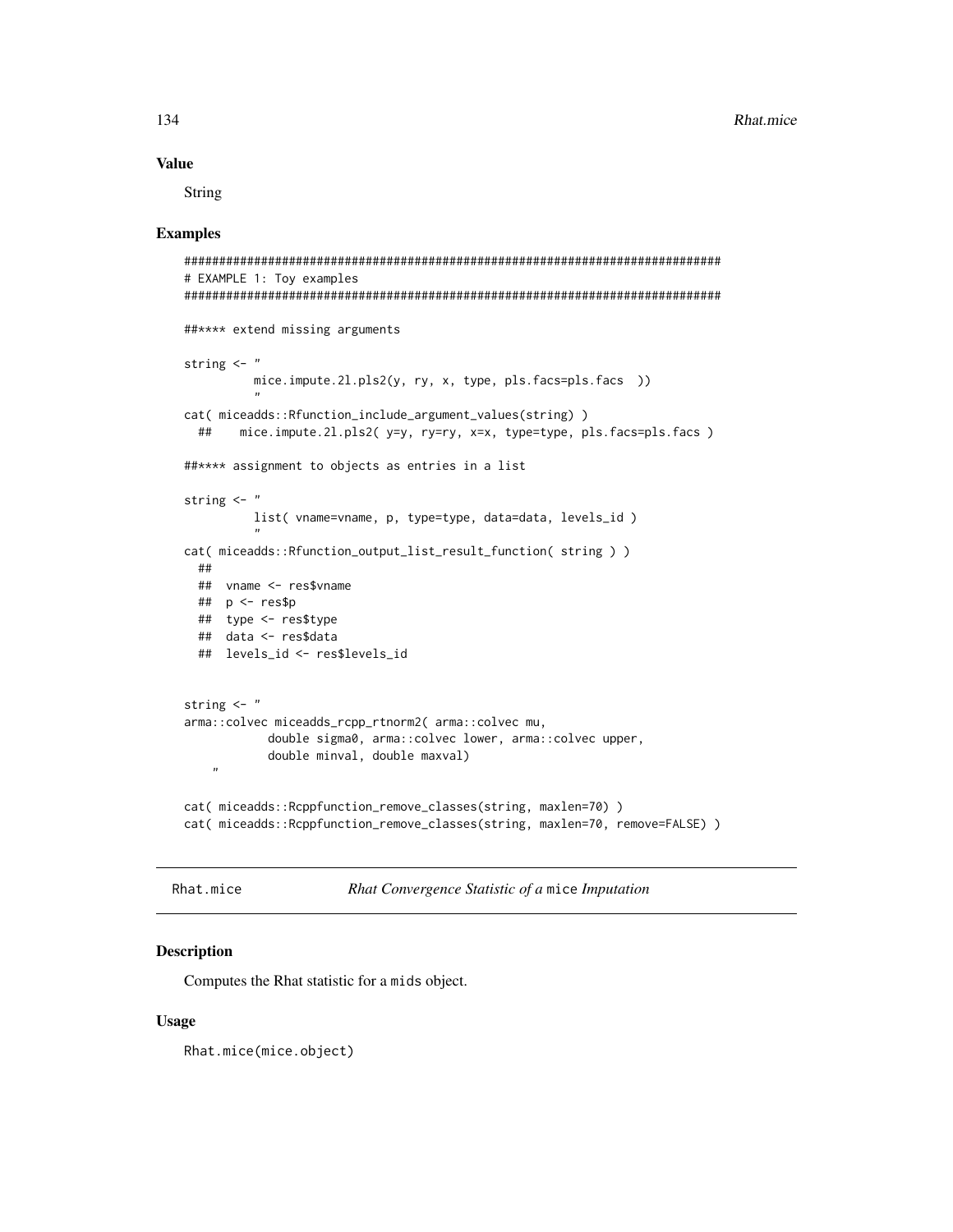## round2

#### **Arguments**

mice.object Object of class mids

## **Value**

Data frame containing the Rhat statistic for mean and variances for all variables of the Markov chains used for imputation

### **References**

Gelman, A., & Hill, J. (2007). Data analysis using regression and multilevel/hierarchical models. Cambridge University Press.

## **Examples**

```
## Not run:
# EXAMPLE 1: Rhat statistic for nhanes data
library(mice)
data(nhanes, package="mice")
set.seed(9090)
# nhanes 3 parallel chains
imp1 <- mice::mice( nhanes, m=3, maxit=10, method=rep("norm", 4 ))
miceadds::Rhat.mice( imp1)
 ##variable MissProp Rhat.M.imp Rhat.Var.imp
 \# \#bmi
                36 1.0181998
                               1.155807
    \overline{1}##\overline{2}hyp
                  32 1.0717677
                               1.061174
                  40 0.9717109
 ##\overline{3}chl
                               1.318721
## End(Not run)
```
round2

R Utilities: Rounding DIN 1333 (Kaufmaennisches Runden)

## Description

This is a rounding function which rounds up for all numbers according to the rule of 'kaufmaennisches Runden' (DIN 1333).

#### **Usage**

round2(vec, digits=0)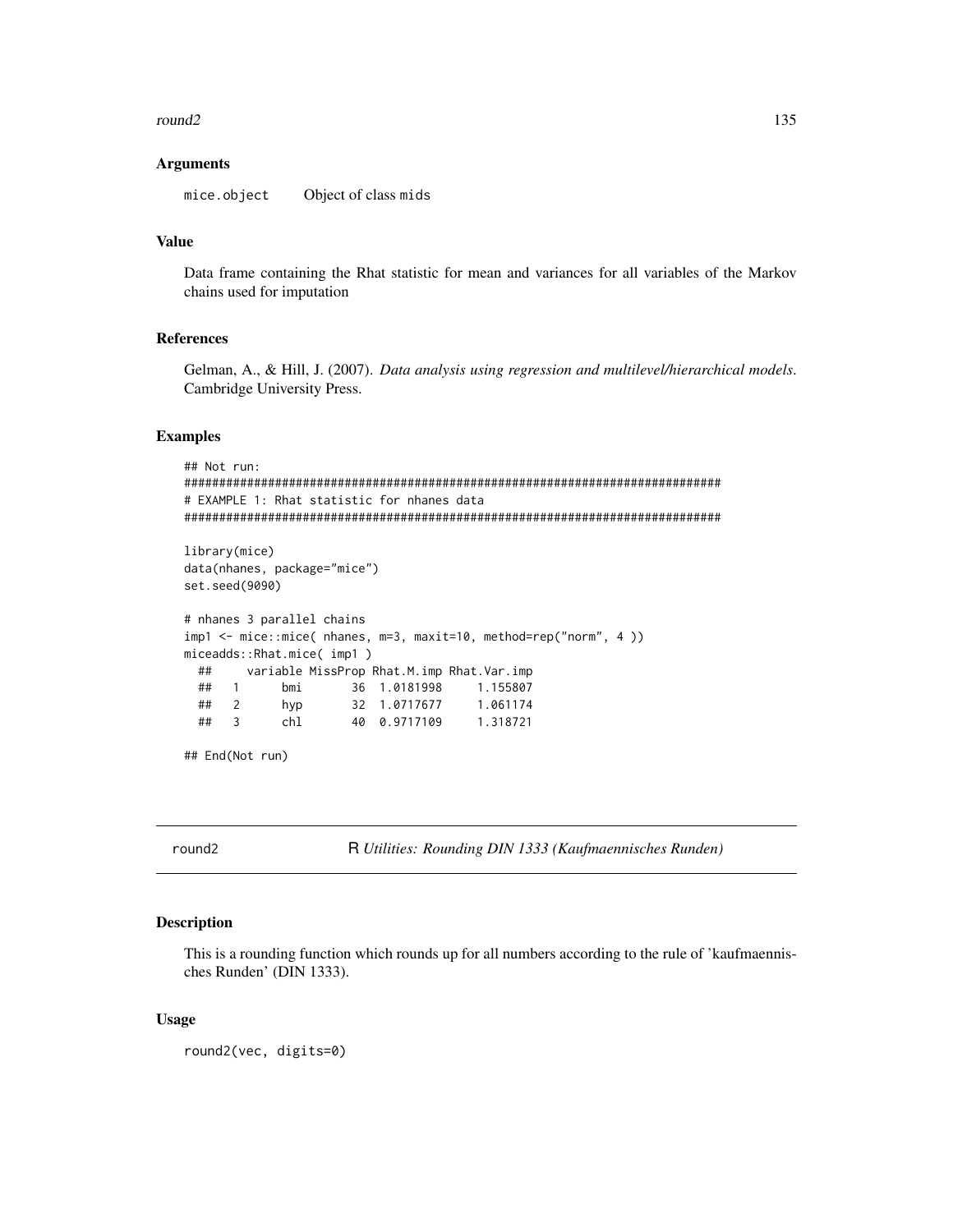### round2

#### **Arguments**

| vec    | Numeric vector                              |
|--------|---------------------------------------------|
| digits | Number of digits after decimal for rounding |

## **Value**

Vector with rounded values

```
# EXAMPLE 1:
vec \leftarrow c (1.5, 2.5, 3.5, 1.51, 1.49)
vec
round(vec)
round2(vec)
 \## > vec
 ## [1] 1.50 2.50 3.50 1.51 1.49
 \# > round(vec)
 ## [1] 2 2 4 2 1
 ##> miceadds::round2(vec)
 ## [1] 2 3 4 2 1
# EXAMPLE 2:
vec \leftarrow -c(1.5, 2.5, 3.5, 1.51, 1.49)vec
round(vec)
round2(vec)
 \## > vec
 ## [1] -1.50 -2.50 -3.50 -1.51 -1.49
 ##> round(vec)
 ## [1] -2 -2 -4 -2 -1## > miceadds::round2(vec)
 ## [1] -2 -3 -4 -2 -1# EXAMPLE 3:
vec <- c(8.4999999, 8.5, 8.501, 7.4999999, 7.5, 7.501)
round(vec)
round2(vec)
round2( vec, digits=1)
round2(-vec)\# > round(vec)
 ## [1] 8 8 9 7 8 8
 ## > miceadds::round2(vec)
```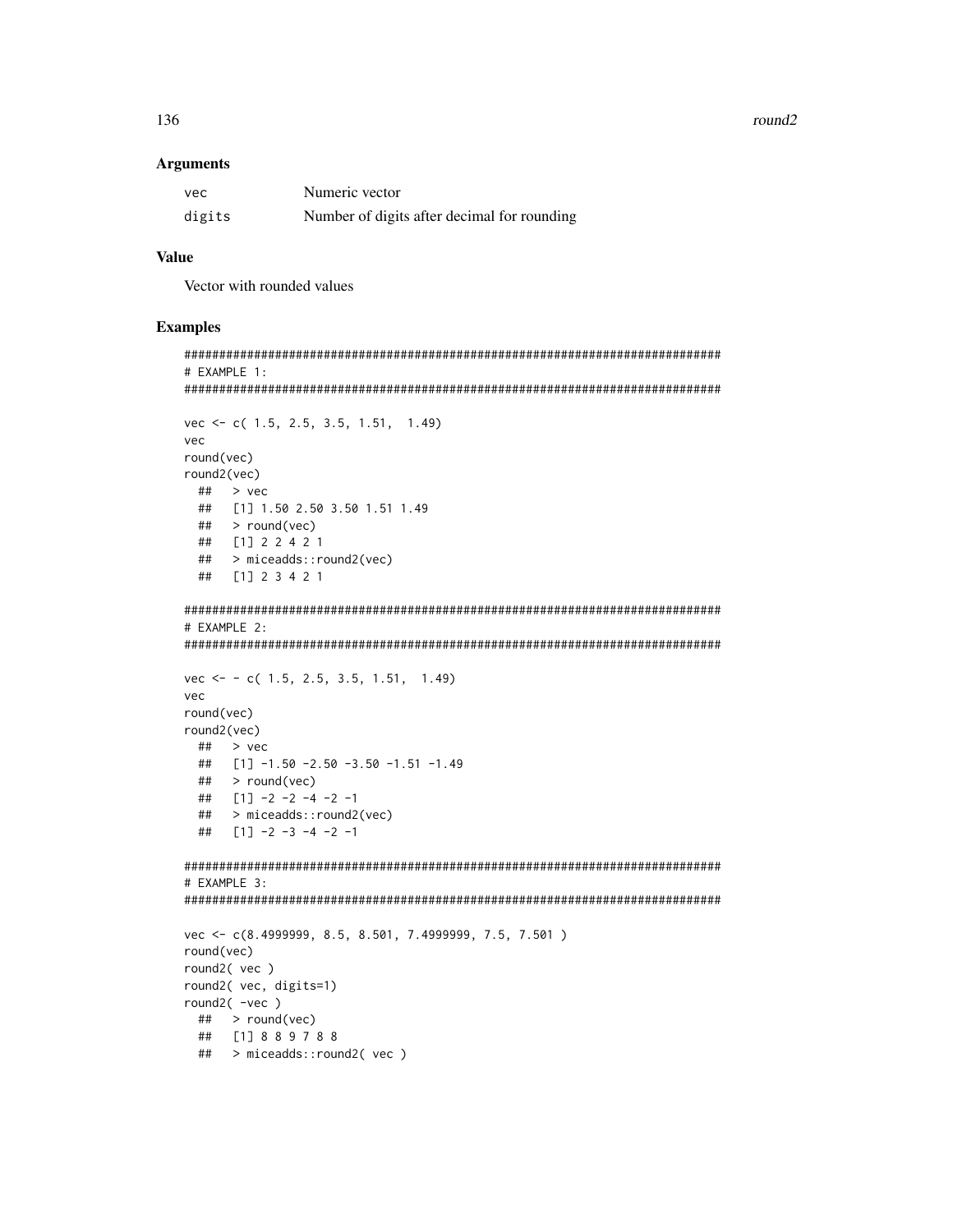#### Rsessinfo 137

```
## [1] 8 9 9 7 8 8
## > miceadds::round2( vec, digits=1)
## [1] 8.5 8.5 8.5 7.5 7.5 7.5
## > miceadds::round2( -vec )
## [1] -8 -9 -9 -7 -8 -8
```
Rsessinfo R *Utilities:* R *Session Information*

## Description

Informs about current R session.

### Usage

Rsessinfo()

## Value

A string containing reduced information about R session info

## Examples

```
Rsessinfo()
 ## > miceadds::Rsessinfo()
 ## [1] "R version 2.15.2 (2012-10-26) x86_64, mingw32 | nodename=SD70 | login=robitzsch"
```
save.data R *Utilities: Saving/Writing Data Files using* miceadds

## Description

This function is a wrapper function for saving or writing data frames or matrices.

## Usage

save.data( data, filename, type="Rdata", path=getwd(), row.names=FALSE, na=NULL, suffix=NULL, suffix\_space="\_\_", index=FALSE, systime=FALSE, ...)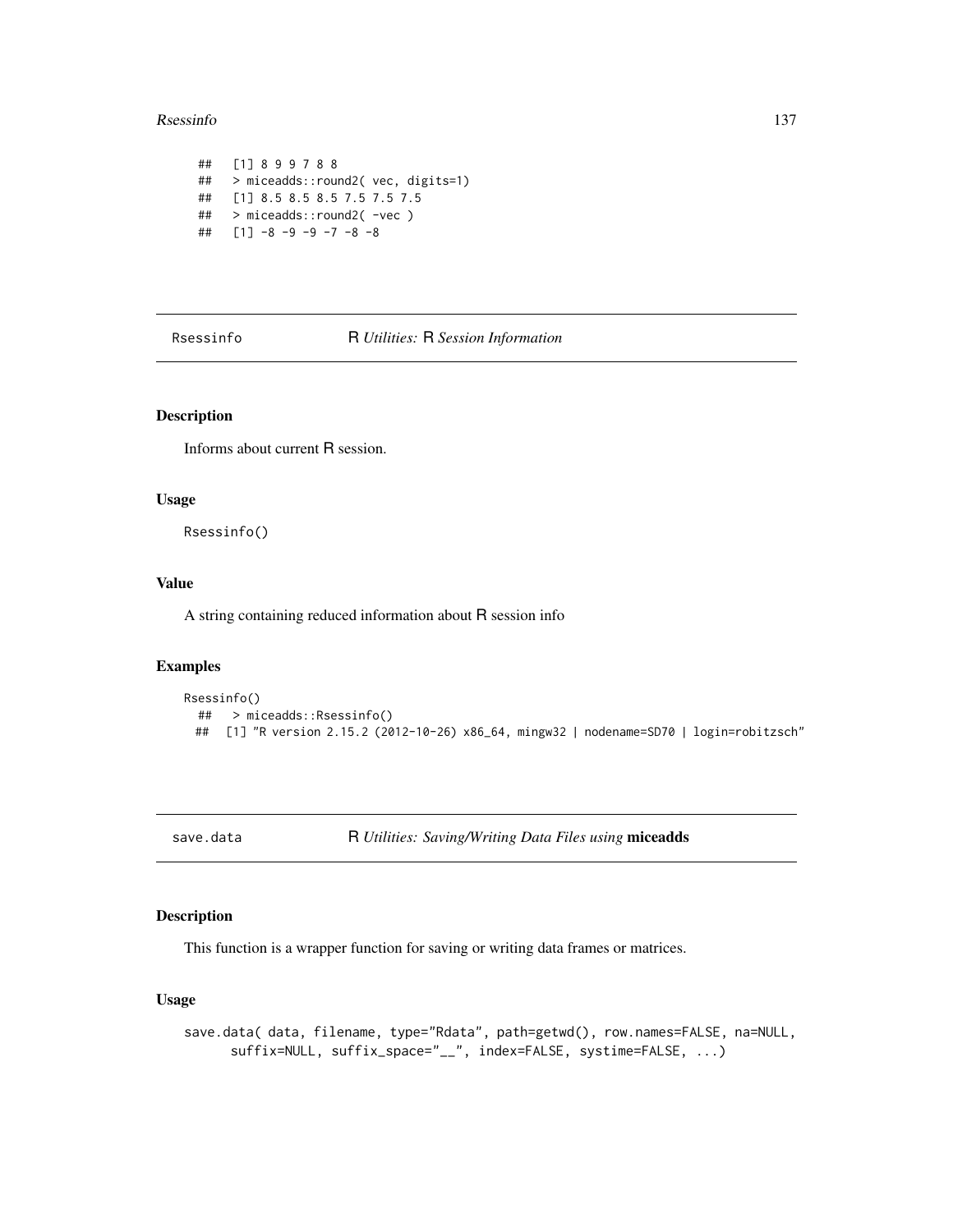138 save.data

## Arguments

| data         | Data frame or matrix to be saved                                                                                                                                                                                                                                                                                                                                   |
|--------------|--------------------------------------------------------------------------------------------------------------------------------------------------------------------------------------------------------------------------------------------------------------------------------------------------------------------------------------------------------------------|
| filename     | Name of data file                                                                                                                                                                                                                                                                                                                                                  |
| type         | The type of file in which the data frame or matrix should be loaded. This can be<br>Rdata (for R binary format, using base:: save, csv (using utils:: write.csv2),<br>csv (using utils::write.csv), table (using utils::write.table) or sav<br>(using sjlabelled::write_spss). type can also be a vector if the data frame<br>should be saved in multiple formats. |
| path         | Directory from which the dataset should be loaded                                                                                                                                                                                                                                                                                                                  |
| row.names    | Optional logical indicating whether row names should be included in saved csv<br>or csv2 files.                                                                                                                                                                                                                                                                    |
| na           | Missing value handling. The default is "" for type="csv" and type="csv2"<br>and is "." for type="table".                                                                                                                                                                                                                                                           |
| suffix       | Optional suffix in file name.                                                                                                                                                                                                                                                                                                                                      |
| suffix_space | Optional place holder if a suffix is used.                                                                                                                                                                                                                                                                                                                         |
| index        | Optional logical indicating whether an index should be included in the first col-<br>umn using the function index.dataframe.                                                                                                                                                                                                                                       |
| systime      | If index=TRUE, this optional logical indicates whether a time stamp should be<br>included in the second column.                                                                                                                                                                                                                                                    |
| .            | Further arguments to be passed to save, write.csv2, write.csv, write.table<br>orsjlabelled::write_spss.                                                                                                                                                                                                                                                            |

#### See Also

See [load.Rdata](#page-47-0) and [load.data](#page-46-0) for saving/writing R data frames.

```
## Not run:
#############################################################################
# EXAMPLE 1: Save dataset data.ma01
#############################################################################
#*** use data.ma01 as an example for writing data files using save.data
data(data.ma01)
dat <- data.ma01
# set a working directory
pf2 <- "P:/ARb/temp_miceadds"
# save data in Rdata format
miceadds::save.data( dat, filename="ma01data", type="Rdata", path=pf2)
# save data in table format without row and column names
miceadds::save.data( dat, filename="ma01data", type="table", path=pf2,
            row.names=FALSE, na=".", col.names=FALSE)
```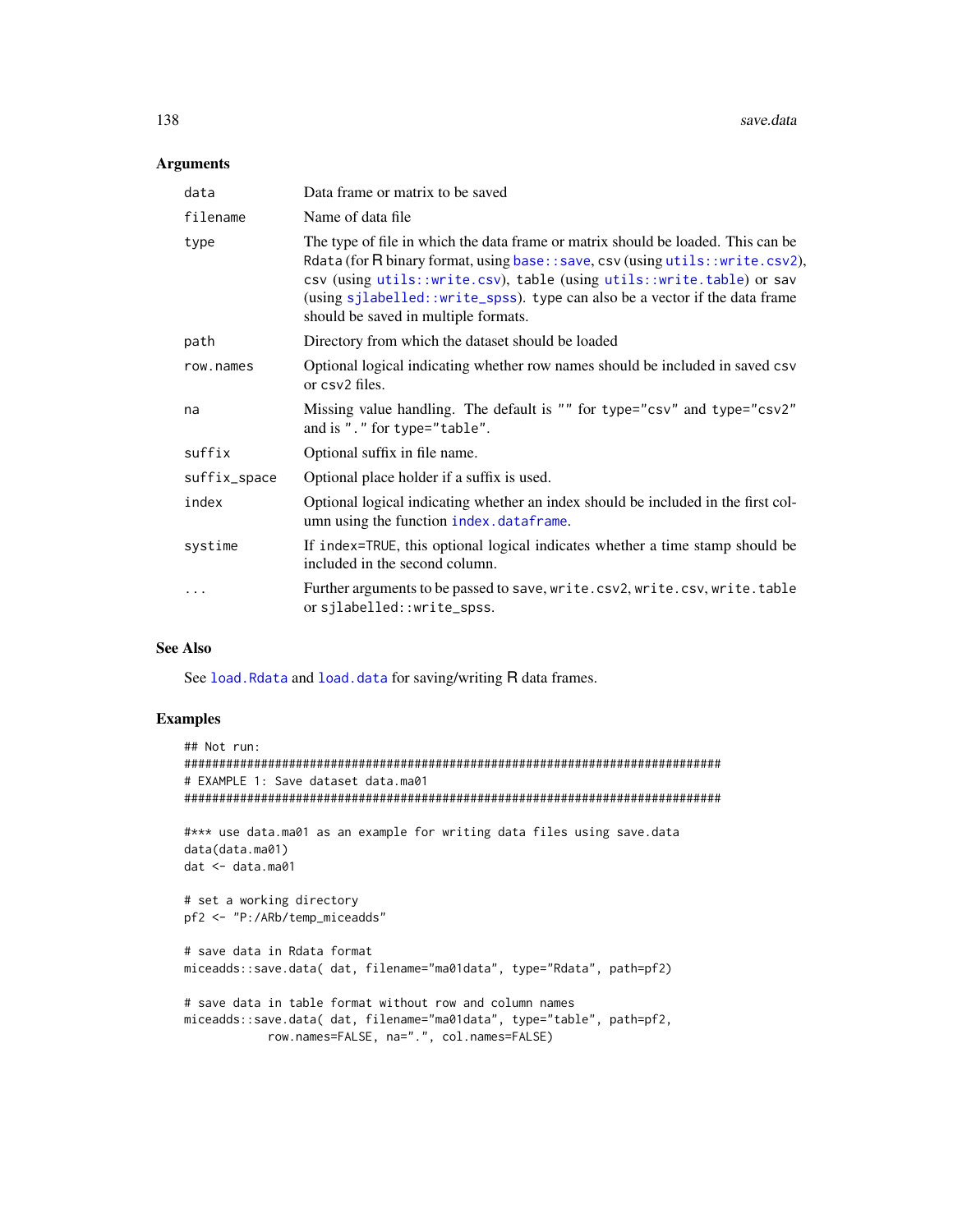#### save.Rdata 139

```
# save data in csv2 format, including time stamp in file name
# and row index and time stamp in saved data
miceadds::save.data( dat, filename="ma01data", type="csv2", path=pf2,
            row.names=FALSE, na="", suffix=systime()[5],
            index=TRUE, systime=TRUE )
# save data in sav format
miceadds::save.data( dat, filename="ma02data", type="sav", path=pf2 )
# save data file in different formats
types <- c("Rdata", "csv2", "sav")
sapply( types, FUN=function(type){
    miceadds::save.data( dat, filename="ma02data", type=type, path=pf2,
               suffix=miceadds::systime()[3], row.names=TRUE )
                                    } )
# save data frame in multiple file formats (sav, table and csv2)
miceadds::save.data( dat, filename="ma03data", type=c("sav","table","csv2"), path=pf2,
            suffix=miceadds::systime()[7] )
## End(Not run)
```
save.Rdata R *Utilities: Save a Data Frame in* Rdata *Format*

## Description

This function saves a data frame in a Rdata format.

#### Usage

save.Rdata(dat, name, path=NULL, part.numb=1000)

#### **Arguments**

| dat       | Data frame                                                                                                     |
|-----------|----------------------------------------------------------------------------------------------------------------|
| name      | Name of the R object to be saved                                                                               |
| path      | Directory for saving the object                                                                                |
| part.numb | Number of rows of the data frame which should also be saved in csv format.<br>The default is saving 1000 rows. |

```
## Not run:
dfr <- matrix( 2*1:12-3, 4,3 )
save.Rdata( dfr, "dataframe_test" )
## End(Not run)
```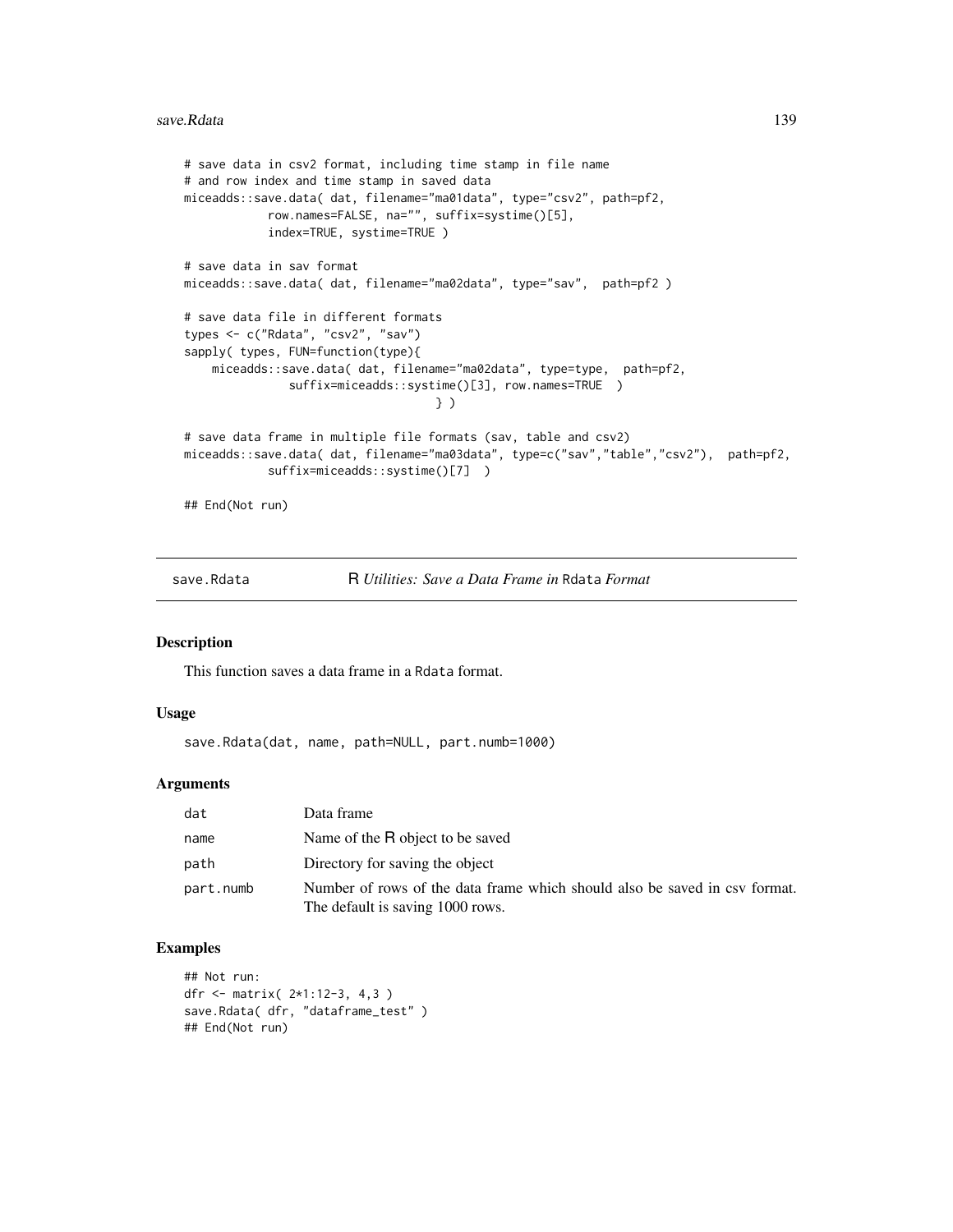## Description

Adds a standardized variable to a list of multiply imputed datasets or a single dataset. This function extends base:: scale for a data frame to a list of multiply imputed datasets.

## Usage

```
scale_datlist(datlist, orig_var, trafo_var, weights=NULL, M=0, SD=1,
   digits=NULL)
```
### Arguments

| datlist   | A data frame, a list of multiply imputed datasets of one of the classes datlist<br>or imputation List or a list of nested multiply imputed datasets of one of the<br>classes nested_datlist or NestedImputationList. |
|-----------|----------------------------------------------------------------------------------------------------------------------------------------------------------------------------------------------------------------------|
| orig_var  | Vector with names of the variables to be transformed                                                                                                                                                                 |
| trafo_var | Vector with names of the standardized variables                                                                                                                                                                      |
| weights   | Optional vector of sample weights. Alternatively, the weights can also be a<br>string indicating the variable used from datlist.                                                                                     |
| M         | Mean of the transformed variable                                                                                                                                                                                     |
| <b>SD</b> | Standard deviation of the transformed variable                                                                                                                                                                       |
| digits    | Number of digits used for rounding the standardized variable                                                                                                                                                         |

## Value

A vector or a matrix

## See Also

[base::scale](#page-0-0), [ma.scale2](#page-48-0)

```
## Not run:
#############################################################################
# EXAMPLE 1: Standardized variables in list of multiply imputed datasets
#############################################################################
data(data.ma02)
datlist <- data.ma02
#--- object of class 'datlist'
```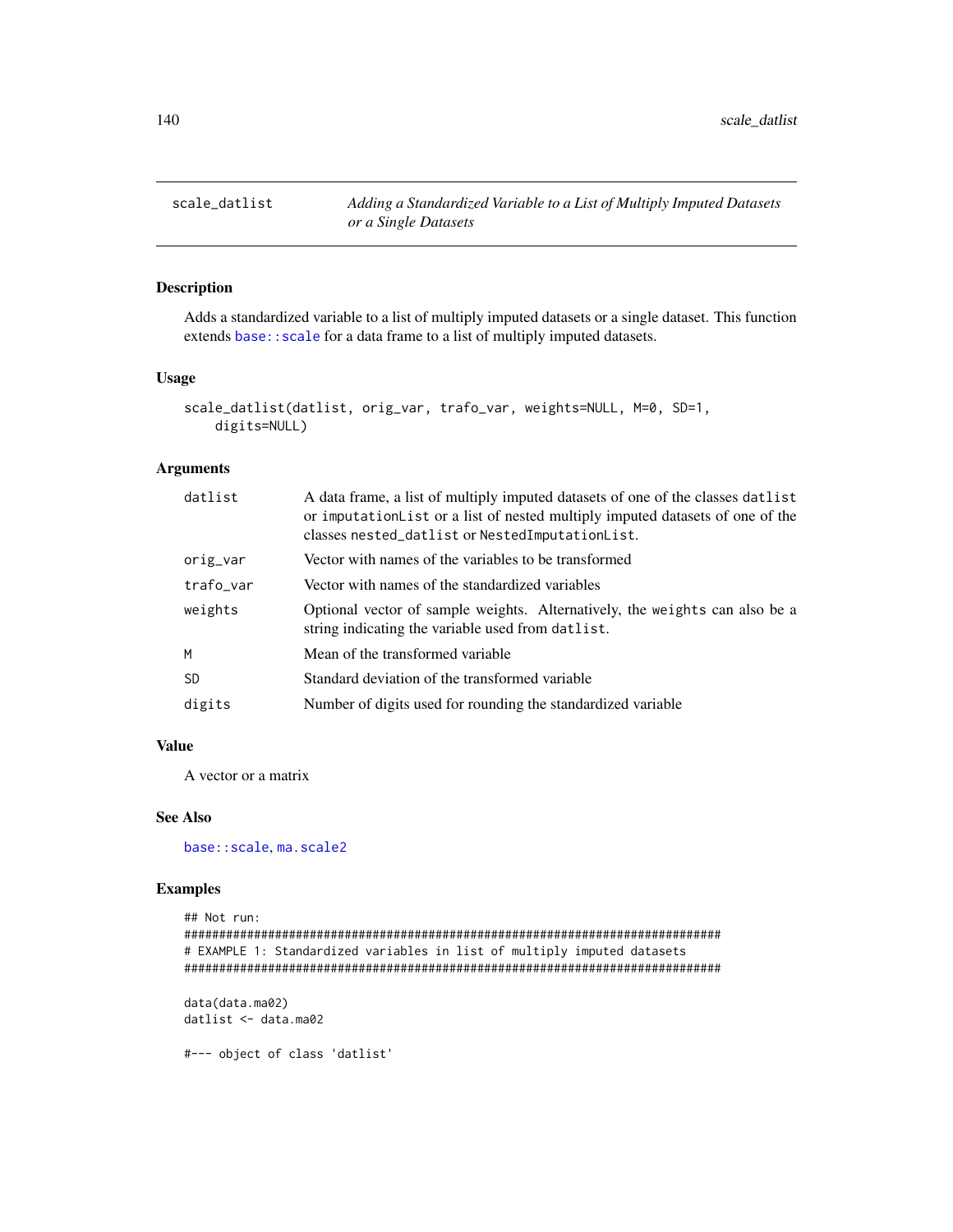```
datlist <- miceadds::datlist_create( datlist )
# mean and SD of variable hisei
miceadds::ma.wtd.meanNA(data=datlist, weights=datlist[[1]]$studwgt, vars="hisei" )
mean( unlist( lapply( datlist, FUN=function(data){
        stats::weighted.mean( data$hisei, data$studwgt ) } ) ) )
miceadds::ma.wtd.sdNA(data=datlist, weights=datlist[[1]]$studwgt, vars="hisei" )
mean( unlist( lapply( datlist, FUN=function(data){
       sqrt( Hmisc::wtd.var( data$hisei, data$studwgt ) ) } ) ) )
# standardize variable hisei to M=100 and SD=15
datlist1a <- miceadds::scale_datlist( datlist=datlist, orig_var="hisei",
               trafo_var="hisei100", weights=datlist[[1]]$studwgt, M=100, SD=15 )
# check mean and SD
miceadds::ma.wtd.meanNA(data=datlist1a, weights=datlist[[1]]$studwgt, vars="hisei100")
miceadds::ma.wtd.sdNA(data=datlist1a, weights=datlist[[1]]$studwgt, vars="hisei100")
#--- do standardization for unweighted sample with books <=3
# -> define a weighting variable at first
datlist0 <- mitools::imputationList( datlist )
datlist2a <- miceadds::within.imputationList( datlist0, {
             # define weighting variable
                 wgt\_books \leftarrow 1 * (books \leftarrow 3)} )
# standardize variable hisei to M=100 and SD=15 with respect to weighting variable
datlist2b <- miceadds::scale_datlist( datlist=datlist2a, orig_var="hisei", trafo_var="hisei100",
        weights="wgt_books", M=100, SD=15 )
# check mean and SD (groupwise)
miceadds::ma.wtd.meanNA(data=datlist1a, weights=datlist[[1]]$studwgt, vars="hisei100")
miceadds::ma.wtd.sdNA(data=datlist1a, weights=datlist[[1]]$studwgt, vars="hisei100")
#--- transformation for a single dataset
dat0 <- datlist[[1]]
dat0a <- miceadds::scale_datlist( datlist=dat0, orig_var="hisei", trafo_var="hisei100",
                    weights=dat0$studwgt, M=100, SD=15 )
stats::weighted.mean( dat0a[,"hisei"], w=dat0a$studwgt )
stats::weighted.mean( dat0a[,"hisei100"], w=dat0a$studwgt )
sqrt( Hmisc::wtd.var( dat0a[,"hisei100"], weights=dat0a$studwgt ) )
#--- Standardizations for objects of class imputationList
datlist2 <- mitools::imputationList(datlist) # object class conversion
datlist2a <- miceadds::scale_datlist( datlist=datlist2, orig_var="hisei",
                 trafo_var="hisei100", weights=datlist[[1]]$studwgt, M=100, SD=15 )
#############################################################################
# EXAMPLE 2: Standardized variables in list of nested multiply imputed datasets
#############################################################################
# nested multiply imputed dataset in BIFIEsurvey package
```
data(data.timss4, package="BIFIEsurvey")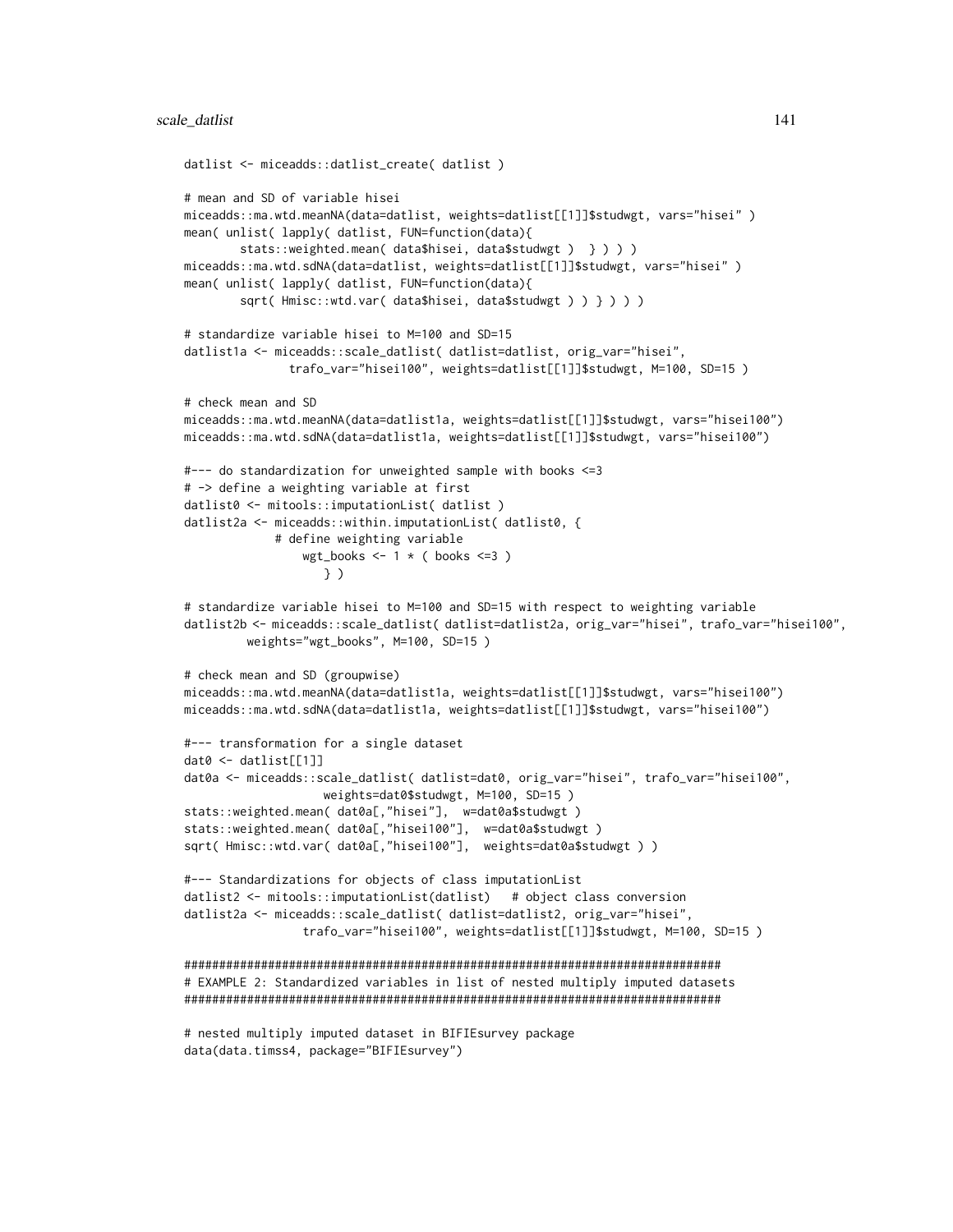```
datlist <- data.timss4
wgt <- datlist[[1]][[1]]$TOTWGT
# class nested.datlist
imp1 <- miceadds::nested.datlist_create( datlist )
# class NestedImputationList
imp2 <- miceadds::NestedImputationList( datlist)
# standardize variable scsci
impla <- miceadds::scale_datlist(datlist=imp1, orig_var="scsci", trafo_var="zscsci", weights=wgt)
# check descriptives
miceadds::ma.wtd.meanNA( imp1a, weights=wgt, vars=c("scsci", "zscsci" ) )
miceadds::ma.wtd.sdNA( imp1a, weights=wgt, vars=c("scsci", "zscsci" ) )
# EXAMPLE 3: Standardization of variables for imputed data in mice package
data(nhanes, package="mice")
set.seed(76)
#--- impute nhanes data
imp <- mice::mice(nhanes)
#--- convert into datlist
datlist <- miceadds::mids2datlist(imp)
#--- scale datlist (all variables)
vars <- colnames(nhanes)
sdatlist <- miceadds::scale_datlist(datlist, orig_var=vars, trafo_var=paste0("z",vars))
#--- reconvert to mids object
imp2 <- miceadds::datlist2mids(sdatlist)
#*** compare descriptive statistics of objects
round( miceadds::mean0( mice::complete(imp, action=1) ), 2 )
round( miceadds::mean0( mice::complete(imp2, action=1) ), 2 )
## End(Not run)
```
scan.vec

R Utilities: Scan a Character Vector

#### **Description**

The function scan. vec function splits a string into a character vector. The function scan $\theta$  is the base: : scan function using the default what="character".

## **Usage**

```
scan.vec(vec)
scan.vector(vec)
scan@(file="", ...)
```
142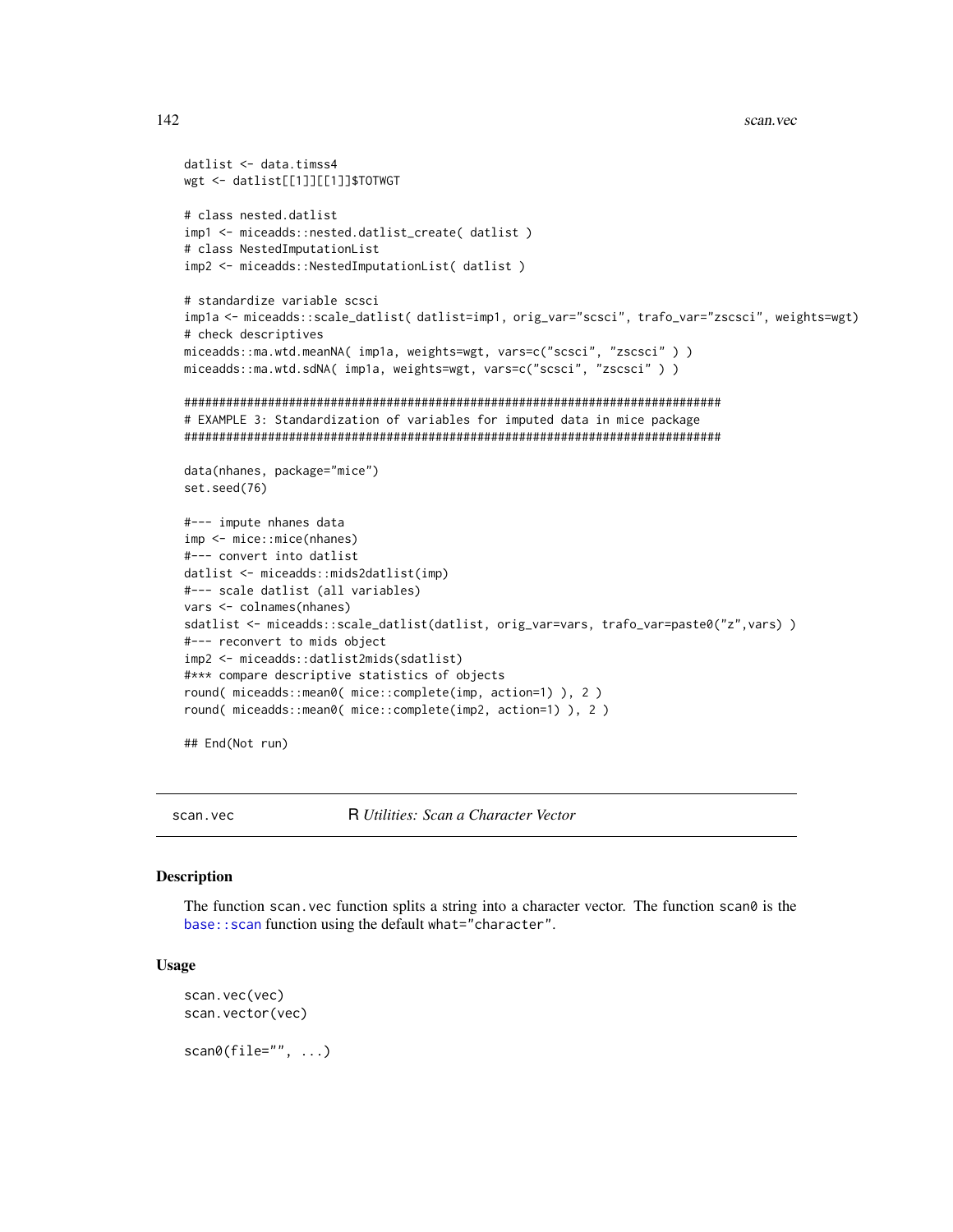#### source.all and the source of the source of the source of the source of the source all and the source of the source of the source of the source of the source of the source of the source of the source of the source of the so

#### **Arguments**

| vec                     | A string which should be split according to blanks |
|-------------------------|----------------------------------------------------|
| file                    | File to be scanned. See base: : scan.              |
| $\cdot$ $\cdot$ $\cdot$ | Further arguments to be passed. See base:: scan.   |

## See Also

[base::scan](#page-0-0)

#### Examples

```
#############################################################################
# EXAMPLE 1: Example scan.vec | reading a string
#############################################################################
vars <- miceadds::scan.vector( "female urbgrad groesse Nausg grpgroesse privat ")
vars
 ## [1] "female" "urbgrad" "groesse" "Nausg" "grpgroesse"
 ## [6] "privat"
## the next lines are only commented out to fulfill CRAN checks
## vars2 <- miceadds::scan0()
## female urbgrad groesse Nausg grpgroesse privat
```
source.all **R** *Utilities: Source all R or* **Rcpp** *Files within a Directory* 

#### Description

The function source. all sources all R files within a specified directory and is based on base: : source.

The function source.Rcpp.all sources all **Repp** files within a specified directory and is based on [Rcpp::sourceCpp](#page-0-0).

The function rcpp\_create\_header\_file creates a cpp header file for a Rcpp file.

## Usage

```
source.all( path, grepstring="\\.R", print.source=TRUE, file_sep="__" )
source.Rcpp.all( path, file_names=NULL, ext="\\.cpp", excl="RcppExports",
   remove_temp_file=FALSE )
rcpp_create_header_file(file_name, pack=NULL, path=getwd() )
```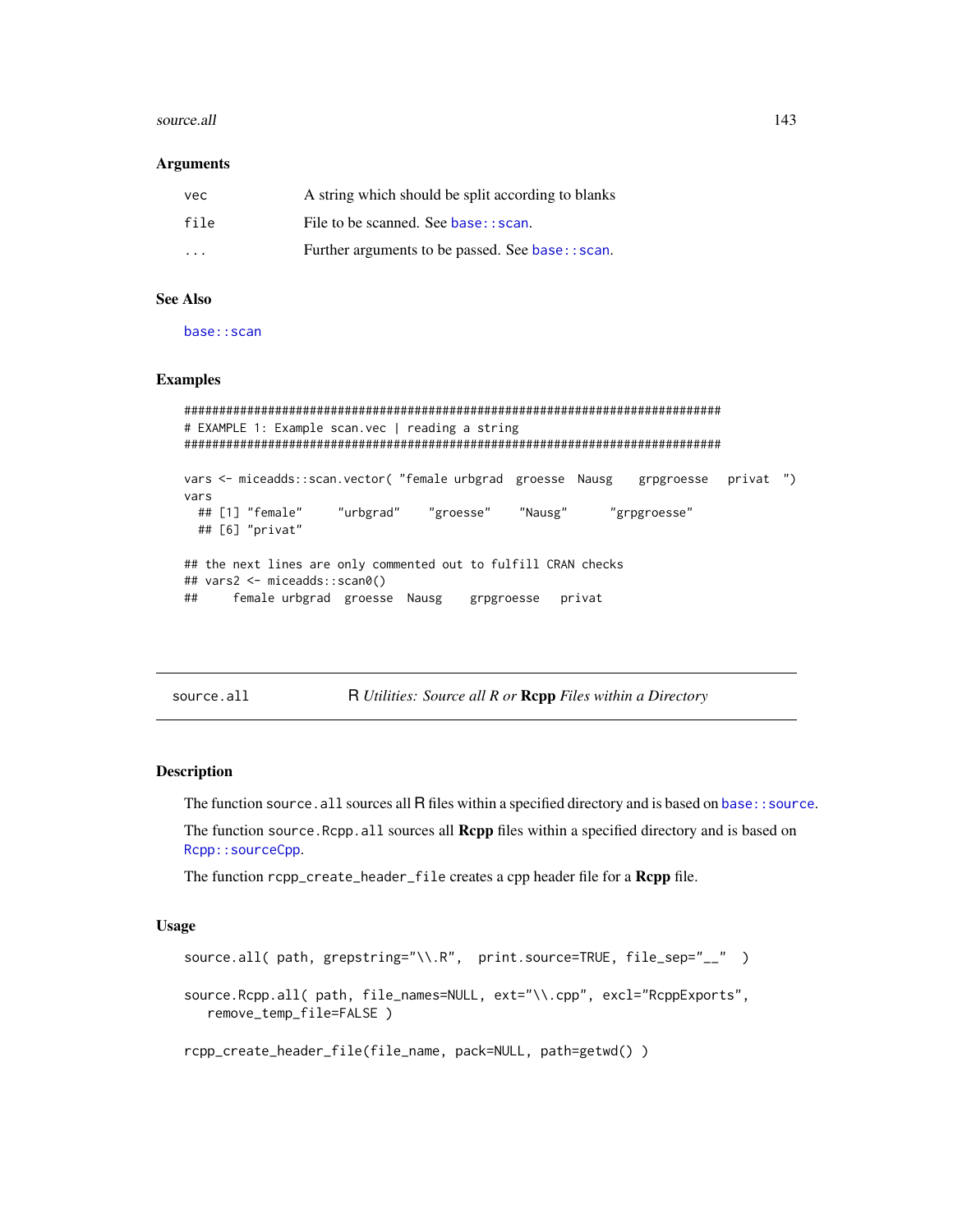#### Arguments

| path             | Path where the files are located                                           |  |
|------------------|----------------------------------------------------------------------------|--|
| grepstring       | Which strings should be looked for? grepstring can also be a vector.       |  |
| print.source     | An optional logical whether the source process printed on the console?     |  |
| file_sep         | String at which file name should be splt for looking for most recent files |  |
| file_names       | Optional vector of (parts of) file names                                   |  |
| ext              | File extension for <b>Repp</b> files                                       |  |
| excl             | String indicating which files should be omitted from sourcing              |  |
| remove_temp_file |                                                                            |  |
|                  | Logical indicating whether temporary <b>Repp</b> files should be removed.  |  |
| file_name        | File name                                                                  |  |
| pack             | Optional string for package                                                |  |

## Details

For loading header files, the line // [include\_header\_file] has to be included before loading the header file using a line of the form #include "my\_function.h".

#### Examples

```
## Not run:
# define path
path <- "c:/myfiles/"
# source all files containing the string 'Rex'
source.all( path, "Rex" )
## End(Not run)
```
stats0 *Descriptive Statistics for a Vector or a Data Frame*

## Description

Applies descriptive statistics to a vector or a data frame. The function  $\text{stats0}$  is a general function. This function is used for extending the basic descriptive statistics functions from the **base** and **stats** package. The function prop\_miss computes the proportion of missing data for each variable.

#### Usage

```
stats0(x, FUN, na.rm=TRUE,...)
max0(x, na.rm=TRUE)
mean0(x, na.rm=TRUE)
min0(x, na.rm=TRUE)
quantile0(x, probs=seq(0, 1, 0.25), na.rm=TRUE)
sd0(x, na.rm=TRUE)
```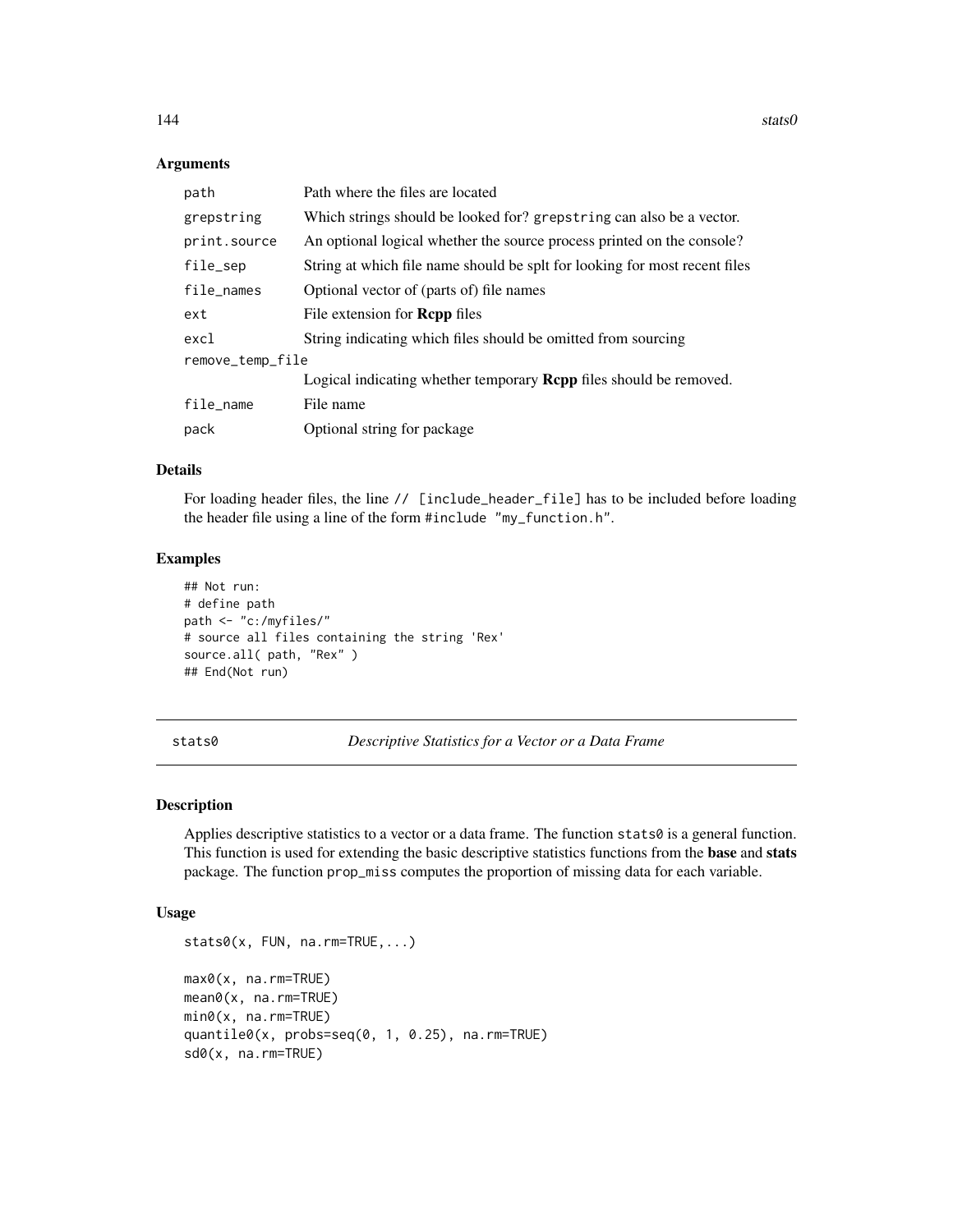# <span id="page-144-0"></span>stats0

 $var@(x, na.rm=TRUE)$ 

 $prop\_miss(x)$ 

# **Arguments**

| $\mathsf{x}$ | Vector or a data frame                                    |
|--------------|-----------------------------------------------------------|
| <b>FUN</b>   | Function which is applied to x                            |
| na.rm        | Logical indicating whether missing data should be removed |
| probs        | <b>Probabilities</b>                                      |
|              | Further arguments to be passed                            |

# **Value**

A vector or a matrix

# **See Also**

base::max, base::mean, base::min, stats::quantile, stats::sd, stats::var

# **Examples**

```
# EXAMPLE 1: Descriptive statistics toy datasets
#--- simulate vector y and data frame dat
set.seed(765)
       # number of observations
N < -25y \leftarrow stats:: rnorm(N)
V \le -4 # number of variables
dat <- matrix( stats::rnorm( N*V ), ncol=V )
collnames(data) \leq-paste\theta("V", 1:V)#-- standard deviation
apply(dat, 2, stats::sd)
sd0(dat)
#-- mean
apply( dat, 2, base::mean )
mean@ (dat)
#-- quantile
apply(dat, 2, stats::quantile)
quantile0( dat )
#-- minimum and maximum
min@(data)max0(dat)
#*** apply functions to missing data
dat1 < - datdat1[ cbind( c(2,5), 2) ] <- NA
```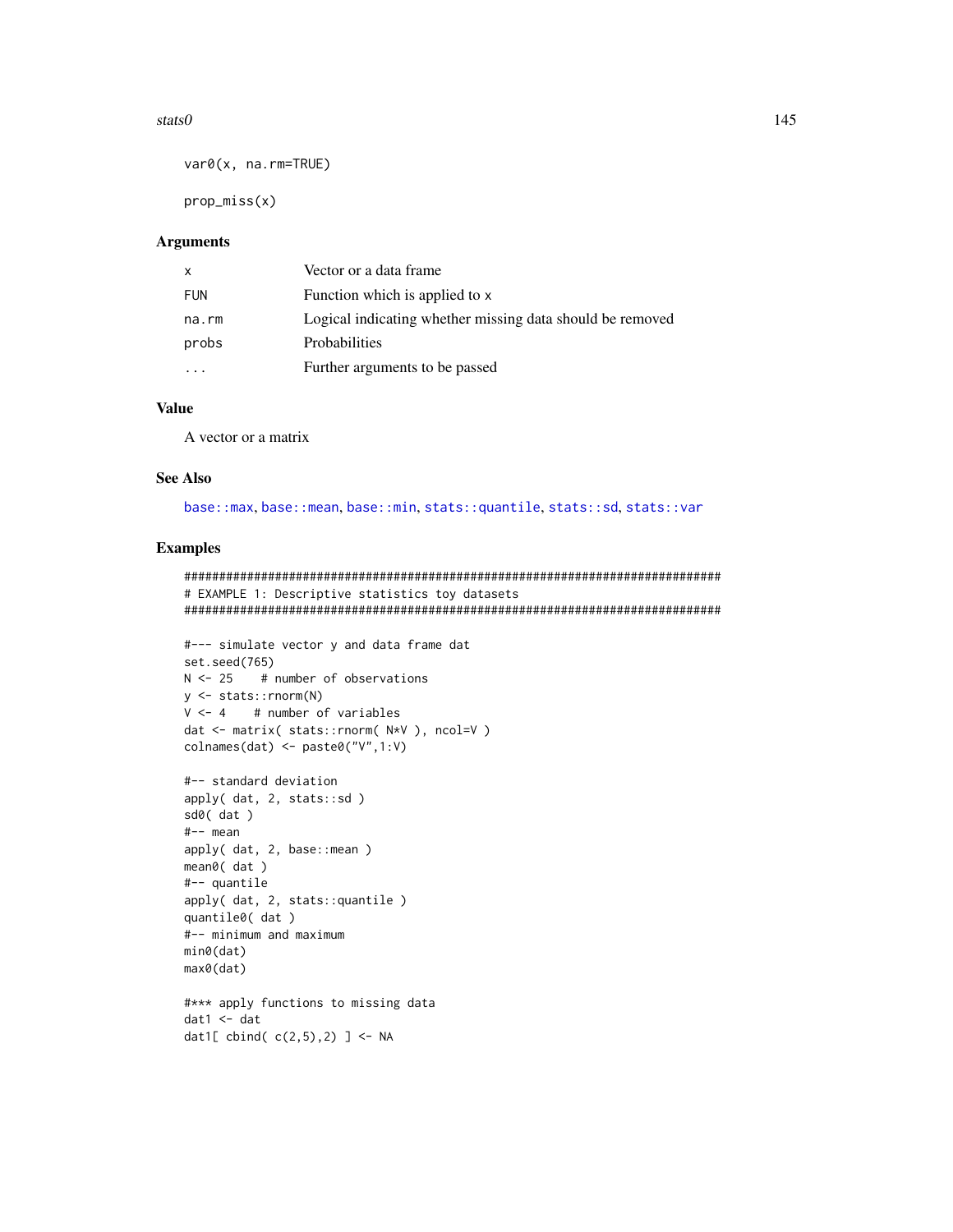```
#-- proportion of missing data
prop_miss( dat1)
#-- MAD statistic
stats0( dat, FUN=stats::mad )
#--SDsd\theta(y)
```
R Utilities: String Paste Combined with expand.grid str\_C.expand.grid

#### **Description**

String paste combined with expand.grid

#### **Usage**

str\_C.expand.grid(xlist, indices=NULL)

# **Arguments**

| xlist   | A list of character vectors                        |
|---------|----------------------------------------------------|
| indices | Optional vector of indices to be permuted in xlist |

#### **Value**

A character vector

### **Examples**

```
# EXAMPLE 1: Some toy examples
x1 \leftarrow list( c("a","b" ), c("t", "r","v") )
str_C.expand.grid(x1)
 ## [1] "at" "bt" "ar" "br" "av" "bv"
x1 <- list( c("a","b"), paste0("_", 1:4), c("t", "r","v"))
str_C. expand.grid( x1, indices=c(2,1,3) )[1] "_1at" "_1bt" "_2at" "_2bt" "_3at" "_3bt" "_4at" "_4bt" "_1ar" "_1br"
 \# \#\frac{1}{2} \frac{1}{2} \frac{1}{2} \frac{1}{2} \frac{1}{2} \frac{1}{2} \frac{1}{2} \frac{1}{2} \frac{1}{2} \frac{1}{2} \frac{1}{2} \frac{1}{2} \frac{1}{2} \frac{1}{2} \frac{1}{2} \frac{1}{2} \frac{1}{2} \frac{1}{2} \frac{1}{2} \frac{1}{2} \frac{1}{2} \frac{1}{2} ##
     [21] "_3av" "_3bv" "_4av" "_4bv"
 \# \### Not run:
## The function 'str_C.expand.grid' is currently defined as
function(xlist, indices=NULL)
€
    xeg <- expand.grid( xlist)
```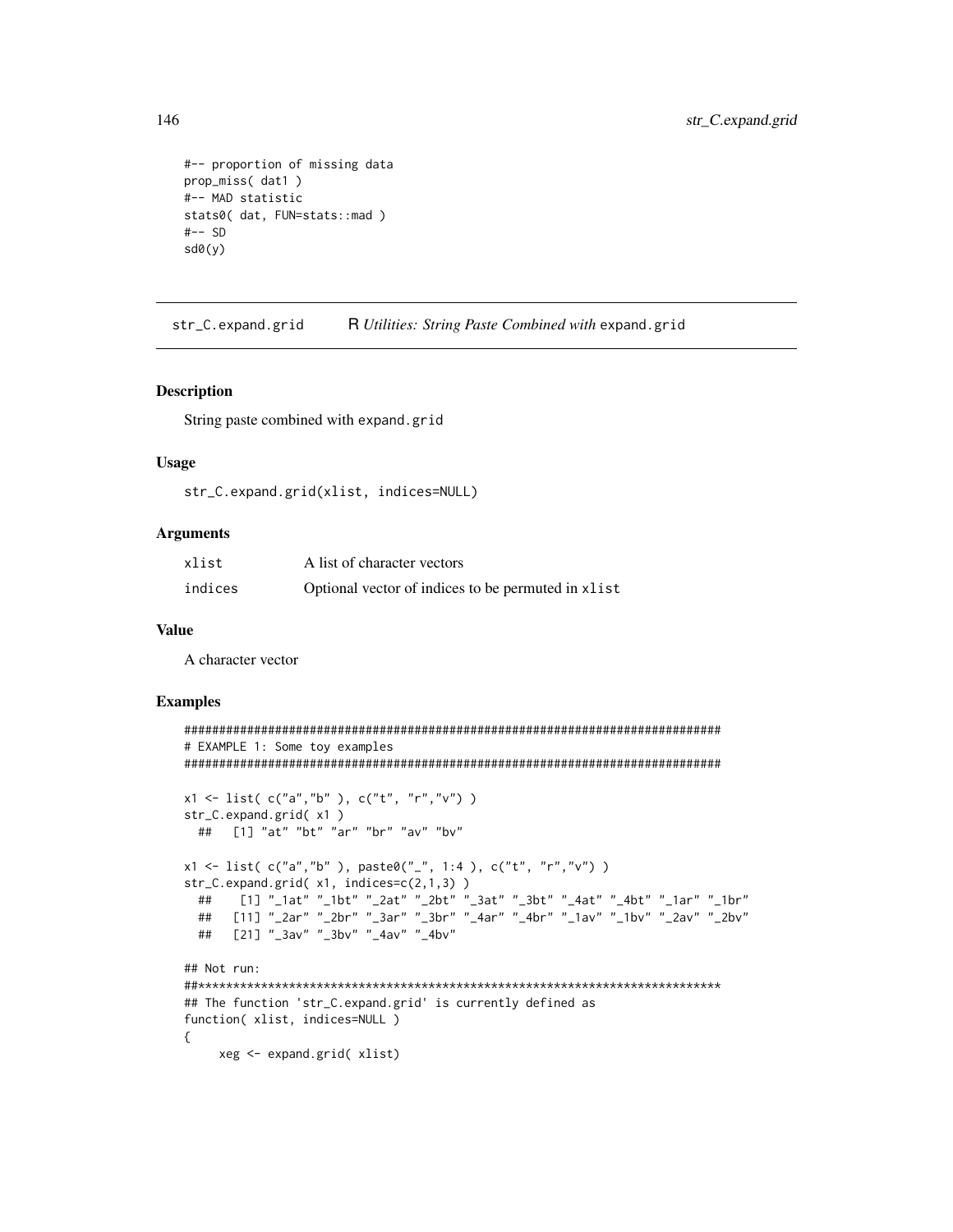```
if ( ! is.null(indices) ){ xeg <- xeg[, indices ]}
     apply( xeg, 1, FUN=function(vv){ paste0( vv, collapse="") } )
}
##***************************************************************************
## End(Not run)
```
subset\_datlist *Subsetting Multiply Imputed Datasets and Nested Multiply Imputed Datasets*

#### **Description**

Returns a subsets of multiply imputed datasets or nested multiply imputed datasets. These function allows choosing parts of the imputed datasets using the index argument for multiply imputed datasets and index\_between and index\_within for nested multiply imputed datasets as well as the application of the [base::subset](#page-0-0) S3 method for selecting cases and variables in datasets.

#### Usage

```
subset_datlist(datlist, subset=TRUE, select=NULL, expr_subset=NULL,
        index=NULL, toclass="datlist")
## S3 method for class 'datlist'
subset(x, subset, select=NULL, expr_subset=NULL,
                     index=NULL, ...)
## S3 method for class 'imputationList'
subset(x, subset, select=NULL, expr_subset=NULL,
                     index=NULL, ...)
## S3 method for class 'mids'
subset(x, subset, select=NULL, expr_subset=NULL,
                     index=NULL, ...)
## S3 method for class 'mids.1chain'
subset(x, subset, select=NULL, expr_subset=NULL,
                     index=NULL, ...)
subset_nested.datlist( datlist, subset=TRUE, select=NULL, expr_subset=NULL,
     index_between=NULL, index_within=NULL, toclass="nested.datlist",
         simplify=FALSE )
## S3 method for class 'nested.datlist'
subset(x, subset, select=NULL, expr_subset=NULL,
                index_between=NULL, index_within=NULL, simplify=FALSE, ...)
## S3 method for class 'NestedImputationList'
subset(x, subset, select=NULL, expr_subset=NULL,
                index_between=NULL, index_within=NULL, simplify=FALSE, ...)
```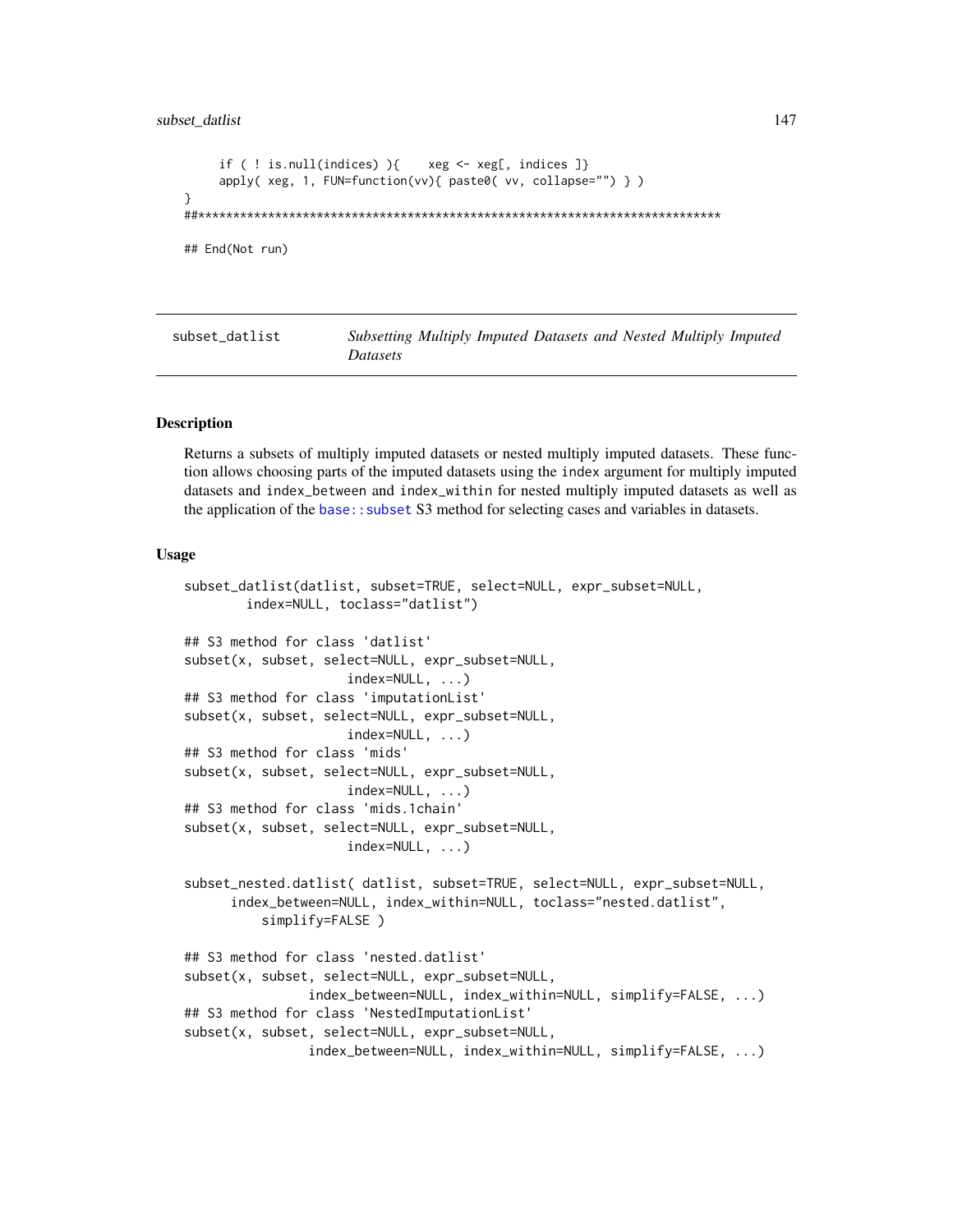# <span id="page-147-0"></span>Arguments

| For subset_datlist it is a list of datasets or an object of class datlist, imputation List,<br>mids or mids. 1 chain.<br>For subset_nested.datlist it is a list of datasets or an object of class nested.datlist<br>or NestedImputationList. |
|----------------------------------------------------------------------------------------------------------------------------------------------------------------------------------------------------------------------------------------------|
| Logical expression indicating elements or rows to keep, see base: : subset.<br>subset can also be a numeric vector containing row indices.                                                                                                   |
| Expression indicating columns to select from a data frame                                                                                                                                                                                    |
| Expression indicating a selection criterion for selection rows.                                                                                                                                                                              |
| Vector of indices indicating which of the multiply imputed datasets should be<br>selected.                                                                                                                                                   |
| The object class in which the datasets should be saved.                                                                                                                                                                                      |
| Index for between nest datasets                                                                                                                                                                                                              |
| Index for within nest datasets                                                                                                                                                                                                               |
| Optional logical indicating whether a nested multiply imputed dataset should be<br>simplified to a multiplied imputed dataset.                                                                                                               |
| Object containing multiply imputed or nested multiply imputed datasets                                                                                                                                                                       |
| Further arguments to be passed.                                                                                                                                                                                                              |
|                                                                                                                                                                                                                                              |

# Value

For multiply imputed datasets: Object of class datlist, imputationList or mids For nested multiply imputed datasets: Object of class nested.datlist or NestedImputationList.

# Note

If subsetting is applied to objects of class mids (or mids.1chain), then informations about the imputation procedure are lost.

# See Also

[base::subset](#page-0-0)

# Examples

```
#############################################################################
# EXAMPLE 1: Subsetting and selection of multiply imputed datasets
#############################################################################
```
data(data.ma02)

```
# define original list of datasets
datlist1a <- data.ma02
# object of class datlist
datlist1b <- miceadds::datlist_create(datlist1a)
datlist1b
# object of class imputationList
```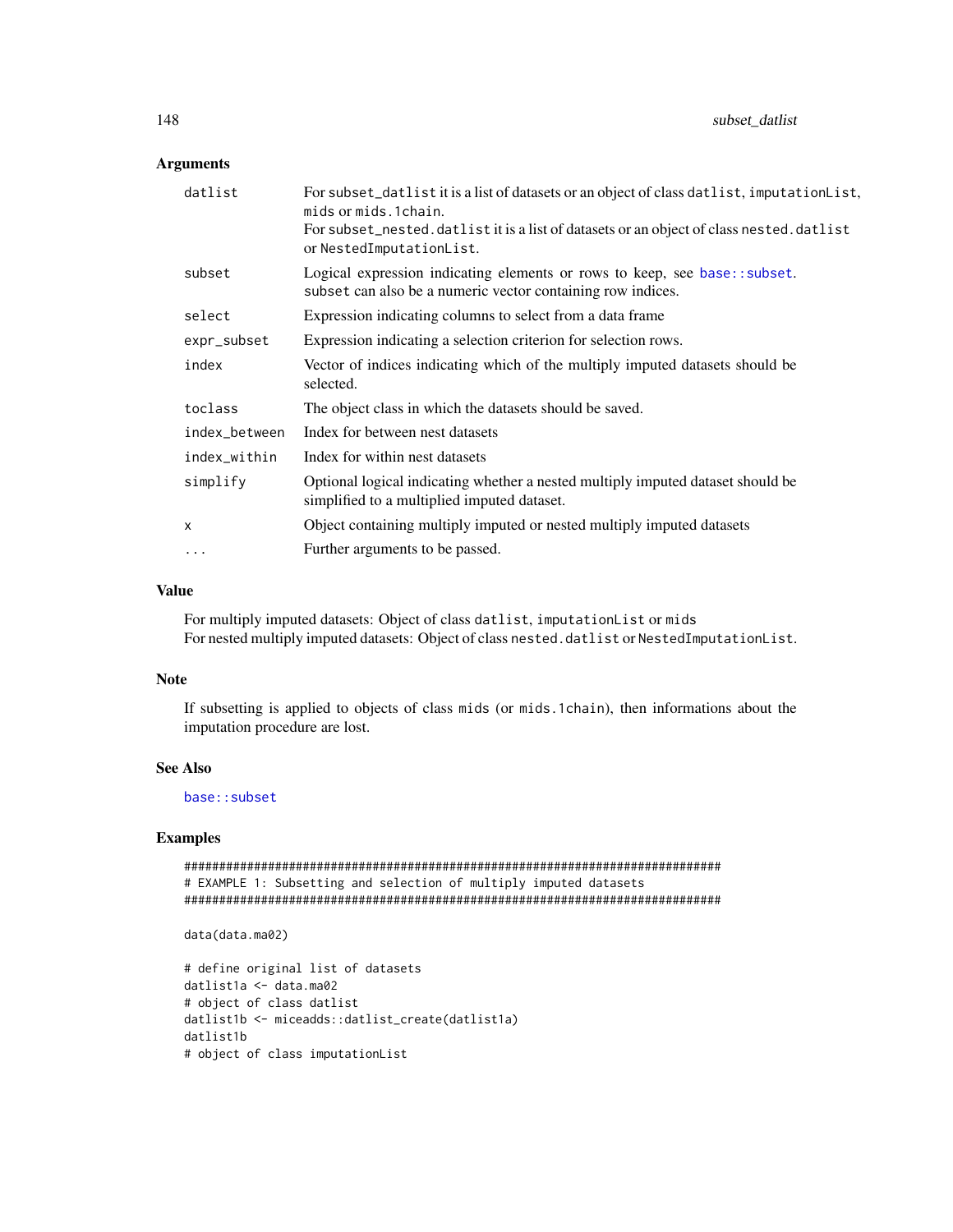# subset\_datlist 149

```
datlist1c <- mitools::imputationList(datlist1a)
datlist1c
# object of class mids
datlist1d <- miceadds::datlist2mids(datlist1a)
datlist1d
# select some imputed datasets
datlist2a <- miceadds::subset_datlist( datlist1a, index=c(5,3,7) )
datlist2a
# convert to class imputationList
datlist2b <- miceadds::subset_datlist( datlist1a, index=c(5,3,7),
                      toclass="imputationList")
datlist2b
# convert to class mids
datlist2c <- miceadds::subset_datlist( datlist1a, index=1:3, toclass="mids")
datlist2c
## Not run:
# select some variables
datlist3a <- miceadds::subset_datlist( datlist1a, select=c("idstud", "books") )
datlist3a
# Because datlist1b is a datlist it is equivalent to
datlist3b <- subset( datlist1b, select=c("idstud", "books") )
datlist3b
# operating on imputationList class
datlist3c <- miceadds::subset_datlist( datlist1c, select=c("idstud", "books") )
datlist3c
# operating on mids class
datlist3d <- miceadds::subset_datlist( datlist1d, select=c("idstud", "books") )
datlist3d
# selection of rows and columns in multiply imputed datasets
datlist4a <- miceadds::subset_datlist( datlist1a, index=1:5,
                  subset=datlist1a[[1]]$idschool < 1067,
                  select=c("idstud", "idschool","hisei") )
datlist4a
# convert to class mids
datlist4b <- miceadds::subset_datlist( datlist1a, index=1:5,
                  subset=datlist1a[[1]]$idschool < 1067,
                  select=c("idstud", "idschool","hisei"), toclass="mids" )
datlist4b
# The same functionality, but now applying to object of class mids datlist1d
datlist4c <- subset( datlist1d, index=1:5, subset=datlist1a[[1]]$idschool < 1067,
                     select=c("idstud", "idschool","hisei") )
datlist4c
# expression for selecting rows specific in each data frame
# which can result in differently sized datasets (because the variable
# migrant is imputed)
datlist5a <- miceadds::subset_datlist( datlist1a, expr_subset=migrant==1 )
datlist5a
# select the first 100 cases
datlist6a <- miceadds::subset_datlist( datlist1a, select=c("idstud", "books"),
```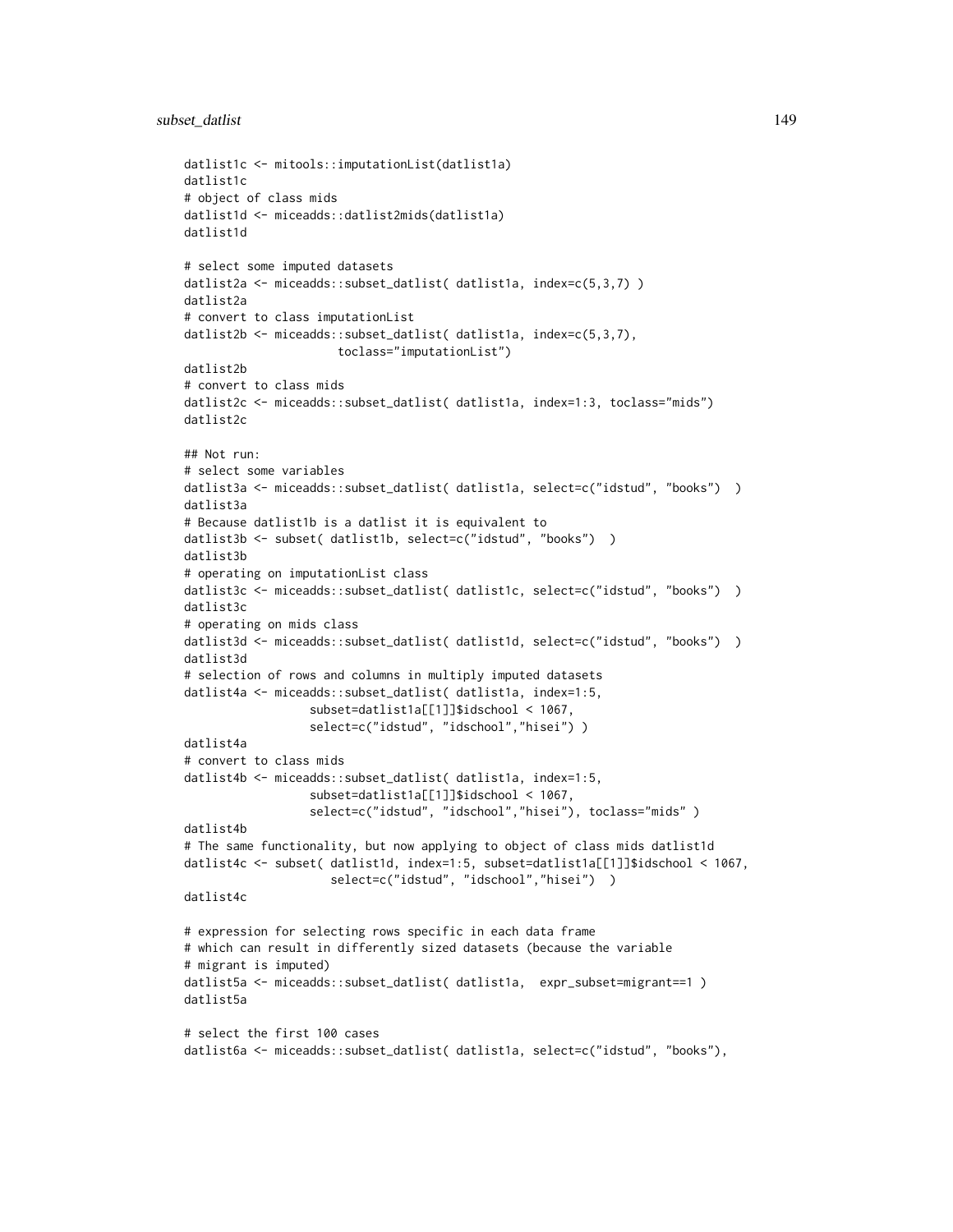```
subset=1:100)
```

```
datlist6a
```

```
# EXAMPLE 2: Subsetting and selection of nested multiply imputed datasets
library(BIFIEsurvey)
data(data.timss4, package="BIFIEsurvey")
dat < - data.time4# create object of class 'nested.datlist'
datlist1a <- miceadds::nested.datlist_create( dat )
# create object of class 'NestedImputationList'
datlist1b <- miceadds::NestedImputationList(dat)
# create object of class 'mids.nmi'
datlist1c <- miceadds::datlist2mids(dat)
# select some between datasets
datlist2a <- subset_nested.datlist( datlist1a, index_between=c(1,3,4) )
datlist2a
# shorter version
datlist2b <- subset( datlist1a, index_between=c(1,3,4))
datlist2b
# conversion of a NestedImputationList
datlist2c <- subset( datlist1b, index_between=c(1,3,4))
datlist2c
# select rows and columns
sel_cases <- datlist1a[[1]][[1]]$JKZONE <=42
datlist3a <- subset( datlist1a, subset=sel_cases,
               select=c("IDSTUD","books", "ASMMAT"))
datatilist3a# remove within nest
datlist4a <- subset( datlist1a, index_within=1)
datlist4a
# remove within nest and simplify structure
datlist4b <- subset( datlist1a, index_within=1, simplify=TRUE)
datlist4b
datlist4c <- subset( datlist1b, index_within=1, simplify=TRUE)
datlist4c
# remove between nest
datlist5a <- subset( datlist1a, index_between=1, simplify=TRUE)
datlist5a
datlist5b <- subset( datlist1b, index_between=1, simplify=TRUE)
datlist5b
## End(Not run)
```
sumpreserving.rounding

**Sum Preserving Rounding**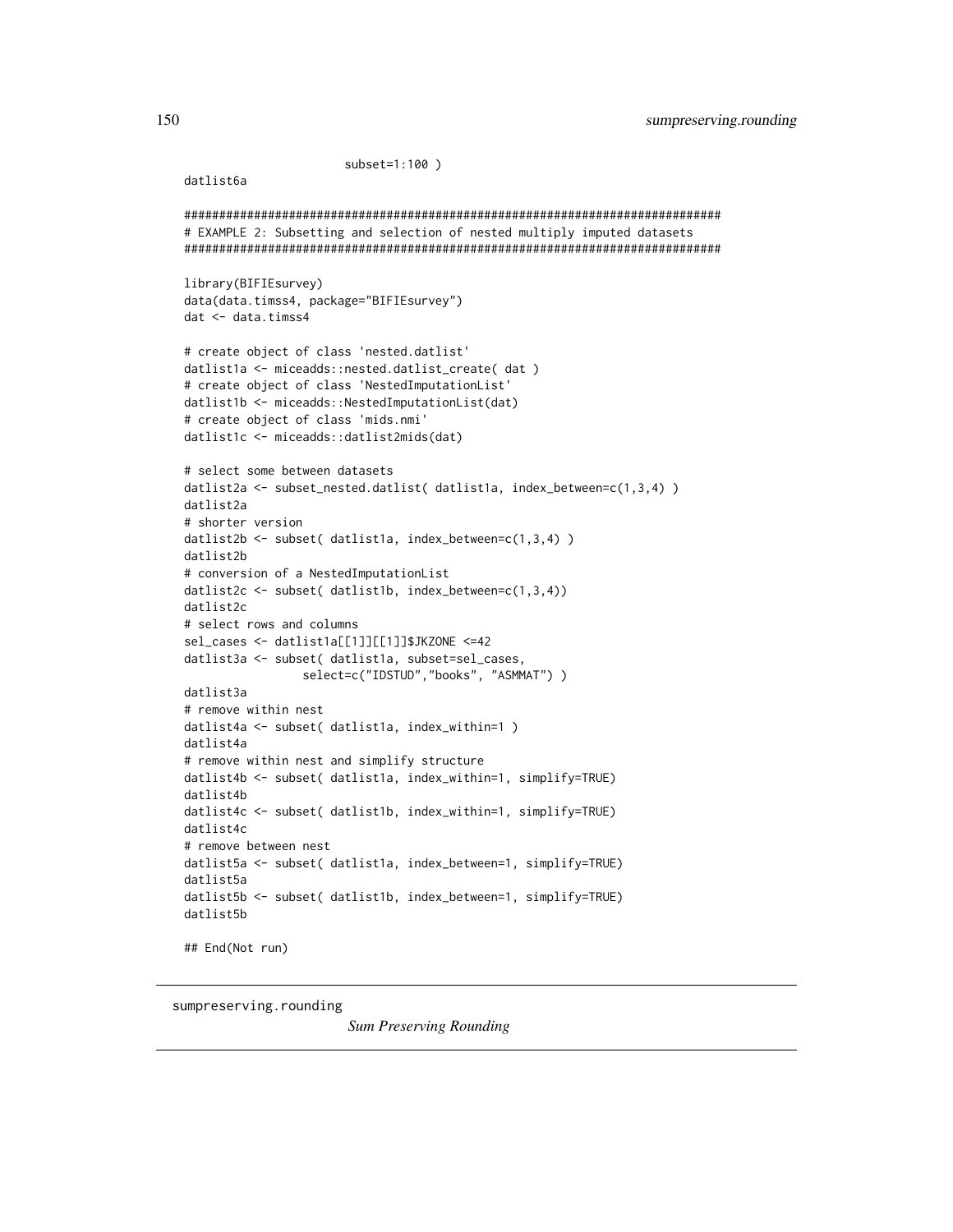#### **Description**

This function implements sum preserving rounding. If the supplied data is a matrix, then the sum of all row entries is preserved.

#### **Usage**

```
sumpreserving.rounding(data, digits=0, preserve=TRUE)
```
# **Arguments**

| data     | Vector or data frame         |
|----------|------------------------------|
| digits   | Number of digits to be round |
| preserve | Should the sum be preserved? |

# **Examples**

```
# EXAMPLE 1:
# define example data
data <- c( 1455, 1261, 1067, 970, 582, 97)
data <- 100 * data / sum(data)
(x1 \leftarrow \text{round}(data))sum(x1)(x2 \leq - miceadds::sumpreserving.rounding(data))
sum(x2)## > (x1 \le r round(data))
 ## [1] 27 23 20 18 11 2
 \## > sum(x1)
 ##[1] 101
   > (x2 <- miceadds::sumpreserving.rounding( data ) )
 #### [1] 27 23 20 18 10 2
 \## > sum(x2)
 ## [1] 100
# EXAMPLE 2:
# matrix input
data <- rbind( data, data )
(x1 \leftarrow \text{round}(data))rowsums(x1)(x2 <- miceadds::sumpreserving.rounding(data))
rowsums(x2)# EXAMPLE 3:
```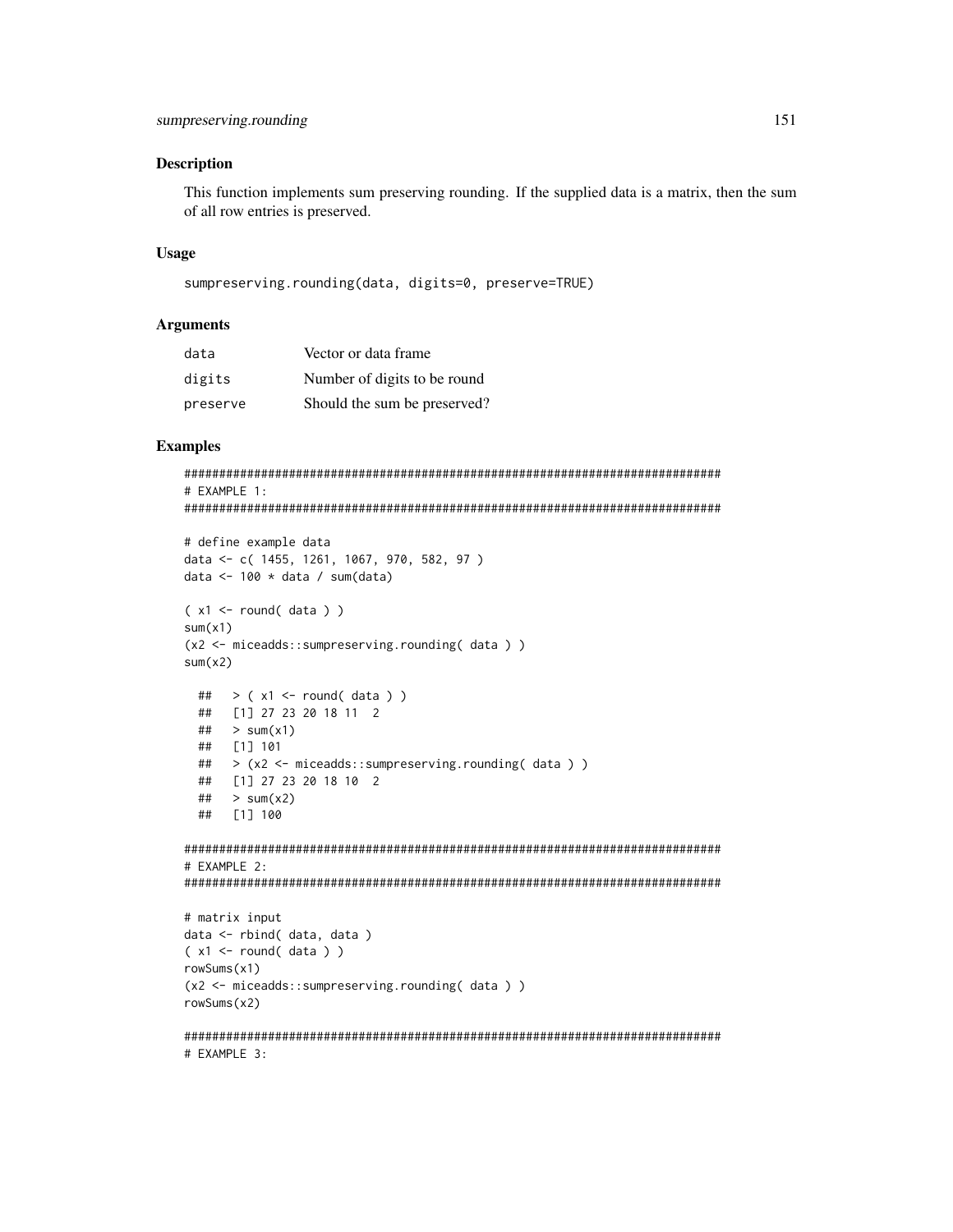### systime

<span id="page-151-0"></span>

```
x2 \leftarrow c(1.4, 1.4, 1.2)round(x2)sumpreserving.rounding(x2)
 ## > round(x2)## [1] 1 1 1
 ## > miceadds::sumpreserving.rounding(x2)
 ## [1] 1 2 1
```
systime

```
R Utilities: Various Strings Representing System Time
```
#### **Description**

This function generates system time strings in several formats.

# **Usage**

systime()

# **Value**

A vector with entries of system time (see Examples).

# **Examples**

```
# EXAMPLE 1: Output of systime
```

```
systime()
 \# \### > miceadds::systime()
 ## [1] "2016-02-29 10:25:44"
 ## [2] "2016-02-29"
 ## [3] "20160229"
 ## [4] "2016-02-29_1025"
 ## [5] "2016-02-29_1000"
 ## [6] "20160229_102544"
 ## [7] "20160229102544"
```
## [8] "IPNERZW-C014\_20160229102544"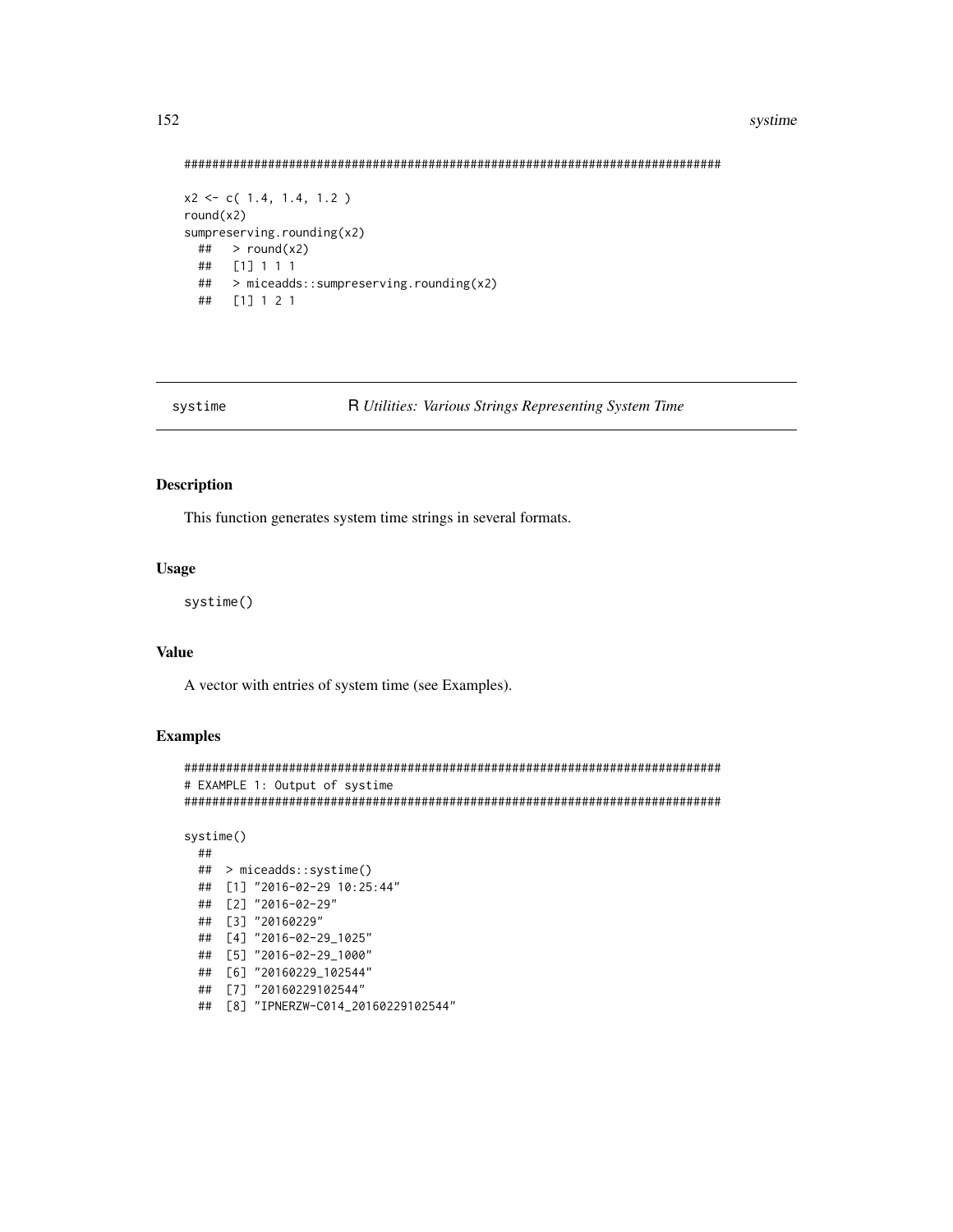<span id="page-152-0"></span>tw.imputation *Two-Way Imputation*

#### Description

Two-way imputation using the simple method of Sijtsma and van der Ark (2003) and the MCMC based imputation of van Ginkel, van der Ark, Sijtsma and Vermunt (2007).

#### Usage

```
tw.imputation(data, integer=FALSE)
```

```
tw.mcmc.imputation(data, iter=100, integer=FALSE)
```
#### Arguments

| data    | Matrix of item responses corresponding to a scale                                        |
|---------|------------------------------------------------------------------------------------------|
| integer | A logical indicating whether imputed values should be integers. The default is<br>FALSE. |
| iter    | Number of iterations                                                                     |

#### Details

For persons  $p$  and items  $i$ , the two-way imputation is conducted by posing a linear model of tauequivalent measurements:

$$
X_{pi} = \theta_p + b_i + \varepsilon_{ij}
$$

If the score  $X_{pi}$  is missing then it is imputed by

$$
\hat{X}_{pi} = \tilde{X}_p + b_i
$$

where  $\tilde{X}_p$  is the person mean of person p of the remaining items with observed responses.

The two-way imputation can also be seen as a scaling procedure to obtain a scale score which takes different item means into account.

# Value

A matrix with original and imputed values

#### References

Sijtsma, K., & Van der Ark, L. A. (2003). Investigation and treatment of missing item scores in test and questionnaire data. *Multivariate Behavioral Research, 38*, 505-528.

Van Ginkel, J. R., Van der Ark, A., Sijtsma, K., & Vermunt, J. K. (2007). Two-way imputation: A Bayesian method for estimating missing scores in tests and questionnaires, and an accurate approximation. *Computational Statistics & Data Analysis, 51*, 4013-4027.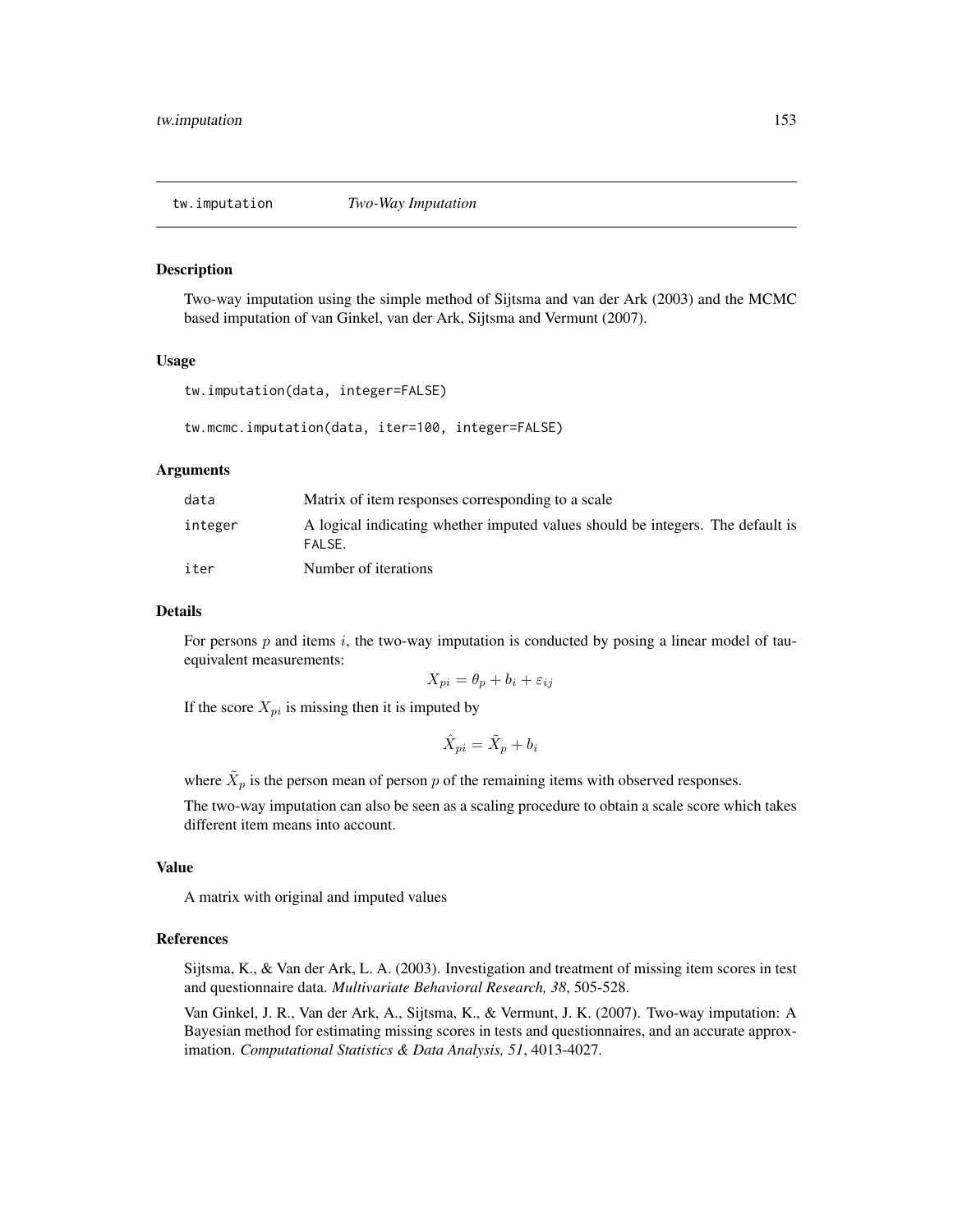# See Also

The two-way imputation method is also implemented in the TestDataImputation::Twoway function of the TestDataImputation package.

#### Examples

```
#############################################################################
# EXAMPLE 1: Two-way imputation data.internet
#############################################################################
data(data.internet)
data <- data.internet
#***
# Model 1: Two-way imputation method of Sijtsma and van der Ark (2003)
set.seed(765)
dat.imp <- miceadds::tw.imputation( data )
dat.imp[ 278:281,]
 ## IN9 IN10 IN11 IN12
 ## 278 5 4.829006 5.00000 4.941611
 ## 279 5 4.000000 4.78979 4.000000
 ## 280 7 4.000000 7.00000 7.000000
 ## 281 4 3.000000 5.00000 5.000000
## Not run:
#***
# Model 2: Two-way imputation method using MCMC
dat.imp <- miceadds::tw.mcmc.imputation( data, iter=3)
dat.imp[ 278:281,]
 ## IN9 IN10 IN11 IN12
 ## 278 5 6.089222 5.000000 3.017244
 ## 279 5 4.000000 5.063547 4.000000
 ## 280 7 4.000000 7.000000 7.000000
 ## 281 4 3.000000 5.000000 5.000000
## End(Not run)
```
VariableNames2String *Stringing Variable Names with Line Breaks*

#### Description

Stringing variable names with line breaks.

#### Usage

```
VariableNames2String(vars, breaks=80, sep=" ")
```
<span id="page-153-0"></span>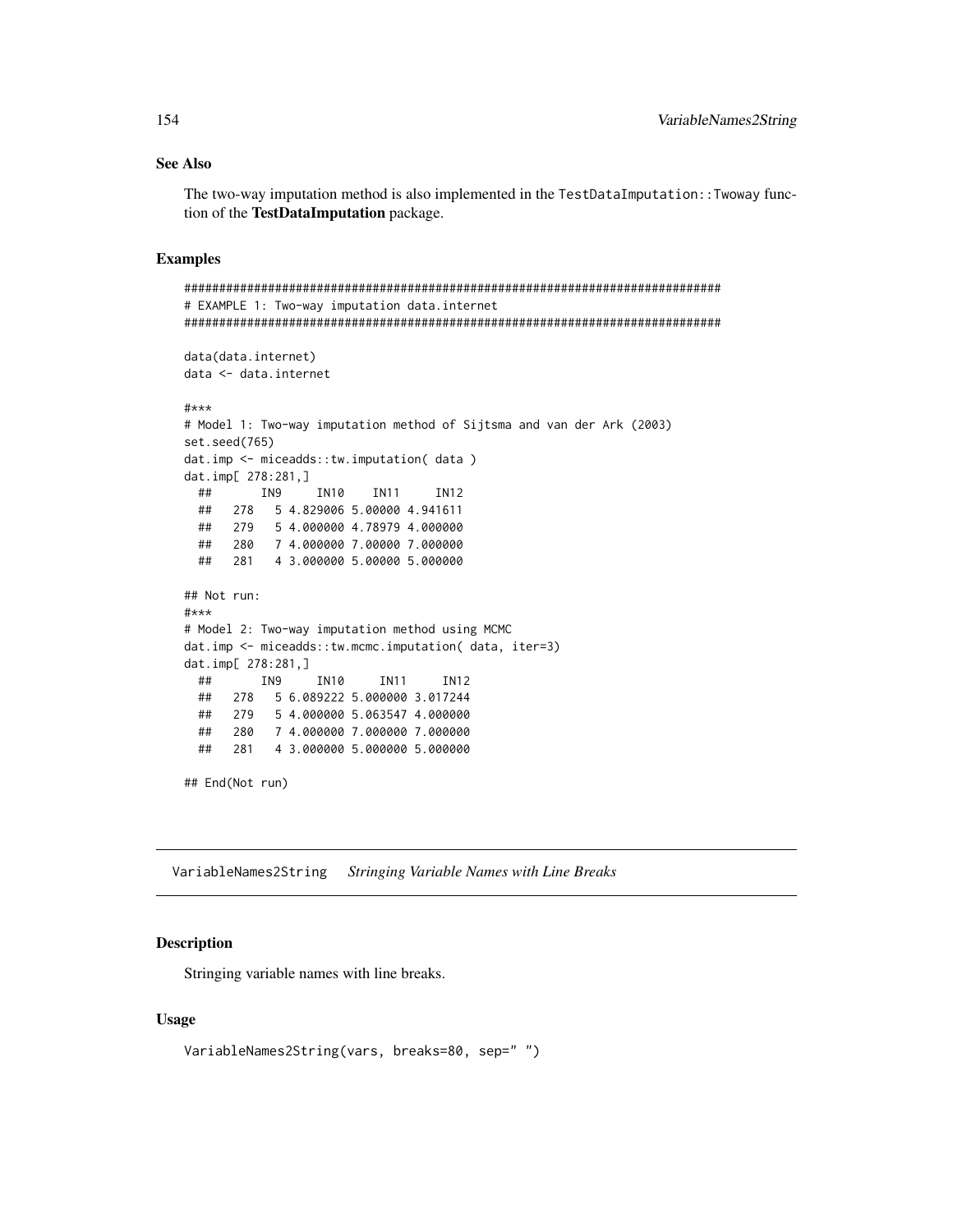#### <span id="page-154-0"></span>**Arguments**

| vars   | Vector with variable names                      |
|--------|-------------------------------------------------|
| breaks | Numeric value for line break of variable string |
| sep    | Separator                                       |

# Value

String with line breaks

#### Examples

```
#############################################################################
# EXAMPLE 1: Toy example
#############################################################################
data(data.ma01)
# extract variable names
vars <- colnames(data.ma01)
# convert into a long string with line breaks at column 25
vars2 <- miceadds::VariableNames2String( vars, breaks=25)
vars
 ## [1] "idstud" "idschool" "studwgt" "math" "read" "migrant"
 ## [7] "books" "hisei" "paredu" "female" "urban"
vars2
 ## idstud idschool studwgt
 ## math read migrant books
 ## hisei paredu female
 ## urban
```
visitSequence.determine

*Automatic Determination of a Visit Sequence in* mice

# **Description**

This function automatically determines a visit sequence for a specified model in [mice::mice](#page-0-0) when passive variables are defined as imputation methods. Note that redundant visits could be computed and a user should check the plausibility of the result.

#### Usage

```
visitSequence.determine(impMethod, vis, data, maxit=10)
```
## Arguments

| impMethod | Vector with imputation methods                                            |
|-----------|---------------------------------------------------------------------------|
| vis       | Initial vector of visit sequence                                          |
| data      | Data frame to be used for multiple imputations                            |
| maxit     | Maximum number of iteration for computation of the updated visit sequence |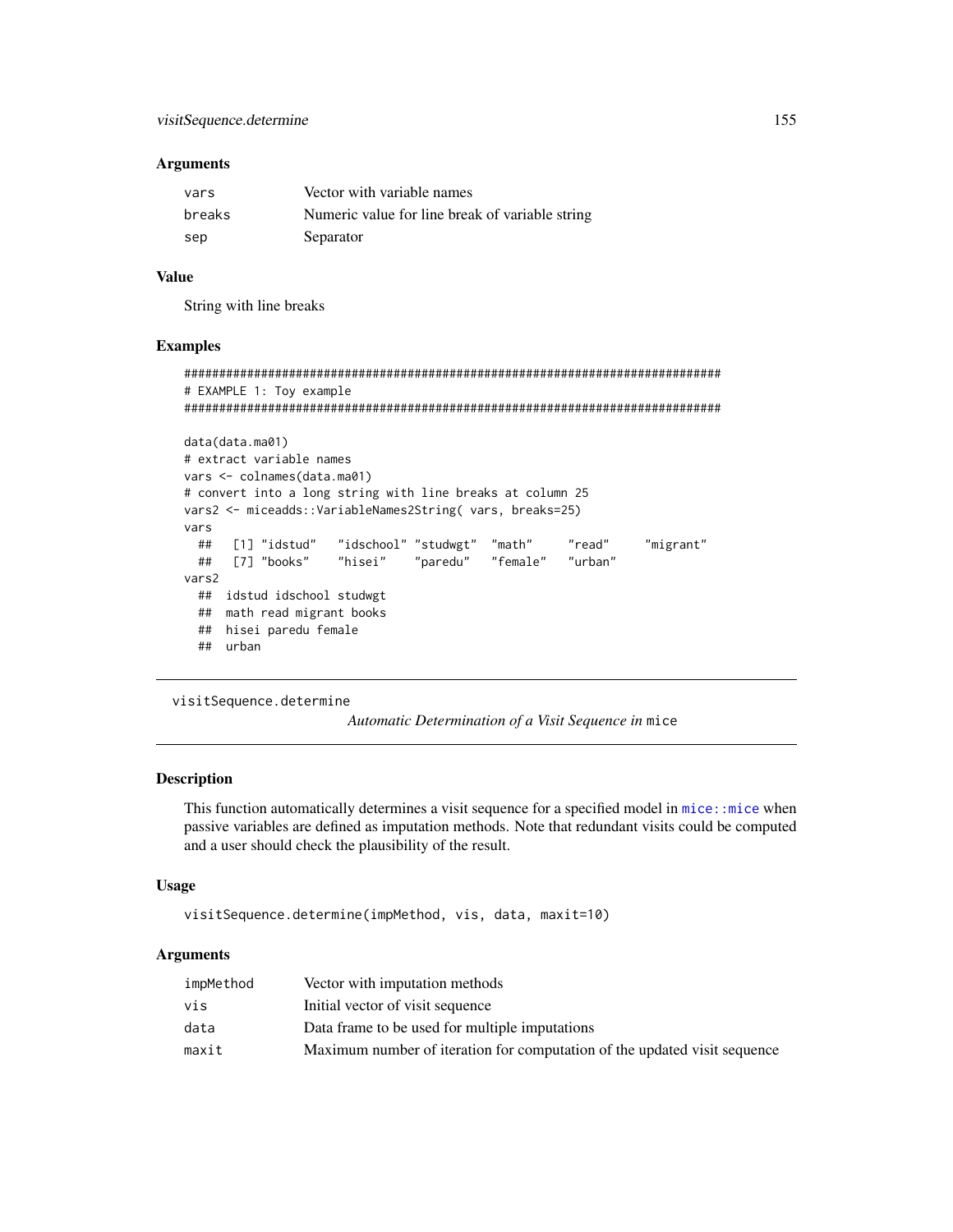# <span id="page-155-0"></span>**Value**

Updated vector of the visit sequence

## **See Also**

Used in the mice::mice function as an argument. The function mice::make.visitSequence creates a visit sequence.

#### **Examples**

```
# EXAMPLE 1: Visit sequence for a small imputation model
data( data.smallscale )
# select a small number of variables
dat <- data.smallscale[, paste0("v",1:4) ]
V \leftarrow \text{ncol}(\text{dat})# define initial vector of imputation methods
impMethod \leftarrow rep('norm', V)names(impMethod) <- colnames(dat)
# define variable names and imputation method for passive variables in a data frame
dfr.impMeth <- data.frame( "variable"=NA,
                 "impMethod"=NA)
dfr.impMeth[1,] <- c("v1_v1", "~ I(v1^2)")<br>dfr.impMeth[2,] <- c("v2_v4", "~ I(v2*v4)")<br>dfr.impMeth[3,] <- c("v2_v4", "~ I( log(abs(v4)))")
dfr.impMeth[4,] <- c("v12", "~ I( v1 + v2 + 3*v1_v1 - v2_v4 )")
# add variables to dataset and imputation methods
VV <- nrow(dfr.impMeth)
for (vv in 1:VV)\{impMethod[ dfr.impMeth[vv,1] ] <- dfr.impMeth[vv,2]
    dat[, dfr.impMeth[vv,1] ] <- NA
\mathcal{E}# run empty imputation model to obtain initial vector of visit sequence
imp0 <- mice::mice( dat, m=1, method=impMethod, maxit=0)
imp0$vis
# update visit sequence
vis1 <- miceadds::visitSequence.determine( impMethod=impMethod, vis=imp0$vis, data=dat)
# imputation with updated visit sequence
imp <- mice::mice( dat, m=1, method=impMethod, visitSequence=vis1, maxit=2)
```
with.miceadds

Evaluates an Expression for (Nested) Multiply Imputed Datasets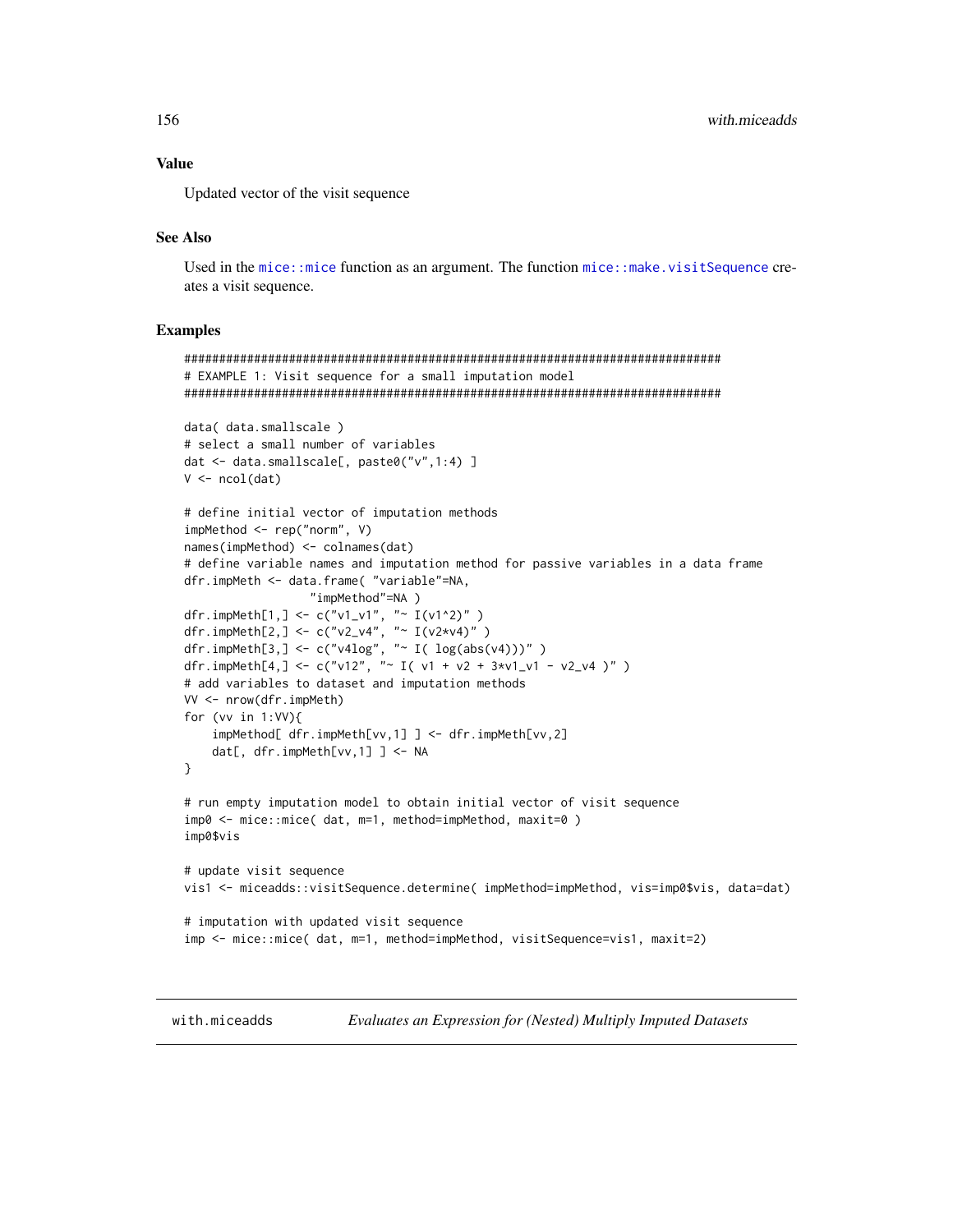## <span id="page-156-0"></span>with.miceadds 157

# Description

Evaluates an expression for (nested) multiply imputed datasets. These functions extend the following functions: [mice::with.mids](#page-0-0), [base::with](#page-0-0), [base::within.data.frame](#page-0-0), [mitools::with.imputationList](#page-0-0).

The withPool functions try to pool estimates (by simple averaging) obtained by with or a list of results of imputed datasets.

#### Usage

```
## S3 method for class 'mids.1chain'
with(data, expr, ...)
## S3 method for class 'datlist'
with(data, expr, fun, ...)
## S3 method for class 'mids.nmi'
with(data, expr, ...)
## S3 method for class 'nested.datlist'
with(data, expr, fun, ...)
## S3 method for class 'NestedImputationList'
with(data, expr, fun, ...)
## S3 method for class 'datlist'
within(data, expr, ...)
## S3 method for class 'imputationList'
within(data, expr, ...)
## S3 method for class 'nested.datlist'
within(data, expr, ...)
## S3 method for class 'NestedImputationList'
within(data, expr, ...)
withPool_MI(x, ...)
withPool_NMI(x, ...)
## S3 method for class 'mira.nmi'
summary(object, ...)
```
#### Arguments

| data     | Object of class mids. 1chain, mids. nmi, imputationList or NestedImputationList                      |
|----------|------------------------------------------------------------------------------------------------------|
| expr     | Expression with a formula object.                                                                    |
| fun      | A function taking a data frame argument                                                              |
| $\cdots$ | Additional parameters to be passed to expr.                                                          |
| object   | Object of class mira.nmi.                                                                            |
| x        | List with vectors or matrices as results of an analysis for (nested) multiply im-<br>puted datasets. |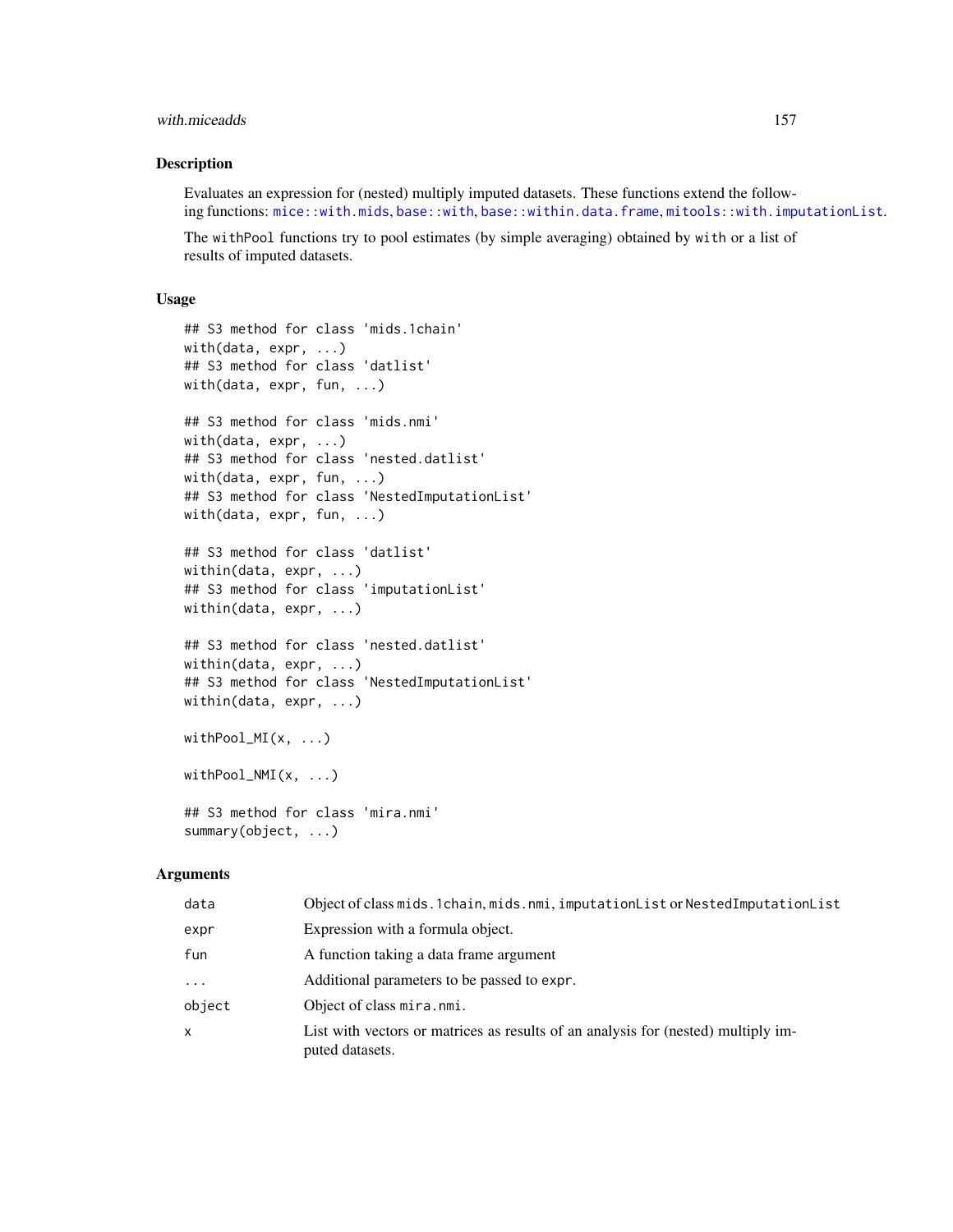#### <span id="page-157-0"></span>**Value**

with mids. 1 chain: List of class mira.

with.mids.nmi: List of class mira.nmi.

with.datlist: List of class imputationResultList.

with.NestedImputationListorwith.nested.datlist:ListofclassNestedImputationResultList.

within.imputationList: List of class imputationList.

within.NestedImputationList: List of class NestedImputationList.

withPool\_MI or withPool\_NMI: Vector or matrix with pooled estimates

# Author(s)

Slightly modified code of mice::with.mids, mice::summary.mira, base::within.data.frame

# **See Also**

See the corresponding functionality in base, mice, mitools and mitml packages: mice::with.mids,mitools::with.imputationList,mitml::with.mitml.list,base::with base::within.data.frame.mitml::within.mitml.list,

mice::summary.mira.

Imputation functions in miceadds: mice. 1 chain, mice. nmi

# **Examples**

```
# EXAMPLE 1: One chain nhanes data | application of 'with' and 'within'
library(mice)
data(nhanes, package="mice")
set.seed(9090)
# nhanes data in one chain
imp <- miceadds::mice.1chain( nhanes, burnin=5, iter=40, Nimp=4)
# apply linear regression
res <- with( imp, expr=stats::lm( hyp \sim age + bmi ) )
summary(res)
# pool results
summary( mice::pool(res))
# calculate some descriptive statistics
res2 <- with( imp, expr=c("M1"=mean(hyp), "SD_age"=stats::sd(age) ) )
# pool estimates
withPool_MI(res2)
# with method for datlist
imp1 <- miceadds::datlist_create(imp)
res2b <- with( imp1, fun=function(data){
```

```
dfr <- data.frame("M"=colMeans(data),
```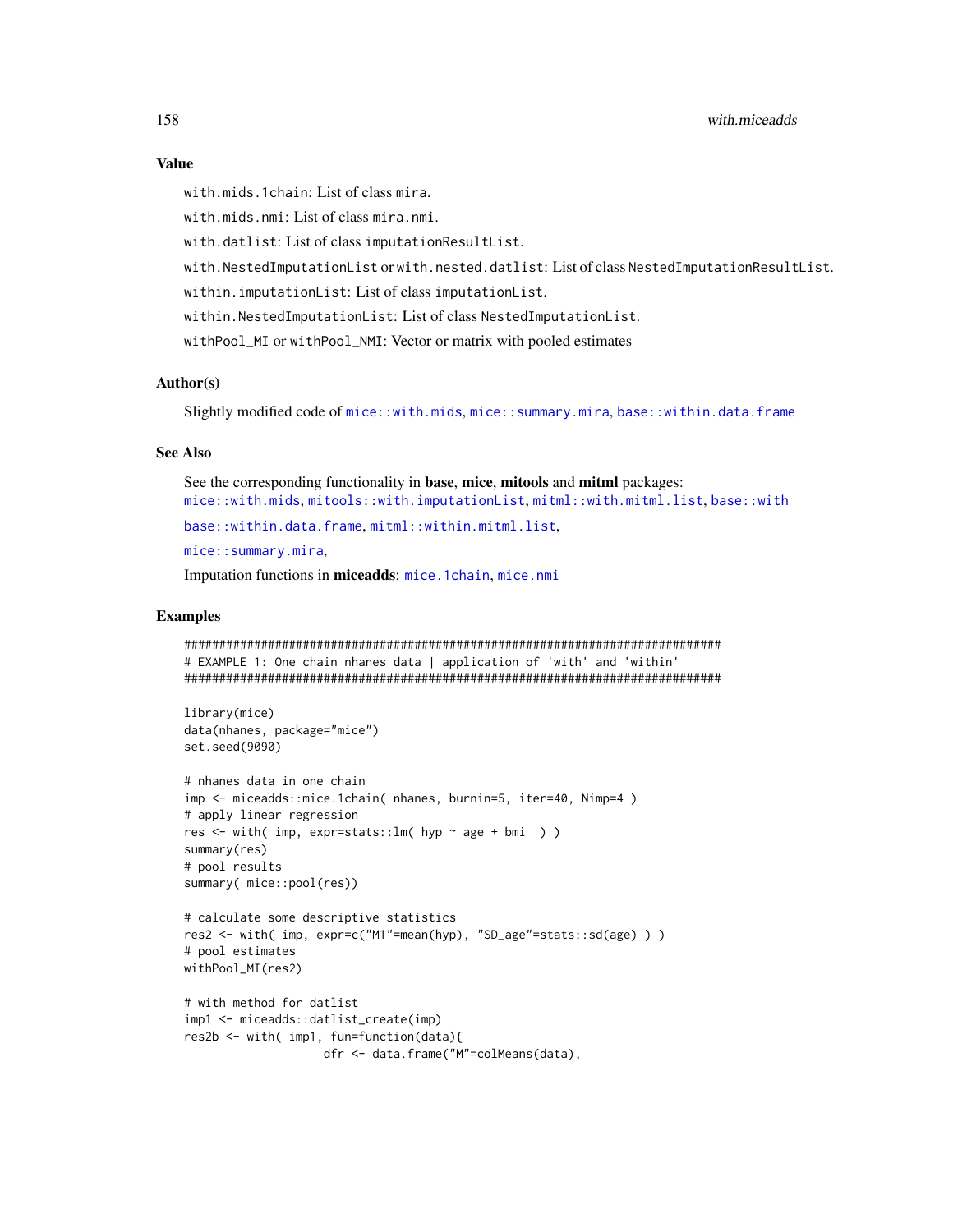```
"Q5"=apply( data, 2, stats::quantile, .05 ),
                              "Q95"=apply( data, 2, stats::quantile, .95 ) )
                    return(dfr)
                        } )
withPool_MI(res2b)
# convert mids object into an object of class imputationList
datlist <- miceadds::mids2datlist( imp )
datlist <- mitools::imputationList(datlist)
## Not run:
# define formulas for modification of the data frames in imputationList object
datlist2 <- within( datlist, {
                     age.D3 <- 1*(age==3)
                     hyp_chl \leq hyp \star chl
                        } )
# look at modified dataset
head( datlist2$imputations[[1]] )
# convert into a datlist
datlist2b <- miceadds::datlist_create( datlist2 )
# apply linear model using expression
mod1a <- with( datlist2, expr=stats::lm( hyp ~ age.D3 ) )
# do the same but now with a function argument
mod1b <- with( datlist2, fun=function(data){
                    stats::lm( data$hyp ~ data$age.D3 )
                        } )
# apply the same model for object datlist2b
mod2a <- with( datlist2b, expr=lm( hyp \sim age.D3 ) )
mod2b <- with( datlist2b, fun=function(data){
                    stats:: lm( data$hyp ~ data$age.D3 )
                        } )
mitools::MIcombine(mod1a)
mitools::MIcombine(mod1b)
mitools::MIcombine(mod2a)
mitools::MIcombine(mod2b)
#############################################################################
# EXAMPLE 2: Nested multiple imputation and application of with/within methods
#############################################################################
library(BIFIEsurvey)
data(data.timss2, package="BIFIEsurvey" )
datlist <- data.timss2
# remove first four variables
M <- length(datlist)
for (ll in 1:M){
    datlist[[ll]] <- datlist[[ll]][, -c(1:4) ]
                }
```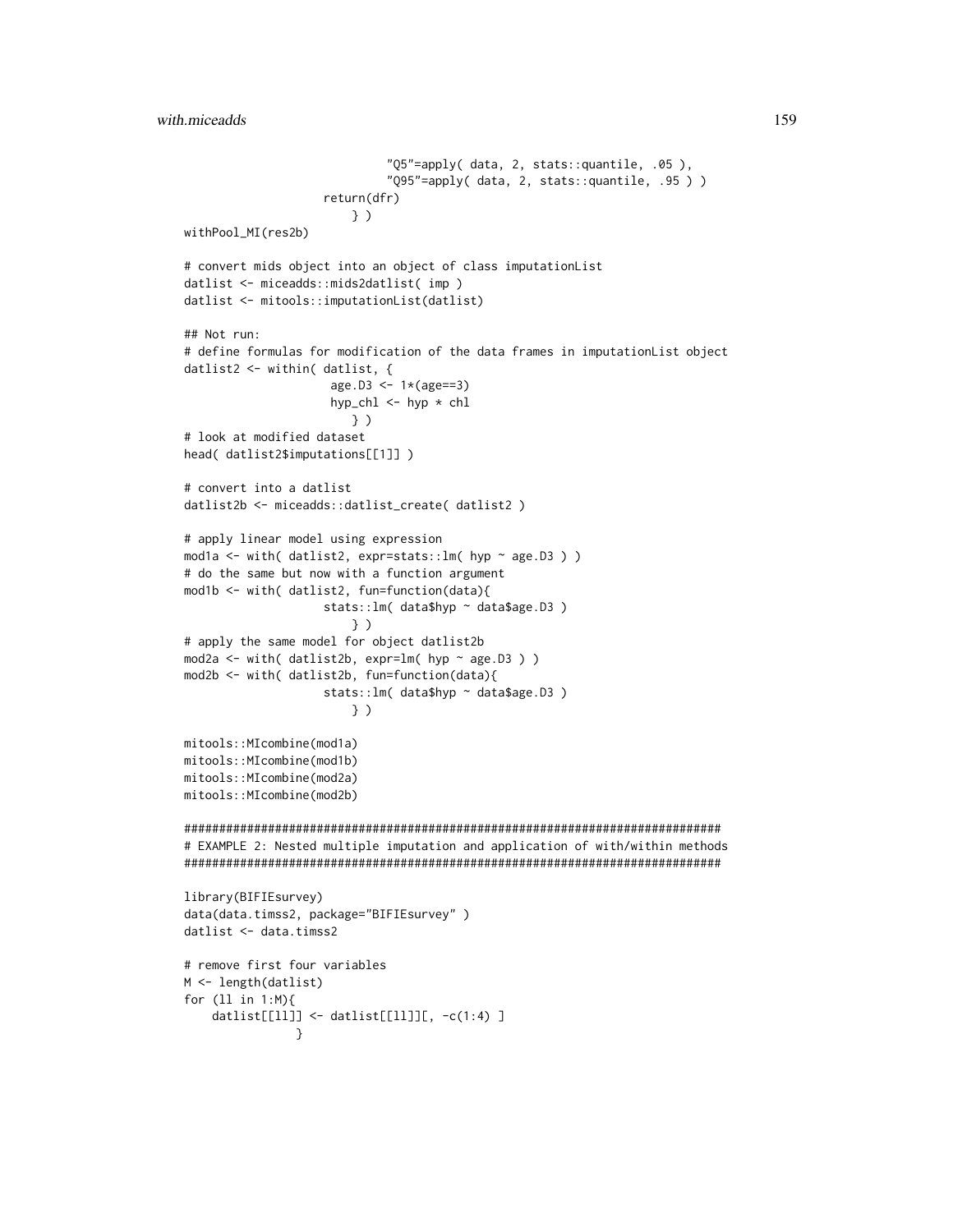```
# nested multiple imputation using mice
imp1 <- miceadds::mice.nmi( datlist, m=4, maxit=3 )
summary(imp1)
# apply linear model and use summary method for all analyses of imputed datasets
res1 <- with( imp1, stats::lm( ASMMAT ~ migrant + female ) )
summary(res1)
# convert mids.nmi object into an object of class NestedImputationList
datlist1 <- miceadds::mids2datlist( imp1 )
datlist1 <- miceadds::NestedImputationList( datlist1 )
# convert into nested.datlist object
datlist1b <- miceadds::nested.datlist_create(datlist1)
# use with function
res1b <- with( datlist1, stats::glm( ASMMAT ~ migrant + female ) )
# apply for nested.datlist
res1c <- with( datlist1b, stats::glm( ASMMAT ~ migrant + female ) )
# use within function for data transformations
datlist2 <- within( datlist1, {
                highsc \leftarrow 1*(ASSSCI > 600)
                books_dum <- 1*(books>=3)rm(scsci) # remove variable scsci
                    } )
# include random number in each dataset
N <- attr( datlist1b, "nobs")
datlist3 <- within( datlist1b, {
                rn <- stats::runif( N, 0, .5 )
                    } )
#-- some applications of withPool_NMI
# mean and SD
res3a <- with( imp1, c( "m1"=mean(ASMMAT), "sd1"=stats::sd(ASMMAT) ) )
withPool_NMI(res3a)
# quantiles
vars <- c("ASMMAT", "lang", "scsci")
res3b <- with( datlist1b, fun=function(data){
                dat <- data[,vars]
                res0 <- sapply( vars, FUN=function(vv){
                    stats::quantile( dat[,vv], probs=c(.25, .50, .75) )
                                    } )
                t(res0)
                    } )
withPool_NMI(res3b)
## End(Not run)
```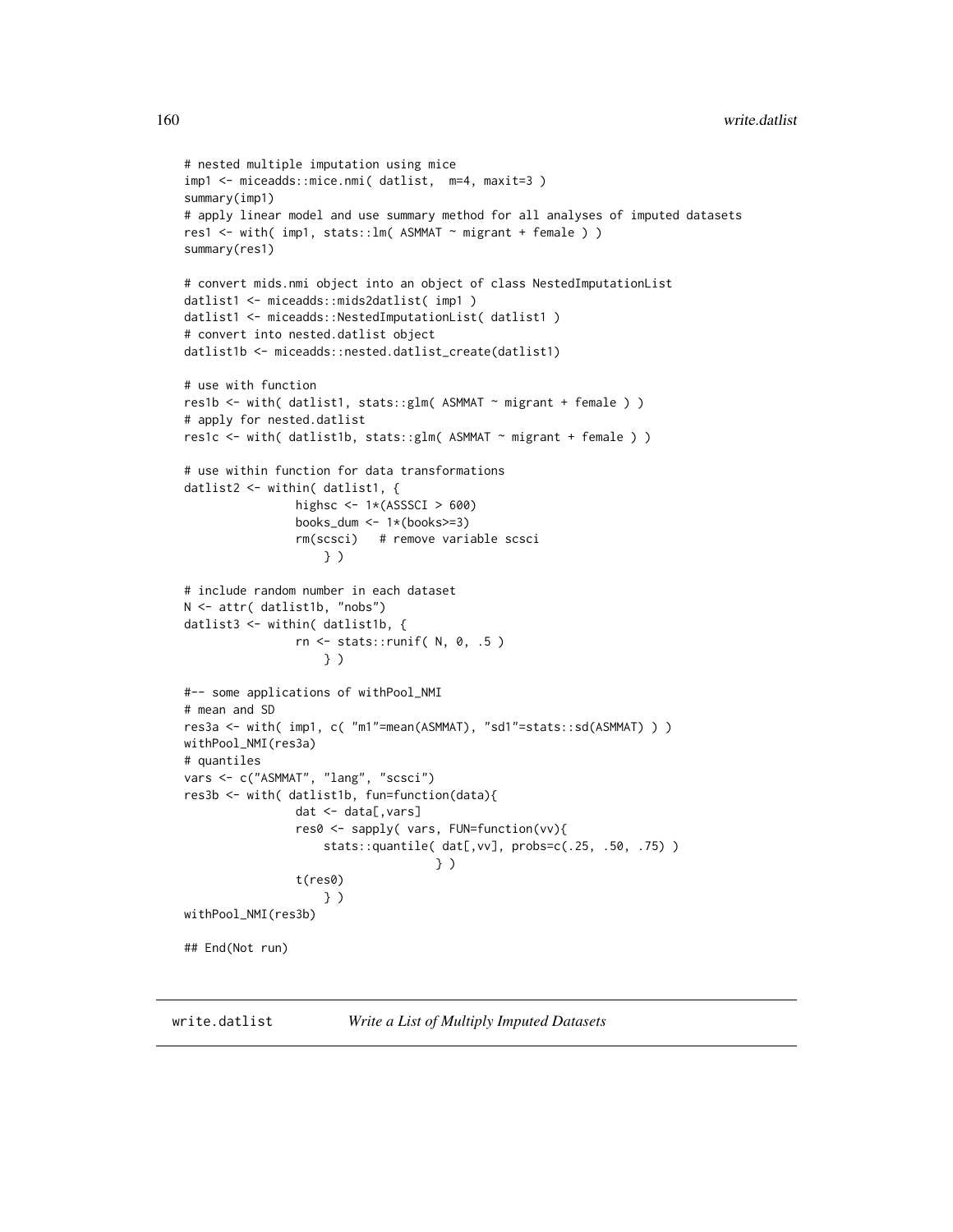#### <span id="page-160-0"></span>write.datlist 161

# Description

Writes a list of multiply imputed datasets.

#### Usage

```
write.datlist(datlist, name, include.varnames=TRUE, type="csv2",
     separate=TRUE, Mplus=FALSE, round=NULL, Rdata=TRUE,
     subdir=TRUE, ...)
```
# Arguments

| datlist          | List of imputed datasets. Can also be an object of class mids, mids. 1 chain or<br>imputationList |
|------------------|---------------------------------------------------------------------------------------------------|
| name             | Name of files to be saved                                                                         |
| include.varnames |                                                                                                   |
|                  | Logical indicating whether variables should be saved                                              |
| type             | File type of datasets to be saved, see save, data.                                                |
| separate         | Logical indicating whether imputed datasets should be written in separate files.                  |
| Mplus            | Logical indicating whether files should be written for usage in Mplus software                    |
| round            | Number of digits to round after decimal. The default is no rounding.                              |
| Rdata            | Logical indicating whether datlist should also be saved in R binary format.                       |
| subdir           | Logical indicating whether results should be written into a subdirectory.                         |
| $\ddots$         | Further arguments to be passed to save. data.                                                     |

# See Also

See also [mice::mids2mplus](#page-0-0), [mice::mids2spss](#page-0-0) and [write.mice.imputation](#page-162-0) for writing objects of class mids.

See also [Amelia::write.amelia](#page-0-0) for writing imputed datasets in Amelia.

# Examples

```
## Not run:
#############################################################################
# EXAMPLE 1: Write data list imputed in mice
#############################################################################
data(data.ma01)
dat <- as.matrix(data.ma01)
# start with empty imputation
imp0 <- mice::mice( dat, maxit=0)
# modify predictor matrix
predM <- imp0$predictorMatrix
predM[, c("idschool", "idstud" ) ] <- 0
# modify imputation method
```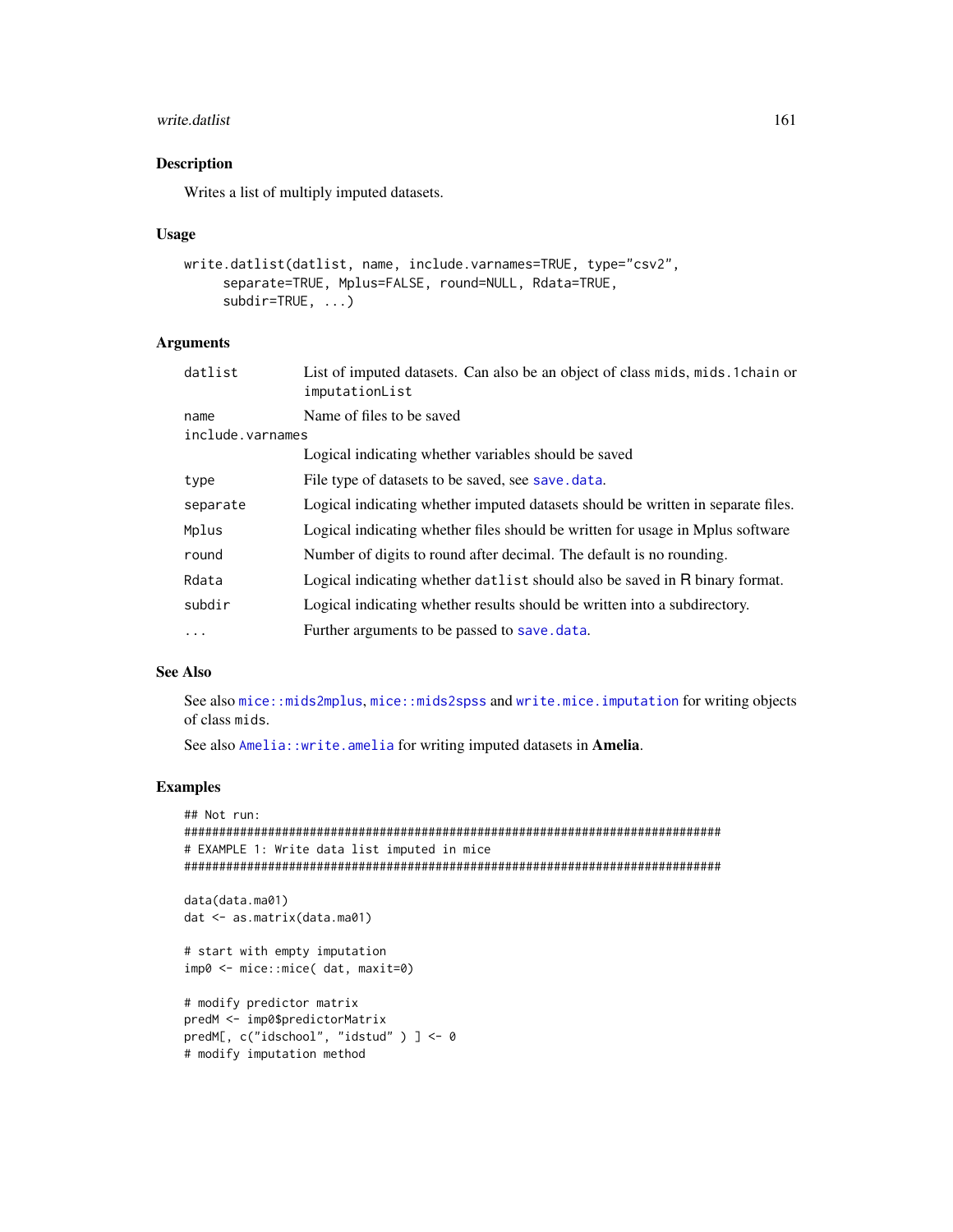#### <span id="page-161-0"></span>162 write.fwf2

```
impMeth <- imp0$method
impMeth[ impMeth=="pmm" ] <- "norm"
# do imputations in mice
imp <- mice::mice( dat, predictorMatrix=predM, method=impMeth, m=3, maxit=4 )
# write imputed data in format "csv2" and round after 4 digits
write.datlist( datlist=imp, name="mice_imp_csv2", round=4 )
# write imputed data in R binary format
write.datlist( datlist=imp, name="mice_imp_Rdata", type="Rdata")
# write data for Mplus usage
write.datlist( datlist=imp, name="mice_imp_Mplus", Mplus=TRUE, round=5)
## End(Not run)
```
write.fwf2 *Reading and Writing Files in Fixed Width Format*

# Description

Reads and writes files in fixed width format. The functions are written for being more efficient than [utils::read.fwf](#page-0-0).

## Usage

write.fwf2(dat, format.full, format.round, file)

read.fwf2( file, format.full, variables=NULL)

# Arguments

| dat          | Data frame (or matrix). Variables can be numeric or strings. However, string<br>length of string variables are not allowed to be larger than what is specified in<br>format.full. |
|--------------|-----------------------------------------------------------------------------------------------------------------------------------------------------------------------------------|
| format.full  | Vector with fixed width variable lengths                                                                                                                                          |
| format.round | Vector with digits after decimals                                                                                                                                                 |
| file         | File name                                                                                                                                                                         |
| variables    | Optional vector with variable names                                                                                                                                               |

# See Also

[utils::read.fwf](#page-0-0)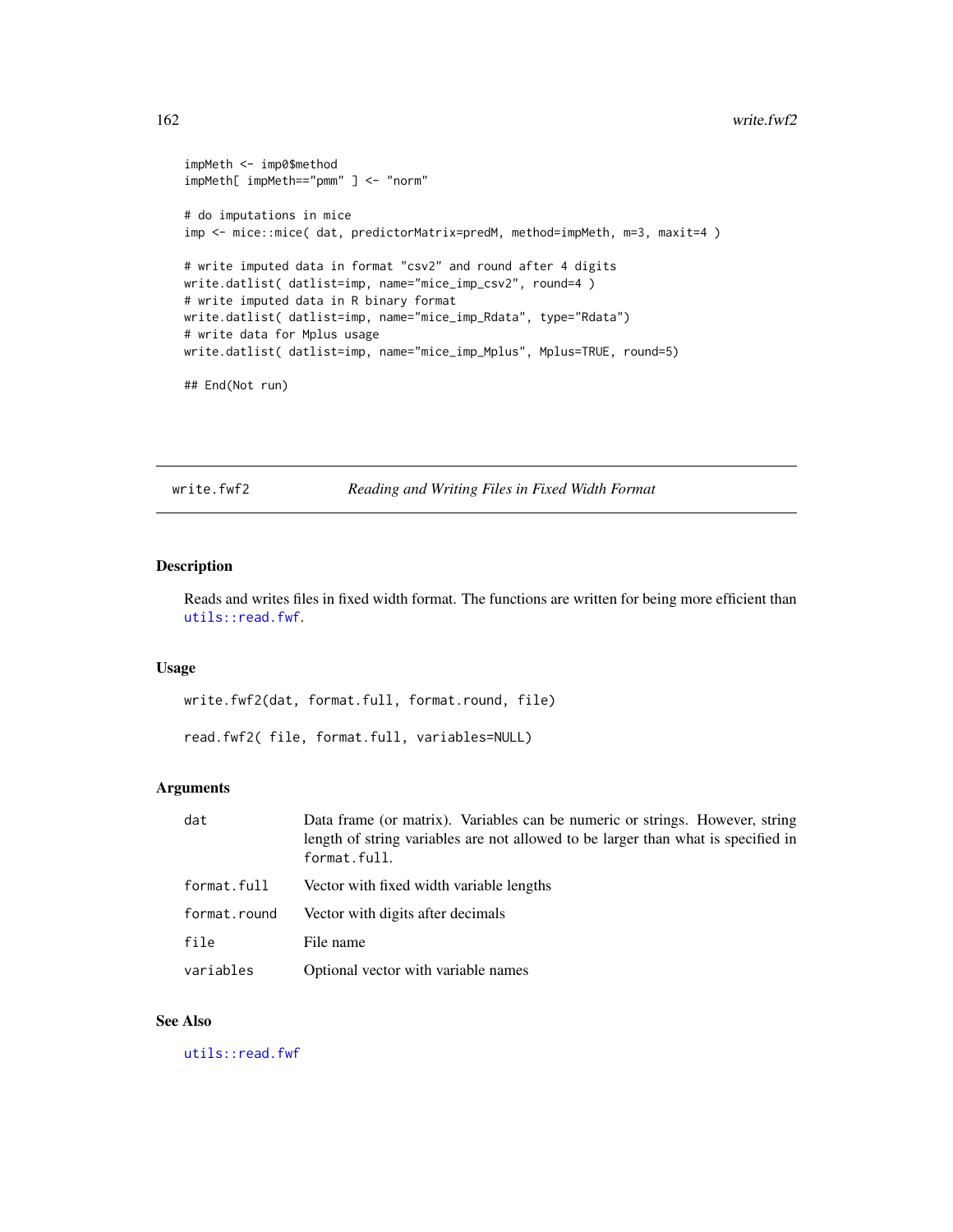#### <span id="page-162-1"></span>write.mice.imputation

#### **Examples**

```
## Not run:
# EXAMPLE 1: Write and read a file in fixed width format
# set working directory
path <- "P:/ARb/temp"
setwd(path)
# define a data frame
set.seed(9876)
dat <- data.frame( "x"=seq( 1, 21, len=5), "y"=stats::runif( 5),
        "z"=stats::rnorm( 5 ) )
# save data frame in fixed width format
format.full \leq -c(6, 6, 8)format.round \leq c( 0, 2, 3)
write.fwf2( dat, format.full=format.full, format.round=format.round,
           file="testdata")
# read the data
dat1 <- miceadds::read.fwf2(file="testdata.dat", format.full=c(6,6,8),
           variables=c("x","y","z"))
# check differences between data frames
dat - dat1# EXAMPLE 2: Write datasets containing some string variables in fwf format
n \le -5dat <- data.frame( "x"=stats::runif(n, 0, 9), "y"=LETTERS[1:n])
write.fwf2(dat, format.full=c(4,2), format.round=c(2,0), file="testdata")
## End(Not run)
```
<span id="page-162-0"></span>write.mice.imputation Export Multiply Imputed Datasets from a mids Object

### Description

Exports multiply imputed datasets and information about the imputation. Objects of class mids (generated by mice::mice) and mids.1chain (generated by mice.1chain) are supported.

#### **Usage**

```
write.mice.imputation(mi.res, name, include.varnames=TRUE,
     long=TRUE, mids2spss=TRUE, spss.dec=",", dattype=NULL)
```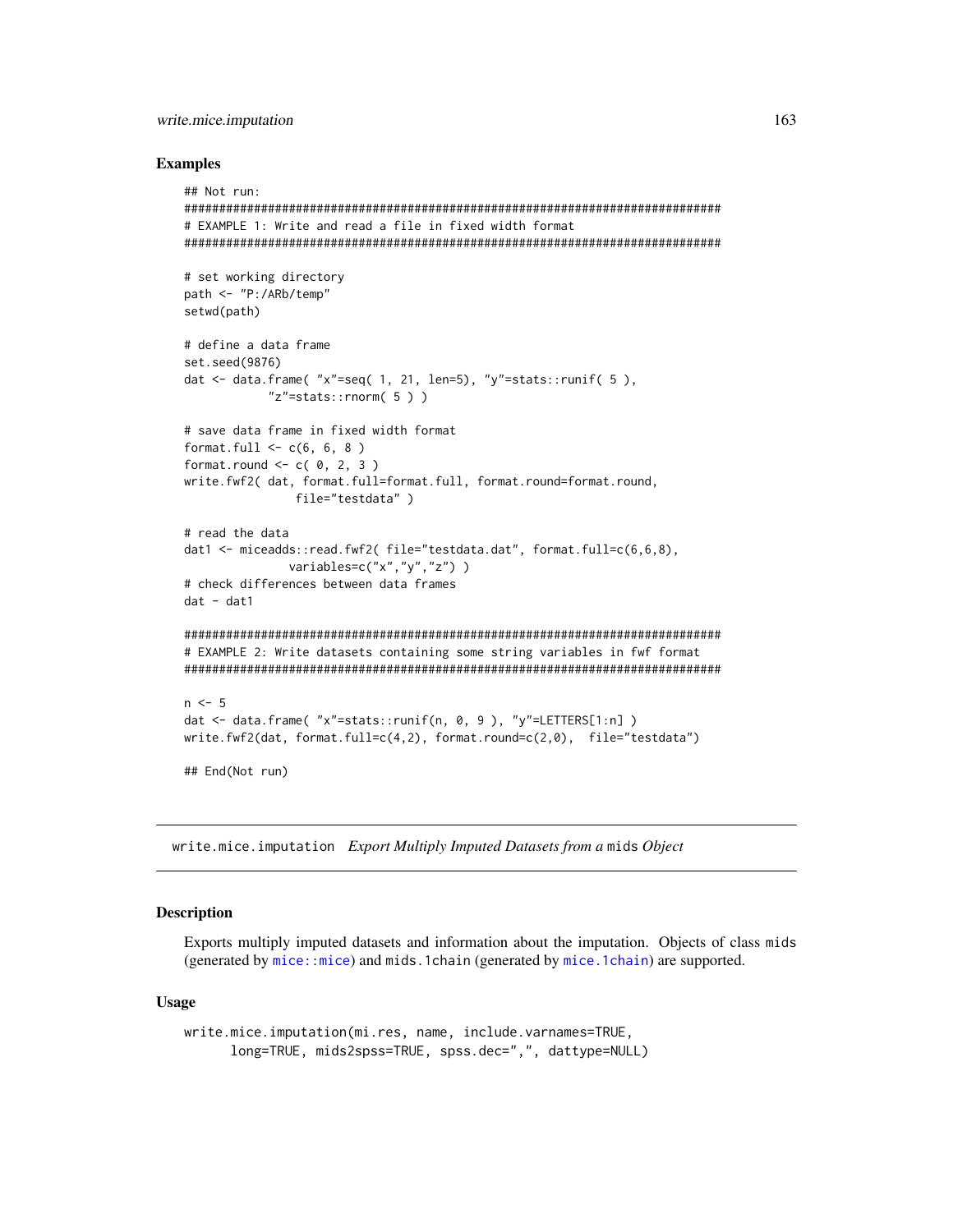# <span id="page-163-0"></span>Arguments

| mi.res           | Object of class mids or mids. 1 chain                                                                                    |
|------------------|--------------------------------------------------------------------------------------------------------------------------|
| name             | Name of created subdirectory and datasets                                                                                |
| include.varnames |                                                                                                                          |
|                  | An optional logical indicating whether variable names should be included in the<br>imputed dataset. The default is TRUE. |
| long             | An optional logical indicating whether the dataset should also be saved in a long<br>format?                             |
| mids2spss        | An optional logical indicating whether a syntax for reading imputed datasets in<br>SPSS should be included               |
| spss.dec         | SPSS decimal separator (can be ", " or ".")                                                                              |
| dattype          | Format of the saved dataset: csv or csv2                                                                                 |
|                  |                                                                                                                          |

# Value

Several files are saved using impxxx (the name) as the prefix:

|                         | impxxx.Rdata Saved object of class mids                              |  |
|-------------------------|----------------------------------------------------------------------|--|
| impxxx__DATALIST.Rdata  |                                                                      |  |
|                         | Saved object of a list containing multiply imputed datasets          |  |
| impxxx__IMP_LIST        |                                                                      |  |
|                         | File with list of multiply imputed datasets                          |  |
| impxxx__IMP_SUMMARY     |                                                                      |  |
|                         | Summary file of the imputation                                       |  |
| impxxx__IMPDATA_nn      |                                                                      |  |
|                         | Imputed datasets nn                                                  |  |
| impxxx__IMPMETHOD       |                                                                      |  |
|                         | File containing imputation methods                                   |  |
| impxxx__LEGENDE         |                                                                      |  |
|                         | File with variable names of the dataset                              |  |
|                         | impxxx__LONG Imputed datasets in long format                         |  |
| impxxx__PREDICTORMATRIX |                                                                      |  |
|                         | File containing the predictor matrix                                 |  |
| impxxx__SPSS.sps        |                                                                      |  |
|                         | SPSS syntax for reading the corresponding txt file into SPSS format. |  |
|                         |                                                                      |  |

# See Also

See also [mice::mids2mplus](#page-0-0) and [mice::mids2spss](#page-0-0)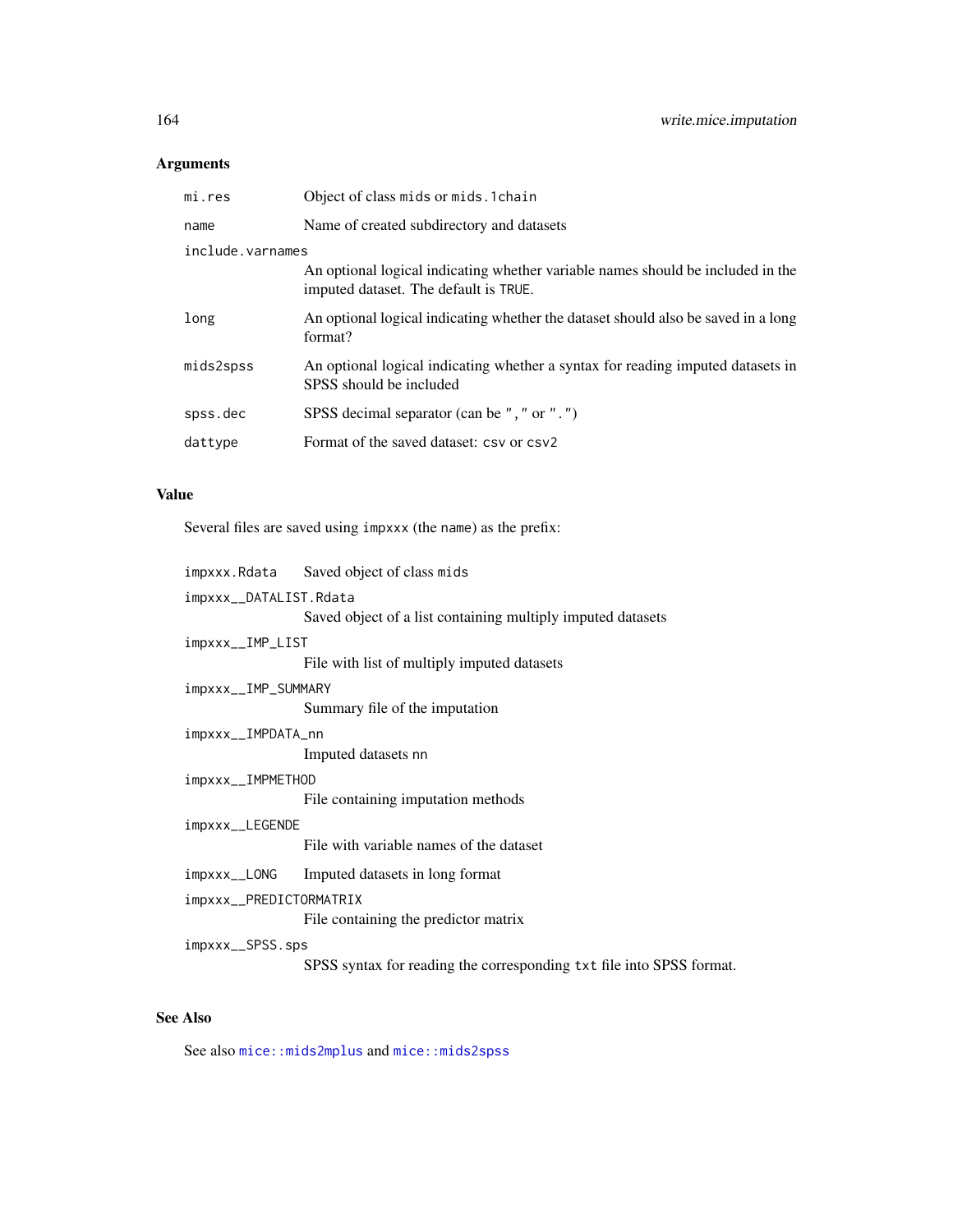## <span id="page-164-0"></span>write.pspp

#### **Examples**

```
## Not run:
# EXAMPLE 1: Imputation of nhanes data and write imputed datasets on disk
data(nhanes, package="mice")
#**********
# Model 1: Imputation using mice
imp1 <- mice::mice( nhanes, m=3, maxit=5)
# write results
write.mice.imputation(mi.res=imp1, name="mice_imp1")
#**********
# Model 2: Imputation using mice.1chain
imp2 <- miceadds::mice.1chain( nhanes, burnin=10, iter=20, Nimp=4 )
# write results
write.mice.imputation(mi.res=imp2, name="mice_imp2")
```
## End(Not run)

write.pspp

Writing a Data Frame into SPSS Format Using PSPP Software

# **Description**

Writes a data frame into SPSS format using the PSPP software. To use this function, download and install PSPP at first: http://www.gnu.org/software/pspp/pspp.html.

# **Usage**

```
write.pspp(data, datafile, pspp.path, decmax=6,
   as.factors=TRUE, use.bat=FALSE)
```
#### **Arguments**

| data       | Data frame                                                                                                                                              |
|------------|---------------------------------------------------------------------------------------------------------------------------------------------------------|
| datafile   | Name of the output file (without file ending)                                                                                                           |
| pspp.path  | Path where the PSPP executable is located, e.g. "C:/Program Files (x86)/PSPP/bin/"                                                                      |
| decmax     | Maximum number of digits after decimal                                                                                                                  |
| as.factors | A logical indicating whether all factors and string entries should be treated as<br>factors in the output file.                                         |
| use.bat    | A logical indicating whether PSPP executed via a batch file in the DOS mode<br>(TRUE) or directly invoked via the system command from within R (FALSE). |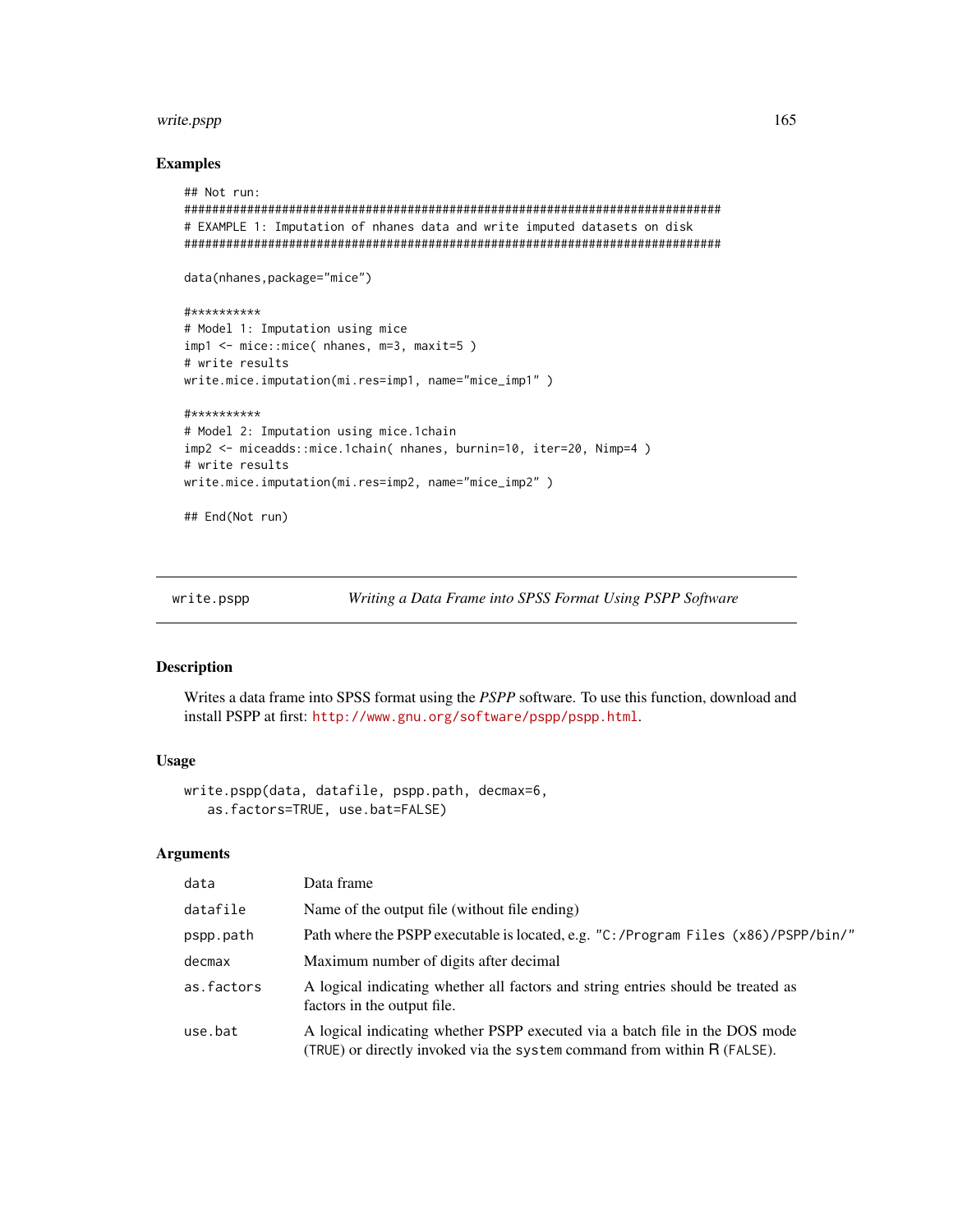# <span id="page-165-0"></span>**Value**

A dataset in say format (SPSS format).

#### Author(s)

The code was adapted from https://stat.ethz.ch/pipermail/r-help/2006-January/085941. html

# **See Also**

See also foreign::write.foreign.

For writing sav files see also haven::write\_sav and sjlabelled::write\_spss.

For convenient viewing sav files we recommend the freeware program ViewSav, see http://www. asselberghs.dds.nl/stuff.htm.

#### **Examples**

```
## Not run:
# EXAMPLE 1: Write a data frame into SPSS format
#****
# (1) define data frame
data <- data.frame( "pid"=1000+1:5, "height"=round(rnorm( 5 ), 4),
              "y" = 10 \star c(1,1,1,2,2), "r2" = round(rnorm(5),2),
              "land"=as.factor( c( rep("A",1), rep("B", 4 ) ) ) )
#****
# (2) define variable labels
v1 \leftarrow rep("", ncol(data) )names(v1) <- colnames(data)
attr( data, "variable.labels" ) <- v1
attr(data,"variable.labels")["pid"] <- "Person ID"
attr(data,"variable.labels")["height"] <- "Height of a person"
attr(data,"variable.labels")["y"] <- "Gender"
#****
# (3) define some value labels
v1 \leftarrow c(10, 20)names(v1) <- c("male", "female")
attr( data\, "value.labels") < - v1
#****
# (4a) run PSPP to produce a sav file
write.pspp( data, datafile="example_data1",
       pspp.path="C:/Program Files (x86)/PSPP/bin/")
#****
# (4b) produce strings instead of factors
write.pspp( data, datafile="example_data2",
       pspp.path="C:/Program Files (x86)/PSPP/bin/", as.factors=FALSE )
```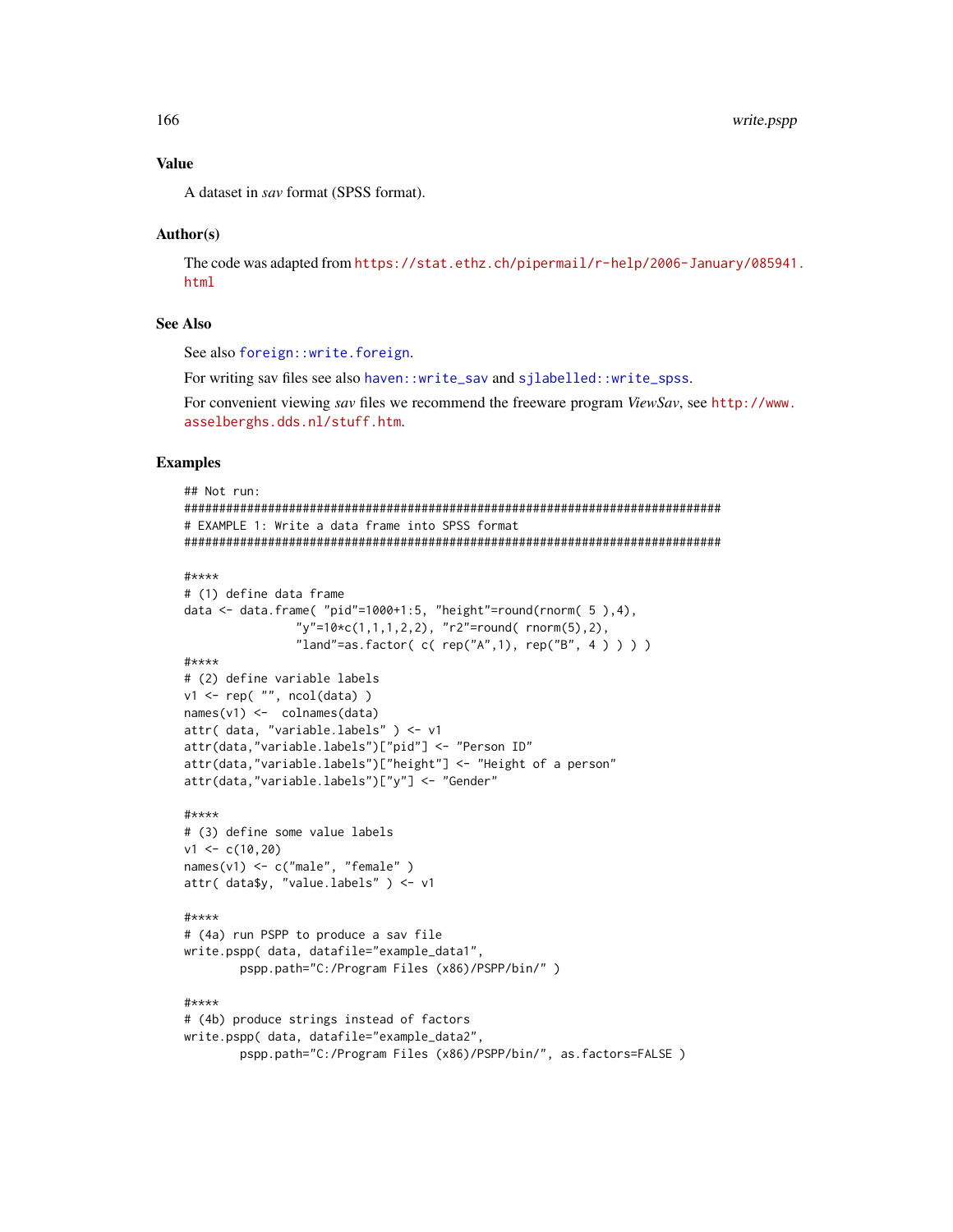write.pspp 167

#\*\*\*\* # write sav file using haven package library(haven) haven::write\_sav( data, "example\_data1a.sav" ) #\*\*\*\*

# write sav file using sjlabelled package library(sjlabelled) data <- sjlabelled::set\_label( data, attr(data, "variable.labels") ) sjlabelled::write\_spss( data, "example\_data1b.sav" )

## End(Not run)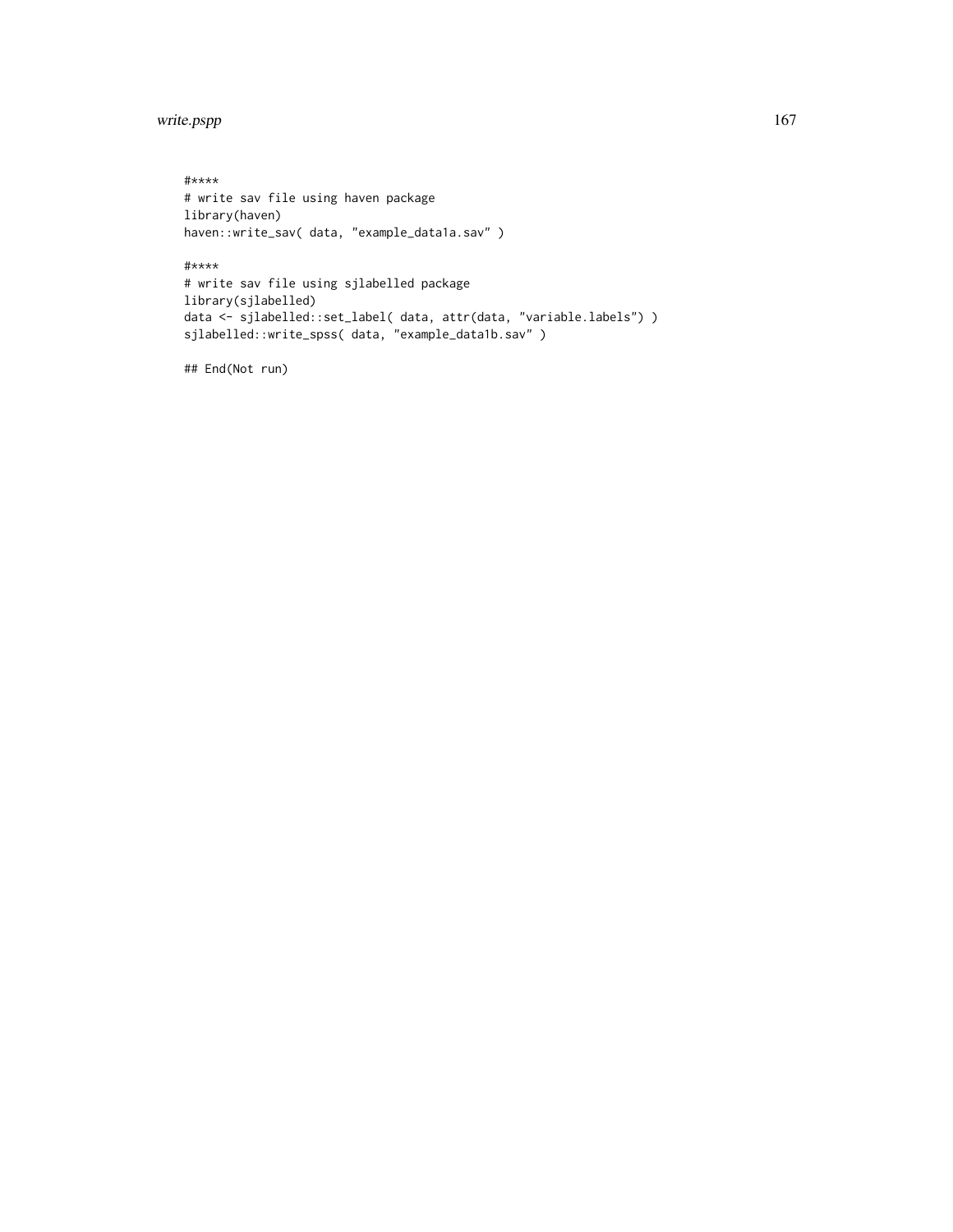# Index

∗Topic ANOVA mi.anova, [57](#page-56-0) ∗Topic Chi square statistic micombine.chisquare, [101](#page-100-0) ∗Topic Cluster robust standard errors lm.cluster, [43](#page-42-0) ∗Topic Convergence Rhat.mice, [134](#page-133-0) ∗Topic D2 statistic micombine.chisquare, [101](#page-100-0) ∗Topic Decriptives micombine.cor, [102](#page-101-0) ∗Topic Descriptives ma.wtd.statNA, [51](#page-50-0) ∗Topic Dimension reduction kernelpls.fit2, [41](#page-40-0) mice.impute.pls, [85](#page-84-0) pca.covridge, [123](#page-122-0) ∗Topic F statistic micombine.F, [104](#page-103-0) ∗Topic Imputation mice.1chain, [58](#page-57-1) ∗Topic Latent variables draw.pv.ctt, [28](#page-27-0) ∗Topic Nested multiple imputation mice.nmi, [93](#page-92-1) NestedImputationList, [114](#page-113-0) NMIwaldtest, [117](#page-116-0) pool.mids.nmi, [124](#page-123-0) ∗Topic PSPP (SPSS) write.pspp, [165](#page-164-0) ∗Topic Partial least squares regression (PLS) kernelpls.fit2, [41](#page-40-0) mice.impute.pls, [85](#page-84-0) ∗Topic Plausible value imputation draw.pv.ctt, [28](#page-27-0) ∗Topic Predictive mean matching mice.impute.pmm3, [88](#page-87-0)

mice.impute.weighted.pmm, [92](#page-91-0) ∗Topic Principal component analysis pca.covridge, [123](#page-122-0) ∗Topic R utilities complete.miceadds, [6](#page-5-0) crlrem, [7](#page-6-0) cxxfunction.copy, [8](#page-7-0) grep.vec, [35](#page-34-0) index.dataframe, [38](#page-37-0) library\_install, [42](#page-41-0) load.data, [47](#page-46-0) load.Rdata, [48](#page-47-0) output.format1, [122](#page-121-0) Reval, [132](#page-131-0) round2, [135](#page-134-0) Rsessinfo, [137](#page-136-1) save.data, [137](#page-136-1) save.Rdata, [139](#page-138-0) scan.vec, [142](#page-141-0) source.all, [143](#page-142-0) stats0, [144](#page-143-0) systime, [152](#page-151-0) ∗Topic Rhat statistic Rhat.mice, [134](#page-133-0) ∗Topic Rounding round2, [135](#page-134-0) sumpreserving.rounding, [150](#page-149-0) ∗Topic Sampling weights mice.impute.weighted.pmm, [92](#page-91-0) ∗Topic Two-way imputation tw.imputation, [153](#page-152-0) ∗Topic Utility function GroupMean, [36](#page-35-0) ma.scale2, [49](#page-48-0) str\_C.expand.grid, [146](#page-145-0) write.pspp, [165](#page-164-0) ∗Topic coef lm.cluster, [43](#page-42-0) pool.mids.nmi, [124](#page-123-0)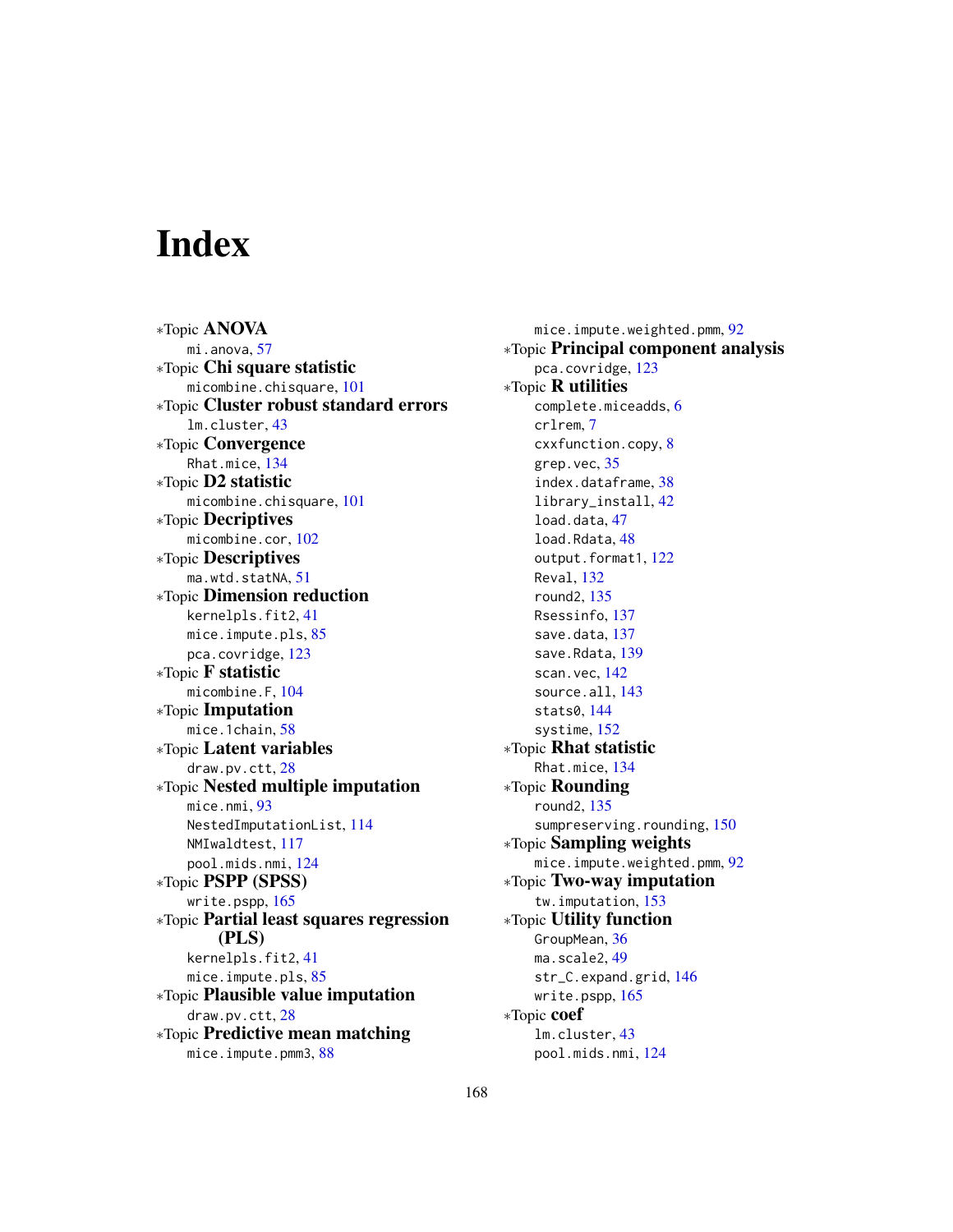pool\_mi, [129](#page-128-0) ∗Topic datasets data.allison, [9](#page-8-0) data.enders, [11](#page-10-0) data.graham, [13](#page-12-0) data.internet, [17](#page-16-0) data.largescale, [19](#page-18-0) data.ma, [20](#page-19-0) data.smallscale, [22](#page-21-0) ∗Topic mice imputation method mice.impute.2l.contextual.pmm, [62](#page-61-0) mice.impute.2l.latentgroupmean.ml, [64](#page-63-0) mice.impute.eap, [71](#page-70-0) mice.impute.grouped, [73](#page-72-0) mice.impute.hotDeck, [74](#page-73-0) mice.impute.plausible.values, [79](#page-78-0) mice.impute.pls, [85](#page-84-0) mice.impute.pmm3, [88](#page-87-0) mice.impute.tricube.pmm, [91](#page-90-0) mice.impute.weighted.pmm, [92](#page-91-0) mice\_impute\_2l\_lmer, [97](#page-96-0) ∗Topic mice utility function datlist2mids, [23](#page-22-0) write.mice.imputation, [163](#page-162-1) ∗Topic mids.1chain mice.1chain, [58](#page-57-1) ∗Topic mids datlist2mids, [23](#page-22-0) mi.anova, [57](#page-56-0) mice.1chain, [58](#page-57-1) micombine.cor, [102](#page-101-0) mids2datlist, [105](#page-104-0) write.mice.imputation, [163](#page-162-1) ∗Topic package miceadds-package, [4](#page-3-0) ∗Topic plot mice.1chain, [58](#page-57-1) ∗Topic predict kernelpls.fit2, [41](#page-40-0) ∗Topic print datlist\_create, [25](#page-24-0) ∗Topic subset subset\_datlist, [147](#page-146-0) ∗Topic summary mice.1chain, [58](#page-57-1) NMIwaldtest, [117](#page-116-0) pool.mids.nmi, [124](#page-123-0)

pool\_mi, [129](#page-128-0) with.miceadds, [156](#page-155-0) ∗Topic vcov lm.cluster, [43](#page-42-0) pool.mids.nmi, [124](#page-123-0) pool\_mi, [129](#page-128-0) ∗Topic within with.miceadds, [156](#page-155-0) ∗Topic with with.miceadds, [156](#page-155-0) ∗Topic z-Standardization ma.scale2, [49](#page-48-0) scale\_datlist, [140](#page-139-0) Amelia::amelia, *[29](#page-28-0)*, *[81](#page-80-0)* Amelia::moPrep, *[29](#page-28-0)*, *[81](#page-80-0)* Amelia::write.amelia, *[161](#page-160-0)* base::eval, *[133](#page-132-0)* base::load, *[49](#page-48-0)* base::max, *[145](#page-144-0)* base::mean, *[145](#page-144-0)* base::min, *[145](#page-144-0)* base::rowsum, *[37](#page-36-0)* base::save, *[49](#page-48-0)*, *[138](#page-137-0)* base::scale, *[50](#page-49-0)*, *[140](#page-139-0)* base::scan, *[142,](#page-141-0) [143](#page-142-0)* base::source, *[143](#page-142-0)* base::subset, *[147,](#page-146-0) [148](#page-147-0)* base::with, *[157,](#page-156-0) [158](#page-157-0)* base::within.data.frame, *[157,](#page-156-0) [158](#page-157-0)* blme::bglmer, *[97](#page-96-0)* blme::blmer, *[77](#page-76-0)*, *[97,](#page-96-0) [98](#page-97-0)* car::Anova, *[57](#page-56-0)* coef.glm.cluster *(*lm.cluster*)*, [43](#page-42-0) coef.lm.cluster *(*lm.cluster*)*, [43](#page-42-0) coef.lmer\_vcov *(*lmer\_vcov*)*, [45](#page-44-0) coef.mipo.nmi *(*pool.mids.nmi*)*, [124](#page-123-0) coef.ml\_mcmc *(*ml\_mcmc*)*, [109](#page-108-0) coef.pool\_mi *(*pool\_mi*)*, [129](#page-128-0) complete.miceadds, [6](#page-5-0) complete.mids.1chain *(*complete.miceadds*)*, [6](#page-5-0) complete.mids.nmi, *[94](#page-93-0)* complete.mids.nmi *(*complete.miceadds*)*, [6](#page-5-0) create.designMatrices.waldtest *(*NMIwaldtest*)*, [117](#page-116-0) crlrem, [7](#page-6-0)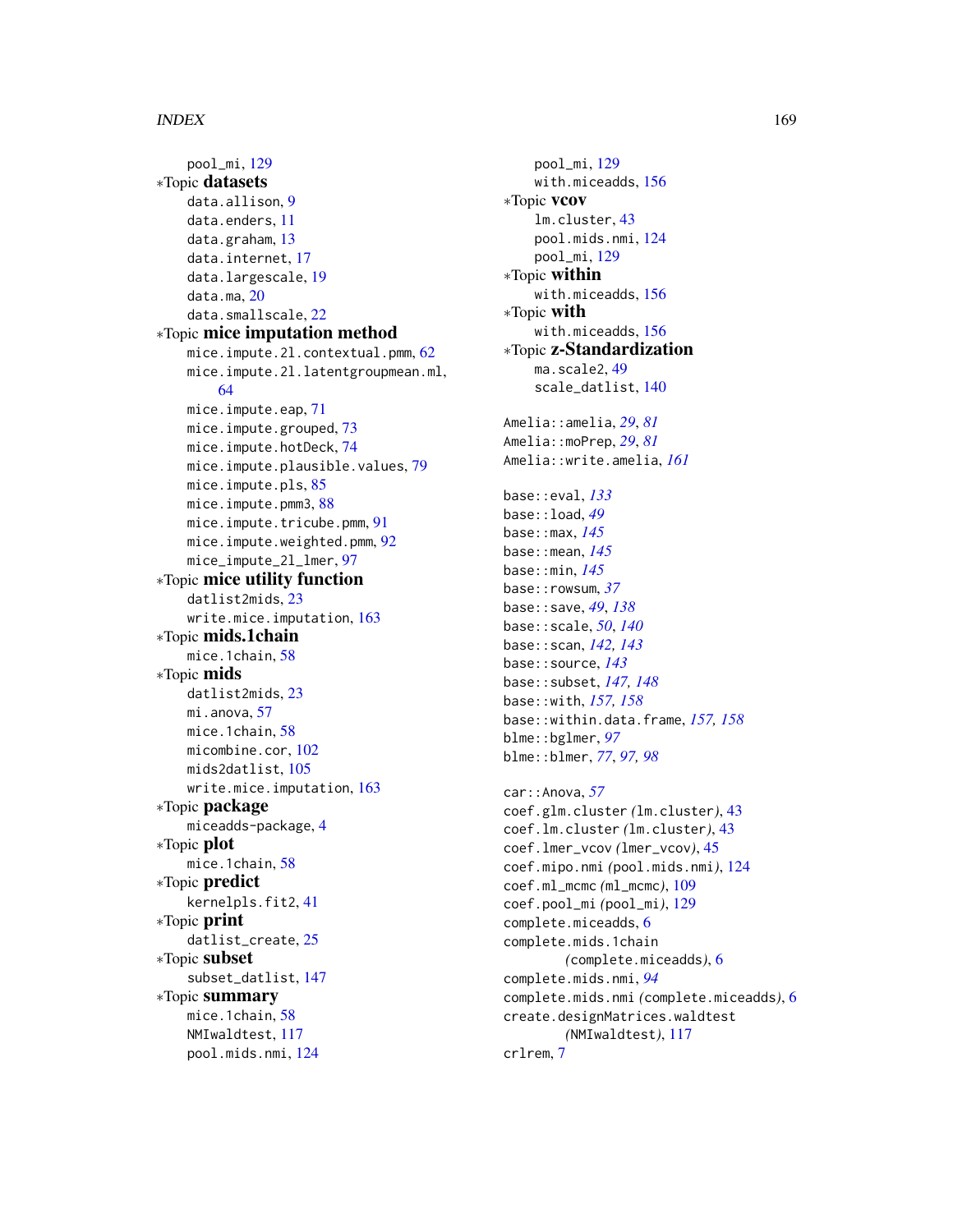```
cwc (GroupMean), 36
cxxfunction.copy, 8
data.allison, 9
data.enders, 11
data.graham, 13
data.internet, 17
data.largescale, 19, 89
data.ma, 20
data.ma01 (data.ma), 20
data.ma02 (data.ma), 20
data.ma03 (data.ma), 20
data.ma04 (data.ma), 20
data.ma05 (data.ma), 20
data.ma06 (data.ma), 20
data.ma07 (data.ma), 20
data.ma08 (data.ma), 20
data.smallscale, 22, 89
datalist2mids (datlist2mids), 23
datlist2mids, 23
datlist2nested.datlist
        (datlist_create), 25
datlist_create, 25
draw.pv.ctt, 27
fast.groupmean (miceadds-defunct), 95
fast.groupsum (miceadds-defunct), 95
filename_split, 30, 33
filename_split_vec (filename_split), 30
files_move, 31, 33
fleishman_coef (fleishman_sim), 34
fleishman_sim, 34, 120
foreign::read.spss, 48
foreign::write.foreign, 166
glm.cluster (lm.cluster), 43
```
gm *(*GroupMean*)*, [36](#page-35-0) grep.vec, [35](#page-34-0) grep\_leading *(*grep.vec*)*, [35](#page-34-0) grepvec *(*grep.vec*)*, [35](#page-34-0) grepvec\_leading *(*grep.vec*)*, [35](#page-34-0) grouped::grouped, *[73](#page-72-0)* GroupMean, [36,](#page-35-0) *[96](#page-95-0)* GroupSD *(*GroupMean*)*, [36](#page-35-0) GroupSum, *[96](#page-95-0)* GroupSum *(*GroupMean*)*, [36](#page-35-0)

haven::write\_sav, *[166](#page-165-0)*

in\_CI, [39](#page-38-0)

index.dataframe, [38,](#page-37-0) *[138](#page-137-0)* inline::cxxfunction, *[8](#page-7-0)* install.packages, *[42,](#page-41-0) [43](#page-42-0)* jomo2datlist, [40](#page-39-0) jomo2mids *(*jomo2datlist*)*, [40](#page-39-0) jomo::jomo, *[99](#page-98-0)* jomo::jomo2, *[68](#page-67-0)* kernelpls.fit2, [41](#page-40-0) library\_install, [42](#page-41-0) List2nestedList *(*nestedList2List*)*, [116](#page-115-0) lm.cluster, [43](#page-42-0) lme4::glmer, *[97](#page-96-0)* lme4::lmer, *[46](#page-45-0)*, *[66](#page-65-0)*, *[97](#page-96-0)* lmer\_pool *(*lmer\_vcov*)*, [45](#page-44-0) lmer\_pool2 *(*lmer\_vcov*)*, [45](#page-44-0) lmer\_vcov, [45](#page-44-0) lmer\_vcov2 *(*lmer\_vcov*)*, [45](#page-44-0) load.data, [47,](#page-46-0) *[138](#page-137-0)* load.Rdata, *[48](#page-47-0)*, [48,](#page-47-0) *[138](#page-137-0)* load.Rdata2, *[48](#page-47-0)* load.Rdata2 *(*load.Rdata*)*, [48](#page-47-0) ma.scale2, *[4](#page-3-0)*, [49,](#page-48-0) *[140](#page-139-0)* ma.wtd.corNA *(*ma.wtd.statNA*)*, [51](#page-50-0) ma.wtd.covNA *(*ma.wtd.statNA*)*, [51](#page-50-0) ma.wtd.kurtosisNA *(*ma.wtd.statNA*)*, [51](#page-50-0) ma.wtd.meanNA *(*ma.wtd.statNA*)*, [51](#page-50-0) ma.wtd.quantileNA *(*ma.wtd.statNA*)*, [51](#page-50-0) ma.wtd.sdNA *(*ma.wtd.statNA*)*, [51](#page-50-0) ma.wtd.skewnessNA *(*ma.wtd.statNA*)*, [51](#page-50-0) ma.wtd.statNA, [51](#page-50-0) ma\_exists *(*miceadds-utilities*)*, [96](#page-95-0) ma\_exists\_get *(*miceadds-utilities*)*, [96](#page-95-0) ma\_lme4\_formula, [55](#page-54-0) ma\_lme4\_formula\_design\_matrices *(*ma\_lme4\_formula*)*, [55](#page-54-0) ma\_lme4\_formula\_terms *(*ma\_lme4\_formula*)*, [55](#page-54-0) ma\_rmvnorm, [56](#page-55-0) MASS::mvrnorm, *[56](#page-55-0)* max0 *(*stats0*)*, [144](#page-143-0) MCMCglmm::MCMCglmm, [66](#page-65-0) mean0 *(*stats0*)*, [144](#page-143-0) mi.anova, [57](#page-56-0) mi\_dstat, [108](#page-107-0) mice.1chain, *[4](#page-3-0)*, *[6](#page-5-0)*, [58,](#page-57-1) *[93,](#page-92-1) [94](#page-93-0)*, *[158](#page-157-0)*, *[163](#page-162-1)*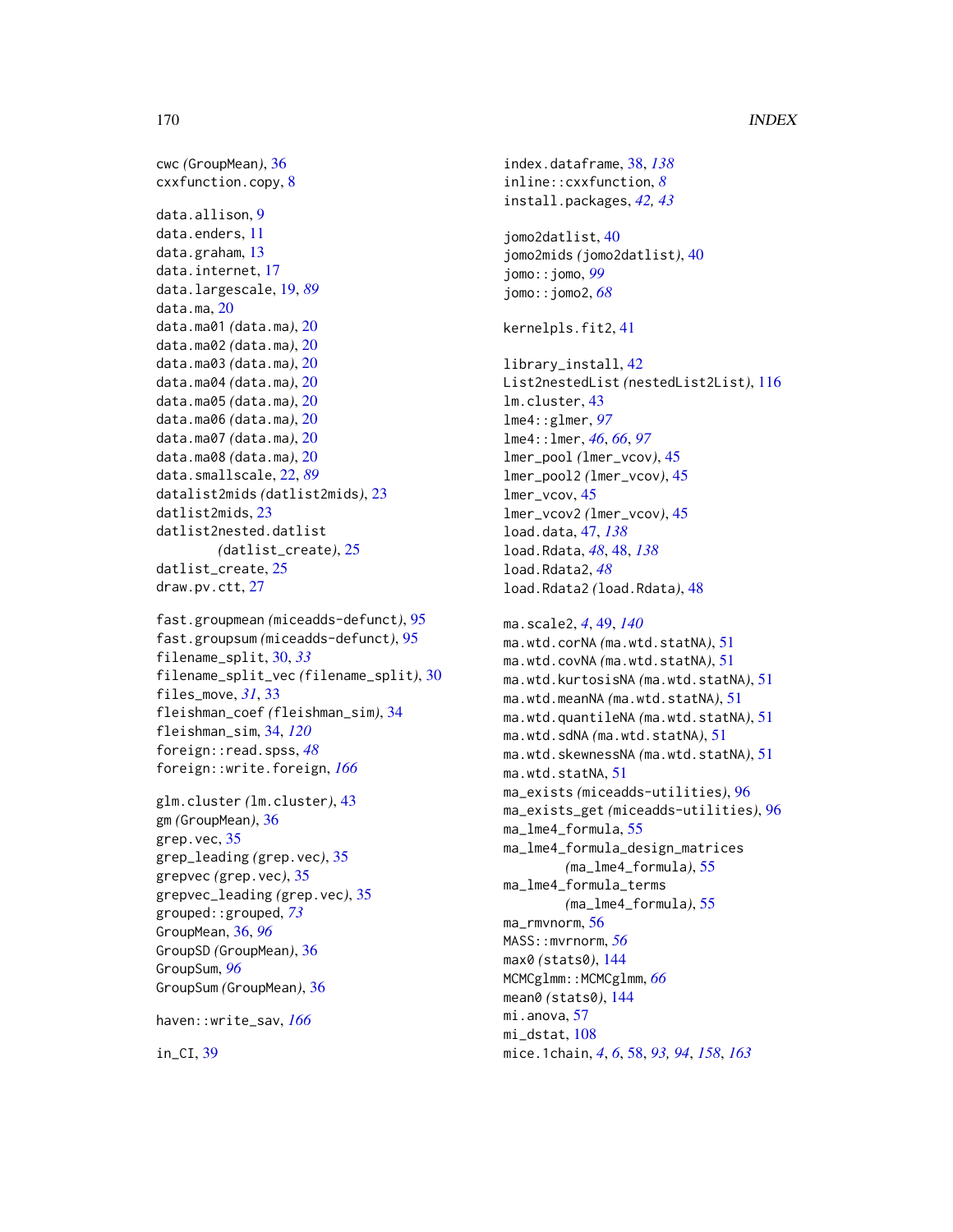mice.impute.2l.binary, *[4](#page-3-0)*, *[98](#page-97-0)* mice.impute.2l.binary *(*mice\_impute\_2l\_lmer*)*, [97](#page-96-0) mice.impute.2l.contextual.norm *(*mice.impute.2l.contextual.pmm*)*, [62](#page-61-0) mice.impute.2l.contextual.pmm, [62](#page-61-0) mice.impute.2l.continuous, *[4](#page-3-0)*, *[78](#page-77-0)*, *[98](#page-97-0)* mice.impute.2l.continuous *(*mice\_impute\_2l\_lmer*)*, [97](#page-96-0) mice.impute.2l.eap *(*miceadds-defunct*)*, [95](#page-94-0) mice.impute.2l.groupmean *(*mice.impute.2l.latentgroupmean.ml*)*, [64](#page-63-0) mice.impute.2l.latentgroupmean.mcmc *(*mice.impute.2l.latentgroupmean.ml*)*, [64](#page-63-0) mice.impute.2l.latentgroupmean.ml, [64](#page-63-0) mice.impute.2l.plausible.values *(*miceadds-defunct*)*, [95](#page-94-0) mice.impute.2l.pls *(*miceadds-defunct*)*, [95](#page-94-0) mice.impute.2l.pls2 *(*mice.impute.pls*)*, [85](#page-84-0) mice.impute.2l.pmm, *[4](#page-3-0)* mice.impute.2l.pmm *(*mice\_impute\_2l\_lmer*)*, [97](#page-96-0) mice.impute.2lonly.function, *[4](#page-3-0)*, [68,](#page-67-0) *[98](#page-97-0)* mice.impute.2lonly.norm2 *(*miceadds-defunct*)*, [95](#page-94-0) mice.impute.2lonly.pmm2 *(*miceadds-defunct*)*, [95](#page-94-0) mice.impute.bygroup, [70](#page-69-0) mice.impute.eap, [71,](#page-70-0) *[96](#page-95-0)* mice.impute.grouped, [73](#page-72-0) mice.impute.hotDeck, [74](#page-73-0) mice.impute.ml.lmer, *[4](#page-3-0)*, [76,](#page-75-0) *[98](#page-97-0)* mice.impute.plausible.values, *[4](#page-3-0)*, *[29](#page-28-0)*, [79,](#page-78-0) *[96](#page-95-0)* mice.impute.pls, *[4](#page-3-0)*, *[76](#page-75-0)*, [85,](#page-84-0) *[96](#page-95-0)* mice.impute.pmm3, [88](#page-87-0) mice.impute.pmm4 *(*mice.impute.pmm3*)*, [88](#page-87-0) mice.impute.pmm5 *(*mice.impute.pmm3*)*, [88](#page-87-0) mice.impute.pmm6 *(*mice.impute.pmm3*)*, [88](#page-87-0) mice.impute.tricube.pmm, [91](#page-90-0) mice.impute.tricube.pmm2 *(*mice.impute.tricube.pmm*)*, [91](#page-90-0)

mice.impute.weighted.norm *(*mice.impute.weighted.pmm*)*, [92](#page-91-0) mice.impute.weighted.pmm, [92](#page-91-0) mice.nmi, *[4](#page-3-0)*, *[6](#page-5-0)*, [93,](#page-92-1) *[126](#page-125-0)*, *[158](#page-157-0)* mice::as.mids, *[23](#page-22-0)* mice::complete, *[6](#page-5-0)* mice::D1, *[57](#page-56-0)* mice::D2, *[57](#page-56-0)* mice::D3, *[57](#page-56-0)* mice::make.method, *[100](#page-99-0)* mice::make.predictorMatrix, *[100](#page-99-0)* mice::make.visitSequence, *[156](#page-155-0)* mice::mice, *[58](#page-57-1)[–60](#page-59-0)*, *[80](#page-79-0)*, *[87](#page-86-0)*, *[93,](#page-92-1) [94](#page-93-0)*, *[99](#page-98-0)*, *[155,](#page-154-0) [156](#page-155-0)*, *[163](#page-162-1)* mice::mice.impute.2l.lmer, *[98](#page-97-0)* mice::mice.impute.2l.norm, *[4](#page-3-0)*, *[98](#page-97-0)* mice::mice.impute.2l.pan, *[4](#page-3-0)*, *[98](#page-97-0)* mice::mice.impute.2lonly.mean, *[65,](#page-64-0) [66](#page-65-0)* mice::mice.impute.2lonly.norm, *[63](#page-62-0)*, *[68](#page-67-0)*, *[96](#page-95-0)*, *[98](#page-97-0)* mice::mice.impute.2lonly.pmm, *[63](#page-62-0)*, *[68](#page-67-0)*, *[96](#page-95-0)* mice::mice.impute.jomoImpute, *[99](#page-98-0)* mice::mice.impute.panImpute, *[99](#page-98-0)* mice::mice.impute.pmm, *[88,](#page-87-0) [89](#page-88-0)* mice::mids, *[23](#page-22-0)* mice::mids2mplus, *[161](#page-160-0)*, *[164](#page-163-0)* mice::mids2spss, *[161](#page-160-0)*, *[164](#page-163-0)* mice::pool, *[126](#page-125-0)*, *[129](#page-128-0)* mice::pool.compare, *[57](#page-56-0)*, *[101](#page-100-0)* mice::summary.mira, *[158](#page-157-0)* mice::with.mids, *[157,](#page-156-0) [158](#page-157-0)* mice\_impute\_2l\_lmer, [97](#page-96-0) mice\_inits, [100](#page-99-0) miceadds *(*miceadds-package*)*, [4](#page-3-0) miceadds-defunct, [95](#page-94-0) miceadds-package, [4](#page-3-0) miceadds-utilities, [96](#page-95-0) miceadds\_rcpp\_ml\_mcmc\_compute\_xtx *(*ml\_mcmc*)*, [109](#page-108-0) miceadds\_rcpp\_ml\_mcmc\_compute\_ztz *(*ml\_mcmc*)*, [109](#page-108-0) miceadds\_rcpp\_ml\_mcmc\_predict\_fixed *(*ml\_mcmc*)*, [109](#page-108-0) miceadds\_rcpp\_ml\_mcmc\_predict\_fixed\_random *(*ml\_mcmc*)*, [109](#page-108-0) miceadds\_rcpp\_ml\_mcmc\_predict\_random *(*ml\_mcmc*)*, [109](#page-108-0) miceadds\_rcpp\_ml\_mcmc\_predict\_random\_list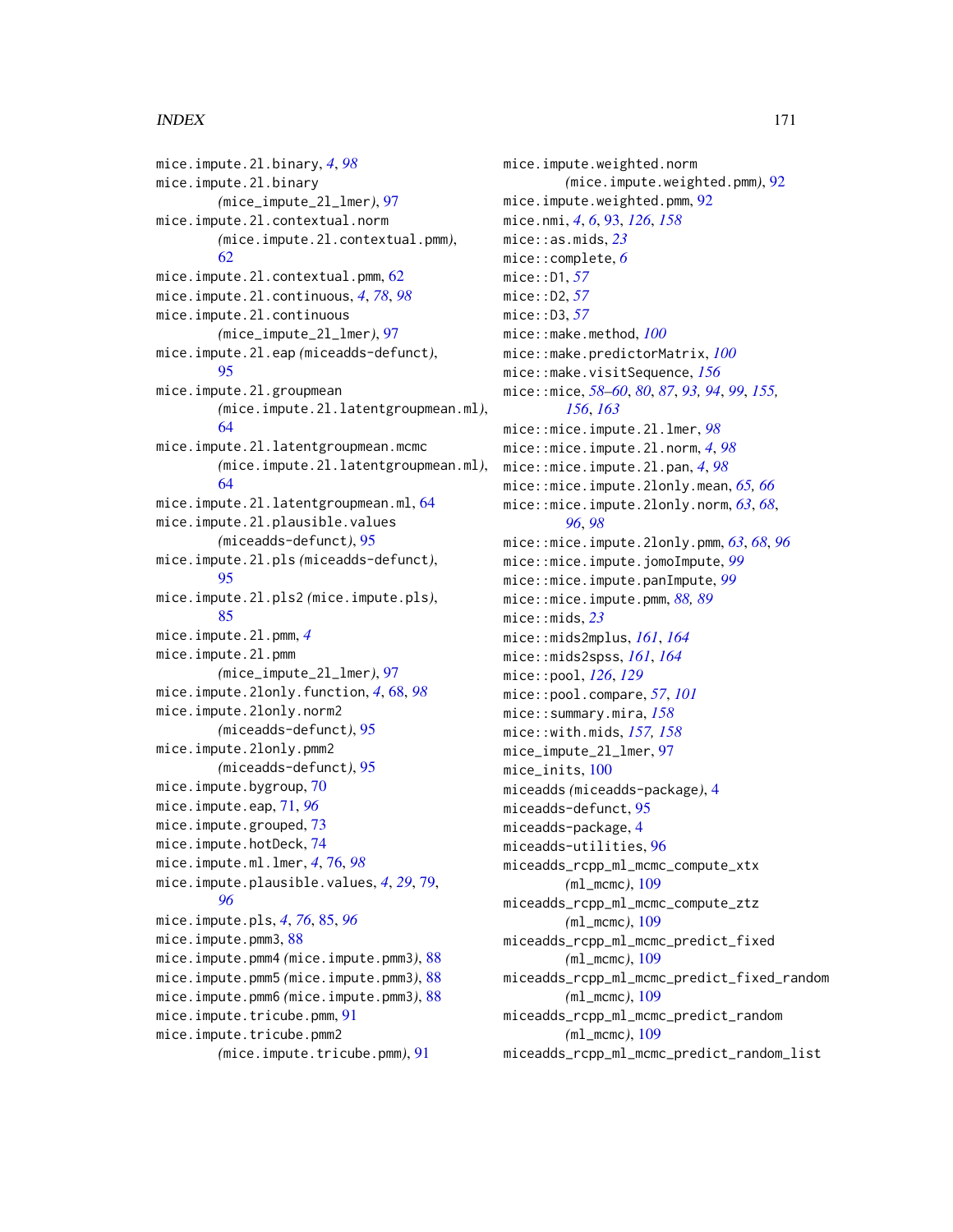*(*ml\_mcmc*)*, [109](#page-108-0) miceadds\_rcpp\_ml\_mcmc\_probit\_category\_prob *(*ml\_mcmc*)*, [109](#page-108-0) miceadds\_rcpp\_ml\_mcmc\_sample\_beta *(*ml\_mcmc*)*, [109](#page-108-0) miceadds\_rcpp\_ml\_mcmc\_sample\_latent\_probit *(*ml\_mcmc*)*, [109](#page-108-0) miceadds\_rcpp\_ml\_mcmc\_sample\_psi *(*ml\_mcmc*)*, [109](#page-108-0) miceadds\_rcpp\_ml\_mcmc\_sample\_sigma2 *(*ml\_mcmc*)*, [109](#page-108-0) miceadds\_rcpp\_ml\_mcmc\_sample\_thresholds *(*ml\_mcmc*)*, [109](#page-108-0) miceadds\_rcpp\_ml\_mcmc\_sample\_u *(*ml\_mcmc*)*, [109](#page-108-0) miceadds\_rcpp\_ml\_mcmc\_subtract\_fixed *(*ml\_mcmc*)*, [109](#page-108-0) miceadds\_rcpp\_ml\_mcmc\_subtract\_random *(*ml\_mcmc*)*, [109](#page-108-0) miceadds\_rcpp\_pnorm *(*ml\_mcmc*)*, [109](#page-108-0) miceadds\_rcpp\_qnorm *(*ml\_mcmc*)*, [109](#page-108-0) miceadds\_rcpp\_rtnorm *(*ml\_mcmc*)*, [109](#page-108-0) micombine.chisquare, *[57](#page-56-0)*, [101,](#page-100-0) *[104,](#page-103-0) [105](#page-104-0)* micombine.cor, *[52](#page-51-0)*, [102](#page-101-0) micombine.cov *(*micombine.cor*)*, [102](#page-101-0) micombine.F, *[57](#page-56-0)*, [104](#page-103-0) MIcombine.NestedImputationResultList, *[126](#page-125-0)* MIcombine.NestedImputationResultList *(*NestedImputationList*)*, [114](#page-113-0) mids2datlist, [105](#page-104-0) mids2mlwin, [107](#page-106-0) min0 *(*stats0*)*, [144](#page-143-0) mitml::clusterMeans, *[37](#page-36-0)* mitml::jomoImpute, *[99](#page-98-0)* mitml::mitmlComplete, *[6](#page-5-0)* mitml::panImpute, *[99](#page-98-0)* mitml::testConstraints, *[57](#page-56-0)* mitml::testEstimates, *[46](#page-45-0)*, *[129](#page-128-0)* mitml::testModels, *[57](#page-56-0)* mitml::with.mitml.list, *[158](#page-157-0)* mitml::within.mitml.list, *[158](#page-157-0)* mitools::imputationList, *[23](#page-22-0)* mitools::MIcombine, *[114](#page-113-0)*, *[124](#page-123-0)*, *[126](#page-125-0)*, *[129](#page-128-0)* mitools::MIextract, *[124](#page-123-0)*, *[126](#page-125-0)* mitools::with.imputationList, *[157,](#page-156-0) [158](#page-157-0)* MIwaldtest *(*NMIwaldtest*)*, [117](#page-116-0) ml\_mcmc, [109](#page-108-0)

```
ml_mcmc_fit (ml_mcmc), 109
multiwayvcov::cluster.vcov, 43, 44
nested.datlist2datlist
        (datlist_create), 25
nested.datlist_create (datlist_create),
        25
NestedImputationList, 114
nestedList2List, 116
NMIcombine, 4, 115, 118, 129
NMIcombine (pool.mids.nmi), 124
NMIextract (pool.mids.nmi), 124
NMIwaldtest, 117
nnig_coef (nnig_sim), 120
nnig_sim, 120
output.format1, 122
pan::pan, 99
pca.covridge, 123
plot.mids.1chain (mice.1chain), 58
plot.ml_mcmc (ml_mcmc), 109
pool.mids.nmi, 94, 115, 124
pool_mi, 129
pool_nmi (pool.mids.nmi), 124
predict.kernelpls.fit2
        (kernelpls.fit2), 41
print.datlist (datlist_create), 25
print.mids.1chain (mice.1chain), 58
print.mids.nmi (mice.nmi), 93
print.nested.datlist (datlist_create),
        25
print.NestedImputationList
        (NestedImputationList), 114
prop_miss (stats0), 144
quantile0 (stats0), 144
Rcpp::sourceCpp, 143
rcpp_create_header_file (source.all),
        143
Rcppfunction
        (Rfunction_include_argument_values),
        133
Rcppfunction_remove_classes
        (Rfunction_include_argument_values),
        133
read.fwf2 (write.fwf2), 162
Reval, 132
```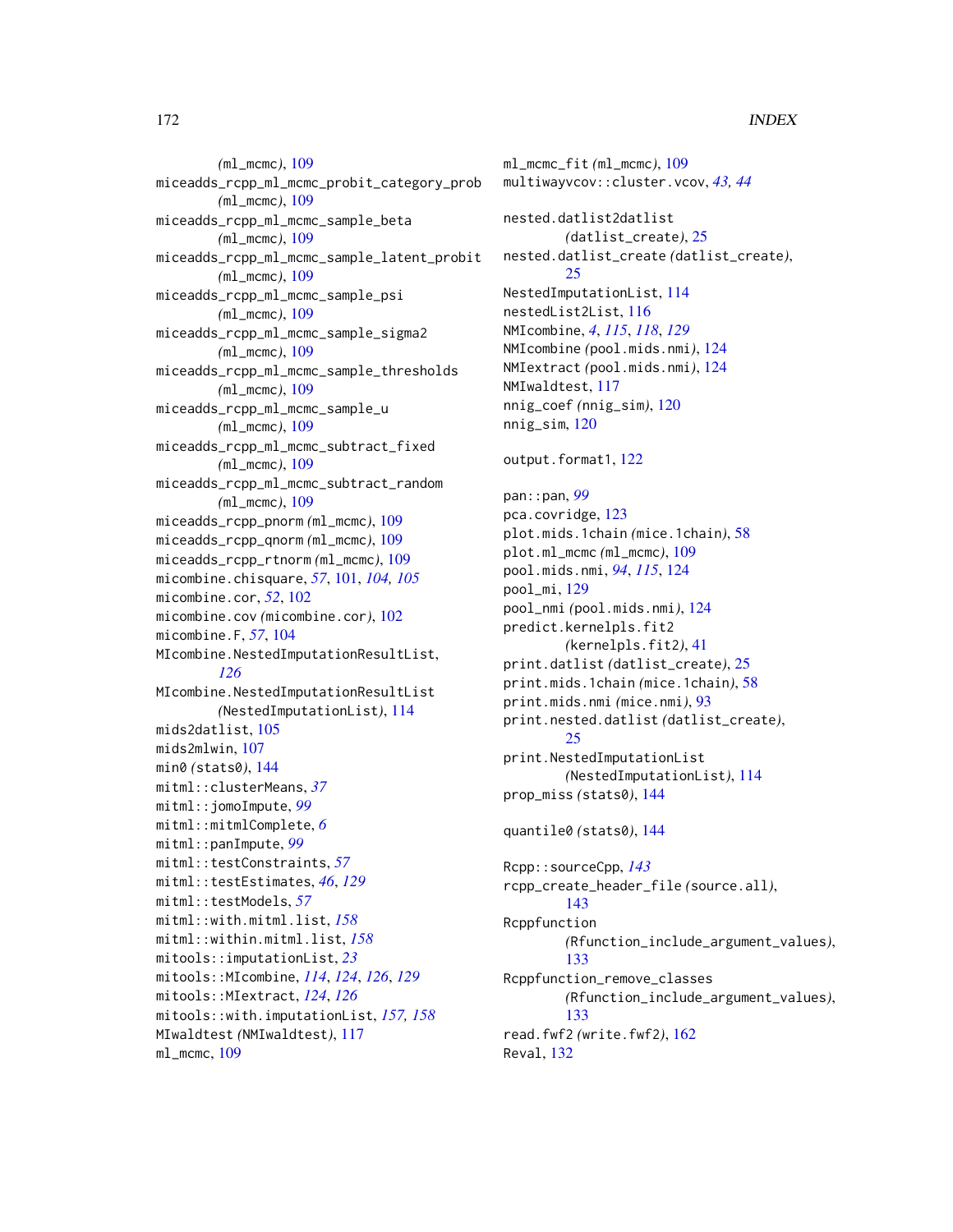Revalpr *(*Reval*)*, [132](#page-131-0) Revalpr\_maxabs *(*Reval*)*, [132](#page-131-0) Revalpr\_round *(*Reval*)*, [132](#page-131-0) Revalprstr *(*Reval*)*, [132](#page-131-0) Rfunction *(*Rfunction\_include\_argument\_values*)*, [133](#page-132-0) Rfunction\_include\_argument\_values, [133](#page-132-0) Rfunction\_output\_list\_result\_function *(*Rfunction\_include\_argument\_values*)*, [133](#page-132-0) Rhat.mice, [134](#page-133-0) round2, [135](#page-134-0) Rsessinfo, [137](#page-136-1) save.data, *[48](#page-47-0)*, [137,](#page-136-1) *[161](#page-160-0)* save.Rdata, *[48,](#page-47-0) [49](#page-48-0)*, [139](#page-138-0) scale\_datlist, [140](#page-139-0) scan.vec, [142](#page-141-0) scan.vector *(*scan.vec*)*, [142](#page-141-0) scan0 *(*scan.vec*)*, [142](#page-141-0) sd0 *(*stats0*)*, [144](#page-143-0) sirt::eigenvalues.sirt, *[123](#page-122-0)* sirt::plausible.value.imputation.raschtype, *[29](#page-28-0)* sjlabelled::write\_spss, *[138](#page-137-0)*, *[166](#page-165-0)* source.all, [143](#page-142-0) source.Rcpp.all *(*source.all*)*, [143](#page-142-0) stats0, [144](#page-143-0) stats::aggregate, *[37](#page-36-0)* stats::ave, *[37](#page-36-0)* stats::cor.test, *[103](#page-102-0)* stats::cov.wt, *[51,](#page-50-0) [52](#page-51-0)* stats::glm, *[43,](#page-42-0) [44](#page-43-0)* stats::lm, *[43,](#page-42-0) [44](#page-43-0)* stats::princomp, *[123](#page-122-0)* stats::quantile, *[145](#page-144-0)* stats::sd, *[145](#page-144-0)* stats::var, *[145](#page-144-0)* stats::weighted.mean, *[52](#page-51-0)* str\_C.expand.grid, [146](#page-145-0) string\_extract\_part *(*filename\_split*)*, [30](#page-29-0) string\_to\_matrix, *[22](#page-21-0)* string\_to\_matrix *(*filename\_split*)*, [30](#page-29-0) subset.datlist *(*subset\_datlist*)*, [147](#page-146-0) subset.imputationList *(*subset\_datlist*)*, [147](#page-146-0) subset.mids *(*subset\_datlist*)*, [147](#page-146-0)

subset.nested.datlist *(*subset\_datlist*)*, [147](#page-146-0) subset.NestedImputationList *(*subset\_datlist*)*, [147](#page-146-0) subset\_datlist, [147](#page-146-0) subset\_nested.datlist *(*subset\_datlist*)*, [147](#page-146-0) summary.glm.cluster *(*lm.cluster*)*, [43](#page-42-0) summary.lm.cluster *(*lm.cluster*)*, [43](#page-42-0) summary.lmer\_pool *(*lmer\_vcov*)*, [45](#page-44-0) summary.lmer\_vcov *(*lmer\_vcov*)*, [45](#page-44-0) summary.mids.1chain *(*mice.1chain*)*, [58](#page-57-1) summary.mids.nmi *(*mice.nmi*)*, [93](#page-92-1) summary.mipo.nmi *(*pool.mids.nmi*)*, [124](#page-123-0) summary.mira.nmi *(*with.miceadds*)*, [156](#page-155-0) summary.MIwaldtest *(*NMIwaldtest*)*, [117](#page-116-0) summary.ml\_mcmc *(*ml\_mcmc*)*, [109](#page-108-0) summary.NMIwaldtest *(*NMIwaldtest*)*, [117](#page-116-0) summary.pool\_mi *(*pool\_mi*)*, [129](#page-128-0) sumpreserving.rounding, [150](#page-149-0) systime, [152](#page-151-0) TAM::tam.latreg, *[80,](#page-79-0) [81](#page-80-0)* TAM::weighted\_quantile, *[51,](#page-50-0) [52](#page-51-0)* tw.imputation, *[4](#page-3-0)*, [153](#page-152-0) tw.mcmc.imputation *(*tw.imputation*)*, [153](#page-152-0) utils::read.csv, *[48](#page-47-0)* utils::read.csv2, *[48](#page-47-0)* utils::read.fwf, *[162](#page-161-0)* utils::read.table, *[48](#page-47-0)* utils::write.csv, *[138](#page-137-0)* utils::write.csv2, *[138](#page-137-0)* utils::write.table, *[138](#page-137-0)* var0 *(*stats0*)*, [144](#page-143-0) VariableNames2String, [154](#page-153-0) vcov.glm.cluster *(*lm.cluster*)*, [43](#page-42-0) vcov.lm.cluster *(*lm.cluster*)*, [43](#page-42-0) vcov.lmer\_vcov *(*lmer\_vcov*)*, [45](#page-44-0) vcov.mipo.nmi *(*pool.mids.nmi*)*, [124](#page-123-0) vcov.ml\_mcmc *(*ml\_mcmc*)*, [109](#page-108-0)

```
with.datlist (with.miceadds), 156
with.miceadds, 156
with.mids.1chain (with.miceadds), 156
with.mids.nmi, 94
```
vcov.pool\_mi *(*pool\_mi*)*, [129](#page-128-0) visitSequence.determine, [155](#page-154-0)